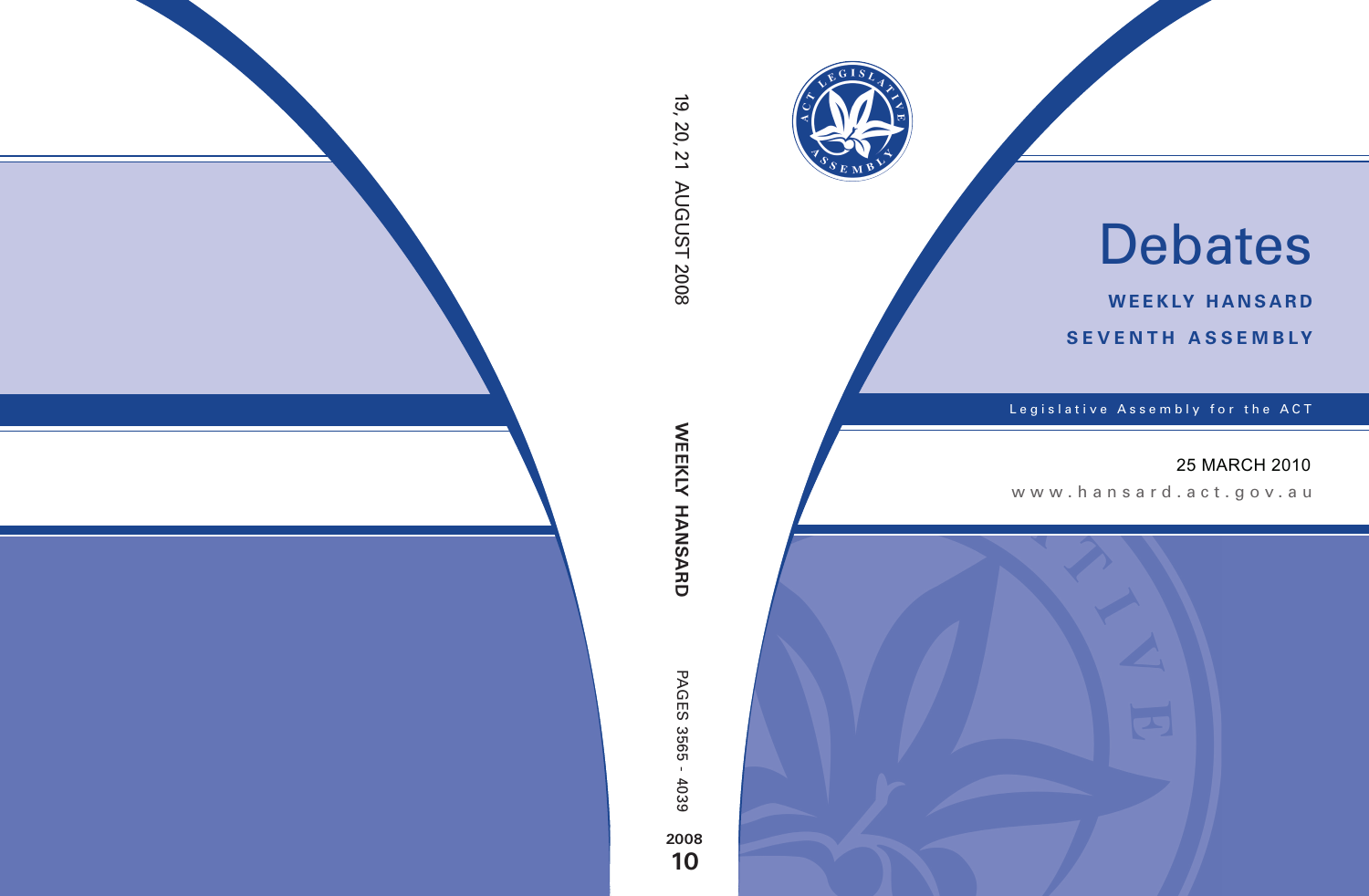# **Thursday, 25 March 2010**

| Questions without notice:                                                |  |  |  |
|--------------------------------------------------------------------------|--|--|--|
|                                                                          |  |  |  |
|                                                                          |  |  |  |
|                                                                          |  |  |  |
|                                                                          |  |  |  |
|                                                                          |  |  |  |
|                                                                          |  |  |  |
|                                                                          |  |  |  |
|                                                                          |  |  |  |
|                                                                          |  |  |  |
|                                                                          |  |  |  |
|                                                                          |  |  |  |
|                                                                          |  |  |  |
| Supplementary answers to question without notice:                        |  |  |  |
|                                                                          |  |  |  |
|                                                                          |  |  |  |
|                                                                          |  |  |  |
|                                                                          |  |  |  |
|                                                                          |  |  |  |
|                                                                          |  |  |  |
|                                                                          |  |  |  |
|                                                                          |  |  |  |
|                                                                          |  |  |  |
|                                                                          |  |  |  |
| Standing order 156—referral to ethics and integrity adviser 1594         |  |  |  |
|                                                                          |  |  |  |
| Adjournment:                                                             |  |  |  |
|                                                                          |  |  |  |
|                                                                          |  |  |  |
| Schedule of amendments:                                                  |  |  |  |
| Schedule 1: Fair Trading (Motor Vehicle Repair Industry) Bill 2009  1603 |  |  |  |
| Answers to questions:                                                    |  |  |  |
| Courts and tribunals-Supreme Court-costs (Question No 521)  1609         |  |  |  |
|                                                                          |  |  |  |
|                                                                          |  |  |  |
|                                                                          |  |  |  |
|                                                                          |  |  |  |
|                                                                          |  |  |  |
|                                                                          |  |  |  |
| Government-payment of invoices (Question Nos 586, 588, 601,              |  |  |  |
|                                                                          |  |  |  |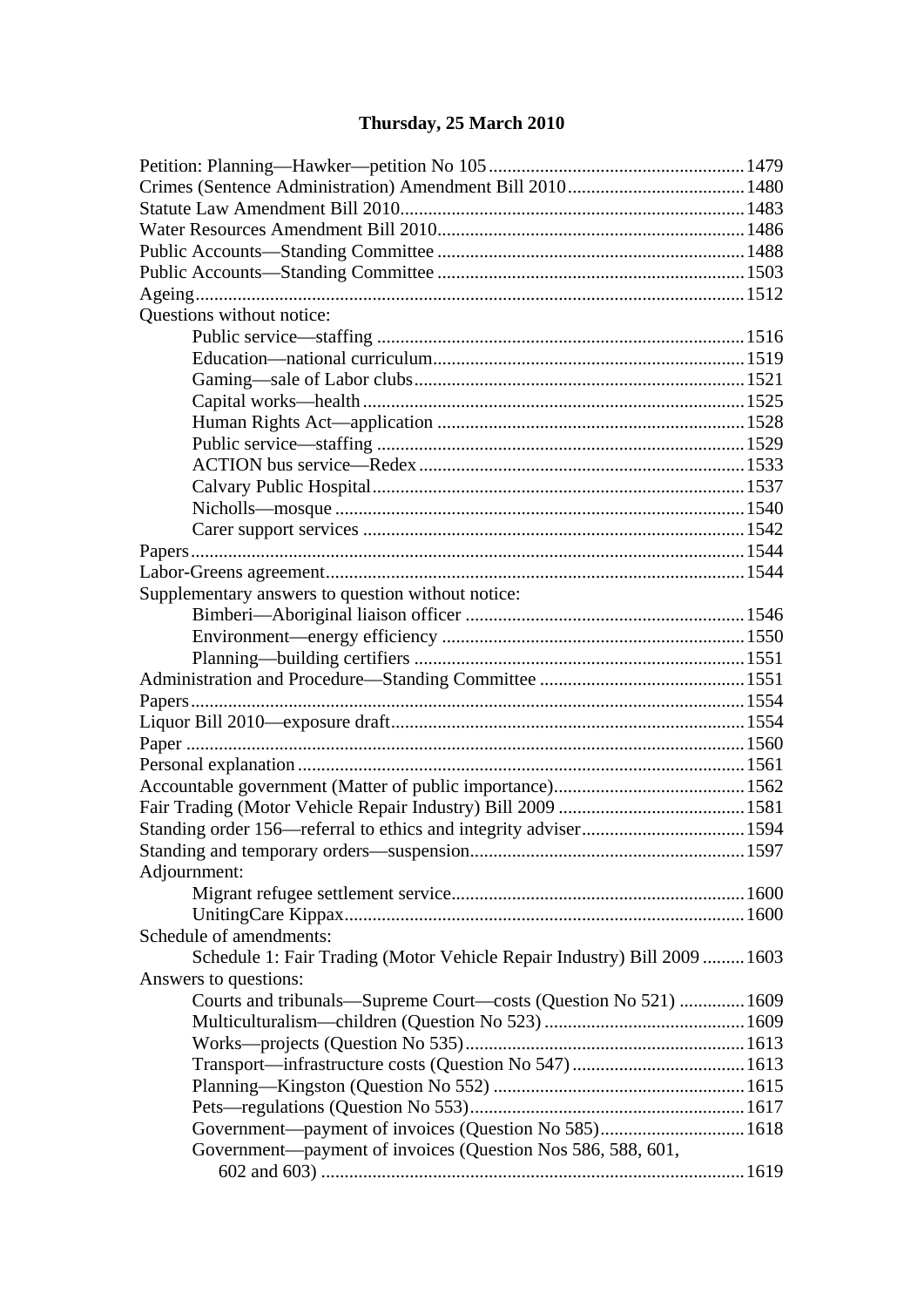| Government—payment of invoices (Question No 591) 1621                     |  |
|---------------------------------------------------------------------------|--|
| Government—payment of invoices (Question Nos 595 and 596)  1622           |  |
|                                                                           |  |
| Government—payment of invoices (Question No 597 additional) 1623          |  |
| Government—payment of invoices (Question No 598 and 604) 1624             |  |
|                                                                           |  |
|                                                                           |  |
|                                                                           |  |
|                                                                           |  |
|                                                                           |  |
|                                                                           |  |
| Aboriginals and Torres Strait Islanders—education (Question No 616)  1630 |  |
| Canberra International Arboretum and Gardens (Question No 617)  1633      |  |
| Protection of Public Participation Act 2008 (Question No 618) 1634        |  |
|                                                                           |  |
|                                                                           |  |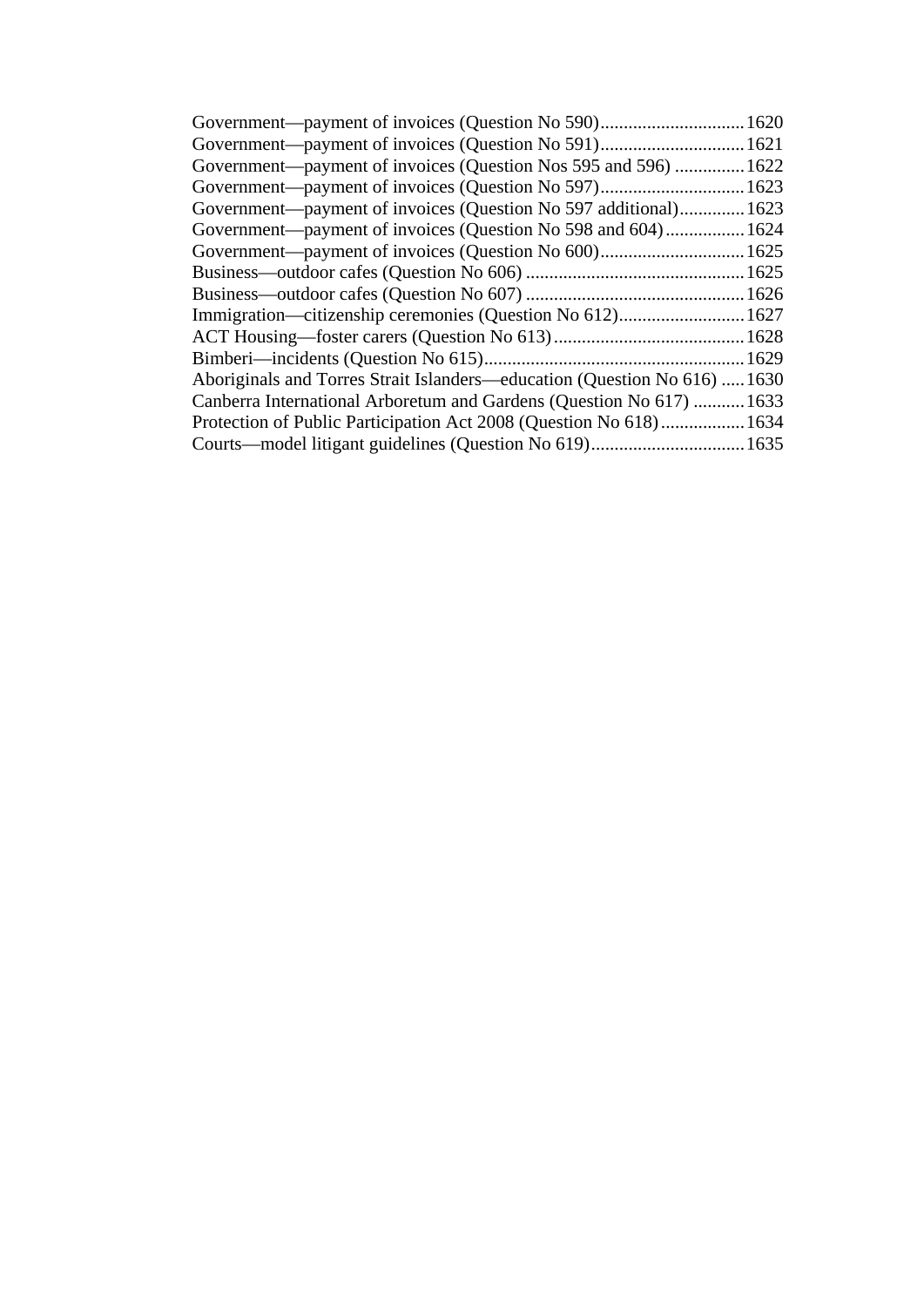# **Thursday, 25 March 2010**

## **The Assembly met at 10am.**

*(Quorum formed.)*

**MR SPEAKER** (Mr Rattenbury) took the chair and asked members to stand in silence and pray or reflect on their responsibilities to the people of the Australian Capital Territory.

## **Petition Ministerial response**

**The Clerk**: The following response to a petition has been lodged by a minister:

By Mr Stanhope, Chief Minister, dated 4 March 2010, in response to a petition lodged by Mrs Dunne on 9 December 2009 concerning the sale of Block 8, Section 34 Hawker and the potential impact on the availability of adequate public parking for the Hawker Group Centre.

The terms of the response will be recorded in *Hansard*.

### <span id="page-3-0"></span>**Planning—Hawker—petition No 105**

*The response read as follows:* 

Block 8 Section 34 Hawker was on the land release program to be sold in 2009/10. The LDA was proceeding with the sale when, due to the amount of public interest, the LDA was directed by the Assembly in March 2009 to defer the sale pending further community consultation and a planning study.

The initial consultation included a "drop in" session at the Hawker shops and two community meetings at the Christ Church in Hawker in September and October 2009.

On 3 December 2009, the government reported back to the Assembly on the outcomes of the community consultations and the planning study. The planning study recommended a comprehensive development of blocks 8 and 10 for mixed use development integrated with a public domain improvement program. The study found that there was a surplus of parking in the centre, it was poorly distributed. The recommended public domain improvement program proposed a redistribution of parking in the centre as well as an upgrade to Hawker Place to create a new main street for the centre.

A very successful community consultation session with Hawker businesses took place at Christ Church on Monday 8 February 2010 to discuss ongoing concerns of businesses about proposed sale of blocks 8 and 10 for mixed uses, including residential. The LDA also presented the findings of their planning study together with an associated public improvement program to coincide with the proposed sale.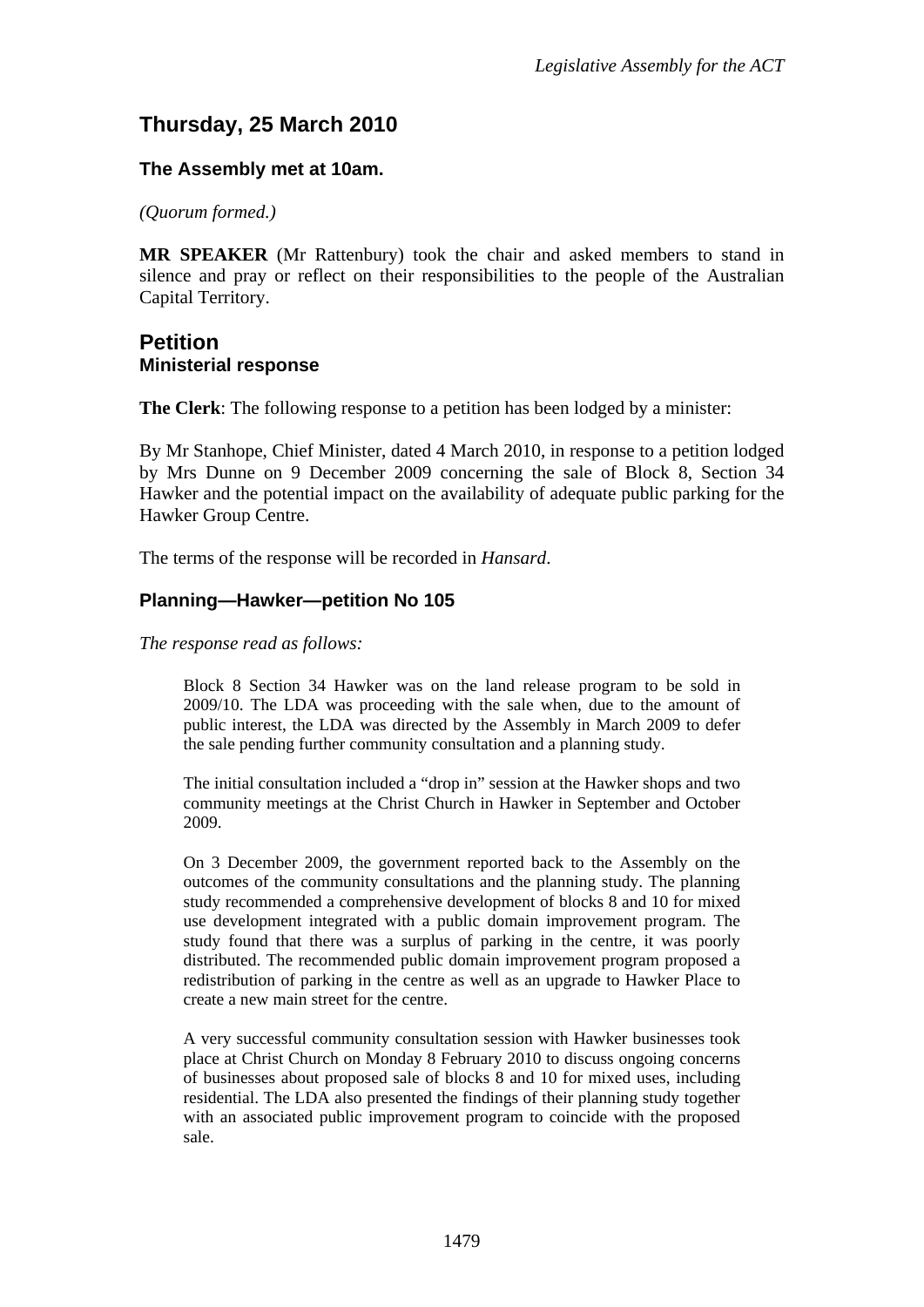The business people responded positively to the draft concept for the precinct. The major concern continues to be the effect that any sale of land would have on the availability of car parking spaces and hence the centre's commercial viability.

I have requested that the sale of the sites be deferred for the duration of 2010 while the LDA continue to work with the Hawker business people and the wider community to facilitate an outcome that will benefit the community and also enhance the centre's continuing commercial viability.

Overwhelmingly traders were keen to ensure that no new development will take place on either blocks 8 or 10 until the proposed new parking and traffic arrangements are in place. This includes new car parking with access to Belconnen Way, reconfiguring the eastern car park, additional parking in Hawker Place and a re-routing of traffic movements around the centre.

LDA will further refine the concept plan and visit individual businesses to explain the update. Community drop-in information sessions will then be held in the coming months.

# <span id="page-4-0"></span>**Crimes (Sentence Administration) Amendment Bill 2010**

**Mr Corbell**, pursuant to notice, presented the bill, its explanatory statement and a Human Rights Act compatibility statement.

Title read by Clerk.

**MR CORBELL** (Molonglo—Attorney-General, Minister for the Environment, Climate Change and Water, Minister for Energy and Minister for Police and Emergency Services) (10.02): I move:

That this bill be agreed to in principle.

I am pleased to present to the Assembly today the Crimes (Sentence Administration) Amendment Bill, which introduces a new enforcement scheme for court-imposed fines. This new scheme will only apply to fines handed down by the Magistrates Court or Supreme Court as a result of prosecution for an offence. The new scheme will not apply to infringement notices or other such "on-the-spot" fines.

Currently, the options available to enforce court-imposed fines under the current scheme are quite limited, with the main deterrent on default of a fine being imprisonment. This bill introduces a number of enforcement options that can be pursued before imprisonment is considered.

This bill will have two major benefits. Firstly, it will strengthen the territory's ability to recover outstanding court-imposed fines. Secondly, people who experience trouble in paying fines will be provided with flexible options to discharge their debt.

The new options available to assist in the recovery of court-imposed fines include: drivers licence and vehicle registration suspension; negative reporting to credit providers; income assessments; earnings redirection orders; financial institution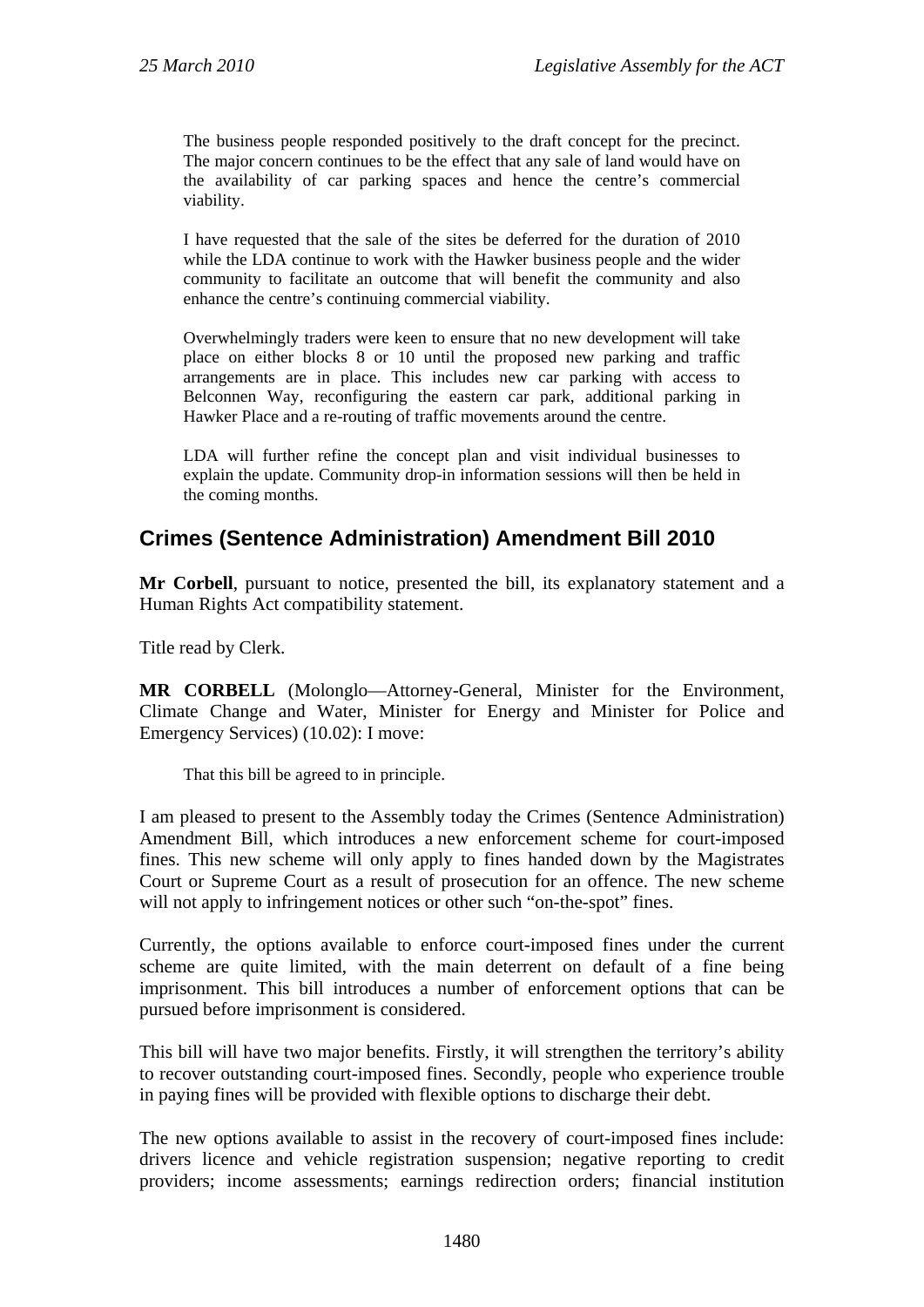deduction orders; property seizure and sale; voluntary community work orders; fine remission; and imprisonment as the absolute last resort.

I would like to take this opportunity to elaborate on the main aspects of the new fine enforcement scheme. When a person defaults on paying a court-imposed fine, the preliminary action that will be taken to encourage the payment of the fine will be to suspend the person's drivers licence. If a person does not hold a drivers licence, they will be prevented from getting one. This process is already in place. A new addition to this stage of fine enforcement is that if a vehicle is registered in the name of the person, that vehicle's registration may be suspended. Any suspensions will be lifted when the outstanding fine is paid in full.

In addition to licence and vehicle registration suspension, a person who defaults on a fine may have relevant details passed on to a credit provider. This will have a negative effect on the person's credit rating and is an extra incentive to pay an outstanding fine before further action involving the courts is taken. If a fine remains unpaid after a person has had their licence and registration suspended and their details given to a credit provider, the next phase of the fine enforcement scheme will be initiated.

The bill authorises the Chief Executive of the Department of Justice and Community Safety, or a delegate, to serve an examination notice on a fine defaulter. An examination notice will require a fine defaulter to produce documents containing any relevant information needed for the chief executive to determine the fine defaulter's financial position and capacity to pay a fine.

If a fine defaulter does not comply with an examination notice or provides false or misleading information, the chief executive may apply to the registrar of the Magistrates Court for a warrant to arrest the fine defaulter. If arrested under such a warrant, a fine defaulter will be brought before the registrar and examined under oath to ascertain the fine defaulter's financial position and capacity to pay the fine.

The bill contains a number of fine enforcement orders that the Magistrates Court can make on application from the chief executive or a delegate. These orders are the main component of the new fine enforcement scheme. Before I outline the new orders I would like to reassure members that all orders have safeguards built into them. The most important safeguard is that the court must not make an order if such an order would be unfair or cause undue hardship.

The bill provides the option of an earnings redirection order. This would occur where a fine defaulter has some source of income that could be redirected to the court to discharge a fine. Under the bill, income is defined quite broadly and can include, for example, wages, an amount received under a contract for services or a social security benefit. Another safeguard built into this option is that an order must adhere to any income protection legislation. This is particularly relevant where social security or other such benefits are involved. If a person receives child maintenance, for example, that income could not be subject to a redirection order.

Another order available under the scheme proposed in the bill is a financial institution deduction order. This allows the court to order a financial institution to deduct money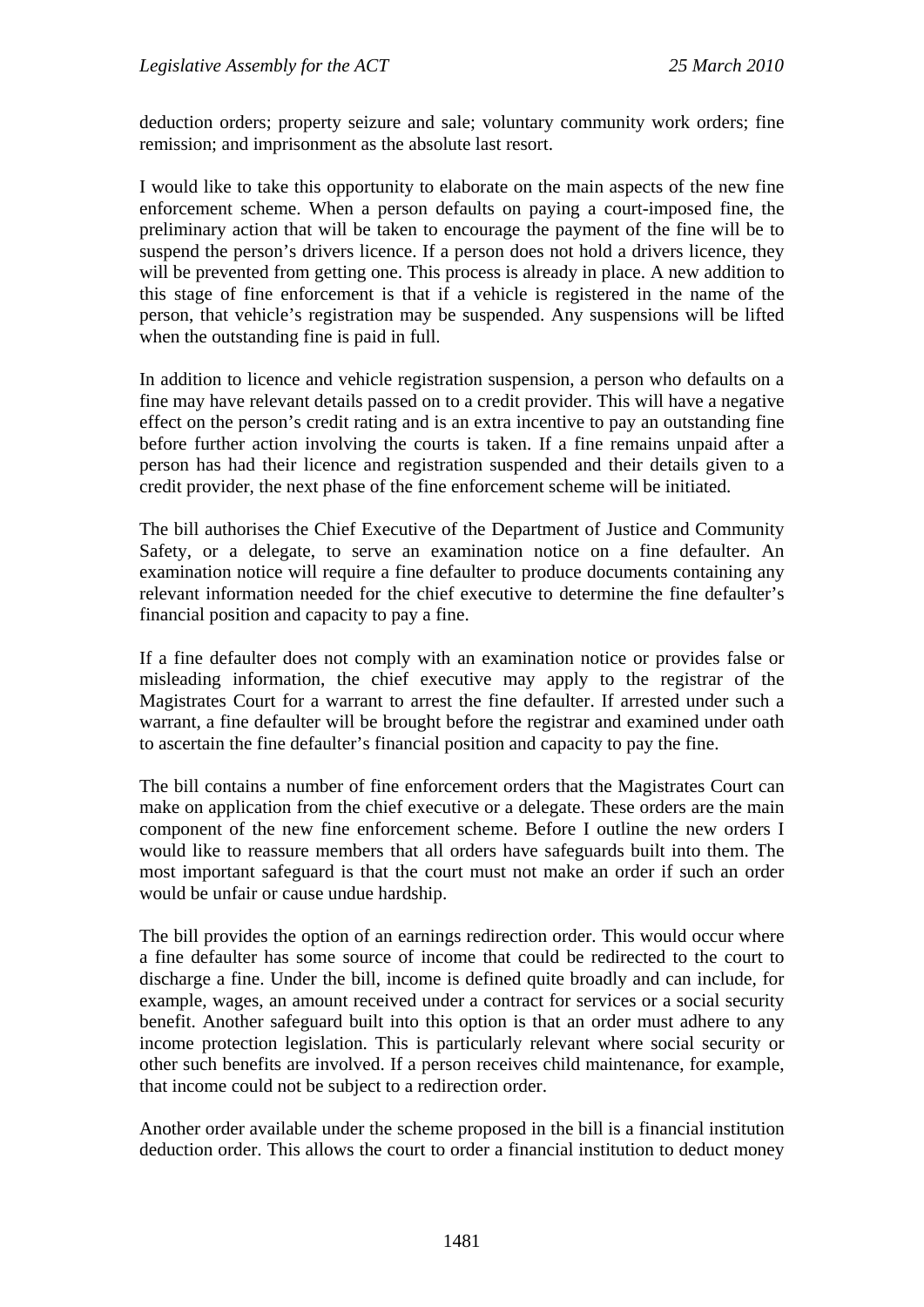from an account held by the fine defaulter and pay it to the court. Deductions can be in the form of a lump sum or instalments.

The court may also order the seizure and subsequent sale of personal property belonging to the fine defaulter. Property seized under a property seizure order cannot include clothing, bedding or other necessities of life. This means, for example, a refrigerator used to store food could not be seized. However, if a fine defaulter, for example, has two fridges—say, one for food and a bar fridge used solely for drinks the bar fridge could be seized as it is a surplus item and not a necessity of life.

The bill sets out that any property seized under a property seizure order must be held for at least 28 days before it can be sold. This allows time for either the fine defaulter or another person to apply to have that property returned. A fine defaulter can apply to have property returned on the grounds that the sale of the property would result in undue hardship or would be unfair. Any other person can apply to have property returned on these grounds or because they claim a legal or equitable interest in the property.

If any of the orders I have previously mentioned are not appropriate for a particular fine defaulter, the court may make a voluntary community work order. This is a progressive step in the fine enforcement framework and allows a fine defaulter to discharge a fine by performing community service work if the defaulter agrees to do so. Once they have agreed, a fine defaulter is bound by the order. This option is not available for fine defaulters who were convicted of a personal violence offence.

I am pleased to say that Volunteering ACT will work with the government to administer voluntary community work orders. Volunteering ACT will assess a fine defaulter, organise appropriate community work and report compliance or non-compliance with the order. Where a person undertakes work in accordance with this order, their fine will be discharged at the rate of \$37.50 per hour. I believe this is a generous amount, considering that in New South Wales the rate a fine is discharged under a similar order is only \$15 per hour.

The government recognises that people can sometimes experience extreme difficulty in paying a fine and in some circumstances it may not be appropriate to seek the imprisonment of a fine defaulter as a way of discharging a fine. This is why the new fine enforcement scheme allows the chief executive to remit a fine if no other fine enforcement order would be effective and extenuating circumstances warrant remission. This will only occur when all of the options I have mentioned have been exhausted.

Imprisonment is the ultimate penalty in criminal law and its use is not taken lightly. Where all appropriate fine enforcement action has been pursued to no avail and remission of a fine is not appropriate, the court may order the imprisonment of a fine defaulter. Where this occurs a fine will be discharged at the rate of \$300 per day of imprisonment. This is an increase from the current \$100 per day. If the fine defaulter was under the age of 18 when they committed the offence for which they were fined, the fine will be discharged at the rate of \$500 per day of imprisonment.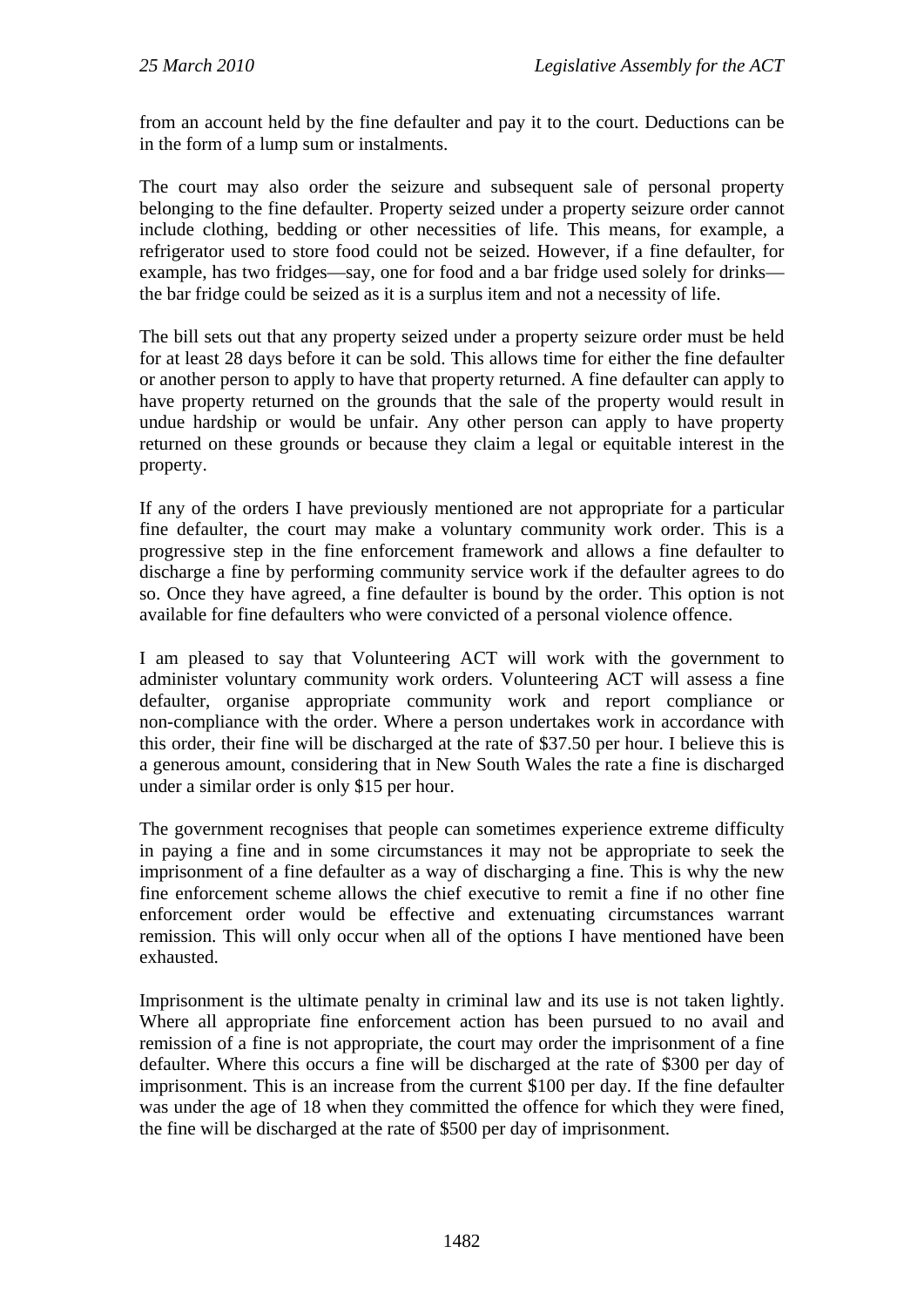Another key feature of this bill is the inclusion of reparation orders in the enforcement scheme. Presently, if an offender fails to pay compensation to a victim in accordance with a reparation order, the victim is forced to pursue a civil action against the offender. This can be an expensive and protracted process and is rarely pursued by the victim. By including reparation orders in the new scheme the government is making it easier for victims of crime to recover compensation and ensuring that offenders are not evading an obligation of their punishment.

The government is committed to ensuring human rights are upheld and not unnecessarily limited. Concerns have been raised about the current fine enforcement scheme whereby imprisonment is basically the only option for a person who defaults on paying a fine. This is why the new scheme has been designed in a way that provides numerous options that can be pursued instead of imprisonment.

It must be said though that people who have had a fine imposed on them by a court have been found guilty of an offence and, in accordance to the principles of the criminal law, need to be held accountable. This is why the new scheme retains imprisonment as an option. However, it will only be considered as an absolute last resort when all other options have been exhausted.

Mr Speaker, the fine enforcement scheme contained in this bill is another addition to the government's work on law reform. It modernises the enforcement of court-imposed fines and brings the ACT in line with other jurisdictions. I commend the bill to the Assembly.

Debate (on motion by **Mrs Dunne**) adjourned to the next sitting.

## <span id="page-7-0"></span>**Statute Law Amendment Bill 2010**

**Mr Corbell**, pursuant to notice, presented the bill, its explanatory statement and a Human Rights Act compatibility statement.

Title read by Clerk.

**MR CORBELL** (Molonglo—Attorney-General, Minister for the Environment, Climate Change and Water, Minister for Energy and Minister for Police and Emergency Services) (10.13): I move:

That this bill be agreed to in principle.

The Statute Law Amendment Bill 2010 makes statute law revision amendments to ACT legislation under guidelines for the technical amendments program approved by the government. The program provides for amendments that are minor or technical and non-controversial. They are generally insufficiently important to justify the presentation of separate legislation in each case and may be inappropriate to make as editorial amendments in the process of republishing legislation under the Legislation Act 2001. The program is implemented by presenting a statute law amendment bill such as this in each sitting of the Assembly and including further technical amendments in other amending legislation where appropriate.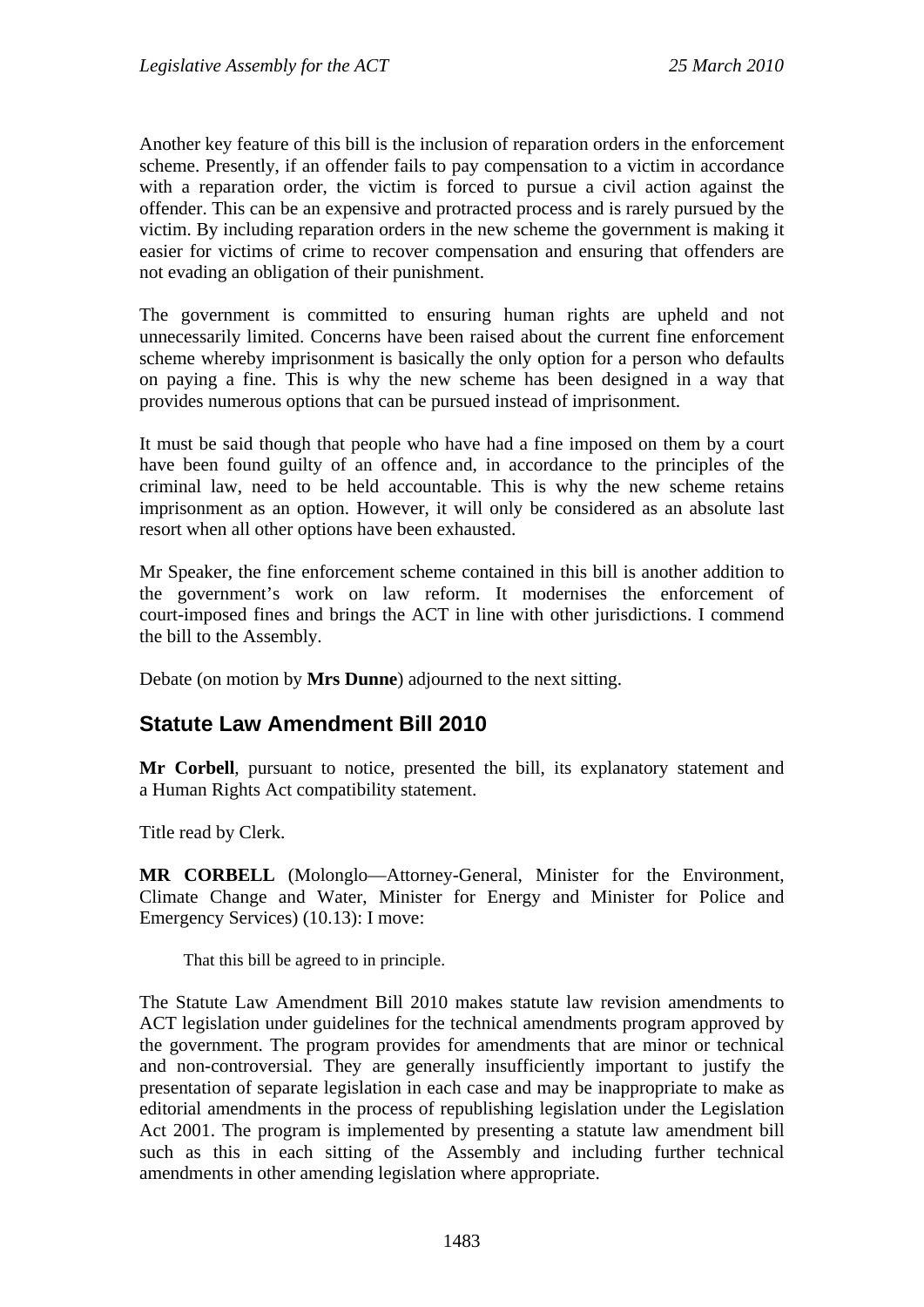Statute law amendment bills serve the important purpose of improving the overall quality of the ACT statute book so that our laws are kept up to date and are easier to find, read and understand. A well-maintained statute book greatly enhances access to ACT legislation and is a very practical measure to give effect to the principle that members of the community have a right to know the laws that affect them.

Statute law amendment bills also provide an important and useful mode for continually modernising the statute book. For example, laws need to be kept up to date to reflect ongoing technological and societal change. Also, as the ACT statute book has been created from various jurisdictional sources over a long period, it reflects the various drafting practices, language usage, printing formats and styles throughout the years. It is important to maintain a minimum, consistent standard in presentation and cohesion between legislation coming from different sources at different times so that better access to, and understanding of, the law is achieved.

This statute law amendment bill deals with two kinds of matters. Schedule 1 provides for minor, non-controversial amendments proposed by a government agency that require approval from the Chief Minister. Statute law amendment bills generally include a second schedule that contains amendments of the Legislation Act 2001 proposed by the parliamentary counsel to ensure that the overall structure of the statute book is cohesive and consistent and developed to reflect best practice. This bill does not provide for such amendments but the schedule heading is retained to preserve the usual numbering of schedule 3 and a note to that effect is included in schedule 2.

Schedule 3 contains technical amendments proposed by the parliamentary counsel to correct minor typographical or clerical errors, improve language, omit redundant provisions, include explanatory notes or otherwise update or improve the form of legislation. Statute law amendments bills can include a fourth schedule that repeals redundant legislation. However, a fourth schedule is not included in this bill.

The bill contains a large number of minor amendments with detailed explanatory notes; so it is not useful for me to go through them now. However, I would like to take the opportunity to briefly mention several matters.

Schedule 1 of the bill contains amendments to a number of acts in relation to bankruptcy. Members may recall that last year the Statute Law Amendment Act 2009 (No 2) inserted a new definition of bankrupt or personally insolvent in the Legislation Act 2001 dictionary part 1 that established a single term to cover the range of circumstances by which an individual may be considered bankrupt or insolvent under the Bankruptcy Act 1966 of the commonwealth. The definition includes individuals having a similar bankruptcy or personal insolvency status in a foreign country and people in any other circumstances seeking to benefit from any law for the relief of bankrupt or insolvent debtors. A number of acts and regulations were also amended in that act, schedule 3, as a consequence of the new definition.

The Statute Law Amendment Bill 2010 continues the process with similar amendments being made to various acts, including the Aboriginal and Torres Strait Islander Elected Body Act 2008, Building Act 2004, Commissioner for the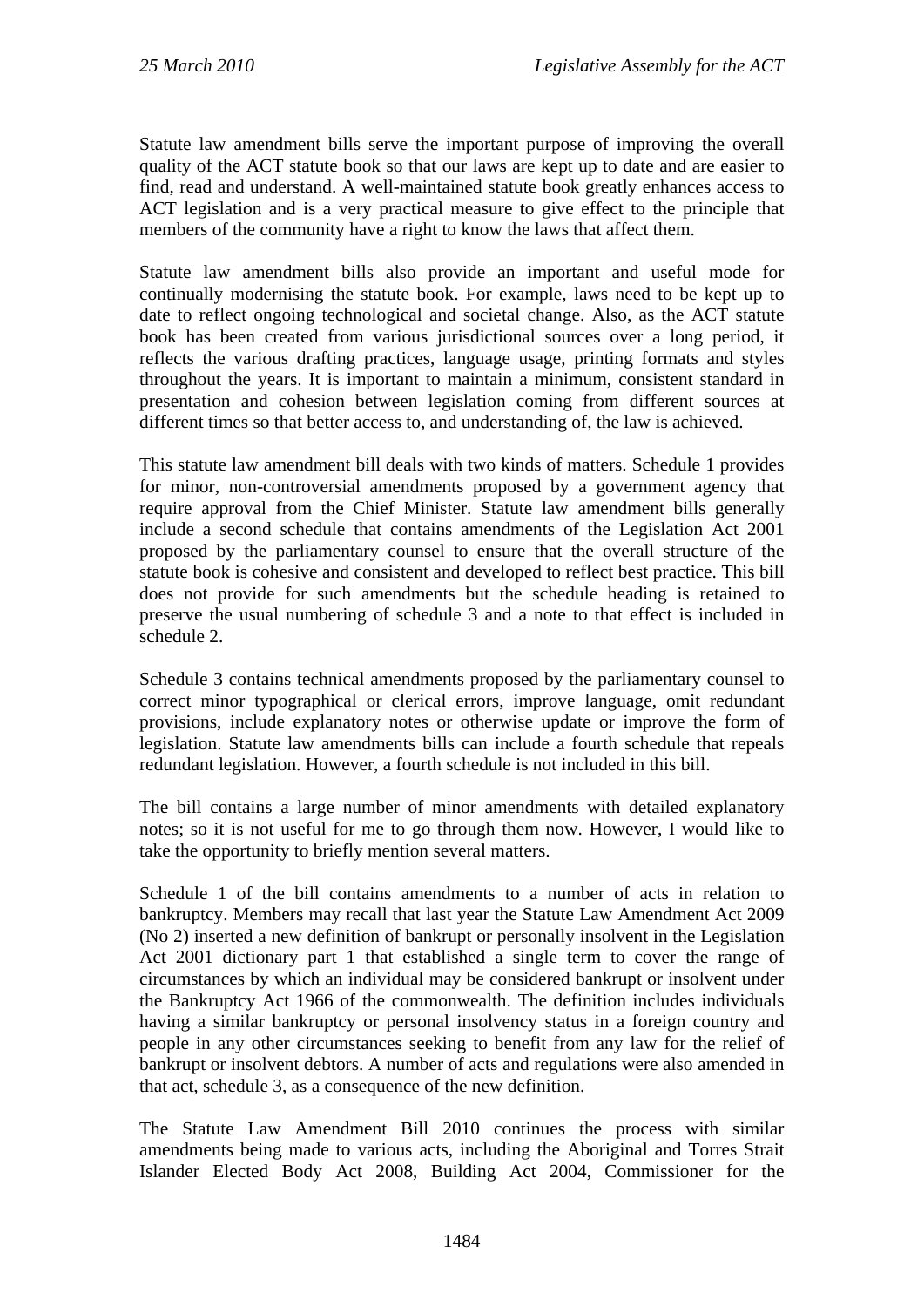Environment Act 1993, Duties Act 1999 and the Financial Management Act 1996. Language in relation to bankruptcy has been replaced with references to the Legislation Act 2001 definition of bankrupt or personally insolvent. The amendment to the Building Act 2004 also clarifies the meaning of insolvent in relation to builders that are corporations.

Schedule 1 also contains amendments of the Education Act 2004. The bill amends the act to give effect to a number of minor amendments to resolve operational issues that have arisen in the practical administration of the act. Some of the amendments had been included previously in the Education Bill 2009 that related to the suspension of students. However, that bill was negatived.

Sections 83, 85, 87, 88A and 89 of the act are amended to provide that various applications in relation to the registration of schools must be made available free of charge at a departmental office and not specifically at the chief executive's office, as presently required. Sections 67 and 119 are amended to make it clear that a person may hold an appointment as an authorised person (government) and an authorised person (non-government) at the same time. The opportunity has also been taken to insert a new section 10(4A) in the act to provide that the parents of a child whose home registration has been cancelled must enrol the child in an education providers course within 14 days of the cancellation.

Schedule 1 also amends the Road Transport (Third-Party Insurance) Act 2008. The bill amends sections 60, 62 and 72. Sections 60 and 62 amend the definitions of uninsured motor vehicle and unidentified motor vehicle respectively, to clarify that a motor vehicle that is designed to be used in off-road areas, and that is not registered or insured, is not an uninsured or unidentified motor vehicle, as the case may be, for the purposes of the act and, therefore, the nominal defendant will not be liable for personal injury resulting from any motor accident caused by the uninsured vehicle or in which the unidentified motor vehicle is involved.

Section 72 is revised to allow an injured person to receive early payment of medical expenses up to the maximum amount allowed under the act, section 74(1), if the report by a police officer about the injured person's motor accident is delayed and the injured person is able to give the insurer information about the date when and the police officer to whom the motor accident was reported or, if the accident was reported at a data entry point, the submission number for the report.

The act, section  $52(c)$ , is also amended in relation to bankruptcy, as I mentioned earlier. The term bankrupt or personally insolvent, as defined in the Legislation Act 2001 dictionary, is substituted. The definition covers the range of circumstances in which an individual may be considered bankrupt or insolvent.

Schedule 3 includes amendments of acts and regulations that have been reviewed as part of an ongoing program of updating and improving the language and form of legislation. These amendments are explained in the explanatory notes and are routine, technical matters such as the correction of minor errors, improving syntax and omitting redundant provisions.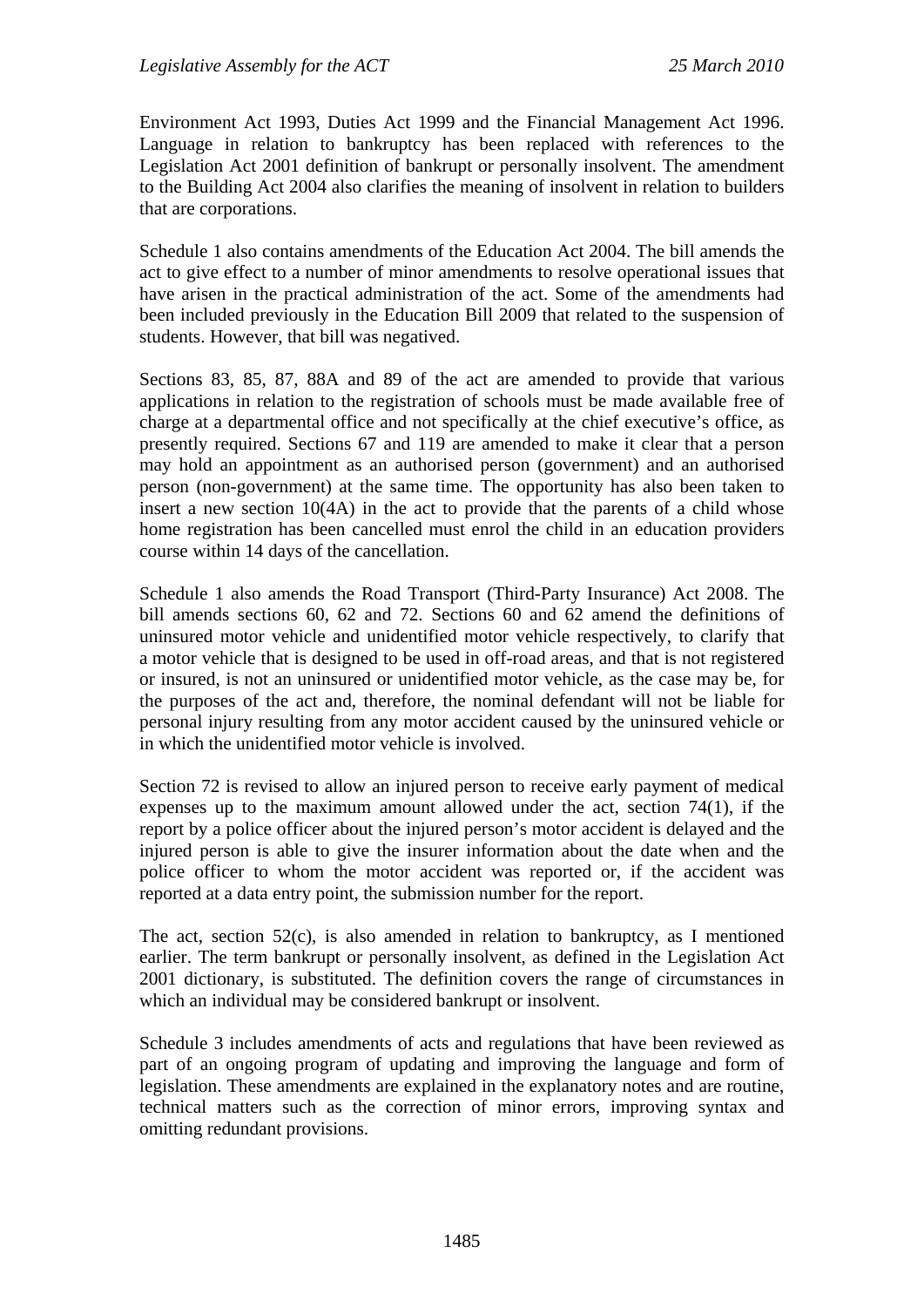However, it is worth mentioning that amendments have been made to a range of acts and regulations that comprise the road transport legislation, to remove duplication of standard definitions. Definitions common to the road transport legislation, including Australian Transport Council, driver, motor vehicle and road transport authority—or authority—have been omitted from various acts and regulations and relocated to the Road Transport (General) Act 1999 dictionary. This act already contains definitions that are applicable to other road transport legislation; so it was logical to centrally locate other relevant definitions into the dictionary to make the road transport legislation more user friendly.

New notes that cross-refer to terms to find in the Road Transport (General Act) 1999 dictionary have been inserted in the dictionaries of the amended acts and regulations, to assist users. This will be an ongoing process that will be continued in future statute law amendment bills.

In addition to the explanatory notes in the bill, the parliamentary counsel is also available to provide any further explanation or information that members would like about any of the amendments made by the bill. The bill, while minor and technical in nature, is another important building block in the development of a modern and accessible ACT statute book that is at the leading edge in Australia, and I commend the bill to the Assembly.

Debate (on motion by **Mrs Dunne**) adjourned to the next sitting.

## <span id="page-10-0"></span>**Water Resources Amendment Bill 2010**

**Mr Corbell**, pursuant to notice, presented the bill, its explanatory statement and a Human Rights Act compatibility statement.

Title read by Clerk.

**MR CORBELL** (Molonglo—Attorney-General, Minister for the Environment, Climate Change and Water, Minister for Energy and Minister for Police and Emergency Services) (10.23): I move:

That this bill be agreed to in principle.

The Water Resources Amendment Bill 2010 is an important piece of legislation that will further promote the sustainable and efficient management of water in the ACT. It will bring all water in the ACT under a single management regime and facilitate the implementation of national water initiative commitments.

At the advent of self-government in the ACT, the commonwealth retained control of the land in certain areas of the territory, principally the parliamentary triangle and the water on and under that land. Since that time, successive ACT governments have struggled with managing one water resource being split between two legal entities. Sensible management arrangements would bring all water in the ACT under one management system. The commonwealth is now prepared to transfer management of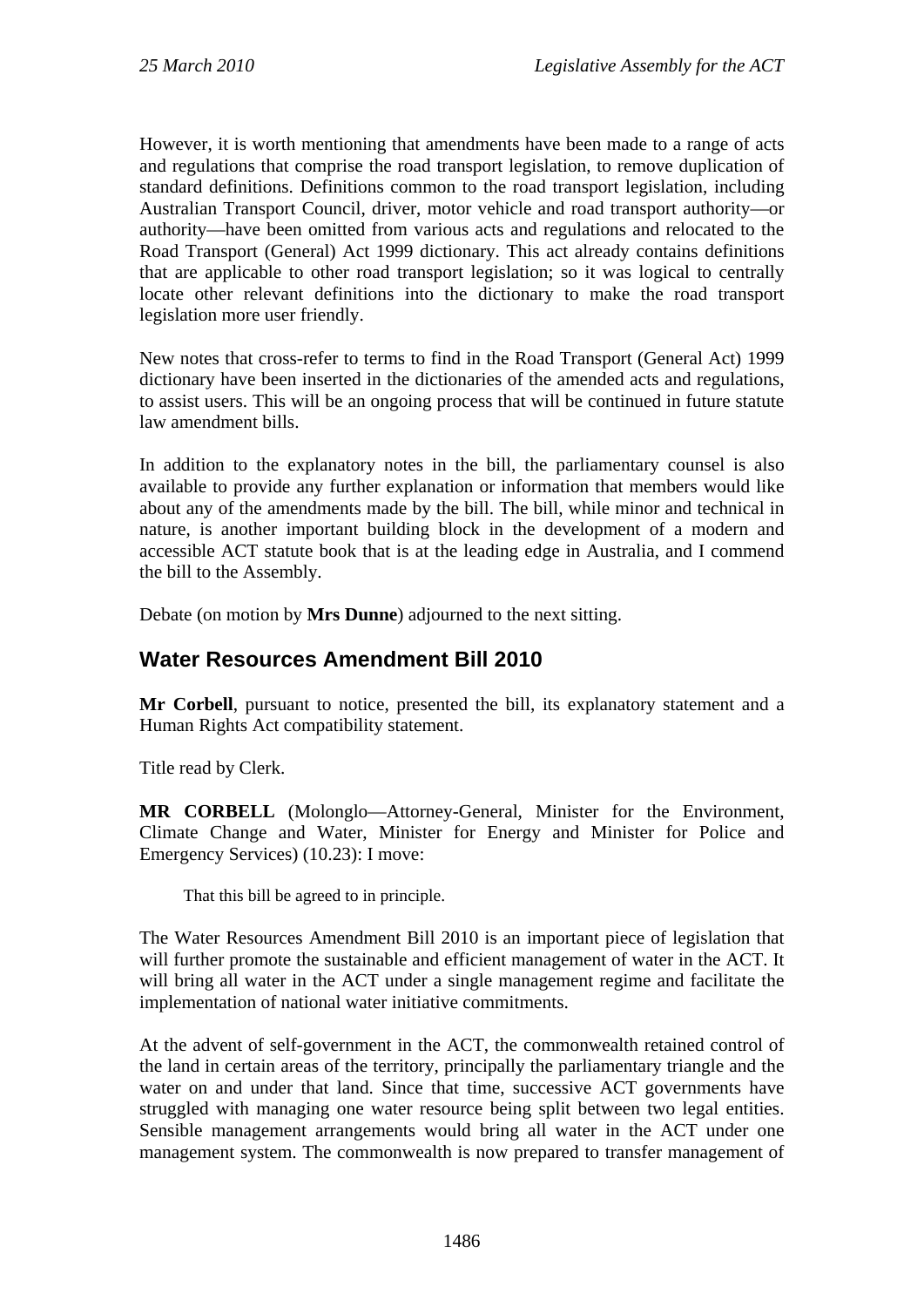its water resources to the ACT and has tabled commonwealth legislation to facilitate the transfer. The commonwealth would retain the management of lake activities, for example boating and events in and on the lake, as well as land it currently controls.

The changed arrangements, however, will pass the authority to manage the extraction of water, the sinking of bores and the undertaking of works in a waterway to the territory. These provisions would also apply to private water extraction on commonwealth land such as Canberra airport. In addition, the change would allow the inclusion of that volume of water set aside for commonwealth use in ACT water planning to be considered as an available part of the ACT water resource.

Water resources are administered in the ACT through the Water Resources Act 2007. The Water Resources Act requires management of the water resources of the territory to sustain the physical, economic and social wellbeing of the people of the ACT while protecting the ecosystems that depend on those resources both now and for the foreseeable needs of future generations. It requires the establishment of a regime of environmental flows and a system of resource allocation. The resource allocation system identifies commonwealth and territory shares of the resource.

The ACT operates a national water initiative compliant resource allocation system for its share. The commonwealth has operated a separate resource management system for the water under its responsibility. The operation of dual systems was inefficient and could potentially lead to the overuse of the water resource.

The establishment, therefore, of a single water resource management system under ACT control has several significant advantages for the territory. A single system will provide certainty for management decisions made by the ACT on water resource management. Currently, there is only a general understanding of volumes allocated by the commonwealth agencies and no knowledge of volumes actually extracted under its control or by the Department of Defence or Canberra airport.

Recent agreement to a Murray-Darling Basin, MDB, cap on extraction includes agreement to the inclusion of commonwealth controlled water in the ACT in future cap accounting. The transfer of water management will facilitate this commitment. The transfer will only involve the management of water resources. It will not involve any change in management responsibility for Lake Burley Griffin or other commonwealth land.

The transfer will result in commonwealth users becoming subject to water-related fees and charges that will result in a small net increase to ACT revenue of around \$416,000 in the first financial year and \$150,000 annually thereafter. An MOU will be developed to clarify issues not appropriate for inclusion in legislation prior to the commencement of the bill.

ACT agreement to the national water initiative and the settlement of a Murray-Darling Basin cap on extractions requires ACT water users to have access to interstate water trade. The Water Resources Act explicitly permits interstate water trading but the conditions were designed explicitly for trade within the ACT and do not fully cater for interstate trade. The bill expands the provisions to make them relevant to interstate water trade as well.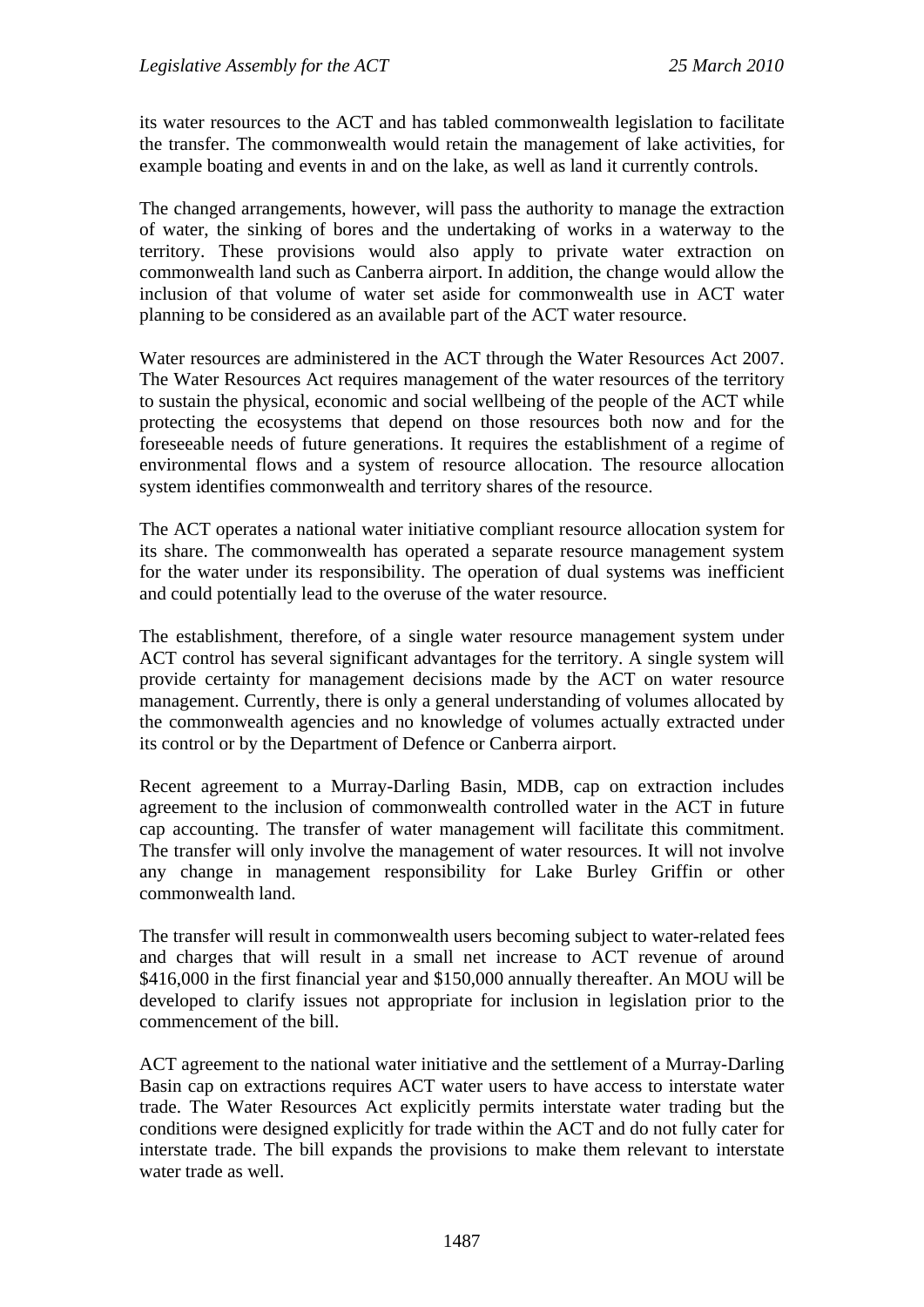Finally, in relation to bore licensing, there is an anomaly between the Water Resources Act and the water resources regulations that could prevent the construction of bores solely for the purpose of monitoring groundwater. The bill includes a new provision that will permit the construction of monitoring bores to the same construction standards as production bores.

I commend the bill to the Assembly.

Debate (on motion by **Mrs Dunne**) adjourned to the next sitting.

## <span id="page-12-0"></span>**Public Accounts—Standing Committee Reference**

**MR SPEAKER**: Mr Smyth, before you take the floor, I might foreshadow issues that I see may arise in this discussion today. I would take the opportunity to remind members of standing order 156 relating to conflict of interest, which states:

A Member who is a party to, or has a direct or indirect interest in, a contract made by or on behalf of the Territory or a Territory authority shall not take part in a discussion of a matter, or vote on a question, in a meeting of the Assembly where the matter or question relates directly or indirectly to that contract.

I remind members of that provision.

**Mrs Dunne**: Mr Speaker, on that subject—and I raised this with the Clerk before the Assembly gathered today—there is a precedent in this place for members to be absented from the debate and the vote in relation to these things. I refer directly to the fact that Mr Seselja was, by vote of the Assembly, excluded from a debate on the employment of family members back in 2008.

Mr Barr yesterday confirmed that a member of his staff is on the ALP state executive, or whatever it is called here, which is subject to this debate and this review which Mr Smyth is going to deal with. I also understand that a member of Ms Gallagher's staff is also on the state executive, and I would seek your ruling on whether those members can participate in this debate.

**Mr Corbell**: Just on the point of order, Mr Speaker, I think the standing order relates to the interest of the member, not of people employed by the member. In any event, we would not take the view that there is any conflict in this regard. In fact, this matter has been raised in relation to a range of issues around gaming legislation by the Liberal Party in this place for as long as I have been a member of this place. The Labor Party has never accepted that there is a conflict in that regard, and the Assembly has not required any Labor Party member to absent themselves from a vote in relation to any gaming matter as a result of this standing order.

So, given that history that the Assembly has not required Labor Party members to exclude themselves or absent themselves from discussion or debate or votes on matters relating to gaming legislation, and given that the staff of Mr Barr and indeed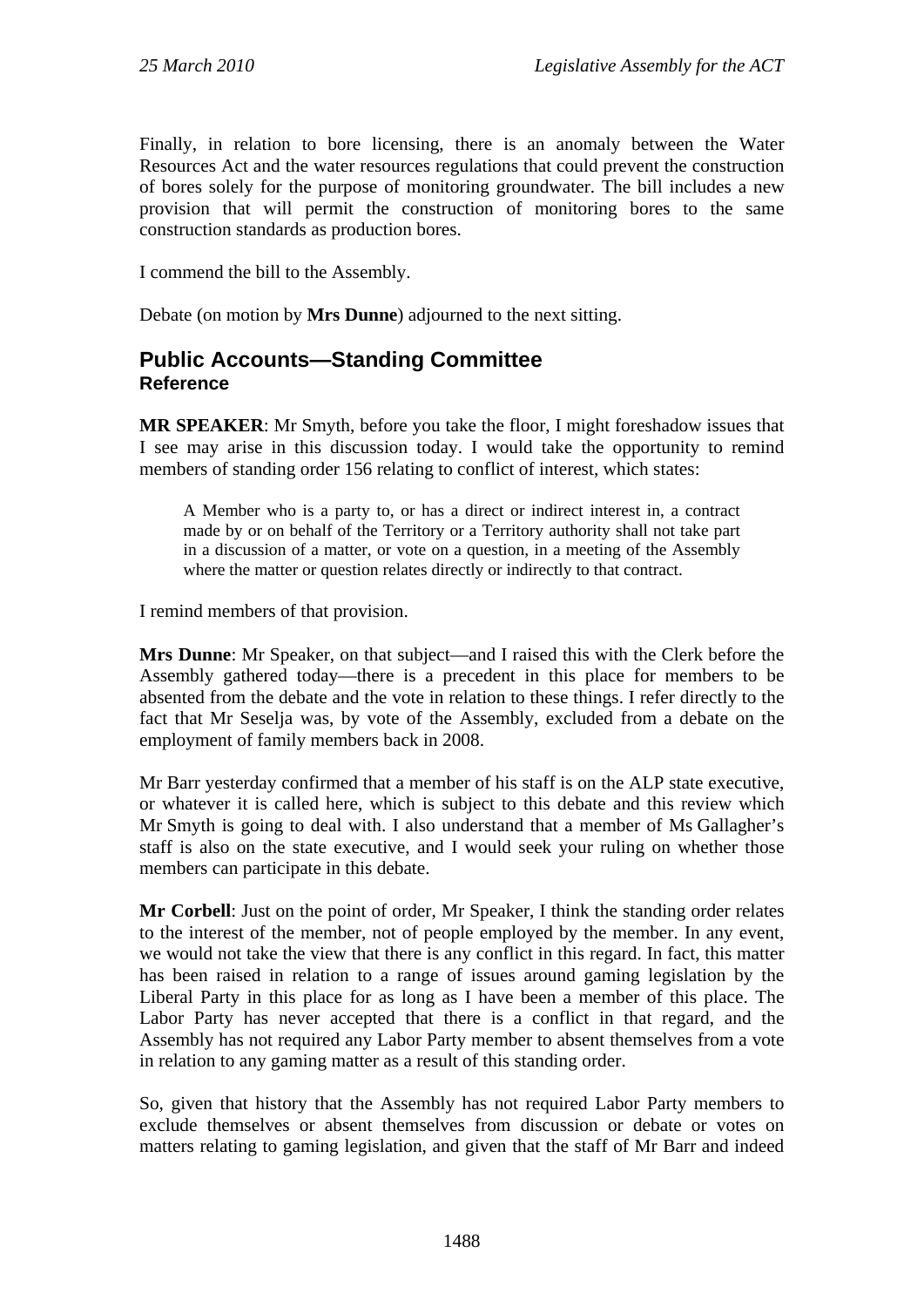Ms Gallagher are just that—they are staff, not the member exercising the vote—I do not see how you can rule that members of the government should be excluded from this debate.

**Mr Smyth**: On the point of order, Mr Speaker, standing order 156 actually says:

A Member who is a party to, or has a direct or indirect interest in, a contract made by or on behalf of the Territory or a Territory authority shall not take part in a discussion of a matter, or vote on a question, in a meeting of the Assembly where the matter or question relates directly or indirectly to that contract.

In the case of Mr Seselja, he was excluded on the basis of the possibility of an amendment being moved that would affect one of his staff members, in exactly the same arrangement. The argument was that he had a contract with that staff member and he was going to vote in a discussion about it.

**Mr Corbell**: Yes, because he was related to that staff member.

**Mr Smyth**: No. It was about the contract. You need to do your research better, Simon. Standing order 156 relates to the member and the contract. Mr Seselja was excluded on the basis that he had a contract with that staff member. There are at least two members of the government that have contracts with staff members who are affected by this report. Indeed, one of them sits in the office of the minister who is handling the report. And that is the dilemma. Let me go through it again: Mr Seselja was excluded on the possibility that an amendment would be moved that would affect his staff member. What we actually have are two staff members who are in contract, who are part of an organisation that is the subject of this report; they are on the administrative committee of the organisation. That is entirely consistent with the situation that the Leader of the Opposition was put in, and it is an appalling act of hypocrisy to say, "It does not apply to us, because we just simply do not accept it." The same logic that was applied to the Leader of the Opposition should be applied to the members of the Labor Party in this case.

**Mr Barr**: I think there are two points to make in relation to this. The first is that no member of my staff sits on the board of the Canberra Labor club; that is a very important point. Nor is the ACT branch secretary a member of my staff. That there are members of my staff who are members of the Australian Labor Party is probably not a surprise to anyone, and that declaration I am very happy to make at the beginning of the debate.

This is nothing but muckraking from the Canberra Liberals, and we have seen it all and heard it all before. There is nothing new in what we are seeing today. In fact, it really goes to the heart of Mr Smyth's political motivations. What he is attempting to do now through this particular point of order, and then what he is attempting to do with this motion, is highly political, and I think the Assembly should take note of the heavy politicisation of this matter by the Deputy Leader of the Opposition.

**MR SPEAKER**: Mr Barr, the specific suggestion is that, I think in question time yesterday, you indicated that a member of your staff is on the administrative committee of the Labor Party. Is that correct?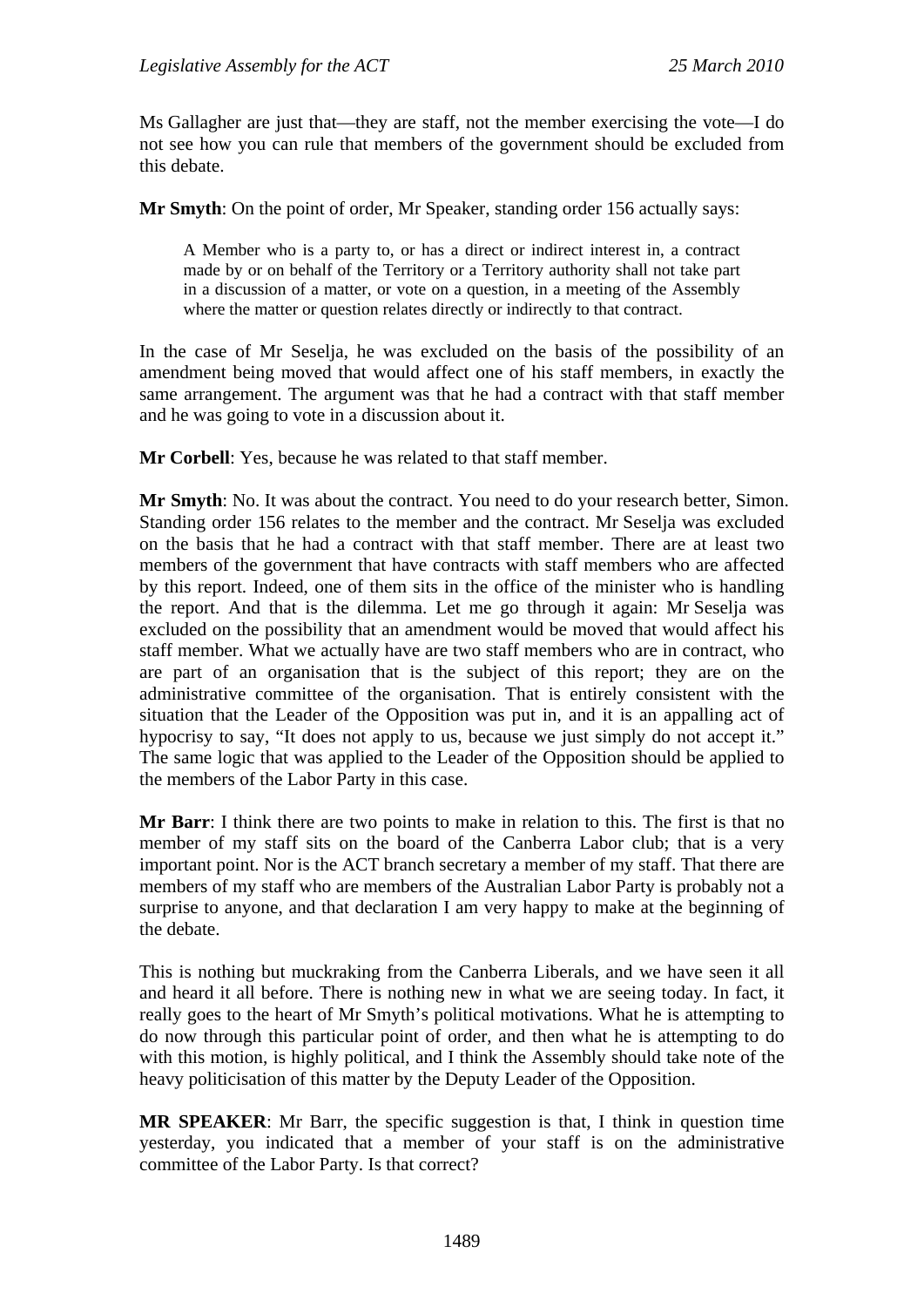**Mr Barr**: Yes, a member of my staff is currently a member of the administrative committee but was not a member of the administrative committee at the time that this matter was—

**Mr Seselja**: So is that the key then? Is that the key?

**Mr Barr**: Sorry?

**Mr Seselja**: Is that the key—whether he was on at the time or not?

**Mr Barr**: No. I am simply saying that in terms of what we are debating today, the Gambling and Racing Commission's report in relation to matters that took place last year, no member of my staff was either on the Labor club board or on the administrative committee of the Australian Labor Party at that time.

**Mr Corbell**: Mr Speaker, can I just seek some procedural guidance on this as well? Mr Smyth, as I understand, has taken a point of order or a view asking you to rule on an issue of conflict of interest.

**Mrs Dunne**: I did.

**Mr Corbell**: I beg your pardon; Mrs Dunne did. As I read the standing orders, Mr Speaker, there is no role for you in this matter.

#### **MR SPEAKER**: I agree.

**Mr Corbell**: This is a matter for the Assembly to decide—by substantive motion, I assume. So, unless Mrs Dunne is going to move a substantive motion, there is really no question for you to decide on this, and the Liberal Party need to get their procedure right.

**Mrs Dunne**: On a point of clarification: I am considering whether I should move a substantive motion or not, and that is why I was seeking your guidance, Mr Speaker.

**Mr Seselja**: On the point of order and on the issue at hand, in relation to the last time this occurred, it was actually the Clerk who gave advice, through the Speaker, I understand, to the Assembly, and so we would seek that advice.

In relation to Mr Barr's point, there are a couple of things. First, he started with, "They are not on the Labor club board and they are on the administrative committee." The question that was looked at by the Gambling and Racing Commission was whether the Labor club board was in any way influenced, particularly, and it makes reference to the Labor Party and indeed the committee of the Labor Party; so that is directly relevant.

Mr Barr is now drawing a distinction as to whether his staffer was on the committee at that time. I am not sure about other members, but if that is what it comes down to it may well be that there are other members, possibly Ms Gallagher, who did have staff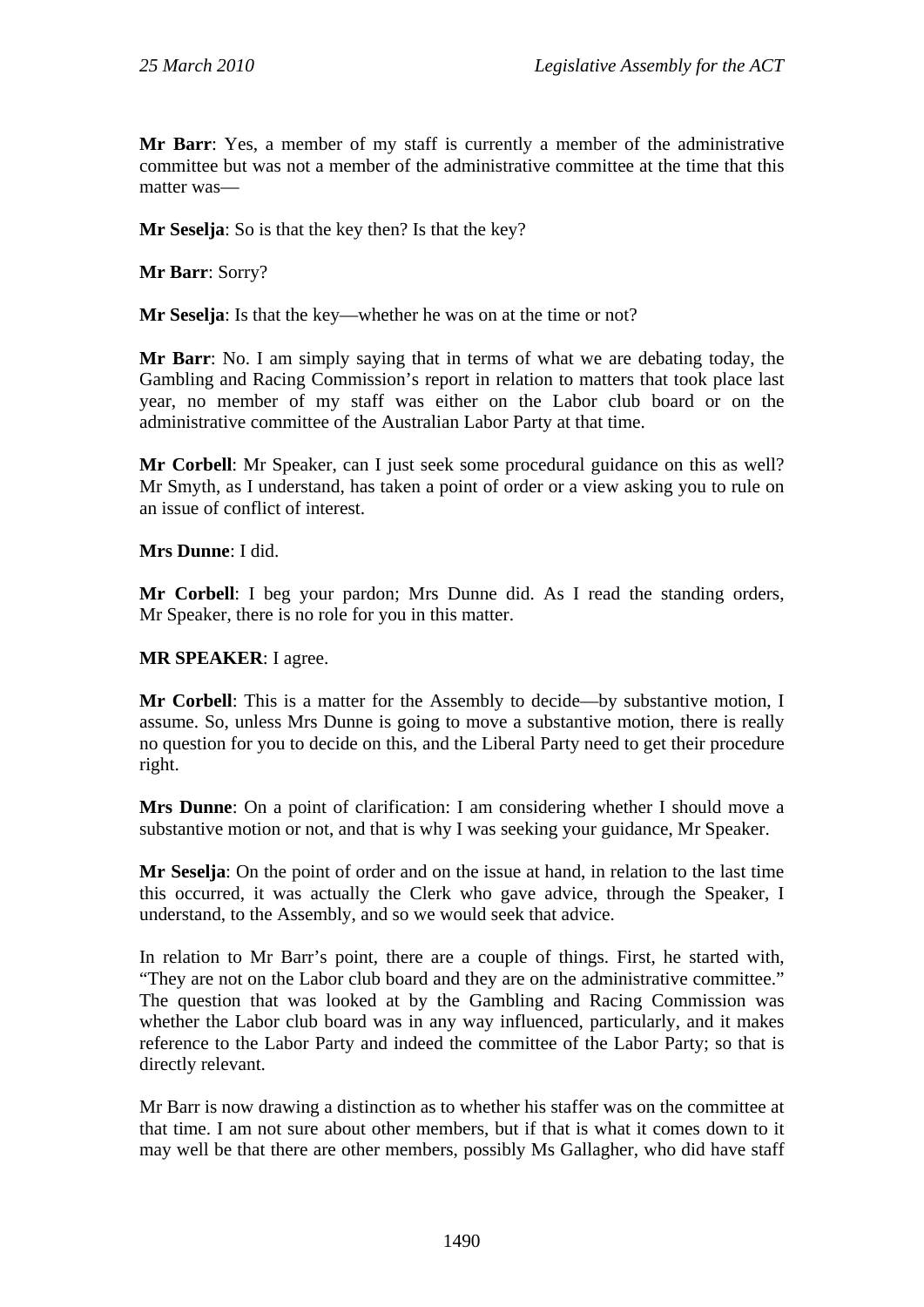members on the committee at the time that is relevant to this investigation and that should also be considered in making a decision.

**MR SPEAKER**: Thank you, members. Mr Corbell, I read standing order 156 as you do—that it shall be decided by the Assembly. I do not believe it is in the Speaker's power to make this decision. I believe it sits with the Assembly and so I believe, Mrs Dunne, that you would need to move a motion seeking that certain members be precluded from the debate. That is my understanding of standing order 156.

**Mr Seselja**: Just before we move on to that, Mr Speaker, could you just advise what advice you have received from the Clerk? As I said, the last time this was handled there was advice from the Clerk and, on the basis of that, the Assembly voted. So I would be interested to know what advice you have received on this matter, not just on your ability to make a ruling but on the standing order itself.

**MR SPEAKER**: I am sorry for the delay. There is some discussion about the precedents in this place because it appears, from looking at the minutes of proceedings, that in the case Mrs Dunne refers to from August 2008 the Assistant Speaker ruled in that case that members not participate in debate. That is not my understanding of the standing order. I do not believe that that is a correct precedent to apply in this case because the standing order does not give the power to the Speaker.

With regard to your question, Mr Seselja, I believe the reason the Assistant Speaker took that action at that time was because there were known contracts that were relevant; that is the basis on which I understand the Speaker took the decision on that occasion. I do not wish to comment on the merits or otherwise of that.

In this case, it is my understanding that Mr Barr has a contract with a staff member who is on the administrative committee. He has indicated that to the Assembly. He has also indicated that that member was not on the administrative committee at the time of the report, and I believe that is material in this case. So I do not believe that that, in my opinion, presents a direct conflict of interest for Mr Barr in these circumstances. That comment made, which is what you asked me to make, Mr Seselja, it remains open to the Assembly to move a motion seeking to exclude Mr Barr from debate if the Assembly believes that there is a conflict of interest.

**MRS DUNNE** (Ginninderra) (10.42), by leave: I move:

That Ms Gallagher (Treasurer) and Mr Barr (Minister for Gaming and Racing) be excluded from this debate, in accordance with standing order 156, on the basis that they have staff who are members of the executive committee of the ALP in the ACT, which is subject to the inquiry and the motion being dealt with today.

Mr Speaker, most of the issues have already been canvassed in points of order, but it is clear that there is a substantial conflict of interest that relates directly to the contracts that Ms Gallagher and Mr Barr have with members of their staff on this matter.

The inquiry by the Gambling and Racing Commission into the possible breaches of the Gaming Machine Act in relation to the Labor Club has clear implications for the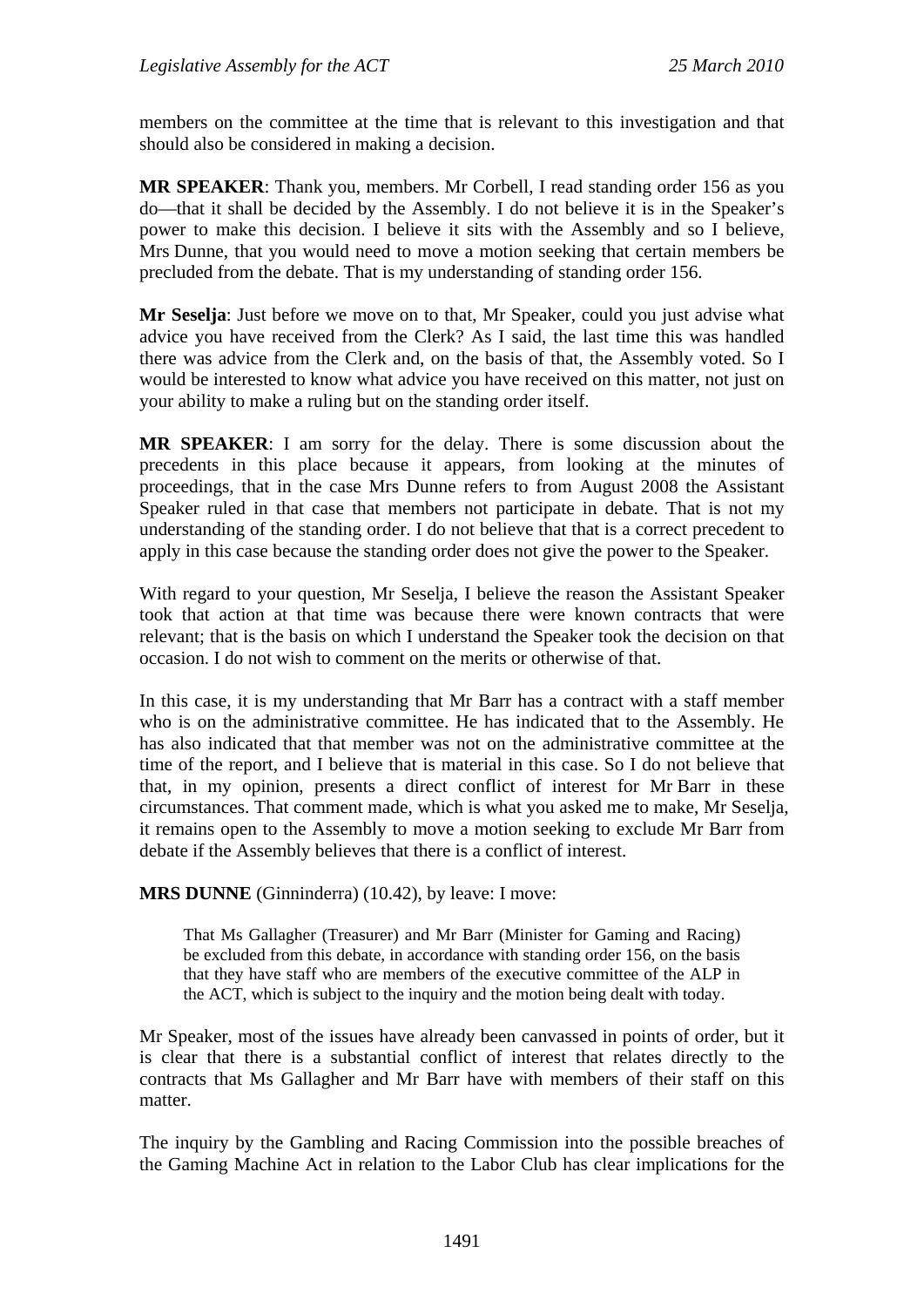actions of both the ACT branch of the ALP and the national branch of the ALP. The fact that Mr Barr and Ms Gallagher have members of staff who occupy positions on the ACT branch of the ALP and its executive committee means that these members, and I think especially Mr Barr, have a material conflict of interest that must be dealt with.

Mr Barr, whilst being the member receiving and dealing with this report, has had a member of his staff who has dealt directly with the ALP side of this inquiry. That is a clear conflict of interest. I am not saying that anyone has done anything wrong, but it is a conflict of interest which must be dealt with according to the standing orders, and the standing orders in this case are very clear.

I need to reinforce that I am not accusing anyone of bad faith. But I am insistent that the standing orders be complied with. It is quite clear that Mr Barr and Ms Gallagher have a contract with someone, and that contract creates a conflict of interest in this case. It is not enough for the Labor Party to say, "The Liberal Party always say this about the Labor Party's relationship with the Labor Club." This is quite different. This is about employment contracts currently in place in the ACT.

The precedent already exists for members to be excluded from debates where employment contracts are in place. Mr Seselja was excluded from a debate in 2008 for the same reason, that he had a contract with someone and there may be a conflict of interest. Ms Gallagher and Mr Barr have contracts with people.

Mr Barr admitted in question time yesterday that he has contracts with somebody who is on the executive committee. That creates for him in this matter a clear conflict of interest and the Assembly must exclude him from this debate because of that conflict of interest. Ms Gallagher has a similar conflict of interest but I think that it is particularly the case that Mr Barr has a heightened conflict of interest because he is also the minister for gaming.

Ms Gallagher was the minister for gaming; so that conflict may have been heightened in the past. But Mr Barr has a particular conflict of interest that must be dealt with and Ms Gallagher does too, perhaps to a lesser extent. But those conflicts are clear. They are contractual and the standing orders clearly state that when that is the case this Assembly should deal with it by a motion, which I have moved, and the result of that is that members should be excluded from the debate.

**MR CORBELL** (Molonglo—Attorney-General, Minister for the Environment, Climate Change and Water, Minister for Energy and Minister for Police and Emergency Services) (10.46): Mr Speaker, I think the question that is being put by the Liberal Party is based on a fundamental misunderstanding of how this standing order operates. I will just go through this in a little bit of detail.

This standing order operates on the basis that a member who is a party to or has a direct or indirect interest in a contract made by or on behalf of the territory where that matter or question in this Assembly relates directly to that contract should not vote on the matter. What contract are we talking about? First of all, the contract is the contract presumably between Mr Barr and a member of his staff, and Ms Gallagher and a member of her staff. Is that the contract we are talking about?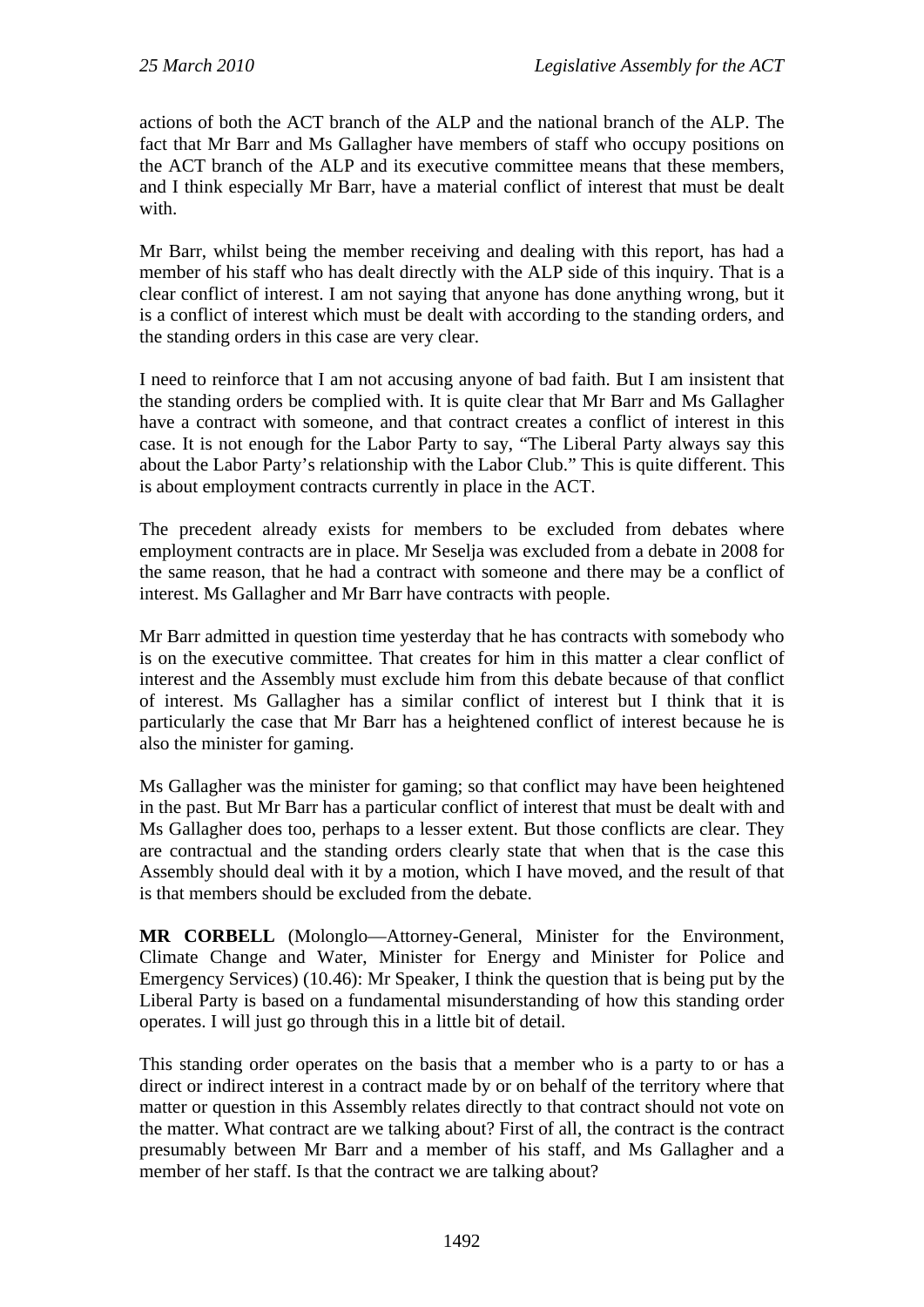**Mrs Dunne**: Yes.

**MR CORBELL**: Okay, so that is agreed. That is the contract that we are talking about. What is the contract we are talking about in relation to this motion? It is not the contract between Mr Barr and his staff. It is not the contract between Ms Gallagher and her staff. It is about a matter between the Gambling and Racing Commission and the Canberra Labor Club Group. It is not about the contract between Mr Barr and his staff and Ms Gallagher and her staff.

This standing order relates directly to votes in relation to the contract that is perceived to be the conflict of interest. That is what it says. It says:

… where the matter or question relates directly or indirectly to that contract.

I repeat: "to that contract". Now, Mr Seselja was quite rightly excluded from the debate because the question before the chair in relation to the matter they had referred to—

**Mr Seselja**: By the Speaker. By the Speaker.

**MR CORBELL**: To the matter they had referred to, Mr Speaker—

**Mr Seselja**: By the Speaker, the Labor Party Speaker who apparently was acting beyond power, we are told today.

**MR CORBELL**: related to the administration—

**Mr Seselja**: He was acting beyond power.

**Mr Hanson**: What party was he from, Mr Seselja?

**Mr Seselja**: The Labor Party.

**Mr Hanson**: Was he from the Labor Party?

**Mr Seselja**: He was.

**MR SPEAKER**: Order, members! Mr Seselja, you can speak in a moment.

**Ms Porter**: He is independent when he is in the chair and you know it.

**Mr Seselja**: Yes, real independent.

**MR SPEAKER**: Mr Corbell has the floor.

**MR CORBELL**: Thank you, Mr Speaker.

**Mr Seselja**: He acted beyond power.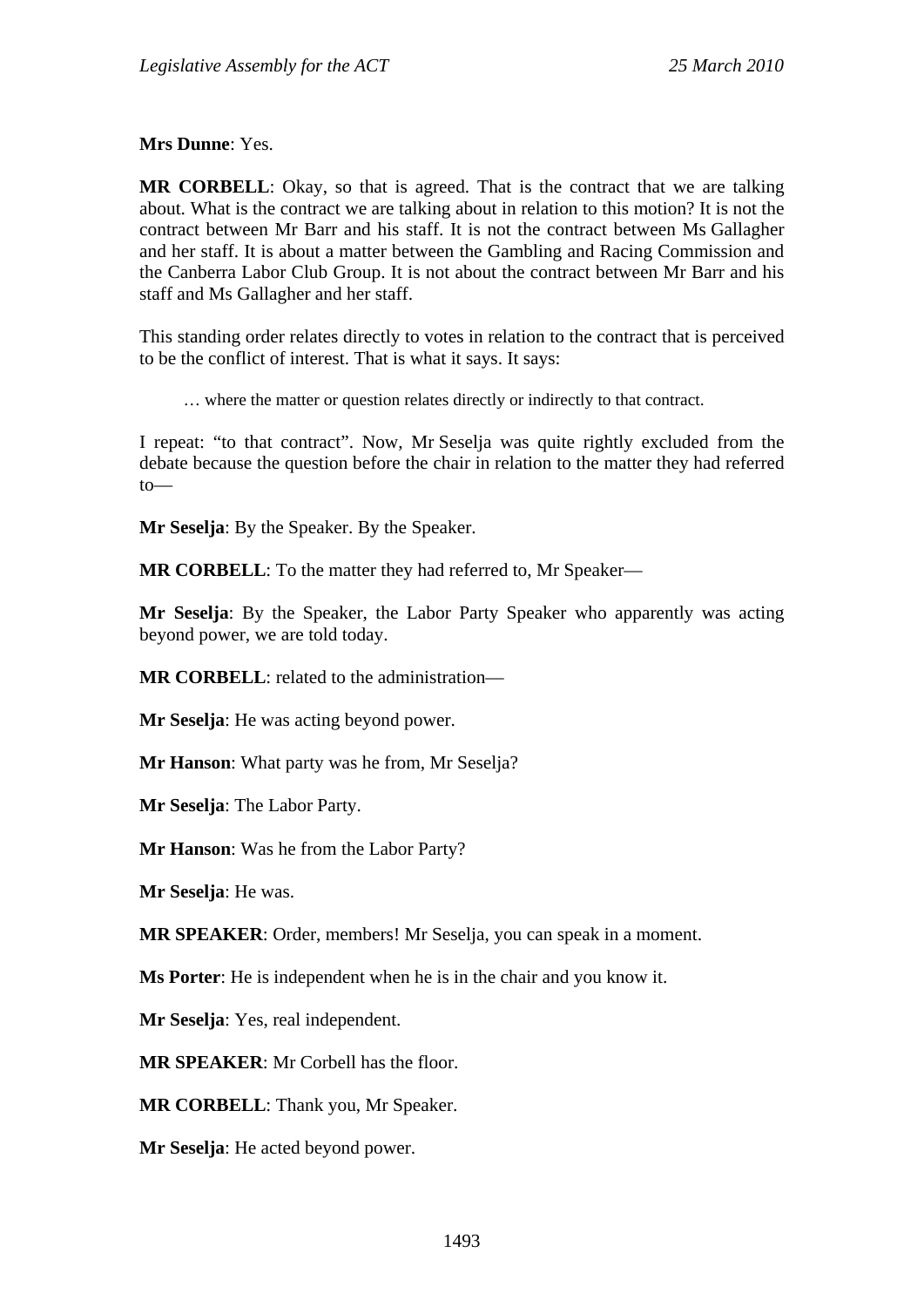### **MR SPEAKER**: Mr Seselja!

**MR CORBELL**: Mr Seselja was excluded from that debate because the question before the chair was how staff contracts should be administered. It was about how staff contracts should be administered. That was the question before the chair. He had a conflict in relation to that matter. That is not the case in this instance. There is no question before the chair about the contracts between Ms Gallagher and her staff or Mr Barr and his staff; none whatsoever.

The question before the chair is about whether or not a report from the Gambling and Racing Commission should be referred to the PAC. That has nothing to do with the contractual arrangement between members and their staff. This is a fundamentally flawed interpretation of the standing order. It is fundamentally flawed. It is designed to exclude members from votes where there is a clear and direct conflict in relation to contracts. There is no contract being brought into question in the question that will be before the chair shortly.

Mr Smyth is about to move a motion asking that the report of the Gambling and Racing Commission in relation to the proposed sale of the Canberra Labor club be referred to the Standing Committee on Public Accounts. That is a different question from the employment relationship between Ms Gallagher and her staff and Mr Barr and his staff. It is a fundamentally flawed understanding of the standing order.

This is simply an attempt to smear members of the government by making allegations about conflicts of interest and impropriety. We hear this every time from the Liberal Party. The Gambling and Racing Commission has not found any misconduct whatsoever. It has not found any misconduct, Mr Speaker. It has not found anything. So the Liberals called for this inquiry. It happened. They did not like the answer they got from the Gambling and Racing Commission; so now they are trying to re-litigate it through an inquiry referral to the PAC.

At the same time, Mr Speaker, they try to blacken the names of two members of this government by claiming that they are conflicted, they have a conflict of interest and they should not participate in the debate. They do so on the basis of a fundamental misunderstanding of the standing orders. So we reject the assertion. We reject it absolutely. There is no basis to make this claim except the deliberate attempt of the opposition to smear the reputations of members in this place.

**MR SESELJA** (Molonglo—Leader of the Opposition) (10.51): Mr Speaker, I refer to the ruling of your predecessor, which we have been talking about in terms of the precedent. The ruling of your predecessor was, indeed, that I was excluded from debate, I was excluded from a vote, despite the fact that there was a piece of legislation that did not actually impact on my employment relationship. It did not impact. The legislation in no way dealt with or referred to the employment relationships that I had. But your predecessor, on the advice of the Clerk, ruled that I could not participate in that debate or in that vote.

I repeat that the legislation that was being debated in no way actually impacted on the employment relationship and the contractual relationship which I was a party to. So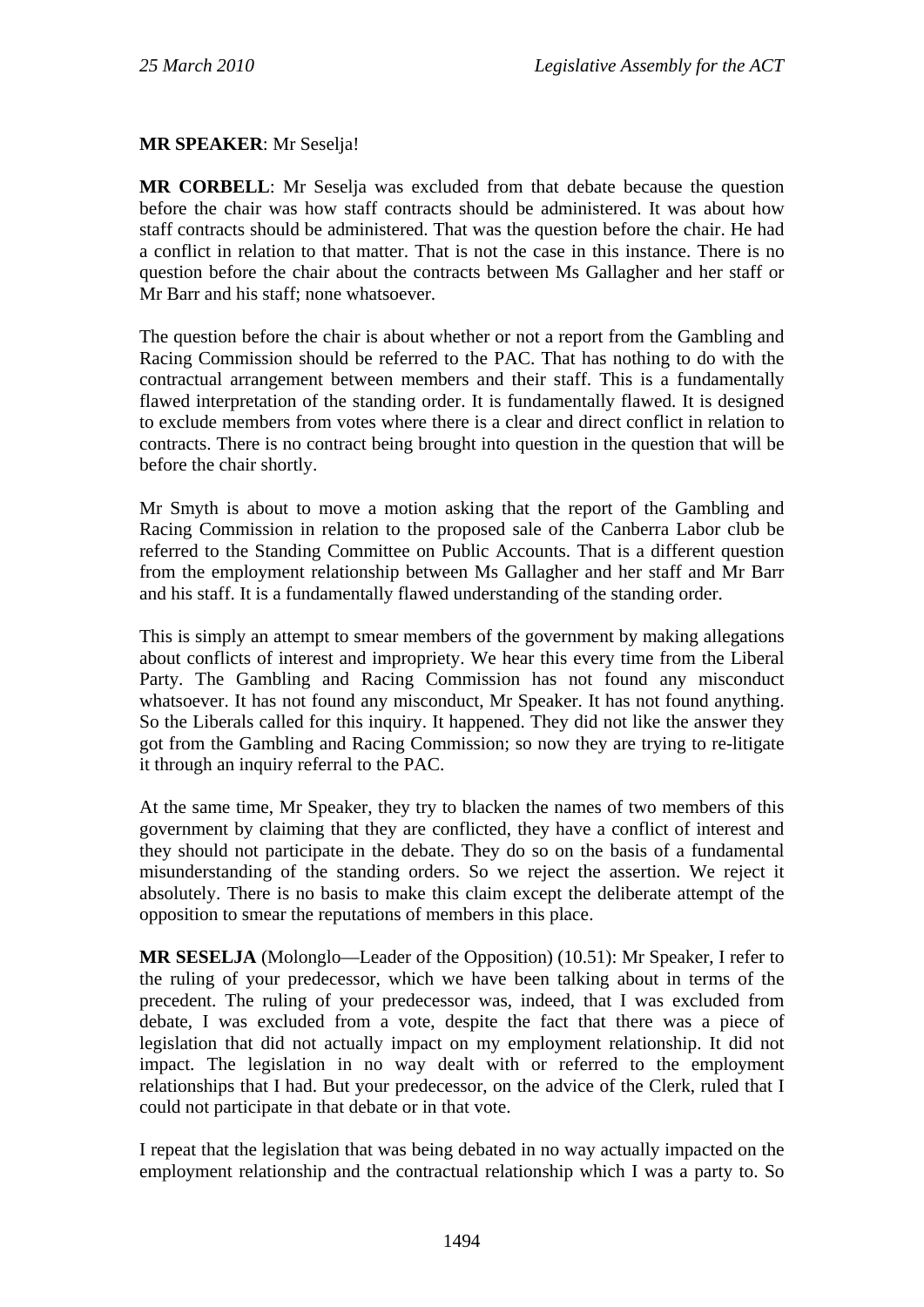the precedent of this place was that I was able to be excluded on that basis, despite the legislation not even directly impacting on that contractual relationship. Here we have a report by the Gambling and Racing Commission which looks at influence. It looks at influence of members of the executive of the ALP, some of whom have contractual relationships with members in this place.

On that precedent, that is a far clearer link. It actually does directly relate. If there is any consistency in this place then the members referred to will be excluded because there is a direct contractual relationship. It does impact. In many ways that is at the heart of what the motion will be. It is to get to the bottom of this report and look at the roadblocks and look at whether or not members of the ALP executive were interviewed, and if not, why not.

Looking at all of these matters, they do relate. The precedent has been set by your predecessor—

**Mr Smyth**: A ruling.

**MR SESELJA**: A ruling was given in relation to a contract that was not even affected by the legislation. It was deemed in some way to be closely enough associated, but not directly impacted. On that basis, I was ruled not to be able to speak and not to be able to vote. On that precedent, this motion has to be supported by the Assembly.

**MS BRESNAN** (Brindabella) (10.54): If we are looking at the application of standing order 156, it does not support what Mrs Dunne has moved in her motion and I think that is fairly clear.

**Mr Hanson**: Surprise, surprise, surprise!

**Mrs Dunne**: Surprise, surprise!

**MR SPEAKER**: Order! Let us hear Ms Bresnan. You can comment in a minute.

**MS BRESNAN**: If we apply standing order 156 as it is, it does not support what Mrs Dunne is saying and that is pretty clear.

**Mrs Dunne**: How is it clear? Explain how it is clear.

**MS BRESNAN**: I am not going to respond to Mrs Dunne. The issue, which has been discussed quite a bit here this morning already, is: the contract with Mr Seselja was an employment contract. It was directly related to the discussion that was had. So there was a direct connection to the debate that was occurring.

I think what Mrs Dunne has proposed in her motion is looking at the influence of what happens outside an employment contract, what happens outside to someone who is being employed in an office. I think that is a very questionable thing to be looking at. If we do start getting into that realm, we could apply it to probably anyone in this place and anyone in this place could probably be excluded from any debates that go on. We do have other members who have staff who are employed on boards of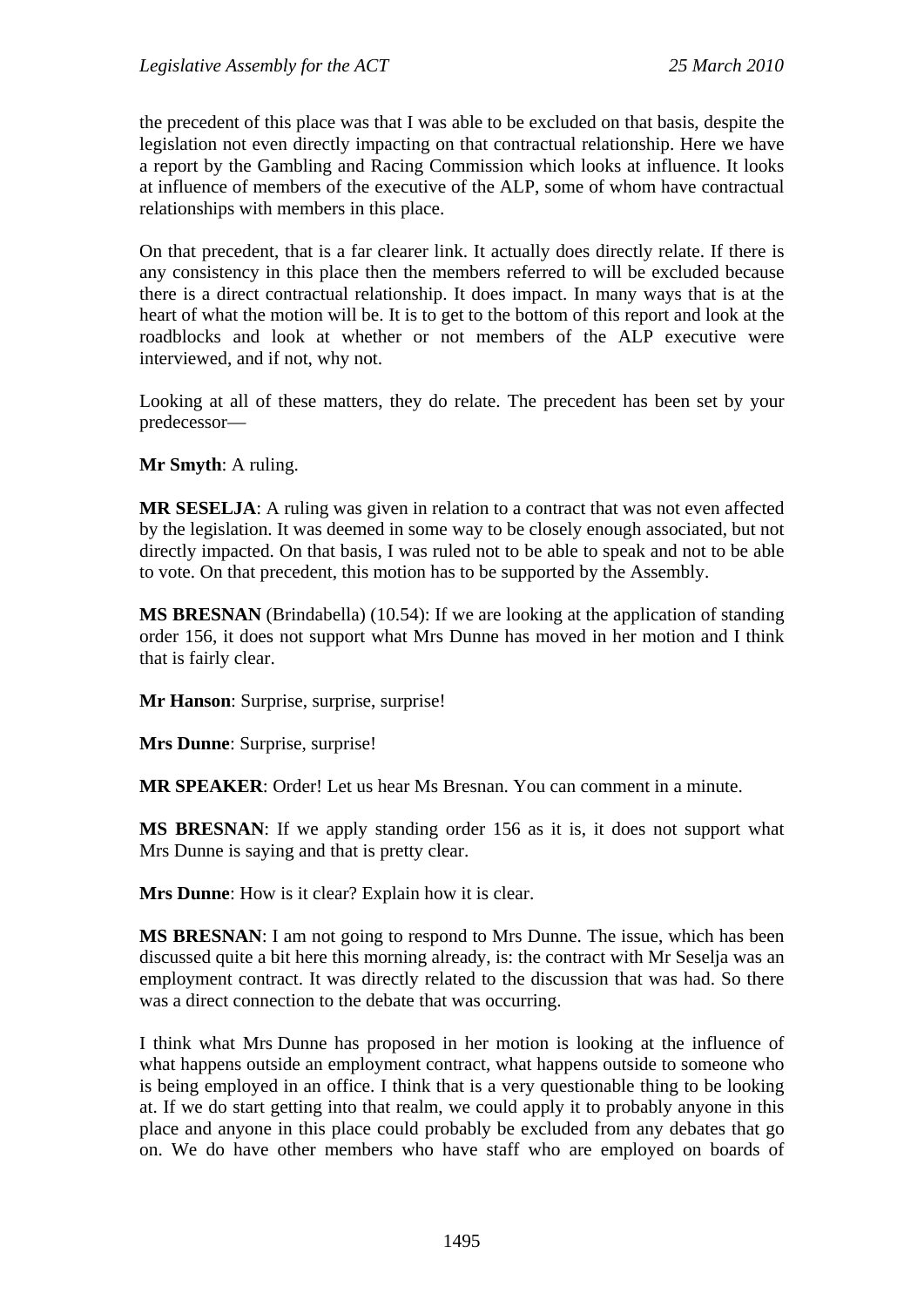various sorts, including community organisations. So that could come into the debate as well.

If we are going to apply the argument which is being proposed by Mrs Dunne, that could be applied in any debate which happens here, including debates on community organisations and funding. I think if we go into that realm, it is very questionable and becomes quite blurry in terms of what we are going to look at. The matter in Mrs Dunne's motion does not concern the question of contracts between members and their staff. It does not concern that.

The point which Mr Corbell did make is one to mention again, that the commission did not find there was misconduct. So we do have to look at what the commission ruled as well in the report.

We do not support the motion which has been put forward by Mrs Dunne. If we look at the application of the standing order, it is quite clear that it cannot be supported.

**MR SMYTH** (Brindabella) (10.56): I refer members back to the *Hansard* of August 2008 where, in fact, the Assistant Speaker, Mr Gentleman, came in and delivered it as a ruling. His interpretation of 156 was: "I can bump anybody out of this place at any time." I note what was said earlier but I asked the Assistant Speaker and he said, "I have made a ruling that the code of conduct will affect Mr Seselja and standing order 156." He prospectively said that, if this law is passed and the amendment that was never moved is passed, a code of conduct that does not exist will be applied to Mr Seselja before the debate gets there. That is not what we are saying.

With all due respect, Ms Bresnan, your comment that it is pretty clear is incorrect. If you go to standing order 156—and this is the bit that Mr Corbell forgot to read out—it goes on to say, after "shall not take part in a discussion of a matter, or vote on a question", and this is the bit that was not read out "in a meeting of the Assembly where the matter or question relates directly or indirectly to that contract".

The point that we will be discussing this morning—and it needs to be read into the record—is that Mr Corbell's defence that the commission has not found anything, could not find anything, is not true. The report refers to "clearest evidence" and states:

The Commission found that there was considerable evidence that attempts were made to direct and influence

It is not an offence under the act until the influence has had its effect, that they tried and failed lets them off the hook. But the recommendation that the minister's office will have to look at is that a member of the committee that is subject to the recommendation sits in his office as chief of staff. The report says:

In order to lessen the possibility that conflicts with the Gaming Machine Act 2004 will arise in the future …

It found "clearest evidence" and "considerable evidence" and it does not want this to happen again. The report states: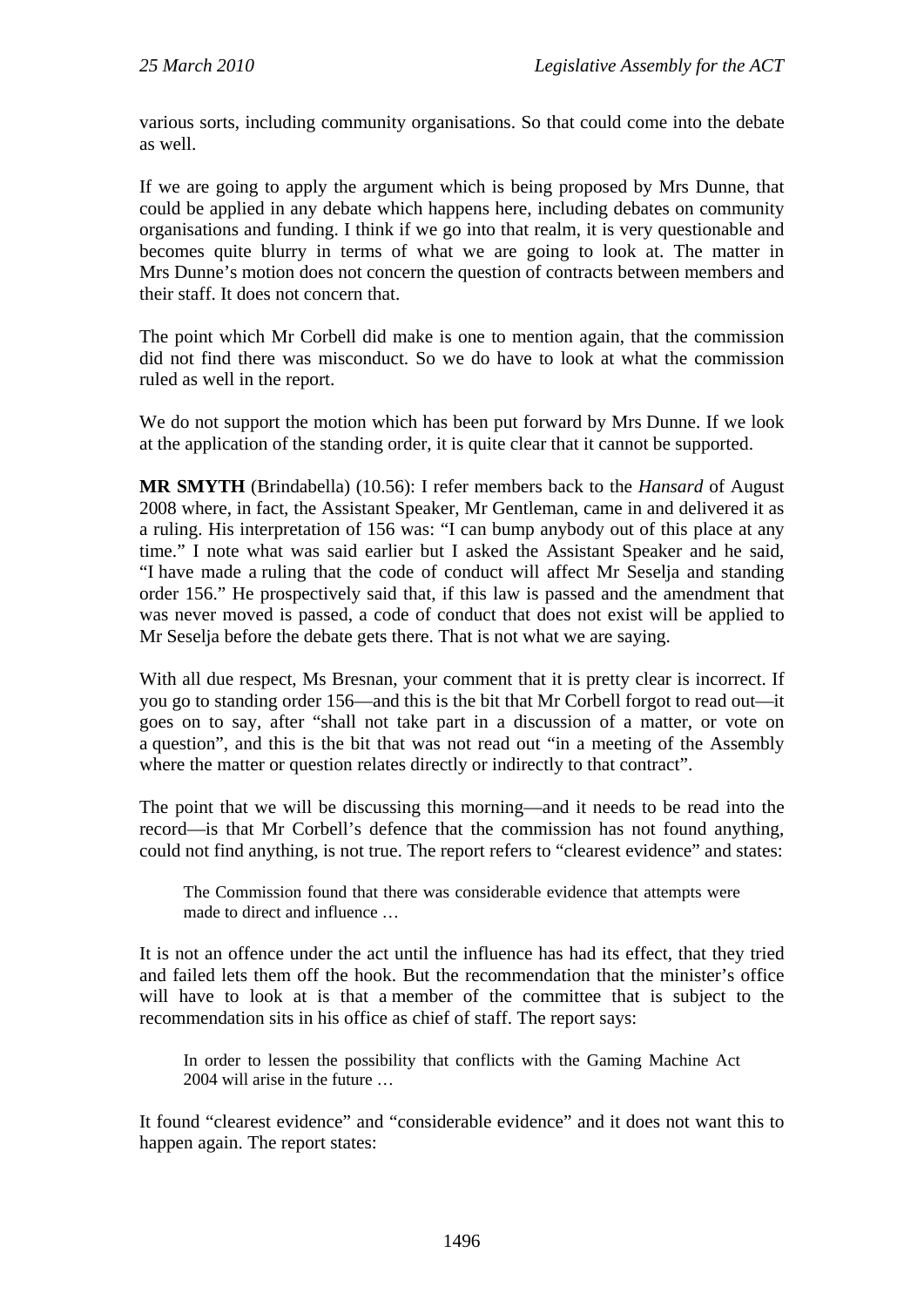In order to lessen the possibility that conflicts with the Gaming Machine Act 2004 will arise in the future, the Commission recommends that the relevant authorities give urgent consideration to amending the Memorandum and Articles of Association of the Canberra Labor Club to remove powers the exercise of which would or could give rise to conflict with the Act.

And that is the point. Who will have a part in this is, of course, the admin committee of the ACT branch of the Labor Party, who are named, along with the national executive, as the persons or the groups that tried to influence the decision. So it is quite clear that you should apply what was applied to Mr Seselja, which was a very poor case because it was applied prospectively. The law did not exist and indeed the law that was attempted to be passed, from my memory of the schedule, actually did not include the staff member in Mr Seselja's office. But on that basis, a ruling was actually made by the Assistant Speaker, "Just turf them." Indeed, Ms Porter was turfed as well at the same time.

What we are saying here is that the minister, who has a contract with a member of the board who is one of the groups that have been subject to this inquiry, will now look at implementing these recommendations. And if you do not see that as a conflict of interest then your notion of an open and accountable government just goes out the window. I will read it again:

The Commission found that there was considerable evidence that attempts were made to direct and influence the Club's Board in relation to the sale process.

The clearest evidence of attempts to influence the Board came from directions that were issued by the National Executive and the ACT Branch of the ALP.

To ensure this does not happen again, the commission is saying, "Change that relationship and the articles of association." We have at least one member of staff, if not two, who have contracts with their ministers and who will be part of that process. Indeed, one of those persons actually sits in the office of the minister who will oversee this process.

I am sorry; I just fail to see why you cannot see the conflict of interest. It is so abundantly clear. It has been the problem, from my time in this Assembly, that the Labor Party votes with interest, with conflicts of interest. And this conflict of interest is now clearly documented by the commission. We have got a minister, for instance, with a staffer in his office who is part of the body that tried to influence the club, who says he now will not go after 86 documents and has not made his mind up as to whether he will refer this matter to the tax office and to the other appropriate authority outlined in the report, the securities commission. So that is the conflict of interest.

You have actually got a recommendation from the commission: "It is time to end the possibility in the future. This conflict will occur again." But we are talking about a minister who has a person in his office who will be part of the process of clearing up, from the minister's point of view but who will be on one of the boards that are the subject of this inquiry. That is a conflict of interest. It is clear. It is unequivocal.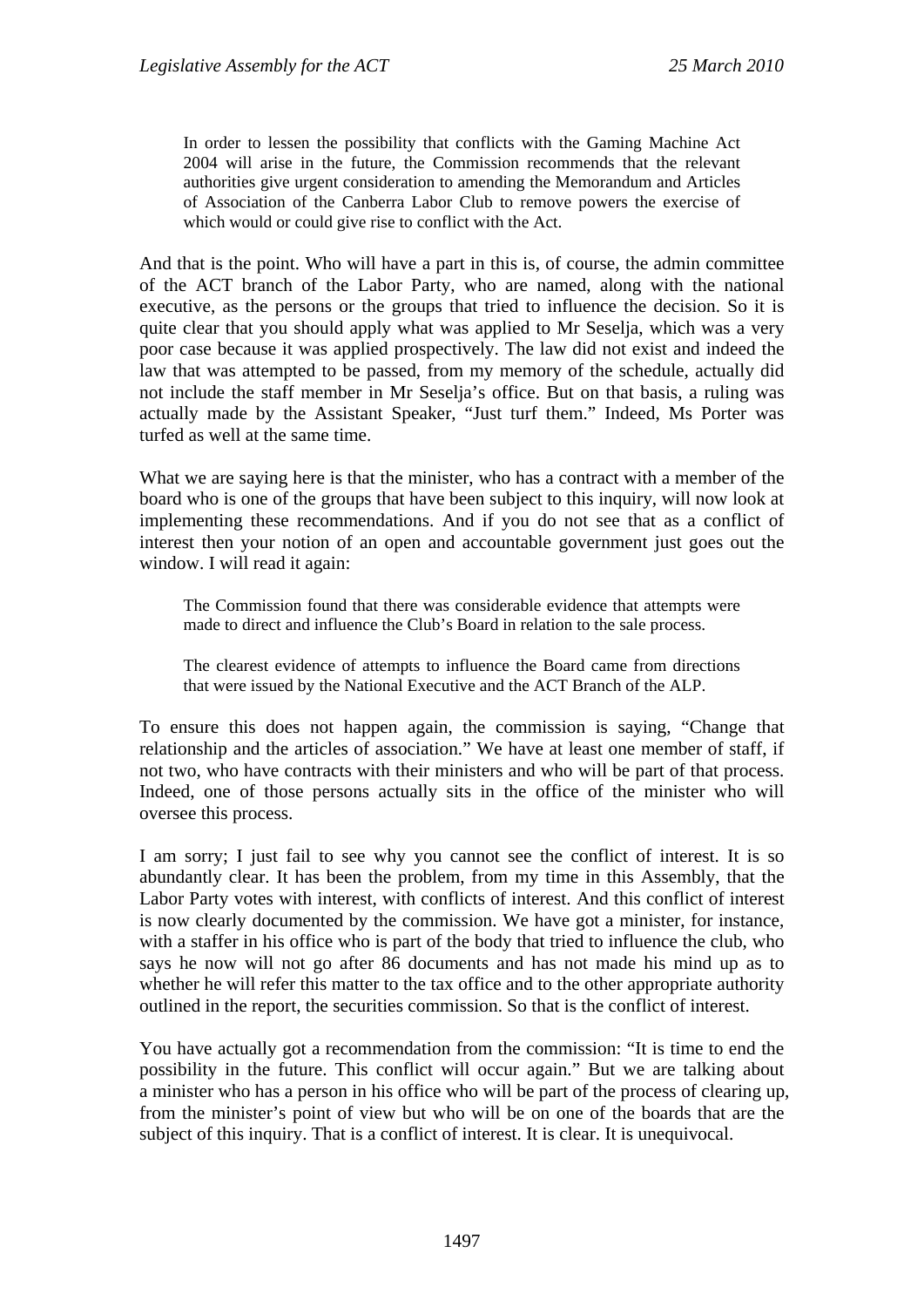I cannot believe that we are going to apply the rule to the Liberal Party in one way and it was applied as a rule. I accept you were not there at the time, Mr Speaker, but the precedent is there, the precedent accepted by the Assembly that day. I actually made the point, "Will this apply in future to Labor members when we talk about the poker machine licences?" I made the point that I expected it to be applied in the same manner then.

I said, "In future, will such directions be given, for instance, to members of the Labor Party who receive benefits from poker machines when we have poker machine legislation?" It was there and the warning was given that, if you apply this rule and you accept this way, it applies to all of us equally. And it should be applied in this manner today.

If the Assembly do not want the cloud of conflict of interest hanging over this place in the way we make decisions, and if you do not want people accusing us of looking after our own in the way that we often get accused, then the clearest thing here today is to exclude members who have on their staff members of the administrative committee of the ACT branch of the ALP. It is quite clear.

Mr Corbell gets up and reads the first half of the standing order. He is very good at this; he takes the bit that suits him. But it says

… in a meeting of the Assembly where the matter or question relates directly or indirectly to that contract.

I think it is directly related. You have got an individual who has a contract with the minister and who sits on the board of an organisation that has been subject to inquiry, where a recommendation from the inquiry says, "You have got to end the conflict of interest," but that member will sit there in the minister's office, advising the minister on how to end that conflict. That is a conflict of interest and this should be supported today.

**MS HUNTER** (Ginninderra—Parliamentary Convenor, ACT Greens) (11.04): I would like to reiterate my colleague Amanda Bresnan's comment around the application of standing order 156. It is quite clear to us that we cannot support Mrs Dunne's motion on this matter. The contract, as she stated, in Mr Seselja's case was an employment contract. There was a direct connection that was occurring there.

I think one of the really important points that Ms Bresnan raised was about how far you are going to go on this matter. How far is it going to spread? She raised the issue around people who might be members or on boards of sporting organisations, community organisations. In fact, one of Mrs Dunne's staff members is on the board of a very large community organisation. If we are going to apply this in this way, that would mean that Mrs Dunne would not be able to participate in certain discussions.

I am sure that there would be others as well. I understand Mr Hargreaves's wife is on the board of an arts organisation. Does it mean whenever there is a discussion about arts organisations or funding Mr Hargreaves would have to step out of the room?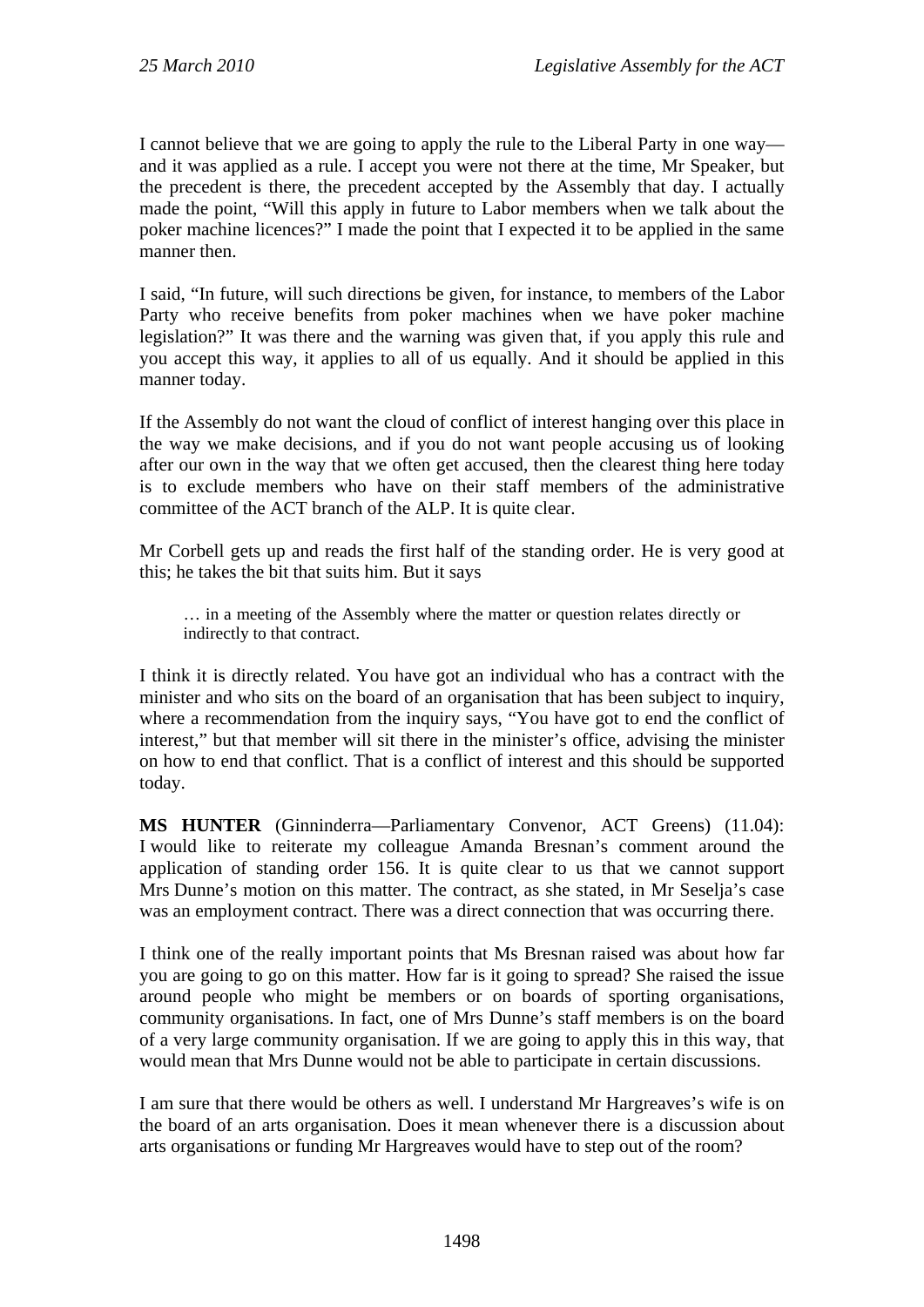We really need to look at the standing order. We need to see how far it does apply. It is a difficult and complicated issue. I agree with that. I understand that it has come up in the Assembly on a number of other occasions and it has not, obviously, been fully resolved exactly how this should be applied. Therefore we, as I said, are saying that we do not find in this case that it should mean the exclusion of certain members from the government bench. We do not believe that is how the application should be made.

But what I would do would be to put out the offer that, if the Liberal Party would like to put forward a motion to adjourn this debate at this point, I think it would be quite timely for the Speaker to go off and do some more background research on this matter, seek the advice of the Assembly's ethics and integrity adviser as to whether there is a conflict of interest and to lay this standing order to rest a little by getting some solid information and some research around this. I will put it out there that we would support a motion from the Liberal Party to adjourn the debate at this time to go off and seek this.

I think it is a practical matter about how long it does take to get that advice from our ethics and integrity adviser. I think I would need to be seeking advice as to the logistics of being able to—

**Mr Smyth**: I am happy not to move a motion as long as it is dealt with at a later hour today.

**MS HUNTER**: I think the problem there is, and my understanding is, that it takes a little longer to get this sort of information and to get onto our ethics and integrity adviser for it to come back at a later hour today. So I think we would be adjourning not to a later hour today but in a timely manner. If we are going to do this, let us do it properly. Let us not just tick a box because I am not into a tick-a-box exercise. I am into a proper exercise to actually do the research, get a bit more understanding of how this could be applied, whether it applies in this case. But if it does go to a vote today, we will not be supporting Mrs Dunne's motion.

**MR HARGREAVES** (Brindabella) (11.08): I was not going to speak in the debate but in this particular instance I think it needs to be said that, whilst I applaud Ms Hunter's suggestion that we put the matter to the ethics commissioner, it is my understanding that that is not possible. I understand the role of the ethics commissioner is to speak member to commissioner only and not to have a question put to the commissioner about the behaviours, ethics and everything else of another member. That was what we actually decided in this place with regard to the authorities and responsibilities of the ethics commissioner. Whilst I think it would be an ideal thing to do, if we are precluded from doing that by the commissioner's terms of reference—

**Mrs Dunne**: It is adviser.

**MR HARGREAVES**: Yes, it is adviser. But even so, whilst I applaud the idea of asking for an expert third party's advice on this, I think the point that Ms Hunter is making is absolutely valid. There are members of the Liberal Party who may have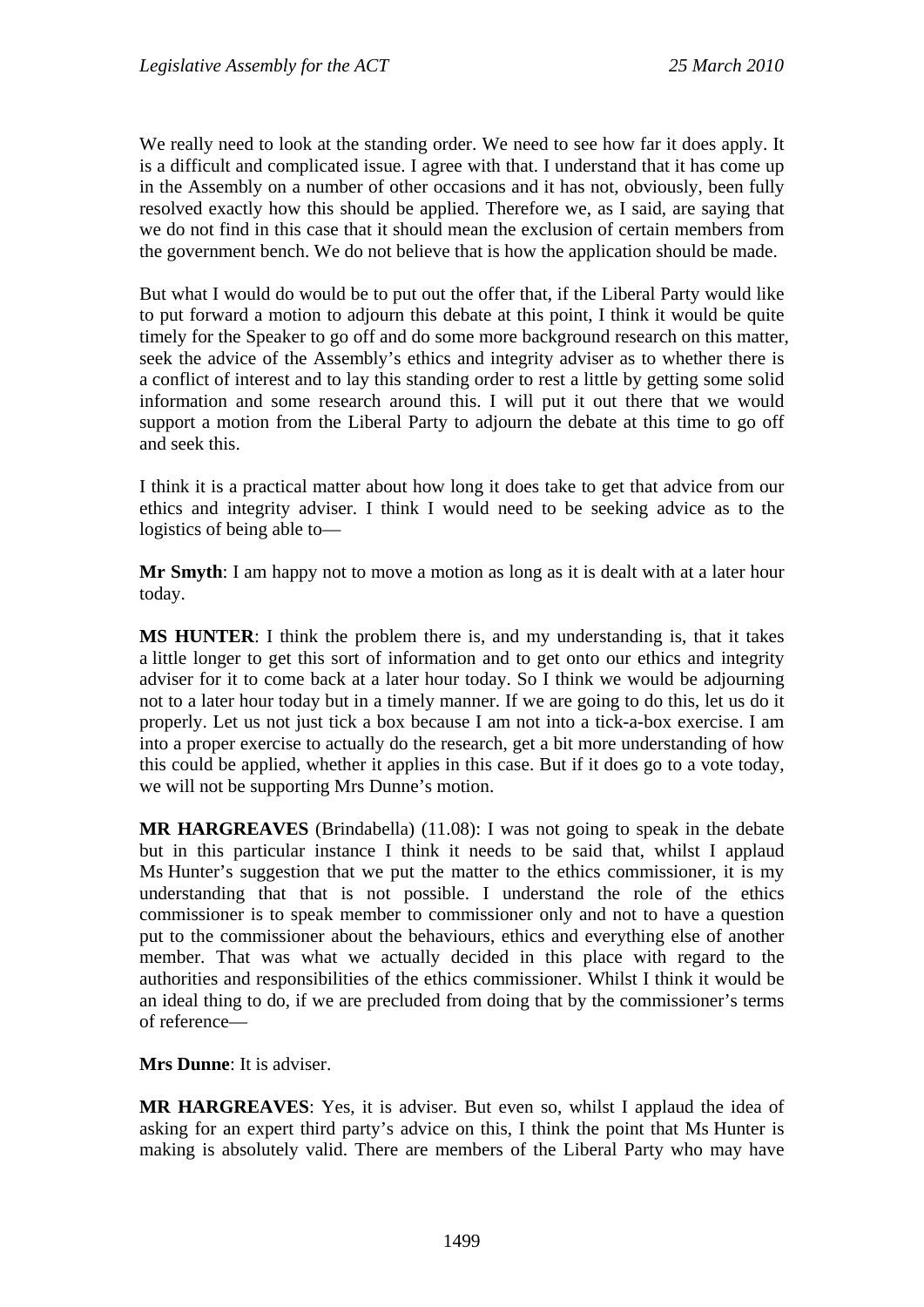conflict because of their rules. There are members here, there are members of the Greens. If we were not, we would be very poor representatives of the community, quite frankly. We would not have our networks intact. We would not have a track record of community service if we did not have those board involvements.

I know that, with possibly a few exceptions of members in this place, almost all of us have served on a board and have an affection for a board and, therefore, want to help progress the board's aims and objectives because that is what is in their essential being.

We have got to draw the line somewhere. This is a very small parliament. It is drawn from people who live in this town and in this district. It is not drawn from people all over a massive great state somewhere else. We need to draw a line here. The distinction between a benefit to the member has to be drawn.

A full member of the Labor club would actually be asked to vote on that sale. If I were a full member of the Labor club, does that mean I have a conflict of interest here? I would argue no.

The other thing too—and this is a really important point—is that there has to be proven to be a conflict of interest and, when the conflict of interest is applied, there has to be some gain to the member, some favour, a service, a return. And I do not see one in this case. There is nothing. There has been nothing demonstrated by Mrs Dunne to suggest that anything that either of these two ministers have done in the discharge of their duties would return anything of favour to them in this particular matter by the actions of their staff.

Remember, this whole thing turns on what their staff would do. We have got to be a bit careful that we do not prevent somebody from being engaged in a political activity because that is their right under our Human Rights Act and under antidiscrimination laws.

I would urge that we actually proceed to a vote on this. I regret that, when we actually created the terms of reference for the ethics commissioner, we did not install a clause that the Speaker could be empowered by the Assembly to seek that advice. I think that was possibly something missing, and we might like to consider addressing that at another stage.

**Mrs Dunne**: I think there is a little impasse here, and I do not particularly want to close the debate. Could I seek leave to speak again without closing?

**MR SPEAKER**: Members, is it the wish of the Assembly that I vacate the chair for 10 minutes to enable you to sort this out? That being so, the sitting is suspended.

## **Sitting suspended from 11.13 to 11.32 am.**

**MRS DUNNE** (Ginninderra) (11.32), by leave: We are in uncharted waters here and I thank members for being very cooperative in this matter. I think there is a general resolution that there are a number of unanswered and difficult questions and members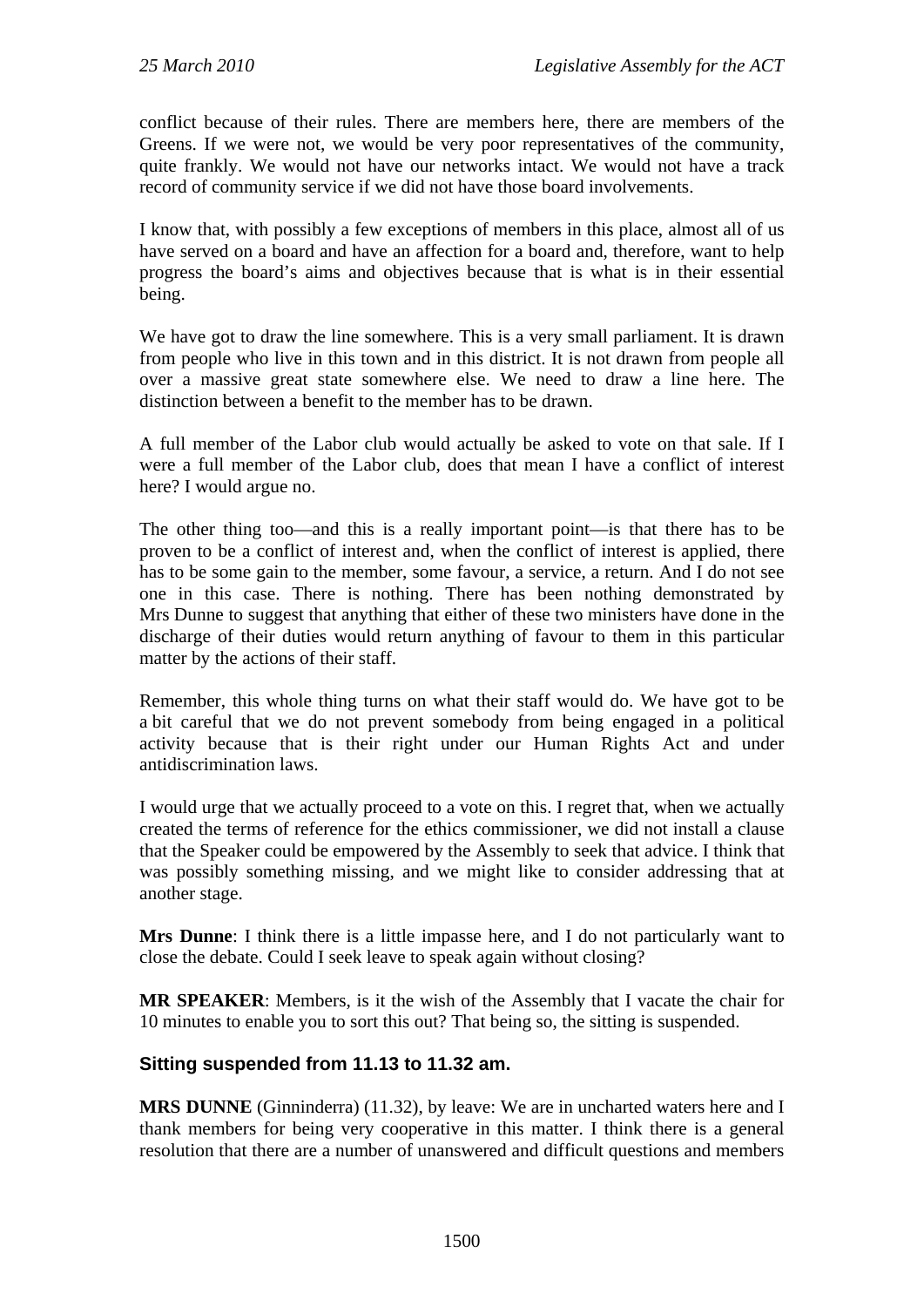would like to seek advice from the ethics adviser and elsewhere. There is a view that you, Mr Speaker, should take the opportunity to seek advice where you will. The Canberra Liberals are happy to join with the Greens in adjourning this matter. In doing so we will not bring on Mr Smyth's motion in Assembly business until this matter has been resolved. We believe it will take some days, maybe weeks, to resolve this. As part of the process we are taking up the suggestion from Ms Hunter that later in the day there will be a motion brought forward about a way forward in seeking advice. The Canberra Liberals are happy to agree to the adjournment of this matter. We will see how the second stage of the process will resolve itself later in the day with the motion.

We do not resile from the issue that brought forward my motion—that there is a clear conflict. We believe that the members named in the motion should avail themselves of the time to seek advice from the ethics adviser about whether or not they have a conflict. I need to restate that in saying that we believe someone has a conflict we are not saying that they have done something wrong; we are stating that they have a conflict and that conflict must be addressed. It is not fair for Mr Corbell to classify it, as he did, that we are besmirching people's names and reputations. We are saying that there is a conflict, and that is simply the case. I thank members for their cooperation. We look forward to a resolution of this on another day.

*It being 45 minutes after the commencement of Assembly business, the debate was interrupted in accordance with standing order 77. Ordered that the time allotted to Assembly business be extended by 30 minutes.* 

**MR CORBELL** (Molonglo—Attorney-General, Minister for the Environment, Climate Change and Water, Minister for Energy and Minister for Police and Emergency Services) (11.34), by leave: Mr Speaker, what we have seen today is a farce. I have never seen the Assembly shut down in the middle of a sitting because two parties cannot decide what it is they want to do. The Greens and the Liberals are all over the shop on this issue. They have brought a new level of farce to the Assembly today by deciding to shut down the Assembly itself while they try and work it out.

**Mr Seselja**: On a point of order, Mr Speaker, I understood that it was your decision to suspend the Assembly for 10 minutes. It appears that Mr Corbell is reflecting on your ruling and I would ask you to bring him to order.

**MR SPEAKER**: Yes, Mr Corbell. I know that we are in unusual circumstances, but perhaps we can avoid the inflammatory—

**MR CORBELL**: I am not reflecting on your ruling. I am simply saying, Mr Speaker, that it is a farce for the Assembly to conduct its business in this way. Mr Speaker, I understand your comments. We will not be supporting the adjournment today. Ms Bresnan is on the record in this place less than half an hour ago as saying that this motion by Mrs Dunne has no merit and should not be supported. Ms Bresnan said that less than half an hour ago. She has now changed her mind and wants to refer it off to some strange and ambiguous process that has no standing in this place. By referring it off to some strange, ambiguous process, a cloud will hang over Mr Barr and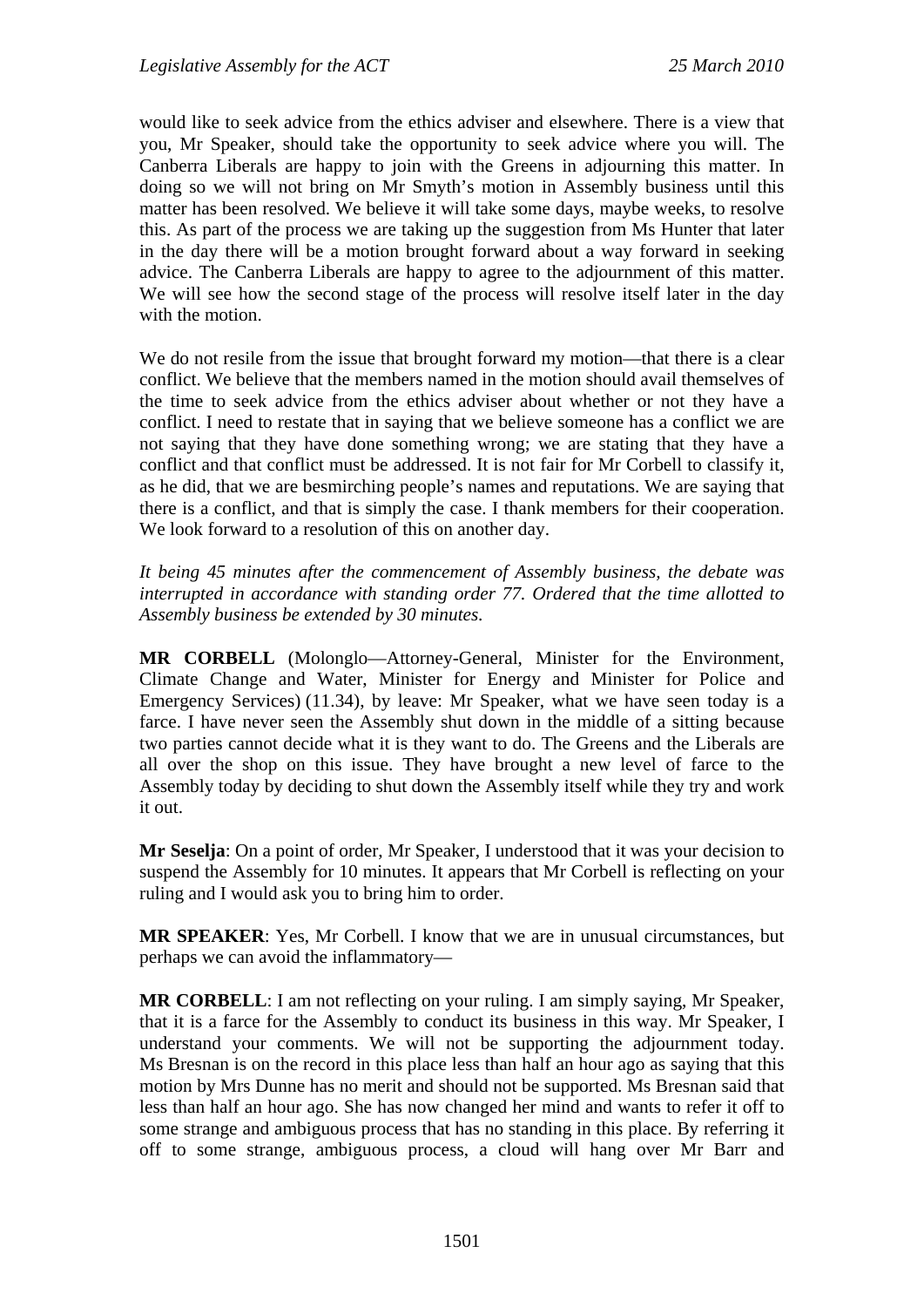Ms Gallagher as a result. No matter what members in this place say, that cloud will remain for as long as this matter is unresolved.

This matter could have been resolved 20 minutes ago. Ms Bresnan said, on behalf of the Greens, that they would not support this motion, that there was no conflict of interest. Ms Bresnan said there was no conflict of interest and now the Greens have weakened, they have crumbled, and they are trying to find some other way through this.

Mr Speaker, we will not support this process. There is no role for the ethics adviser in this process, unless members themselves individually seek that advice. Members cannot be compelled by this place to seek advice from the ethics adviser. They cannot be compelled to do so. There is no conflict of interest. The self-government act and the standing orders themselves allow only the Assembly to determine whether or not there is a conflict of interest. Ms Bresnan is on the record as saying that the Greens do not believe there is a conflict of interest. We should have simply voted on the matter and got on with the business of the day. We now have this absurd nether world that we are entering into, courtesy of the Greens and the Liberal Party, and the Labor Party and the government will have no part in it.

**Ms Hunter**: I move that the debate be adjourned.

**MR SPEAKER**: Ms Hunter, you have already spoken. Perhaps someone else could move the adjournment.

#### Motion (by **Ms Le Couteur**) proposed:

That debate be adjourned.

Question put.

The Assembly voted—

Ayes 9 Noes 6

| Ms Bresnan | Ms Le Couteur | Mr Barr      | Mr Stanhope |
|------------|---------------|--------------|-------------|
| Mr Coe     | Mr Rattenbury | Ms Burch     |             |
| Mrs Dunne  | Mr Seselja    | Mr Corbell   |             |
| Mr Hanson  | Mr Smyth      | Ms Gallagher |             |
| Ms Hunter  |               | Ms Porter    |             |

Question so resolved in the affirmative.

Debate adjourned to the next sitting.

**Mr Smyth**, pursuant to standing order 128, fixed the next day of sitting for the moving of notice No 1, Assembly business.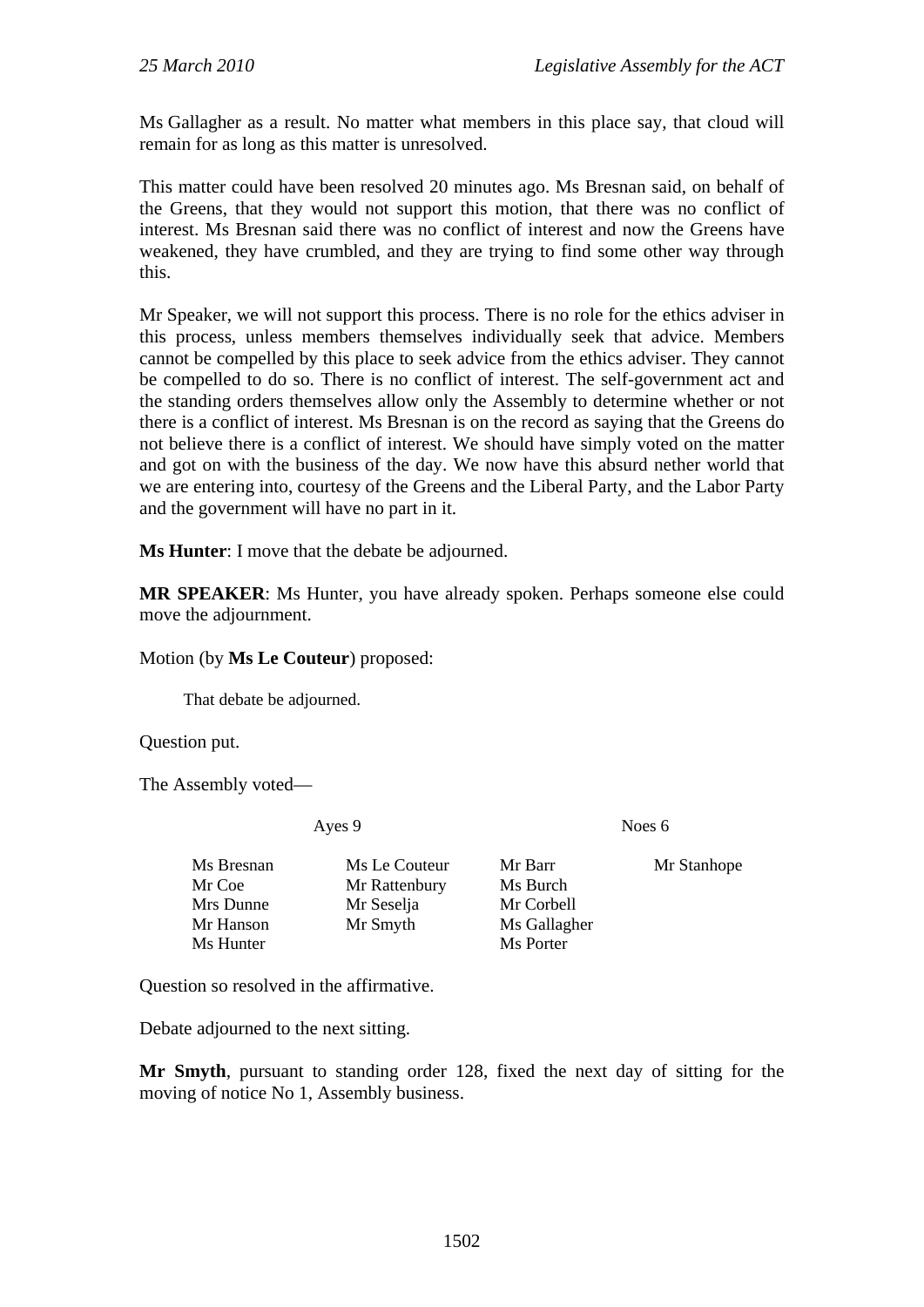## <span id="page-27-0"></span>**Public Accounts—Standing Committee Report 7**

**MS LE COUTEUR** (Molonglo) (11.42): I present the following report:

Public Accounts—Standing Committee—Report 7—*Report on Annual and Financial Reports 2008-2009,* dated 22 March 2010, together with a copy of the extracts of the relevant minutes of proceedings.

I move:

That the report be noted.

The first thing that I want to do in speaking to this report is to thank the secretariat— Mr Glenn Ryall and his able assistants Ms Sam Henriksen and Ms Lydia Chung—for the formatting and, of course, my fellow committee members for all their contributions to this report.

I will briefly go through some of the highlights of the report. The first recommendation is that the government provide responses to the 60 outstanding questions without delay. Most of these, I would note, relate to the sitting on 18 February when we heard about Actew, which in fact led to the privileges committee. It is very hard for a committee to do its work properly in terms of holding the government to account and scrutinising it if the government does not provide answers to questions without notice. This is something which I intend to bring up at the next meeting of committee chairs. We need answers to questions and it is particularly frustrating. It was only last week that I stood up here in my role as PAC chair and made a 246A statement because at that point in time PAC was missing government responses to a number of reports. If the committee system is to work and do its job, the government needs to make responses in a timely fashion. This is something, certainly from PAC's point of view, that is not happening at a rate that is satisfactory.

The next area of concern relates to the annual reports of territory-owned corporations and, in particular, Actew. We thought the best way forward was for the government to make it a requirement for territory-owned corporations to comply with the Chief Minister's annual report directions. This would make them consistent with other reports and would make it easier for everyone who has to read them.

The next area which we spent quite a lot of time on—and I am very pleased to say it is an area on which all three of us were in agreement—was ESD, and that is good. Ten years ago you probably would not have had such unanimity among Green, Liberal and Labor. There are quite a number of recommendations about ESD reporting. There are even some recommendations about ESD practices. None of those were controversial amongst the committee. These are things which have become, it seems, universally agreed that we should do. What PAC is asking for is not just agreement that they should be done but for the government to actually do them.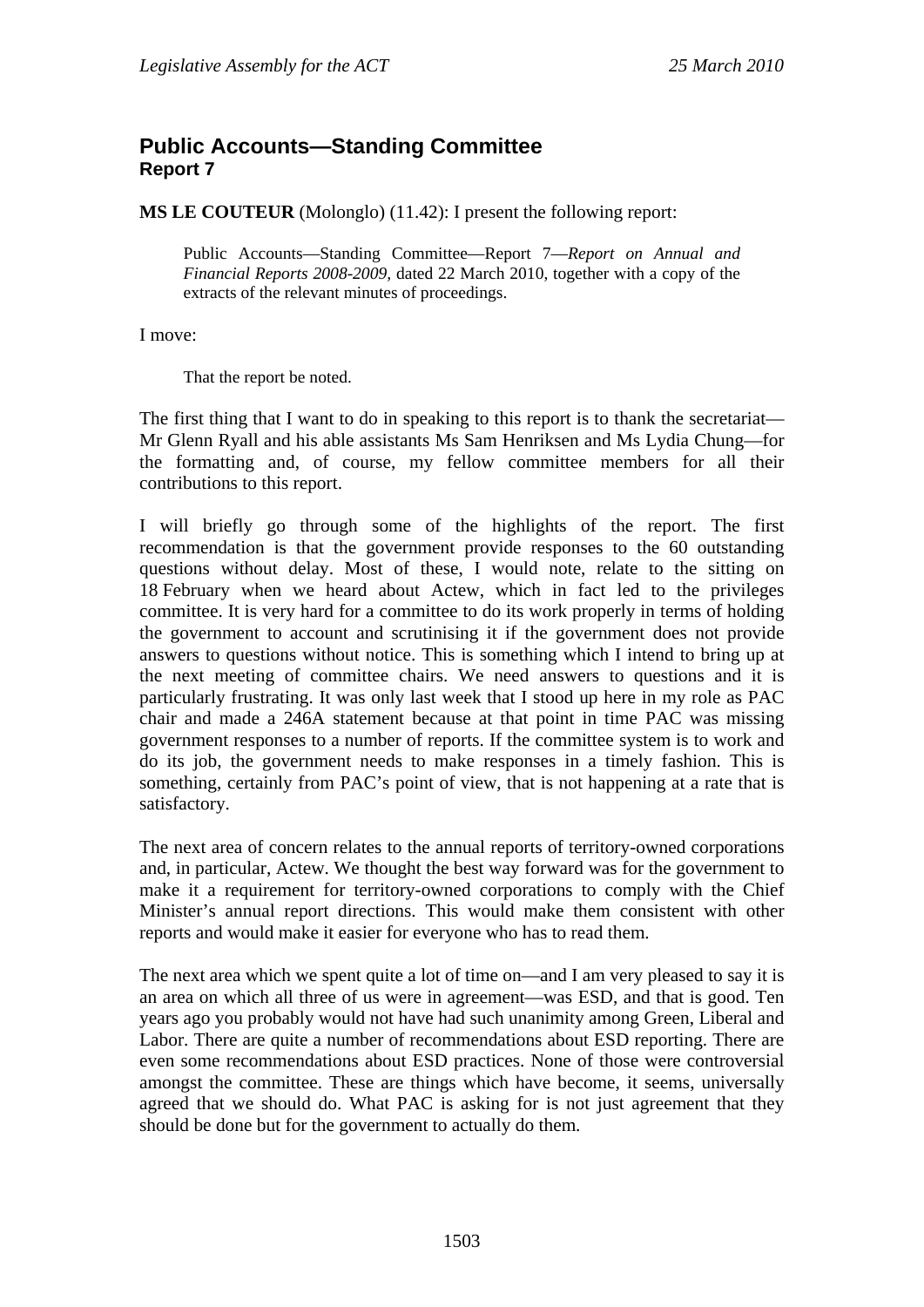The committee, in going through all the various reports from the various entities which report to us—and I can say it myself, as a member of another committee found it very hard to interpret the ESD data for quite a number of reasons. Firstly, it would be really nice if we had at least a couple of years of comparative data. When you see a figure for one year, you do not know whether we have got better or whether we have got worse. You do not know whether it is a great result or whether it is a dreadful result. The absence of comparative data makes it very hard to understand what is going on. That comparative data should all be there. We are not asking for more work to be done. We are just asking for an extra column to be put in the annual reports.

The committee notes that there will be a revision of the Chief Minister's annual reports directions, we believe, this year. Recommendation 6 specifies a requirement that all reporting entities provide comparative ecologically sustainable development data. We note that work has already been done by CMD on this and we would like to see it being made part of the directions. The next direction, again, talks about tabular formats for the comparative data.

The committee asks for a thorough audit of waste. We made this a recommendation following a question I asked a number of the agencies. It was quite interesting to listen to the results. Some of the agencies had an idea what was happening with their waste. One of them had employed some students from the University of Canberra to audit all their waste. I thought that was quite commendable. Yet the Department of Treasury said they had had an extensive audit of their waste which revealed that about 80 per cent of it could have been recycled. However, vastly less than that was recycled.

The committee commends this department's thorough auditing of waste approach to all entities. That was our recommendation 8. We would like to see that annual reports next year report on this and also propose initiatives to address the issues which these audits will inevitably bring up. One of the issues was that in relation to secure paper waste, while it can be and is recycled, it takes a lot more effort to recycle it. The learning from that is: if paper waste does not have to be put in the secure bin and can just be put in the normal recycling bin, please do that for the sake of the environment. It costs less and it leads to a better result.

We also talked about better housekeeping within the government and asked questions about building temperatures. Recommendation 13 recommends that reporting entities take active measures within their accommodation settings to identify a balance between employee comfort and energy savings. We then revisited the perennial issue of transparency of executive remuneration. We have been through this, I think, in questions without notice and at previous annual reports hearings. This is something which the government should clear up. We talked briefly about supermarkets and the need to ensure maximum competition and opportunity.

The next major item that we talked about was EPIC. We had a number of recommendations related to that which I suspect Mr Smyth will talk about in more detail than I will. I will leave those for him. Another item which has been a perennial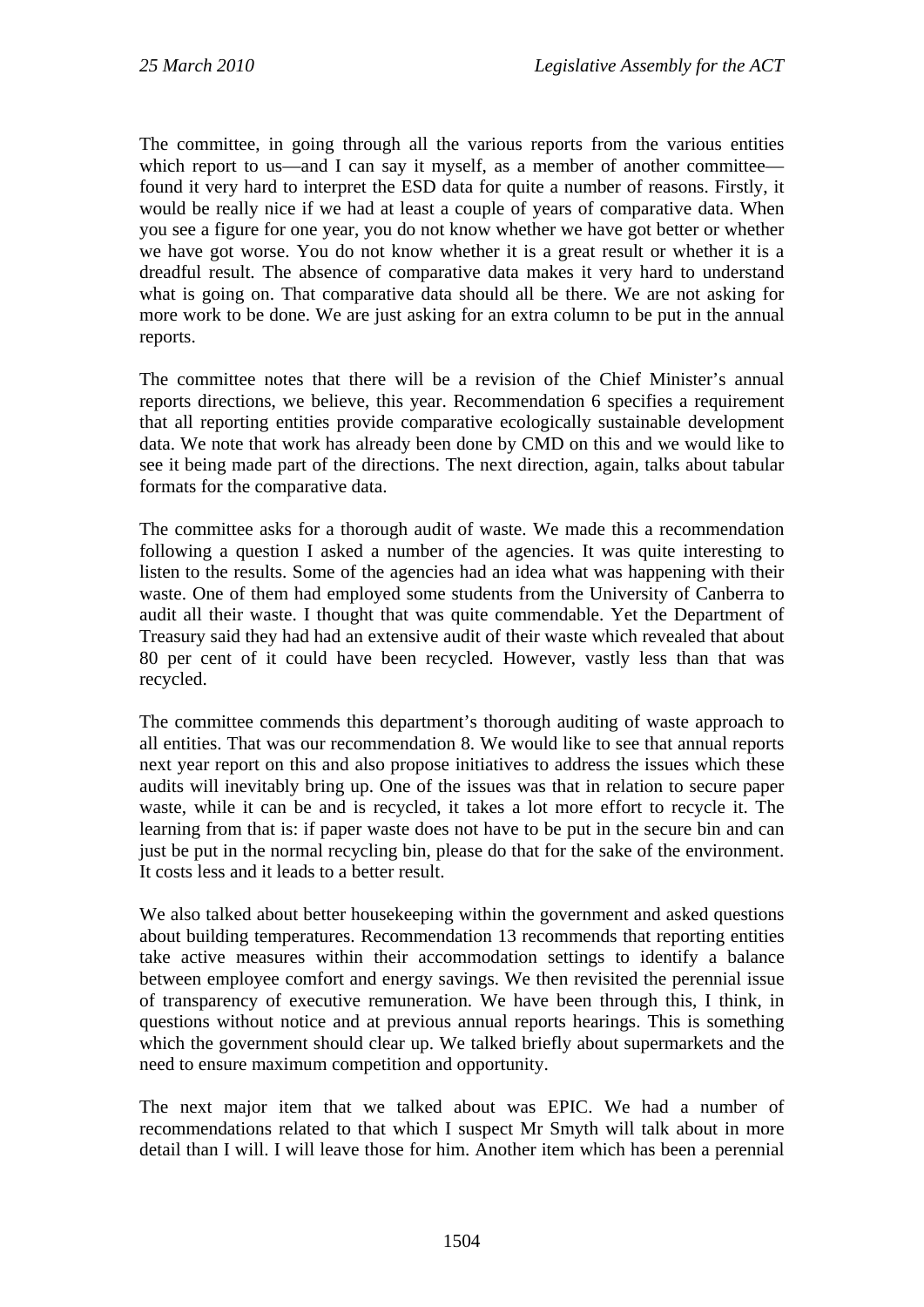item—it was there last year—relates to email allocations for non-executive members' staff. There are still issues with this. Offers were made to some staff that they could have higher allocations but not to all staff and not all staff who were eligible took it up. So we would like to see this improved.

Finally, as I noted at the beginning, I would like to thank my fellow members and the committee secretariat for their support. I would like to highlight again the unanimity of our views that ESD reporting is important. It needs to be done better and it needs to move from the realm of reporting into the realm of action. I think it is great that we have unanimity among the three parties that this is needed.

**MR SMYTH** (Brindabella) (11.51): I will also commence by thanking the staff from the secretariat who helped us put this report together. It is quite a detailed report, with more than 30 recommendations. It covered a vast array of organisations over a huge period of time. I particularly thank Mr Glenn Ryall, who is sitting quietly up in the gallery. This will be Glenn's last report; his sojourn with us is about to finish and he will go back to the Senate. He has been standing in for the permanent secretary to the committee, and I would personally like to thank Glenn for all his efforts and the approach that he has brought. He has his own inimitable style. He is to be congratulated for it. And Ms Samara Henriksen, who is the senior research officer in the secretariat, was very good in the way that she approached the task and clearly has settled in well to the committee secretariat.

As the chair has said, it does cover a huge array of areas. I will concentrate on only a couple of them. I would draw recommendations 1 and 2 to the attention of the Assembly. They refer to the perennial problem of the government answering questions. When he first got onto the government benches, we had a commitment from the Chief Minister that they were going to be more honest, more open, more accountable. Yet committees constantly struggle to get answers to questions. It is impossible to write an informed report and come up with reasonable recommendations if you have not got the answers.

I understand that it is a problem for all committees, whether it be estimates or down through the standing committees. But it is time that this issue was resolved. I refer members to the last sentence of paragraph 1.6:

The Committee Chair will, however, raise this matter at the next Chairs' Committee meeting.

It is time that we came up with an approach. It is not unreasonable to ask questions and expect answers so that you can write a reasonable report. It is about time we resolved that issue.

I always have a comment about style in the annual reports. This year the shocker award goes to the Actew annual report. It appears to have been done by three or four different sections of Actew. The numbers do not even run from 1 to 100: they recommence; they start; they disappear. It is very hard to follow the Actew report this year. When preparing annual reports, consistency in formatting should be applied to all, but this year the Actew report in particular was very poor.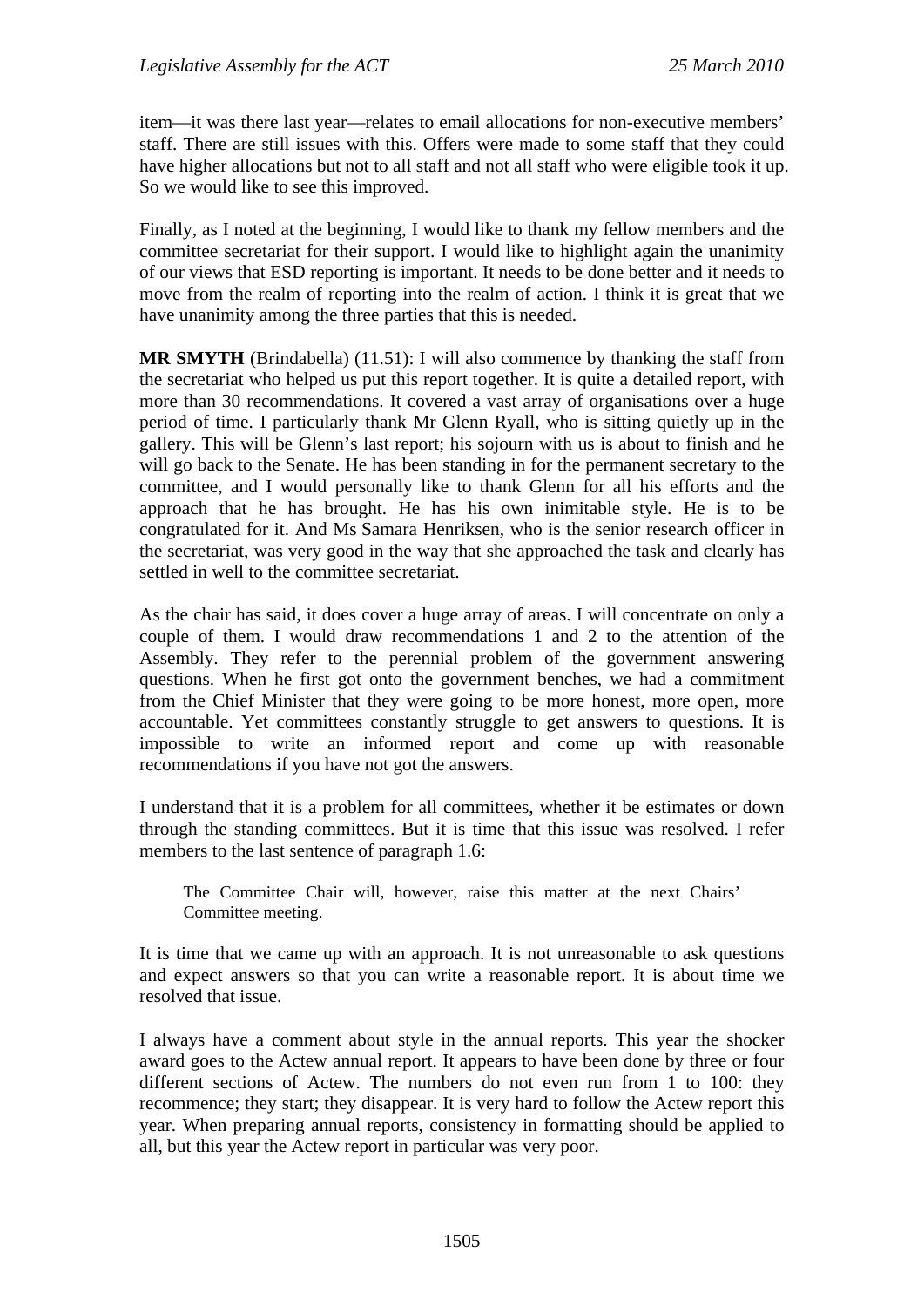The chair has already spoken about recommendation 7. Let us make sure that we report on the triple line properly so that it is accessible, so that it is easy. We are interested in this. We have staff who work for us, but the ordinary person who picks up some of these annual reports would find them incredibly hard to read.

Recommendation 14 says:

… that the Government consider including sustainability outcomes in the Chief Minister's …'Strategic Indicator 7—Improve the Innovation Capacity of the ACT Economy'.

We do need to improve the innovation capacity of the ACT economy. It is a recommendation the government should look at.

Let me go to recommendation 18, something that has been dear to my heart for some time. It says:

The Committee recommends that, in order to ensure the independence of the Commissioner for Public Administration, a person holding the office should not hold any other position with the ACT governance structure.

Otherwise you cannot have an independent Commissioner for Public Administration. You can have a government Commissioner for Public Administration, which is what we have now. I as a member of the Assembly cannot currently refer an issue to the Commissioner for Public Administration, because the only person that can do that is the Chief Minister, and he has not made very many referrals. No government is going to get the commissioner to investigate the government. The person needs to be independent. The person needs to be resourced. The job is very important, particularly in a unicameral system.

Recommendation 19 goes to the search for budgetary savings. It says:

The Committee recommends that the ACT Government clearly defines 'priority services' in the context of the ongoing search for budgetary savings.

We have had a document tabled in this place since we had the hearings, but again it is very unclear as to what really is a priority service.

Let me move to recommendation 20. Recommendation 20 looks at the report that Ernst & Young did for the Minister for Health. The Department of Treasury annual report 2008-09 details expenditure of \$502,500 on a consultancy conducted by Ernst & Young entitled "Modelling health for the future: phase 1 and phase 2: professional services". Under questioning, the Treasurer informed the committee that the consultancy was a review of the work that ACT Health had conducted relating to the expected growth in demand for health services and the associated cost. Given the huge amount of money, given the expense, the committee recommends that:

<sup>…</sup> the Treasurer report to the … Assembly on the outcome of, and Government response to, the review as soon as practicable.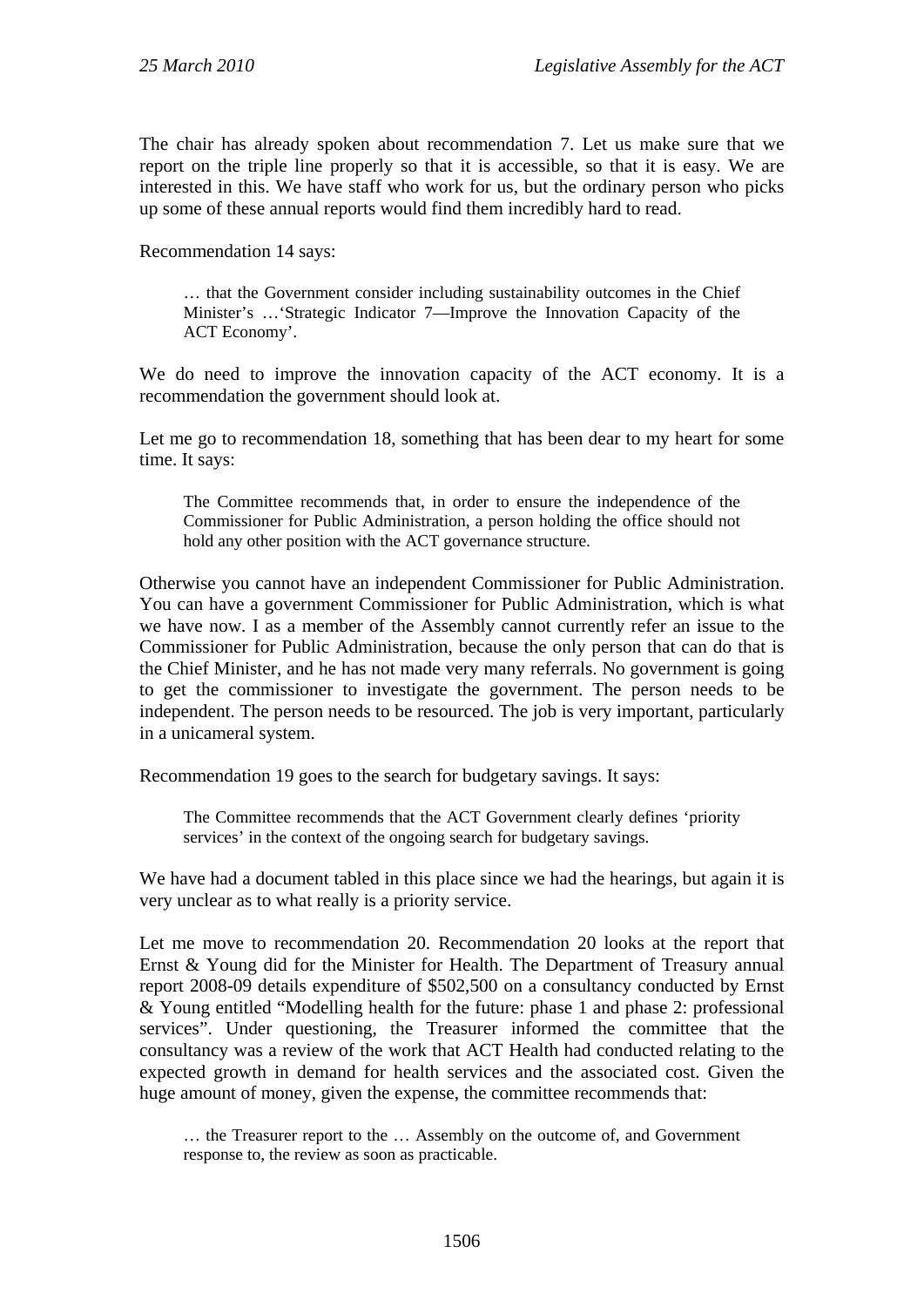Health is a huge issue; we all know that. We know it soaks up close to a third of the budget. It will continue to be a huge issue for all jurisdictions, as we are seeing in the national debate that is going on. This would be a very important report. The Treasurer should tell us exactly how the government is going to respond to the report itself.

I go to the next couple of recommendations, 22, 23 and 24. No 25 looks at territoryowned corporations, in particular the water projects. Recommendation 22 says:

The Committee recommends that, when a number of projects are considered as part of an overall strategy, the cost estimates of each option need to be more accurate.

We are well aware of the fiasco with the dam that is now more than double the number that was released. There is so much confusion over what the actual number that was released was, and whether or not it should have been released, that it is important that the government, when they put these numbers out, make it emphatically clear that the number is at a point in time and make it clear what it relates to, so that we avoid the debacle that we currently have.

Recommendation 23 says:

The Committee recommends that where unfinalised cost estimates of major projects are made public, the basis of those estimates should be clearly explained.

That is fairly self-explanatory. Recommendation 24 says:

The Committee recommends that more rigour be applied to the business cases for large and/or complex projects before committing to a delivery model framework and/or provider.

This grows out of the fact that the Victorian government has just looked at the alliance model, which is what we have been using for the delivery of the dam project. Paragraph 5.55 says:

The Committee is aware of a report, sponsored by the Victorian Government, called *In Pursuit of Additional Value* … The report reviews project delivery through the alliance model and it indicates that alliance models generally lead to … out-turn costs that are 50 percent higher than the business case estimates. This is compared with traditional models that average at 30 percent … and publicprivate partnerships at … 10 percent higher.

Yet again the ACT government prove that they are quite capable of spending more. They say, "We are spending more money than any other government on capital works." Yes, but you are under-delivering on value for dollar, because you are picking inappropriate models or the most expensive model. In this case, what the committee is saying—and it is a unanimous report from the committee—is that you have got to look at how you deliver these projects and what model you choose. Simply to run the old line "we are spending more"—that is true, but for the money that the government is spending people are waiting longer and getting less.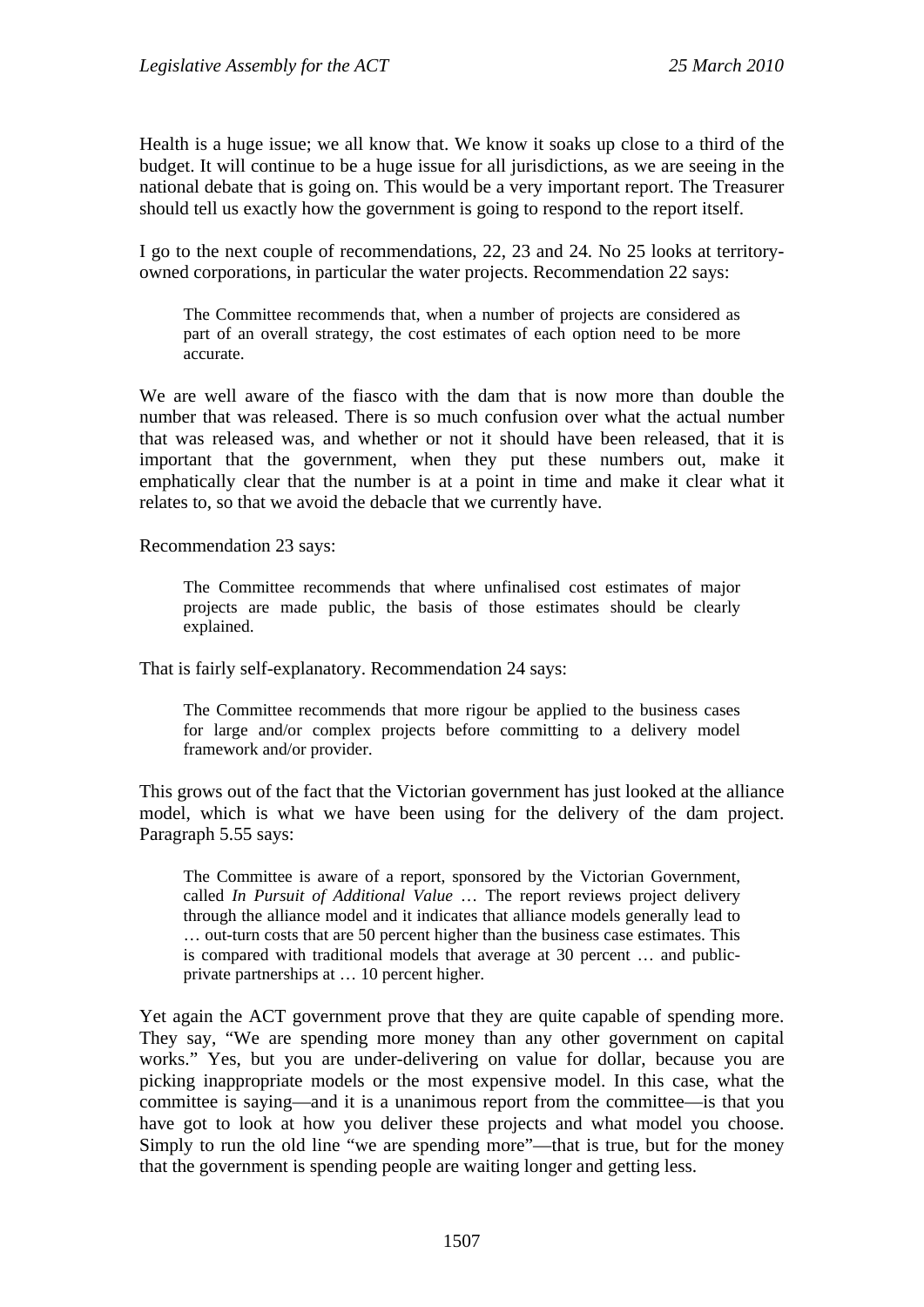There will be a number of paragraphs in here that will amuse people. On page 33, paragraph 5.46 is important. It says:

The Committee also noted with interest that as of 18 February 2010 the project cost for the Cotter Dam was still listed as \$145 million on the ACTEW Corporation website.

If you are putting out that number as the cost when the actual cost is well past \$300 million, anybody in the public who read that and then heard a different number would be confused, and they would have a right to be confused. The government and its agencies must ensure that up-to-date information is on the websites at all times.

Let me go to recommendation 25. No 25 has been a standing issue for the Assembly for some time. The committee recommendation says:

The Committee recommends that the Treasurer report to the ACT Legislative Assembly, by the last sitting day in May, on the outcome of her correspondence with Territory-Owned Corporations regarding greater transparency of executive remuneration.

This is the issue of how much we are paying some of our senior public servants to run our territory-owned corporations. And are they public servants? It is an interesting question, but we are paying large amounts of money for these people to run organisations run by territory-owned corporations. If you are a shareholder of any big business and you go along, you can ask questions. We cannot ask questions and get answers. That needs to be resolved. It is an issue of accountability.

Recommendation 28 is a subject dear to my heart. I know it is a subject dear to Mr Coe's heart in particular. The recommendation looks at the whole issue of the future of Young Achievement Australia. It says:

The Committee recommends that the Chief Minister report to the Committee—

it says "report to the committee"; I am sure it was meant to say "report to the Assembly"—

on the outcome of his discussion with the Federal Government in relation to future of Young Achievers Australia.

Young Achievement Australia has had its funding removed and as a consequence will fold. The Chief Minister said:

I am more than happy … I will be speaking with Senator Carr tomorrow and I will specifically raise YAA with him in conversation … directly.

The problem with that is that this project is a very important project. If we are going to be entrepreneurial, if we are going to diversify the ACT's economy, the people who are going to do it in the future are the graduates of the Young Achievement Program. We should be doing everything we can to support young people in this territory, not take options away from them.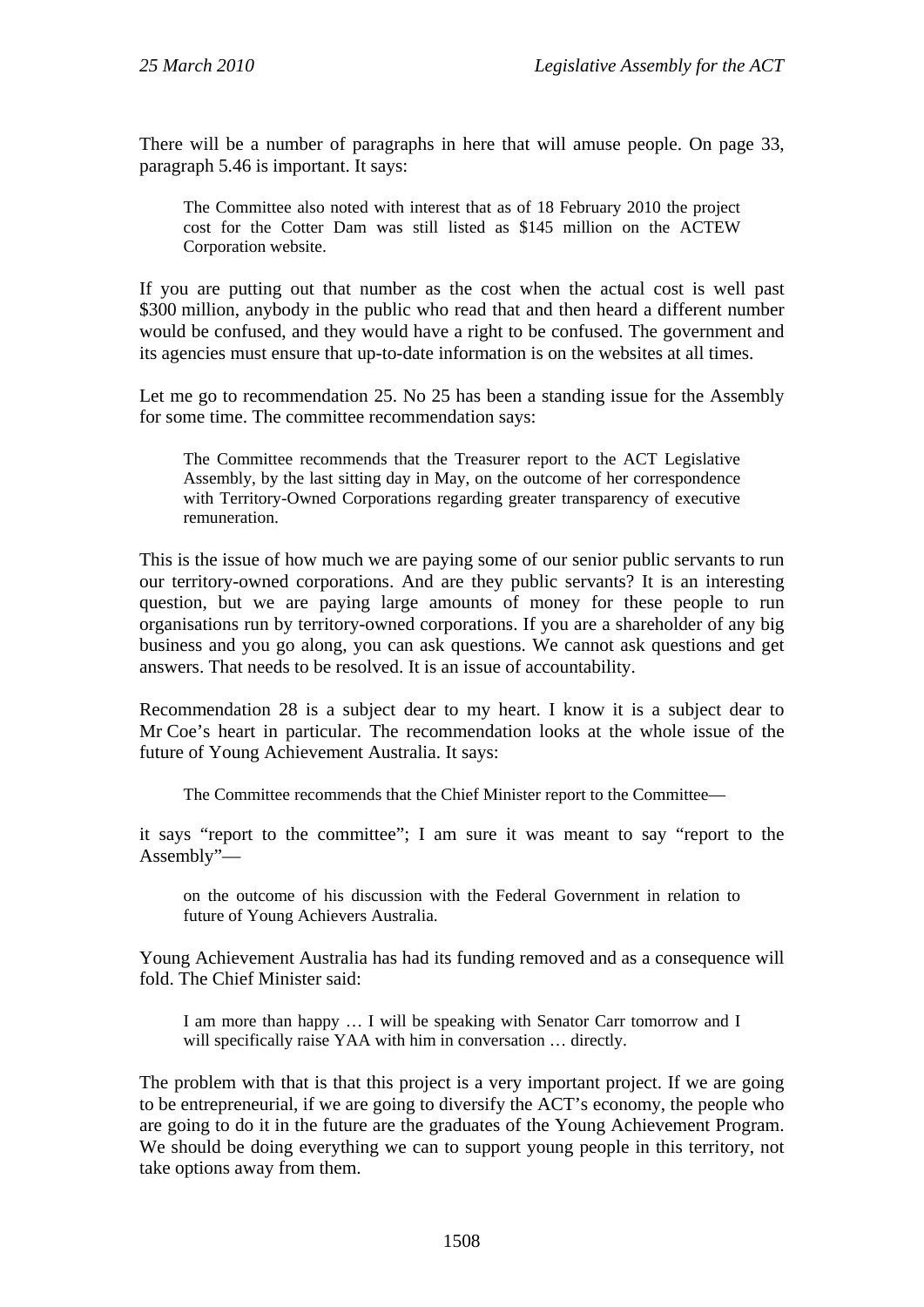Recommendations 30 through 34 look at tourism and EPIC. Recommendation 30 is interesting. Recommendation 30 talks about a report that Ernst & Young is doing into tourism. It says:

The Committee recommends that the Minister report to the ACT Legislative Assembly on the Government response to the Ernst and Young tourism events report as soon as possible.

The nature of this—this is why I got my numbers confused earlier—is that this contract with Ernst & Young to conduct these projects was for \$128,000. They will do an evaluation of five events under the events assistance program, an evaluation of the world mountain bike championship and testing for the new autumn event concept. They are all important events for the future of the ACT—to our tourism calendar, but to the business calendar as well. If the government has a report, it would be appropriate for the Assembly to understand what that has recommended and what the government will do to maximise the value to the ACT.

Recommendation 31 looks at the outcomes for Australian Capital Tourism. These were reported as a whole without including the breakdown for individual business units. What we are saying in recommendation 31 is just to do the breakdown. We asked the questions; it should be in the report. Madam Deputy Speaker, you were here when CTEC and ACTC delivered an entire annual report on their own. Unfortunately, our tourism minister relegated it to just a couple of pages inside the TAMS report, which I think is inappropriate and does little to further the cause of tourism in the ACT.

Recommendations 32, 33 and 34 look at EPIC, one of my favourite subjects in this place. Recommendation 32 says:

The Committee recommends that the ACT Government provide the necessary support to allow the Exhibition Park Corporation to complete, and implement, a comprehensive strategic plan as soon as possible.

This has been delayed for six or seven years, I believe through the intransigence of the Chief Minister, pure and simple. So much was allowed to happen when it was drawn back into the department. Why that support was not given when it was not inside a department is beyond me.

Recommendation 33 says:

The Committee recommends that the ACT Government table the Exhibition Park Corporation's strategic plan, including details of how the plan will be implemented, in the ACT Legislative Assembly immediately after its completion.

This will let the Assembly, which is the watchdog on the government, know what is going on. Let us have a role here to help it occur.

Recommendation 34 looks at that unsettled issue of block 751. It says: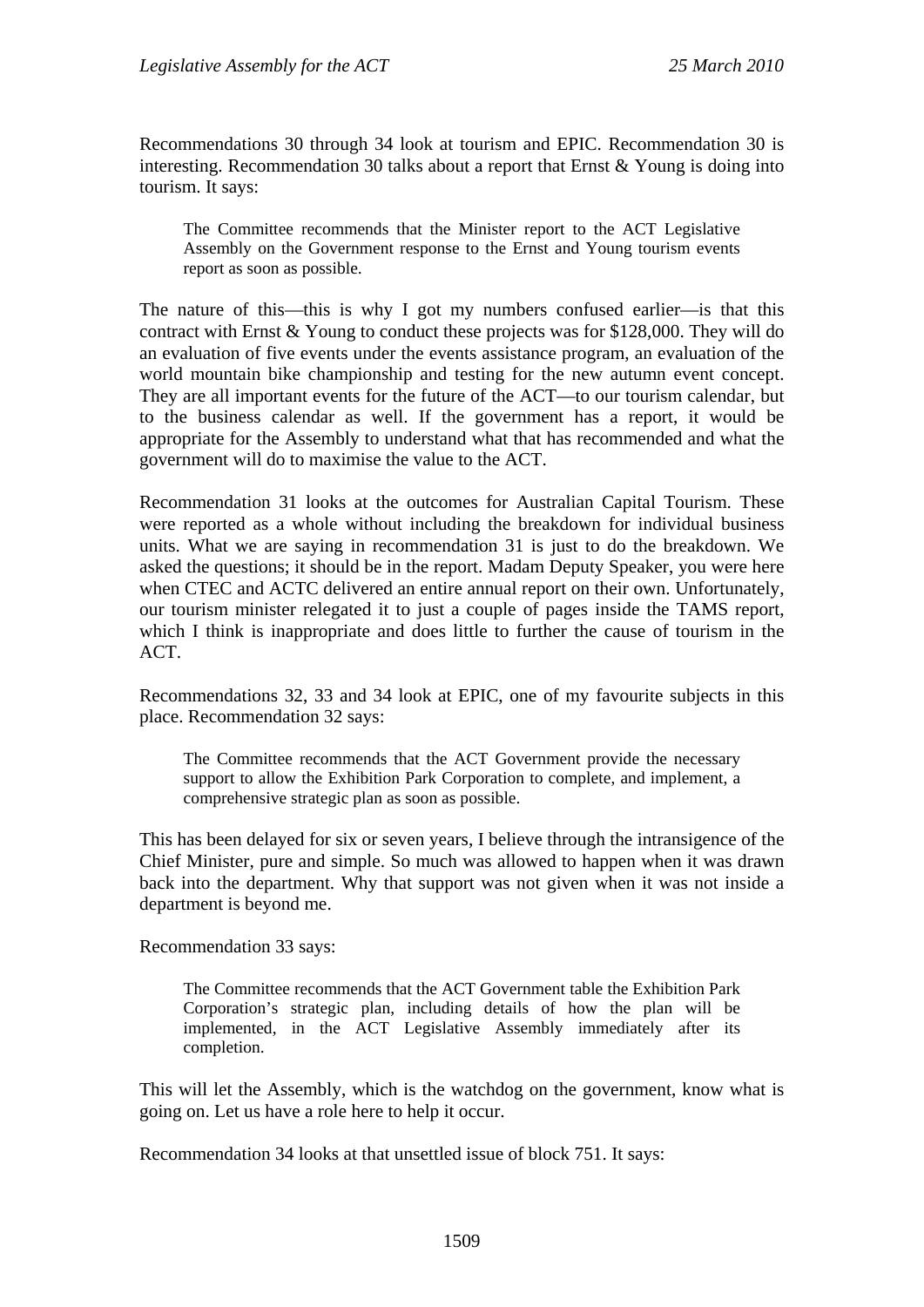The Committee recommends that upon settlement of Block 751 that the ACT Government report to the ACT Legislative Assembly on the terms and conditions of the settlement, including the price of the block.

According to the minister's statement in the Assembly on 18 November, EPIC had completed negotiations regarding block 751. At the hearings, the minister clarified that he was referring to "had completed negotiations within government". So it is not complete, and the discussion outside the government was still ongoing. You have to question what the minister said. He did give the Assembly the impression that it was all over, and that things were progressing, when that was not really the case at that time. It is important.

There are far more mini-recommendations and there are far more mini-areas covered. I have tried to give a brief overview of a selection of them. It was a pleasure to work with the chair and Mr Hargreaves to bring this report together. I thank the members of the secretariat. Let me say to you, Dr Lilburn, as the senior person in the committee secretariat, that your staff are doing an excellent job in support of the public accounts committee. Glenn, we will miss you. The best of luck back in the Senate. I am sure that when a vacancy comes up here there will always be a home for you here. And of course we look forward to the return of Andrea shortly to take up her role of supporting the public accounts committee. I commend the report to the Assembly.

**MRS DUNNE** (Ginninderra) (12.06): I thank the members of the public accounts committee for this very thorough report. There are a couple of issues that I would like to comment on.

I would like to support Ms Le Couteur in her proposal to bring forward to the next meeting of the chairs of committees the issue of non-answering of questions. I note that the public accounts committee has devoted a fair amount of space and a number of recommendations to that issue. It was also something that preoccupied the justice and community safety committee during their deliberations. Although we actually have, I think, all the answers to the questions that we asked, it took a very long time and it was a matter of considerable trouble for the committee secretariat to be constantly chasing answers to questions. The amount of backwards and forwards between the committee office and the minister's offices was an undue burden on committee staff. And it was interesting to see that, when we eventually got answers to questions, there were unexplained and lengthy delays from when they were signed off by the minister until, maybe a fortnight later, they arrived with the committee office. One has to wonder about the procedures in place when that would happen.

Other issues that I would like to deal with are those in relation to, you guessed it, the dam. The public accounts committee has drawn out some very important lessons that need to be learnt about this. We had the extraordinary circumstance where there was essentially a recall in relation to the costing of the dam after all the argy-bargy, after all the excuses made about the blow-out and the cost of the dam. I have to refer to paragraph 5.46, as Mr Smyth did. It says:

The Committee also noted with interest that as of 18 February 2010—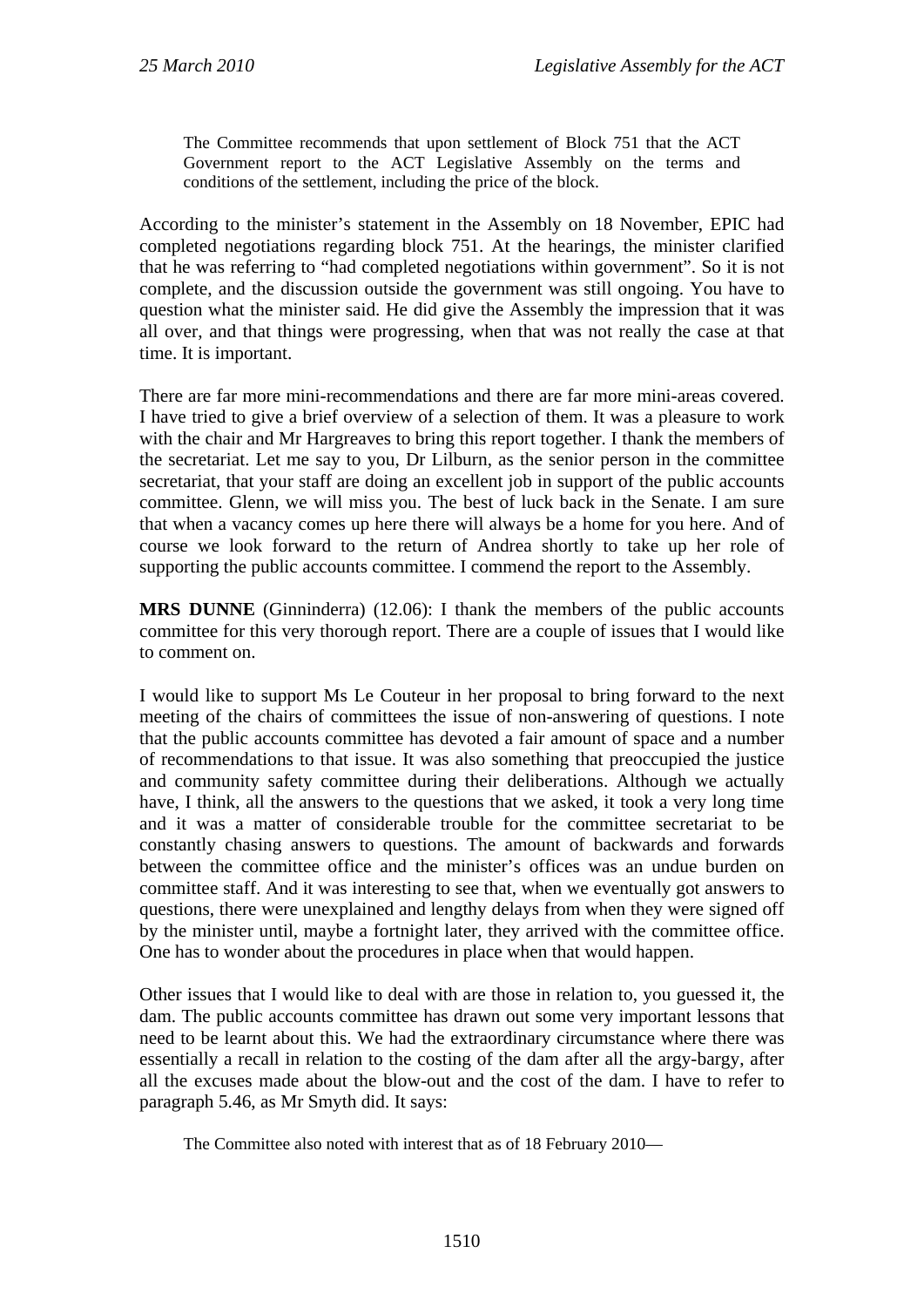that is, the day that Actew and the ministers were recalled—

the project cost for the Cotter Dam was still listed as \$145 million on the ACTEW Corporation website.

Actew Corporation did not respond very pleasantly to this being pointed out to them, but it is an oversight. It is a small and trifling oversight, but it is a symptom of what is going wrong with the management of our water security projects.

I should draw members' attention to the recommendations in relation to the water security projects. The members of the public accounts committee have canvassed the issues particularly well, but I would like to draw members' attention to paragraph 5.57, because there was considerable discussion in the committee and elsewhere about the alliance model and the extent to which there was padding in the costing to allow the members of the alliance to walk away with substantial profits at the end of the deal meaning that ACT taxpayers, through their water rates, will be paying yet again.

We discussed this here yesterday. As a result of the cost blow-out in the dams, our already high water rates are expected to increase—just because of the blow-out in the cost of the dam—by another \$100 a year. That is irrespective of everything else. In the hearings on 18 February, I asked the minister about the issues in relation to the difference—when the cost of the dam was \$240 million, and it became \$360 million, how much of that was profit being taken by the alliance partners. The answer is very instructive. It is very instructive because it is counter to all the principles of openness and accountability. The Treasurer said:

I am advised that ACTEW cannot contractually release information about the margins without the consent of its alliance partners, as the information is considered to be 'commercial in confidence'.

This was a government that said, when they were in opposition nine years ago, that they would not hide behind commercial in confidence. But when we come to the largest and most expensive infrastructure project in the history of the territory, the one where the cost management has been the most atrocious—and the burden of that will be borne by ACT and Queanbeyan water users for years into the future—we cannot work out, we cannot inquire into, just how much profit is in this for the alliance partners, because that is commercial in confidence.

The people of the ACT are footing the bills here, and the people of the ACT deserve to know the answer to that question. If the alliance partners have nothing to hide, they would be forthcoming about that. The mere fact that this is treated as commercial in confidence—something that the people who are building the dam, who are paying for the building of the dam, cannot know about—shows that the alliance partners have something to hide and that Actew has something to hide in relation to this.

The Liberal opposition, the Canberra Liberals, will be pursuing the matters in relation to the costing of this dam and the extraordinary blow-out in this project and other projects until we can get all the answers. If that takes years, we will continue to pursue it, because the people of the ACT and the people in Queanbeyan who are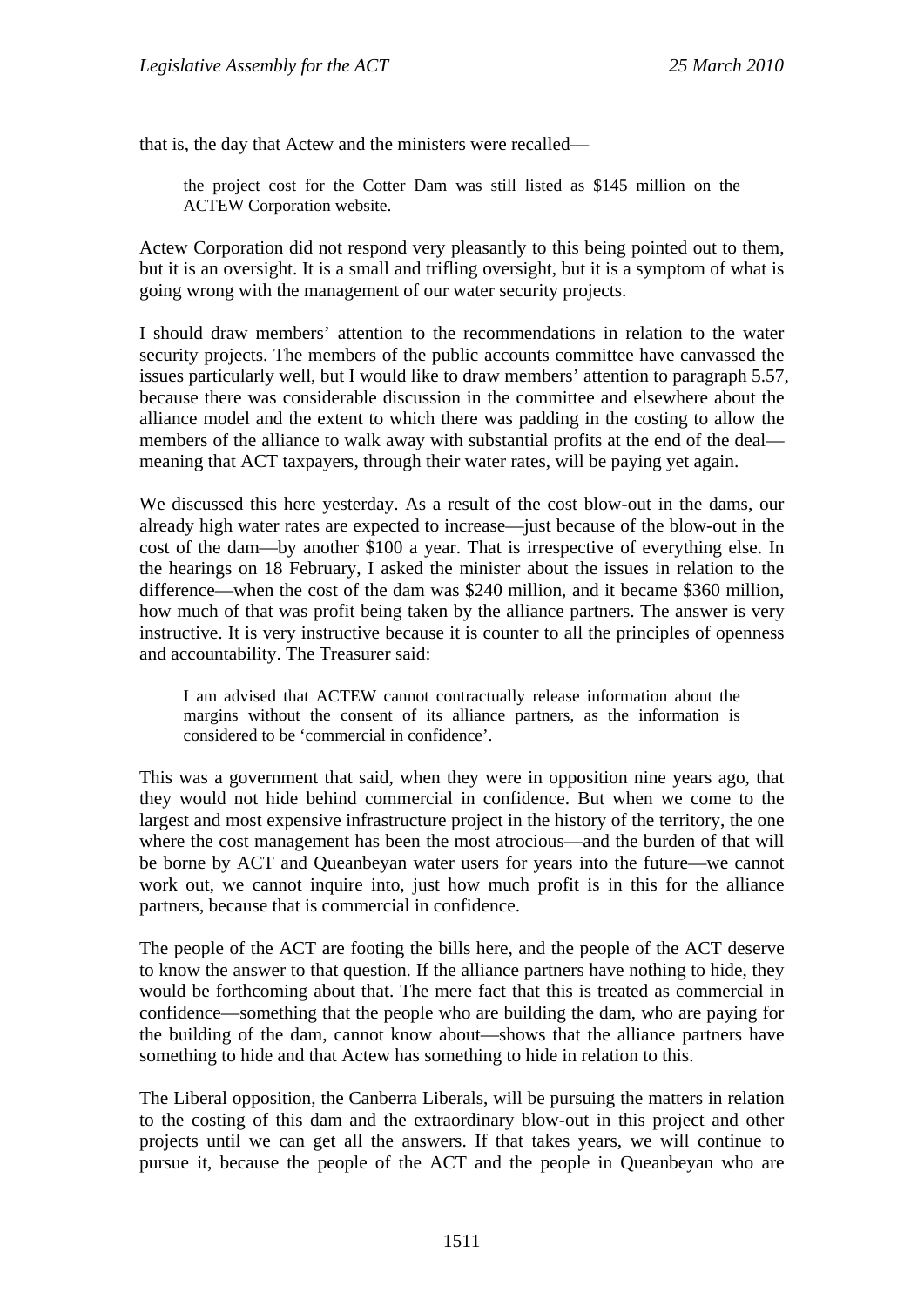paying water rates that will pay for the building of this dam deserve to know how much profit the alliance partners are taking out of this project. I commit myself to finding that answer.

Question resolved in the affirmative.

# **Ageing Statement by minister**

**MS BURCH** (Brindabella—Minister for Disability, Housing and Community Services, Minister for Children and Young People, Minister for Ageing, Minister for Multicultural Affairs and Minister for Women) (12.13), by leave: Today, during Seniors Week, I would like to take the opportunity to highlight some of the government's key achievements in supporting older Canberrans and promoting positive ageing. The ACT, like Australia generally, is experiencing an increasingly ageing population. The number of people in the ACT aged 60 and over is expected to grow from its current level of 15.8 per cent, to 16.9 per cent in 2020, and to 22 per cent by 2030. To ensure that we are able to respond to this changing demographic, the government has made a commitment to create an age-friendly city and to promote positive ageing.

Age-friendly cities encourage active ageing by optimising opportunities for health, participation and security in order to enhance quality of life as people age. This is achieved by making its structures and services accessible and inclusive of older people. Positive ageing is about maximising our quality of life in older years by forming and maintaining social networks, maintaining healthy lifestyles and remaining active members of our community. It also means planning for our older years, not only financially but also in terms of our health, our social networks and lifestyle.

Positive ageing is everyone's responsibility, including government, business and the community at large. Last year, the government developed and launched the strategic plan for positive ageing 2010-14. This five-year plan identifies ways in which the government and the community will work together to promote positive ageing. The plan was developed in partnership with the ACT Ministerial Advisory Council on Ageing and reflects feedback and input from extensive discussions with individuals, community groups and government agencies. The plan is organised under seven priorities, and these are information and communication; health and wellbeing; respect, valuing and safety; housing and accommodation; support services; transport and mobility; and work and retirement.

I would like to focus on the progress of these priorities. Access to information for older people was one of the most important issues raised through our consultations with the community. The plan outlines ways in which we work in partnership with other areas of government, community organisations and business groups to better coordinate and promote information that is relevant and useful to older people and their families.

One of the key actions for the ACT government is the development of an online ACT seniors information portal. There is already a wealth of information about services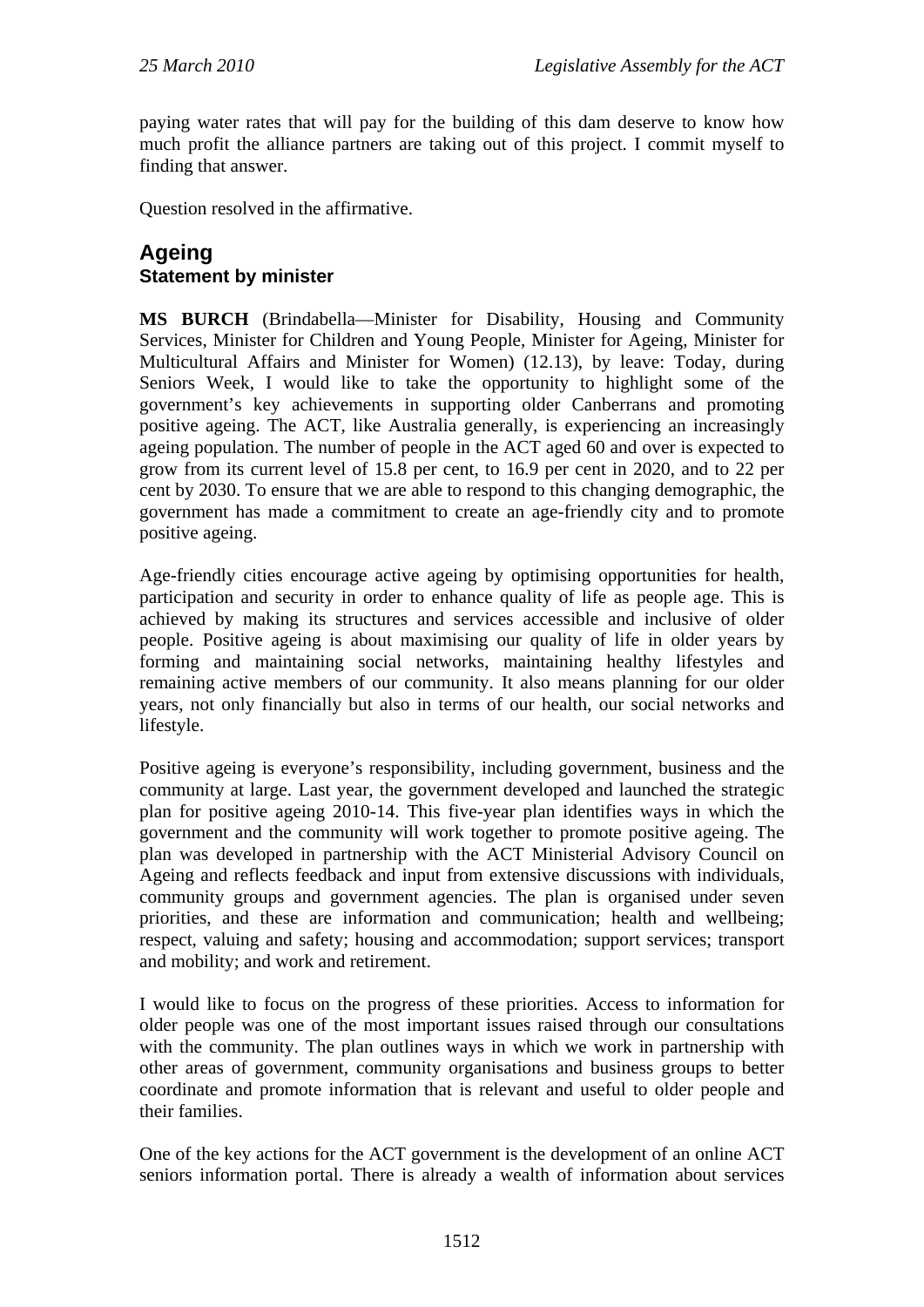available to seniors, for example, through Canberra Connect, the Citizens Advice Bureau, COTA's seniors information line, and the Australian government's aged care information line. However, we have heard from older people that the sheer number of services and choices makes it difficult to know where to start when searching for information. To overcome this, the ACT seniors information portal is being developed. It will serve as a single point of entry for older people and those supporting them. The portal will provide direct access and links to information about services.

We will continue to maintain a strong community presence at key community events such as the seniors expo, which I had the pleasure to be at this morning, the retirement and lifestyle expo and, of course, the Multicultural Festival. These events provide a perfect opportunity to distribute information and to talk to older Canberrans about what they need and the services available to them.

The ACT public libraries also continue to be a valuable source of information for older people. Libraries not only provide access to books, magazines, music, the internet and newspapers but also are an important hub of information about community events and services, and they provide a safe place to meet friends, socialise or to take part in discussion or reading groups.

This government has many programs that support the health and wellbeing of our older people. We promote a healthy lifestyle, including regular exercise and good nutrition, through programs such as "find thirty," "go for  $2\&5$ ," and the "keep moving" campaigns, the latter being aimed specifically at older Canberrans through a partnership between ACT Health and Sport and Recreation ACT. A new GP aged care service, expected to be up and running by July of this year, will provide primary healthcare services to elderly residents of aged care facilities or residents who are housebound.

In our discussions with older people, we heard that many older people do not feel respected or included within their community. Older Canberrans have provided a lifetime of service to family and community and continue to play important roles as carers, friends, neighbours, volunteers, workers and consumers. Many older people continue to assist family members in their roles as grandparents by providing childcare and social support. For this we owe them our thanks and respect.

We heard from our colleague Ms Porter just yesterday about the valuable contribution older people make to our community through volunteering. She highlighted the contribution volunteers make to the community by promoting social inclusion and reducing social isolation.

The life reflections photographic competition showcases the vitality and energy of Canberra's seniors and the significant contribution they make to our community. The competition continues to grow in profile. In 2008, we had 63 entries, and this year we had 209. On Sunday I visited the exhibition, which is currently in the Canberra Centre, and was delighted by the variety of images showing older people actively participating in our community as volunteers, through sports events, and enjoying life with their families and friends. I encourage you all to take the time to see that important exhibition.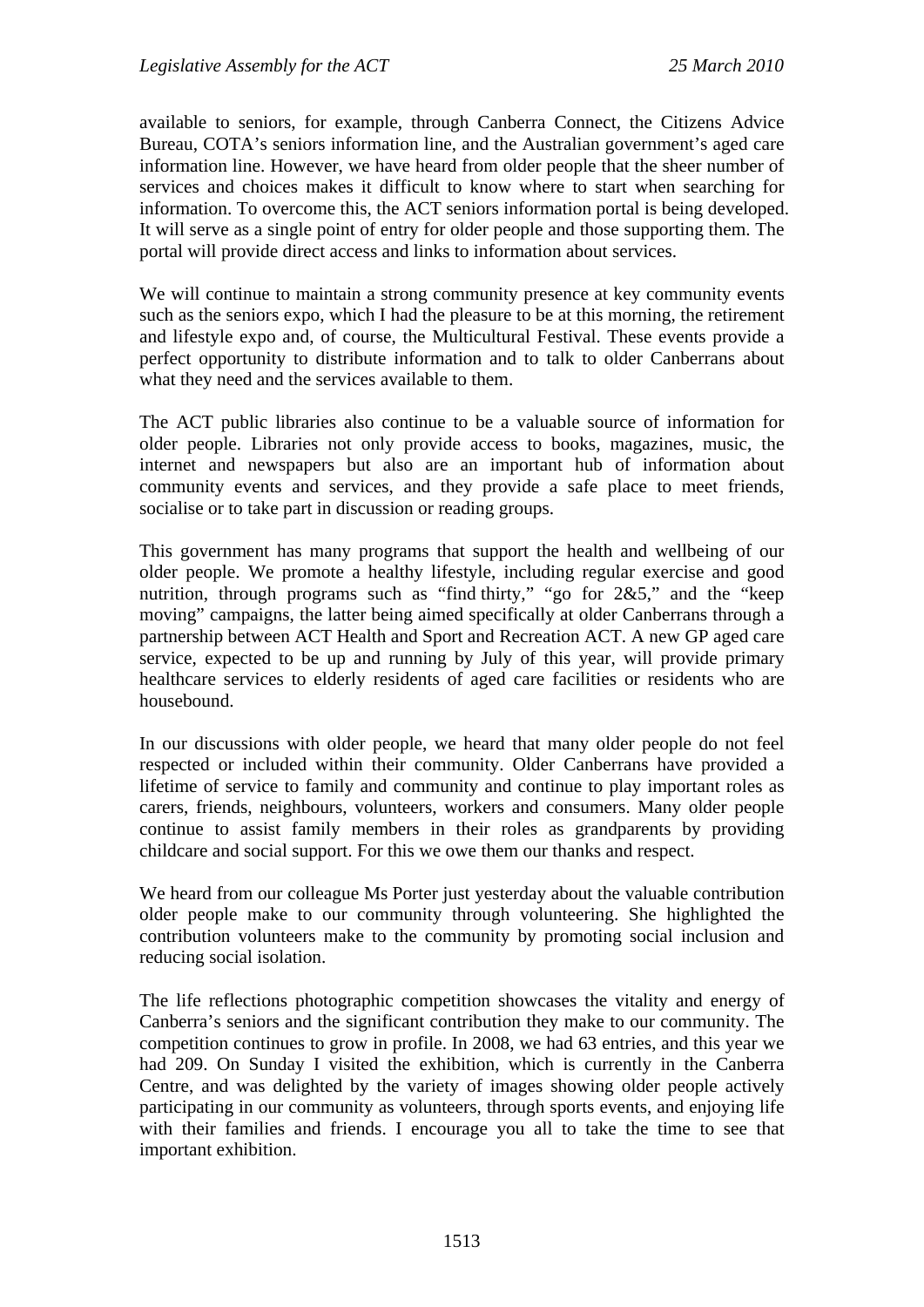The Canberra gold awards are another small way the ACT government thanks individuals and organisations for their contribution and commitment to this city. Just recently the Chief Minister presented awards to another 251 Canberrans who have called the national capital home for 50 years or more, bringing up families, making friends and surviving both the good times and the challenging ones. This year the inaugural Canberra gold exhibition will run at the Canberra Museum and Gallery until 20 June. On display are fascinating and quirky artefacts belonging to six individuals and one community group, all of whom have received the Canberra gold award. Stories of recipients are also shared through a digital storytelling project.

Personal safety was also a concern raised by our older Canberrans. The ACT Policing's safety for seniors program, the home safety program and the neighbourhood watch program are examples of how we are promoting and encouraging safety awareness and neighbourhood connections. The ACT government is also preparing to legislate for a better system of police background checking for those who work with vulnerable adults, including older people.

The safety and wellbeing of older people can also be impacted by physical, emotional and financial mistreatment. I am pleased to report that we have been working with other government agencies and stakeholders and the ACT Ministerial Advisory Council on Ageing to develop a strong ACT elder abuse prevention program following a strategic review last year.

The revised program will introduce a new policy for ACT government agencies and funded community partners for preventing and responding to abuse of older people. This includes increasing community awareness about this issue, developing and training for front-line workers, and creating a data collection framework for recording incidences of abuse in the ACT.

Access to appropriate and affordable accommodation was recognised as an important issue for many older Canberrans, particularly for those on low incomes in the private rental market. The government continues to work with community housing providers to develop aged persons accommodation. In 2009 the ACT government collaborated with Hindmarsh to build a lifestyle complex at the old Burnie Court site that provides a range of accommodation options for older people. This joint venture with the Commissioner for Social Housing is an example of the ACT government and the private sector working together to improve housing options for all Canberrans.

Housing ACT is building more than 400 new homes over the next year with the help of the federal government's nation building economic stimulus plan. All houses will have six-star energy ratings and sustainability inclusions, and many will be built for universal design. Almost half of these homes will be made available for older public housing tenants. This means that Housing ACT will be able to offer many of its older tenants the opportunity to move out of homes that have become too large for their practical requirements into new designed two-bedroom properties in the same neighbourhood. This will enable ageing in place, offering security, independence and uninterrupted social connections and close access to transport, shops and community facilities.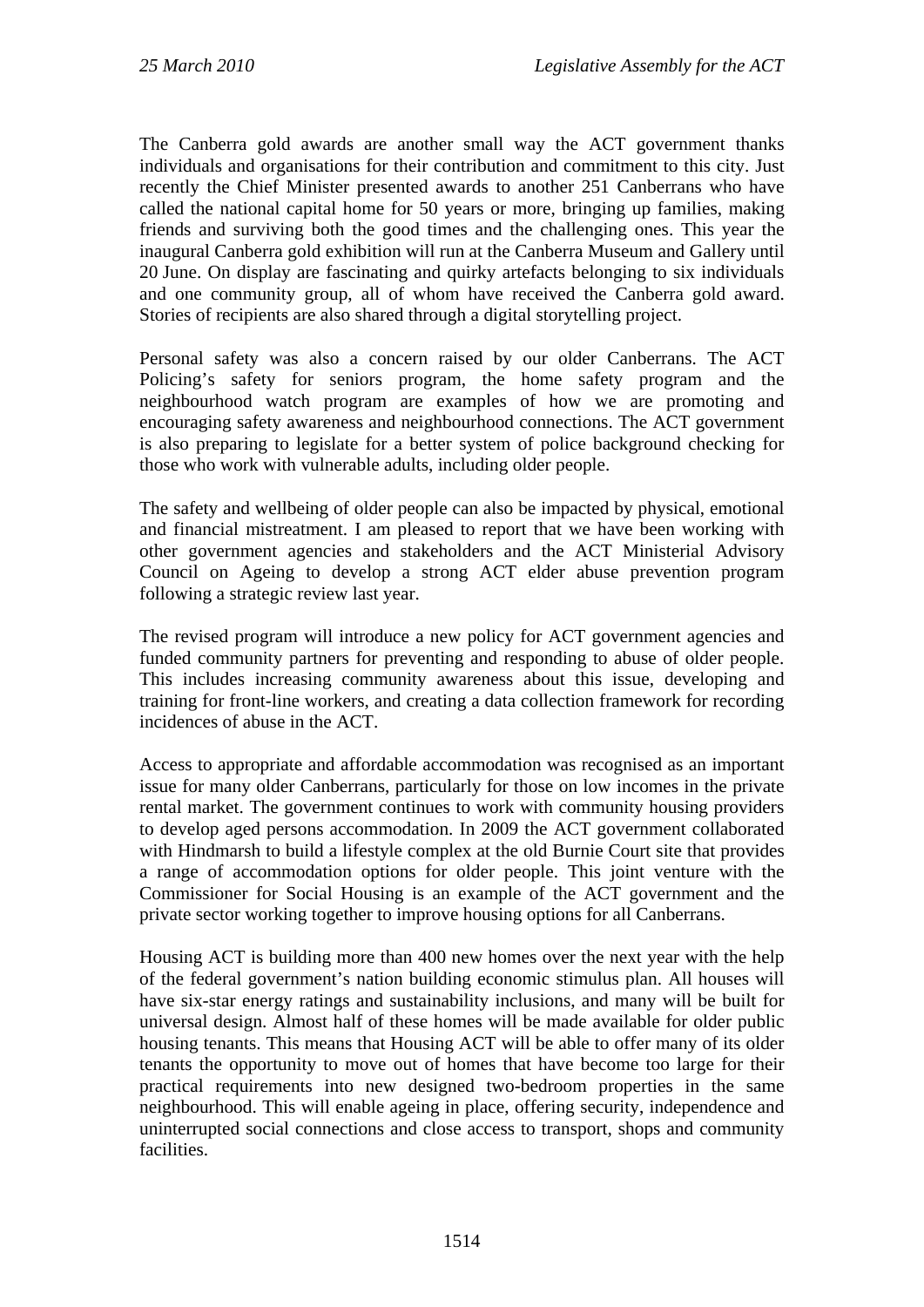A range of organisations, such as ACTCOSS and COTA, and key government agencies are also exploring the concept of the village network cooperative model. Such a network would enable older Canberrans to safely access a variety of services, such as approved home maintenance services, to assist them to stay in their own homes. The key benefit of this type of network is that older Canberrans will be able to remain in their communities. These and other housing related initiatives reflect the government's commitment to establishing a housing system that meets the challenges of an ageing population.

Having a choice of appropriate and accessible support services is important for older people to maintain their independence. Through the ACT concessions program, the ACT government provides concessions to eligible older people for services such as utilities, public transport, motor vehicle registration, driver licences, spectacles and taxis. These concessions assist older people, particularly those on lower incomes, to meet the cost of essential services.

The government also recognises the importance of adequate and accessible transport in reducing social isolation of seniors by enabling them to move around the city more easily. The government has committed to purchasing 100 more accessible buses over the next three years. Concession card and seniors card holders have access to concession fares on public transport, and people over 75 years can travel for free with their gold cards. Over 6,400 people have registered for gold cards since July of last year. Every year as part of Seniors Week the government provides seniors with free bus travel between 9 am and 4.30 pm. I have heard that this is a very popular initiative and that many seniors take the opportunity to travel to Seniors Week activities and events. For Seniors Week, the government has extended public transport concessions to peak hours for seniors card holders to help maximise their community participation.

To complement public transport, in 2008 the Chief Minister launched the six regional community bus services provided by regional community services. These services provide a flexible door-to-door service for people at risk of social isolation, particularly seniors. I have been told that these have been successful and have greatly assisted older people to move more easily to attend social activities, community events and medical appointments.

For many older people, retiring from the workforce can be a difficult experience. For others, it offers an opportunity to develop new skills and participate in social and leisure activities or volunteering. Preparing for this phase of life requires planning, advice and support. The ACT government encourages seniors to continue to participate in the workforce. We are committed to supporting mature age employment and are working on this issue with the ACT Ministerial Advisory Council on Ageing.

Recreation is one of the things that many of us look forward to in retirement. We recognise the important role that seniors clubs play in the lives of many older Canberrans. In the 2009-10 budget, the government committed to fund a new seniors club in Tuggeranong Valley, and I am looking forward to that development and construction over this year.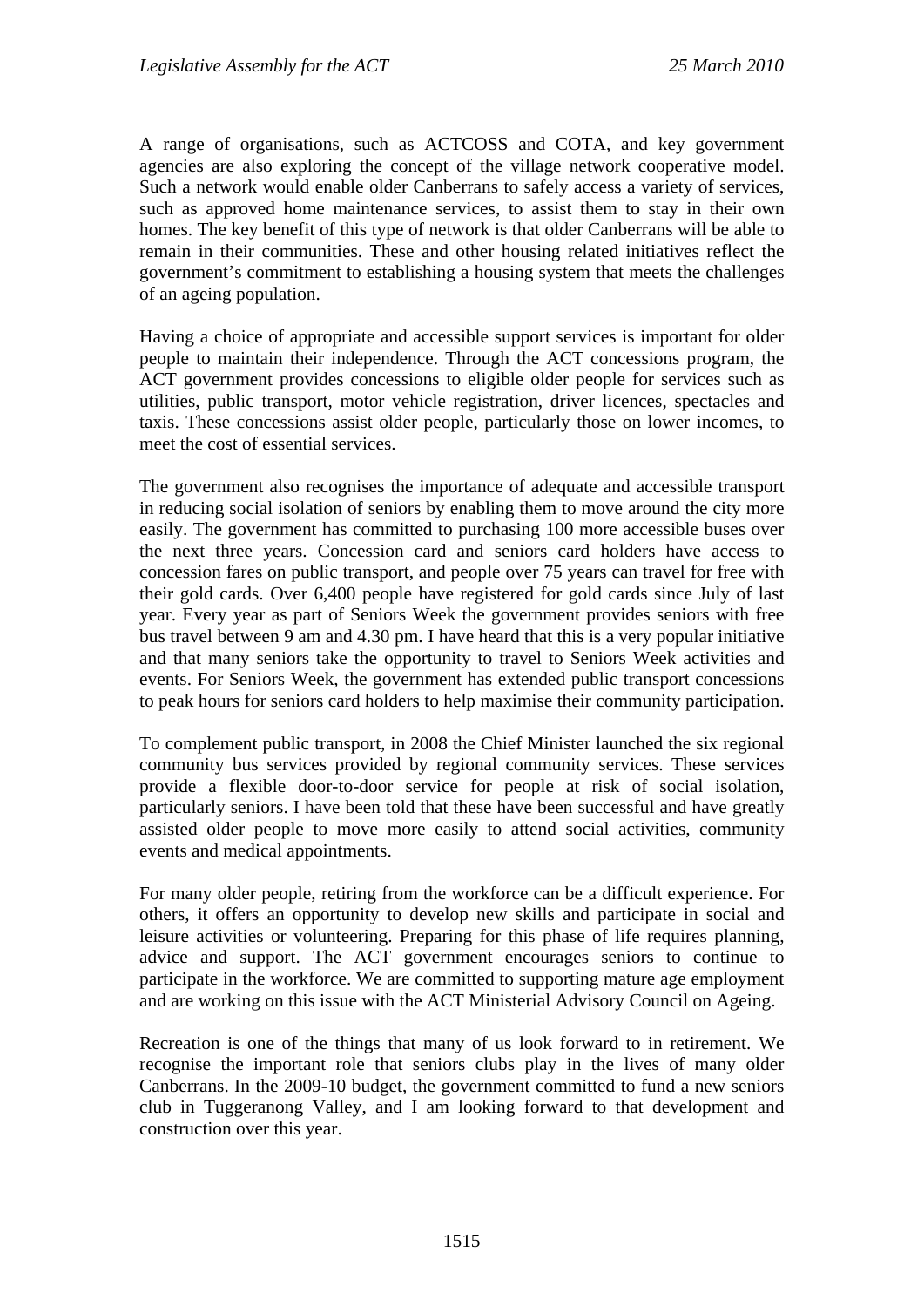Our seniors grants and sponsorship program, administered through the Office for Ageing, encourages and promotes active ageing. In 2009-10, we funded a diverse range of projects worth more than \$100,000 that will help older people stay connected with their community, to actively participate in recreational and cultural events, to learn and share knowledge, and to develop skills that will foster self-development and personal growth. The ACT government is committed to providing opportunities for older people to develop skills in using information communication technology and offers a number of courses through the public libraries and educational institutions.

This government is committed to promote positive ageing and making Canberra an age-friendly city, one that supports older people in our community and provides them with opportunities to contribute and participate. Seniors Week is an opportunity to acknowledge and celebrate the enormous contribution made by older members of our community. Using our strategic plan for positive ageing as a framework, we are working with business and the community to make Canberra a more age-friendly city that maximises the quality of life for our older and most respected Canberrans.

# **Sitting suspended from 12.28 to 2 pm.**

# **Questions without notice Public service—staffing**

**MR SESELJA**: My question is to the Treasurer. Treasurer, under your guidance, the cost of the public service has grown by an average of \$10 million per month every month during the last year. Was this a deliberate component of your strategy to deal with seven years of deficits?

**MS GALLAGHER**: As I went to this issue yesterday, the increases in expenditure under the budget update have been largely technical. They have related to reviews of assets—a large component, \$33 million a year; an actuarial reassessment of our superannuation—\$11½ million a year. Those are matters that are outside the control of the government and they have—

*Opposition members interjecting—* 

**MR SPEAKER**: Members, the Treasurer is answering the question.

**MS GALLAGHER**: an expenditure impact on the budget. The work that we have done is to put in place a budget plan, a seven-year—

**Mrs Dunne**: A point of order, Mr Speaker.

**MR SPEAKER**: Order, Ms Gallagher. Stop the clocks.

**Mrs Dunne**: Mr Speaker, the question that Mr Seselja asked was directly about the cost of staff and payroll.

**MS GALLAGHER**: I didn't hear that; was it?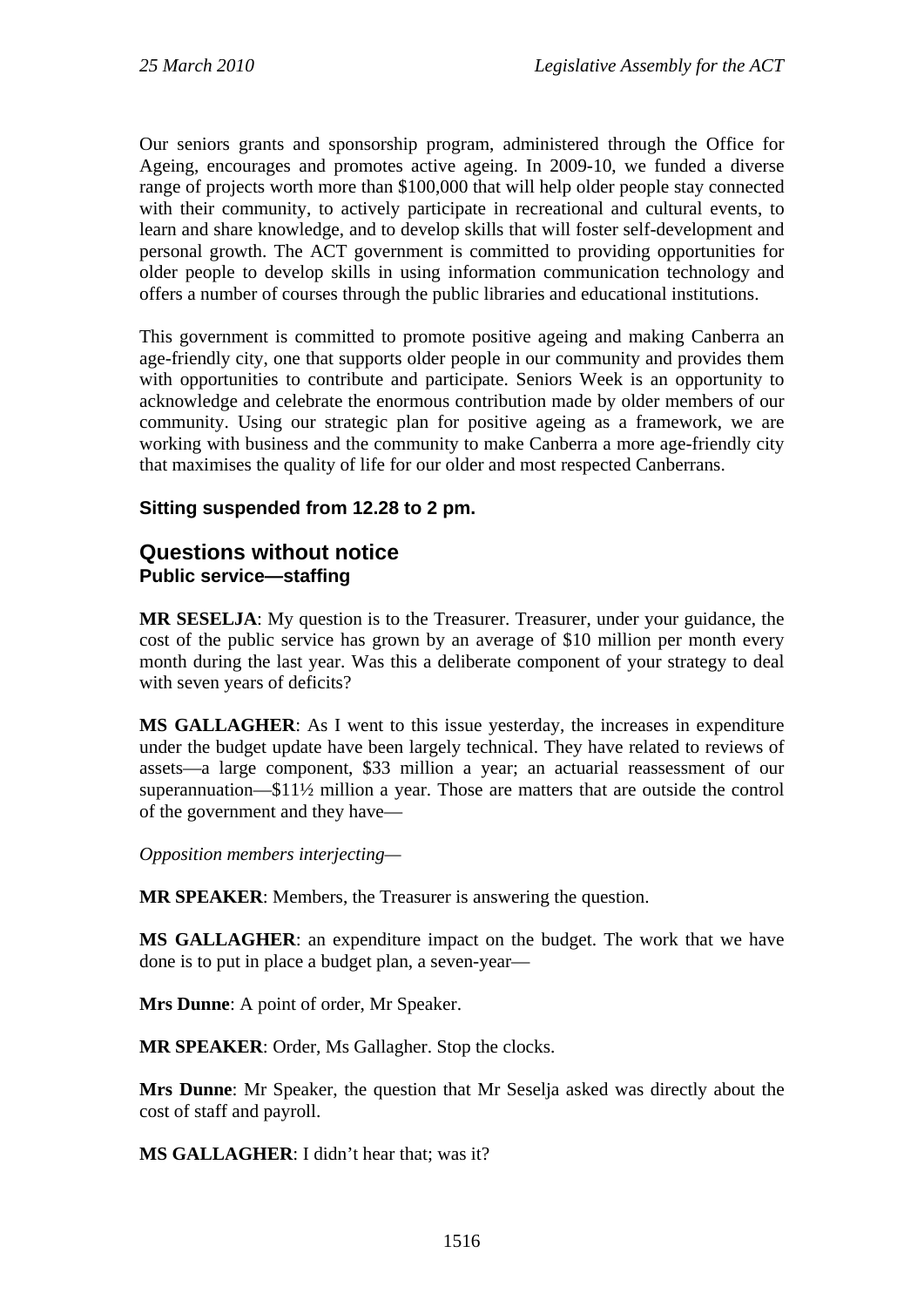**Mrs Dunne**: And after a minute or more, there has been no reference to the payroll or the increase in payroll.

**MR SPEAKER**: On the contrary, Mrs Dunne, I think the question was about public service staff costs and the Treasurer is speaking to public service staff costs.

**MS GALLAGHER**: I have gone to superannuation costs, which are directly linked to staff costs, which have had an impact on the budget. The budget plan of last year indicated that the budget would grow, and would need to grow, because of the demand for growth in particular services. If you look at where the staffing impacts have grown the most, they have been in key areas of government service delivery—in health, in education, this year in relation to JACS, in relation to the Alexander Maconochie Centre. They are all key areas of government service delivery.

The flipside of the question to the opposition would be: of the additional staff in ACT Health, which ones do they not support the employment of? Of the 190 additional staff in the Department of Education and Training, how many of those did they not support the employment of?

We have acknowledged from the beginning—indeed, it is one of the reasons why we have a seven-year plan—that it is unreasonable to expect that the ACT budget will not grow. It will, because of demand for services and because of key government policy decisions from implementing our election commitments. All of those will contribute to growth in the budget. The challenge for the government is to balance that growth in terms of guiding the overall sustainability of the budget into the long term, which is exactly what the seven-year plan is about.

If the opposition do not support the seven-year plan, and I have heard them say a number of times that they do not, and they want to see the budget return to surplus as soon as possible, I suggest they come up with an idea about when they would like to see that, and then they could outline the cuts they would like to see the government deliver.

**MR SPEAKER**: Mr Seselja, a supplementary question?

**MR SESELJA**: Thank you, Mr Speaker. Treasurer, under your staff recruitment freeze, the document that you tabled on 16 March says it is preferable that staff numbers fall. How much of the \$120 million are you aiming to recoup as a result of the staff freeze?

**MS GALLAGHER**: As members would be aware, under the budget plan the government has outlined an unallocated savings task in the order of \$20 million— \$24 million. That is the money that we will be seeking to allocate in savings this year.

**MR SPEAKER**: Supplementary question, Mr Smyth?

**MR SMYTH**: Thank you, Mr Speaker. Treasurer, do you stand by your \$10 million a month strategy for the last 12 months?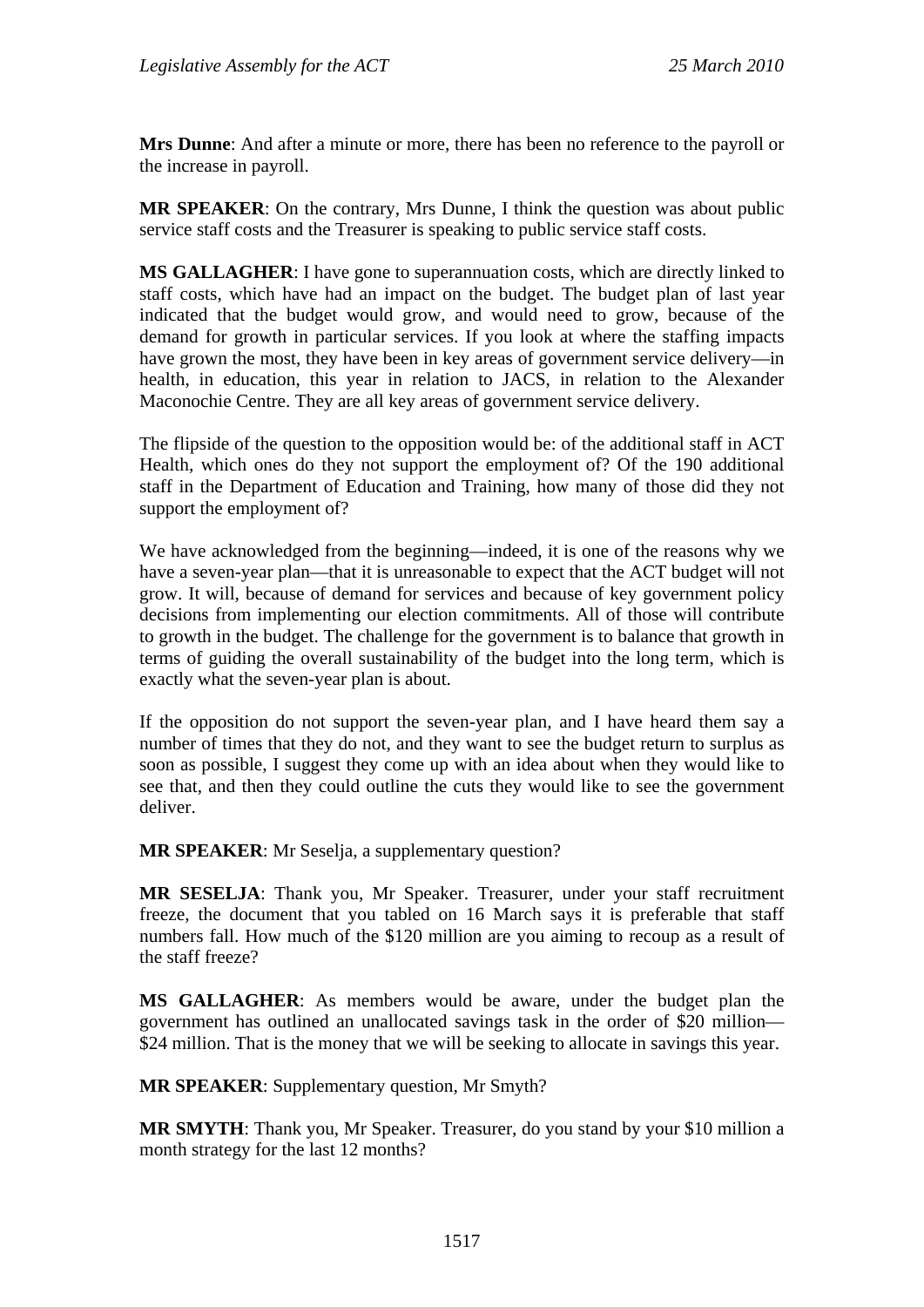**MS GALLAGHER**: I stand by the decisions the government has taken in relation to employment of staff in key government service delivery areas: in terms of health, in terms of education, in terms of justice and community safety, in terms of Calvary Public Hospital, in terms of ACTION staff—recruitment to drive the new buses. These are policy decisions of this government to deliver the best services we can to the community and I stand by the decisions the government has taken.

**MR SPEAKER**: A supplementary question, Mr Smyth?

**MR SMYTH**: Treasurer, you have just said that it is preferable for staff numbers to fall. How many staff would you like to see fall from the ACT public service?

**MS GALLAGHER**: I did not say that.

**Mr Smyth**: You did. You just said it would be preferable for staff numbers to fall.

**MS GALLAGHER**: No, I did not say it is preferable for staff numbers to fall, Mr Smyth. I did not say it. Indeed, the quote that you used was from Mr Cappie-Wood's instruction to agencies, I believe.

**Mr Smyth**: So you don't believe it?

**Mr Seselja**: Was that unauthorised?

**MS GALLAGHER**: Well, no. All I am saying is that the question from Mr Smyth was: "You said it is preferable that staff numbers fall," and I did not say that. What we are looking for is restraint in terms of employment of staff post the Commonwealth Grants Commission process, where it was clear that we were going to lose an additional \$85 million out of our bottom line. That was responsible action for this government to take. I stand by that decision.

**Mr Seselja**: It was Andrew Cappie-Wood's decision.

**MS GALLAGHER**: I stand by the advice that Mr Cappie-Wood has presented to agencies.

**Mr Seselja**: You seem to be distancing yourself from it.

**MS GALLAGHER**: No, I am not distancing, Mr Speaker. I am not distancing; I am just pointing out for the—

*Members interjecting*—

**MR SPEAKER**: One moment, Ms Gallagher. Stop the clock. Members, we are off to a bad start in question time today. I have made my position clear over the last two weeks. Someone will be warned in a moment if this continues.

**Mr Hanson**: Are you going to call someone a slime bucket, Jon?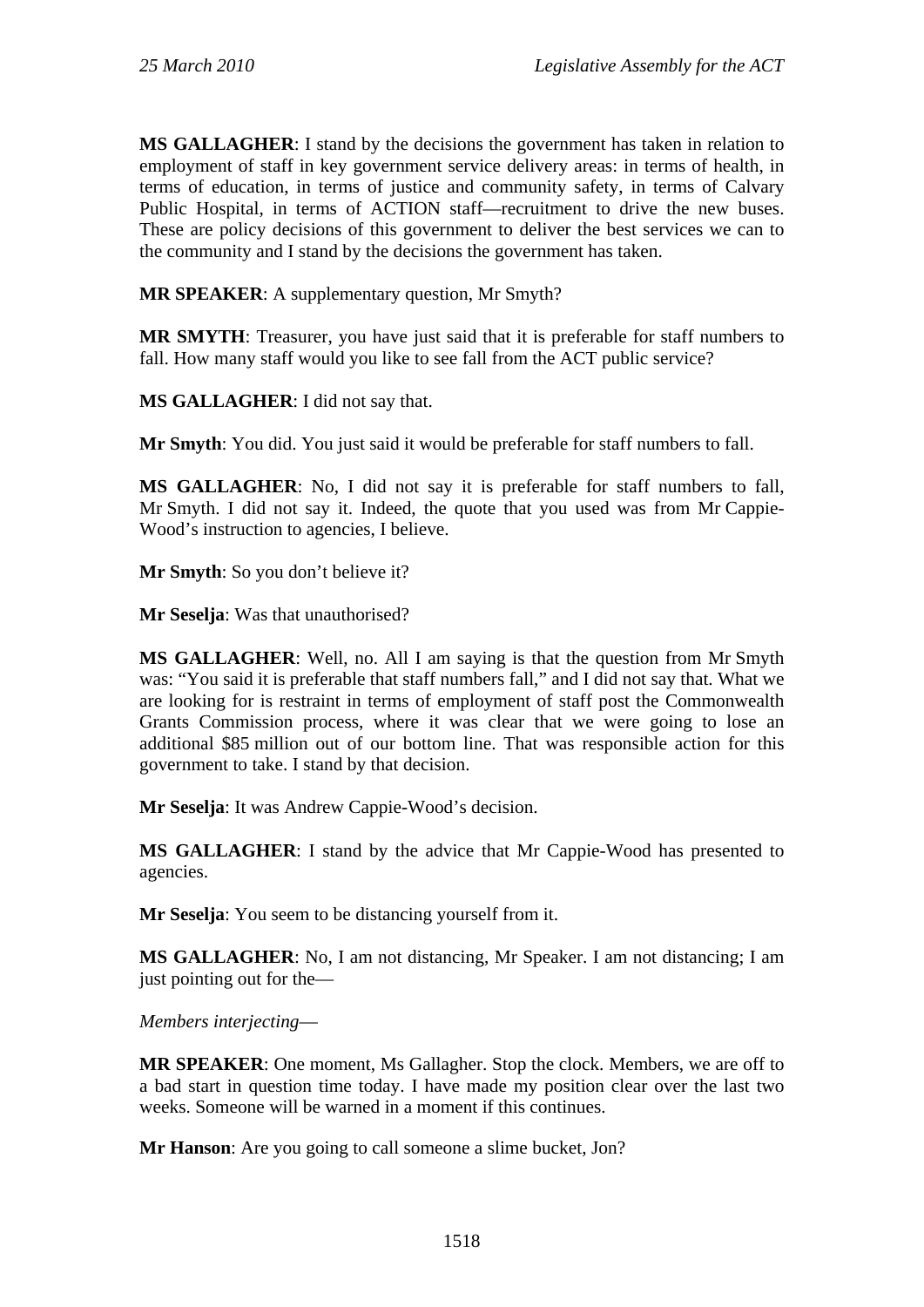### **MR SPEAKER**: Sorry, Mr Hanson?

**Mr Hanson**: I just asked Mr Stanhope if he was going to be calling anyone a slime bucket today, which is what he was doing yesterday.

**MR SPEAKER**: Thank you. Ms Gallagher has the floor.

**MS GALLAGHER**: I am not distancing myself from the advice that went out to agencies; I am just pointing out to the shadow treasurer that it was not a quote that could be directly attributed to me.

### **Education—national curriculum**

**MS HUNTER**: My question is to the Minister for Education and Training and concerns the trial of the national curriculum in ACT public schools. Minister, concerns have been raised with me that some unique aspects of the ACT public schools curriculum, such as a section of the civics subject concerning people with a disability, may be lost once the national curriculum is implemented. Can you please advise what input the ACT government has into the national curriculum to ensure that valuable aspects of our unique curriculum are not lost?

**MR BARR**: I thank Ms Hunter for the question. The ACT has a representative on ACARA—the Australian Curriculum, Assessment and Reporting Authority—along with all states and territories and Catholic and independent school systems. We have been involved in the development of the national curriculum. There are, I believe, 10 ACT schools in the government and non-government sectors that are trialling some or all of the elements of the first phase of the national curriculum this year.

The ACT has committed to beginning the implementation of the national curriculum in 2011 and completing that implementation in 2013 for the four phase 1 subject areas, being English, maths, science and history. Phase 2 of the national curriculum that involves the arts and a number of other subject areas is the subject of development with ACARA around the states and territories and Catholic and independent schools systems at this point. A further phase, a third phase, is proposed for implementation. It will go through a similar process.

From the start of the development of the national curriculum to its eventual implementation within a schooling system it is about five years. During that period there is ample opportunity for teachers and curriculum experts within each jurisdiction to comment and to work with ACARA in the development of the new national curriculum. I restate the ACT government's very firm support for the national curriculum. I believe it is an important reform for this country. We argued and we continue to argue that there is a need—particularly in the history curriculum—for an appropriate level of local content in relation to the teaching of history in particular. There is perhaps less of a need for local content in the teaching of mathematics and some of the sciences as there tend not to be significant differences in quadratic equations or the periodic table, depending on where you are in the country. Certainly, in terms of history in particular, we do recognise and have argued for strong local content within the national curriculum framework.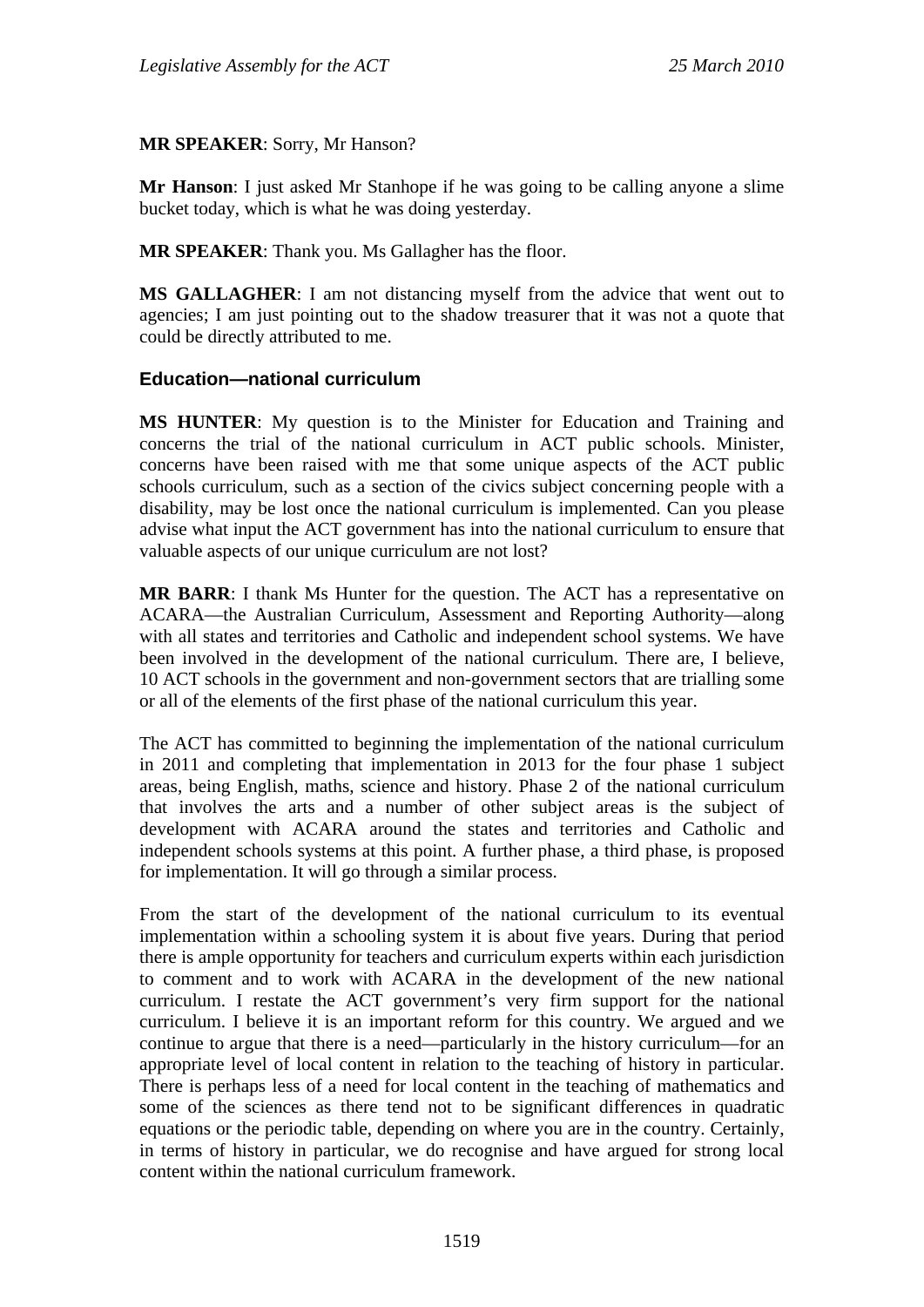I think it is important to note that, with the implementation of the ACT's curriculum framework—and it is just that, a framework—and then the national curriculum, which is at a greater level of detail than a framework but is not a national syllabus, no-one has ever suggested that on day one on term one every student in year 7 in Australia would be learning from a particular textbook. That is not what the national curriculum is about. It is not that prescriptive, but it certainly provides a level of guidance and a level of detail that is more than the ACT curriculum framework. The very strong advice I have from education stakeholders and curriculum experts in the ACT is that our curriculum framework and the national curriculum align very well.

**MR SPEAKER**: Ms Hunter, a supplementary question?

**MS HUNTER**: Minister, what community consultations will be held in the ACT about the national curriculum and what level of impact can the wishes of ACT school communities have? Will their wishes on the implementation of the national curriculum in their schools be noted?

**MR BARR**: There is extensive community consultation underway now. All of the papers in relation to the first phase of the national curriculum are on the ACARA website. The public consultation commenced some weeks back. The Deputy Prime Minister and I made an announcement at Telopea Park school, launching the 10 trial schools in the ACT and launching the public consultation.

Of course there had been involvement from stakeholders, from the community, from school communities in the lead-up. This was first announced back in 2008 as part of the Melbourne declaration on the future of schooling in Australia. In the lead-up to that announcement there had been consultation with key education stakeholders and school communities, going back, effectively, to the election of the Rudd Labor government in 2007.

This was a clear election commitment of the federal government and one that all states and territories have worked cooperatively on, regardless of whether the state or territory government is Labor or Liberal. Indeed, the Western Australian government is part of this reform process. I think it is a very good thing that there is that sort of engagement across all states and territories.

**Mr Seselja**: Soon you'll have Will Hodgman to deal with and his education minister.

**MR BARR**: If Mr Seselja is interjecting with some confidence about Mr Hodgman as the Tasmanian Premier, he might want to see the latest count in Denison.

**MS LE COUTEUR**: I have a supplementary, please, Mr Speaker.

**MR SPEAKER**: Yes, Ms Le Couteur.

**MS LE COUTEUR**: Minister, when the trial of the national curriculum being conducted in the ACT, as you have talked about, is complete, are there genuine opportunities for making changes in the curriculum before it is rolled out in the ACT?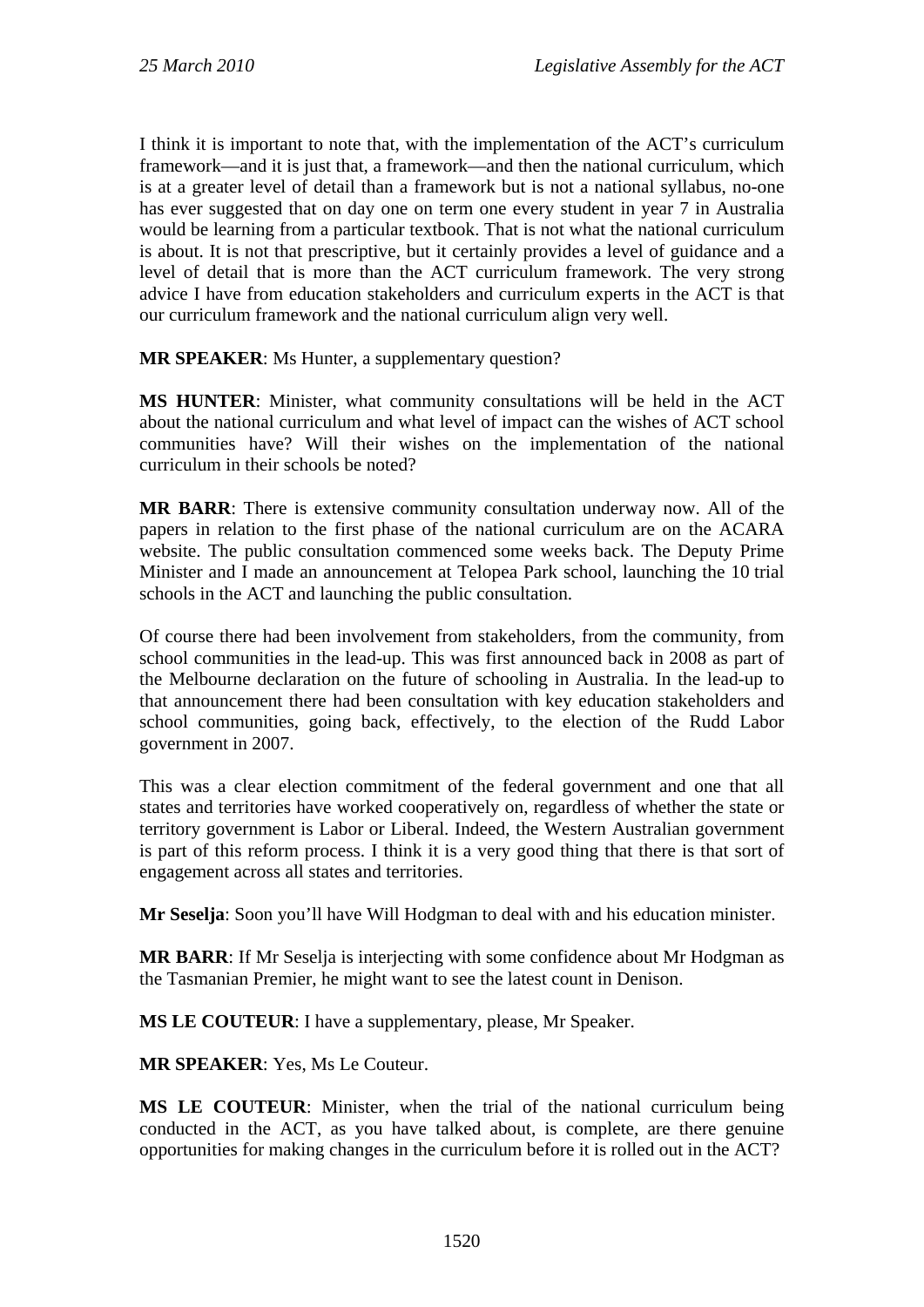**MR BARR**: I thank Ms Le Couteur for the question. In the context of the national discussion, yes, clearly there will be changes from the experience that we have seen across the trial schools. There are 10 in the ACT and about another 140 or 150 in jurisdictions all around the country. What there will not be is an opportunity for the ACT to opt out. We are now in, and what happens nationally will happen in the ACT. But we have the opportunity through this trial phase to bring our experiences to the table and our experiences, together with the experiences of other schools elsewhere in the country, will lead to a finalised position on phase 1 of the national curriculum.

As I say, the rollout will commence in ACT schools in 2011 and under the intergovernmental agreement it needs to be completed by 2013.

**MR SPEAKER**: Mr Doszpot, a supplementary?

**MR DOSZPOT**: Minister, can you tell us what sort of federal budget for professional development has been allocated for the implementation of the national curriculum.

**MR BARR**: I thank Mr Doszpot for the question. Through the range of national partnerships, most particularly the teacher quality national partnership, there is new funding directed towards professional development. Equally, states and territories, and Catholic and independent systems, in signing up to this national reform agenda, have also agreed to direct our existing professional development resources into the implementation of the national curriculum. The national partnerships involve billions of dollars of new funding for education.

I note that, in spite of years of talking about this and successive federal Liberal education ministers who failed to achieve just this outcome and failed to invest in just this outcome, we have, through the federal Labor government, through the partnership with the states and territories, additional resources into education—significant additional resources into education—a component of which is funding for teacher professional development.

The ACT will have a number of announcements to make in the months ahead in relation to our implementation of the national curriculum.

## **Gaming—sale of Labor clubs**

**MR SMYTH**: My question is to the Treasurer and relates to her responsibility for taxation issues within the ACT government. Treasurer, the Gambling and Racing Commission's report on the proposed sale of the ACT Labor Club Group notes on page 8 that issues were raised relating to compliance with taxation law. Treasurer, what advice have you sought in relation to taxation implications that might arise for the territory as a consequence of the consideration of the proposed sale of the Labor Club Group?

**MS GALLAGHER**: I thank Mr Smyth for the question. As Minister Barr outlined to the Assembly I think yesterday, or maybe the day before, further advice is being sought for government consideration and all aspects of advice to the government will be provided in that, including the reference to taxation law.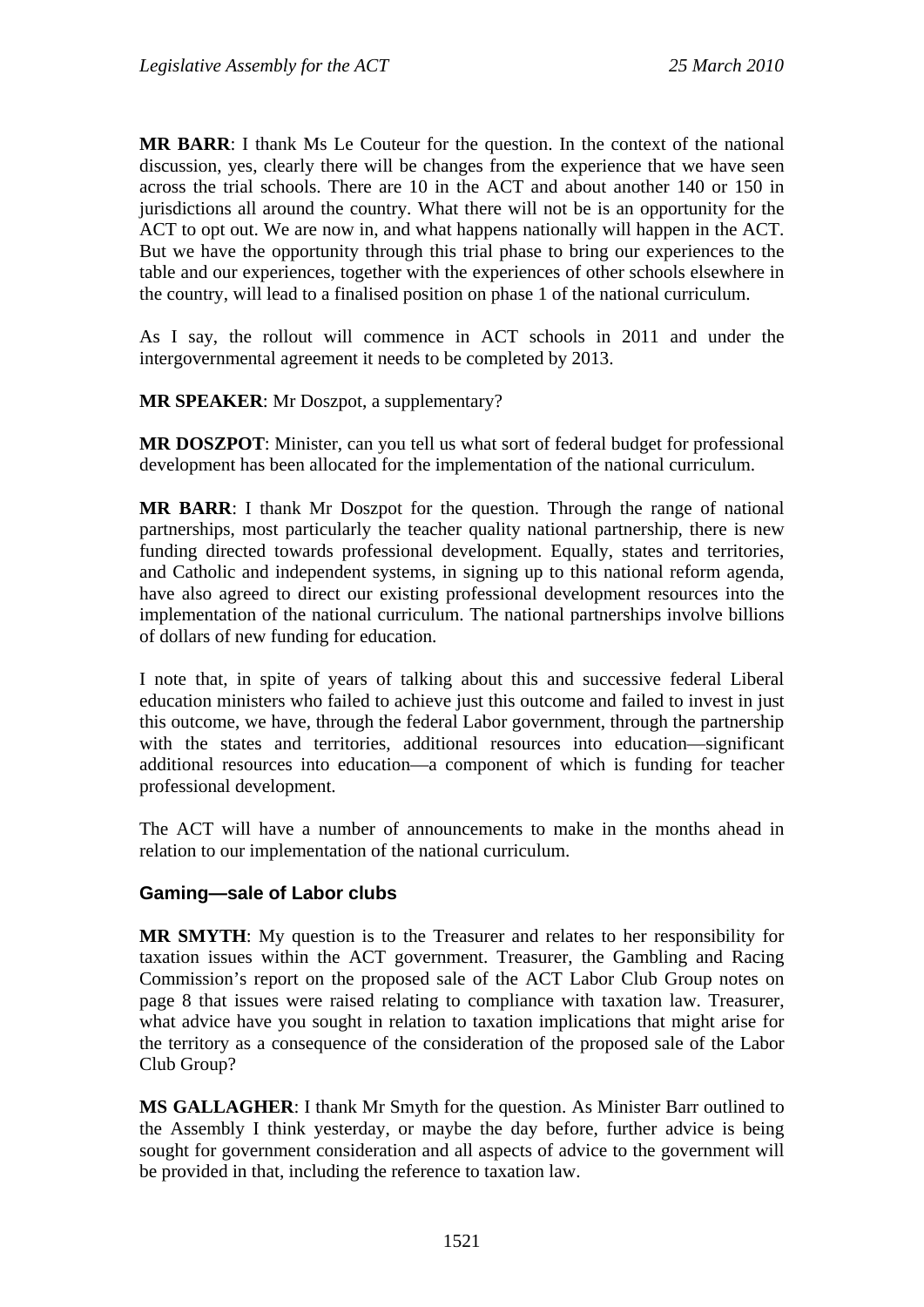**MR SPEAKER**: Supplementary, Mr Smyth?

**MR SMYTH**: Thank you, Mr Speaker. Treasurer, what advice have you sought in relation to any taxation implications which might arise for any club that operates as a not-for-profit entity in the ACT as a consequence of consideration of the proposed sale of the Labor Club Group? Will you table any such advice?

**MS GALLAGHER**: My answer to the previous question holds. The government has sought advice on the report by the Gambling and Racing Commission. We are yet to receive that advice but, if there are further updates that I can provide to assist members in this place around the aspects that Mr Smyth has asked of me, I will do so.

**MR SPEAKER:** A supplementary question, Mrs Dunne?

**MRS DUNNE**: A supplementary question, Mr Speaker. Minister, are you or any of your staff on the ALP administration committee or on the board of the Canberra Labor Club? If so, what actions have you taken over time to manage any conflicts of interest?

**Mr Hargreaves**: Point of order, Mr Speaker.

**MR SPEAKER**: I am sorry; I did not hear the end of Mrs Dunne's question because she spoke over her, Mr Hargreaves. Can you just repeat the end of it?

**MRS DUNNE**: What was that, Mr Speaker?

**MR SPEAKER**: Can you repeat the second half of your question, Mrs Dunne?

**MRS DUNNE**: If there are any staff, what has the minister done now or at any time to manage any conflicts of interest?

**Mr Hargreaves**: Point of order, Mr Speaker. This question does not relate to any portfolio that the Treasurer is holding.

**Mr Seselja**: It relates to the first question.

**Mr Hanson**: It does.

**Ms Gallagher**: It does not. The first question was about taxation.

**Mrs Dunne**: On the point of order, the original question was about the taxation implications of the sale of the Labor Club. The minister is responsible for what goes on in her office. Therefore, she should be able to answer questions about conflicts of interest if conflicts of interest arise with her own political staff.

**MR SPEAKER**: Do you wish to speak to the point of order, Mr Hargreaves?

**Mr Hargreaves**: Yes, I contend that Mrs Dunne's question does not relate to the original question.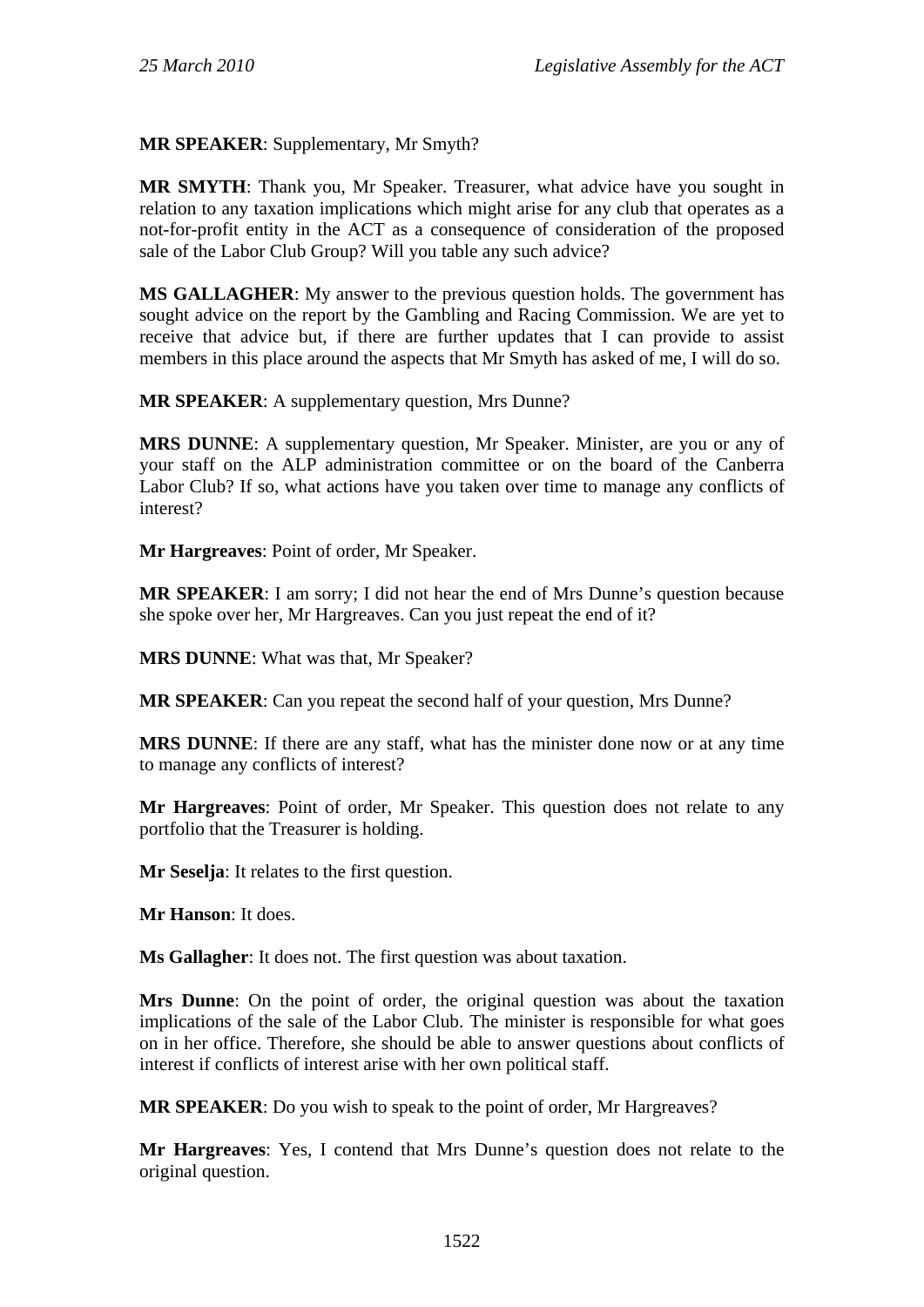**Mr Seselja**: It does. Mr Speaker, on the point of order, I refer you to your rulings in relation particularly to many of Mr Hargreaves's questions—the ones that have not been a total joke and ruled out of order. On a number of occasions you have given him significant latitude in the sups. This clearly does relate to the Labor Club Group sale. It is, therefore, in order.

**MR SPEAKER**: Whilst I do think that the original focus of the question was clearly on taxation, I think it is, given the Treasurer's responsibilities, within the scope for the Treasurer to answer the question of whether she believes she has any conflicts of interest in her office.

**MS GALLAGHER**: No, I do not believe I have any conflicts of interest in my office.

**MR SPEAKER**: A supplementary question, Mrs Dunne?

**MRS DUNNE**: I thank the minister for answering the second part of the question. Minister, are you or any of your staff on the ALP's administration committee or on the board of the Canberra Labor club?

**Mr Corbell**: On a point of order, Mr Speaker, this question is about the minister's role in the Australian Labor Party or the role of the minister's staff in the Australian Labor Party. You cannot ask the minister that and be within the confines of the minister's portfolio responsibilities.

**Mr Smyth**: On the point of order, Mr Speaker, it is in relation to the Gambling and Racing Commission's report, and this is a question that was asked of Minister Barr earlier in the week, and he had no problems answering it.

**Mr Corbell**: Mr Speaker, this is not the same question that was asked earlier this week; the question was specifically about the minister's personal affairs. It is not about her portfolio responsibilities. It is out of order.

**Mr Seselja**: Mr Speaker, on the point of order, you just ruled the last question in order. The minister answered only the second part. Mrs Dunne has repeated the first part of the question, and we would ask the minister to answer.

**MR SPEAKER**: I think consistent with the ruling I made with regard to the question to Mr Barr earlier in the week, where a minister has portfolio responsibility, I believe it is in order to explore whether there is a conflict of interest, and that includes establishing the relationships of staff of the member.

**Mr Stanhope**: That's bulldust.

**Mr Corbell**: On your ruling, Mr Speaker—

**Mr Hanson**: Did you say that's bullshit, the Speaker's ruling?

**MR SPEAKER**: Order, members! It is my practice in this place that I am prepared to have some discussion without it necessarily being full-blown dissent. I think I have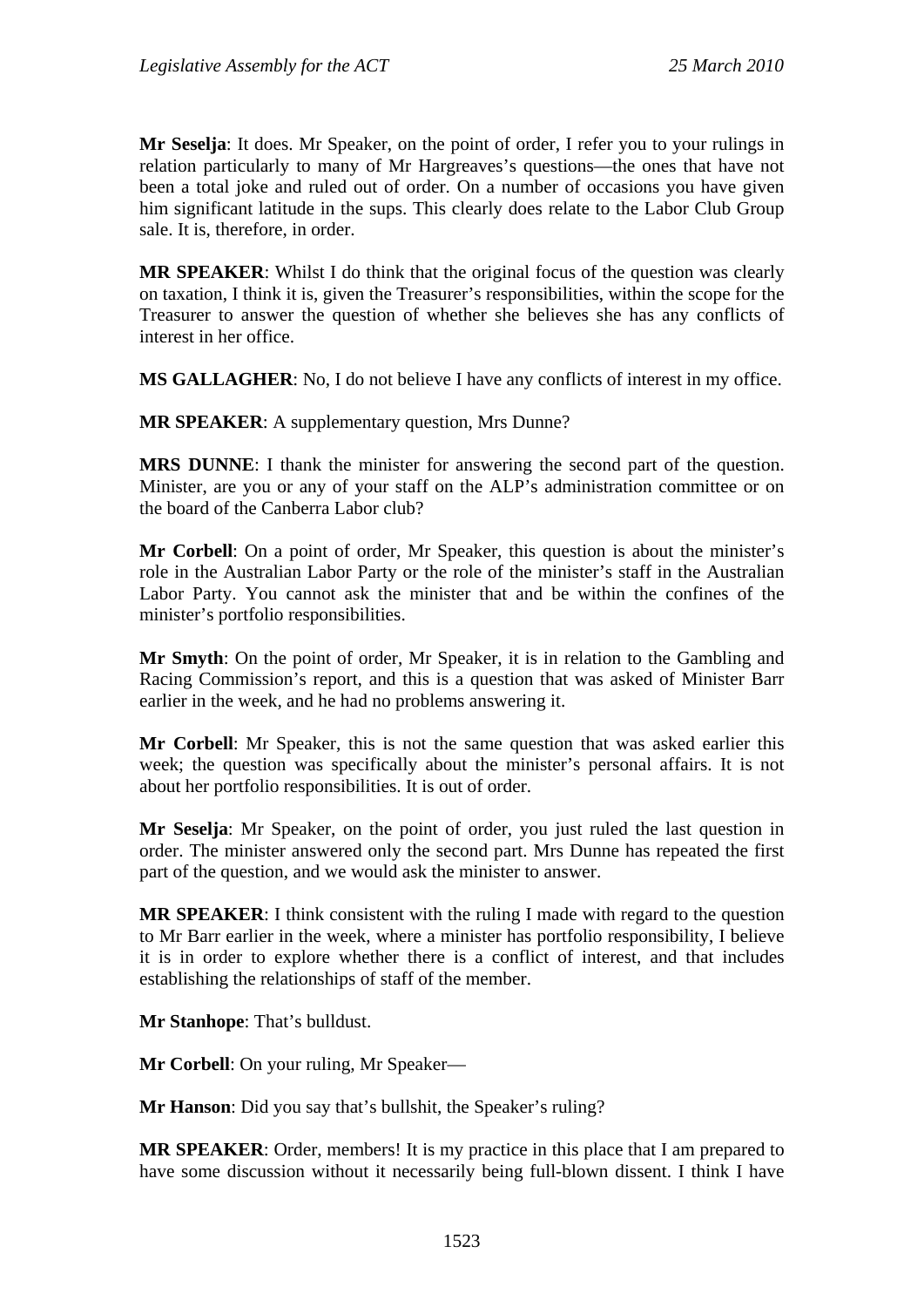exercised that on both sides of the chamber on a number of occasions. I am prepared to hear Mr Corbell.

**Mr Corbell**: Mr Speaker, in what way is the question related to the minister's portfolio responsibilities? I fail to understand your ruling, and I am seeking clarification.

**MR SPEAKER**: As I understood the original question, the minister has responsibilities for taxation matters. Taxation matters have arisen in the course of the report, as I understand it. Therefore, the minister potentially has a conflict of interest, because she is required to make decisions in relation to taxation that have been raised in the report, potentially.

**Ms Gallagher**: Not the taxation issues that have been raised. They are commonwealth taxation issues.

**MR SPEAKER**: That is a point—

**Mr Stanhope**: Members of her staff pay rates, too, Mr Speaker.

**MR SPEAKER**: Order, members! Please, if you want to make a point, at least rise to your feet.

**Mr Hargreaves**: Okay; I love an invitation. Mr Speaker, this is talking about commonwealth legislation. The Treasurer has no responsibilities for commonwealth taxation legislation.

**MR SPEAKER**: Mrs Dunne, did you want the floor?

**Mrs Dunne**: Mr Speaker, I wanted to draw to your attention to and ask the Chief Minister to withdraw "that's bullshit", which was the comment that he made when you made your ruling. We are talking about the Speaker's ruling. That was definitely dissent. The Chief Minister needs to withdraw.

*Members interjecting—*

**MR SPEAKER**: Thank you, Mrs Dunne. I did not hear the Chief Minister say that, so I will have to let that one slide.

**Mr Stanhope**: I didn't say it, Mr Speaker. It's a lie.

**Mrs Dunne**: You can withdraw that one, while you're about it, Jon.

**MR SPEAKER**: Order, please! With regard to the taxation matters, this is where I confess that I have not read the report; I do not know if it contains commonwealth or state matters. Given that I have now been advised that they contain commonwealth matters, I think it does move outside the minister's portfolio responsibilities.

**Mrs Dunne**: Mr Speaker, on a point of order on this issue, Mr Smyth asked directly about taxation matters as they relate to the territory and the implications that it may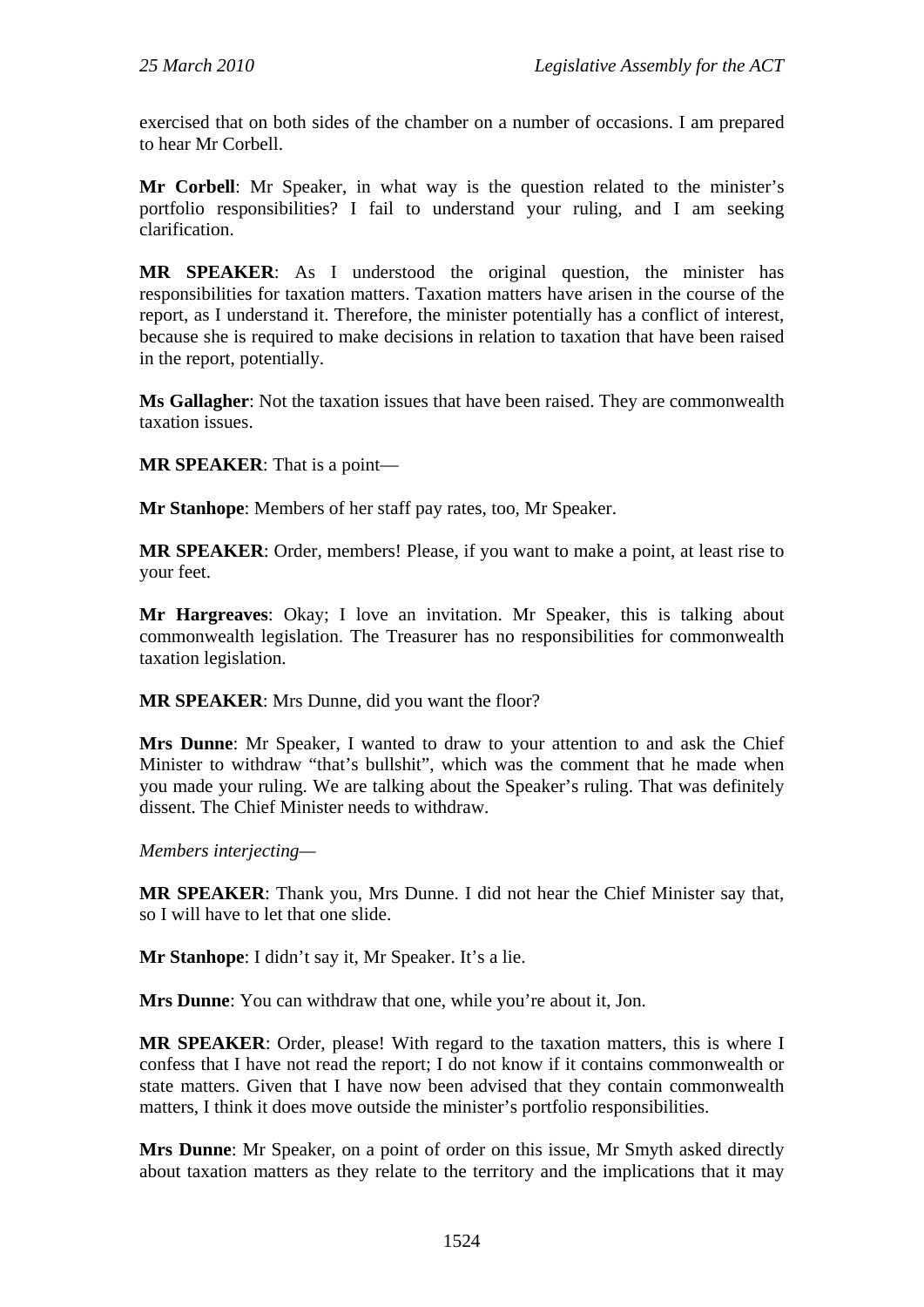have for other licensed clubs as well. If those questions are in order, it naturally follows that to ask questions about a conflict of interest in the minister's office would be in order. Mr Smyth's questions were definitely about ACT taxation matters.

**MS GALLAGHER**: Mr Speaker, if I could assist, it is the principle here that is being established. I welcome all members to now come in and advise the Assembly of all relationships all of their staff have in their private time, because it would be most interesting, including any relationships with Facebook, perhaps, where people sit there and participate.

I have nothing to hide here. Mr Garrett Purtill is on the ACT branch of the Australian Labor Party's administrative committee. He plays a very active role in his political organisation. I am very comfortable with that. There is no conflict of interest in my office. But it is the principle that is being established here that is dangerous. If it is going to apply to me, it is going to apply to all of you, and you can all come in here and start explaining all of your staff's private movements.

**Mr Coe**: Because we're all ministers, aren't we?

**MR SPEAKER**: Order members!

**Mr Stanhope**: Which clubs do you belong to?

**MR SPEAKER**: Order!

**Mr Coe**: In my—

**MR SPEAKER**: Order, Mr Coe!

**Mr Stanhope**: What clubs do you belong to?

**MR SPEAKER**: Order! Mr Coe, Mr Stanhope, do not make me warn either of you. Members, given that the Treasurer has now just answered the question, and in light of the earlier debate in this chamber today which will lead to the establishment this afternoon of a process to try and resolve this issue, I propose we simply proceed with questions without notice.

#### **Capital works—health**

**MR DOSZPOT**: My question is to the Minister for Health and relates to underspends on capital works in the ACT. Minister, yesterday you stated that there are underspends in health. What is the likely extent of the underspend in the health capital works projects this financial year?

**MS GALLAGHER**: I do not have that detail on me. It has not been finalised, as I advised the house a number of times in relation to questions around capital works. That information will be provided as part of the budget, which is when that information will be finalised.

**MR SPEAKER**: Mr Doszpot, a supplementary?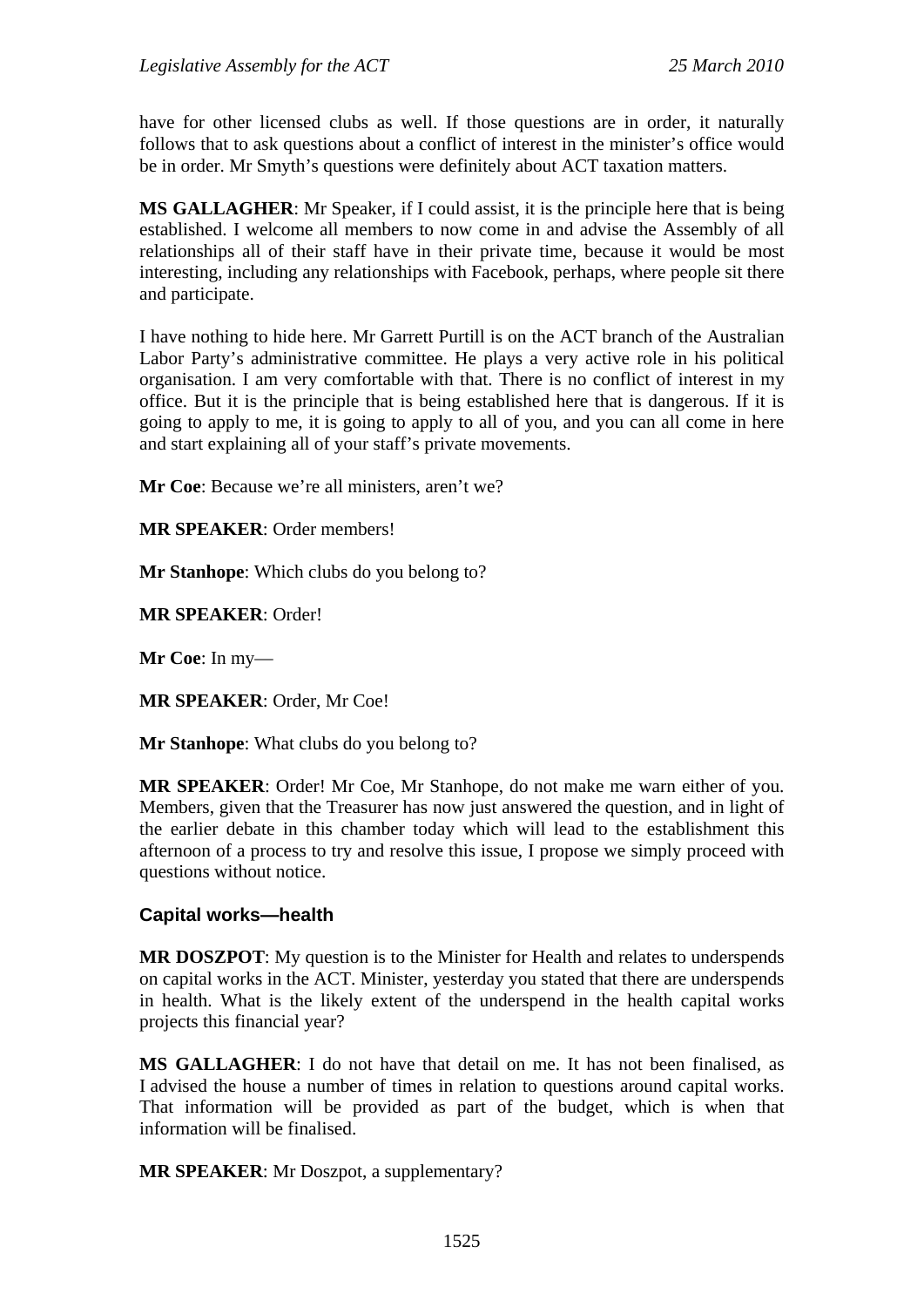**MR DOSZPOT**: Minister, what are the most significant health projects that have been delayed that are contributing to the underspend?

**MS GALLAGHER**: I should say, and I did say this yesterday, that the underspends do not necessarily mean that the projects have not progressed or are not on time; it simply means that there have been changes to the invoicing arrangements for one reason or another. Mr Hanson can laugh at that, never having handled or managed any serious projects. He finds that funny.

**Mr Hanson**: On a point of order, Mr Speaker.

**MS GALLAGHER**: Oh dear; I have upset him. There is that glass jaw. We have got you, Mr Hanson.

*Members interjecting—* 

**MR SPEAKER**: Thank you, members!

**Mr Hanson**: I assure you that some defence projects are about triple that, Ms Gallagher, and I was very proud to see them delivered on time and on budget.

**MS GALLAGHER**: Mr Speaker, I am very happy to let Mr Hanson come in. I am sure that maybe in the adjournment debate—

*Members interjecting—* 

**MR SPEAKER:** Order! Ms Gallagher, do you want to continue?

**MS GALLAGHER**: Thank you, Mr Speaker. Maybe in the adjournment debate we will be able to hear about all those serious projects, Mr Hanson. We will look forward to that. But the glass jaw has lived up to its reputation. I will wait for the letter about how hurt your feelings are. That will be coming later this afternoon.

**MR SPEAKER**: Ms Gallagher, the question, thank you.

**MS GALLAGHER**: ACT Health is doing a fantastic job in delivering the capital works program. The neurosurgery suite is coming along fantastically, as is the surgical assessment and planning unit. The new beds on MAPU, the surgical short stay, have been opened. The mental health assessment unit is due to open later this month. The walk-in clinic is due to open on time in May. All of these projects have been managed on time and on budget. The car park will be physically finished in December.

**Mrs Dunne**: Which ones aren't we going to do? That is the question.

**MS GALLAGHER**: Mrs Dunne, you will have your time. I am answering the question. I am putting some context around it. I am putting some context around the campaign that you will want to run against ACT Health and the wonderful achievements that that department has made in the last year. *(Time expired.)*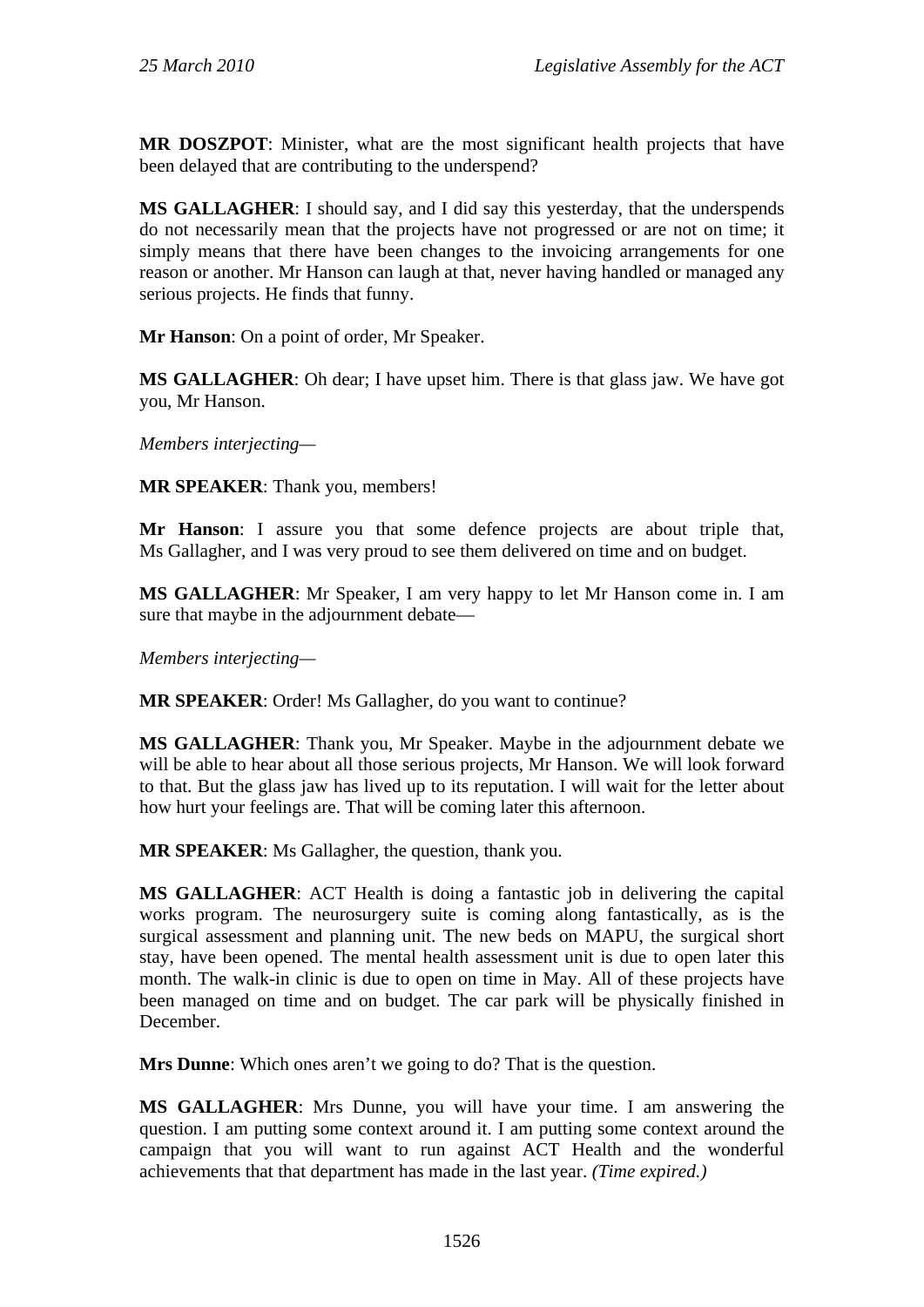**MR SPEAKER**: Mr Hanson, a supplementary?

**MR HANSON**: Yes, Mr Speaker. Minister, do you expect that this financial year's underspend will be more or less than last year's \$57 million underspend on capital works in health?

**MS GALLAGHER**: The figures will be outlined as part of the budget. The underspend in health does not, as I am urging members to understand, necessarily mean that health projects are being delayed. That is the important issue. The issue of invoicing and when payments are made may have changed and may contribute to an underspend, but the big projects, including the adult in-patient unit, which will commence construction in the second half of this year, will contribute partly to the underspend.

In terms of the car park, that is due for physical completion by the end of this calendar year, but some of the invoicing or the payments around that will not happen, potentially, this financial year. The women's and children's hospital has been delayed for a couple of months, but it is not clear yet whether that will mean any delays in the completion date for the new part of the hospital. In relation to working out some issues with the Friends of the Birth Centre, I understand now that we have worked through them to satisfactory completion. There are some projects that will contribute to large components of the underspend, but the majority of health capital works projects are being delivered on budget and on time.

**MR HANSON**: Supplementary, Mr Speaker?

**MR SPEAKER**: Yes, Mr Hanson.

**MR HANSON**: What, if any, effects are the delays in delivering infrastructure projects in health having on our waiting times in our emergency departments and for elective surgery?

**MS GALLAGHER**: None. The beds, which are the single biggest part of having an impact on elective surgery waiting times and the emergency department, have all been delivered; the rest will be delivered on time, as have been the operating theatres. Extra capacity in operating theatres and extra capacity in bed numbers in the hospital—

**Mr Smyth**: And they are all open?

**MS GALLAGHER**: are the single biggest contributors to creating—

**Mr Smyth**: Are they all open?

**MS GALLAGHER**: More beds are open in the hospital than were ever, ever even dreamed of being open in your time, Mr Smyth. Four hundred and seventy-odd beds—

**Mr Smyth**: But it's 10 years later, minister.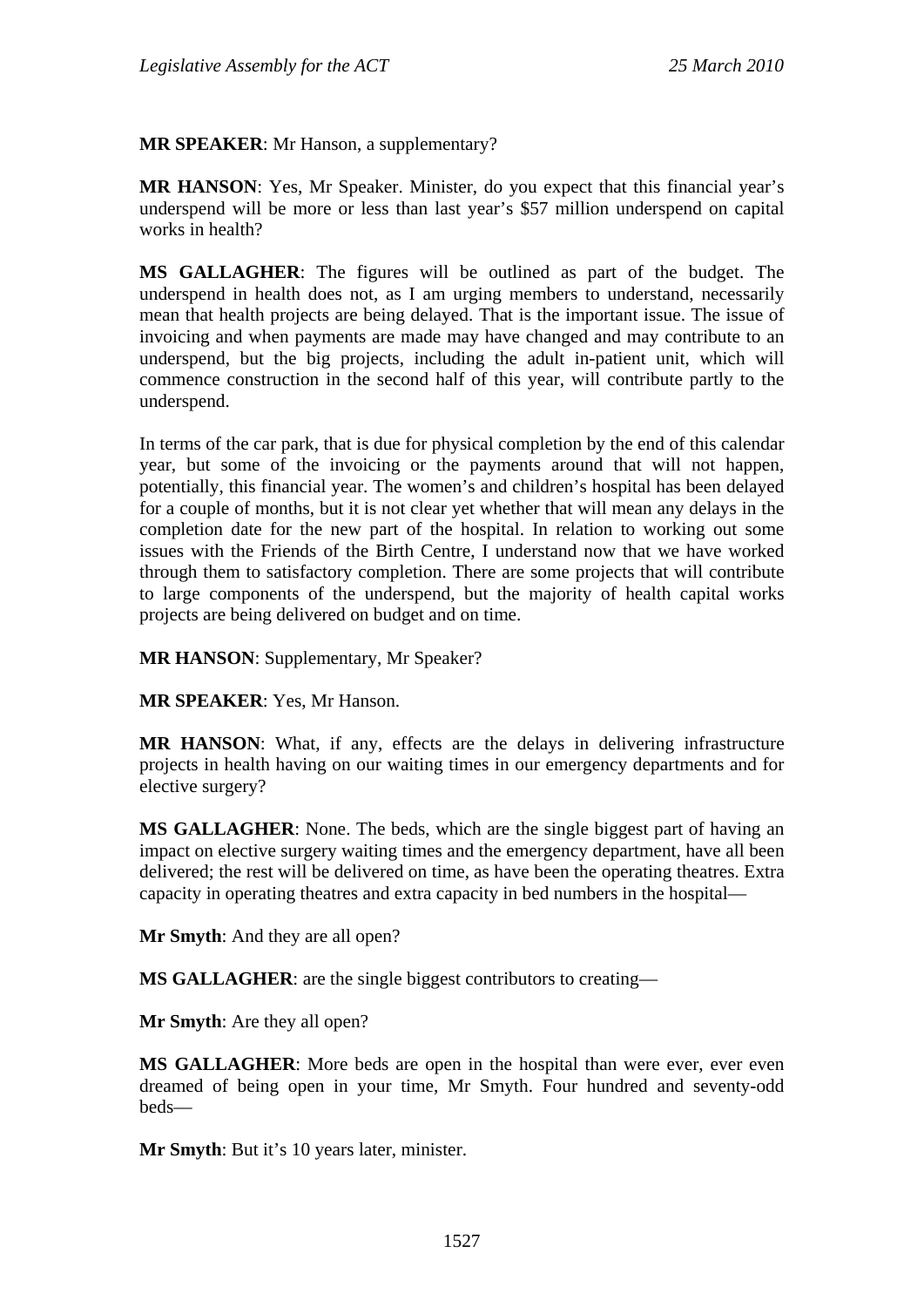**MS GALLAGHER**: Yes, we had to replace the 114 you took out, but we have done more than that. We have more than 200 beds now, in addition to what we came to government with, and they are the single biggest contributor—

*Mr Hanson interjecting—*

**MS GALLAGHER**: and occupancy rates within the hospital have fallen and are close to the—

*Mr Hanson interjecting—* 

**MR SPEAKER**: Mr Hanson!

**MS GALLAGHER**: 85 per cent target that we set ourselves for managing the hospital effectively. And that has come because of the extra beds that have been delivered. There will be more beds to come, as we have made clear in our election commitments, and indeed the majority of the staff that those opposite have been carrying on about—that they should not have been employed—have been extra nurses to staff the operating theatres and the extra beds that we have created that capacity for in the hospital.

# **Human Rights Act—application**

**MS LE COUTEUR**: My question is to the Attorney-General and concerns the application of the Human Rights Act. Mr Corbell, last week I asked the Minister for Planning whether or not he intended to direct ACTPLA to renotify a development application in Latham, as recommended by ACAT, in order to comply with the Human Rights Act. It appears now that the ACTPLA will not be renotifying the application. What actions have you or the human rights unit taken in light of the adverse finding by ACAT to ensure Human Rights Act compliance by ACTPLA?

**MR CORBELL**: I am advised by the Minister for Planning that it was not an order of ACAT; it was a recommendation of ACAT in relation to that matter. The tribunal, as I am advised by the Minister for Planning, did not order that to occur. I would need to take further advice on the matter and I will have to come back to the member.

**MR SPEAKER**: Ms Le Couteur, a supplementary?

**MS LE COUTEUR**: Thank you, Mr Speaker. My question then is: why has no action been taken, and do the government and the human rights unit have a process in place to report to you on adverse human rights findings by courts and tribunals?

**MR CORBELL**: The relevant government agency involved in the action would be the responsible agency for dealing with the matter, and I would expect government agencies to seek advice as they deem necessary to ensure that they are upholding their obligations.

**MS HUNTER**: A supplementary?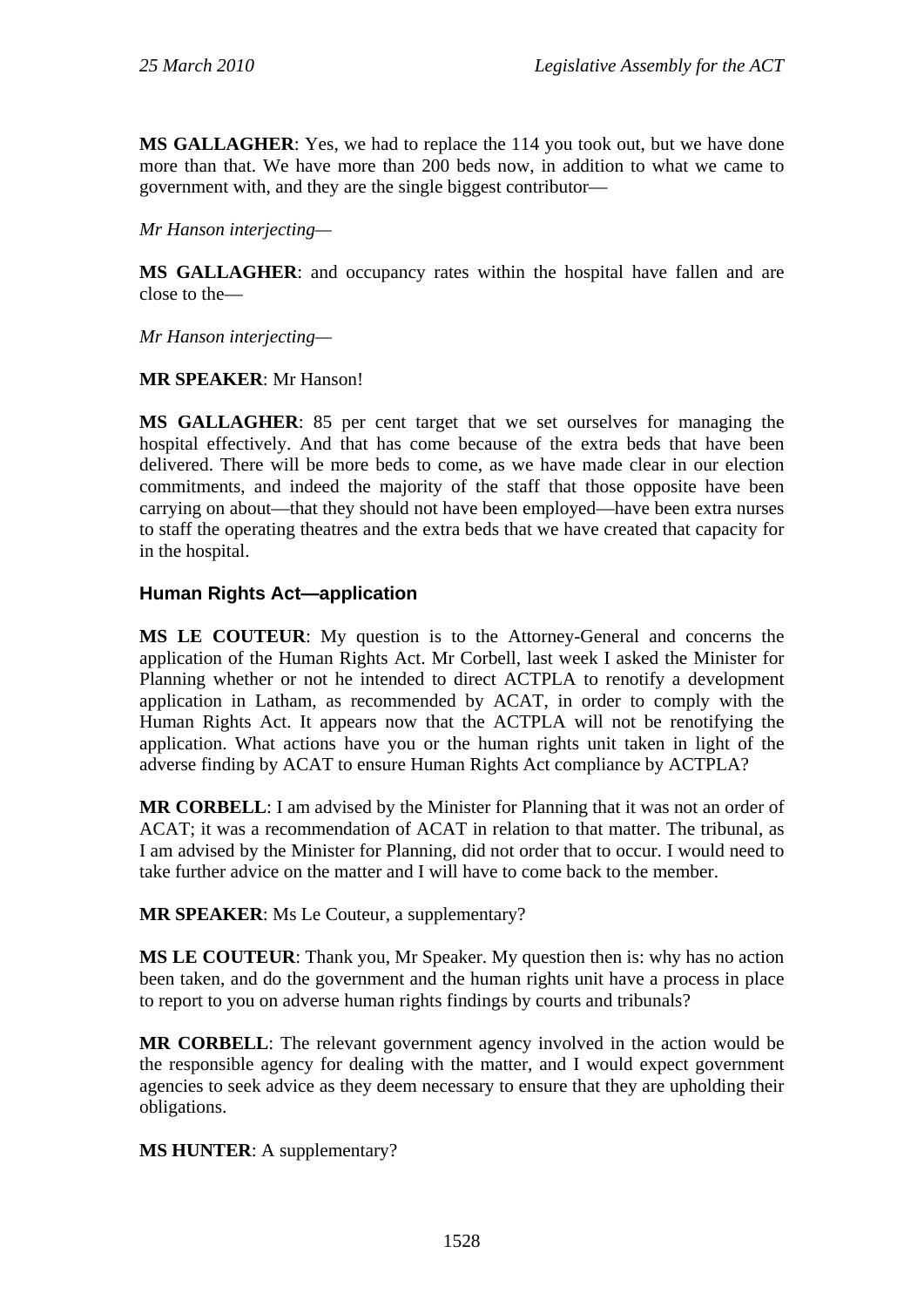**MR SPEAKER**: Yes, Ms Hunter.

**MS HUNTER**: Minister, what plans or policies does the government have in place to monitor the effective implementation of section 40B of the Human Rights Act in ensuring that public authorities meet their responsibilities?

**MR CORBELL**: I think the act actually sets out the obligations on individual agencies. Those agencies represent the territory in relation to those matters that are before relevant courts and tribunals. If I recall correctly, there are obligations on the heads of those agencies to ensure compliance. So the responsibility is with the relevant government agencies that are party to matters in courts or tribunals.

**MS BRESNAN**: A supplementary.

**MR SPEAKER**: Yes, Ms Bresnan.

**MS BRESNAN**: Thank you, Mr Speaker. Minister, has any training been provided by the human rights unit to ACTPLA officials to ensure that the Human Rights Act is complied with in the future?

**MR CORBELL**: I would have to take on notice whether or not the human rights unit has provided that training. In fact, the government has entered into arrangements whereby the Human Rights Commission is available to provide training to relevant government agencies. Indeed, the Human Rights Commission has provided a range of public information sessions to the government and non-government sector in relation to these matters.

## **Public service—staffing**

**MR COE**: My question is to the Treasurer. Treasurer, yesterday you said in response to a question from Mr Hanson that all staff are essential. Last week you said, in response to a question from me about the distinction between essential and non-essential staff:

… agencies have been provided with detailed advice around what is essential and what is non-essential.

How do you reconcile those two statements?

**MS GALLAGHER**: I think Mr Hanson's question was about all the staff that had been employed to date and I answered that all of those were essential. The question that Mr Coe asked me, as I recall, was around future employment. The government has taken a view that unless it passed certain tests in relation to front-line services, as of the date of decision—

*Mr Seselja interjecting—* 

**MS GALLAGHER**: that there are areas that are seen as non-essential and that we should not be employing. I am not really understanding the position of the opposition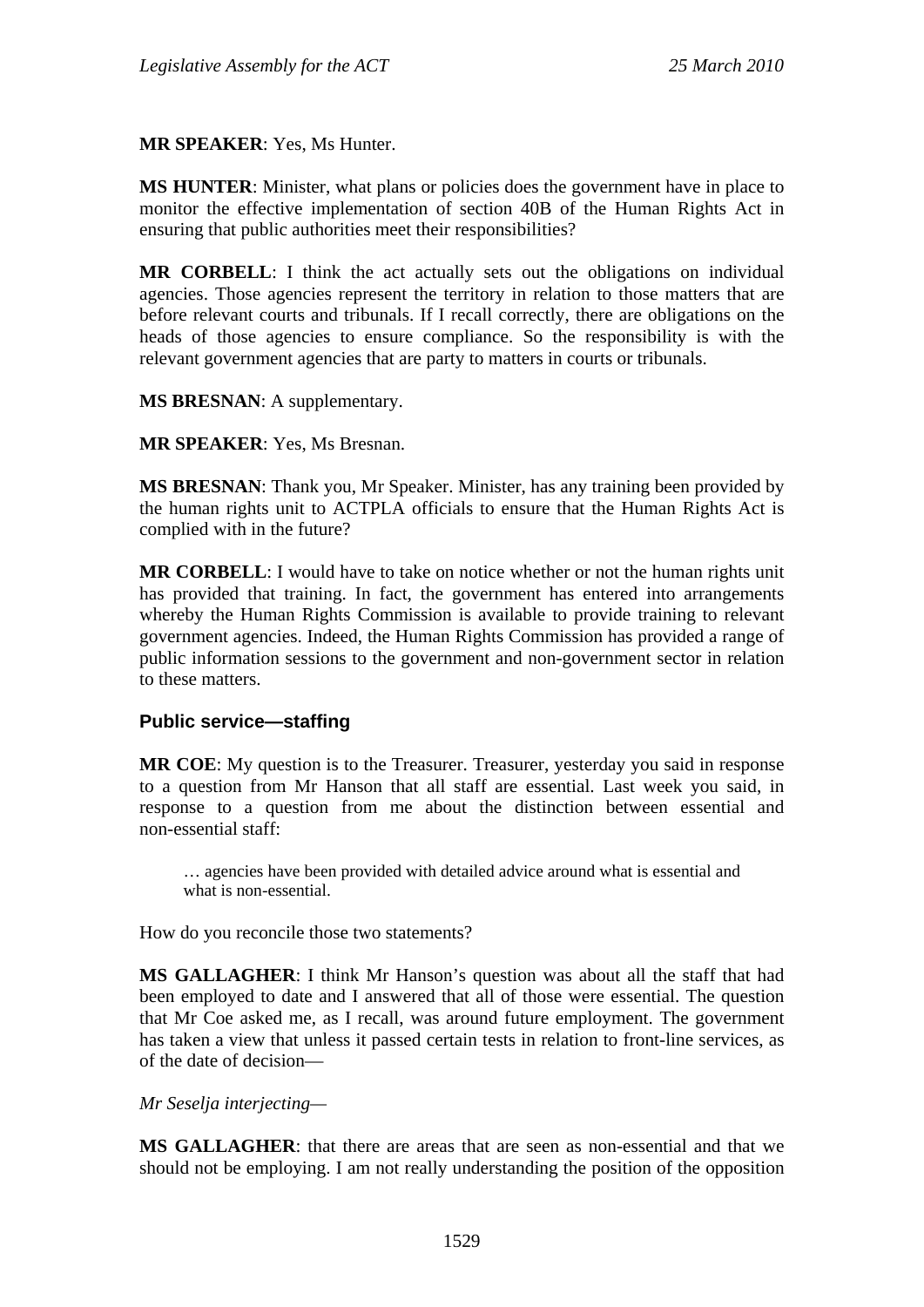here. They had a motion yesterday talking about the difficulties our budget is in. They are now trying to say that we should not have views about a staffing freeze and whether or not we should be employing staff at a time when our budget is under increased pressure.

**Mr Seselja**: We're not saying that. Why don't you answer the question?

**MS GALLAGHER**: Exactly, you do not know what you are saying.

**Mr Seselja:** You're all over the shop. You've got essential staff, non-essential—

**MR SPEAKER**: Order! Stop the clocks. Mr Seselja, you have been constantly interjecting today. You have been warned.

**MS GALLAGHER**: What a shame. We will be missing your dulcet tones.

**MR SPEAKER**: Treasurer!

**MS GALLAGHER**: I will miss him. I will miss him for the next half an hour. I will miss the interjections.

**MR SPEAKER**: Thank you. Continue with the answer.

**MS GALLAGHER**: I can reconcile those statements. The question that Mr Hanson asked was about previous staff that have been employed and the question that Mr Coe asked was about staff that may be—

*Opposition members interjecting—* 

**MS GALLAGHER:** That are being considered for employment or that agencies may wish to employ.

**MR SPEAKER**: Mr Coe, a supplementary question?

**MR COE**: Going on from that, why did you institute a hiring freeze on non-essential public servants if all staff are essential?

**MS GALLAGHER**: Governments have to make decisions based on information that is available to them. So information that came to us is that our budget will lose an additional \$85 million as of 1 July next year. That will rise to an additional \$100 million in that final outvear. Governments need to respond to situations as they arise. We had a budget which delivered initiatives which required growth in our staffing numbers. They were key government policy decisions in front-line service delivery areas, delivering on our election commitments, our commitments under the parliamentary agreement and other base pressures—

**Mr Hanson**: Oh! The agreement that we're not allowed to ask about!

**MS GALLAGHER**: Did you sleep through the budget, Mr Hanson? You would see that from the budget that was introduced there was growth in staffing numbers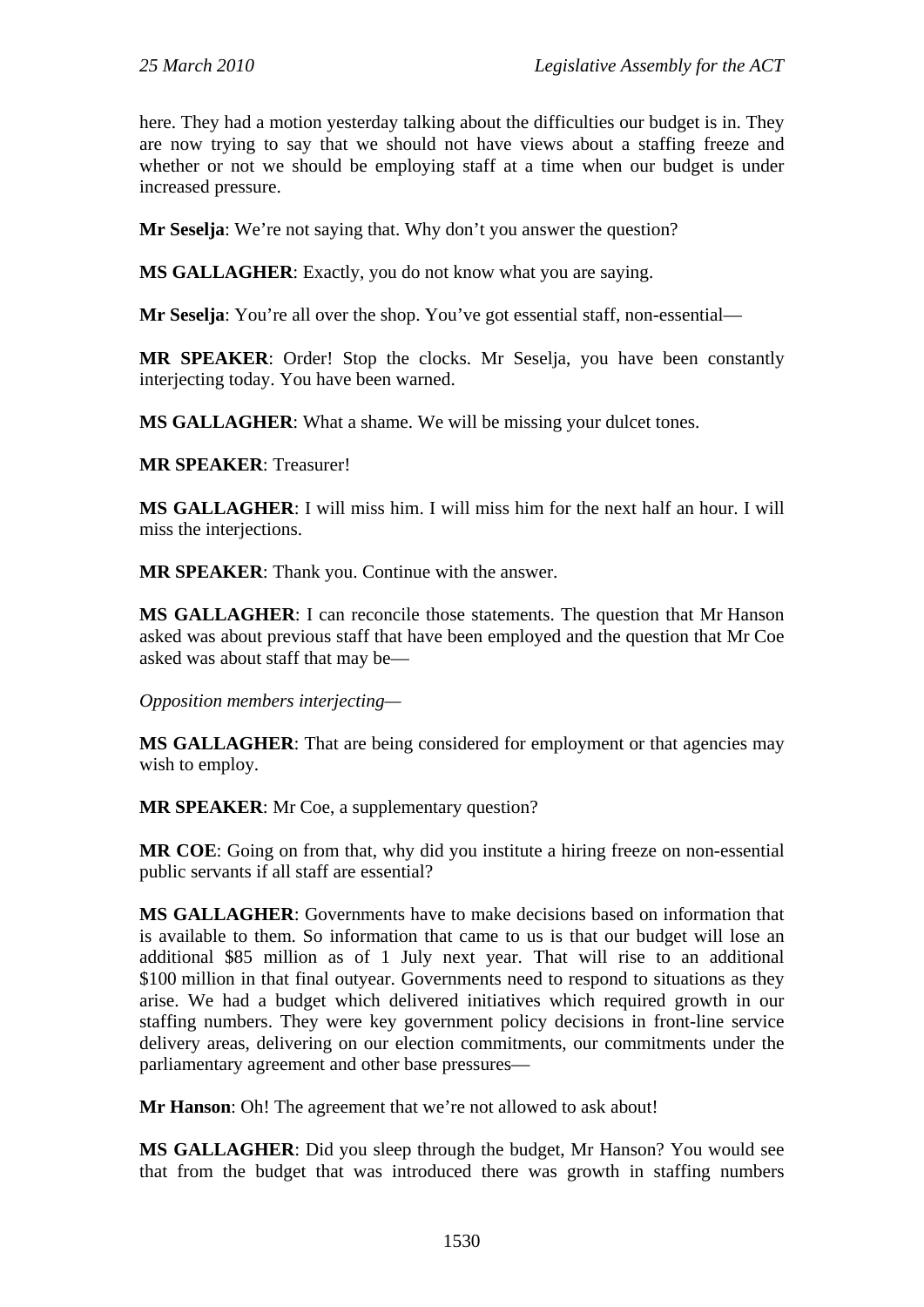because there was growth in initiatives and growth in services. You cannot deliver the growth in services that you all supported at budget time, I think, from memory—or did you vote against the budget? So they voted against the budget; I can't recall, because they are so irrelevant that it does not actually matter.

*Opposition members interjecting—* 

**MS GALLAGHER**: You are so irrelevant that you do not actually matter. We do not actually care what your vote does. But we had initiatives that required growth in our staffing numbers. That situation has changed in terms of future revenue, expected revenue coming to the territory under the Commonwealth Grants Commission, and that has required the government to rethink key decisions and to put in place measures to support current employment, but to make sure that we do not employ staff if, at some time in the future, their employment may become vulnerable. So that is the decision we took. *(Time expired.)*

**MR SPEAKER**: Supplementary, Mr Hargreaves?

**MR HARGREAVES**: Thank you very much, Mr Speaker. My supplementary question is to the Treasurer. Treasurer, do you think that it would be irresponsible not to put the brake on public service growth in the situation where we are struggling with trying to find an \$80 million deficit we did not expect?

**Mr Seselja**: Point of order, Mr Speaker. Mr Hargreaves is seeking an expression of opinion. I ask you to rule it out of order.

**Mr Hargreaves**: On the point of order, Mr Speaker, the original question was about staff cuts of essential staff. I am asking the Treasurer for her opinion as the Treasurer, not an opinion. I am asking her to tell us whether it would be irresponsible or whether it would be not so.

**MR SPEAKER**: Thank you, Mr Hargreaves. It is fine.

**Mr Hargreaves**: This is a pedantry.

**MR SPEAKER**: In light of Mr Hargreaves's clarification, the question is in order.

**MS GALLAGHER**: The answer to the question is: yes, it would have been irresponsible for us not to respond to the situation that arose post the release of the Commonwealth Grants Commission report immediately. Indeed, if the government had not responded—

**Mr Hanson**: But you have said you won't respond to that immediately.

**MS GALLAGHER**: and had not looked serious about responding to such a dramatic—

**Mr Hanson**: You respond immediately when it suits you.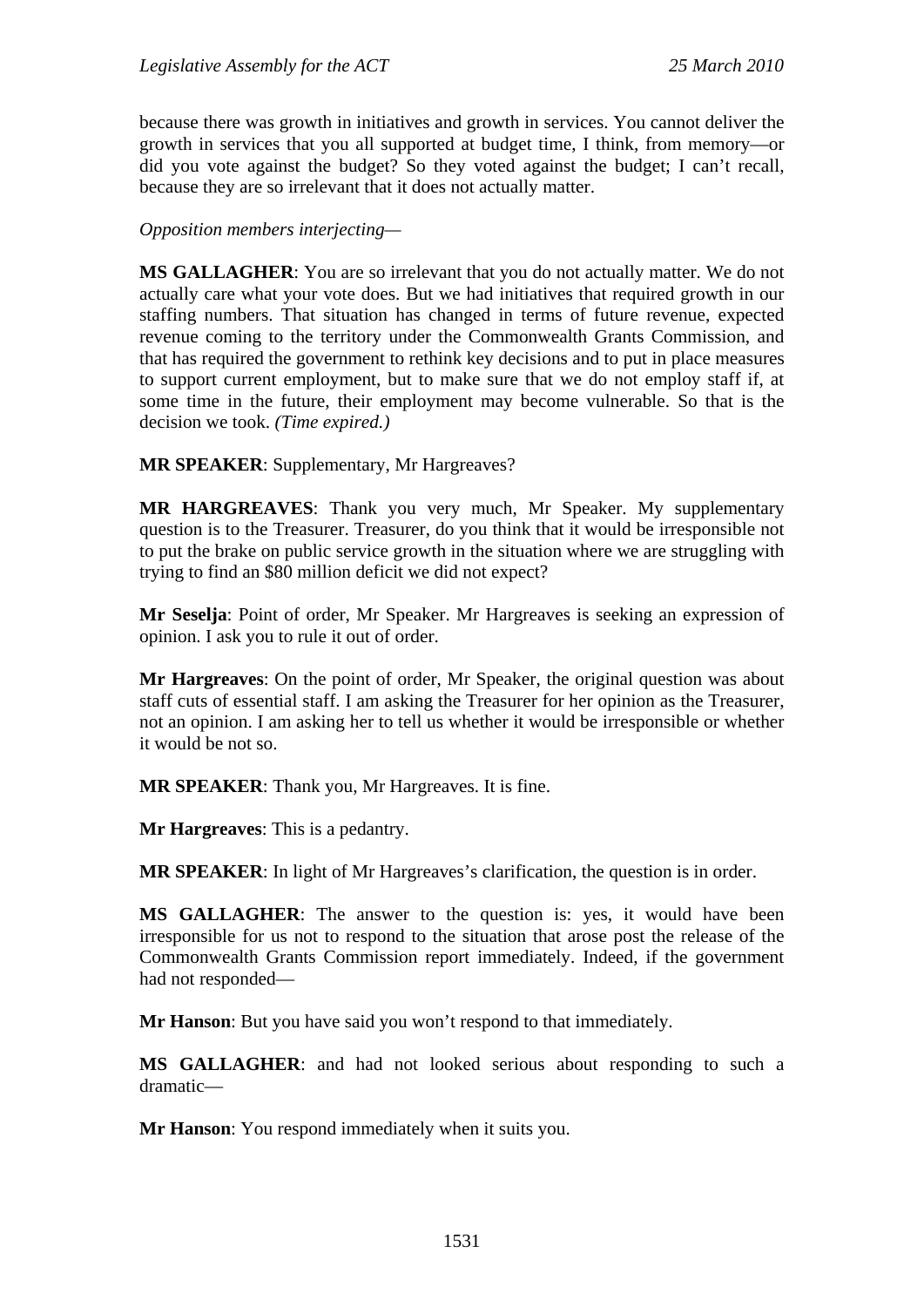**MS GALLAGHER**: to a 10 per cent reduction in our GST revenue as of 1 July next year a 10 per cent reduction in our GST revenue. If we had not responded, and responded seriously, and responded immediately—

**Mr Hanson**: Why didn't you respond to the GFC—

**MR SPEAKER**: Order! Treasurer, one moment, thank you. Stop the clocks. Mr Hanson, you are continually interjecting at a high volume as well. You are also now warned.

**MS GALLAGHER**: Thank you, Mr Speaker. If we had not responded, and responded quickly, I think I would have been facing a barrage of criticism from the opposition for not doing anything, for not taking seriously this reduction in our expenditure.

**Mr Coe**: Like last year.

**MS GALLAGHER**: The budget plan that we have put in place, which Mr Coe now interjects on, was a seven-year plan that allowed us the flexibility to respond to our savings task over time—

**Mr Coe**: A seven-year plan geared to what? You taking over as Chief Minister?

**MS GALLAGHER**: A seven-year plan that allowed us to have that time to respond, and respond to the pressures as they were on budget day. We have had some additional pressure placed on our budget, and we need to respond. That is what the government is doing. You do not like it. You do not like the fact that we have made some decisions. You do not like the fact that there is a staffing freeze on. Yet I imagine that if we had not implemented something like that, I would be criticised as well.

You are fast becoming irrelevant as an opposition, because you are not consistent. You are complaining about the budget and the pressure on the budget. Then we take a measure to restrain expenditure and you are criticising that as well.

**MR SPEAKER**: Mr Smyth, a supplementary?

**MR SMYTH**: Treasurer, how many positions are affected by the introduction of the staffing freeze?

*Members interjecting—* 

**MS GALLAGHER**: I am sorry, Mr Smyth, I could not hear.

**MR SPEAKER**: Can we have some silence!

**MR SMYTH**: The Chief Minister was being rude again. Treasurer, how many positions have been affected by the introduction of the staff increase?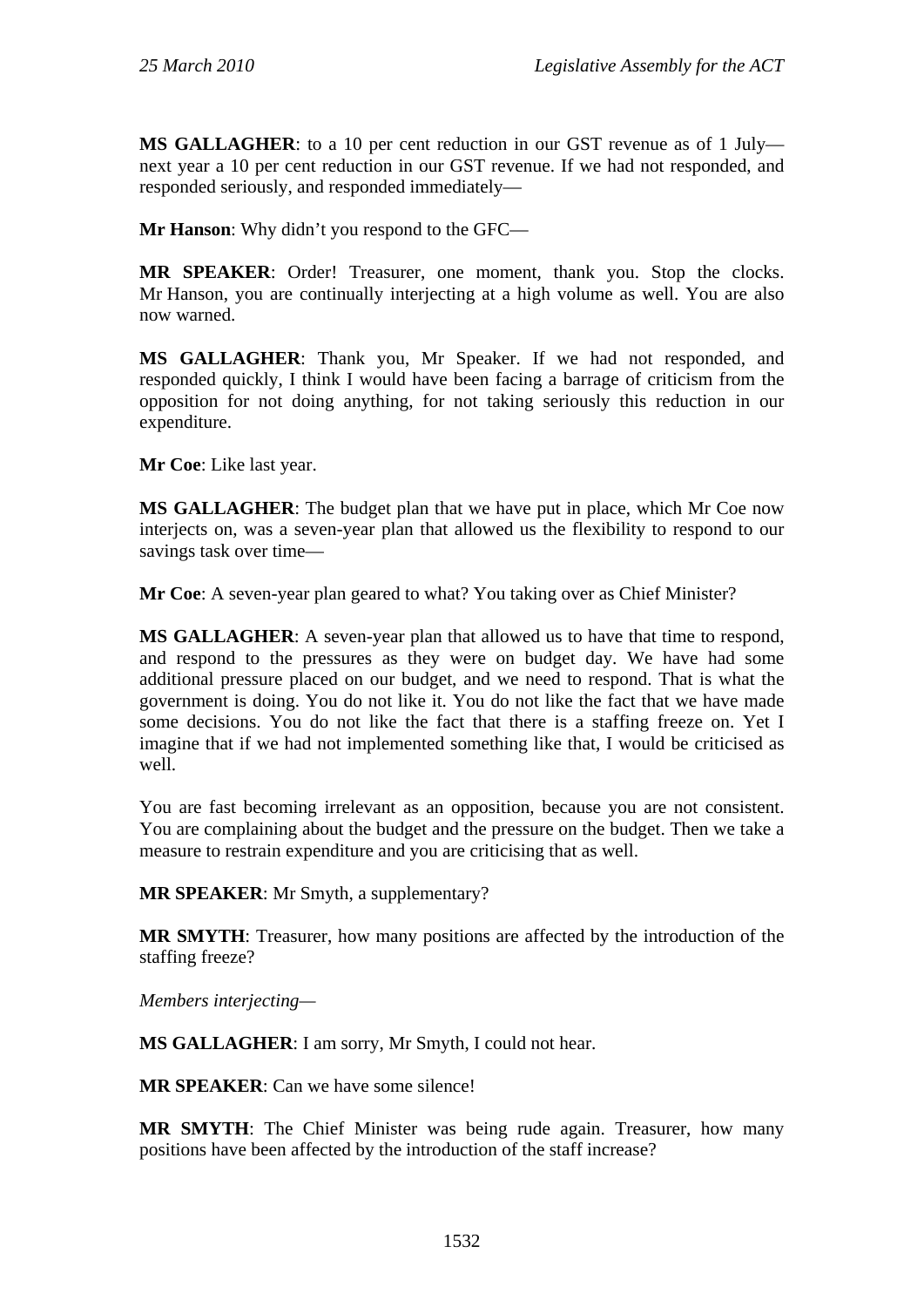**MS GALLAGHER**: I will see whether we can provide that detail. I know that the advice that went out to agencies contained a range of scenarios and allowed for individual decision making by agencies and by the chief executive of CMD. I will see whether we can provide further information that may be of assistance to the opposition.

## **ACTION bus service—Redex**

**MR HARGREAVES**: My question is to the Chief Minister as Minister for Transport. Minister, can you provide an update on the Redex trial funded through last year's budget and in line with an item in the Labor-Greens parliamentary agreement?

**MR STANHOPE**: I am very pleased to do that. I am sure, as members are aware, that the government provided \$1 million in last year's budget for the Redex trial. As Mr Hargreaves has noted in his question, and as I am sure members are aware, this was an issue that was discussed in the context of the Labor-Greens negotiations that led to the very successful ALP-Greens parliamentary agreement.

Talking about success, I have just referred to the Deputy Leader of the Opposition as the biggest loser. I have often referred to the fact he is probably the only leader in Australia who has lost three elections in a row.

**Mr Seselja**: Very funny.

**Mrs Dunne**: Relevance, Mr Speaker.

**MR SPEAKER**: Mr Stanhope, thank you.

**MR STANHOPE**: This is very interesting, this point.

**MR SPEAKER**: It is not relevant, though, Mr Stanhope, no matter how interesting it is.

**MR STANHOPE**: It is not particularly relevant, but it is quite interesting.

**MR SPEAKER**: Therefore, it is out of order.

**Mr Hargreaves**: What about the federal election, Jon?

**MR STANHOPE**: That is right, Mr Hargreaves. We keep forgetting that Mr Smyth was the only member of the Liberal Party to lose his seat—

**MR SPEAKER**: Mr Stanhope!

**MR STANHOPE**: in the 1996 election. He was the only one in Australia.

**MR SPEAKER**: Mr Stanhope, unless you immediately come to Redex, you will sit down.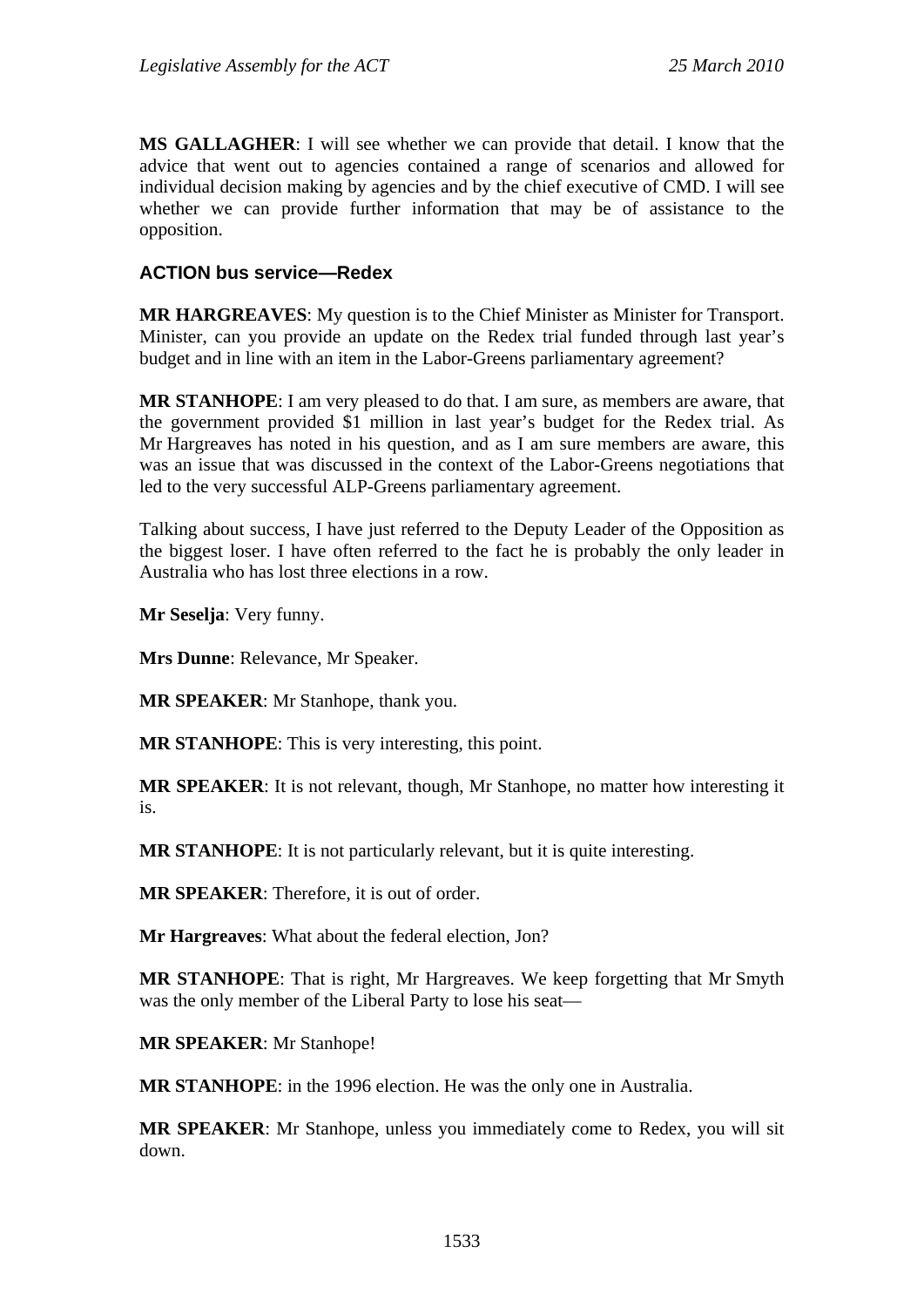**MR STANHOPE**: This is an ALP-Greens result, Mr Speaker.

**MR SPEAKER**: It has got nothing to do with Mr Smyth, Mr Stanhope. Continue with the answer.

**MR STANHOPE**: That is true. It has nothing to do with Mr Smyth, that is for sure. Mr Speaker, the Redex trial provides a rapid bus service with a frequency of 15 minutes between 7 am to 7 pm every week day from Gungahlin marketplace—

**Mr Coe**: Where did that 8½ thousand votes go?

**MR SPEAKER**: Thank you, Mr Coe.

*Opposition members interjecting—* 

**MR SPEAKER**: Order, members!

**MR STANHOPE**: It is a service that runs every week from Gungahlin through to Kingston railway station via Mitchell, Northbourne Avenue, the city, Russell and Barton. I think it is important to note that the government to date has far exceeded the expectation of the ALP-Greens parliamentary agreement in relation to this. We were there discussing a 30-minute frequency but we have exceeded that—doubled it—to a 15-minute frequency across the day. It is a fantastic service and a very good example of the partnerships that can be developed and what can be achieved when members of this place choose to work together and where we do not have the extreme adversarial opposition for opposition politics that really now is the hallmark of the opposition in this place.

If only there were a willingness to work with the government, I am sure we would achieve much more than we have been achieving. Redex, of course, follows one of the rapid routes on the frequent network that has been developed over the last year by Jarrett Walker, who worked with the government to develop the detail of the strategic public transport network plan, which the government is intent on now implementing. It is an intention that has certainly been enhanced by the success of the Redex service, a service, of course, that has been attacked from the outset by Mr Coe and the Liberal Party.

**Mr Coe**: How is that dead running going, Jon? How is it going?

#### **MR SPEAKER**: Mr Coe!

**MR STANHOPE**: Mr Coe quickly changes the subject to deflect attention. Mr Coe's opposition to Redex actually reminds me of Mr Seselja's opposition to land rent, another one of those most embarrassing issues for a member of the Liberal Party to back the wrong horse at the outset. We were told, "Redex will never work; nobody will take it; it will not be used; it is a complete waste of time."

It was very similar to the language we heard from his leader in relation to land rent, the scheme that would never work, that nobody wanted. In fact, in an ideological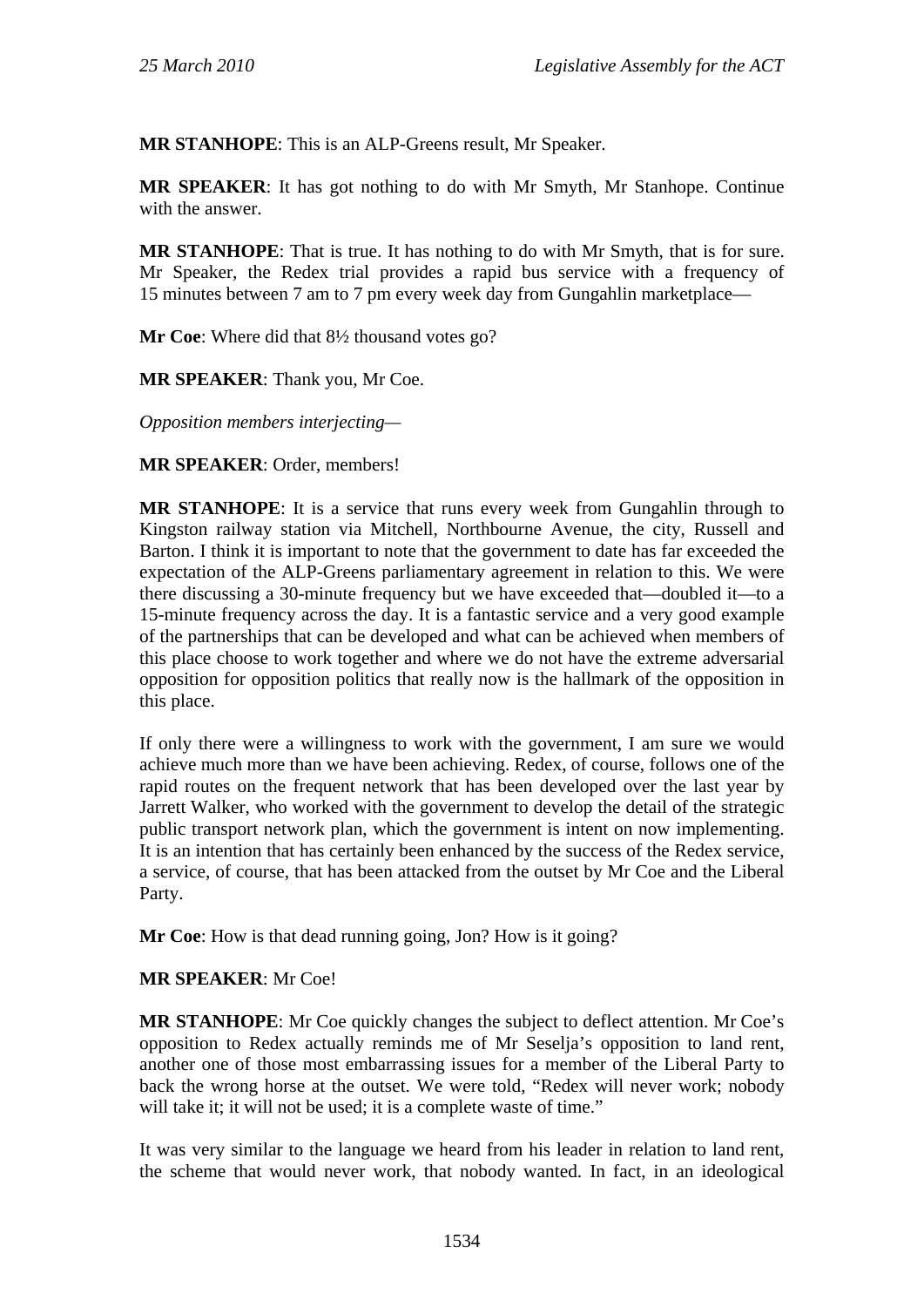sense, Mr Seselja's opposition to land rent is probably close to the same sort of opposition that Mr Coe has to the provision of public transport for the people of the ACT, the same ideological or philosophical position about the provision of government services. *(Time expired.)*

**MR SPEAKER**: Mr Hargreaves, a supplementary?

**MR HARGREAVES**: Thank you very much, Mr Speaker. Given that Mr Coe does not know the difference between an empty bus and an empty—

**Mr Coe**: How are the twilight ones, John?

**MR HARGREAVES**: will the minister now advise the Assembly how the community has responded to the trial?

**MR STANHOPE**: The community has responded very strongly to the Redex trial and indeed the highest number of passenger boardings—

*Mr Coe interjecting—* 

*Mr Hargreaves interjecting—* 

**MR STANHOPE**: was achieved on 26 February 2010—

*Mr Coe interjecting—* 

**MR SPEAKER**: Order, members!

**MR STANHOPE**: when 2,559 boardings were recorded.

*Mr Coe interjecting—* 

**MR SPEAKER**: Mr Stanhope, one moment please. Mr Coe, you are warned. The volume of your interventions is just not acceptable.

**MR STANHOPE**: Thank you, Mr Speaker. As I was saying, Redex recorded its highest passenger boardings on 26 February, with 2,559 passengers on that day. It is interesting that that is almost double the number of boardings on the first day of operations, which was 1,317. Those are numbers that record a very significant level of community response to Redex; that people are engaging. It is a service that does meet their needs and, as I say, we have seen patronage double in just four to five months now on the service.

Also, we have just begun to do some survey work in relation to our determination to trial this to seek to understand better how it does meet the needs of commuters—what it is that they like or dislike about it, what it is that has attracted them to the service and through that analysis we have found that, of the over 2,000 now average daily boardings, 28 per cent of passengers travelling by Redex have indicated that they are new passengers; they are not people who previously caught the bus to work from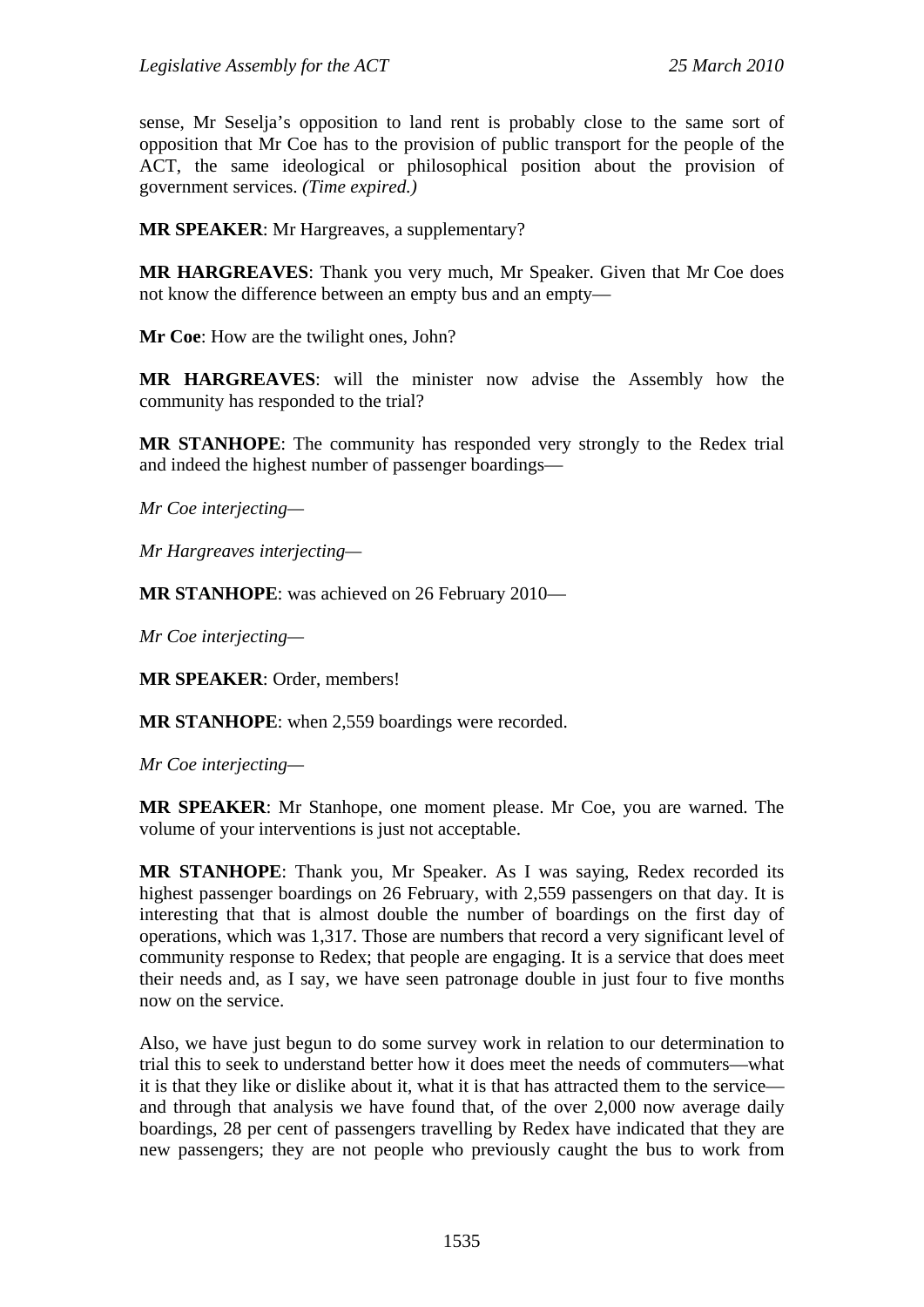Gungahlin through the city into Kingston and Barton. So that of itself is very significant—that Redex has attracted 28 per cent new custom.

**MR SPEAKER**: Ms Bresnan, a supplementary question?

**MS BRESNAN**: Will the government consider expanding the Redex service to include other areas in Canberra?

**MR STANHOPE**: I thank Ms Bresnan for the question. I think as members are aware—indeed, I am aware, Ms Bresnan, that you are aware—the government are currently working through budget cabinet on preparations for the upcoming budget. As the Treasurer has been indicating and outlining now for some time, we face a difficult budgetary environment. We face a significant deficit over the forward years, and that will affect decisions we take in this budget.

Having said that, the government have been working hard on a sustainable transport action plan for Canberra, and that certainly does envisage a significant rolling out of rapid and regular services across Canberra. All of the indications we have to date is that the Redex trial has been a very successful initiative, and we would hope that, through this coming budget, we can expand the Redex service. That is our hope and our intention. I cannot pre-empt the outcome of the final decisions that we will make, but it is part of the broader transport plan for Canberra that we have been working on, most particularly in concert with Jarrett Walker, who has been very significant in providing us with expert advice in relation to network issues and the establishment of a genuine all-of-Canberra transport network that will meet our needs.

As I have been saying, the government accept that we must enhance or lift the level of investment in public transport and in forms of transport other than the motor car to actually meet the sustainable transport targets that we have set. We are working very hard through this current budget in the hope that we can fund significant new public transport or other transport initiatives.

**MR COE**: A supplementary, Mr Speaker?

**MR SPEAKER**: Yes, Mr Coe.

**MR COE**: Mr Stanhope, why do the people of Casey not deserve a bus service?

**MR STANHOPE**: All the people of Canberra deserve bus services. It is interesting, in the context, as the Treasurer has noted, of questioning over the last few days in relation to spending too much or not spending enough—here we have it again—we have finite resources. We have a very difficult budgetary environment. We will continue to enhance the network and expand the network as suburbs grow.

Indeed, in the context of the massive investment, the \$50 million investment for a start, in new buses that has required the expansion of our workforce, we have employed 60 new ACTION staff, mainly drivers and support staff, over the last year to meet the needs of a significantly expanding network and to meet the needs of the Redex trial.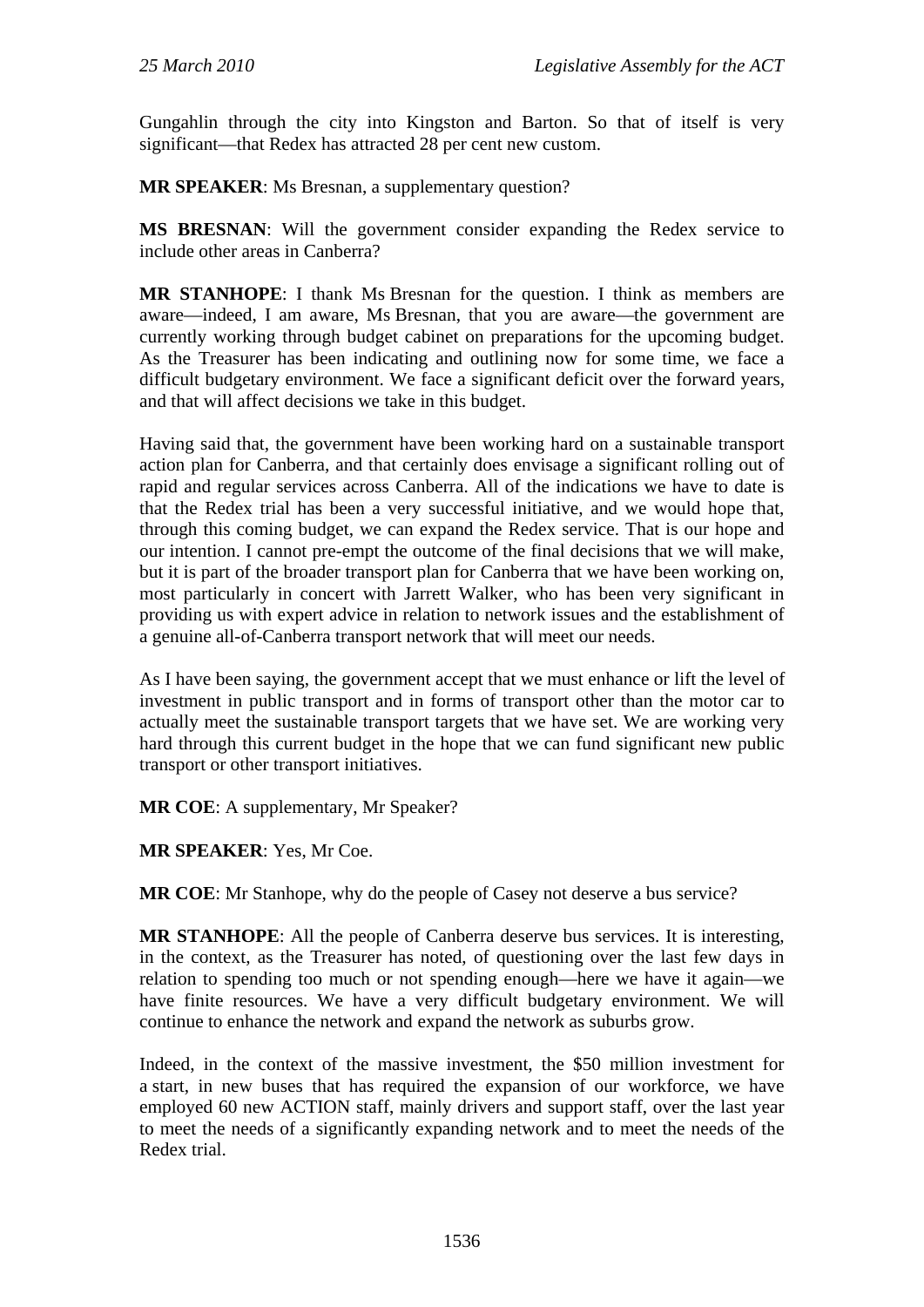**Mr Coe**: On a point of order, Mr Speaker, the question was specifically about the people of Casey and whether they could have a bus service, not about ACTION services in general.

**MR STANHOPE**: All the people of Canberra deserve a bus service, and the people of Casey will get a bus service. One of the great challenges in relation to ACTION, acknowledging that at the moment we invest \$72 million in ACTION through the budget, is that the fare-box return averages around \$20 million. In the context of the numbers, the resourcing and the resources available, you need to understand some of the bottom line figures in relation to supporting or providing a public transport system or providing ACTION—the \$72 million cost through the budget to provide that service against a fare-box return of somewhere in the order of \$20 million. We continue to invest and invest significantly in public transport and in ACTION.

But in the context of equity and the provision of services that will be most highly utilised and to reduce, of course, dead running, we do not introduce services, particularly in suburbs, until there is a critical mass that justifies the expenditure or the expense. But there will be ACTION bus services through Casey as the network expands, as there will be throughout the whole of Canberra.

# **Calvary Public Hospital**

**MR HANSON**: My question is to the Minister for Health and relates to the new proposal being considered by the government to purchase Calvary Public Hospital. Minister, what other options are being considered by the government should the new proposal fail and, if so, what are they?

**MS GALLAGHER**: I welcome the question around Calvary. Indeed, whilst I am on my feet, I can probably table the information in accordance with the resolution of the Assembly of yesterday regarding documents held by the government in relation to this matter. I table the following papers:

Calvary Public Hospital—Proposed purchase by ACT Government— Copies of—

Letter to Mr Tom Brennan, Chair, Little Company of Mary Health Care Ltd, from the Minister for Health, dated 25 February 2010.

Letter to the Deputy Chief Minister from Mr Tom Brennan, Chair, Little Company of Mary Health Care Ltd, dated 26 February 2010.

Letter to Archbishop Mark Coleridge from the Chief Minister, dated 12 March 2010.

Letter to the Chief Minister from the Most Reverend Mark Coleridge, Archbishop of Canberra and Goulburn, dated 18 March 2010.

Transfer Agreement for the Purchase of Calvary Public Hospital—Treasury Financial Analysis, dated September 2009.

The government, as members are aware, has put a proposal to Little Company of Mary Health Care, and, indeed, more broadly the Catholic Church, around a proposal to purchase the building and to have Little Company of Mary operate the service for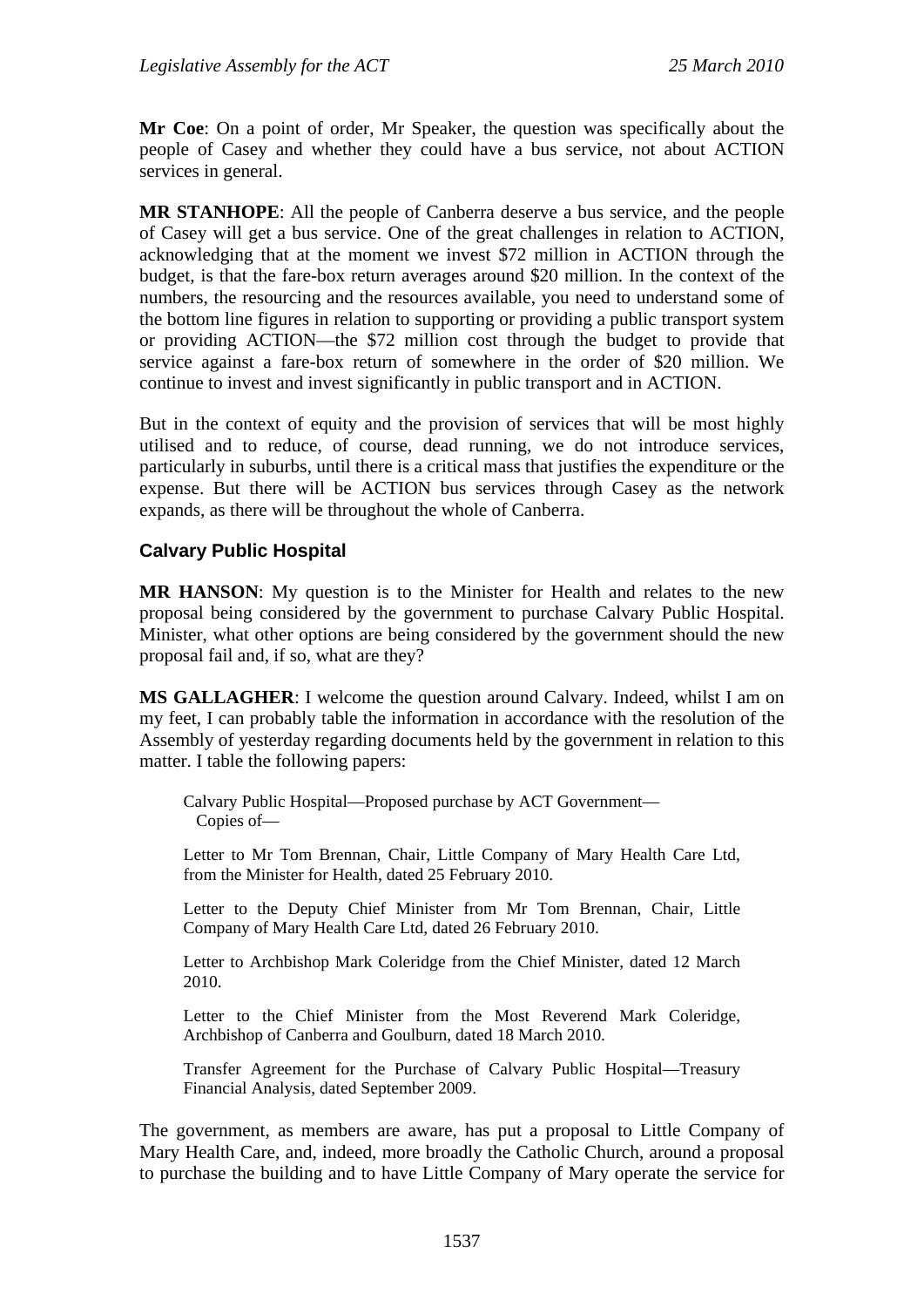us. We have, in the course of our deliberations, considered other options. They range from compulsorily acquiring it, as I have said, which the government has at this point ruled out, based on, I think, a pretty adversarial approach that that would entail for 30 per cent of our public hospital system. There is the option of a third hospital, which we have not progressed further in terms of examining land available, because, again, it is not our preference. We do not wish to be required to go to that point, but it remains an option on the table if we cannot resolve the issues that the government faces from a budgetary point of view in relation to the ownership of Calvary Public Hospital.

We have discussed complicated technical options around subleasing and looking at small portions of land on the Calvary site that we could purchase in order to build public infrastructure, as a subcomponent of the lease that they are in. But that did get to a level of complexity, and when we lined it up against the opportunity to purchase the hospital and have Little Company of Mary operate it, which is a much cleaner and simpler arrangement, the government decided to pursue that in this instance.

As I said, we put a proposal. It is very bare bones at the moment. Officials have been meeting to put some more detail around that. But it has not reached the point where there is a concrete proposal being considered. You will see from the information I have tabled—and I have tabled the archbishop's response to the Chief Minister's letter—that the archbishop had indicated a preference for that information to be kept confidential, but advice to the government was that the motion passed yesterday did mean that that letter should be tabled, and I have forwarded that decision to the archbishop for his information.

I do raise one last issue. I noted yesterday, in the debate around Calvary, that there was much concern from the opposition at the insinuation that they may have received information or have been privy to information when they had not been. And I accept Mrs Dunne's view on that. Members will be aware from the information tabled today that there is some information there about a desire for an 88-year arrangement to be entered into. This is not a negotiating position of the government. But I would draw members' attention to the fact that Mr Hanson mentioned an 88-year agreement yesterday, which I am sure is just a fluke—that they have managed to get that information, that they have information about an 88-year arrangement that has not appeared publicly anywhere. But there you go, Mr Hanson; I am sure it was a fluke. You are not that clever. *(Time expired.)*

## **MR SPEAKER**: Mr Hanson?

**MR HANSON**: Minister, why have you kept these options from the public, and what analysis has been done of these options?

**MS GALLAGHER**: I do not think I have kept them from the public. I have talked in this place a number of times about the options available to the government, from compulsory acquisition to a third hospital to the discussion that I answered in a question from Mrs Dunne last Thursday about confidential negotiations that were occurring between government in a commercial transaction. It is not going to assist any of the discussions if I am called upon to explain in this place every little part of the negotiations and minutiae of detail, and, if I do not, I am going to be accused of having some sort of secret deal going on.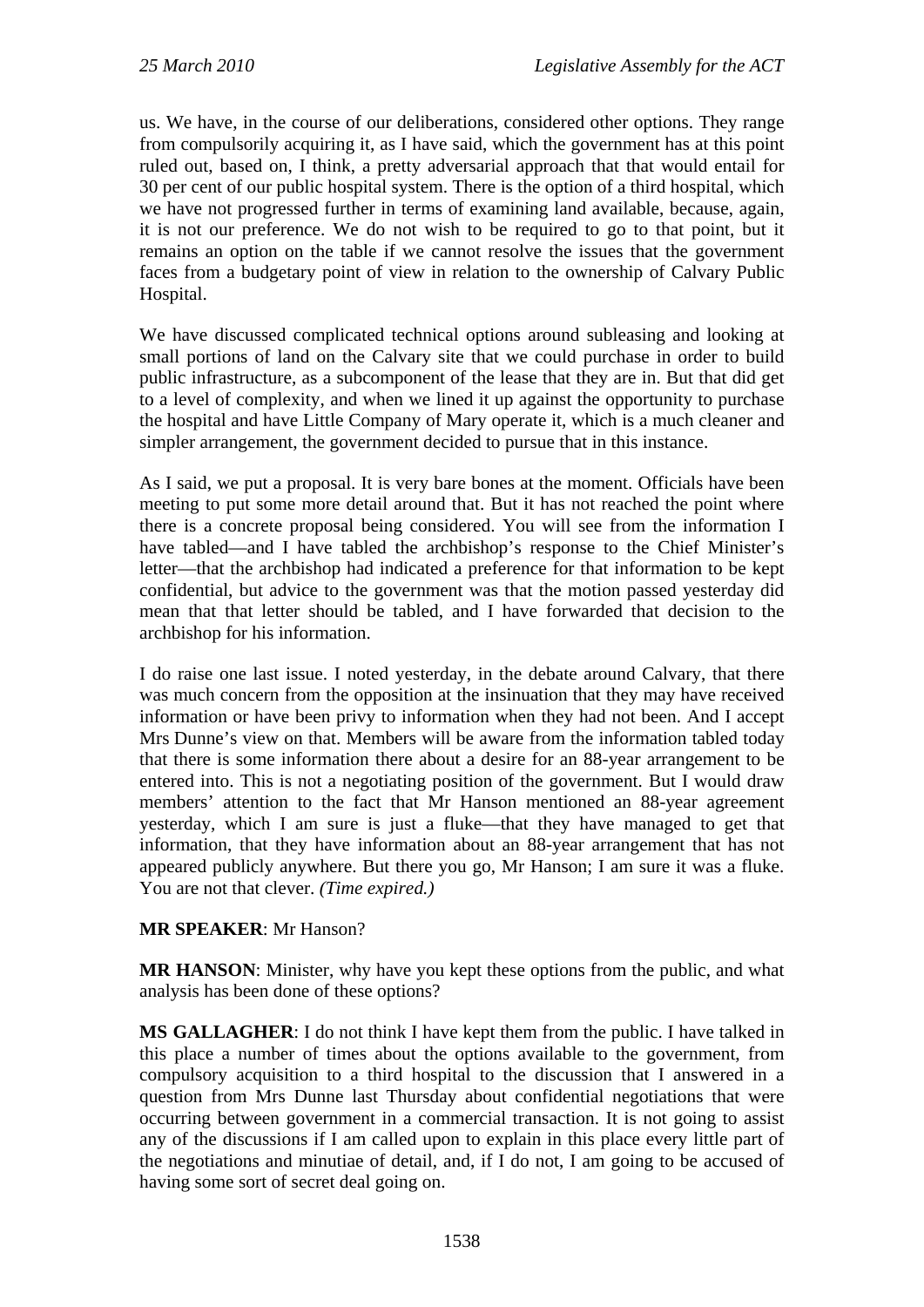Governments, under a whole range of scenarios, have confidential commercial discussions with other parties in terms of furthering a decision or an outcome. That is what we are trying to do. Everybody knows the parameters that we are discussing, but it would certainly assist the discussions if there was some level of confidentiality to the negotiations. I give the Assembly my commitment that, at the earliest opportunity, if this proposal is to proceed and we have further detail that is of interest to the public—and we accept the huge public interest in this discussion—I will provide it to the Assembly. But I cannot sit here and enter into each little bit of negotiating parameters in response to questions because it will damage negotiations if they are to proceed, and at this point we do not even know if they are.

**MR SPEAKER**: A supplementary question, Mr Hargreaves?

**MR HARGREAVES**: Given that all I have heard of the health portfolio in recent times has been about Calvary and the relationships, particularly in this question, between Calvary—

**Mr Smyth**: Preamble, Mr Speaker.

**MR SPEAKER**: Yes, Mr Hargreaves.

**MR HARGREAVES**: Could the minister please indicate if there is anything else going on in the health portfolio that the community might like to know about—

**Mr Hanson**: It's out of order.

**MR HARGREAVES**: Sit down for a second, would you! In particular, in relation to any relationship between it and another organisation.

**Mrs Dunne**: Mr Speaker, that is such a fishing exercise. The first question was directly related to a particular part of the health portfolio, and this is clearly out of order.

**Mr Hargreaves**: On the point of order, Mr Speaker, the original question was around the arrangements of the contractual partnerships between Calvary and the government. I would be interested to know whether there are any other relationships and how those things are within the health portfolio.

**MR SPEAKER**: Mr Hargreaves, the question is too broad; it is out of order.

**MR SMYTH**: A supplementary, Mr Speaker.

**MR SPEAKER**: Yes, Mr Smyth.

**MR SMYTH**: Thank you, Mr Speaker. Treasurer, did Treasury or Health prepare the options that you have just outlined and does Treasury have a preferred option of any of them?

**MS GALLAGHER**: Treasury and Health were both involved in discussions around the future ownership arrangements of Calvary Public Hospital. As the key agencies involved, that should be no surprise to members of the opposition. However, in terms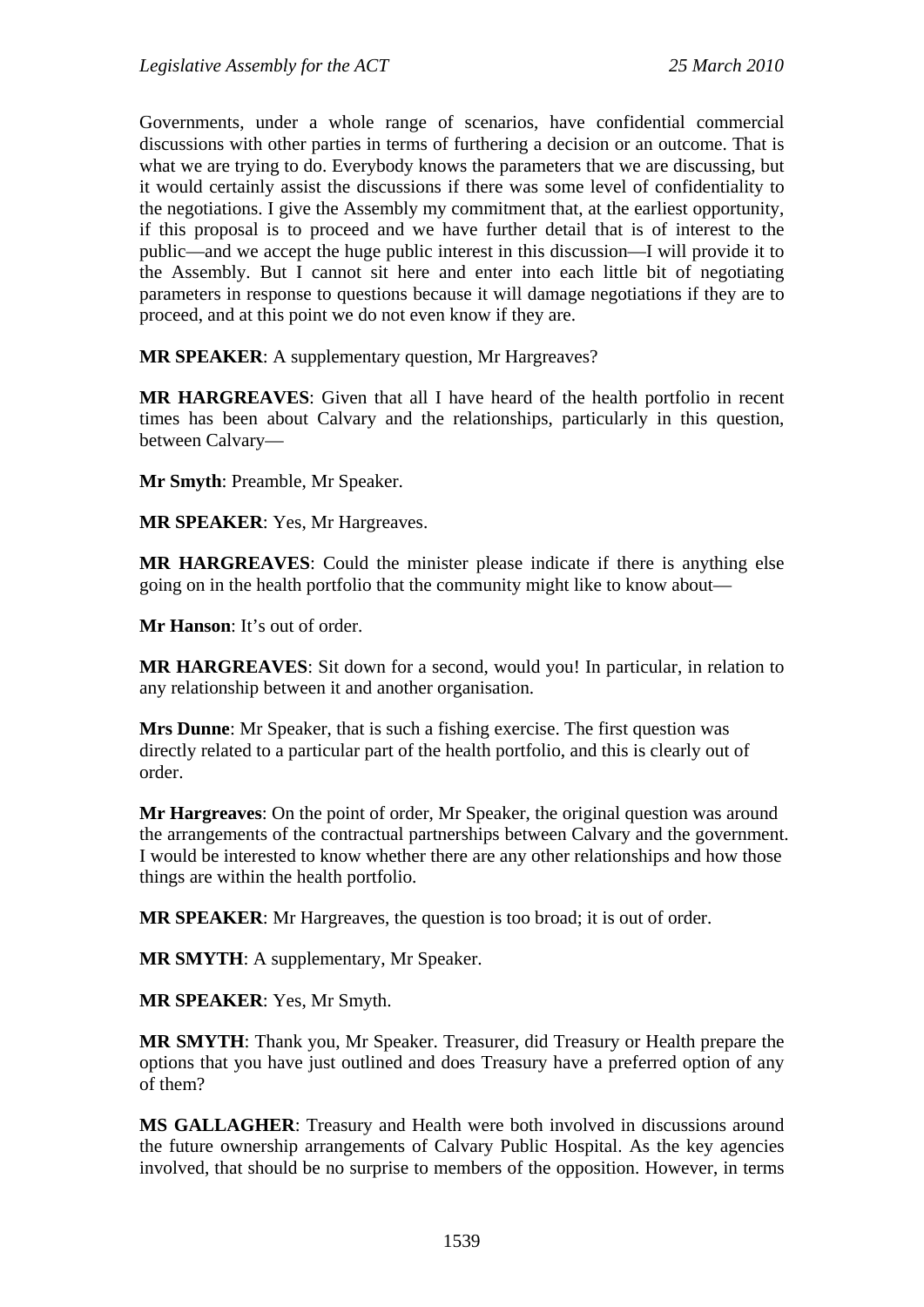of finalising the proposal that we have put, it has come from a range of different sources. It has come from advice from Treasury and Health, discussions within government and discussions with the board of Little Company of Mary Health Care, as would normally occur in a negotiation process like this.

The parties have met to try and reach a way forward where—shock, horror!—a government could invest \$200 million in a public hospital. That is the big scandal here—that we are trying to invest \$200 million in a new public hospital that delivers a new private hospital to the people of Belconnen. That is the issue. The parties met with that issue on the table. I can say that the first meeting that we had, once the previous proposal was not to be proceeded with after Little Company of Mary Health Care had decided not to proceed, was about how do we deliver an outcome that delivers the outcome that is needed—which is a new public hospital for north Canberra and a new private hospital for north Canberra? That is where the discussion started, as it should have, and then the parties worked a way through that.

One proposal, which all parties agreed could be explored further, was the idea that we purchase the hospital and that they run it. It was not our preferred option. It was not the government's preferred option and it was not Little Company of Mary Health Care's preferred option, but once that option was off the table this was the one that was agreed to.

**Mr Hanson**: Why didn't you do that 19 months ago?

**MS GALLAGHER**: Because it was not the preferred option.

# **Nicholls—mosque**

**MS BRESNAN**: My question is to the Chief Minister and is about the mosque that was intended for Nicholls. Chief Minister, I understand the government is committed to providing a direct land grant to the Canberra Muslim community so that they can build a mosque. Given the mosque is no longer planned to be built in Nicholls, how has the ACT government been working with the Canberra Muslim community to find another site, and what progress has been made?

**MR STANHOPE**: I thank Ms Bresnan for the question. As Ms Bresnan says, it is the case that the government had worked very closely for an extended period of time with representatives of the north Canberra Muslim community to locate and facilitate the direct grant of land for that organisation in Nicholls. As members are aware, the proponents did decide, actually after a community consultation but at one level, distinct from that consultation, that the site did not meet what they anticipate to be their future needs. They indicated that to the government. The government then accepted their advice that they would prefer to seek a direct grant of land elsewhere that was perhaps larger and did not represent some of the parking problems that had been identified through consultation.

The Department of Land and Property Services most particularly, in consultation with the LDA and in close consultation with the north Canberra Muslim community, have initially identified a possible site in the Gungahlin town centre and I think there is a hope, at least, at this stage—I express it more strongly than a hope—as some scoping work is done, and there will of course be additional community consultations and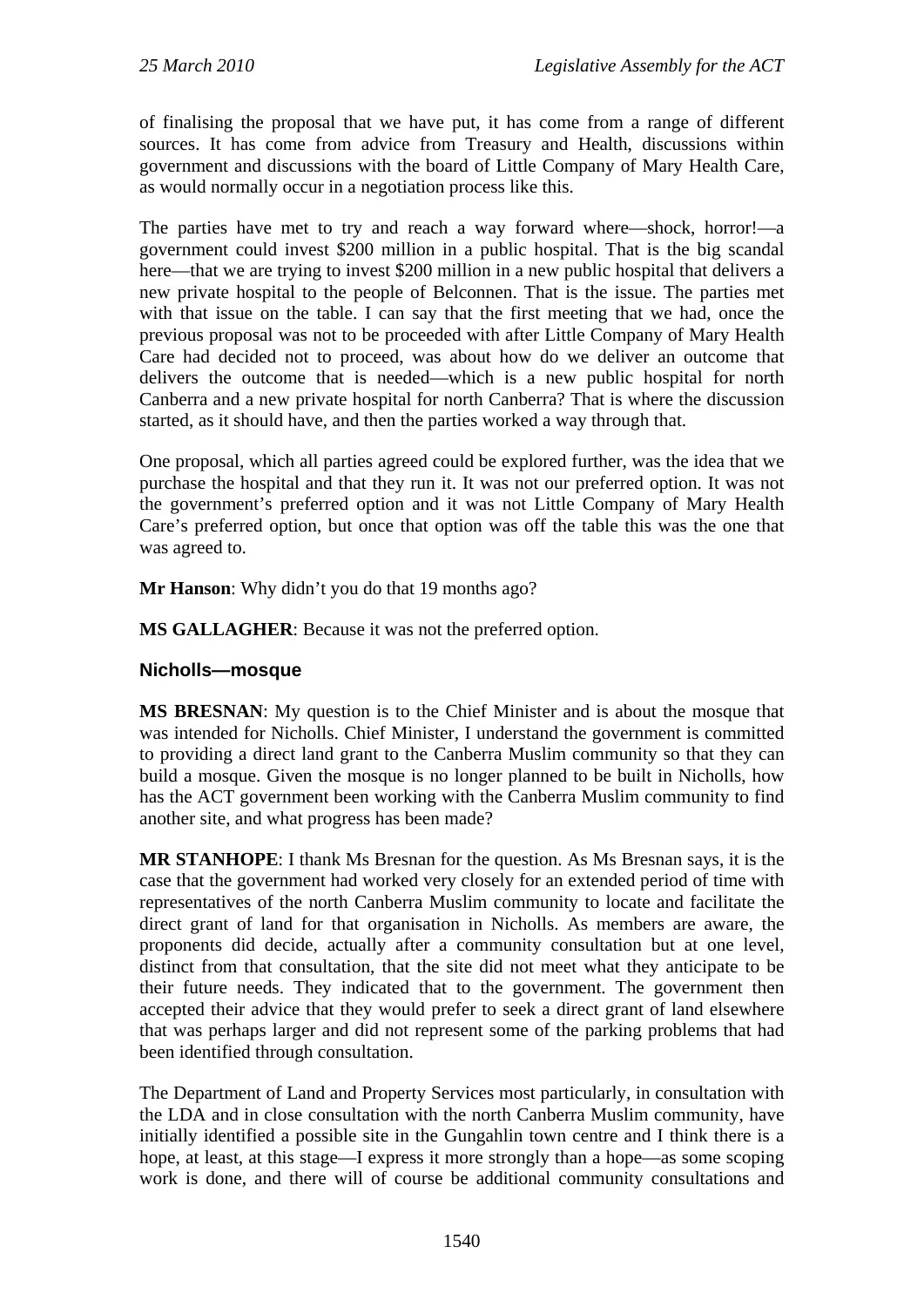some additional scoping, of potentiality of that site for a mosque. At this stage I do not believe I have any information beyond that to report, but I am more than happy, Ms Bresnan, to receive an up-to-date report on the state of negotiations between the government, led by LAPS, and the north Canberra Muslim community in relation to progress on considerations around the suitability of the land that has been identified at Gungahlin.

**MR SPEAKER:** Ms Bresnan, a supplementary question?

**MS BRESNAN**: Thank you, Mr Speaker. Chief Minister, what type of community consultation process will take place with the new identified site, and are all direct land grants subject to the same consultation process?

**MR STANHOPE**: I do not think I can respond that the consultation is the same or identical. Consultation depends at one level on the nature of the site, the location—the nature of it, closeness to residential et cetera. There is a different flavour to consultation, depending on the nature of the site. But the commitment to consult with the relevant community or communities of interest is exactly the same.

This particular site—as I think about it, one of the issues in relation to the site that is currently being investigated is that it is not as close to residential as the Nicholls site was. The Nicholls site was actually adjacent to a local centre, in the midst of a suburb. I have not visited the site at Gungahlin, but I understand that the site at the Gungahlin town centre does have a different aspect. That would at one level be relevant to the nature of the consultation that is pursued.

I would need to take some further advice on plans or proposals for consultation, but the consultation will be genuine. I do not know whether the heart of your question is a suggestion that the government would discriminate or distinguish depending on the proponent. The answer to that is no.

**MR SPEAKER**: A supplementary question, Ms Hunter?

**MS HUNTER**: Chief Minister, what options is the ACT government considering for the future of the Nicholls site?

**MR STANHOPE**: I will take some further advice on that. I am not sure—

**Mrs Dunne**: She said Nicholls. Don't you know where it is?

**MR STANHOPE**: I just want to be 100 per cent correct. I am not like you, Mrs Dunne, who says whatever comes into your mind, whether it is right or wrong. I am careful not to mislead, a carefulness that you do not actually share.

Before answering the question fully, I would want to be sure that no other community group has already made an application for the site or that no government agency has identified the site as a site for perhaps an ACT-facilitated or sponsored development. I do not know at this stage whether any other organisation or any ACT government agency has proposed a use.

In general terms—I will get information about whether there has been any other interest—the site remains available. The government would respond to any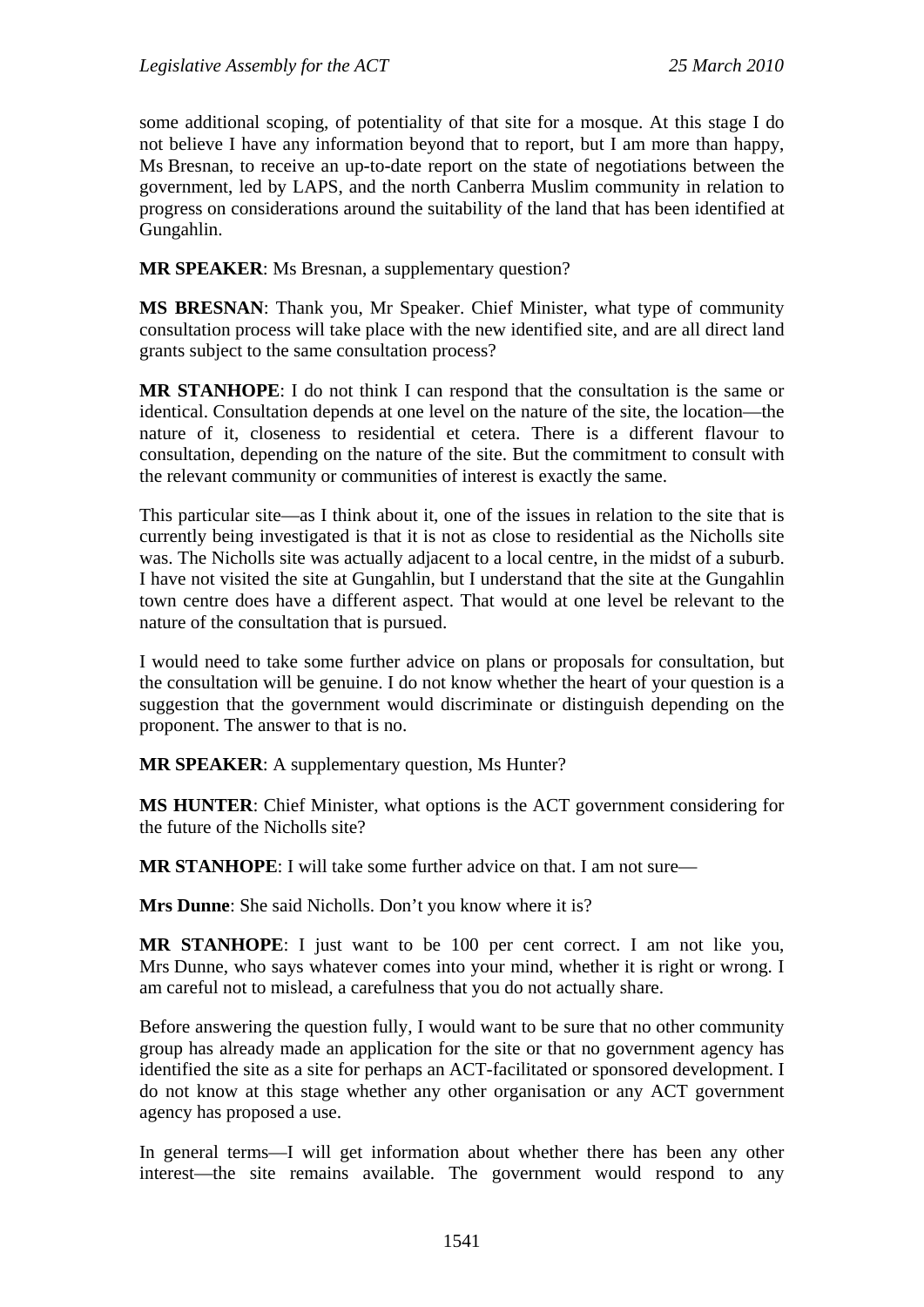application or expression of interest that it received on the merits of that expression of interest or representation.

**MR SPEAKER**: A supplementary, Mr Coe?

**MR COE**: Yes, Mr Speaker. Chief Minister, given the block, or the site, in Gungahlin does seem to be far more appropriate, having inspected it, in what sort of time frame can the Canberra Muslim community expect to get their building underway if it is indeed approved?

**MR STANHOPE**: The time frame, to a significant degree, will depend on the proponents—the decisions that are taken. Normally it would be a range of studies in relation to any site where there is a proposed development. There will be a number of studies in relation to this site around such things as traffic and the fitness of the site for the purpose. Really, it is a question I cannot answer. We have a very rigorous and streamlined process. It is a new process in relation to the assessment of applications for direct grant. It is a new process that is rigorous. We run to time lines and it will be progressed as quickly as circumstances allow.

## **Carer support services**

**MRS DUNNE**: My question is to the Minister for Disability, Housing and Community Services. Minister, on 12 and 14 November 2009, you answered questions about the ALP government's election commitment to provide \$800,000 over four years for grandparent support services. On 17 November, you provided the Assembly with advice that funding would be made available in varying amounts to a number of ACT organisations and that:

… procurement process for these services is currently underway and is expected to be finalised early in 2010.

On 12 March I wrote to you about this answer, questioning its accuracy and asking you to check the actual process of procurement and its current status and report back to the Assembly as necessary. Minister what is the status of the procurement for grandparent support services? Has the procurement been finalised and, if so, when was it finalised and what was the outcome of the procurement?

**MS BURCH**: I thank Mrs Dunne for her letter that I have carried around with me, waiting for her to ask about it, rather than wait for a reply. But in reply, Mrs Dunne, the department has commenced industry consultations post the budget announcement. This consultative process, this consultation, has engaged a range of industry representatives who provide support, advocacy and programs to kinship carers. The industry consultation is a necessary initial part of all procurement processes to gain a holistic approach and understanding of services and ensure the full participation of community stakeholders.

The consultation has proved to be complex and original time lines have been delayed to allow stakeholders to be in a position to engage fully with the proposed procurement process. Kinship carers, by definition, are not a single group. This extended time has been taken to be able to provide a comprehensive understanding of the needs of these kinship carers. The anticipated next stage of the procurement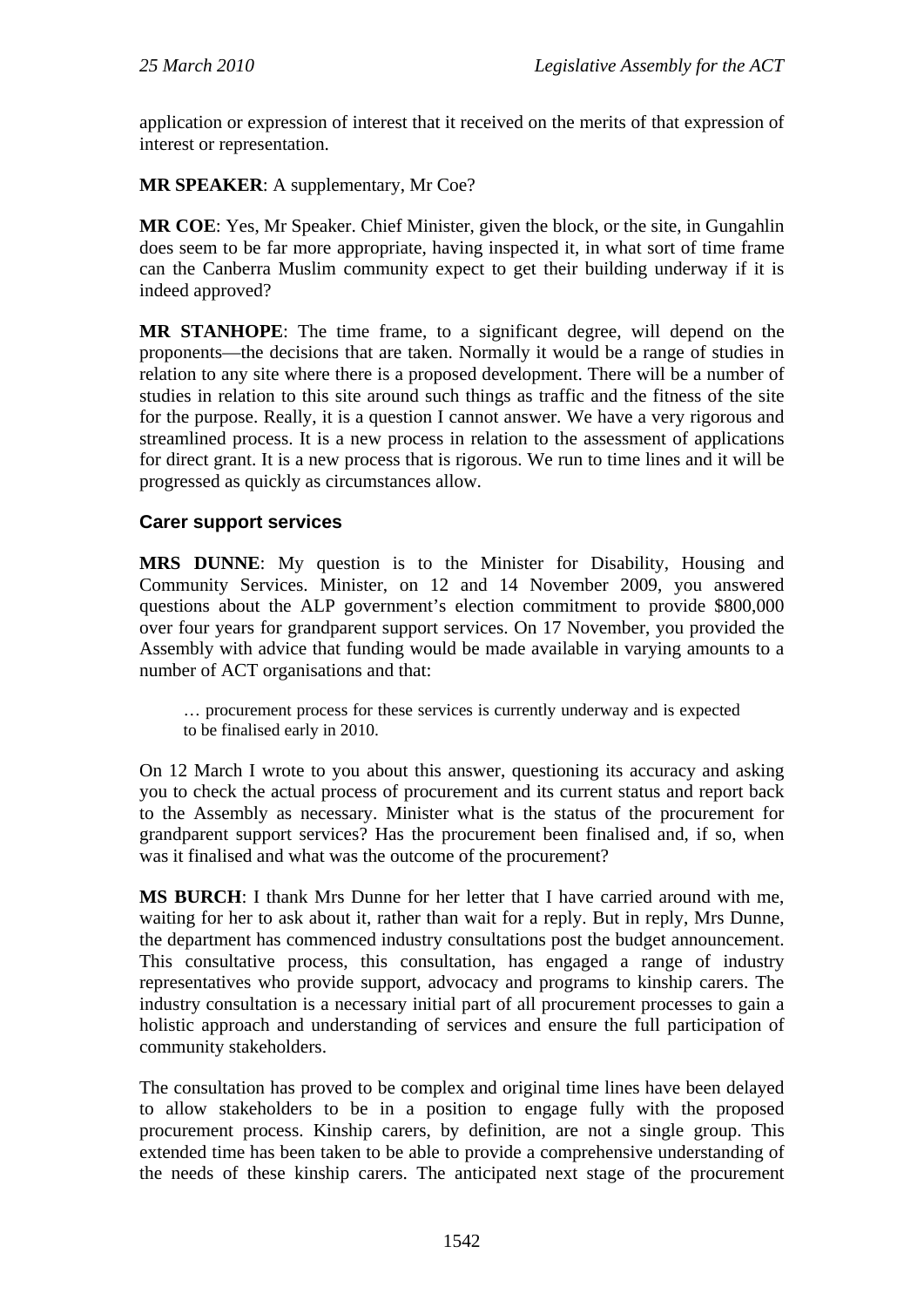process, Mrs Dunne, will commence in the next two months. The department met with the kinship carers representative group during 2009 to identify opportunities for our office to provide support to this group and the carers that they represent, having regard to the valuable job that they do.

**MR SPEAKER**: A supplementary question, Mrs Dunne?

**MRS DUNNE**: Minister, did you mislead the Assembly in your answer of 17 November, and considering I wrote to you about this a fortnight ago, why have you not corrected the record?

**MS BURCH**: I have been waiting in anticipation of her to ask it here rather than for me to reply. No, I have not misled the Assembly. As I have said, the procurement process is underway. That involves talking with the community. That involves talking with a diverse group of people that are doing a tremendous job. We have to try to ensure that the support structures actually hit the mark and support them, rather than overlay a system that does not offer and afford the support they need, which I think would be a failed process.

**MR SPEAKER**: Supplementary, Mr Seselja?

**MR SESELJA**: Minister, what measures are you taking to ensure communication and support for grandparents and kinship carers?

**MS BURCH**: The department does talk regularly and often with these groups. Throughout November and December, the department has met with the kinship carers representative group, which is now known as Grandparent and Kinship Carers ACT. They were progressing their incorporation. In December, shortly before the group became incorporated, the office spoke with them again, and the kinship representative groups, to progress detailed discussions regarding the possibility of an ongoing funding agreement. The agencies—the office and the support agencies—are in regular contact.

*Members interjecting—* 

**MR SPEAKER**: Order, members! I am having trouble hearing Ms Burch.

**Mrs Dunne**: Point of order, Mr Speaker.

**MR SPEAKER**: Stop the clocks.

**Mrs Dunne**: Mr Seselja's question—

*Members interjecting—* 

**MR SPEAKER**: Order, members! Mrs Dunne has the floor.

**Mrs Dunne**: Mr Seselja's question was not about kinship carers groups; it was about communication and support for individual grandparents and individual kinship carers.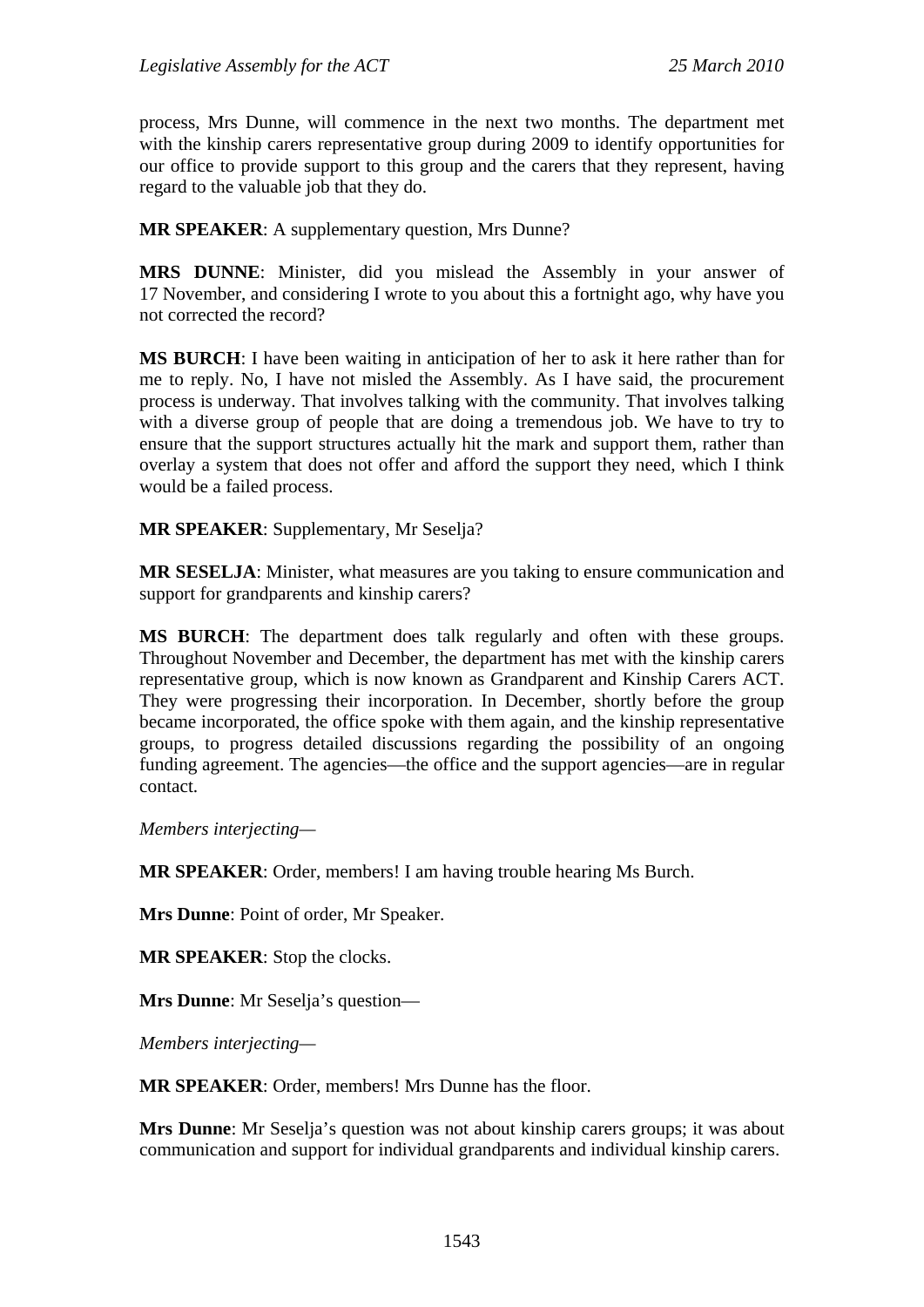**Mr Hargreaves**: On the point of order, Mr Speaker, Mrs Dunne's question was about grandparents and Mr Seselja's question was very wide ranging around support services for grandparents.

**MR SPEAKER**: Ms Burch, I invite you to continue, and let us focus on the question at hand, please.

**MS BURCH**: I have just been saying that the department is contacting—talking and having discussion as to how better to support, how to put through the procurement processes to come to an end of the support arrangements with Grandparent and Kinship Carers ACT. If the opposition want us to go out and talk to individual people as opposed to a representative group—do one and not the other—that is a flawed process. We are doing both.

**MR SESELJA**: A supplementary, Mr Speaker?

**MR SPEAKER**: Yes, Mr Seselja.

**MR SESELJA**: Minister on what date did the procurement process for this money which you have mentioned in the Assembly commence?

**MS BURCH**: In response to an earlier question from Mrs Dunne, I said that it is anticipated the next stage of the procurement process will commence in the next two months.

**Mr Stanhope**: I ask that further questions be placed on the notice paper.

# **Papers**

**Mr Speaker** presented the following papers:

Committee reports—Schedule of Government responses—March 2010.

## **Labor-Greens agreement**

**MR STANHOPE** (Ginninderra—Chief Minister, Minister for Transport, Minister for Territory and Municipal Services, Minister for Business and Economic Development, Minister for Land and Property Services, Minister for Aboriginal and Torres Strait Islander Affairs and Minister for the Arts and Heritage): Just initially, Mr Speaker, in reference to question time and your rulings in relation to the nature of the Greens-Labor alliance, I would like to table an extract from the *Hansard* from Mr Smyth, if I may? It reads:

But the Greens-Labor alliance is not a creature of the Assembly; it is not part of the Assembly … It is not a government agreement; it is not an Assembly agreement. It is an agreement between two private entities that just happen to be the Greens and the Labor Party that forms the Labor-Greens alliance.

*Opposition members interjecting—* 

**MR SPEAKER**: Order, members!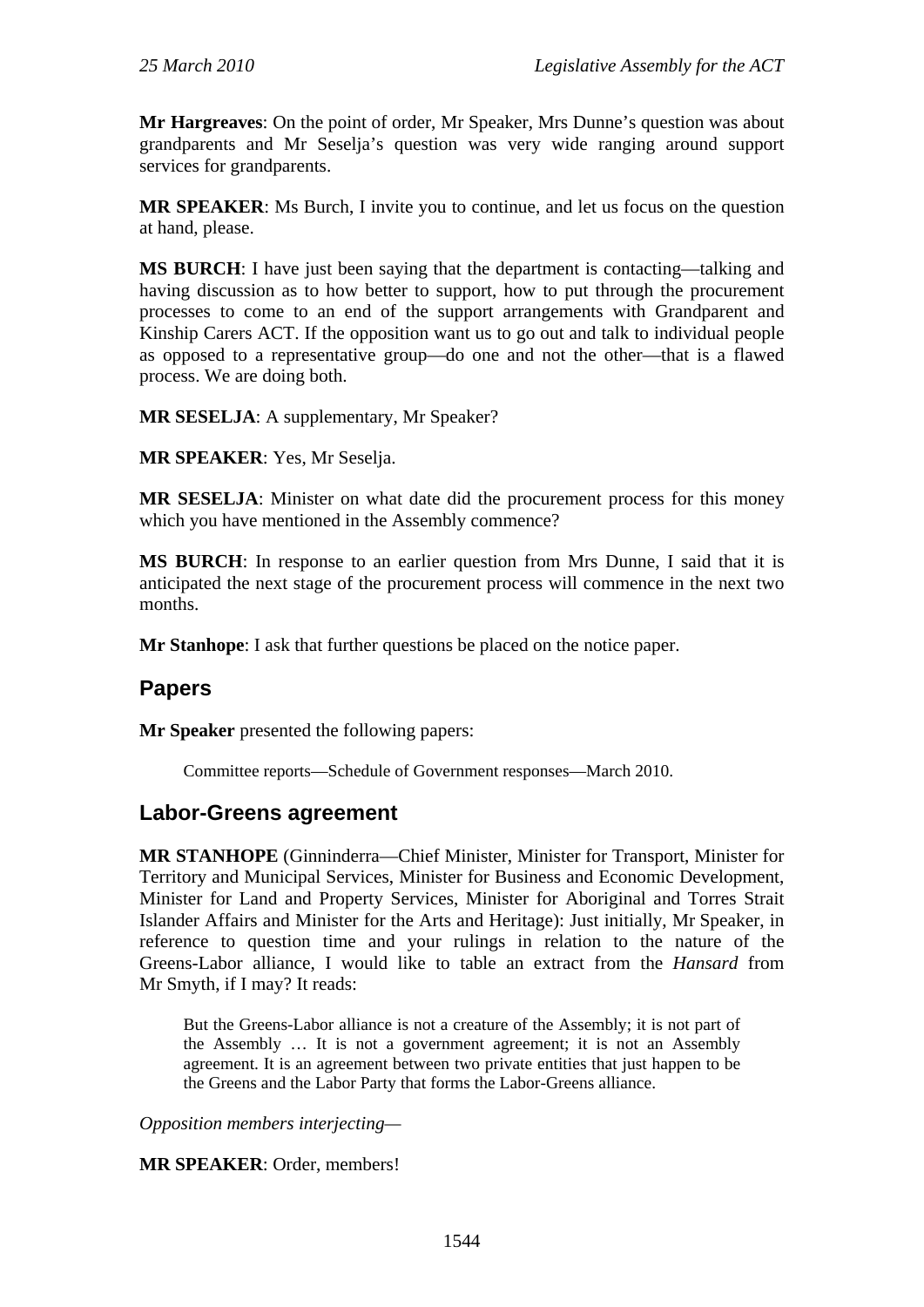**MR STANHOPE**: This is a full statement of the Liberal Party's position in relation to the nature of the ALP-Greens parliamentary agreement which, of course, is 100 per cent opposed to the statement that was made in the dissent motion involving you, Mr Speaker. I just think that in the context of the rulings that you have given on this and the debate, it would be relevant for you to refer to the position that the Liberal Party adopted last year in which Mr Smyth described the Greens-Labor parliamentary agreement—

**Mr Smyth**: Mr Speaker, in what way is this an issue in relation to question time?

**MR STANHOPE**: as not a creature of the Assembly, not a part of the Assembly, a private agreement between private entities that just happened to be two parties.

**MR SPEAKER**: A fair question. Thank you, Mr Stanhope.

**MR STANHOPE**: I table a paper that provides Mr Smyth's and the Liberal Party's real view—

**MR SPEAKER**: Thank you, Mr Stanhope.

**MR STANHOPE**: of the nature of the parliamentary agreement between the Greens and the Labor Party:

ALP-Greens Parliamentary Agreement—Select Committee on Estimates 2009-2010—Extract from Hansard, 25 May 2009.

**Mrs Dunne**: Mr Speaker, could I—

**Ms Burch**: Mr Speaker—

**MR STANHOPE:** It is impressive that you got away with such an—

**Mrs Dunne**: Mr Speaker, could I on this—

**MR SPEAKER**: Order, members! Ms Burch, we will come to you in a moment.

**MR STANHOPE**: absolute position of hypocrisy for two days, you hypocrites.

**MR SPEAKER**: Order, Mr Stanhope! I call Mrs Dunne.

**Mrs Dunne**: First of all, he can talk about hypocrisy but he cannot call us hypocrites; so I would ask the Chief Minister to withdraw that.

**Mr Stanhope:** I withdraw the allegation of hypocrites but it is an act of complete—

**Mrs Dunne**: No, you have to just withdraw. You have to just withdraw.

**Mr Stanhope**: hypocrisy to move a motion of dissent claiming one thing—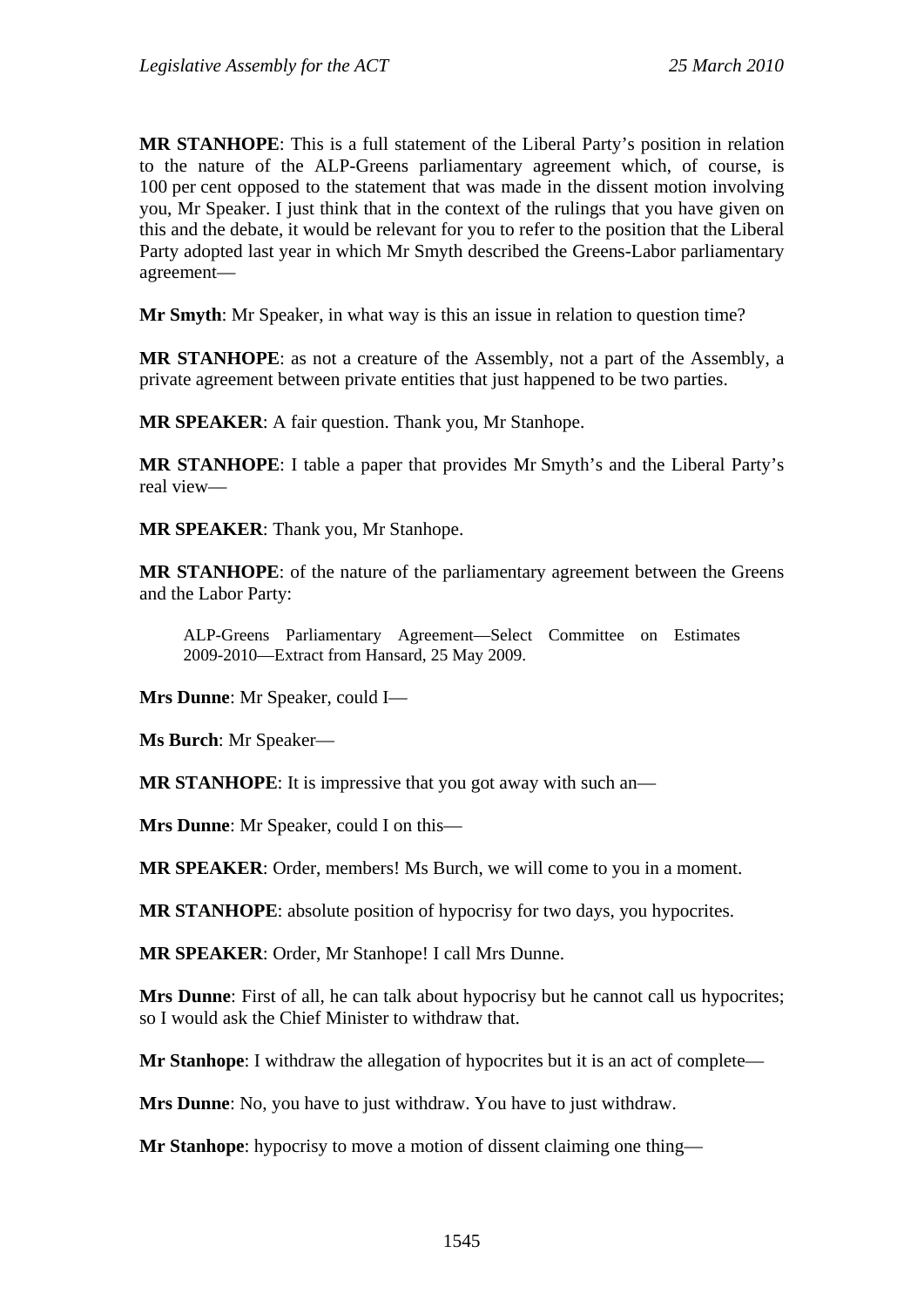**MR SPEAKER**: Mr Stanhope! Thank you, Mr Stanhope.

**Mr Stanhope**: which you did not claim a few months ago. Complete hypocrisy.

**MR SPEAKER**: Mr Stanhope, order! Mrs Dunne has the floor.

**Mrs Dunne**: Could I seek your guidance, Mr Speaker, about the process whereby a member tables an extract from *Hansard*? I mean, *Hansard* is already the record of the Assembly. I am not sure of the appropriateness of doing so. It seems reasonable that a member can draw people's attention to it but I do not see the necessity of tabling it.

**Mr Corbell**: Ministers can table any documents they wish.

**Mr Stanhope**: Look, I would be happy to just read it into the *Hansard* if you hand it back to me. Rather than tabling it, I will just read it into the—

**MR SPEAKER**: My advice is that ministers can table any document they wish to.

**Mrs Dunne**: Yes, that is right, sorry. That is right.

# **Supplementary answers to question without notice Bimberi—Aboriginal liaison officer**

**MS BURCH**: Yesterday in question time there were questions from Ms Hunter and Ms Bresnan in relation to the Aboriginal liaison officer in Bimberi and also a question from Mr Coe in regard to numbers of Indigenous and non-Indigenous.

**Mr Doszpot**: The alliance, Jon. We have it on the record.

**Mr Stanhope**: No, I was quoting.

**MS BURCH**: My response to those cluster questions are as follows: I would like to inform the Assembly that there is—

**Mr Doszpot**: You got up and in your preamble you said you wanted to talk about the Greens-Labor alliance.

**MS BURCH**: a specific allocation of funding for case manager, Indigenous liaison officer position, at Bimberi. I have a copy of the—

**Mr Stanhope**: I was quoting from Mr Smyth, who completely misled the Assembly about your position.

**Mr Doszpot**: You were setting the scene. You were not talking about this document—

**MR SPEAKER**: Order, members! Ms Burch has the floor.

**Mr Stanhope**: I was reading, Mr Doszpot.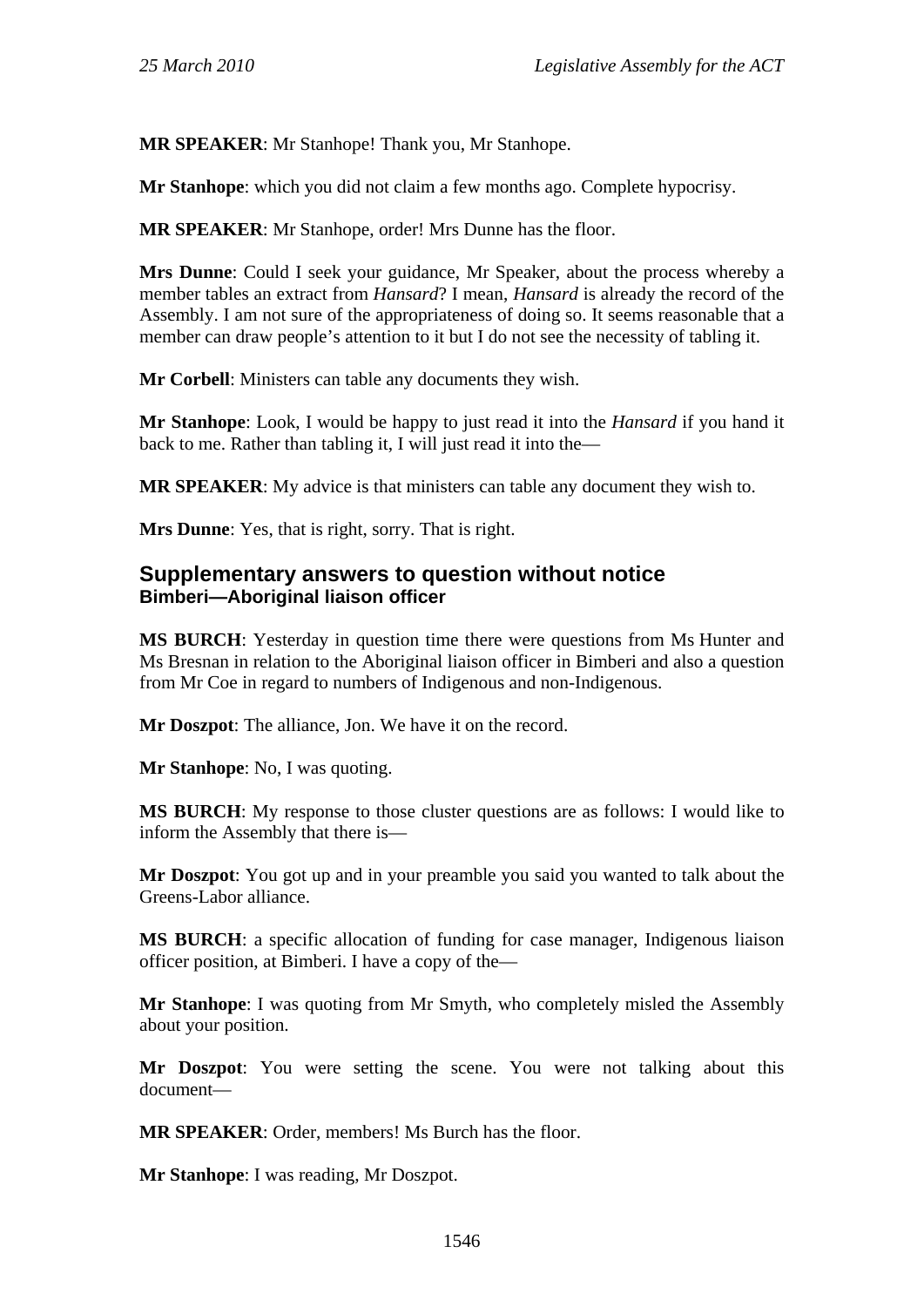### **MR SPEAKER**: Mr Stanhope!

**MS BURCH**: There is a particular allocation of funding for the case manager—

**Mr Stanhope**: And it is an alliance—

**Mr Doszpot**: It is an alliance, is it?

**Mr Stanhope**: which will keep you in opposition, I would guess, for at least another decade.

**MS BURCH**: Indigenous liaison officer at Bimberi—

**MR SPEAKER**: Mr Stanhope, I will have to warn you.

**Mr Doszpot**: You wish.

**Mr Stanhope**: It will, Steve, and you know it, mate.

**MR SPEAKER**: Mr Stanhope!

**Mr Stanhope**: You will never be in government, Steve.

**MS BURCH**: I can provide a copy of the duty statement here for those that are interested. The officers have three roles. The first is to work with community and government agencies, including the Aboriginal and Torres Strait Islander Services Unit, in my department. The second is to assist in the—

**MR SPEAKER:** Order! Stop the clocks, thank you. Ms Burch, one moment, please. Mr Stanhope, if you keep winding up the opposition I will warn you for interjecting.

**Mr Stanhope**: I beg your pardon, Mr Speaker.

**Mr Seselja**: Mr Speaker, on that, you gave him two pre-warnings and you did not warn him. Yet for three of us today you gave us one pre-warning and you warned us. I do not understand the double standard. I saw you three times calling for order and he ignored you and you were not prepared to warn him. Could you please explain the difference in approach in relation to warning members of the opposition and members of the government?

#### *Members interjecting—*

**MR SPEAKER:** Order! I think it has been pointed out by a number of people that I have an approach where I try to give members an opportunity to correct themselves and I have given members—

**Mr Hanson**: You said it three times with him before—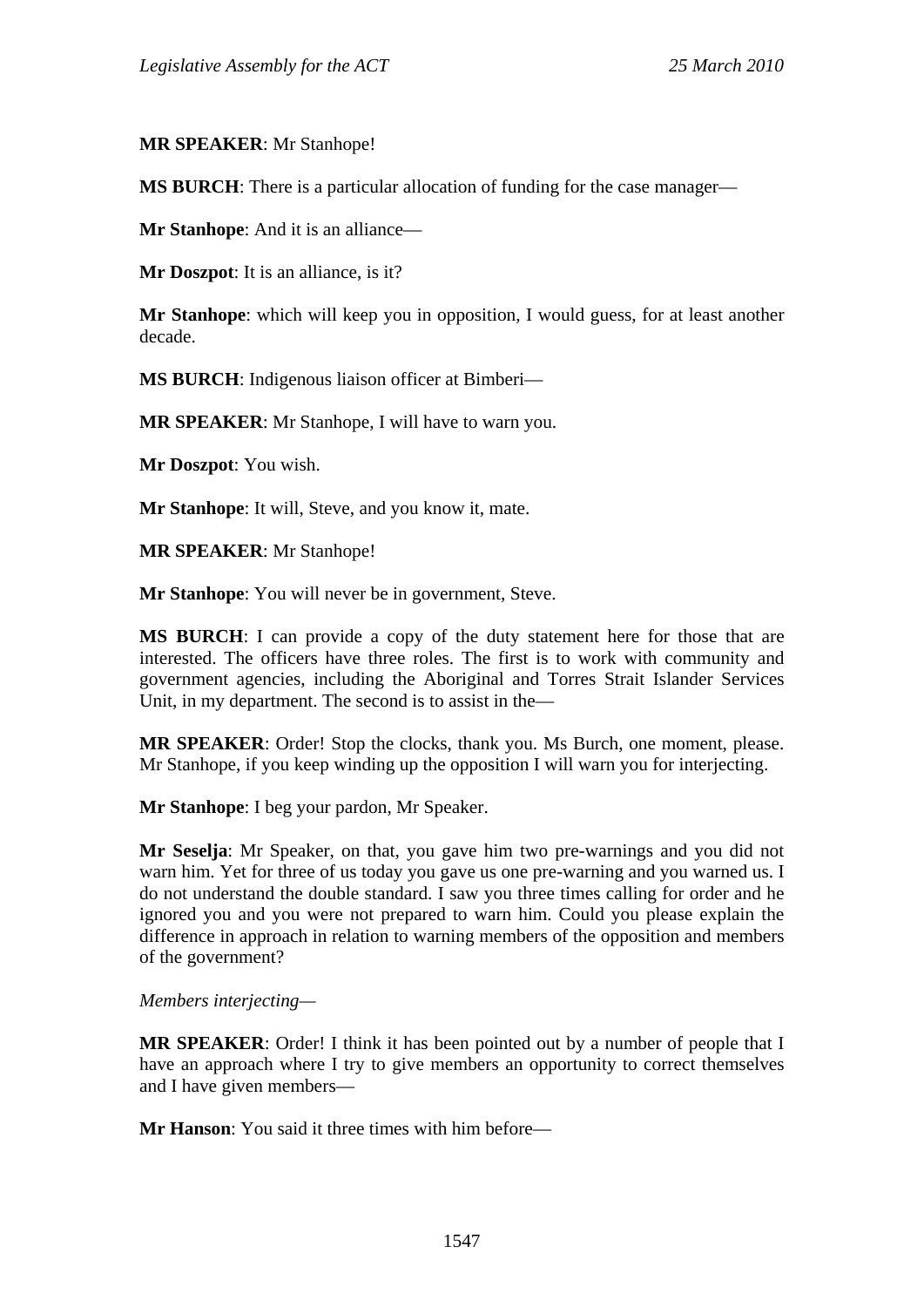**MR SPEAKER**: Order! I have given the members of the opposition a number of warnings over the course of the two weeks of sitting now and frankly by the time we reach today—

**Mr Seselja**: Okay, that goes for the two weeks now, does it? Mr Speaker, I do not need to respond. I put it on the record, we can—

**Mr Barr**: You have made him speechless, Mr Speaker.

**Mr Stanhope**: Speechless, thank God.

**MR SPEAKER**: As I was saying, I take an approach where I seek over a period of time—

**Mr Hargreaves**: Is this a murder of crows?

**MR SPEAKER**: Order, members! I do seek to convey my views on the conduct of the chamber over a period of time. I have sought very consistently to convey them to members of the opposition. We have reached today where, frankly, those are not being listened today. Clearly, I needed to provide warnings to convey myself more clearly.

**Mr Doszpot**: Mr Speaker, the Chief Minister deserves a yellow card as well.

**Mr Hanson**: I just want to confirm that because this Chief Minister's statement was that the Greens-Labor alliance is an alliance and it is designed to keep you—

**MR SPEAKER**: Is this a point of order, Mr Hanson?

**Mr Hanson**: in opposition for 10 years. That did not affect it in any way at all, Mr Speaker?

**MR SPEAKER**: Mr Hanson, is there a point of order? Is there a point of order, Mr Hanson?

**Mr Hanson**: Yes.

**MR SPEAKER**: Do not be frivolous. Ms Burch, you are free to continue.

**MS BURCH**: Thank you. The second is to assist in the delivery of culturally appropriate services and programs within Bimberi.

**Mr Doszpot**: So it is an alliance designed to keep the opposition in opposition—

**Mr Stanhope**: Another lie; another lie.

**Mr Doszpot**: That is what you said. It is on the *Hansard.*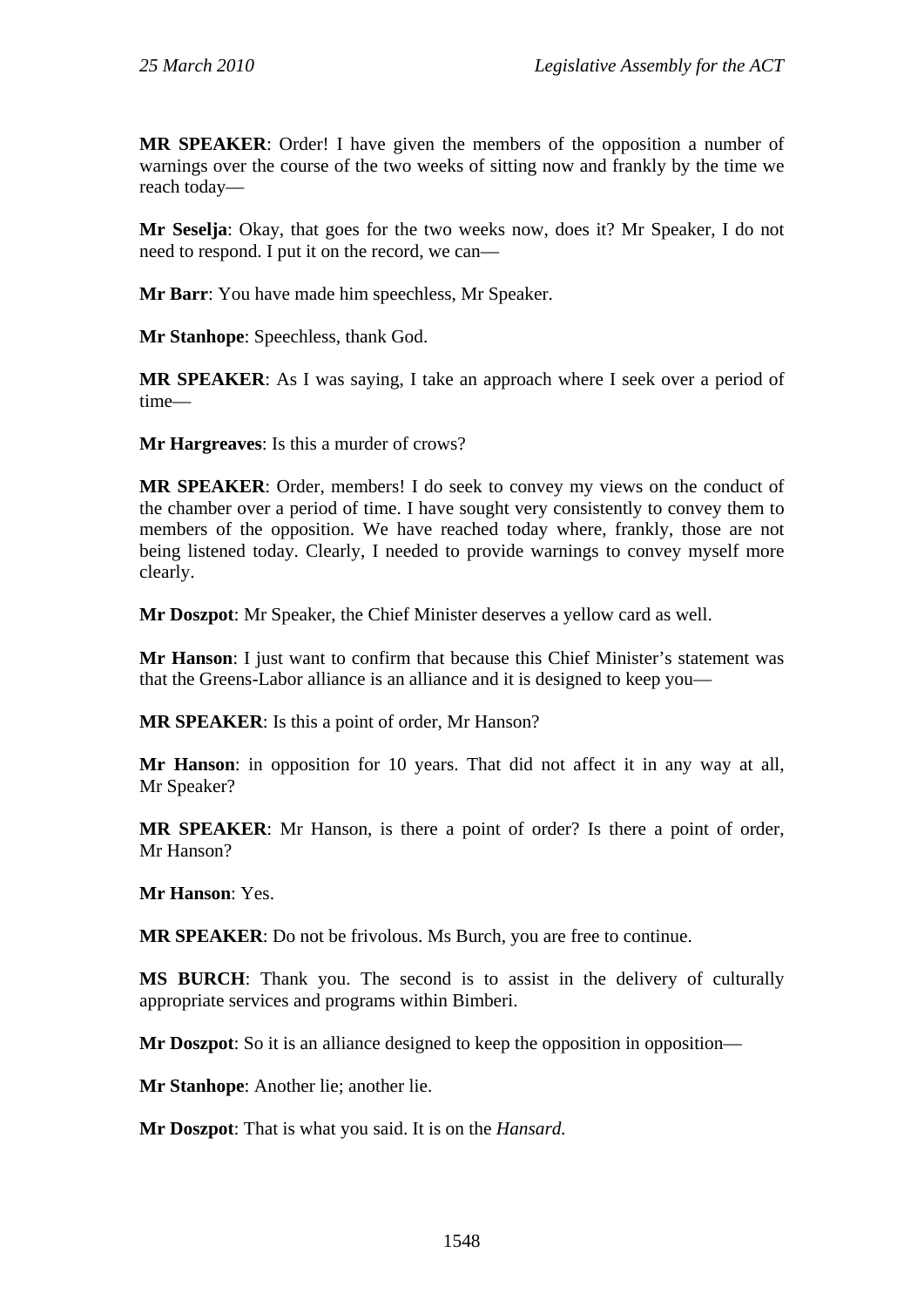**Mr Stanhope**: It is not what I said. That is a lie. You are getting very good at this lying, mate.

**MS BURCH**: The officer also provides case management service to Aboriginal and Torres Strait Islanders and young people. They provide case management services to young people using the unit management model. The role—

**Mr Smyth**: Point of order, Mr Speaker.

**MR SPEAKER**: Order! Ms Burch, one moment, please.

**Mr Smyth**: The Chief Minister has been interjecting all afternoon—

**MR SPEAKER**: Mr Smyth, I have given him—

**Mr Smyth**: and he is now making accusations of lies across the chamber. Can you take some action, please?

**MR SPEAKER**: Mr Smyth, thank you. Sit down please. Chief Minister, you are now warned.

**MS BURCH**: The role also assisted—

**Mr Hanson**: Mr Speaker, on a point of order.

**MR SPEAKER:** Order, Ms Burch! Ms Burch, one moment please.

**Mr Hanson**: Mr Speaker, on a point of order. He is sitting across there mouthing "liar". I would just appreciate your ruling. I appreciate that it will not be in the *Hansard* but all members—

*Members interjecting—* 

**MR SPEAKER**: Order!

**Mr Hanson**: I do not know if the crossbench saw it but he is sitting there mouthing "liar" across the Assembly directly after being warned. I seek your ruling.

**Mr Stanhope**: On the point of order, Mr Speaker—

**Mr Smyth**: Oh, what a child. It is pathetic.

**Mr Stanhope**: I did not say a word.

**Mr Smyth**: And so witty!

**Mr Doszpot**: And you call us hypocrites, Jon. You call us hypocrites. Wow!

**Mr Hargreaves**: "Hypocrites" is another word you can get tossed out for.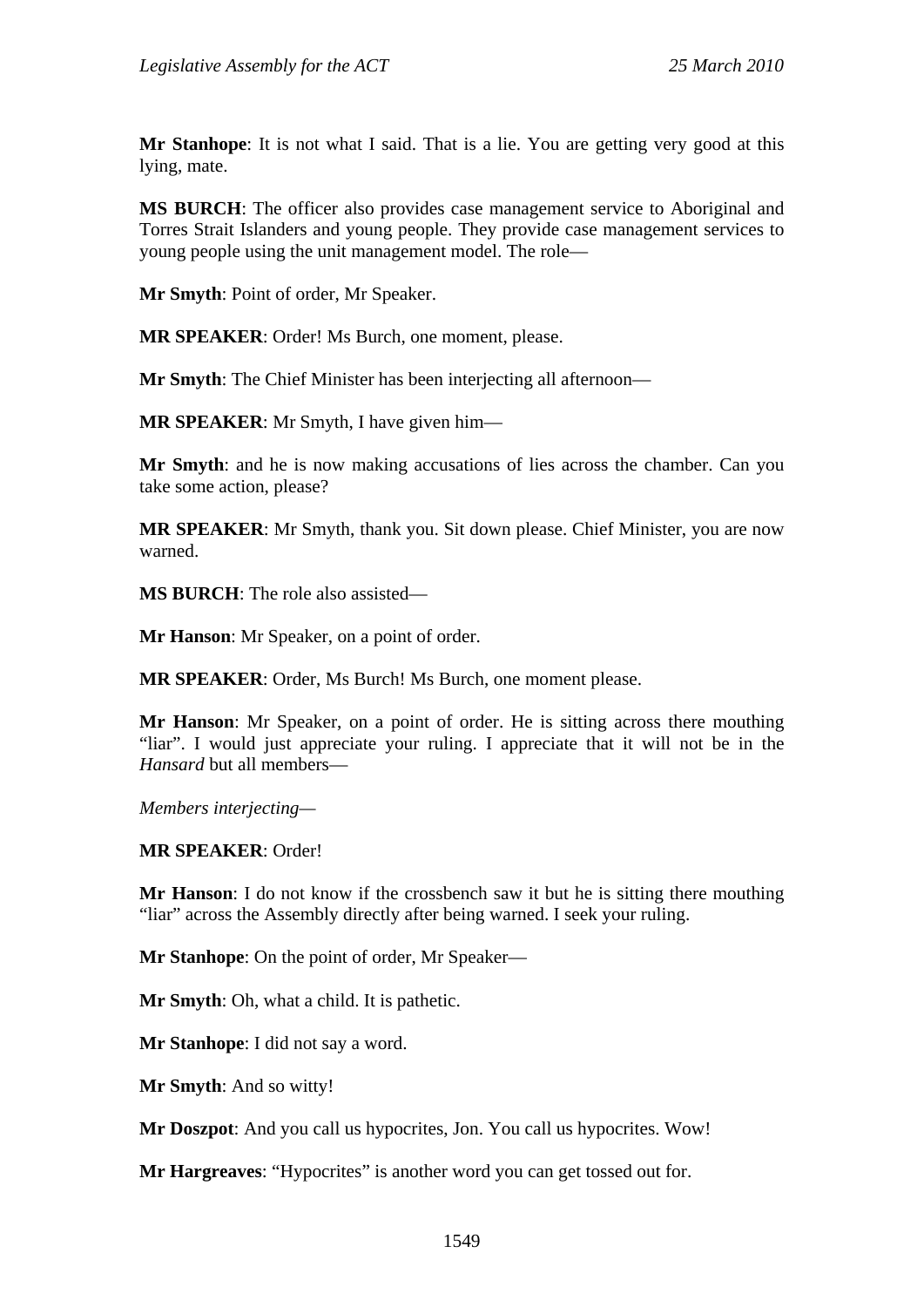**MR SPEAKER**: There is no standing order covering the mouthing of words across the chamber and, Mr Hanson, you are very close to being warned for frivolous use of points of order. Given that you have already been warned, in fact, you are coming close to forcing me to use standing order 203. Ms Burch, you have the floor.

**MS BURCH**: Thank you. I have been trying to get through an answer on Aboriginal and Torres Strait Islanders in residence in Bimberi and they are showing absolutely no interest whatsoever, which reflects, I think, their general sentiment for our vulnerable in the community.

This officer also participates in meetings with Aboriginal and Torres Strait Islander organisations to ensure that the management and planning of programs and activities within Bimberi are culturally appropriate. An example of this was the program that this officer coordinated for NAIDOC week and the officer's participation in meetings and regular contact with Aboriginal and Islander organisations. Links between Bimberi and organisations have resulted in a weekly art program for Bimberi clients with Indigenous artist Dale Huddleston and also a healing arts program will commence in term 2.

In relation to Mr Coe's questions about the separation of young people subject to committal or remand, young people are separated according to their legal status, remand or sentence, gender and age. However, a number of factors need to be balanced in making decisions about a young person's placement that are in their best interest. This is exercised on a daily basis in accordance with Children and Young People Act 2008 and the admission and classifications policy and procedures.

In relation to the present population, the figures I used yesterday were at 19 March. If Mr Coe has an interest I can provide information for 24 March. There were 23 young people on remand of which nine were Aboriginal and Torres Strait Islander young people. Seven were sentenced, of which three were Aboriginal and Torres Strait Islanders.

#### **Environment—energy efficiency**

**MR CORBELL**: Yesterday Ms Le Couteur asked me for some examples of energy saving costs or carbon dioxide savings that have been calculated as a result of government programs and I undertook to provide some further advice to Ms Le Couteur. I can highlight that, for example, through the mandating of green power as the first choice to all new electricity customers, 1.19 per cent of all electricity use in the ACT is green power, with an annual abatement of 35,000 tonnes of  $CO<sub>2</sub>$  equivalent per year.

The government's energy efficient street light replacement, under action 13 of weathering the change, saw a saving of  $3,016$  tonnes of  $CO<sub>2</sub>$  equivalent per annum in 2008-09. In relation to home energy improvement measures, whilst we are unable to provide a full assessment of the impact because of the diversity of measures that are employed at a household level, we rely, firstly, on the greenhouse gas inventory, which outlines greenhouse gas emissions by sector. Secondly, we do know the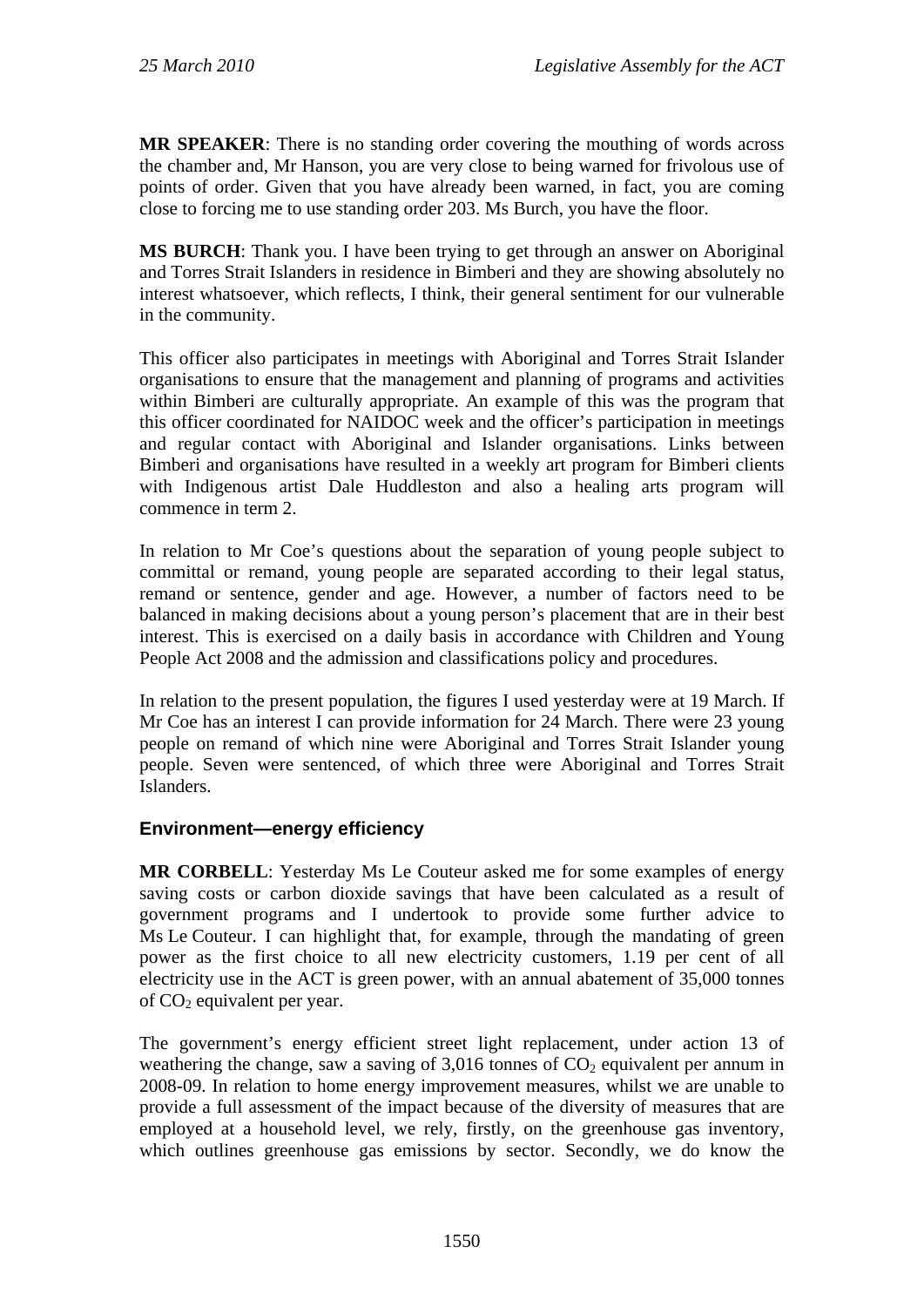potential savings that are available in dollar terms through a range of energy improvement measures in homes, including, for example, insulation top-up to R4.5 can save an average household up to \$300 a year on energy; wool insulation, up to \$250 a year on energy; underfloor insulation, up to \$100 a year; seal gaps and cracks, up to \$150 a year; lined curtains with pelmets or well-fitted airtight blinds, up to \$200 a year; external shading, up to \$100 a year; and upgrade of a hot water system, between \$50 and \$400 a year saving, depending on consumption habits and the system chosen.

#### **Planning—building certifiers**

**MR BARR**: Yesterday in question time Ms Le Couteur and Ms Bresnan asked a series of questions in relation to EER provisions and building certifiers and I took parts of those questions on notice.

I can advise the Assembly and Ms Le Couteur that a number of the issues that she raised in some parts of her question yesterday have been addressed in my answer to her question on notice No 560: that the "deemed to satisfy" provisions of the Building Code of Australia do not require an EER and consequently building plans approved by building certifiers are not reassessed for energy efficiency ratings. But, as Ms Le Couteur is aware because she has made a submission on behalf of her party, the Planning and Land Authority has released a discussion paper regarding the ACT house energy rating scheme, and the government will be making some further announcements in relation to that in the near future.

Ms Bresnan sought some clarification on the issue of a potential conflict of interest around building certifiers. I can advise that the Construction Occupations (Licensing) Act requires a building certifier to have a minimum level of competence and to undertake their functions in accordance with the Building Act. The building certifier is answerable to the Construction Occupations Registrar for the quality of their work and the manner in which that work is undertaken. Certifiers who fail to do their job in accordance with the Building Act can have their licences, and therefore their livelihood, removed by the Construction Occupations Registrar. But I reiterate that I do acknowledge community concern in relation to this issue and am looking at options to further address this perceived conflict of interest.

### **Administration and Procedure—Standing Committee Report 2—government response**

**MR STANHOPE** (Ginninderra—Chief Minister, Minister for Transport, Minister for Territory and Municipal Services, Minister for Business and Economic Development, Minister for Land and Property Services, Minister for Aboriginal and Torres Strait Islander Affairs and Minister for the Arts and Heritage) (3.29): For the information of members, I present the following paper:

Administration and Procedure—Standing Committee—Report 2—Latimer House Principles—Government response.

I move: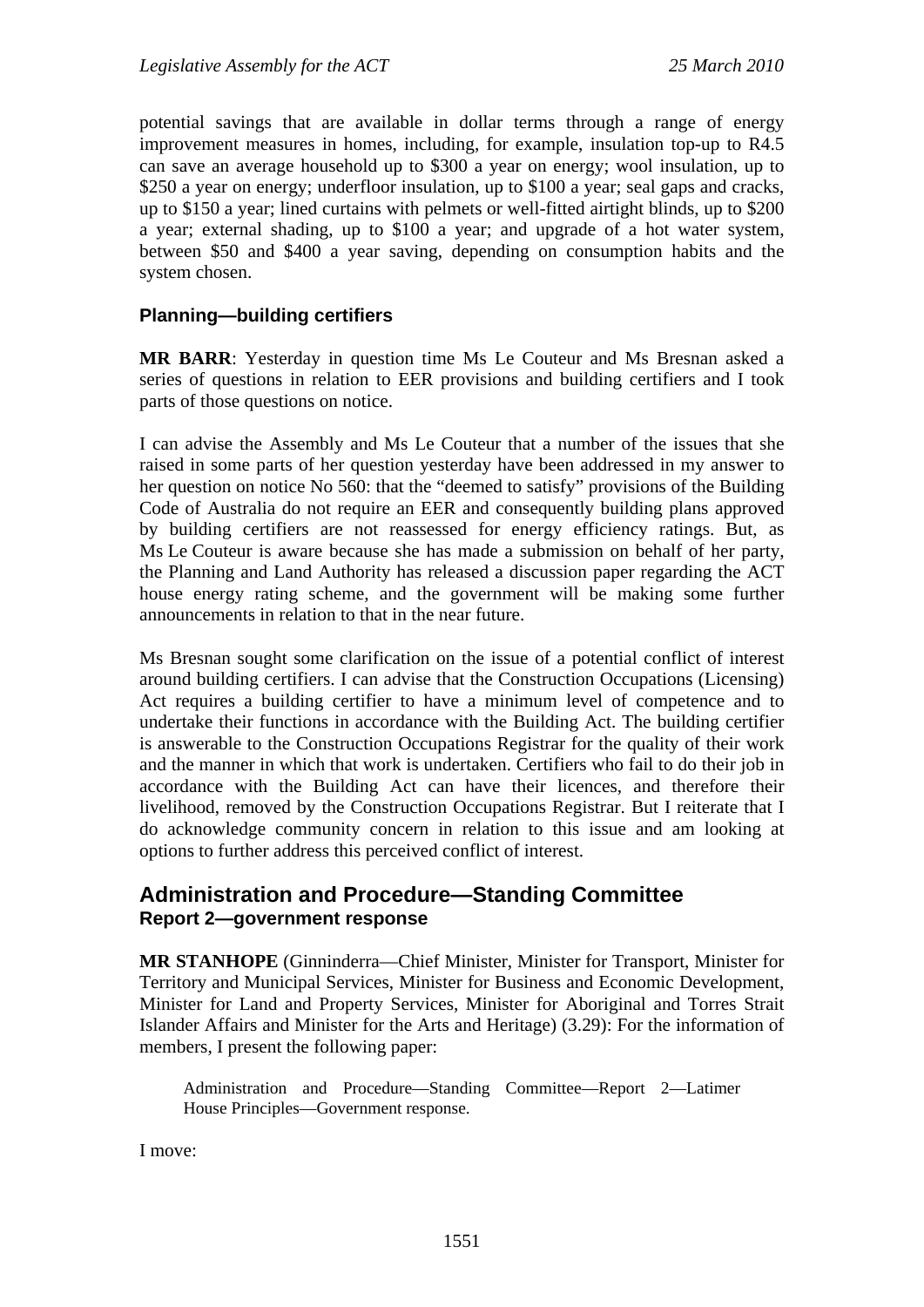That the Assembly takes note of the paper

I am pleased to present the government's response to the Standing Committee on Administration and Procedure report on the Latimer House principles inquiry.

At their meeting in Saint Vincent and the Grenadines in November 2002, commonwealth law ministers gave consideration to a set of guidelines on good practice governing relations between the executive, parliament and the judiciary. These guidelines were drawn up at a conference held in the United Kingdom at Latimer House.

At the Commonwealth heads of government meeting in Nigeria in 2003, the heads of government accepted the recommendations and endorsed the Latimer House principles. The Latimer House principles comprise a framework of concepts and guidelines that seek to define the relationship between the three branches of government. In doing so, the principles promote good governance, respect for human rights, and the rule of law.

In October 2008, the parliamentary agreement between the ALP and the Greens instituted a range of new undertakings designed to ensure higher standards of accountability, transparency and responsibility in the conduct of all public business. Now, in March 2010, most of these have been implemented.

One of these measures was to endorse the Latimer House principles. The Assembly adopted the principles in December 2008 through a continuing resolution and instructed the Standing Committee on Administration and Procedure to report on appropriate mechanisms to coordinate their implementation. The government made a submission to that inquiry, welcoming the formal recognition of the fundamental principles of democracy and emphasising our commitment to transparency and integrity in government, which the Latimer House principles seek to enshrine.

Today I reiterate that obligation. The government remains committed to the highest standards of honesty, accountability and probity in its actions. I welcome the opportunity to continue the conversation in this chamber about the importance of the checks and balances in our system of government.

As I have said on previous occasions, the government recognises and values the important role played by the legislature in scrutinising the actions of the executive, and the proper role played by members in pursuing lines of questioning with responsible ministers.

Having adopted the Latimer House principles, it is crucial that we all explicitly recognise and respect the inherent freedoms and powers, as well as checks and balances, that comprise our system of government. In this regard, the government would stress the importance of the statement in the Latimer House principles that each branch of government is the guarantor in their respective spheres of fundamental principles of democratic society based on the rule of law.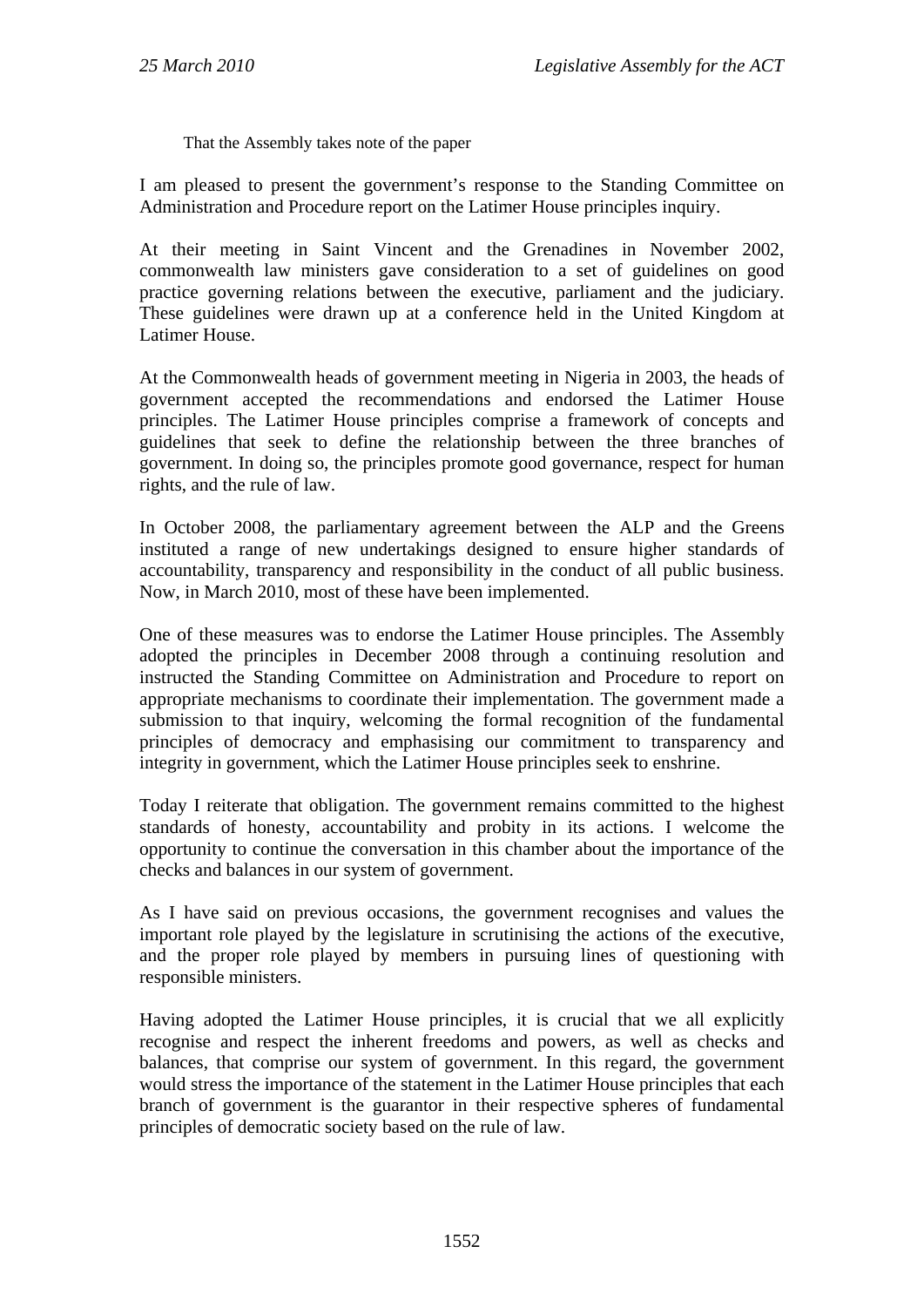One of the obligations created by the Latimer House principles is for each branch of government to respect the proper roles, responsibilities and accountabilities of the other. Just as it would be inappropriate for the executive to interfere in the operation of the courts, there are proper limitations on the Assembly's powers over the executive. The government recognises the vital role that other agencies play in upholding the quality of governance in the ACT, for instance, the Auditor-General, the Ombudsman, the Human Rights Commission and the Electoral Commission. We welcome the scrutiny of these bodies and reaffirm that their independence of operation is unquestioned. The government notes, however, that funding of these bodies rightly falls within the framework of the whole-of-government budgetary process, consistent with the self-government act.

In the ACT we are justifiably proud of our standard of governance. We can be proud of our independent institutions and the healthy tension that exists between the three branches of government. We are not a jurisdiction whose processes are compromised and unaccountable. Our judiciary is independent and respected. The executive and the legislature work through a tension that provides for balanced governance in the territory.

In the ACT, our standard of governance reflects our position as a mature democracy and our accountability measures reflect this maturity. Whilst the Latimer House principles uphold crucial tenets of democracy which we are right to codify, they also set out detailed guidelines that are less relevant in the ACT context. If the Latimer House principles seek to codify that which the Commonwealth of Nations should have in common, they also highlight the significant diversity of governance arrangements and human rights standards amongst commonwealth jurisdictions.

For countries with emerging democratic traditions, the Latimer House principles comprise not only a statement of aspirations but also a guide for implementing democratic processes and the rule of law. In the ACT, we are fortunate that such processes are an entrenched part of our governance. We uphold and realise these aspirations day to day.

In the government's view, endorsement of the Latimer House principles in the territory recognises the standard which in many, if not most, respects we already meet. Nevertheless, the Latimer House principles are significant because they encourage jurisdictions like ours to reinforce those mechanisms that help maintain an accountable, honest system. They recognise a standard against which we must continue to measure ourselves.

As a government, we are fortunate to serve a citizenry which is particularly engaged with the decisions we make, the services we deliver and the way we connect with the community. The government has developed consultation mechanisms, especially surrounding major government decisions and legislation, to ensure the best democratic outcomes for the community. In addition, we are expanding our model of citizen-centred governance which allows citizens to contribute at all stages of government process. Such engagement best reflects the government's approach of achieving a balance between effectively delivering the services expected of us and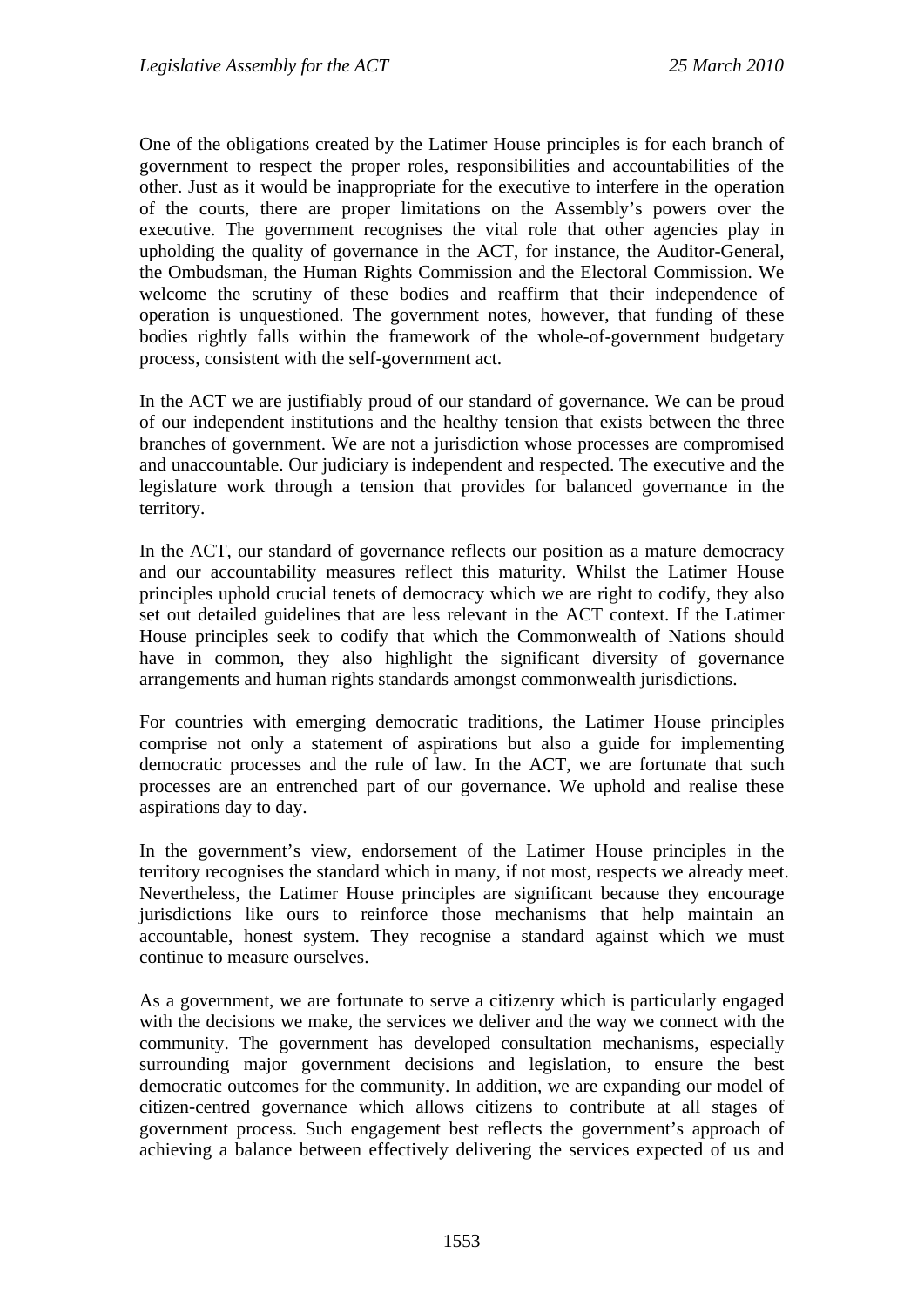maintaining the healthy democratic standards that must underpin the day-to-day business of government.

I commend the government's response to the Assembly.

Question resolved in the affirmative.

# **Papers**

**Mr Stanhope** presented the following papers:

Intergovernmental agreements—

List of agreements signed by the ACT Government as at 25 March 2010.

Schedule of Ministerial level negotiations as at March 2010.

ACT Kangaroo Management Plan.

**Mr Barr** presented the following paper:

Annual Reports (Government Agencies) Act, pursuant to section 13—Canberra Institute of Technology—Annual Report 2009, dated 19 March 2009, including an erratum replacement transmittal certificate, dated 25 March 2010.

## **Liquor Bill 2010—exposure draft Papers and statement by minister**

**MR CORBELL** (Molonglo—Attorney-General, Minister for the Environment, Climate Change and Water, Minister for Energy and Minister for Police and Emergency Services): For the information of members, I present the following papers:

Liquor Bill 2010—Exposure draft

Explanatory statement to the exposure draft

I ask leave to make a statement in relation to the papers.

Leave granted.

**MR CORBELL**: I am delighted today to table a draft exposure of the ACT's new liquor laws. The government is committed to making a difference and reversing the culture of binge drinking in our community. Raising awareness within the community and the liquor industry about the inherent dangers associated with the irresponsible sale and consumption of liquor is a key to changing attitudes to drinking.

There is clear empirical evidence that the abuse of alcohol has significant adverse economic, social and health-related consequences on our community, and in some estimates this totals nearly \$11 billion of harm a year across Australia. Now is the time for action, not just by government but also by the broader community and the liquor industry, to address these worrying trends.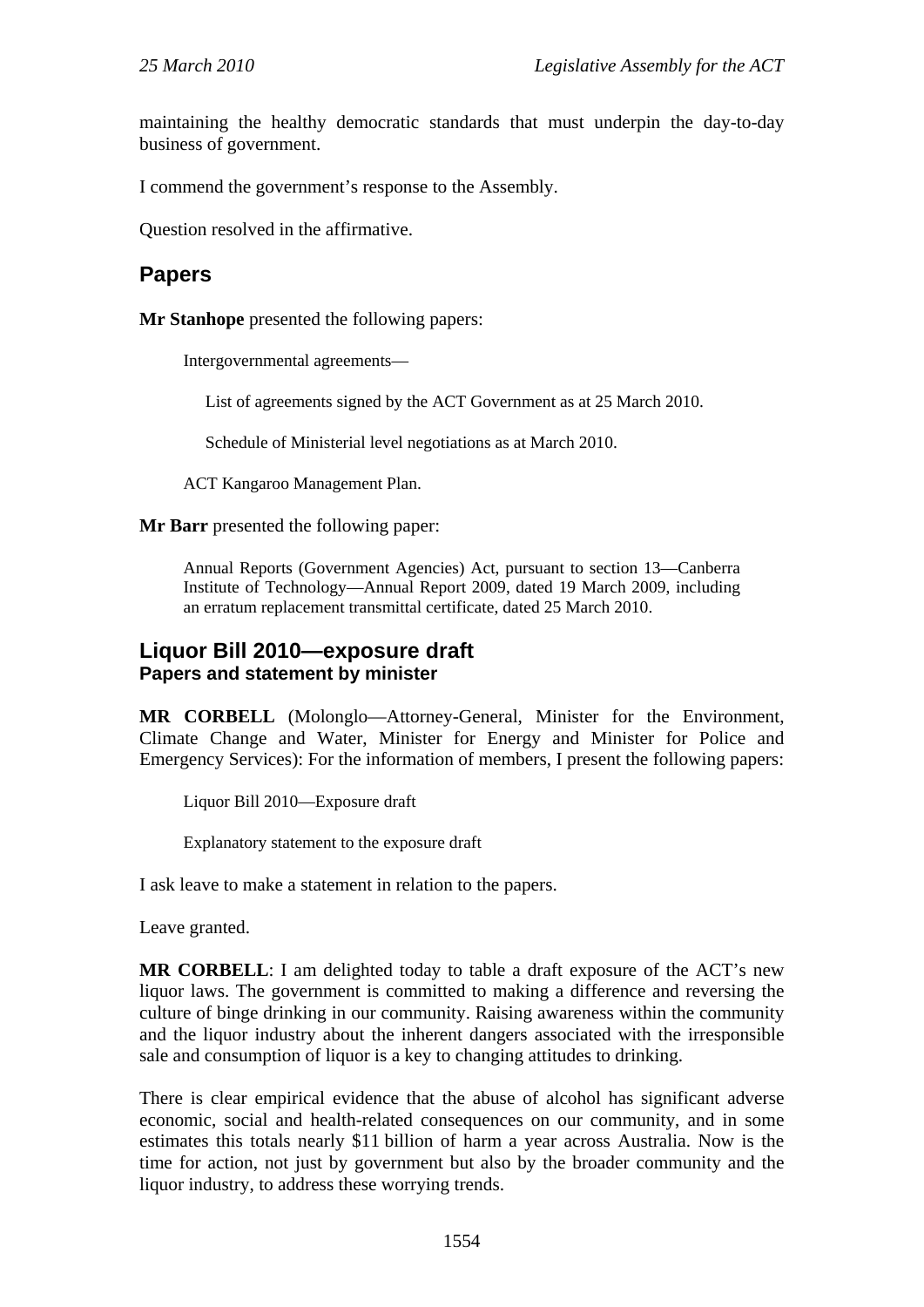The draft bill I am tabling today is the product of a discussion paper on the review of the Liquor Act 1975, which was released in 2008 for public consultation, and a final departmental report making a number of key recommendations for reform, which the government released in 2009 for further public comment. The government received over 30 written submissions in response to the discussion paper and further detailed comment on the final report from the community, the liquor industry and government agencies. The views of those stakeholders are strongly represented in the draft bill.

The government's liquor policy has continued to develop since the final departmental report in response to further comment from the liquor industry and the community and further research by my department. The policy will continue to be refined and reviewed in response to comments received on the exposure draft bill. I have already met with some of the key industry stakeholders, and I have further meetings scheduled to discuss further matters of mutual interest and concern.

While it is important to recognise the risks that come with the irresponsible sale and excessive consumption of alcohol, it is equally important not to lay the blame for all liquor problems solely at the industry's door. If we are to make a difference, the government needs the community and the industry to work together to share responsibility and to develop a strong partnership dedicated to minimising the harms that result from alcohol abuse.

The government appreciates the significant contribution made by the liquor industry to the vibrant nightlife we all enjoy today, not to mention the significant contribution it makes to the ACT's economy. In this respect, it is important to acknowledge the role our liquor laws play in the responsible promotion of related industries, such as live music entertainment, tourism and our hospitality sectors.

The draft bill is designed to balance the need to regulate the sale and supply of liquor to minimise alcohol-related violence with the need to encourage a vibrant nightlife and the economic benefits that Canberra's liquor and hospitality industries offer. This is why the new liquor laws must operate to encourage the liquor industry to better manage the risks associated with alcohol abuse with the expectations, needs and aspirations of our community for a safe community.

I would now like to outline in some detail the government's proposals and the new regulatory framework they establish. Part 1 of the bill sets out the new object of the act, which recognises the need to regulate the sale, supply, promotion and consumption of liquor to minimise harms associated with the consumption of liquor in a way that protects the safety of the community. It also sets out what the new harm minimisation and community safety principles are which the government must take into account when making decisions and which underpin the operation of the new act.

The draft bill's new emphasis on harm minimisation and community safety principles will govern all decisions under the legislation and operate to encourage the right balance between the competing needs of the industry and the community. The new definition of "liquor" has been broadened from a "beverage" to include any substance capable of being ingested in order to catch new ways of ingesting alcohol. The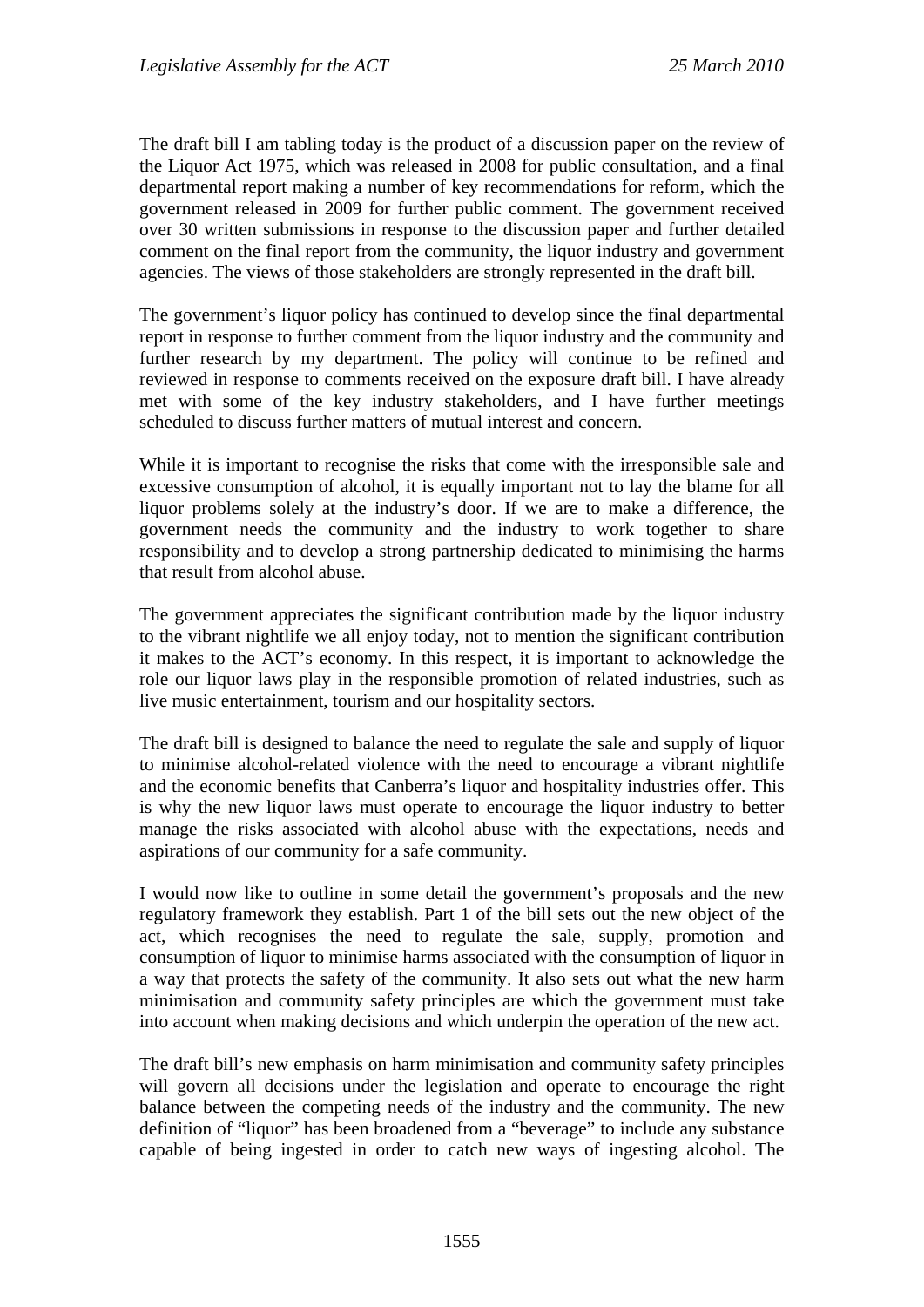definition allows the government to modify the definition by regulation where appropriate. The penalty level for the offence of selling liquor unlicensed has been doubled to 100 penalty units to reflect the serious nature of this offence and has been moved to part 1 of the bill, as it is central to the regulation of the industry.

Part 2 outlines the different classes of licence available to prospective licensees and authorises the ways in which a licensee can sell liquor on the licensed premises. The processes involved in applying for, transferring and renewing a licence have been strengthened to include scrutiny of people other than the licensee who will be able to exercise influence in the management of the business. The government proposes to retain the five classes of licences available under existing law. These include an onlicence, which authorises the sale of liquor at bars and nightclubs; a club licence; a general licence, which is used for hotels; a special licence used for special circumstances where another class is not appropriate; and an off-licence, which applies, of course, to bottle shops and supermarkets.

In this context, I would like to flag an important aspect of the new reforms—the information-sharing rule. In the majority of cases where a dispute arises between a licensed premise and its neighbours, the dispute is often about simple misunderstandings about each other's needs. The current structure of the liquor laws does not encourage a public understanding of what a prospective licensee plans to do with his or her business, nor does it help to inform the government of the community's needs.

The draft bill prescribes two new ways of information sharing between the government, the prospective licensee or permit holder and the community. The first of these is set out in part 2 and is the method by which the commissioner seeks community input on the application. Part 2 requires the applicant to post a sign at the proposed premises and publish a notice in the *Canberra Times* telling the public of their intention to operate a licensed venue at the proposed location. This gives the community an opportunity to voice concerns, including any representations about the licensee or any disclosed close associates or influential people. The other component of the information-sharing model is the risk assessment management plan, or RAMP, which I will come to in a moment.

It should also be noted that this process of information sharing will not cease after the applicant has obtained a licence. The commissioner will be able to respond to community feedback, and the licensee will be able to apply to the commissioner for amendment of certain aspects of the licence. These new measures make the regulatory scheme flexible and responsive to the needs of the community and the industry.

The theme of flexibility and responsiveness runs throughout the draft bill. Part 2 of the draft bill allows the commissioner to place conditions on the granting of a licence in addition to the standard conditions prescribed by regulation to meet the community's needs. An example of a standard condition would be that the licensee must not allow consumption of liquor from glasses exceeding 568 ml, or the old imperial pint. This would still permit individuals to buy jugs of beer to share with their friends but not drink directly from the jug.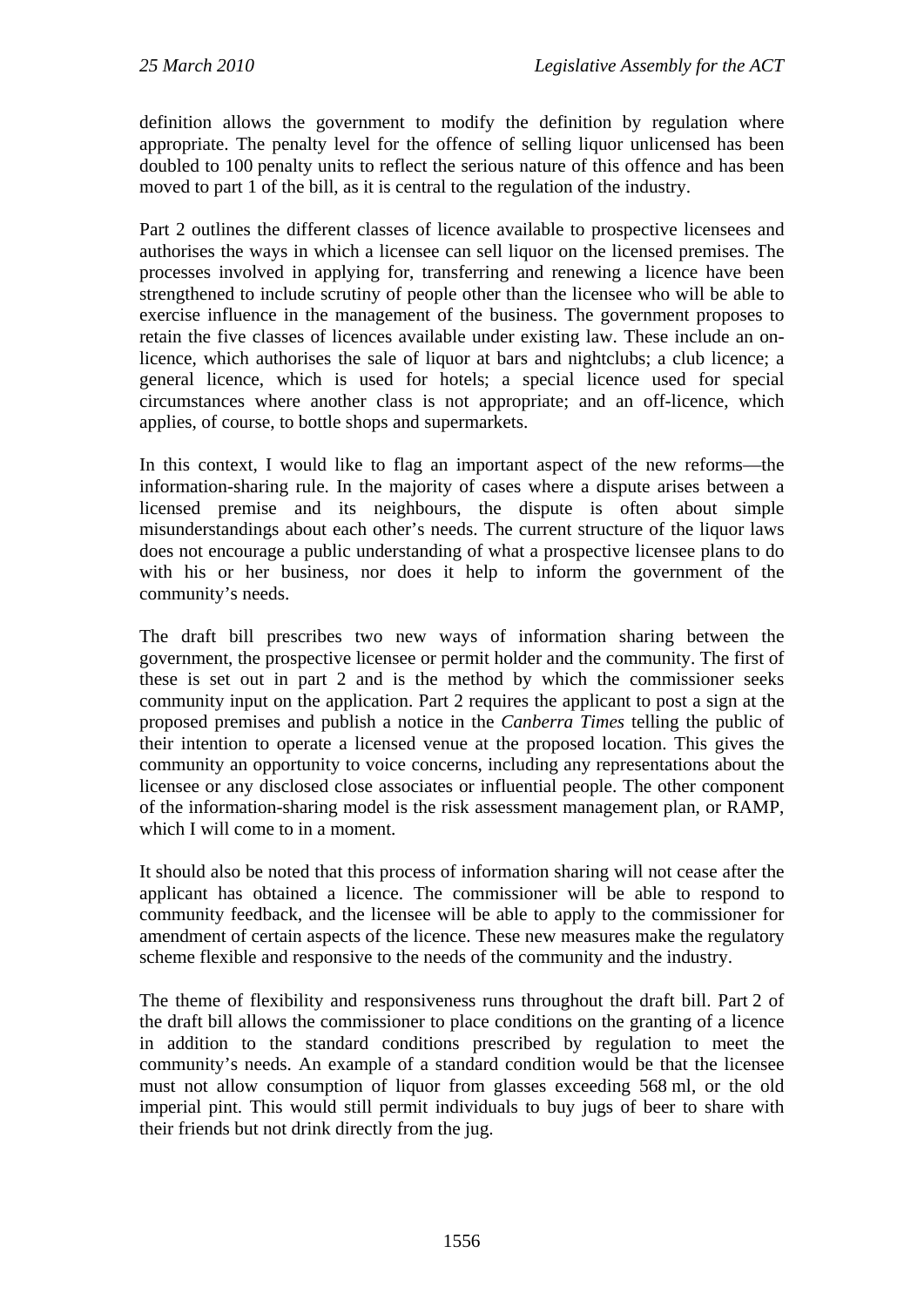In the case of a commercial permit for a special event, the commissioner would have discretion to impose this rule, but only if circumstances warrant. For a special event like Oktoberfest, for example, the commissioner would have the discretion to retain the ability to serve liquor in steins, which are larger than the standard imperial pint. In recognising the importance of responding to changing circumstances, that may require new conditions to be imposed. Part 2 gives the commissioner the ability to vary a condition on a licence at any time.

Part 3 replaces the current permit framework, which includes three classes of permits, with a simpler framework for commercial and non-commercial permits. A commercial permit covers commercial ventures, as distinct from non-commercial permits, which cover not-for-profit organisations. Commercial permit holders will be required to provide information on any influential people or close associates of the permit holder and provide a risk assessment management plan for the proposed premises or event.

Information contained in the RAMP will ensure that the government has a greater level of information about how any risks associated with the event will be managed in making a decision, taking into account the new harm minimisation and community safety principles. Similar to liquor licences, permits will also be subject to conditions, the breach of which will trigger occupational disciplinary action by the ACT Civil and Administrative Tribunal.

Part 4 builds into the framework of this new legislation a high level of scrutiny in the management of liquor licences and permits and is fundamental to maintaining the integrity of the new liquor licensing scheme. The new suitability criteria will require applicants for licences to inform the commissioner about, amongst other things, any relevant convictions, involvement in bankruptcy or insolvency proceedings, prior refusals for a liquor licence and ability to comply with the act. These suitability criteria will also be applied to any close associate or influential person of the licensee.

Part 4 builds on the flexibility and responsiveness model by not requiring a police certificate every year at renewal for licensees and their close associates or influential people, but allows the commissioner to require a police certificate to be provided where the circumstances warrant it.

Part 4 also sets out the criteria—these are new criteria—for the commissioner to consider when determining whether a venue is suitable for a liquor licensee to operate or an event to occur. Suitability information will take into account such things as proximity of premises to schools, places of worship, hospitals or residential homes; fire safety; the noise likely to come from the premises; and whether the use of the premises would attract a large number of people and, if so, the risk to the community. This is an important reform, as it allows the community to have their say and it allows the commissioner to take into account these concerns, which are legitimate often in the circumstances of a licensed premise close to residential areas.

Part 5 of the bill sets out the process by which the commissioner determines occupancy loadings. All licences will be required to have an occupancy loading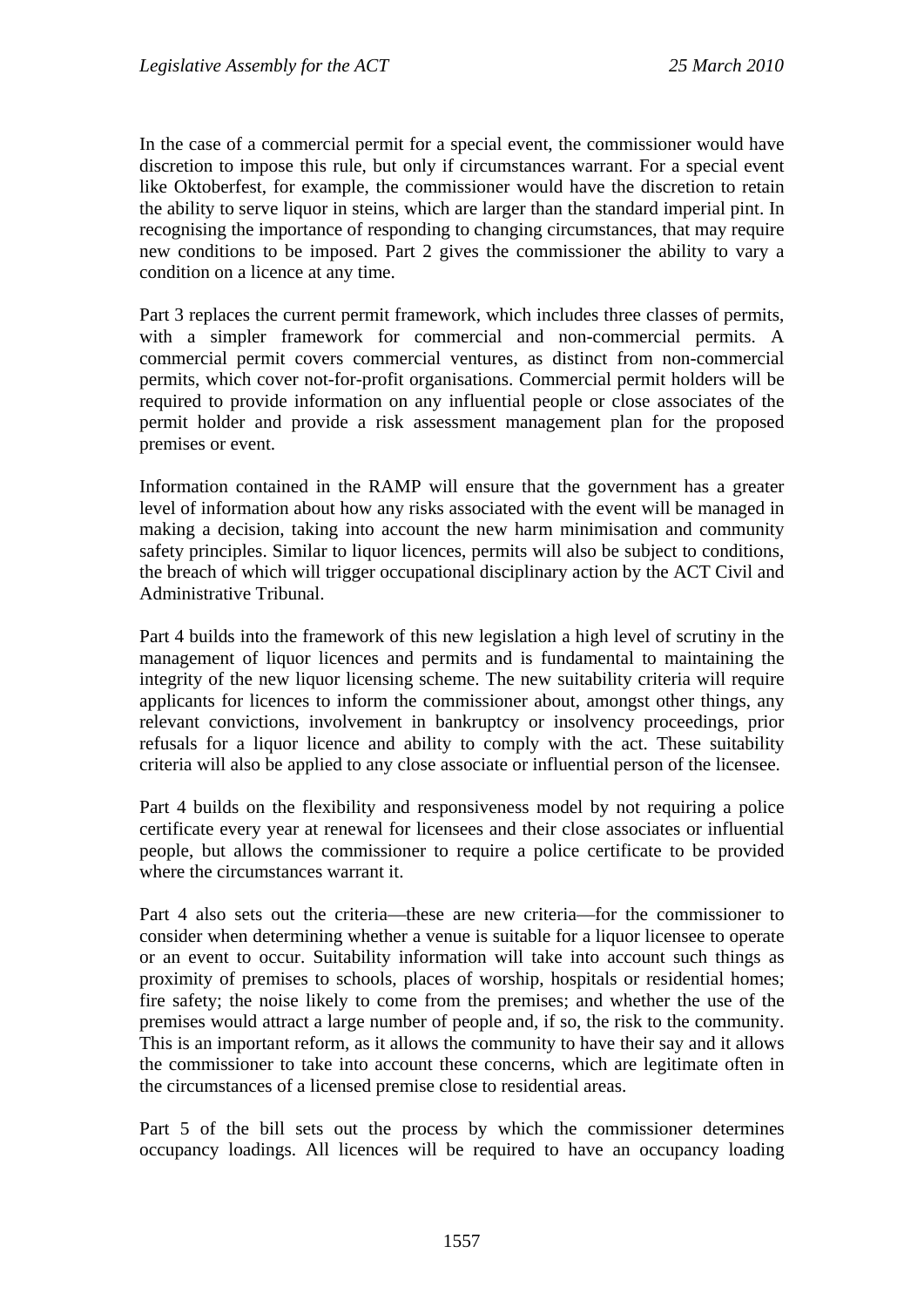determined by the commissioner for all public areas of the premises which cannot be greater than the loading recommended by the Chief Officer of the Fire Brigade. This is, of course, an existing requirement and is an important fire safety provision.

Part 6 of the bill is fundamental to the commissioner's capacity to assess risks associated with a licensed venue and how they will be managed against the new harm minimisation and community safety principles. Principles include the need to minimise harm caused by alcohol abuse, including adverse health effects; personal injury; property damage; and violence or antisocial behaviour.

The provision of a RAMP by licensees is a key aspect of the new information-sharing model. Applicants for a licence or commercial permit will need to set out for the commissioner's consideration how they intend to manage risks such as noise, security, transport arrangements and queuing areas in the running of the business. Building on the flexibility model, if a licensee or commercial permit holder needs to amend the approved RAMP, they may apply to the commissioner to do so. Failure to comply with the RAMP would be a serious matter, as this would constitute a breach of the licence. Any breach of an approved RAMP could result in the suspension or loss of licence, not to mention the possibility of a prosecution.

Part 7 of the draft bill defines an adults-only area for licensed premises where children and young people are not allowed to enter and strengthens the provisions dealing with under-age functions. In dealing with vulnerable people such as young people, a higher threshold of scrutiny will be applied. Unlike in the past where licensees had to notify the commissioner prior to the event, there is now a requirement for the licensee to seek approval to hold such an event. Additionally, everyone working in an under-age event, regardless of capacity, will be required to undertake a police check. The commissioner will have the power to impose any condition on the approval as well as the standard conditions set out by regulation.

Part 8 of the exposure draft introduces new requirements in order to make a difference in changing the culture of binge drinking. Licensees and commercial permit holders, their employees and security guards will be required to undertake mandatory responsible service of alcohol training. Learning about the risks and the impact of irresponsible sale and consumption of alcohol helps everyone to recognise when a patron is intoxicated and help them to effectively rid these people.

Mandatory RSA training is an important step because the proposed new early intervention model of enforcement would have an infringement notice scheme available for police to use in the enforcement of the new strict liability liquor offences, most notably supplying liquor to intoxicated people. The new model seeks to address the issue of alcohol-related violence at its source. It is important to note that staff exercising RSA principles by refusing to serve intoxicated people will be protected from abuse, harassment and intimidation by a new public order offence.

In line with other jurisdictions, the definition of "intoxicated" has been changed from a person's speech, balance, coordination and behaviour being "seriously affected" to "noticeably affected".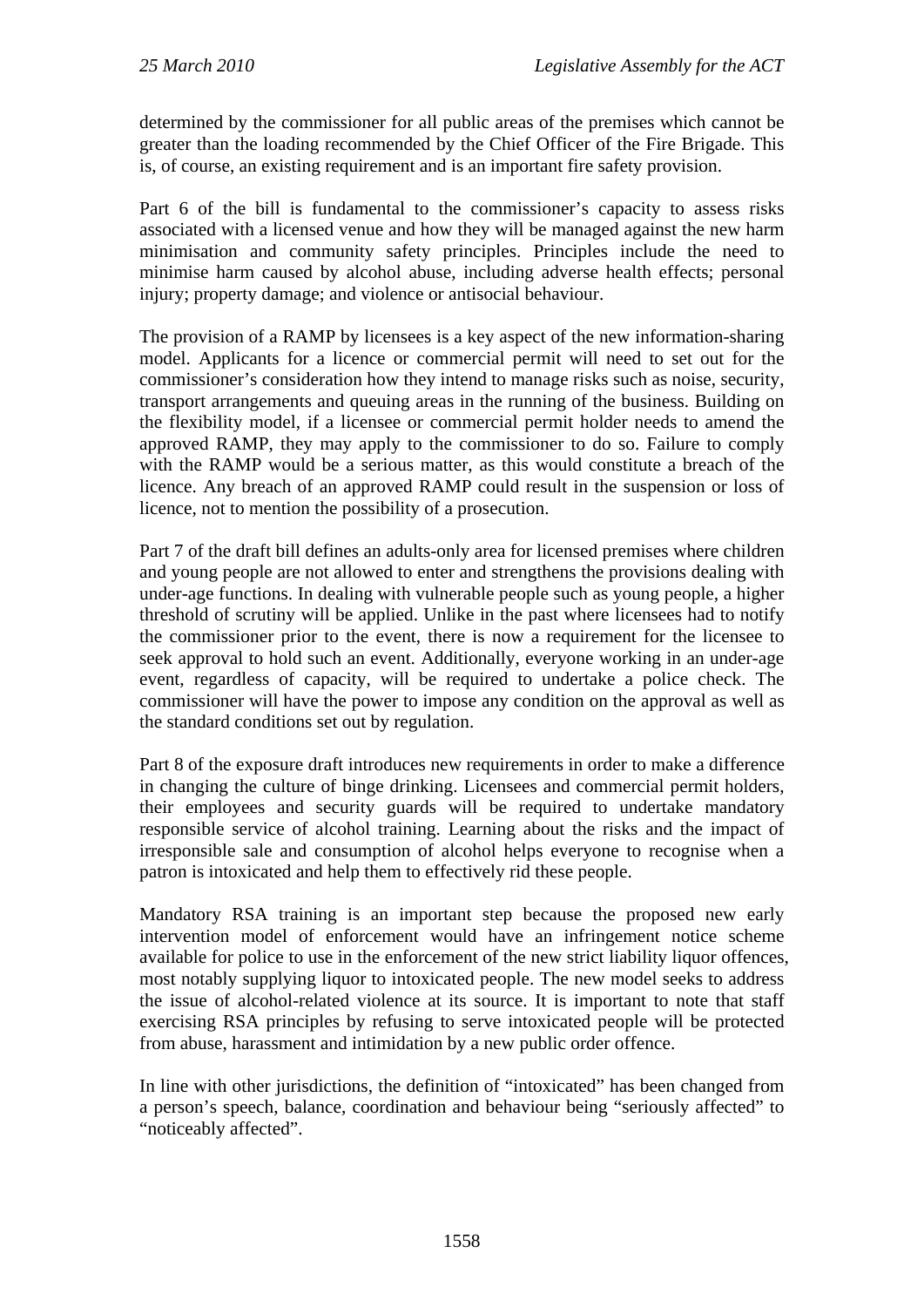Existing offences dealing with the supply of liquor to minors will continue to apply. There will be a new offence for young people to work and supply liquor in an adults-only area. However, if a young person is employed in a licensed venue, they are able to serve liquor in the non-adults-only area. For example, where a young person is employed to serve food in a licensed restaurant, they are able to serve a glass of wine with the meal at the table but are not allowed to serve liquor at the bar.

Part 8 also includes a new initiative to require a licensee to maintain an incident register which would record any incident involving violence and antisocial behaviour occurring in the immediate vicinity of the licensed premises. This will enable the commissioner to use this information as a basis for taking regulatory action.

Two new initiatives include the addition of new offences dealing with the promotional and marketing activities associated with liquor. The first offence is a general prohibition on any promotional or marketing activity which encourages excessive or rapid consumption of liquor. I note at the moment here in Canberra there is a nightclub promoting the sale of one-litre cocktails and encouraging young women to buy one between them. That type of activity, in my view, is grossly irresponsible, and this new provision is designed to deal with the problems associated with that type of promotion. The second offence allows the government to promote specific promotional or marketing activities by regulation, such as an activity which inappropriately targets children or young people.

Part 9 gives the commissioner and police new powers to intervene in emergency situations. If a situation arises where the commissioner needs to act immediately to protect the safety of the community, the commissioner could issue a written binding direction on the licensee to stop or undertake a specific action. Similarly, if an emergency arises which requires police intervention to protect the safety of the community, the police will be able to close a venue for up to 24 hours. These powers will allow the government to respond immediately to situations which threaten the community safety in a serious way.

Part 10 retains the current enforcement powers where police deal with public offences, and the regulatory authority deals with all licensing matters, for example, the management of licensed or permitted premises. Part 11 sets out the processes for complaints and occupational discipline. Part 12 gives the commissioner power to approve a training organisation to provide a specified responsible service of alcohol course. Part 13 requires the commissioner to keep and maintain licences and permit registers for public inspection. Part 14 sets out what a reviewable decision is and the application process for review.

Finally, part 15 introduces a new power for the commissioner to declare a public place as a temporary alcohol-free zone for special events to protect the social amenity of the event, making it an offence for anyone to consume liquor in that area, in addition to the prescribed public places in the act and regulations. Part 15 also contains other interpretative and procedural provisions for taking a proceeding for an offence against the act and the setting of fees.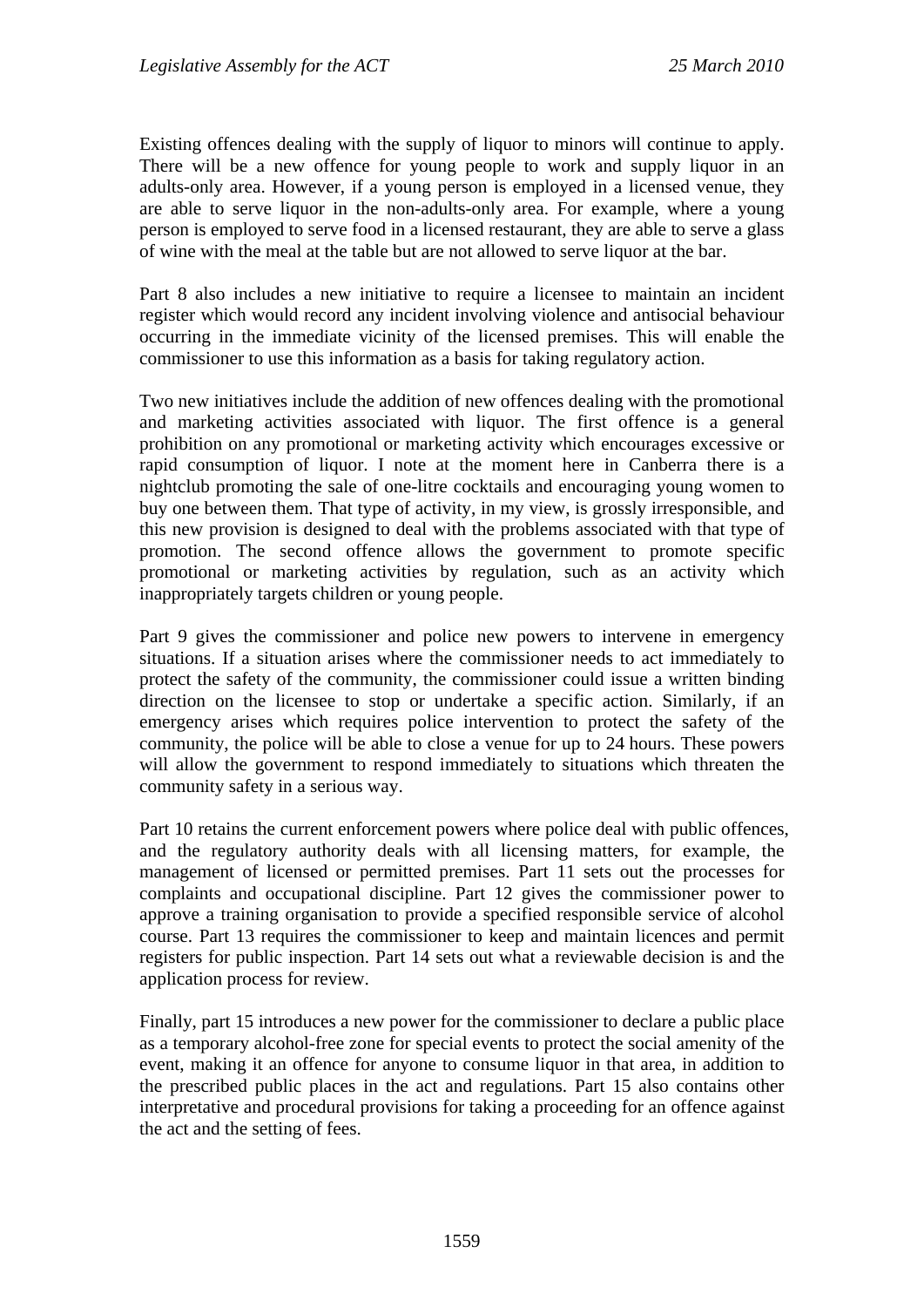In conclusion, the government believes that a new risk-based licensing fee framework is required to fund the new early intervention model of enforcement. The new fee structure will be set out in a fee determination and will reflect the higher risks and regulatory costs associated with late night trading with a commensurably higher late night trading fee. The new risk-based fees will fund the new police and regulatory enforcement powers I have already announced to ensure the compliance with the legislation.

The government will be preparing a draft set of regulations for public comment. The regulations will prescribe certain aspects of liquor laws, including the way liquor is promoted and sold and new trading hours. Promotional activities influence the way people consume liquor and how they behave. Drink promotions which encourage excessive and irresponsible consumption of alcohol can contribute to antisocial behaviour, alcohol-related violence and disorder as well as the obvious adverse health effects. The new standard trading hours will operate from 7 am to midnight, with a new late night trading authorisation process for licensees who choose to trade past midnight.

After this consultation round, a government bill will be prepared based on the exposure draft bill, taking into account the views expressed to government in public comments. The bill will be introduced in the June sittings and will commence, I would hope, before the end of the year.

After the new laws have been operating for two years, it is proposed that a review will be commenced for completion in 2013. This review will look at all aspects of the legislation, including the new risk-based licence and fee structure and gather evidence-based data to gauge the efficacy of the new reforms. I also understand that a number of jurisdictions have recently introduced new liquor laws or are looking at their laws as we speak, and the review will also be able to draw on their experiences.

I would like to invite members of the Assembly, the broader public, the liquor industry, community groups and government agencies to provide comment on this draft bill. The success of these reforms depends directly on a partnership between government, the community and the liquor industry. I am confident that that partnership will be successful because of the contributions we have already seen made by all of these groups.

Finally, I thank all of those parties who contributed to the government's discussion paper and final report. The submissions were crucial in the development of this draft legislation. Through the valuable insights they provided, the affected parties have provided us with the ability to view and undertake activities linked to liquor, and the government has been able to develop an effective, balanced approach in partnership to regulating liquor. I commend the exposure draft to the assembly.

# **Paper**

**Mr Corbell** presented the following paper:

Crimes (Serious Organised Crime) Amendment Bill 2010—Revised explanatory statement.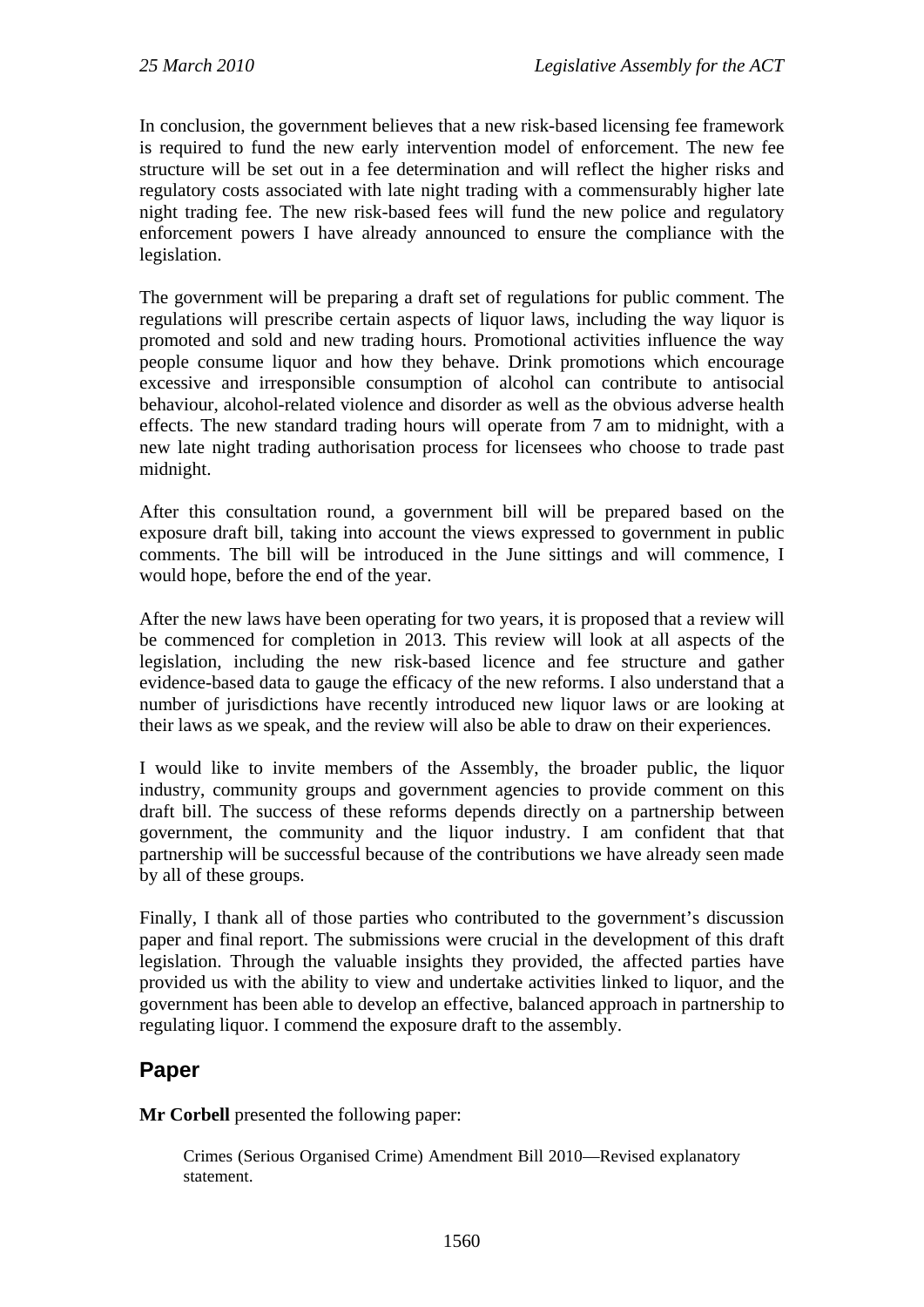# **Personal explanation**

**MR HANSON** (Molonglo), by leave: During question time today Mr Stanhope, Ms Gallagher and I think other members of the government were heckling from that side of the chamber, implying that I had received a letter from the archbishop prior to its being tabled today. To the extent that Mr Stanhope, when I denied that allegation, across the chamber called me a liar repeatedly and on a point of order then withdrew that and continued to gesticulate from that side of the chamber and mouthed the words "liar" at me, I am used to Mr Stanhope and Ms Gallagher's behaviour in this place and—

**Mr Corbell**: On a point of order—

**MR ASSISTANT SPEAKER** (Mr Hargreaves): Yes, Mr Corbell, I was just examining the standing orders.

**Mr Corbell**: I assume this is a personal explanation that is being given.

#### **MR ASSISTANT SPEAKER**: It is.

**Mr Corbell**: He needs to indicate where he has been misrepresented in some way. He is not allowed to debate broader issues or pass commentary on other members. He needs to get to the point of the issue.

**MR ASSISTANT SPEAKER**: Thank you, Mr Corbell.

**MR HANSON**: I will indeed—

**MR ASSISTANT SPEAKER**: Mr Hanson, before you resume, can I remind you that you have to state early on how the misrepresentation has occurred—what it is. If you can proceed to that fairly quickly we can allow you to proceed.

**MR HANSON**: Thank you, Mr Assistant Speaker. The crux of this was that during my speech yesterday I referred to 88 years as the term of the lease because I believed we were looking at the archbishop's letter—he has also used the term "88 years" in the term of lease—and that that was the evidence that was used. I would just like to point to the legal advice that is available on the ACT Health website from the ACT Government Solicitor, addressed to Mr Cormack, the previous head of ACT Health, which talks about the term of that lease. It says, under "the Crown lease":

A new lease was granted to Calvary on 16 November 1999 for a term of 99 years. Calvary is entitled to the grant of a further lease on the expiration of the current Crown lease.

#### *Members interjecting—*

**MR ASSISTANT SPEAKER**: Order, members! Two things, please. I just remind a couple of you that the Speaker has left me with a list of warnings. The convention in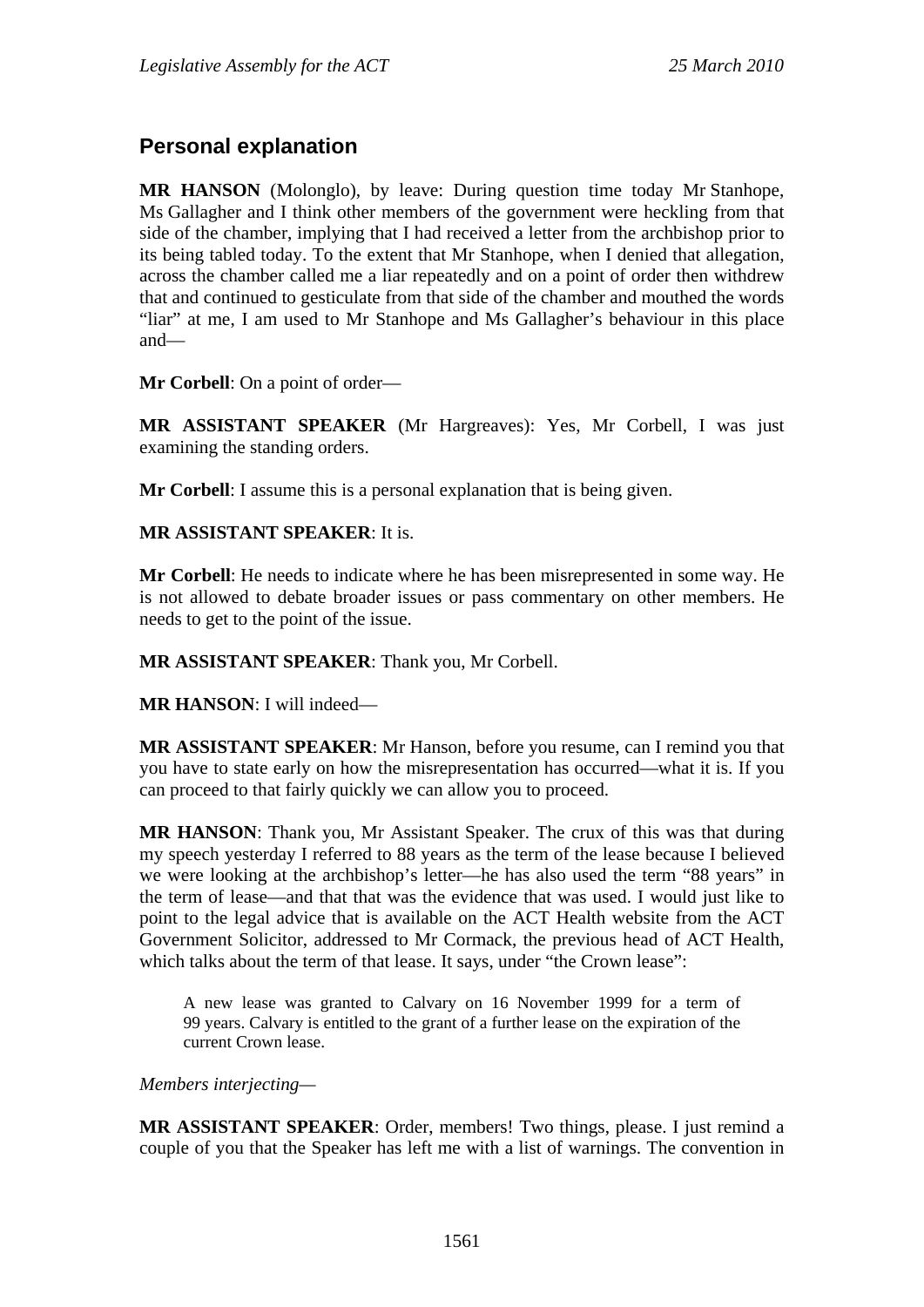this place is that a second one is an automatic naming. I do not want to do that, so please help me out a bit here. Secondly, Mr Hanson, you are making a series of statements, and that is fine, but you have not indicated how you were misrepresented. Could you do that, please?

**MR HANSON**: I was misrepresented, Mr Assistant Speaker, in that I was called a liar and my good name—and that, I also believe, of the archbishop—was besmirched. If Mr Stanhope and Ms Gallagher were calling me a liar—I can point to evidence where that is entirely false, because the term of the lease is 88 years—it was a false allegation. For them to call me a liar is something that I am robust and happy with—it has been withdrawn in this chamber—but they are also calling the archbishop a liar. The implication is—

**Mr Corbell**: On a point of order—

**MR ASSISTANT SPEAKER**: Thank you very much, Mr Corbell; I understand. Mr Hanson, the standing orders do not provide an opportunity for people to make a statement under standing order 46 in respect of another party. If you have concluded, we will move on.

**MR HANSON**: Mr Speaker, I will conclude. I just make the point, finally, that it is a term of 88 years. That is where I got it from. I would like to make it very clear that neither I nor any other member of the opposition received either the letter that was written by the government to the archbishop or the letter from the archbishop to the government until we were provided with those documents by the government. Any allegation to the—

**MR ASSISTANT SPEAKER:** Mr Hanson, I am sorry. I am going to have to conclude this one now. It is not a matter of personal explanation.

## **Accountable government Discussion of matter of public importance**

**MR ASSISTANT SPEAKER** (Mr Hargreaves): Mr Speaker has received letters from Ms Bresnan, Mr Coe, Mr Doszpot, Mrs Dunne, Mr Hanson, Mr Hargreaves, Ms Hunter, Ms Le Couteur, Mr Seselja and Mr Smyth proposing that matters of public importance be submitted to the Assembly. In accordance with standing order 79, Mr Speaker has determined that the matter proposed by Mr Coe be submitted to the Assembly, namely:

The importance of honest, open and accountable government.

**Mr Doszpot**: Mr Speaker, can I just make an explanatory statement? I think it is important to realise that this is Mr Coe's first MPI since he has been in this place.

**MR ASSISTANT SPEAKER**: Mr Doszpot, I thank you very much. I am sure that Mr Coe enjoys the congratulations of the chamber.

**MR COE** (Ginninderra) (4.04): I worked out there would have been a 96.5 per cent chance of me getting an MPI before this date. It has taken me 35 MPI submissions,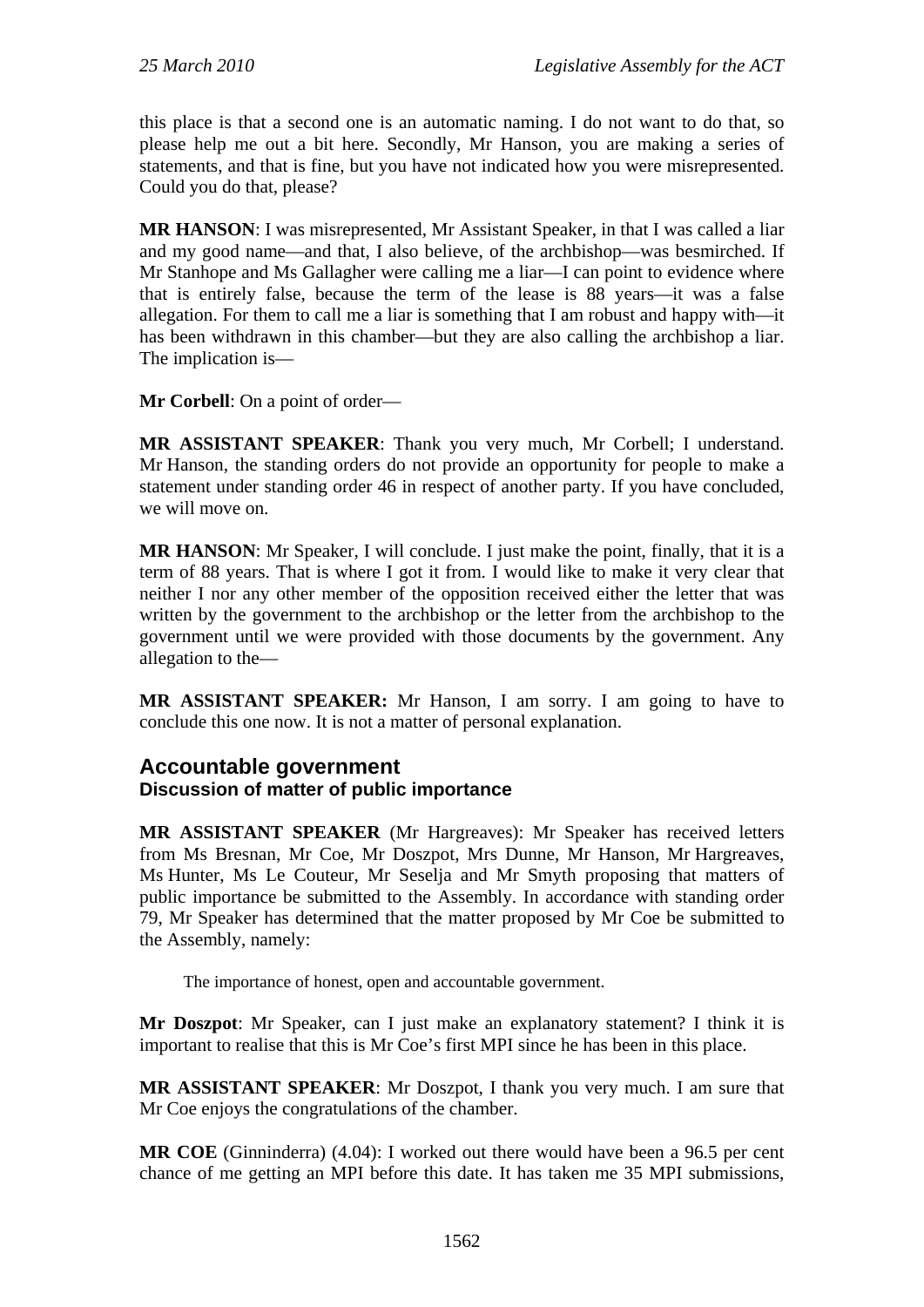but finally the Speaker has chosen my lucky envelope. It is a pleasure to be here talking on such a significant matter of public importance, which is the importance of open, honest and accountable government.

You would think that a statement like that would be a real gift for a government. They can talk about all their great achievements, their track record and their proud history of transparency and openness—perestroika and glasnost—but I am afraid Mr Stanhope resembles Joseph Stalin more than he does Mikhail Gorbachev. So it is a bit disappointing.

But let us start at the beginning. Let us go back to 2001, the beginning of Mr Stanhope. I was not of voting age at the 2001 election, but I still had the literature. It is interesting that in a letter that he wrote to all Canberrans, with a postal vote application, he said, "Only Labor can deliver united, responsible and financially accountable government." Accountable government. I wonder whether, if they were to put those words into a flyer these days and deliver it to all Canberra households, there would be furious agreement—

#### *Mr Hanson interjecting*—

**MR COE**: That is right. At least this brochure was paid for by the Labor Party, albeit poker machine revenue; whereas the document that I got a few weeks ago in my mailbox was a nice glossy document of about eight or 10 pages which went into great detail about all the great achievements of Jon Stanhope. I note that the GDE was not mentioned. I note that the disastrous way they have handled Calvary was not documented properly. I note that the school closures saga, where three schools in my electorate—Hall, Flynn and Cook—were closed unduly was not there. I note the Ernst & Young report was not mentioned in that brochure. I note that the Green Square saga also was not included in that document of triumphs—triumphs of the Chief Minister.

Throughout it talked about "our community". I am afraid Mr Stanhope has lost touch with our community, so much so that we had a situation today where the Chief Minister was so irrelevant and had no idea about leadership and leading his current team that he had to come into the chamber with an excerpt from *Hansard* from a couple of days ago to back himself up. He sought to table *Hansard* to give himself relevance. It is very disappointing that we have this sort of person running our territory at the moment.

Firstly, I go to the Department of Territory and Municipal Services strategic budget review. Getting this document out of the government was a real effort. It took over a year of government resistance. It took a year of questioning. It took a considerable amount of effort from the opposition to get this document to be public. It took a great deal of effort to get this document, which talks about transparency, out into the open. It is pretty interesting that they should have a document which calls on the government to be more transparent and they will not even table it. They would not even table a document which talks about them becoming more transparent and how they are not.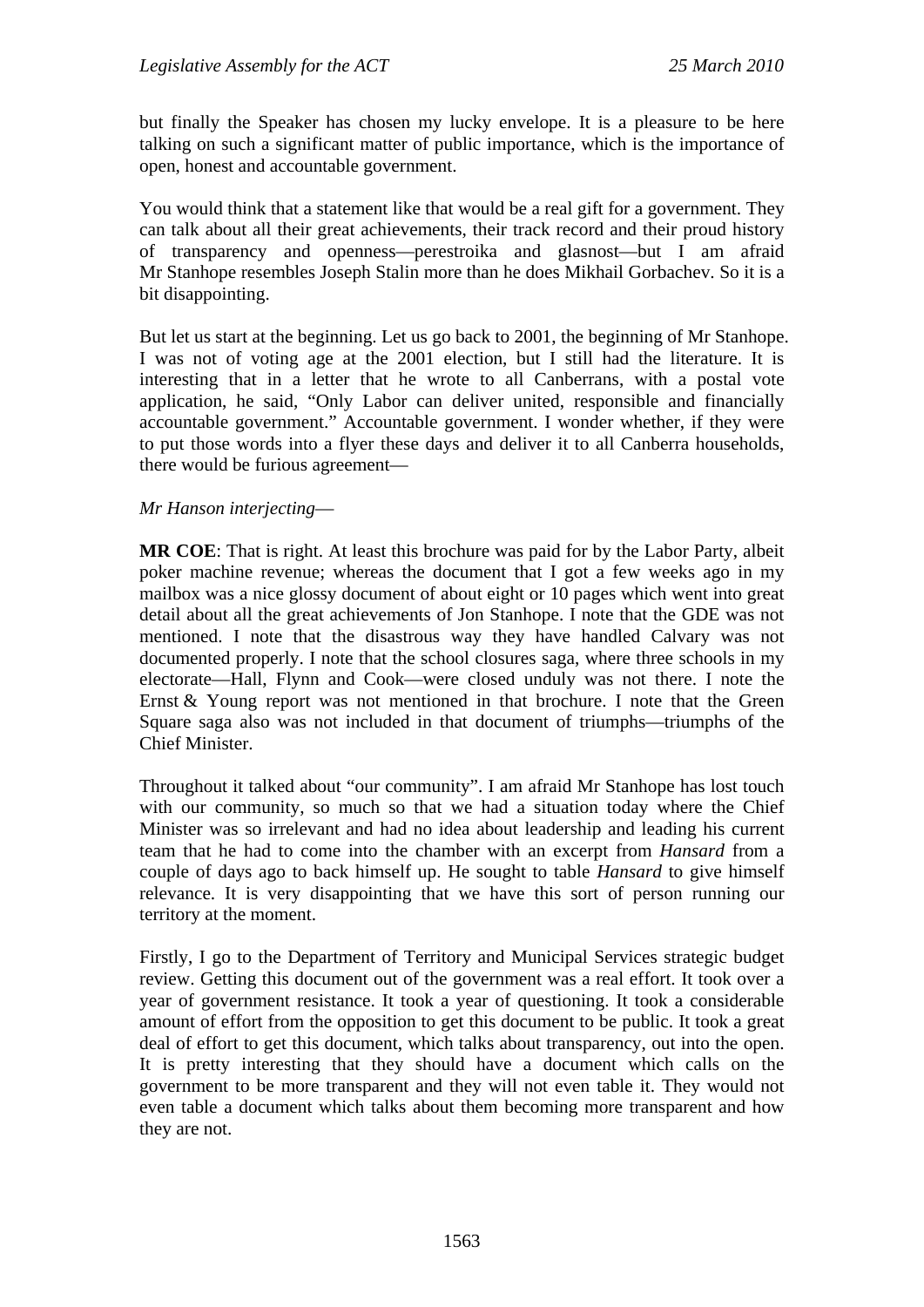Let us look at some of the key findings. Point No 8 is an interesting one: "corporate overhead cost allocation to business enterprises is not transparent". That is on page 4. I note that this document is not available anywhere online. The government did not want anyone to actually see this. This transparent government that likes to disseminate information when it is good does not like to disseminate information when it is not so good. At page 5, the next page, the report says:

In over view, TAMS must continue its integration journey and now strengthen its financial management and organisational performance frameworks so it can demonstrate to its stakeholders that it fully understands the financial and service delivery implications of its business activities.

You only write that if it is not happening. It continues:

This will enable TAMS to demonstrate to government where and when additional resources are required and the implications when these resources are not provided.

Most tellingly, it goes on:

In a competitive environment for resources, governments will remain reluctant to provide additional funding to TAMS for its service delivery, unless it has confidence that this money will be expended transparently, consistently with its priorities and achieve value for money.

Why do you write something like that if it is not happening at the moment? Of course it is not happening. TAMS have major problems, as do many other government agencies. On page 15:

A number of recommendations are made to improve the current state financial management of TAMS and move towards a more transparent and robust operational footing for future years.

In particular, one of the future goals is:

Greater transparency, and understanding from an organisational wide perspective, of financial performance, accountability for performance and accurate costing of service delivery.

That should be done immediately. That was a recommendation that TAMS have to get onto this quickly. I wonder whether they have. I am very doubtful. Here is another one:

TAMS should also review its administrative practices … This will assist with the transparency of the cost of managing TAMS and corporate service provision and ensure the right accountabilities for managing these costs.

At page 47, the footnote states:

This explains in part the increase from the cost estimate and is an example of where the financial management practices could be improved to give greater transparency of actual costs.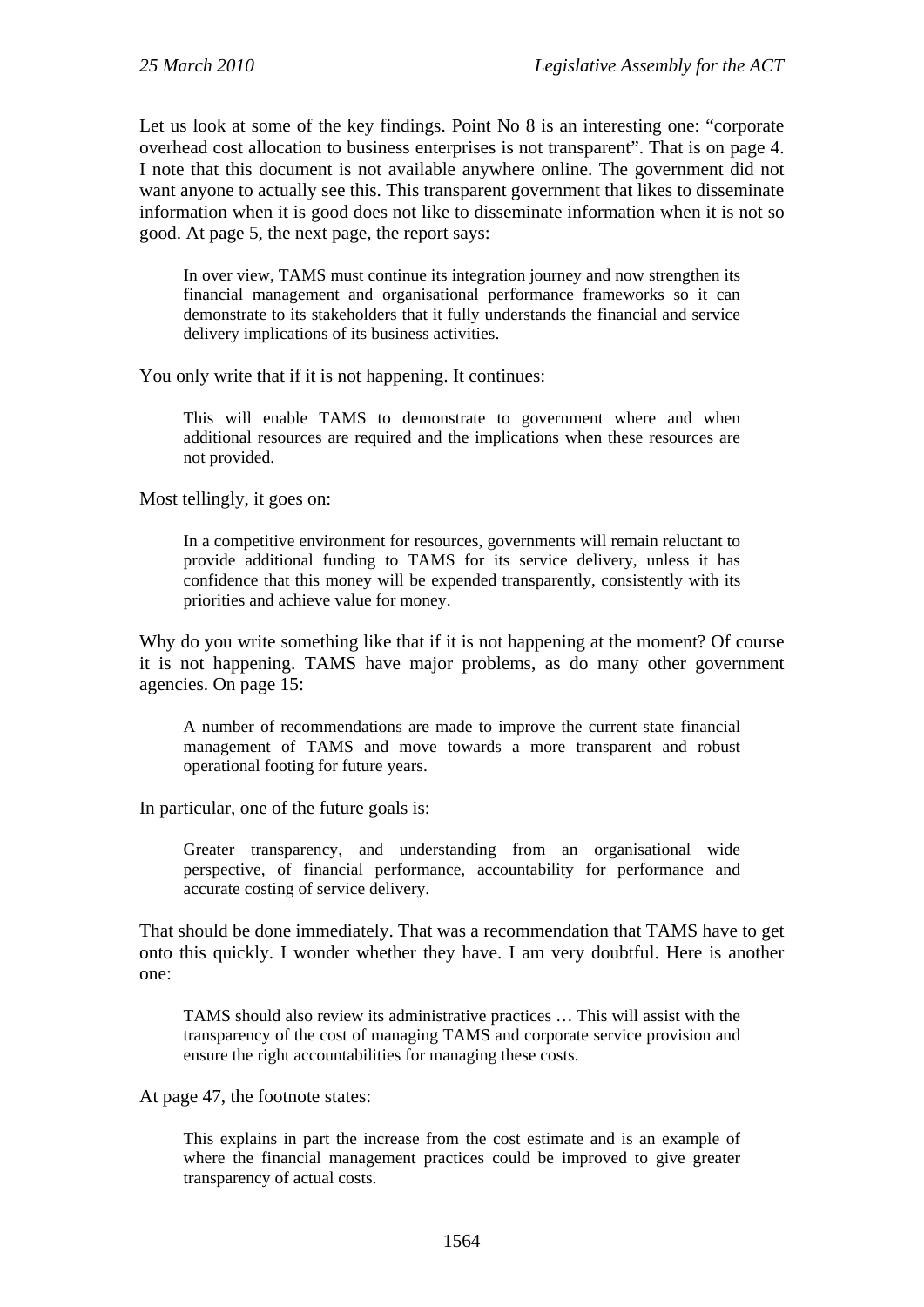This report is riddled with criticism of the Stanhope Labor government, particularly TAMS. Page 62:

The allocation of corporate overheads is further clouded by a lack of transparency as to what services these allocations are actually seeking to recover.

The recommendation:

Once an accurate and transparent understanding of corporate overhead usage is obtained, the Department will be able to make informed decisions ….

They cannot do so at the moment. They are unable to make these decisions because they do not have the information, because they are not transparent. It continues:

This arrangement will address the lack of transparency that currently exists reoccurring in future years.

Page 72, the recommendation:

This will assist with the transparency of the cost of service provision and ensure the right accountabilities for managing that cost.

This is a scathing report and it is understandable that the government did not want to release it. What government with such a track record would want to release a document like this? Fortunately, through the opposition's pressure, it was finally released.

The document I have just quoted from was not just a rundown of issues that have occurred overnight in TAMS. There are systemic cultural problems in TAMS which go to the very MPI about open, honest and accountable government. What we have seen under the Stanhope Labor government is an end to open government.

Let us not forget that it was the Labor Party that scrapped the state of the territory report. In 1999 Kate Carnell introduced the state of the territory report which reported annually to the people of Canberra on the ACT government's performance on social and community issues. I think it came from ACTCOSS, who made a recommendation that it should be done. What did this Chief Minister do when he took power? He scrapped the state of the territory report.

What about the state of the environment report? I am sure that is something near and dear to Madam Assistant Speaker and her particular interests and concerns. The purpose of the state of the environment report was to provide decision makers and the public with a current condition report on the environment. For years it was not issued.

There are also the capital works reports. I think most people who listen to commercial radio would be hearing advertisements paid for by the government about all the great things they are doing in capital works. I believe even in the *CityNews* a couple of weeks ago they had a full-page ad which bragged about their capital works. You tell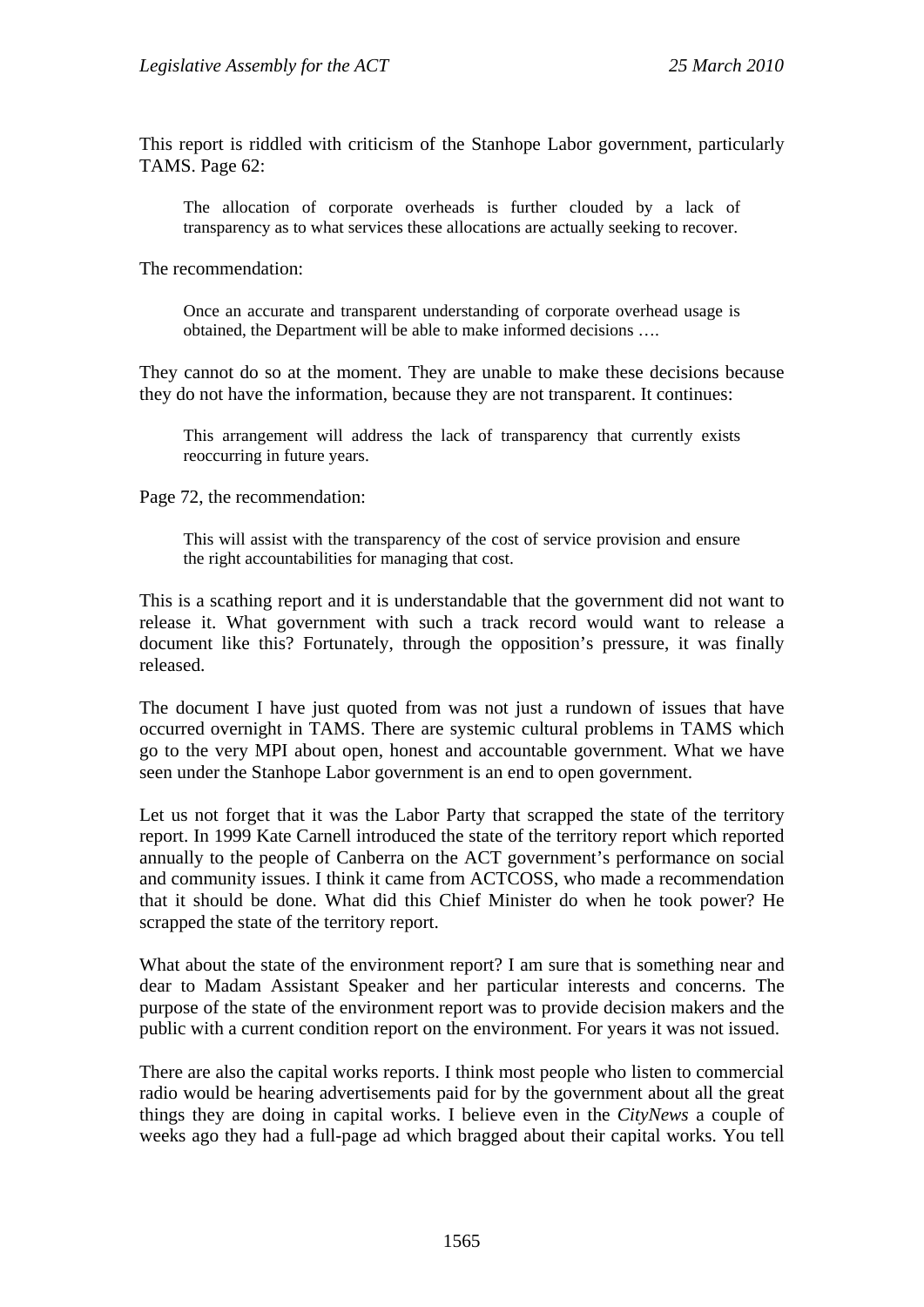anybody on the GDE that the government should be bragging about their capital works. You tell anyone around Glenloch interchange that the government should be bragging about capital works. You tell anyone on Lanyon Drive that the government should be bragging about capital works. You tell anyone trying to go from Hackett, Watson, Downer, Dickson or Ainslie that the government should be bragging about capital works.

Because we do not have the arterial roads to divert traffic from the minor suburban roads we get so many rat-runs in Canberra, especially in the inner north. If we do not invest properly in infrastructure and we do not spend our money properly then we are going to get situations like we currently have where everyone in Canberra is affected by this government's poor record when it comes to capital works.

This is very relevant to open, honest and accountable government. The whole GDE saga is very much relevant to open, accountable and transparent government. This government refuses to actively take part in community consultation. It refuses to listen to concern and it refuses to plan for the future. If this government was proud of its track record of honest and accountable government then I do not think we would need such a huge ad buy that we currently have by the Stanhope Labor government.

There is, of course, more. There is no shortage of things to talk about in such an MPI. The Freedom of Information Act, I think, is another classic one brought about because of Mrs Dunne's fierce advocacy for this act. The FOI reform that we have passed in this Assembly was simply because the opposition said what the government was doing was wrong and we had to change it. I commend Mrs Dunne for getting that important piece of legislation through this place. It is relevant in particular because of the data that was suppressed around the time of the school closures.

When the government began closing schools in 2006 it was Jon Stanhope who raised to an art form the suppression of information and getting around the FOI legislation. He famously suppressed the functional review written by Costello, a document which supposedly provided the original basis for the school closures. That document has still not seen the light of day. I do not think we ever will see that document.

The worst abuse of FOI laws that I think we have seen in this place has to be about this government's misuse of conclusive certificates. These certificates were intended to be used in exceptional circumstances to protect documents that are so sensitive that even the reviewer should not see them—things such as national security matters. However, the government have totally abused that power in a way which has meant that so many Canberra families have suffered. They have unduly suffered because they have not been able to see the evidence to support Mr Stanhope's political decision. This was a decision, incidentally, that they said they would not take before the 2004 election.

Of course, there is the Tuggeranong power station. I am sure my colleague Mr Doszpot will be talking about this issue a little bit later on. The suppression of information about the Tuggeranong power station and, again, the government's inability to consult properly on this issue—as I said earlier, the way they maximised their art form way of suppressing information—are also on display with regard to the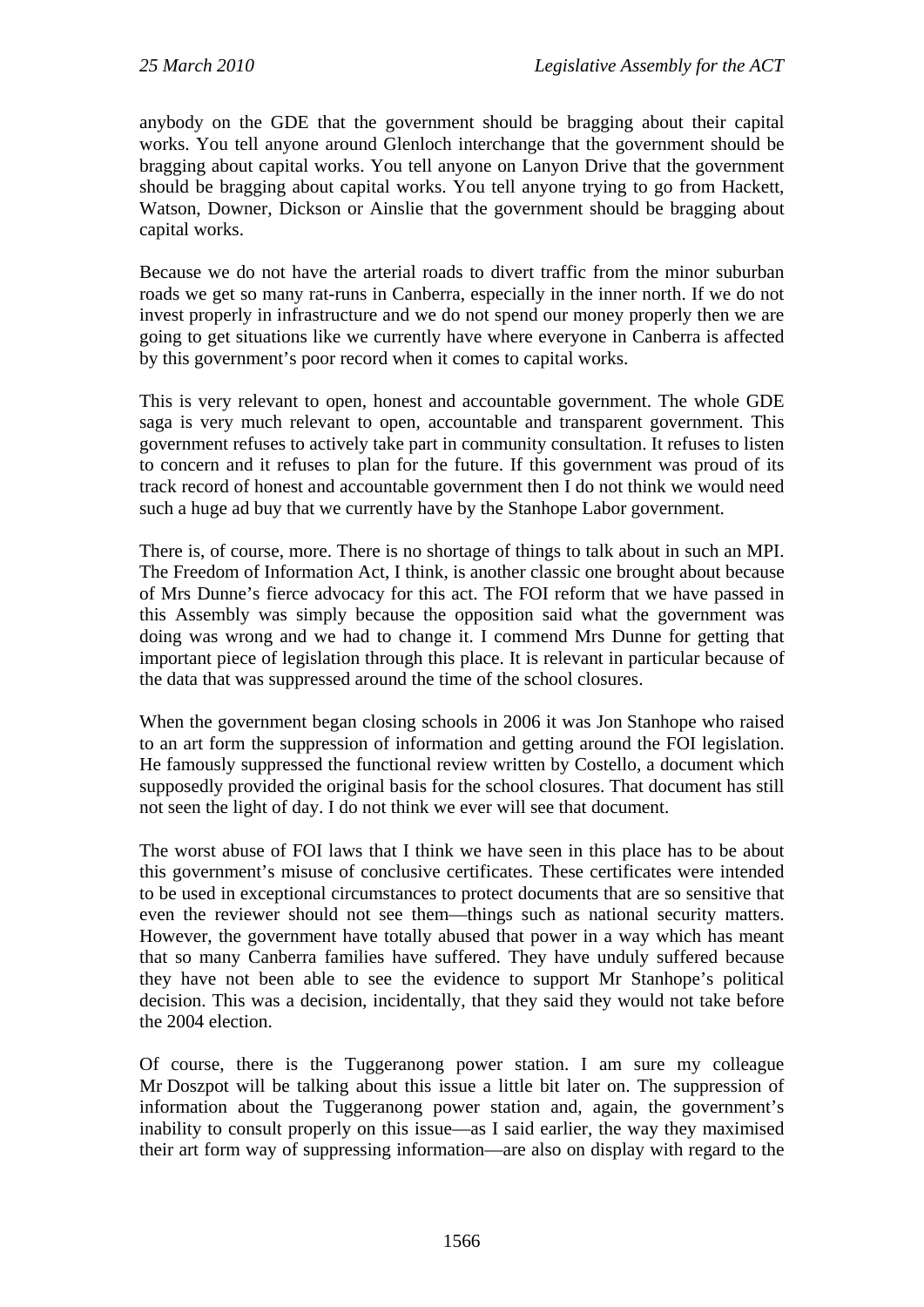Tuggeranong data centre. Even on Tuesday, just a couple of days ago, in the planning and public works and territory and municipal services committee annual report document, recommendation 9 reads:

The Committee recommends that the Department of Territory and Municipal Services and the ACT Planning and Land Authority coordinate their public consultation processes where an obvious cross over exists.

This goes to the heart of the issue. You have different empires throughout this government. You have different empires in cabinet and you have different empires in the bureaucracy. Because of that Canberrans are suffering. We do not have transparency, we do not have openness and we do not have an accountable government. We on this side of the chamber will do all we can to hold this government to account. But part of that rests on the government to make sure that there is information available. That is why Mrs Dunne moved and we passed the FOI legislation. That is why we will continue to do all we can to ensure that the people of Canberra have all the information they can possibly get their hands on so that we can accurately and fairly evaluate this government and its atrocious record of delivering services to Canberrans.

**MR STANHOPE** (Ginninderra—Chief Minister, Minister for Transport, Minister for Territory and Municipal Services, Minister for Business and Economic Development, Minister for Land and Property Services, Minister for Aboriginal and Torres Strait Islander Affairs and Minister for the Arts and Heritage) (4.19): I welcome the opportunity today to speak on this matter of public importance. Openness and accountability in government are the foundations of trust and respect and perhaps in no parliament in the country is openness so pronounced and accountability so great as in this parliament, with its unique nature of parliament where minority government is the rule rather than the exception and where we live in such intimate contact with the community we serve.

In the past year a number of extra efforts have been made to improve openness and accountability. I turn first to those arising from the parliamentary agreement between Labor and the Greens party. A major element of that agreement related to reforms of the parliamentary system. In total, there were 44 commitments on parliamentary reform agreed to on 31 October 2008.

Since making the agreement we have met every four months, reviewed progress and, more recently, the commitments themselves. Joint communiques are issued to publicly gauge progress against the commitments and to demonstrate the effective working relationship between this government and the Greens in relation to the agreement. The implementation of these parliamentary reforms contributes to a more open, honest and accountable government.

There has been some debate in recent times regarding the Assembly's ability to ask questions on the parliamentary agreement and I support the Speaker's position in regard to his recent rulings. And I note today, from the *Hansard*, that it is a position that was first espoused in this place by the Deputy Leader of the Opposition, Mr Brendan Smyth. So it is interesting that the Speaker's rulings are entirely, 100 per cent consistent with the position first proposed in this place by the Liberal Party.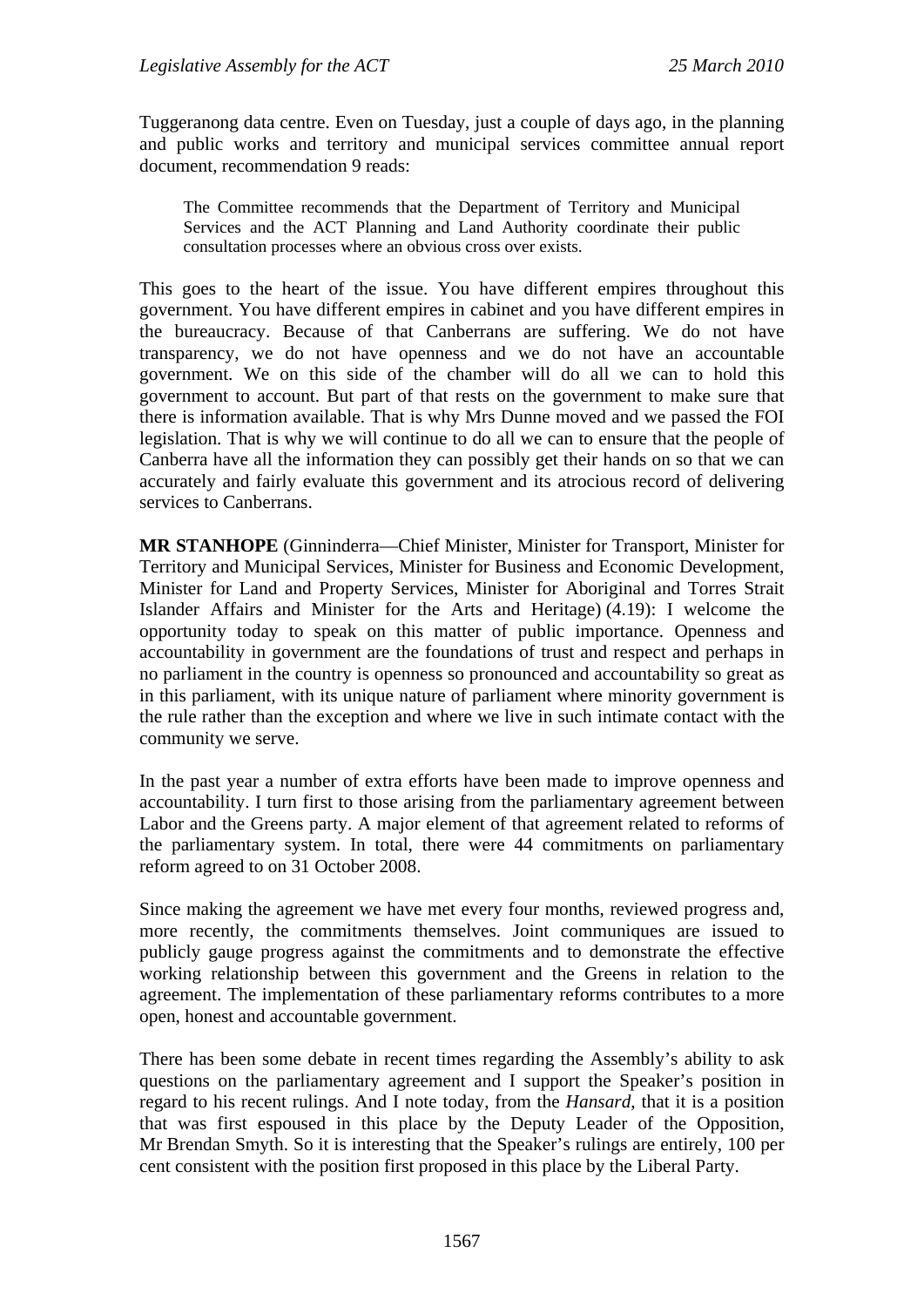While questions relating to individual commitments which a minister has responsibility to implement are entirely appropriate, as has been demonstrated for those opposite yesterday and again today in question time, questions that address the nature of an agreement between two parties are, and should be, out of order. It is really nice today to have affirmation or confirmation of that position from Mr Smyth when he was actually being honest and being himself, when he actually was not posturing for the cameras. He could have essentially written the Speaker's ruling on this particular issue.

It is a real pity that neither Mr Smyth nor the Liberal Party chose to be transparent and honest about their real position in relation to the true nature of the ALP-Greens agreement. They hid it, they pretended that it was not the position that Mr Smyth espoused last year—a total lack of transparency, a total lack of openness, an essentially dishonest position in relation to this particular issue.

It is not uncommon for issues concerned with the separation of powers to be raised in this chamber. Of course, this commonly takes the form of the Liberals arguing that, while the occupants of the other arms of government are free to criticise the actions of the executive, there is no occasion on which it is appropriate for the executive to take issue with, debate, question or raise an eyebrow at the actions of those other arms of government. Of course, though they try, the Liberals cannot have it both ways.

The separation of powers is one of the basic elements of our system of responsible government. It is a separation that is abrogated, eroded and damaged when, for example, the opposition tries to interfere to have the Assembly set the Auditor-General's budget. Quite apart from the bizarre context in which this interference takes place, a context in which our Auditor-General is demonstrably well funded, there are crucial reasons why the Assembly cannot and should not have powers to set budgets—reasons that go to the very heart of the separation of powers.

First, as we have indicated before, only ministers can introduce bills with financial implications. This limitation is contained within the self-government act and safeguards the integrity of the ACT's budget. Attempts to circumvent this basic tenet of our democracy by, for example, directing ministers fall foul of the basic rules for responsible government.

The Assembly cannot, and should not be able to, direct ministers in the exercise of executive powers. This doctrine is widely accepted as an implied element of the commonwealth constitution that flows through to other elements of the Australian constitutional framework and ends up right here, in this chamber, in the work we do and the way we do it.

More broadly, it does not make logical sense for the Assembly to elect to determine funding for certain offices, because each of these offices amounts to just one of the myriad calls upon the budget. It is absolutely proper that they be weighed against all other competing priorities for a share of the budget. While the government accepts and welcomes and is more than happy to respond to debate around how it exercises its functions, it must be for the government of the day to determine appropriate budgets and priorities. It is what governments are elected to do.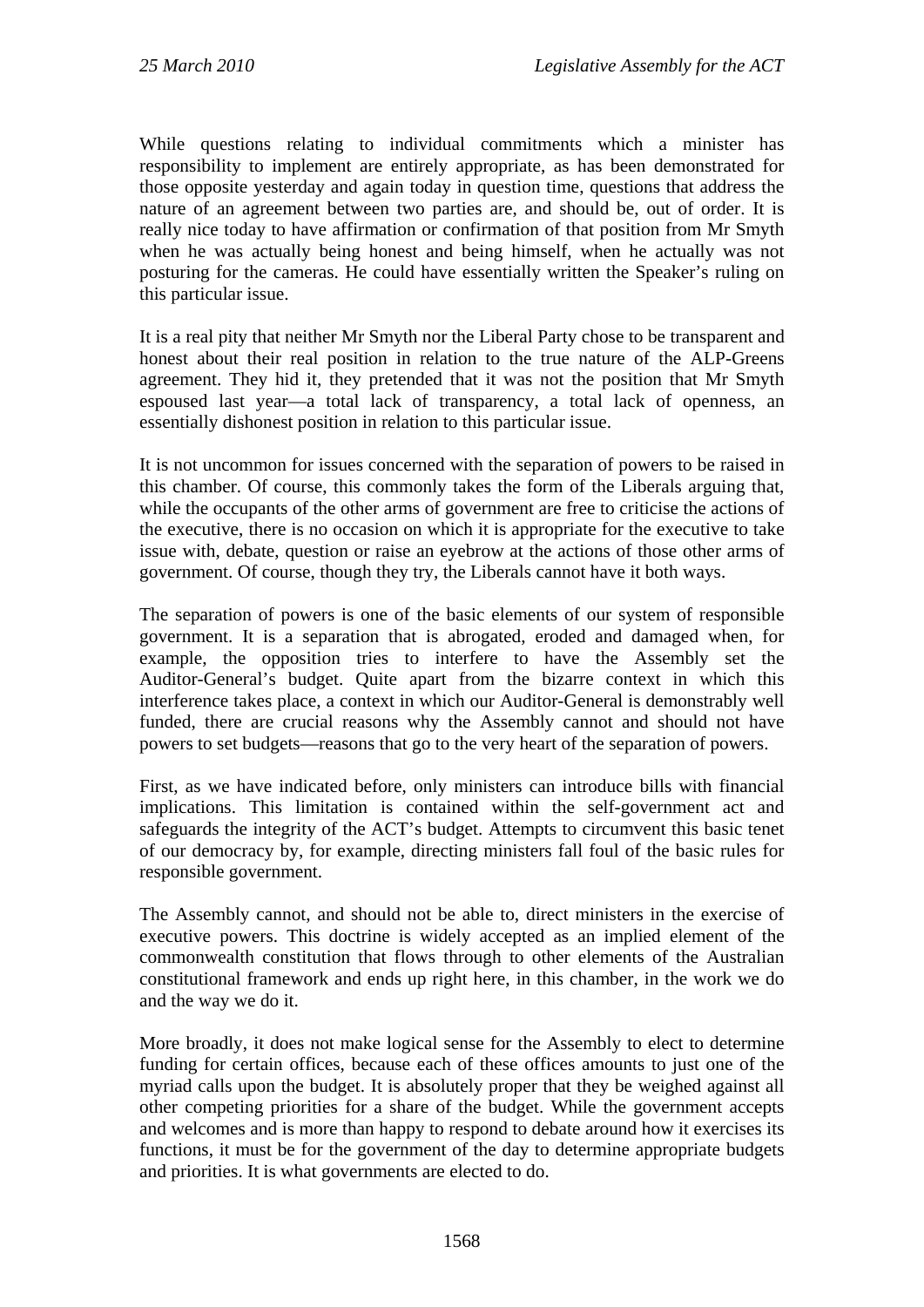It is what the Liberals would never dream of tinkering with if they were in government. But I fear it is so long since they were in that privileged position that they care little for what damage they do to the institution of government from their position on the opposition-for-opposition's sake benches.

While there is some legal debate around the extent of separation between the judiciary and other branches in some jurisdictions, this is debate at the edges. There is no credible argument with the fundamental principle of the separation of powers doctrine, the notion that the executive and legislature must remain sufficiently distinct. It is the doctrine that sits beneath and provides strength to the principles of responsible government in the ACT. The legislature's role is scrutiny of the performance of government. It is not for the legislature to trespass onto the functions of the executive.

The government welcomes the Legislative Assembly's adoption of the Latimer House principles, which is—if I could, without being provocative, just squeeze in—another important commitment in the parliamentary agreement with the Greens. The Latimer House principles establish a framework for the promotion of the rule of law, good governance and respect for human rights.

It is necessary to understand, however, the extent to which those principles articulate freedoms for the three arms of government, as well as checks and balances for those three arms. In a mature democracy such as ours, the fundamental importance of the separation of powers that underpins the Latimer House principles is not often the subject of explicit discussion. There I was acknowledging that the democracy is mature, not necessarily the legislature.

But recent attempts to subvert that divide indicate that perhaps today's debate is a chance to refresh everyone's understanding of the principles involved. The curious thing is that the very party doing the subverting, the Liberals, are the ones who have today proposed that the principles of open and accountable government are a matter of public importance. Of course, we could not agree more. But we do appreciate the irony of the Liberals being the ones to presume to lecture on such matters, probably consistent with their general lack of self-awareness.

The separation of powers doctrine exists to protect individual liberty and constrain the capacity of any arm of government to arbitrarily impose restrictions on individual liberty or otherwise abuse its powers. Importantly, the doctrine also recognises the rights and freedoms of the three arms to exercise their functions. As expressed in the Latimer House principles, each branch of government is the guarantor in their respective spheres of fundamental principles of democratic society based on the rule of law.

One of the obligations created by the Latimer House principles is for each branch of government to respect the proper roles, responsibilities and accountabilities of the others. Just as it would be inappropriate for the executive to interfere in the operation of the courts, there are proper limitations on the Assembly's powers over the executive.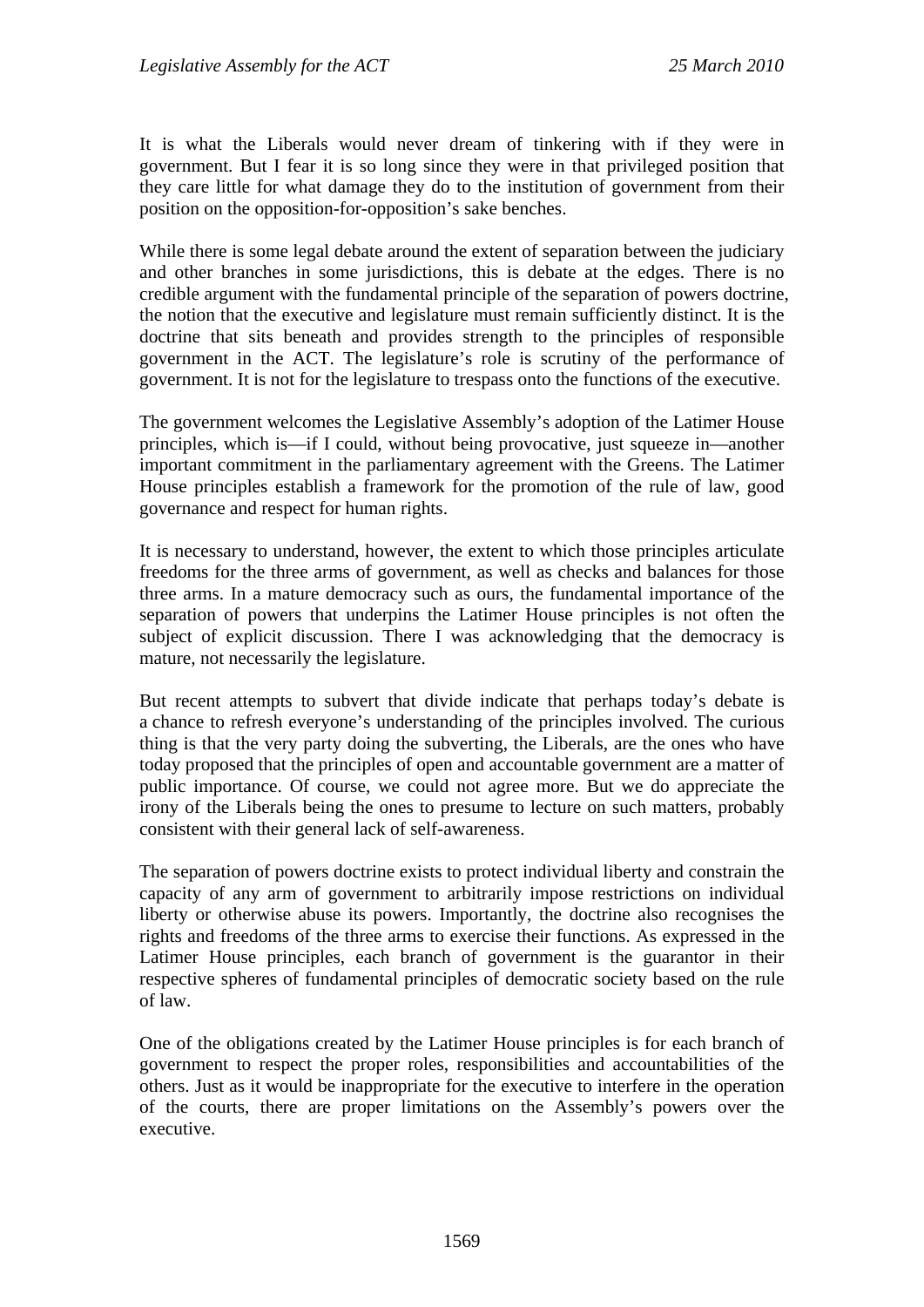Open, honest and accountable government is a feature of all Australian jurisdictions and in a small jurisdiction like the ACT, with a small parliament and minority government, there is, quite properly, significant scrutiny of government decisions and plentiful opportunities and mechanisms for ministers to be held to account for their actions. And the government is supportive of all of those processes. That does not mean that we also should support every attempt to break open and invite interference in all decision making.

While I would defend the Assembly's right to hold this or any government to account for the decisions it takes, non-executive members are not part of the government. That is not the way governments based on Westminster operate. The government must be allowed to govern. It must be allowed to take decisions. Voters will judge ultimately whether those decisions were the best decisions to be taken in the circumstances. That is not the task of non-executive members.

There are genuine and compelling public interest reasons why some—not all, but some—of the government's processes must be conducted behind closed doors. These are perhaps most evident in the areas of cabinet decision making, commercial negotiations, industrial negotiations, legal matters and intergovernmental relations. To operate otherwise would be to render good government simply impossible. Confusing the roles of the arms of government, blurring the boundaries, eroding the superstructure of our system of governance has both legal and practical ramifications.

Madam Assistant Speaker, openness and accountability is not limited to the relationship between the government and the Assembly. Governments also have a duty to be open and accountable to the people, to the community. You would be aware that enhancing citizen engagement and participation were identified in the 2008 citizen-centred governance paper and the updated Canberra plan as a means of supporting transparent, accountable and responsive government.

Flowing from that paper, the Chief Minister's Department has been reviewing community engagement protocols and processes. Work to date has included improving the community engagement website, updating the community engagement manual, better and more targeted training of our community engagement officers, the use of new technologies in our community consultations and a very popular new weekend format for community cabinet.

In the 2008-09 budget we allocated \$250,000 to the Chief Minister's Department to strengthen the government's focus on accountability and performance. As a first step, the department commissioned the Allen Consulting Group to prepare a report examining the ACT's existing performance and accountability framework, presenting the key principles for better practice and outlining a possible principles-based framework for the ACT.

The Allen Consulting Group report was released on the Chief Minister's Department website in May last year. This report informed further consultation across government as we refined an ACT-specific framework and detailed implementation plan. This across-government consultation phase is now complete. The department is now developing a policy paper for government consideration.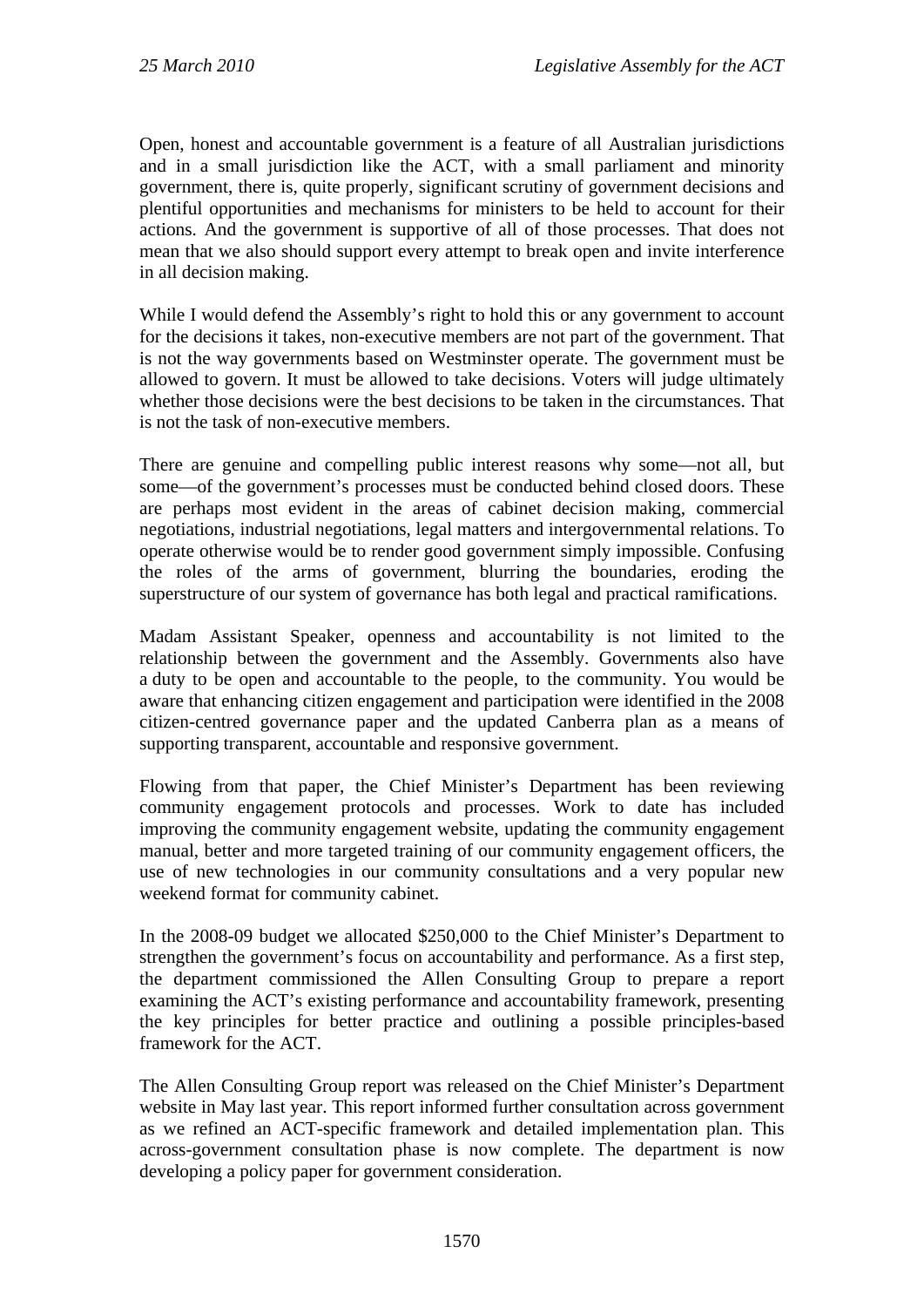Members are aware of the recent complaints of harassment at the Canberra Hospital obstetrics department and are equally aware of Mr Hanson's absurd allegations of a secret obstetrics review. Members would have heard that we will undertake two reviews into these matters. The first review will centre on the clinical outcomes of the unit and will be undertaken by an independent obstetrician and an independent midwife.

The second review will be a review in relation to the workplace environment, undertaken by an independent specialist. ACT Health has advised that this will be under the provisions of the Public Interest Disclosure Act, which provides legislative protection against reprisals for anyone participating in the review.

These two reviews will enable any issues to do with bullying and harassment to be uncovered and dealt with while also supporting staff. It also will enable the Canberra community to continue to have faith in the service provided by the obstetrics unit at the Canberra Hospital. However, these reviews will not be played out in public. Obviously, these kinds of allegations are serious and warrant a full investigation and there are good reasons for conducting the investigation in the way we are.

Firstly, we need to protect the privacy of both the victims and the accused. The Public Interest Disclosure Act requires ACT Health to treat all disclosures confidentially. People may not feel comfortable coming forward if they do not believe that confidentiality will be assured. Also, it is vital to ensure that proper process is followed in these kinds of investigations to ensure the integrity of the outcome of the findings. I can assure members that the government takes any allegations of this nature very seriously and will ensure that the reviews are conducted appropriately and with respect for the privacy of the individuals who are involved.

As part of our commitment to open, honest and accountable government, we support the provision of answers to questions on notice and FOI requests. Last year's budget estimates hearings resulted in approximately 2,550 questions on notice. Just in the current term of this government, we have fielded a total of 970 questions on notice in the Assembly. There is of course a difference between a genuine request for information, a genuine interest in the answer, and the kind of omnibus, multipart questions which seem to be the speciality of those opposite.

Freedom of information is also a crucial element of open and accountable government but just as the Latimer principles can be subverted and abused, so can FOI. In the area of FOI requests, the Chief Minister's Department alone has been forced to grind through 40 FOI requests in this financial year, 30 from the opposition. We are getting those costed so that we can actually determine the costs of some of this transparency. The amount of work required to comply with each of these requests is enormous. Indeed, I understand there was one request of the LDA which cost the LDA \$30,000 to respond to.

I notice the opposition's obsessive interest in question time today regarding front-line officers and essential public servants. I wonder whether they would consider the poor public servants toiling over these FOI fishing expeditions to be essential. I do urge the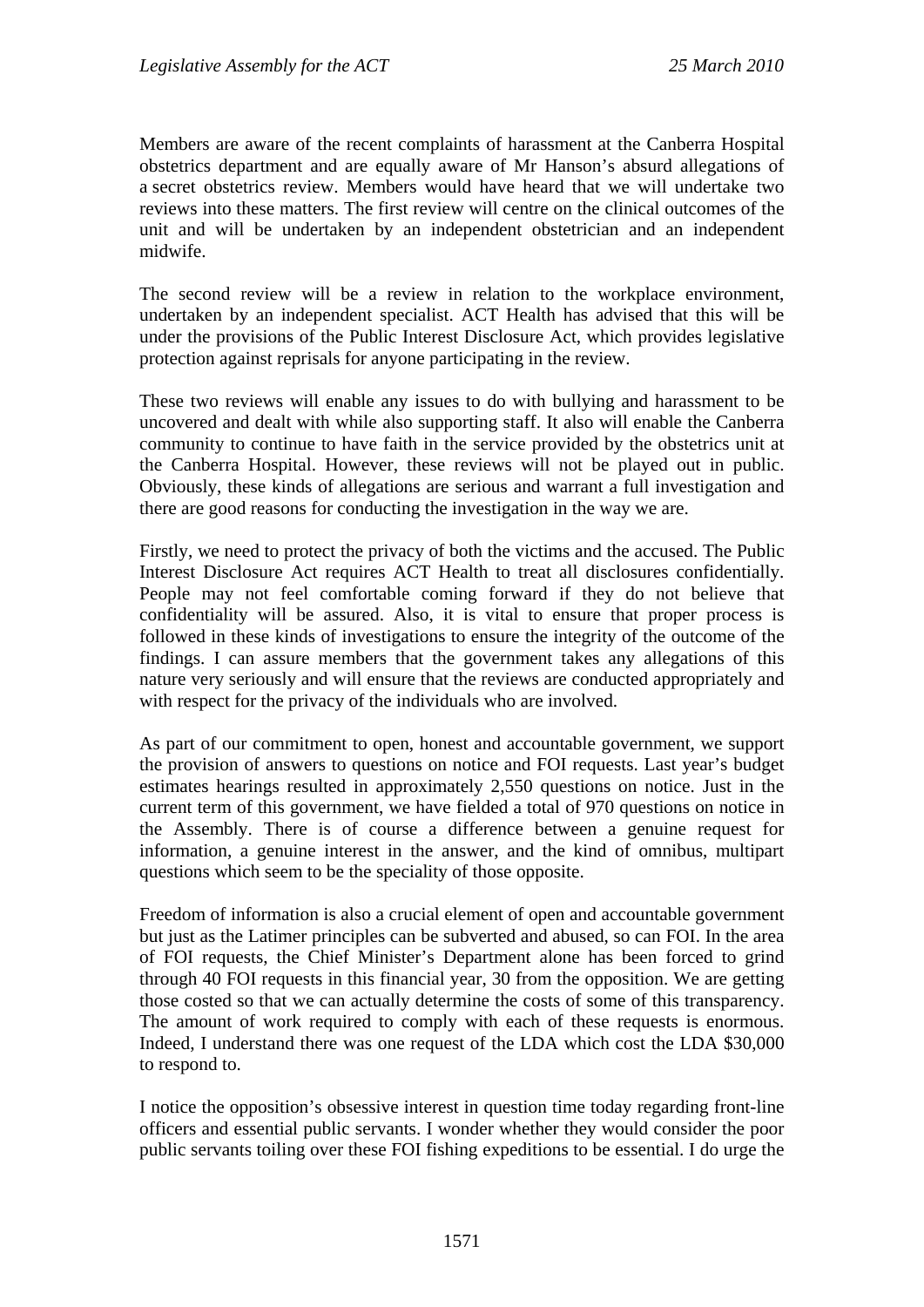opposition, when using the processes available to them under the FOI system, to ensure that their requests are suitably focused and well targeted so that they get the information they need without imposing an undue burden on professional public servants.

Under our system and practices, the opposition would seem to have a remarkable and perhaps historic access to government information, which of course is due to Labor's dedication to the principle of open, honest and accountable government. This love of openness must be tempered by the equally compelling need to preserve, from time to time, the possibility of confidentiality.

What we all seek, I am sure, is a balance, one that requires openness from the government, but a measure of responsibility also from those who use democratic processes to exercise scrutiny. In finding this balance, I am sure we can also find trust and respect for our respective roles, something which just lately is sadly lacking.

**MS HUNTER** (Ginninderra—Parliamentary Convenor, ACT Greens) (4.34): On 16 June last year, we discussed this exact matter. It was proposed by Mr Seselja on that day. On that occasion, much of the discussion focused on the estimates process, and various members of this place expressed their respective views on the adequacy and outcomes of that process. Given that we are about to begin the budget process again, I think it is worth while reflecting on last year's process and hopefully members can learn from any errors we may feel were made and can make the most of this year's process. And, of course, I am very pleased to be chairing estimates this year.

It is true to say that the openness and comprehensiveness of the budget papers and the estimates process is one of the most important elements of government accountability. I hope that, in recognition of this, the government will ensure the quality of the budget papers and the availability of ministers and public servants for questioning during the estimates process.

Open and accountable government is perhaps the most fundamental element of our democracy. Without it, Canberrans cannot make informed decisions at election time and the fundamental premise upon which our system is based would be frustrated. We know that, in the last Assembly, the government was not as open and accountable as they should have been. In fact, at times their approach to the Assembly was contemptuous. The people of Canberra have said that this is not what they want from their representatives; so today we have a very different Assembly, an Assembly that consists of three parties.

The Greens-Labor parliamentary agreement outlines a range of measures to improve openness and accountability. From the first available opportunity, the Greens have worked to improve openness and transparency and improve the quality of the legislature in the ACT. The Greens are very proud of our achievements in the very short time we have been here. However, we know that we still have an enormous amount of work to do. I would like to take the opportunity to list the improvements that have been made in the first year and a bit of the Seventh Assembly.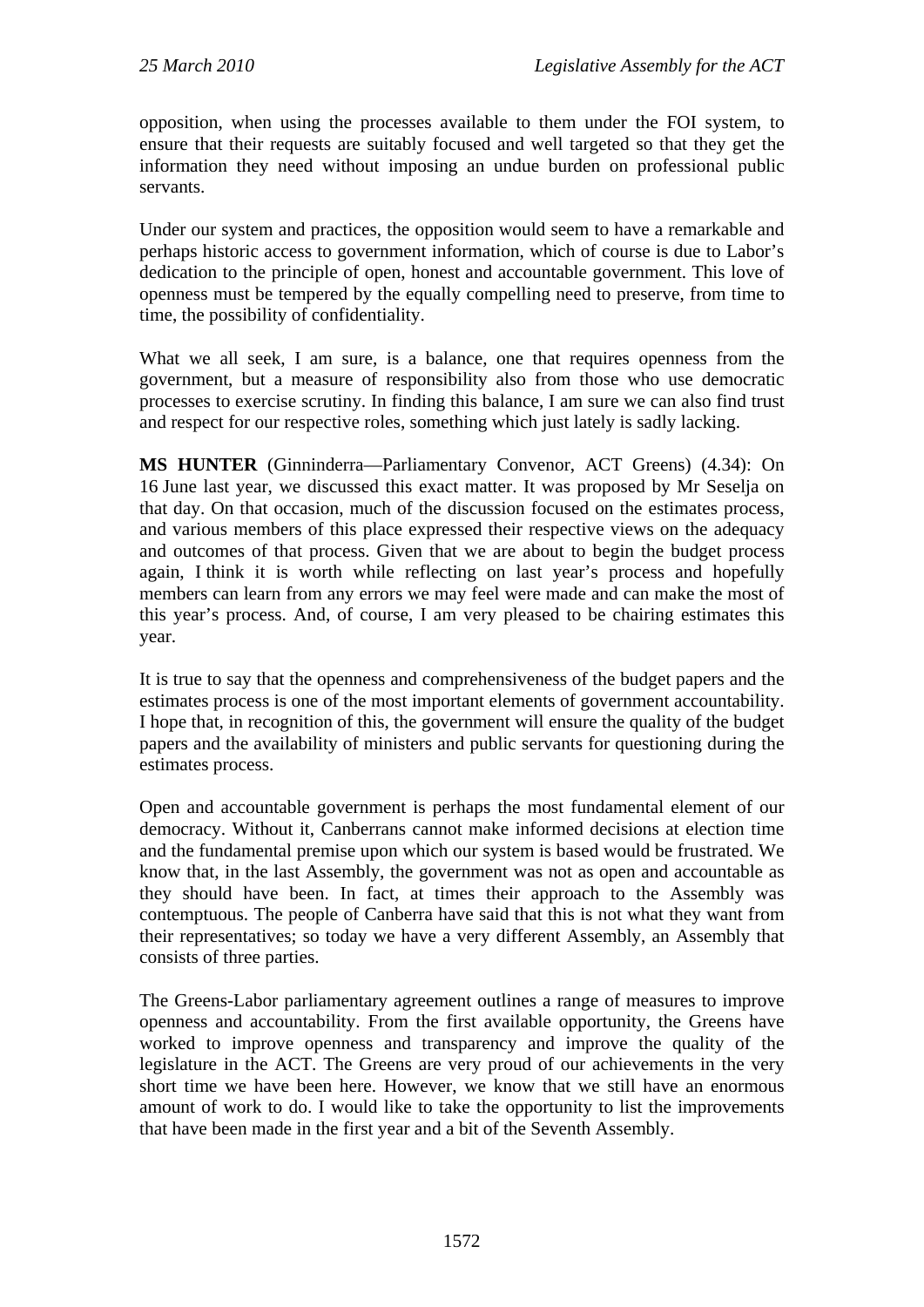There have been amendments that have been made to the standing orders to ensure that this place functions better and allows non-government members a greater opportunity to contribute to the Assembly processes. The Assembly has now adopted the Latimer House principles in full, as Mr Stanhope mentioned, and these principles describe best practice for the relationship between parliament, the executive and the judiciary and provide guidelines which are designed to ensure protection of the sovereignty of parliament and the independence of the judiciary, two critical components of democratic governance.

We have a new deal and a new process to deal with Assembly calls for documents, which I note may need some further improvement. And that, of course, was the establishment of the independent arbiter. There have been amendments to the Freedom of Information Act. The new campaign advertising review process is now in place, and we have an enhanced committee process.

I also note that there are still outstanding issues that we as a legislature have to address, such as government responses to committee reports. I note that a document that was tabled this afternoon, "Schedule of government responses to committee reports, March 2010", unfortunately is still showing that 50 per cent of government responses to committee reports are not being delivered within the three months that we believe is the ideal.

The Greens would also like to see improvements to the Human Rights Act compatibility statements. In particular, we would like to see a statement of reasons for those statements, as well as the inclusion of climate change impact statements to accompany bills and greater sustainability reporting for all government expenditure and policy initiatives.

There are many forms of accountability. Providing credible policy alternatives and making the government properly justify policy decisions against alternative policy options are the most effective ways that non-government members can keep the government accountable for their actions.

It is easy to criticise. It is much harder to shrug off that criticism, and people are far more likely to take that criticism seriously if there is a genuine alternative presented alongside it. That is about being future focused, presenting solutions, presenting alternatives.

The Greens have done this. We have at every opportunity been the first ones to raise concerns where we feel proper processes have not been followed or the right outcomes have not been achieved. We have put the Greens' alternative of what would be a better process or policy outcome on the table.

It is worth making the point that accountability comes in many forms and there are many avenues available to ensure that the government is as open and accountable as it can reasonably be expected to be. It is up to us as members to exploit these mechanisms to the greatest extent possible and, where appropriate, create and adopt new mechanisms.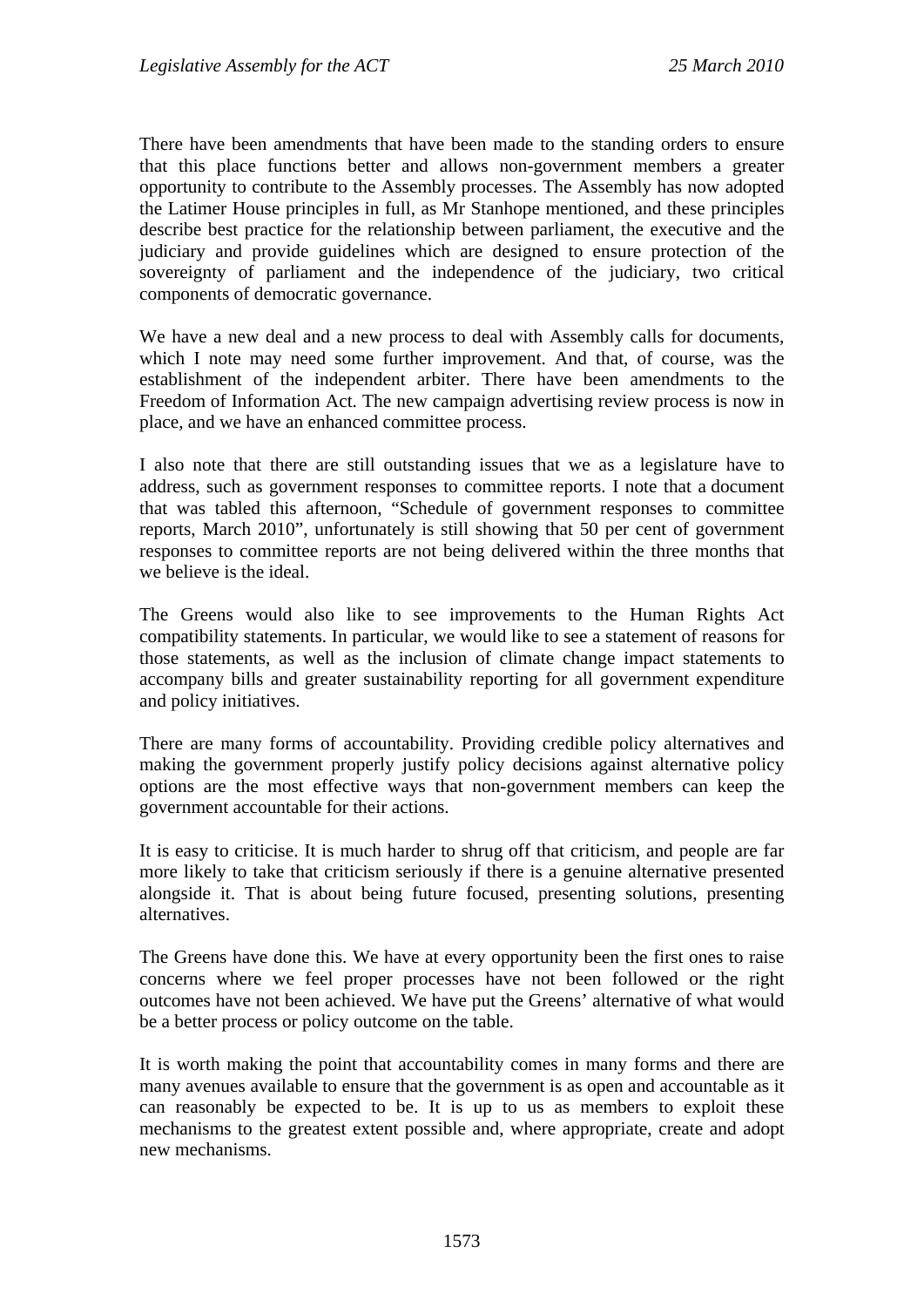To this end, the Greens—and it is included in the ALP-Greens parliamentary agreement—have committed to work to improve the integrity arm of government. Governments, and particularly delegated decision makers, impact on people's lives in new and different ways all the time. It is essential that accountability mechanisms are maintained, if not enhanced, to ensure they keep pace with government and executive activities.

I note at this point, with some concern, that recently the government and the opposition voted to remove a review mechanism available in the ACT Civil and Administrative Tribunal without sufficient consideration and policy debate. The Greens moved to ensure that there was a proper consideration of this policy change but unfortunately neither party supported us.

I think we are very fortunate in this country to have constitutionally established judicial review and the established rule of law. I think at times we, as members of the Assembly, adopt a narrow view of government accountability. Indeed, it is our job, as members of this place, to ensure continuance of the well-established principle—and I quote from the UK Cabinet Office, as cited by the High Court of Australia in consideration of these issues:

Each Minister is responsible to Parliament for the conduct of his or her Department, and for the actions carried out by the Department in pursuit of Government policies or in the discharge of responsibilities laid upon him or her as a Minister. Ministers are accountable to Parliament, in the sense that they have a duty to explain in Parliament the exercise of their powers and duties and to give an account to Parliament of what is done by them in their capacity as Ministers or by their Departments.

It is incumbent upon us to ensure that this occurs and it is indeed a matter of the utmost public importance that we do. I have outlined the measures the Greens have implemented to ensure that this occurs and I do not think anyone in the community would doubt that we have a good level of success implementing our initiatives and improving the openness and accountability of this government.

However, the Greens take a much broader view of what open and accountable government should be. As I mentioned earlier, there are many mechanisms for accountability and sometimes the more subtle and often more difficult measures are the most effective in ensuring that the government is accountable for, and the community has the opportunity to evaluate, government actions and policies. Again, I am pleased to have the opportunity to discuss this matter, to reiterate the Greens' record on this matter and to express my sincere hope that all parties can work constructively together to improve the governance of the territory.

I spoke last night in the adjournment debate about the change in the shape of the Tasmanian parliament now that the Greens will have the balance of power. One of the Greens leaders, Nick McKim, talked about a new era in Tasmania of cooperative politics. I have also spoken about that here in the last few days, that in the ACT, in this Assembly, there are three parties. We are in a new era. This is a new time. We really need to get on and be active participants in cooperative politics, not oppositional politics.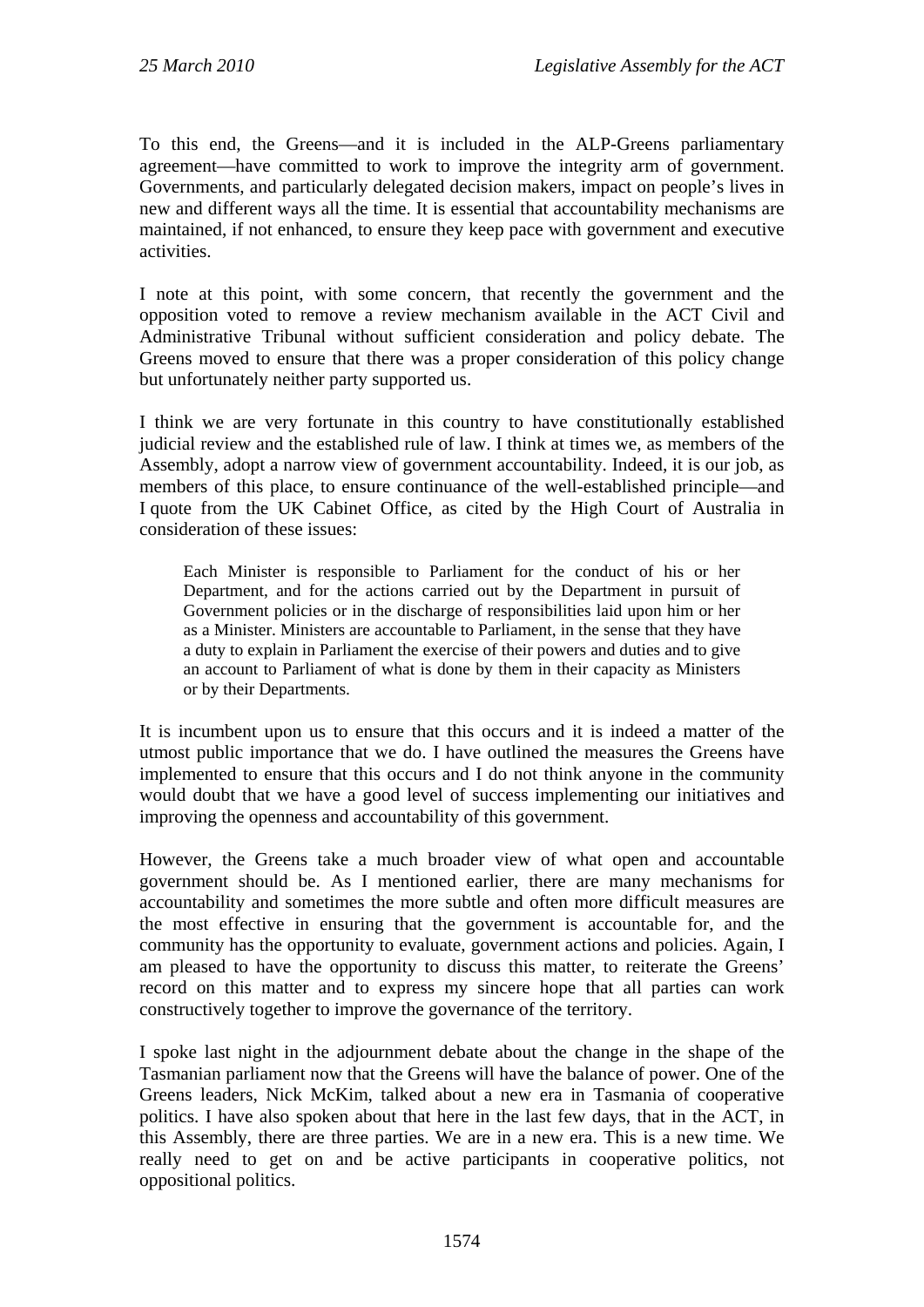**MR DOSZPOT** (Brindabella) (4.43): I thank Mr Coe for giving us another opportunity to discuss in this place the issue of open, accountable and honest government. Indeed, I do not think a week goes by when the subject is not raised in one form or another. We have had many occasions to speak on this topic before and it is shame that we see a need to treat this is as a matter of public importance and raise it so often in this place, instead of being able to depend on this government to act honestly and in an open and accountable way as a matter of course.

The history of this Labor government is littered with examples of the betrayal of trust and the inability of this government to act honestly. One such example that transcends the years is that of the devastating school closures of 2006 and the failure of this government to release the functional review which was the catalyst for this mass cull of schools.

The failure to release the functional review, this hiding behind cabinet confidentiality, is a clear indication of how this government operated then and continues to operate now. Things have not changed. Even to this day, the Stanhope Labor government will choose to hide behind the excuse of cabinet in confidence. It would be valuable even now to examine what is in this functional review, in the review that led to such devastating changes, cuts to services and such devastation to our community.

It is only reasonable that we should see these documents even now and, if Mr Stanhope was here, I would be asking him why is he still hiding this document. Why are not the Greens interested in this document? Is it not worth the effort to get to the bottom of that traumatic part of Canberra's history, that infamous era that was characterised by Ms Gallagher's famous quote "no school closures"? That did not last too long and not only did we have school closures, we had bigger school closures than this city has ever seen.

To my mind, the school closures marked a watershed moment, a moment where the community said enough was enough and saw through the lies and rhetoric of the Stanhope-led Labor government. The 2008 election confirmed that and prompted the Labor Party to say all the right words. Never before were the words "open and accountable" used more.

The ACT Greens also promised to provide accountability and transparency to the community by acting as third party insurance for the community. This is now being referred to sadly as third party insurance fraud. We must not forget that we are elected to this place to make decisions on behalf of the citizens. We need to ensure that the decision making is open and accountable and not just for the short term. This accountability needs to carry through the whole term of government, well beyond any election.

This government came back into this place promising more open and more accountable government. We were told how they had learnt their lesson, how they will promise to take into account that the people have spoken and the fact that we have got three more Greens here. And the Greens promised to ensure this would happen.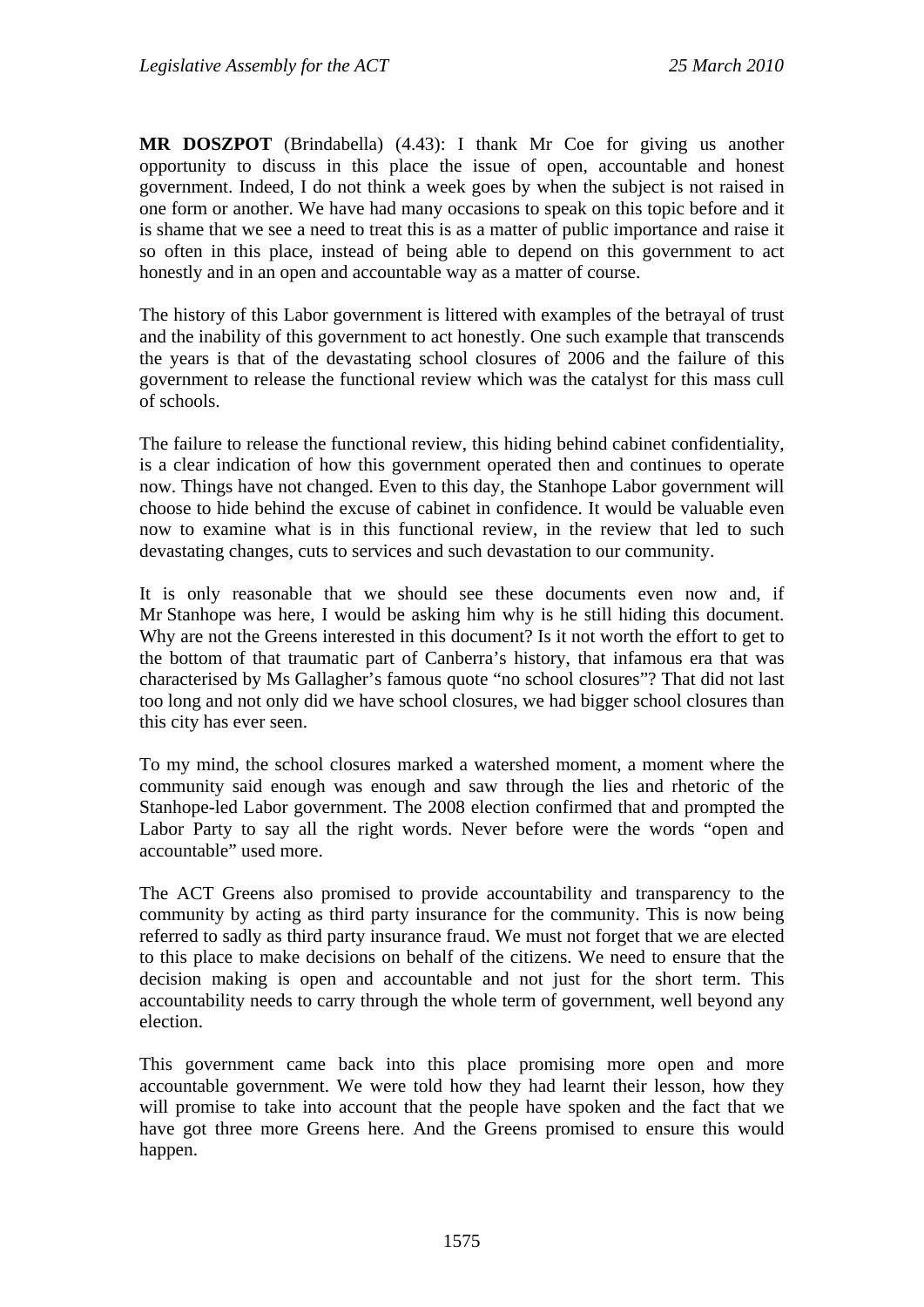In the Greens-Labor agreement, we see a lot of the right words, words that are meant to ensure a change of attitudes. The agreement states:

The parties commit to:

#### **1. Accountability and collaboration**

The purpose being to improve accountability and practice in the relationship between the Executive, Parliament and the Judiciary in the ACT, and improve the involvement of non-executive Assembly Members in the development of legislation, policy and service delivery.

The Greens-Labor agreement also states:

Pursue measures which will ensure:

- (a) Parliamentary procedures which enforce the accountability of the Executive to Parliament …
- (b) Greater collaboration between the Executive and Parliament in the development of legislation …
- (c) Higher standards of accountability, transparency and responsibility in the conduct of all public business …

This week's debate about questions regarding the Greens-Labor agreement, the fundamental agreement that keeps ACT Labor in charge of this territory, resulted in a ruling from the Speaker that the agreement is out of bounds during question time. Where is the scrutiny for the multitude of decisions made and the millions of dollars spent under this agreement? The Labor-Greens agreement is in place and governs much of the spending of this government; yet we cannot ask questions relating to it. This is quite absurd.

On the very front page we have the statement:

Undertaking to ensure an accountable and transparent government, public service and parliament that are responsive to the community …

However, we cannot even ask questions about this statement. We cannot even question the minister, or any minister, on how he or she is ensuring accountable and transparent government, public service and parliament that are responsive to the community. How can this equate to being open, honest and accountable?

We, as the opposition, have the task of holding the government to account. We have an obligation to the people of Canberra who voted for us to do this, to provide an open and accountable government, and the crossbench have that same obligation. We and the community were hoping that there would be more cooperation to maintain that momentum that was generated during the last election. But there are too many compromises that seem to get in the way, far too many compromises.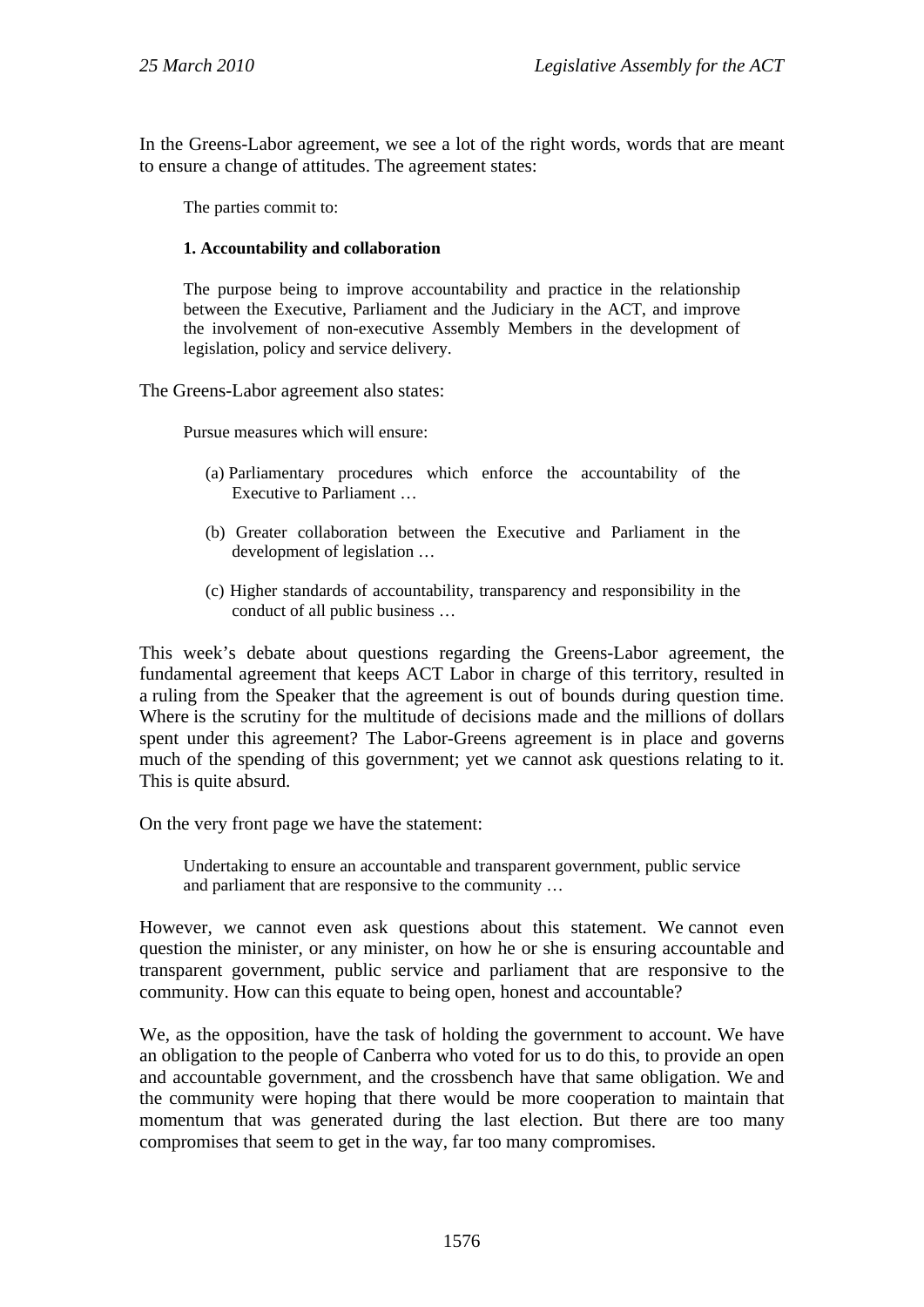We are not alone. We are not alone in seeing this and noting the compromises that constantly take place. We take the responsibility seriously and we hope that our Green colleagues are able to join us and ensure that this accountability that the community so wanted is not overshadowed by the sacred agreement that we are not allowed to quote or query.

The Greens promised they would be a third party insurance for our community. However, on too many occasions our ACT Green colleagues have proved to be third party insurance but not for the people, not for the community, but for the government. Ms Hunter said yesterday morning that school communities felt betrayed and shocked when the government closed schools in 2006. Ms Hunter should understand that these communities felt exactly the same way when the Greens failed to act to rectify some of the damage when they had the chance.

Let me remind this Assembly that in September 2009 the recommendations of the education committee school closures inquiry were released by the chair, Ms Bresnan. The recommendations included the opening of Tharwa, Hall, Flynn and Cook schools. When questioned by the media on how far the Greens were willing to go on this issue, Ms Bresnan was straight to the point—no, ambiguity whatsoever. "All the way," she answered.

In October 2009, I tabled a motion in this place on the reopening of these schools, and the all-the-way commitment of the Greens turned to mush; it turned into shutting down debate on this topic, a topic in regard to which, in Ms Hunter's own words in media reports yesterday, communities felt betrayed and shocked when the government closed the schools in 2006. As Ms Hunter quite rightly stated, the community did feel betrayed and shocked, and the community could not believe that the ACT Greens compounded that betrayal by also betraying this same community by shutting down debate on our motion in September.

It was not the government that shut it down, not the government that shut down debate, which would have been somewhat understandable, but it was our third party insurance. It was your party, Ms Hunter, that shut down debate, an unforgivable decision when taken in context of your pre-election promises.

The Greens had the chance to enforce accountability and question the government on behalf of the community, the rights and wrongs of reopening some closed schools. The Greens had that chance to join with us, with the opposition, to enable these schools to be reopened.

Evidence was in place that the communities were viable and that the processes used to close these schools were flawed. Yet, when push came to shove, after the committee's finding gave us the opportunity, the Greens chose their partnership with the government over the good of the community. They essentially endorsed the government's flawed actions, secrecy and duplicity in the tragic school closures. How would an auditor of the Greens-government agreement for higher standard of accountability, transparency and responsibility classify the Greens' actions in shutting down this very debate?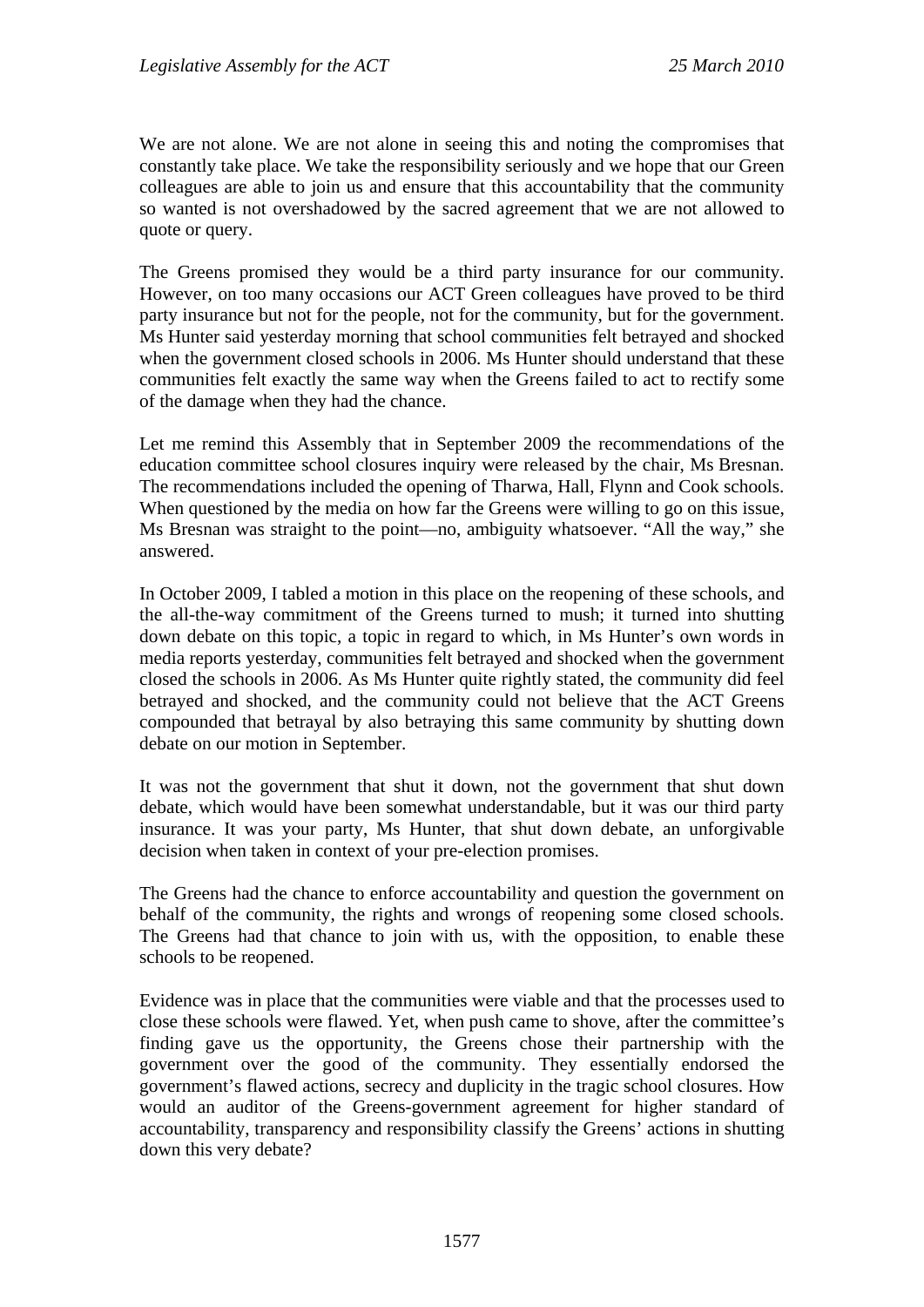We are heading into a very busy time in the sitting calendar and a time—*(Time expired.)* 

**MS LE COUTEUR** (Molonglo) (4.53): I would like to thank Mr Coe for raising this matter of public importance as it is still a very interesting and pertinent topic despite the fact, as has been pointed out, that we did debate this same topic last June.

The first thing I would like to just briefly touch upon is Mr Doszpot's comments on the Labor-Greens parliamentary agreement. We still seem to have a degree of misunderstanding about this. It is not something—maybe unfortunately—which is sacred. It is not sacred; you can quote from it. Mr Doszpot, it is on the Greens' website, and it was in fact, I believe, tabled in this Assembly earlier in the year, or last year, so it is quite quotable from.

Also, things that government ministers do are entirely matters which questions can be asked about and have been asked about. What the government does is open to scrutiny at question time, and we have already been through this at some length.

The Greens, as Ms Hunter has already outlined, as well as the Liberal Party, and I believe the Labor Party, are concerned that governments work openly and in an honest and accountable manner. It is something we have worked for and something we will continue to work for. Ms Hunter has already talked about the reforms the Greens have proposed to help our Assembly processes work better, to provide better accountability and transparency.

I will not go through all the ground which I covered last year on the general issues. It is probably true that there is some difference of opinion between the Greens and the Liberal Party as to the best ways of keeping a government honest. I guess one of the bigger differences is that we probably approach more the broad range of avenues of scrutiny which are available to the Assembly, including, as I started to outline earlier this week, scrutiny of legislation and government reports and plans; questions on notice and questions not on notice, especially questions relating to policies and programs; the budget estimates and annual reports processes, which are both substantial opportunities to investigate the implementation of programs; the committee process, which is often used when other processes of the Assembly are inadequate or unsuitable; investigations of commissioners and reports of the Auditor-General; and engaging in government consultations processes. And, if none of these allow enough scrutiny, FOI of course can be used for specific questions.

I was a bit concerned by the Chief Minister's comments earlier in this matter of public importance about the costs of FOI and questions on notice. I think they are legitimate costs of having an open, honest and accountable government, and it is very important that we just accept them as such rather than as a burden or an impost.

One of the most important ways that the government as a whole is held to account is the fact that we right now are in a situation of minority government. Mr Coe in his opening speech spoke a lot about things which happened during the period of majority government; but the people of Canberra decided that majority government was not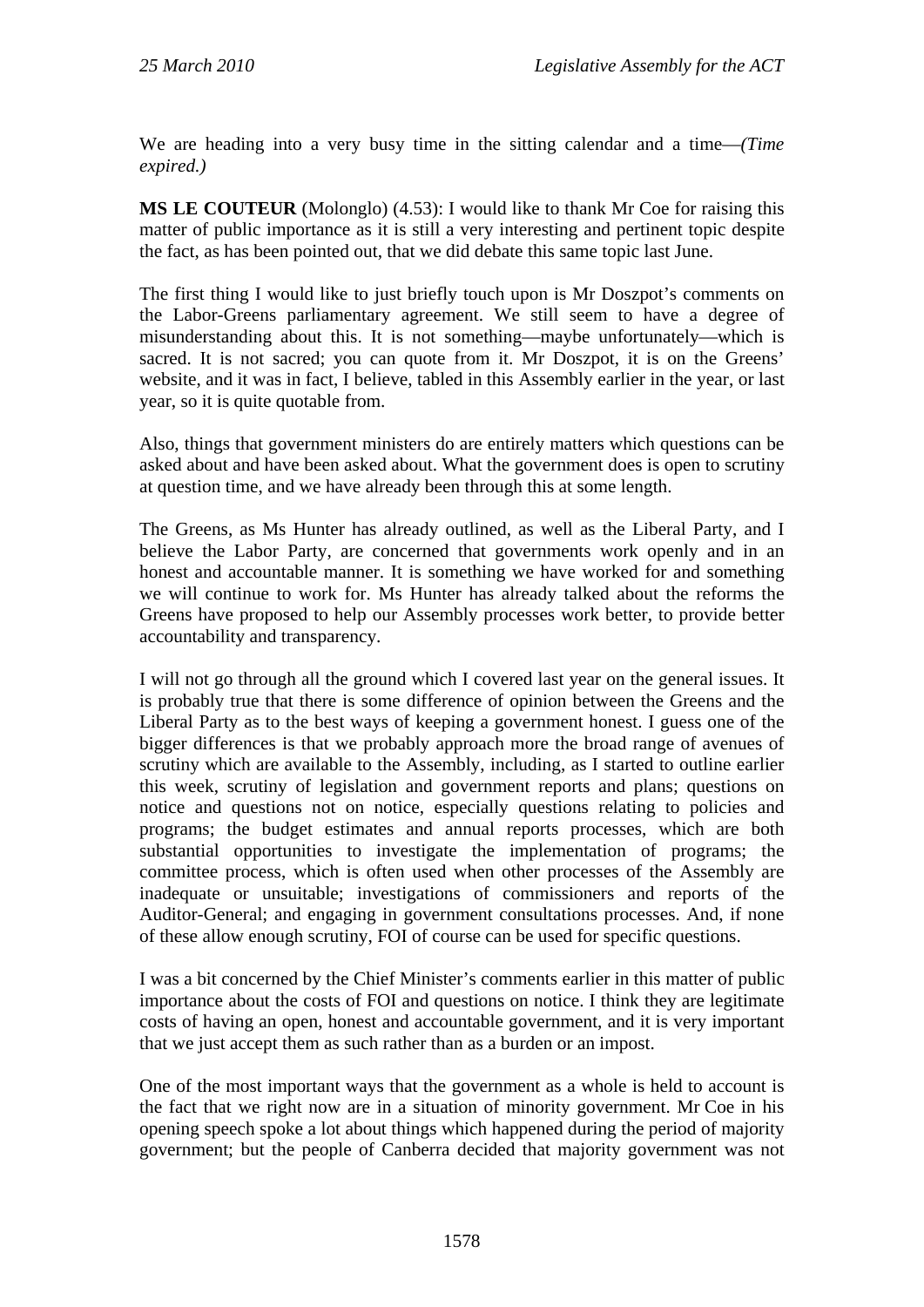what they wanted for themselves and at the last election they voted for a minority government. So there are three parties in this Assembly, and to an extent we are all jointly responsible for the government of the ACT.

As we know, no legislation can be passed without the agreement of two parties, or three parties of course; many times things are passed with the agreement of all three parties. The budget also has to be passed with the agreement of at least two parties. So, in terms of talking about an open, honest and accountable government, we need to look at these issues in relation to the actions of all of the members of the Assembly, not simply the members who form part of the executive government, because in the wider sense we are all part of government. I do, of course, want to still respect the Latimer House principles, and I am not trying to suggest that there is not a separation between the executive and the legislature; but they are related.

In terms of question time, which we have talked about a bit, and the processes I was talking about above in terms of scrutiny, I do not think question time is the be-all and end-all. Earlier today we had the situation where the Speaker had to warn four members during question time, and that included the Chief Minister. The question time did become more useful in the second half, when the warning had a great effect and a considerably greater amount of quiet. But question time is not the only mechanism.

Over the past 15 years the Greens have been using these processes to question and to lobby the governments of the day on their practices, policies and programs. And we have seen governments change their policies and practices as a result of our pushing, and this is true for the current Labor government and the previous Labor governments and I believe it was true for the Liberal government before that.

The committee process is one area which I think contributes well to scrutiny in this place, and the combination of chamber work with committee follow-up can be especially helpful. I am sure the Liberal Party would agree with this, particularly given the detailed work that they did on the Cotter Dam cost blow-out through these channels.

We of course believe that the government of the day needs to be accountable to the public, and one way in which we do this, and I am sure all the other members do this, is through our day-to-day interaction with constituents and members of the public and organisations. We spend a lot of time being sort of advocates and middlemen between the rest of the ACT community and executive government, prodding and pushing and getting information for them, changing government policies and keeping the government accountable on behalf of the community as a whole.

Another way in which we work to keep the government accountable, particularly to the future generations of Canberra, is to lobby and work with the government to improve existing processes, to insert longer term and more holistic thinking into them. Members may remember back to this morning when I was speaking on the PAC report on annual reports. I spoke a lot about ESD reporting and the need for that. That is part of how we keep the government accountable, particularly for the future generations who are the ones who will be most affected by our success or otherwise in ESD.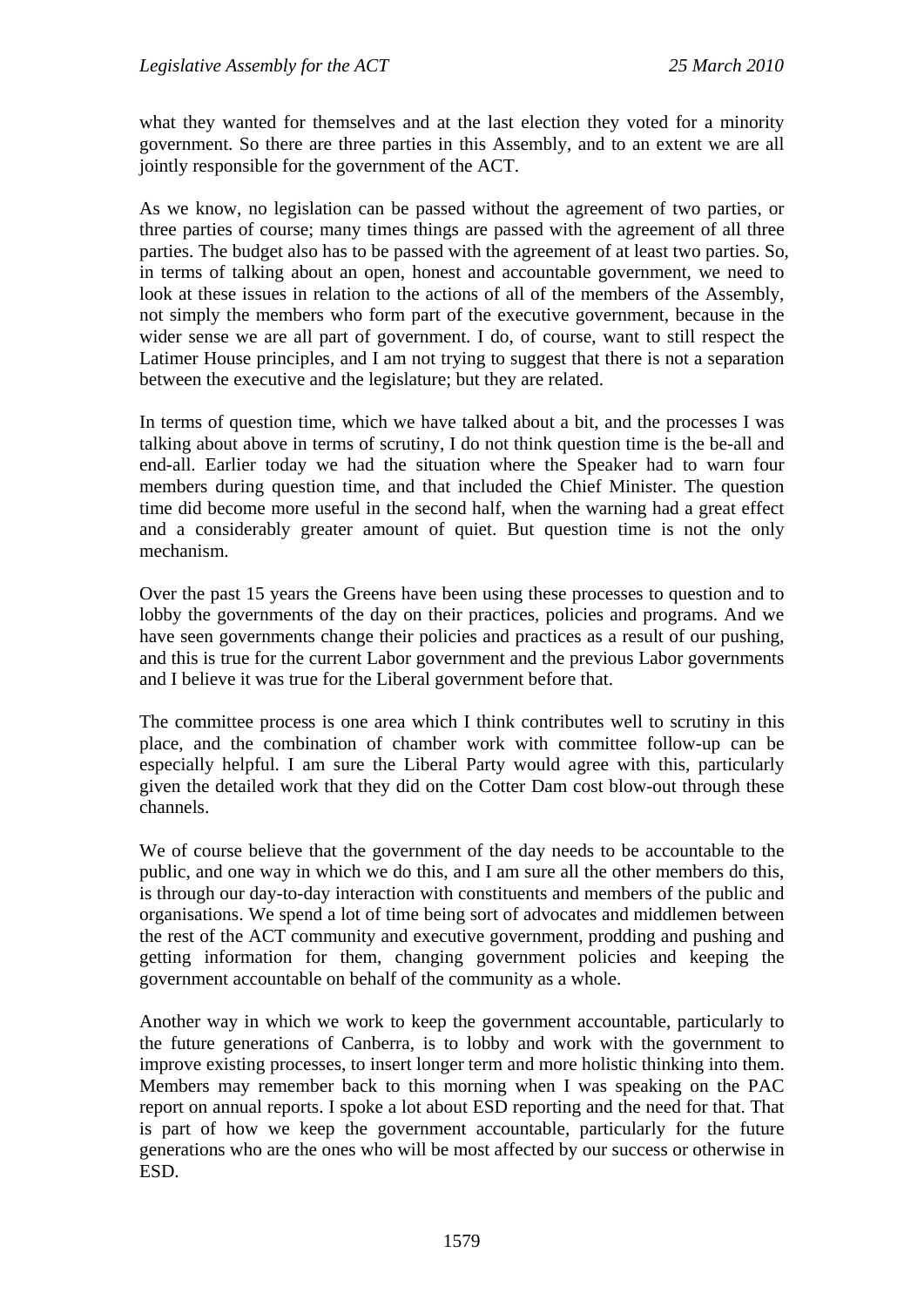As Greens we are very focused on policy outcomes. We are the sort of people who like to see results for the community and for Canberra in general. By chasing the government on a lot of seemingly small issues, we know that in fact we end up contributing towards improved community outcomes. One way we do this is through considerable engagement with the government consultation process. We attend consultations, we get briefings, we go to a lot of public consultations and, as we have talked about earlier, we contribute to a lot of these processes; for instance, the recent draft energy policy, the feed-in tariff and the government's consultation on walking and cycling. I do not have a whole list in front of me but there are a lot of them.

It is very rewarding to be involved in program and policy development and that is one of the areas we are working hard on with respect to the Molonglo Valley. But there is also of course the disappointing side to the government consultations and that is where it goes to the heart of open, honest, transparent and accountable government.

Mr Coe mentioned in his speech, and I will just mention it again, the Green Square consultation. The second consultation with ACTPLA I do not think qualified as open, honest and accountable, because it seems abundantly clear that the decision on Green Square's grass or otherwise had already been made, but the consultation that ACTPLA did did not acknowledge this and the people of Kingston thought that all cards were on the table when in fact they were not.

Ms Hunter has already discussed the ACAT amendments and the JACS bill, which we debated earlier and is another instance where there has been a bit of a disconnect between policy outcomes and the process. The Greens think this is a very important matter for all members of the Assembly and I thank Mr Coe for bringing it to the Assembly.

**MR HANSON** (Molonglo) (5.03): In the couple of minutes I have remaining I will lead off with a quote because I do not have time for a preamble:

Under Labor, the ACT Government and its agencies will restrict the use of commercial confidentiality to the narrowest possible application. Labor accepts that there are exceptional occasions when some commercial arrangements between Government and the private sector must remain confidential.

But the stress must be on 'exceptional occasions.'

Labor won't hide behind a cloak of confidentiality.

Let us put that into the context of what we have seen over the last 19 months of the Calvary fiasco, where deals were done behind closed doors in the lead-up to the election, where the government was not going to take this to the people. It was only when a leak was made to the *Canberra Times* that we found out about it, and we only found out about the revised deal, after the first one collapsed, through questioning here in the Assembly done by Mrs Dunne. I think it makes a mockery of this government's preaching, when it was in opposition, about being open and accountable. The way it has behaved in government makes an absolute farce of what it preached to the electorate in the lead-up to the last election about being honest and accountable.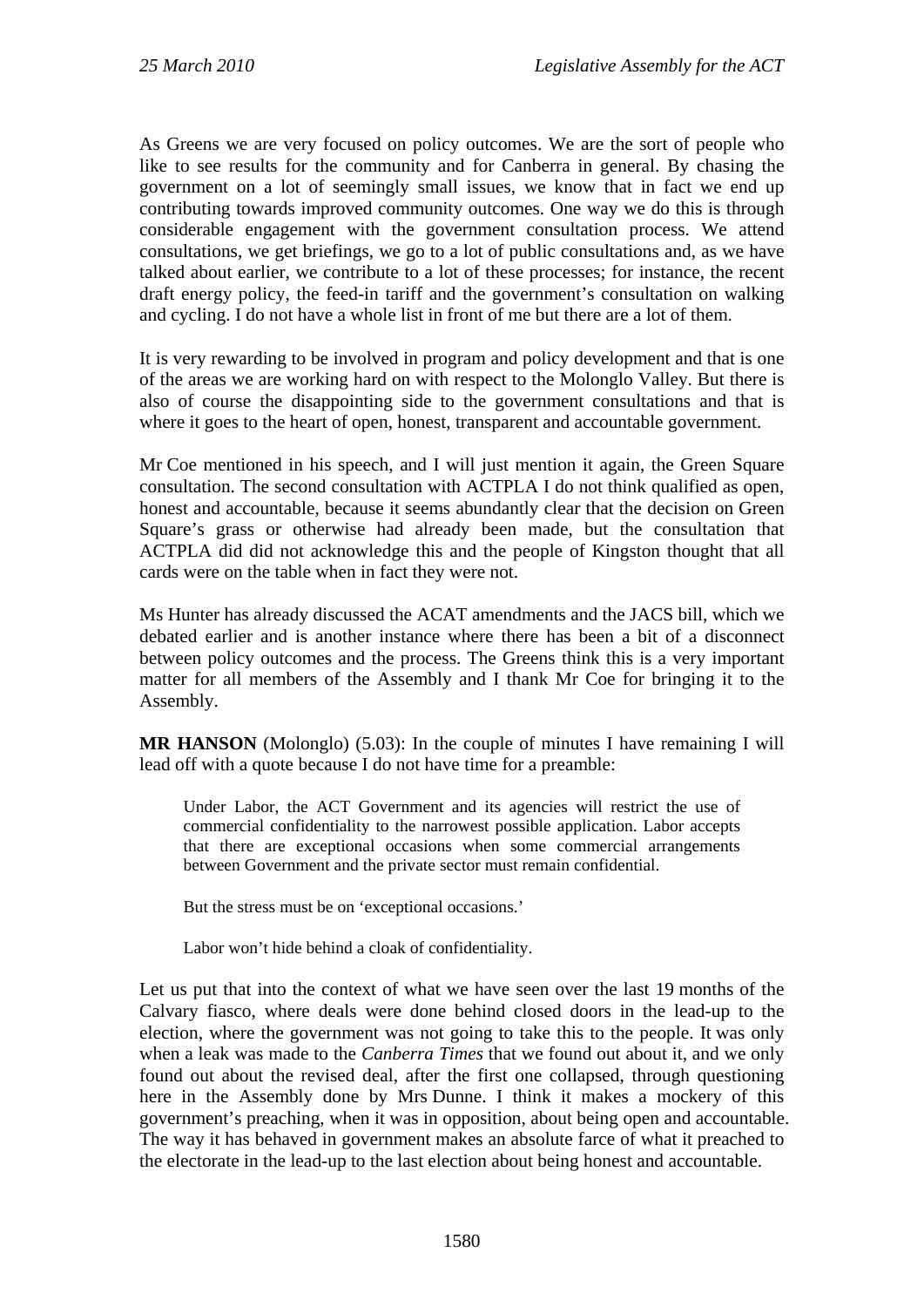**MR SPEAKER**: Sorry, Mr Hanson, your time is up.

**MR HANSON**: I could go on four hours, Mr Speaker. It is very disappointing.

**MR SPEAKER**: I suspect so, but the time for the debate has now expired.

# **Fair Trading (Motor Vehicle Repair Industry) Bill 2009**

Debate resumed from 19 November 2009, on motion by **Mr Corbell**:

That this bill be agreed to in principle.

**MRS DUNNE** (Ginninderra) (5.04): The Canberra Liberals will be supporting this bill in principle. But that support only comes because Mr Corbell will be introducing amendments in the detail stage of the debate.

Mr Speaker, if ever you were looking for an example of the result of what happens when there is a failure to consult with industry and stakeholders, you need look no further than this bill. None is as stark as the Fair Trading (Motor Vehicle Repair Industry) Bill 2009.

This ACT Labor government, through Mr Corbell, introduced this bill into the Assembly on 19 November 2009. Our process of consultation on the bill revealed that, until just before the 2008 election, there had been years of discussion between the Motor Trades Association and the Office of Fair Trading about legislative reform. Indeed, that discussion had taken place under the auspices of the industry code committee—a committee established by the government and chaired by the head of the Office of Regulatory Services.

Those years of discussion took place because the industry knew it needed regulatory reform. It wanted regulatory reform and it was waiting for regulatory reform. As far back as 18 March 2008, the MTA met with Mr Corbell to seek the government's commitment to implement a legislative framework similar to that which is in place in New South Wales. Mr Corbell, in a letter to the MTA dated 19 August of that year, said he was "generally supporting of replacing the code with legislation".

Why did the MTA call for reforms? A letter dated 31 August 2009 from the MTA to the Department of Justice and Community Safety puts it well. It says:

The ongoing failure of the current voluntary code when measured against the objective established back in July 1999, and ORS inability to enforce the Code due to legal restraints which has resulted in repairers questioning the logic and validity of meeting their legal obligations at considerable expense as opposed to those repairers operating outside the present system.

What we had was a complete breakdown in the code. This was happening because the industry was rapidly changing. Motor vehicle technology was, and is, changing rapidly. Specialist skills are required to work with that changing technology. Dodgy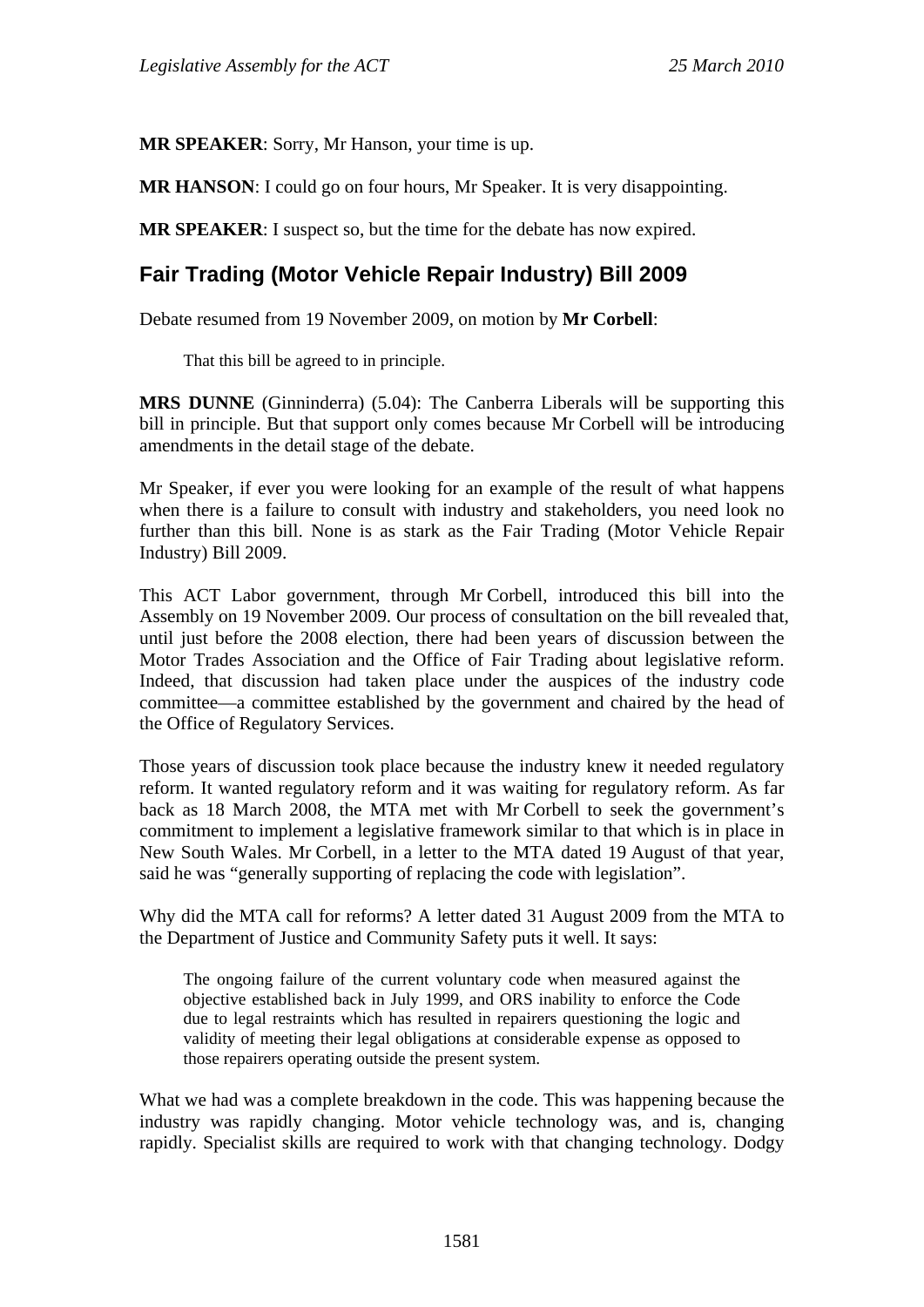backyard motor vehicle repairers were springing up, so much so that the MTA's best guess is that only 60 to 70 per cent of motor vehicle repairers in the ACT are licensed by ORS.

Inappropriate trading practices were going on. Operators were misleading customers about the quality of the parts that they were installing in their cars. They were misleading them about whether repairs were required at all, and they were overcharging them.

The industry, through the code committee, was so sure that legislative reform was required that it actually sat down and wrote the legislation that it wanted. It sent the draft legislation to JACS in the letter of 31 August 2009. Based on the New South Wales legislation, it was a comprehensive piece of drafting. It contemplated, amongst other things, an extensive licensing regime, with specialist licences for a wide range of specialist skills that are now required. It prescribed training and professional development programs for people in the industry. It required training qualifications to be a prerequisite for submitting licence applications.

Importantly, the draft legislation had the unanimous endorsement of the code committee, including its chair, the head of the Office of Regulatory Services. All the members of the code committee, representing industry and government, considered that the draft legislation adequately covered all the need for industry regulation into the future.

But what happened to the draft legislation? Quite frankly, it disappeared into a black hole. After all the years of discussion, culminating in the Attorney-General's written support for the approach that the MTA saw as necessary, the code committee unanimously agreed with the MTA's draft legislation and unanimously agreed that it should be sent to JACS.

The bill that Mr Corbell presented to the Assembly on 19 November last year bore absolutely no resemblance whatever to the draft that the MTA sent to JACS 2½ months earlier. And it was not faithful to the letter that Mr Corbell wrote to the MTA on 19 August 2008, in which he said:

Significant consultation with industry would also be required. As such it is not possible for this legislation to be developed prior to the election.

What happened after the election? Any thought of consultation went straight out the door. It is a sort of reprise of the MPI that Mr Coe has just led in this place. There was none, and this Attorney-General introduced a bill in November 2009, a year after the 2008 election, that had been devised without any consultation. All the years of work and effort by the MTA had been for naught.

And then what was Mr Corbell's attitude in relation to this? Much like the two crimes bills that we are also scheduled to debate today, he sought to bring back the motor vehicle repair industry bill with only three weeks between its introduction and its proposed time for passage, giving little time for anyone, let alone industry stakeholders, to consider the bill before it looked as though we were going to debate it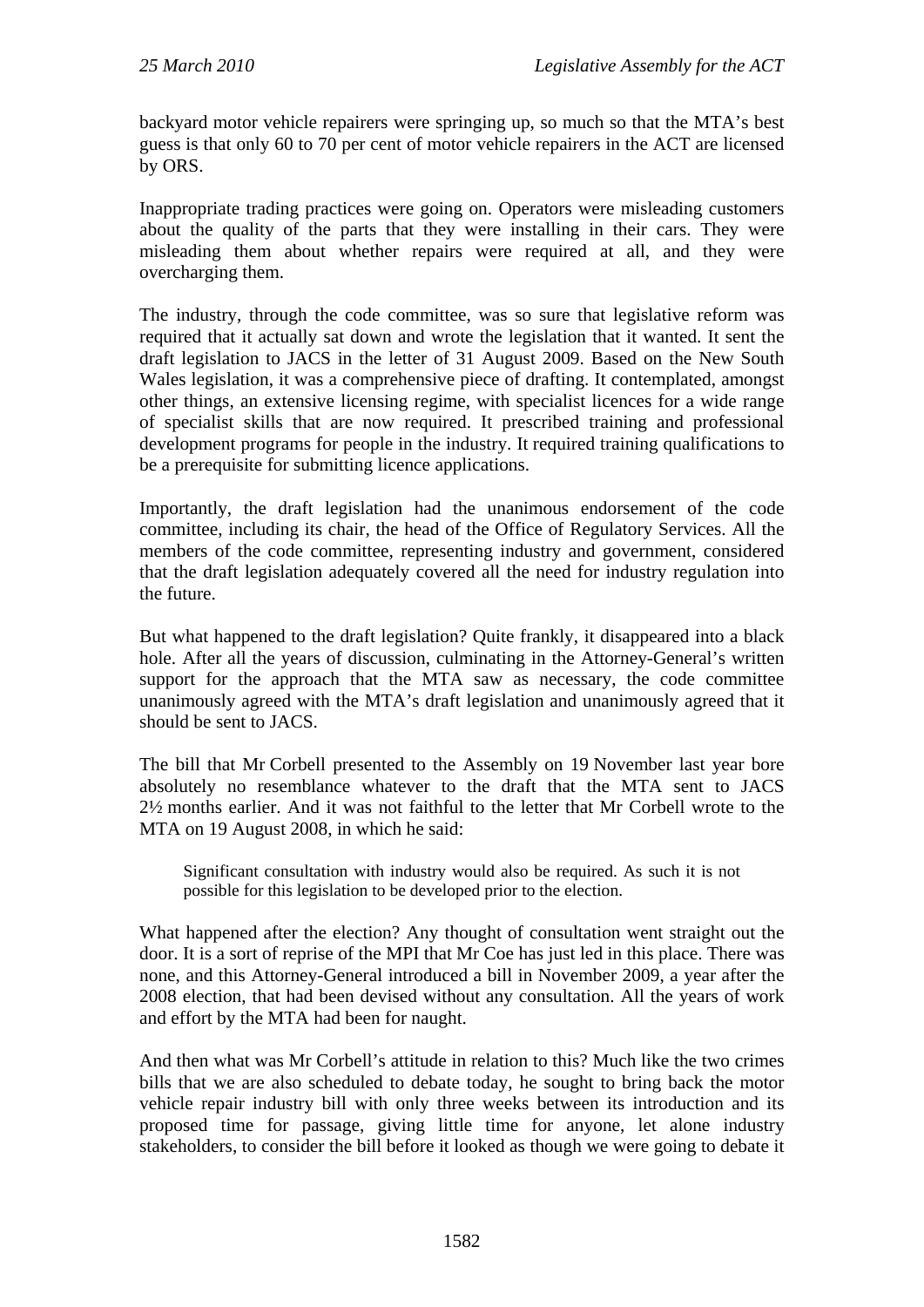and perhaps bring it into law. So all those years of work and effort had come to naught.

On 1 December 2009, I wrote to Mr Corbell, noting that there had been no industry consultation on the bill and calling on him to withdraw the bill from the debating program so that consultation could take place. To date, Mr Corbell has not responded to that letter formally, except to the extent that he withdrew the bill from the program for the December period. But that has been the only form of reply.

The code committee was very happy with that result because it thought there would now be an opportunity for Mr Corbell to consult with the industry through the code committee. But that hope has also turned out to be for naught. Mr Corbell did nothing more than to put the bill in the bottom drawer of his desk, until he announced at a government business meeting on 3 February that the bill would be debated the following week.

Later that day, I contacted the MTA to ask what consultation had taken place on the bill since it was withdrawn from the program in December. The response was one of surprise from the MTA. There had been no consultation, which I suppose, when you think about it, is no surprise. The MTA was not aware that the bill was being brought back to the Assembly the following week. There had been no changes made to the bill since December.

Mr Corbell did absolutely nothing in the period from December to February other than to retrieve the bill from the bottom drawer on 3 February. Again, there had been no consultation and no recognition of the years of work put in by the MTA to get their industry into line. All of these years of work and effort were for naught. So on 3 February, I wrote to Mr Corbell in similar terms to my letter of 1 December. Mr Corbell again withdrew the bill from the program but failed to respond to my letter. He has still not responded.

What followed was what should have happened shortly after 31 August 2009, when the MTA sent its draft legislation to JACS. Meetings of the code committee were held on 15 February and 12 March. A very grumpy and abjectly uncooperative Mr Corbell, from accounts given to me, attended for about an hour of the first meeting, reluctant to listen to the processes that the MTA went through to arrive at the draft legislation it had prepared and sent to JACS in August last year.

The MTA's summary of that meeting was that it was a very disappointing meeting. The MTA said it did not achieve the wishes of the committee or address the genuine concerns of industry. Nonetheless, Mr Corbell and government officials went away and drafted a range of amendments which Mr Corbell will introduce in the detail stage of the debate today. These amendments were brought back and explained to the code committee's second meeting, on 12 March. The committee resolved to endorse these amendments.

It is on this basis, and this basis alone, that the Canberra Liberals give in-principle support to the bill today. And we will support the amendments. However, the amendments, whilst welcomed by the MTA, will only work successfully if the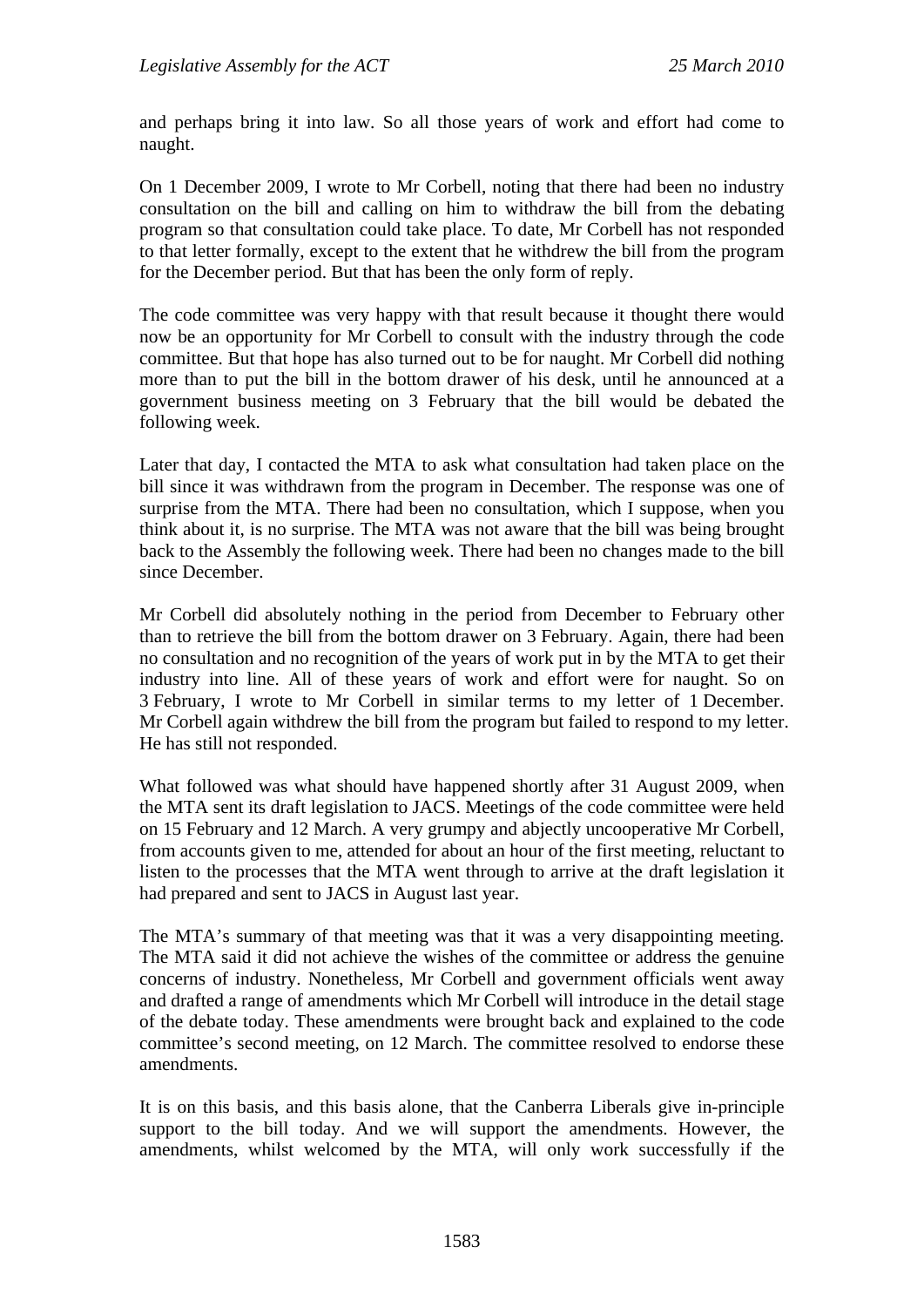government actively promotes the changes that are brought by this bill and its amendments and the regulations that will follow. It will need to promote those changes to both the industry and consumers.

We cannot have another unit titles situation, which the minister also bungled, whereby it was only after pressure from the Assembly, led by the Canberra Liberals, that Mr Corbell took steps to provide information to unit owners and tenants. So I call on Mr Corbell to resist the temptation to put the bill and its amendments back into the bottom drawer of his desk after it passes into law today. There will be much work for the government to do to ensure that this bill is well known throughout the industry and the community and its effects are understood.

There are a considerable number of matters that the MTA considers should have been covered in the new legislation. I will not dwell on those now, other than to note that the amendments the government will put forward will establish an advisory committee. One of the functions of that committee will be to review the operations of the new act and report to the Assembly within one year of its commencement. That will be an opportunity to address the remaining concerns.

But will this belligerent attorney listen to and act upon the report rather than table it in the Assembly and put it in the bottom drawer of his desk? Time will tell. The history of this bill is one of the most telling indictments of the ACT Labor government's hypocrisy as to a philosophy of consultation, its arrogance as to its attitude of "we know best" and its disdain for anyone who comes forward with a plan that is right for their industry.

This bill, utterly lacking in any consultative backing, was introduced after years of wasted work and effort by the industry, twice listed for debate and then quickly withdrawn, and finally brought back after the minister had been brought kicking and screaming to the table and after he had agreed to amendments. The minister's behaviour in this has been an utter disgrace and I think that he should heartily apologise to the industry, which is trying to get its house in order, for his obstruction in this matter.

As I said, we will be supporting the bill in principle. We look forward to the amendments that will improve this bill, whilst not making it the streamlined piece of work which the Motor Trades Association had anticipated.

**MR RATTENBURY** (Molonglo) (5.17): The Greens are pleased that this bill has finally actually reached the Assembly for debate. Mrs Dunne has touched on some of the chequered history of this piece of legislation. There have been a number of occasions where the government have flagged that they would like it to be debated, only for it to be withdrawn because it was not ready for debate. The Greens are pleased to have played our part in holding the government to account by ensuring they do the work required before debate and a vote take place. The final product of the government being held to account is a bill that is worthy of support, and the Greens do, indeed, support the bill today.

Before I speak about the bill, I would like to make some brief comments about the process by which the bill got to the chamber. Mrs Dunne has spoken of some of the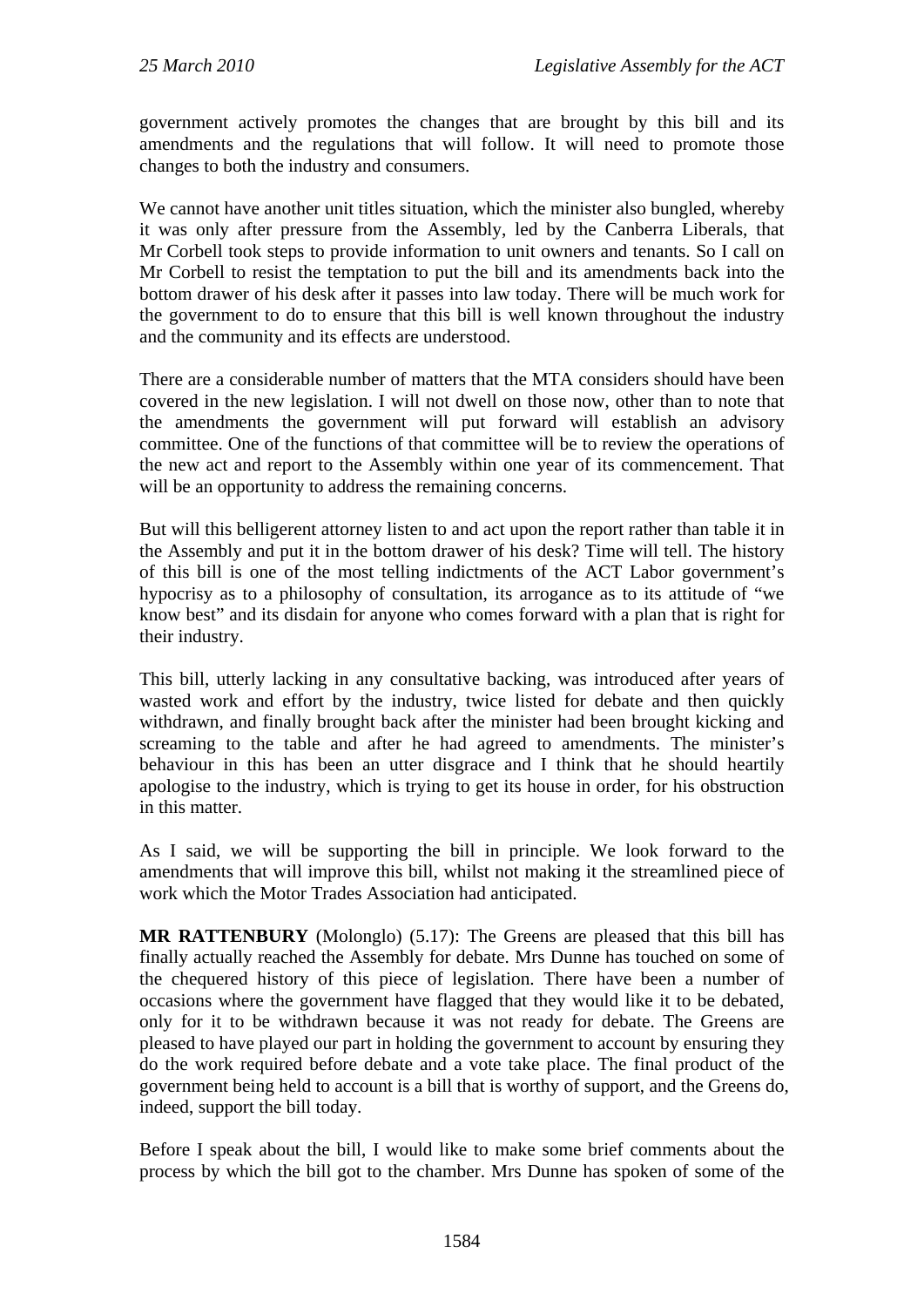history of how it got here but I would like to add one further comment that Mrs Dunne did not touch on. It comes from the role of the code committee. Under the code as it stands, the one that is being sought to be improved with this legislation, the code committee is established. Their sole job is to administer the code.

The attorney, in introducing the legislation, spoke about the shortcomings regarding the lack of enforceability of the code, and they are points that the Greens agree with. But this legislation basically turns that code into law. That is the code that the code committee's sole job is to administer. So you would assume that that committee would play a central role in the devising of the legislation. Again, Mrs Dunne has touched on this to some extent.

I note that I was provided with something, and I thank the Attorney-General for this. One of the things we insisted on knowing was what the code committee's view was on this legislation. When this legislation was first scheduled to come on last December, we were told that they had looked at it, and then we found out they had not, when we actually rang some of them. It became a bit of an unclear situation and it reached a point where we put the view to the minister that until we knew the committee had met and discussed it we were not prepared to discuss the legislation.

That has now happened, and I am pleased that is the case. But I was particularly interested in the minutes from the recent meeting of the code committee held on Friday, 12 March 2010. These minutes are provided by Mr Brett Phillips, the chair of the code administration committee. I would like to quote from the minutes. At the beginning of the meeting, under section 1, "meeting opening", the minutes state:

Mr Phillips—

that is the reason I mentioned his name; he is the chair of the committee and I wanted to put him in context—

said the meeting had been called at short notice as there is a short time frame before the Fair Trading (Motor Vehicle Repair Industry) Bill 2009 comes on for debate in the Legislative Assembly, and he would be unavailable early next week.

This was on 12 March, despite the fact that the legislation was tabled in the Assembly on 19 November. It had been scheduled for debate in at least December and I think tentatively scheduled again in February. I find it very disappointing that this is the way it was conducted. It seems rather unnecessary to have needed an urgent meeting when in fact this had been in play for quite some time.

But, at the end of the day, we have managed to finally have the code committee examine the legislation. It would be fair to say, if one goes on to read the rest of the minutes, that the code committee provides some very useful comments. I appreciate that this meeting was ultimately held, because I think it was a positive contribution to the legislation. I note that the government will be moving amendments which improve the bill, and we support those amendments. I will speak to them in some detail when they come on.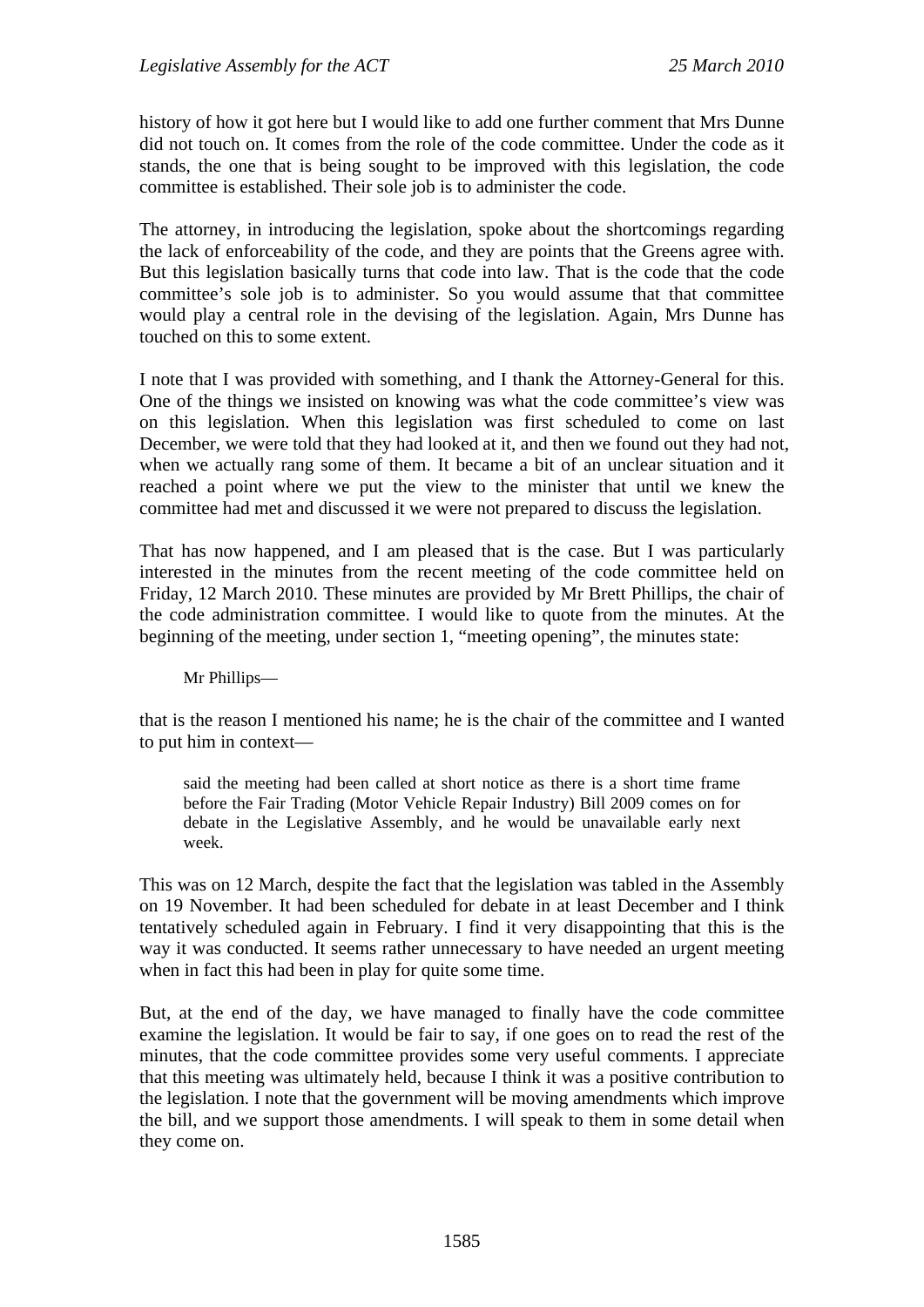In essence, this bill legislates into law the existing code of practice for the motor vehicle repair industry. The code sets out valid protections for consumers. However, since the code commenced in 1999, experience has shown that there are difficulties in enforcing those protections, as I have already alluded to. By legislating the code into law, the protections will be guaranteed and fully enforceable.

To achieve that enforceability, business owners will be licensed. Licence conditions will then require the business owners to do certain things, such as provide estimated costs for mechanical repairs and provide updates if future work is found to be needed. These are important protections for the consumer and they will be better protected after these changes are put in place.

The stumbling block in getting to an acceptable bill today has been the question of just how far the government should go in licensing mechanics. This bill will license business owners but will not require their employees to be licensed. Part of the vehicle repair industry has strongly argued that the ACT should license all participants in the industry.

The government, in discussing this with us, have indicated they have been reluctant to embrace that fuller licensing model without a greater understanding of the costs involved and who would bear those costs. The fuller model would require all mechanics to be trained to a certain level. The training required would be provided by an organisation who would charge participants. This cost would ultimately be borne either by the mechanic, their boss, or passed on to the customer.

I agree with the government that careful thought is needed before the next step in the reform is taken. However, I do also understand those in the industry who want greater control over what training mechanics must undertake. There is the desire by people in the industry to improve the quality of work done and, in the process, improve the reputation of the industry overall.

That issue of whether or not the government would do the work necessary to prepare for the next step was not addressed in the original bill. Understandably, the industry wanted guidance on when and how the next step would be taken. The amendments that the government is bringing in will address those questions, and I will provide more comments on those amendments at a later stage in the debate today.

For now, I conclude by saying that the Greens support this bill and the increased protection for customers that it will bring about.

**MR HARGREAVES** (Brindabella) (5.23): Madam Assistant Speaker—I will defer to Mr Corbell for the right to speak.

**MR CORBELL** (Molonglo—Attorney-General, Minister for the Environment, Climate Change and Water, Minister for Energy and Minister for Police and Emergency Services) (5.24): I thank members for their comments on the bill.

The Fair Trading (Motor Vehicle Repair Industry) Bill will provide for the licensing and regulation of persons in the motor vehicle repair industry. The industry is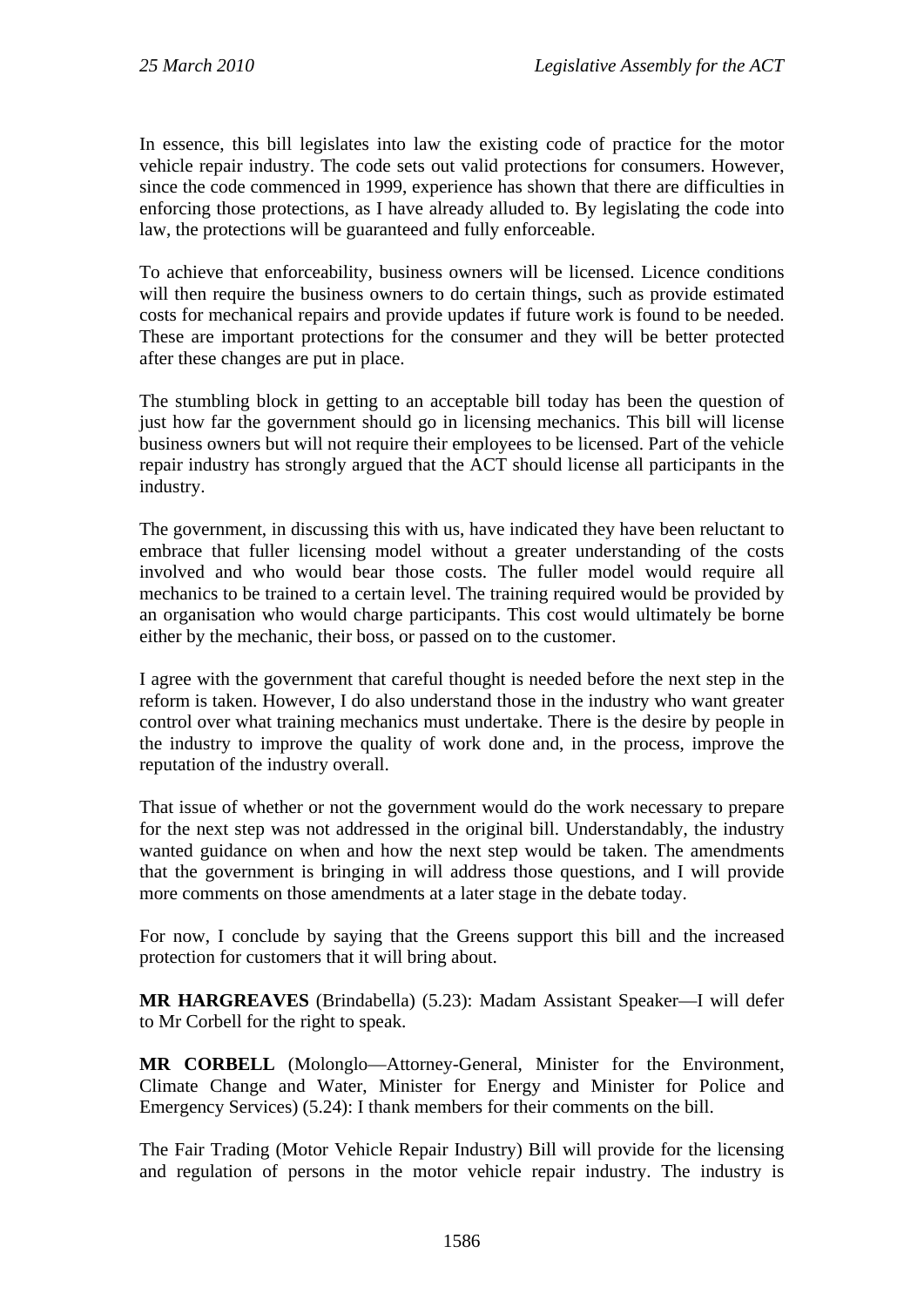currently regulated through a registration scheme governed by the Fair Trading (Motor Vehicle Service and Repair Industry) Code of Practice established under the Fair Trading Act 1992.

The bill will replace the existing registration system with a new business licensing scheme, and will enable disciplinary action to be taken against offending repairers in the ACT Civil and Administrative Tribunal. The bill otherwise largely reproduces the significant aspects of the code, including the obligations and responsibilities of repairers and consumers, into legislative form.

While the bill will deliver significant benefits to the repair industry and consumers through improved enforcement, it will not significantly change the day-to-day operation for existing repair businesses and their employees. Key stakeholders in the motor vehicle repair industry had queried why the bill did not go further and introduce a more comprehensive licensing model which would result in the licensing of all participants in the industry and require employers and employees to possess formal qualifications or undergo training. This is currently the approach in New South Wales. A similar approach is also adopted in Western Australia, the only other jurisdiction to formally legislate in relation to motor vehicle repairers.

This proposal would involve a significant policy shift from the existing regulatory scheme and as such would need to be supported by a thorough and extensive analysis of the impact on the market, on employers and employees, as well as business costing to assess the value of such an approach. I communicated to the Assembly on introduction of this bill that I remain open to consideration of this proposal and I made a commitment to working with key stakeholders in this regard.

Since the introduction of this bill, I have been working closely with the motor vehicle repair industry and consumer representatives and I will be moving a number of government amendments in the detail stage which arose out of these discussions. One of the amendments, which I will discuss in detail later, affirms my commitment to working with industry in considering wider reforms in the future.

The bill develops a business licensing model for persons carrying on business as a motor vehicle repairer in the ACT. This captures persons who perform motor vehicle repair work for reward. The definition of motor vehicle repair work in the bill replicates the existing definition of repairs in the code.

There are a number of exceptions to this general rule, the main exception ensuring that individuals who perform repair work in the course of their employment are not regarded as carrying on the business of a repairer. This exception maintains the status quo under the existing system, which does not require registration of employees. Other exceptions in the bill include members of a partnership, where one of the members of the partnership holds a licence, and publishers of advertisements relating to a business carried on, or a service provided, by a repairer.

The bill ensures that action can be taken against persons, including partnerships and corporations, who carry on a business of motor vehicle repair work for reward without a licence.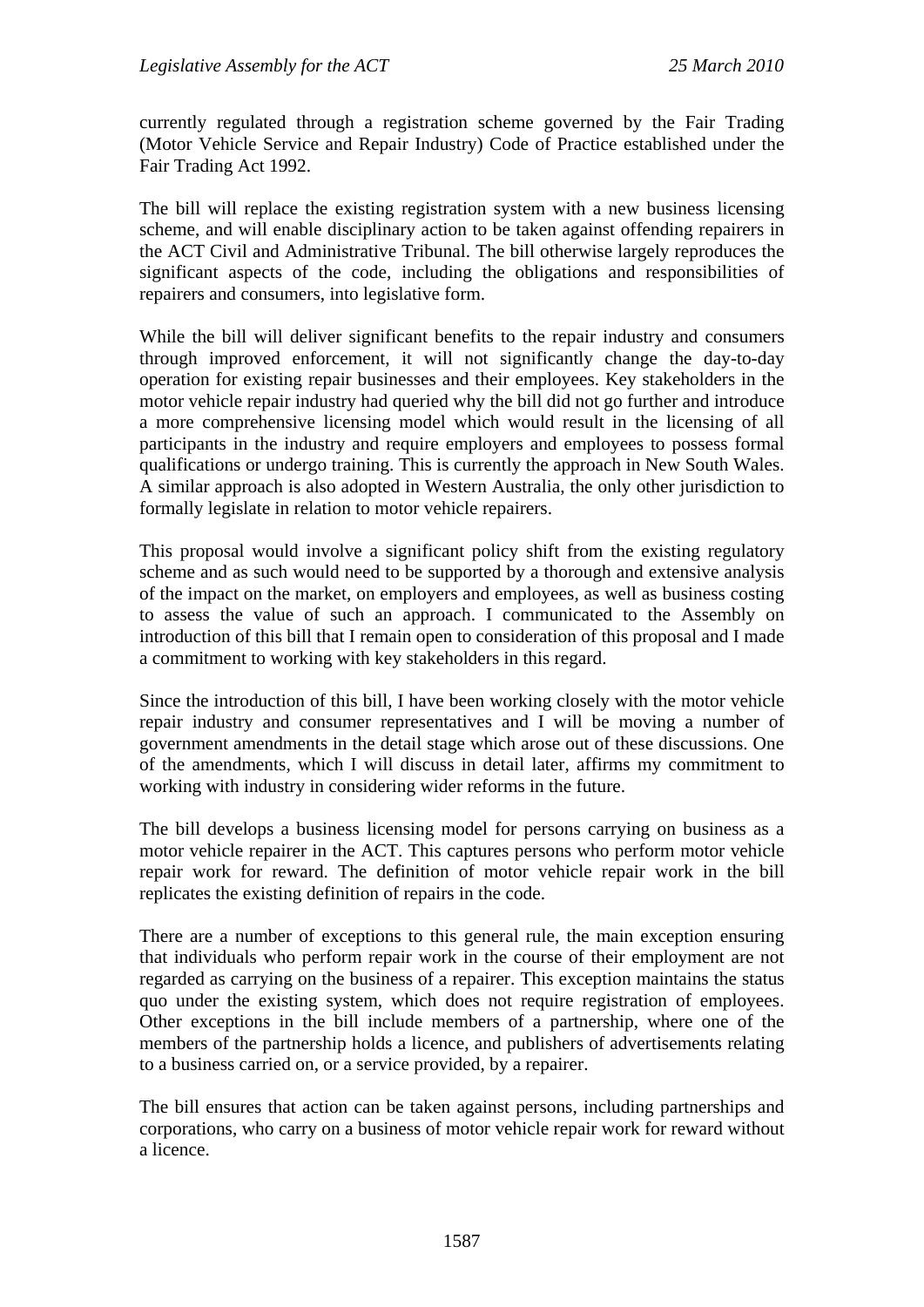Amendments in the bill to the Fair Trading (Consumer Affairs) Act 1973 will ensure that the fair trading framework established under that act applies to the motor vehicle repair industry, enhancing enforcement of the licensing scheme. Among other things, the amendments will ensure that fair trading inspectors will be able to use their powers to investigate complaints about the motor vehicle repair industry.

I would like to thank the Standing Committee on Justice and Community Safety for their scrutiny of the bill. I have prepared a detailed response to the committee's comments, and will briefly reiterate the substantive content of that response for the Assembly.

Firstly, the committee sought an explanation for the setting of the commencement date of the act by written notice. This was done to allow sufficient flexibility in the timing of the commencement of the act to ensure a smooth transition from the existing registration scheme to the new business licensing scheme that would be provided for under the bill.

Secondly, the committee raised concerns over the appropriateness of the bill delegating power to the executive to make a regulation to prescribe certain matters for the act. The purpose for the delegation is to ensure that the regulatory scheme established under the bill can operate effectively.

The committee also raised concern over the process in the bill whereby a person may apply to the minister for an exemption from the operation of the act. I am confident that the process meets the committee's requirements where it is desirable to confer a dispensing power on a minister. The scope of the power to make an exemption under the act is limited by a clearly defined and objective test. The minister must be satisfied on reasonable grounds that the exemption is not likely to cause a substantial detriment to consumers.

In relation to the committee's recommendation to limit the grounds for disciplinary action to contraventions directly relevant to a person's fitness to hold a licence, I consider that it is sufficiently clear that the bill already has this effect. It may even be that the additional wording proposed by the committee would be too narrowing, as contravention of a wide range of territory laws may be considered to relate to the fitness of a person to hold a licence depending on the way the contravention reflects on the person's integrity and character in certain circumstances.

Finally, the committee raised concerns over the exercise of the power of the Commissioner for Fair Trading to determine that a person is not to be regarded as a disqualified person. Allowing the commissioner to have regard to matters additional to those specified in the bill is important to the appropriate exercise of the commissioner's power in making the decision. The essential effect of the commissioner's decision is that an individual, despite having committed a disqualifying act, can participate in the motor vehicle repair industry. While the bill specifies some considerations that the commissioner must have regard to, in making such a decision, the committee would recognise that no legislation or regulations could be expected to anticipate all of the considerations that may be relevant to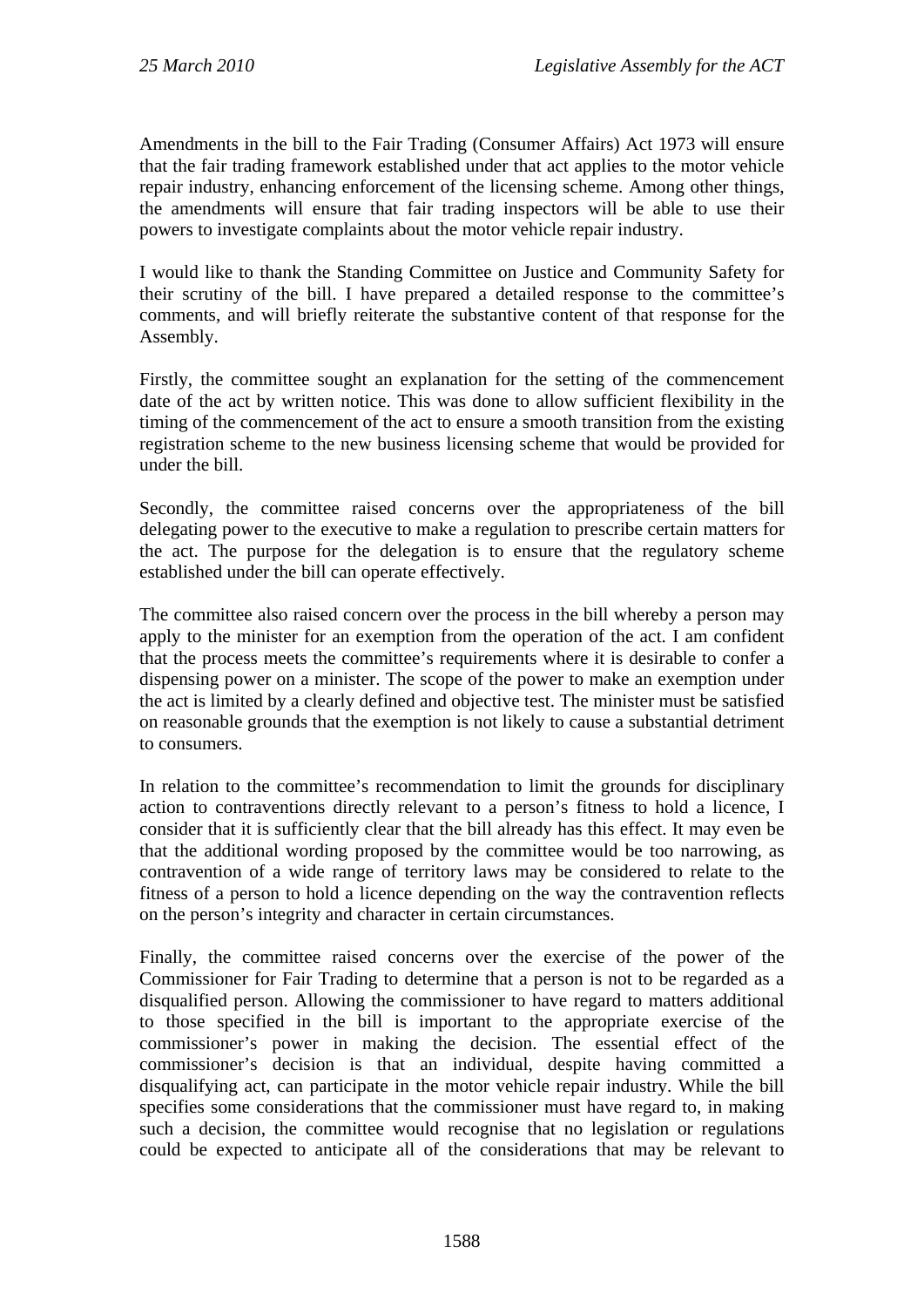ensuring a decision of the kind in the bill does not have harsh and unintended consequences for individuals.

As I alluded to earlier, I will be moving a number of government amendments to the bill in the detail stage. The amendments arose as a result of constructive feedback the government received as part of close consultation with the motor vehicle repair industry and consumer representatives.

In accordance with standing order 182A, the government amendments which I will be moving in due course were provided to the scrutiny committee with a supplementary explanatory statement. The committee has recently provided comments on the amendments, and I will respond to those comments in the detail stage. The supplementary explanatory statement which I will table with the amendments has been prepared to accurately, and with clarity, describe the amendments, their purpose and their operation.

I am confident that the amendments in the bill are an important move towards ensuring more effective and efficient regulation of the motor vehicle repair industry and will deliver significant improvements for both industry and consumers. I thank members for their support of the bill.

Question resolved in the affirmative.

Bill agreed to in principle.

# **Detail stage**

Bill, by leave, taken as a whole.

**MR CORBELL** (Molonglo—Attorney-General, Minister for the Environment, Climate Change and Water, Minister for Energy and Minister for Police and Emergency Services) (5.32), by leave: I move amendments Nos 1 to 6 circulated in my name together *[see schedule 1 at page1603]*. I present the following paper:

Supplementary explanatory statement to the government amendments.

I will briefly outline these amendments. Amendment 1 is in relation to clause 22 of the bill, which ensures that it is a condition of a motor vehicle repair licence that the licensee performs repairs or ensures that repairs are performed by an employee with the equipment, materials and skill necessary to carry out the work satisfactorily. This provision replicated the existing obligations of repairers under the existing code. This provision has now been relocated in new section 41A and recast as a misrepresentation prohibition, to be inserted by government amendment 4, which I will discuss shortly.

Government amendment 1 inserts a new clause 22 to provide that the minister may supplement the misrepresentation provision in new section 41A by way of more specific requirements giving directions about the equipment, materials and skills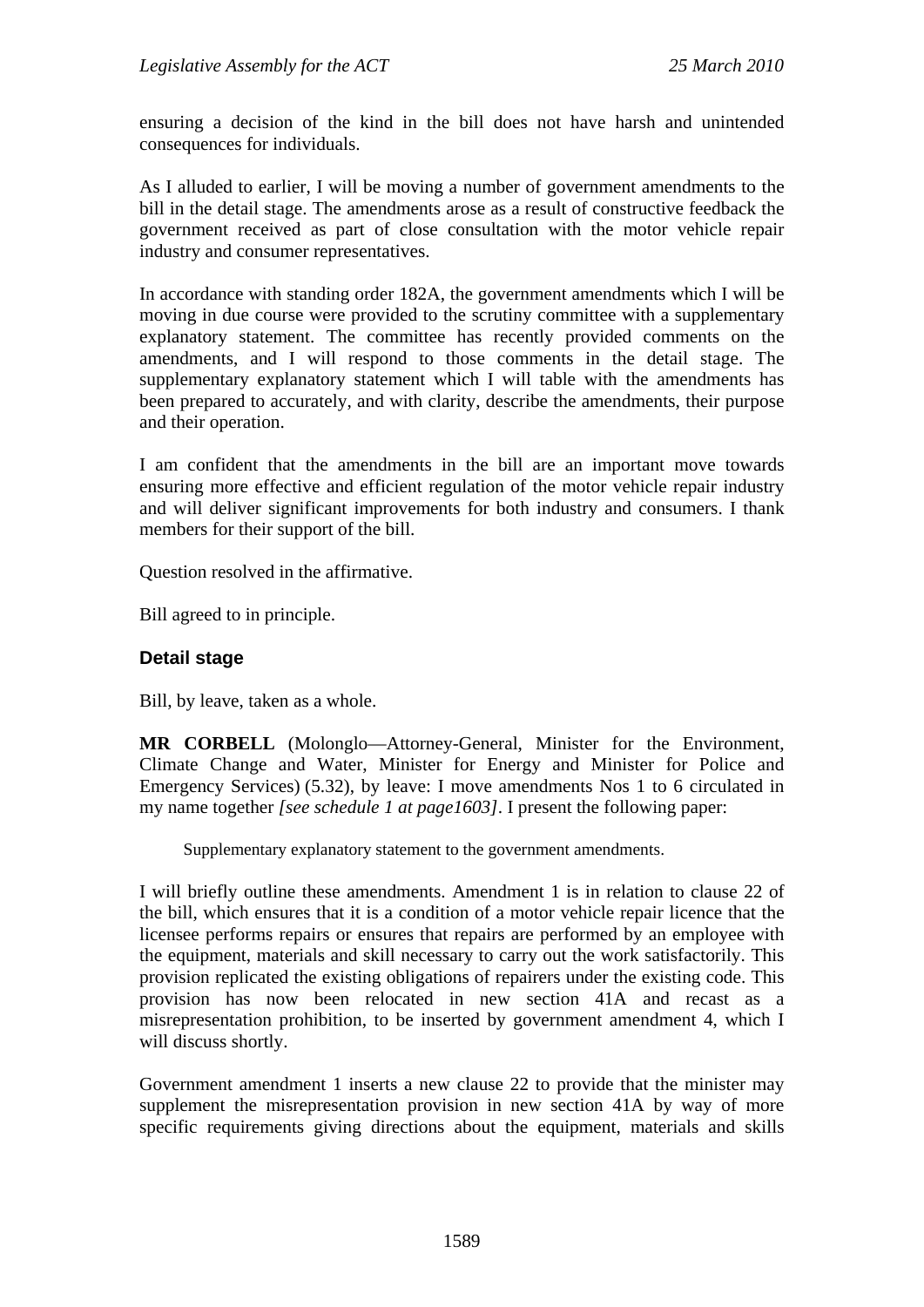necessary to perform repairs. The directions power permits a minister responsible for the legislation to set objective standards which give effect to advice, for example from the advisory committee or the Commissioner for Fair Trading, about the way repairs are undertaken. For example, the directions might require a repairer to use specific equipment when undertaking a repair on a specific vehicle; or to only use a person with a particular competency in relation to a particular class of repairs; or to require all workers to have specific competencies—this could include applying safe working practices, or identifying environmental regulations and best practice in a workplace or business.

Directions under this section are disallowable. In addition, if the direction is likely to impose appreciable costs on the community, or a part of the community, they must be the subject of a regulatory impact statement.

I would like to take the opportunity to thank the Standing Committee on Justice and Community Safety for their recent scrutiny of the government amendments. The committee's sole comment was in relation to this amendment; the committee raised concern over the appropriateness of the power in new clause 22.

The purpose of the power is to ensure that the regulatory scheme established under the bill can operate effectively. Enabling the minister to give directions which deal efficiently with issues that arise during, and that affect, the day-to-day operation of a regulatory scheme can prevent timely and costly disruptions to the regulation of that industry, and to all parties participating in that industry. The power will be exercised by the minister following advice given by the Commissioner for Fair Trading or the new advisory committee, which is proposed to be established by government amendment No 3.

Government amendment No 2 provides further clarification of the original intent of the legislation. It was intended that the cost of disposal of a replaced part be made known to a customer, and that a customer should not pay for disposal when they elect to take the part from the premises.

Government amendment No 3 inserts new part 5A into the bill. The new part establishes an advisory committee to consider the need for additional amendments to legislation regulating the motor vehicle repair industry.

The committee will be tasked with advising the minister about possible amendments to the law, matters affecting consumers, unfair commercial practices affecting repairers, and environmental issues. The committee can also advise the minister about directions under clause 22, amended by government amendment 1, and exercise other functions given under the act.

The committee will include members who are representative of the industry, motor vehicle repairers, including business owners and employees, consumers and the environment. The Commissioner for Fair Trading will chair the committee.

The committee will be required to prepare a report on the impact of the legislation within 12 months of commencement, including an analysis of specified matters,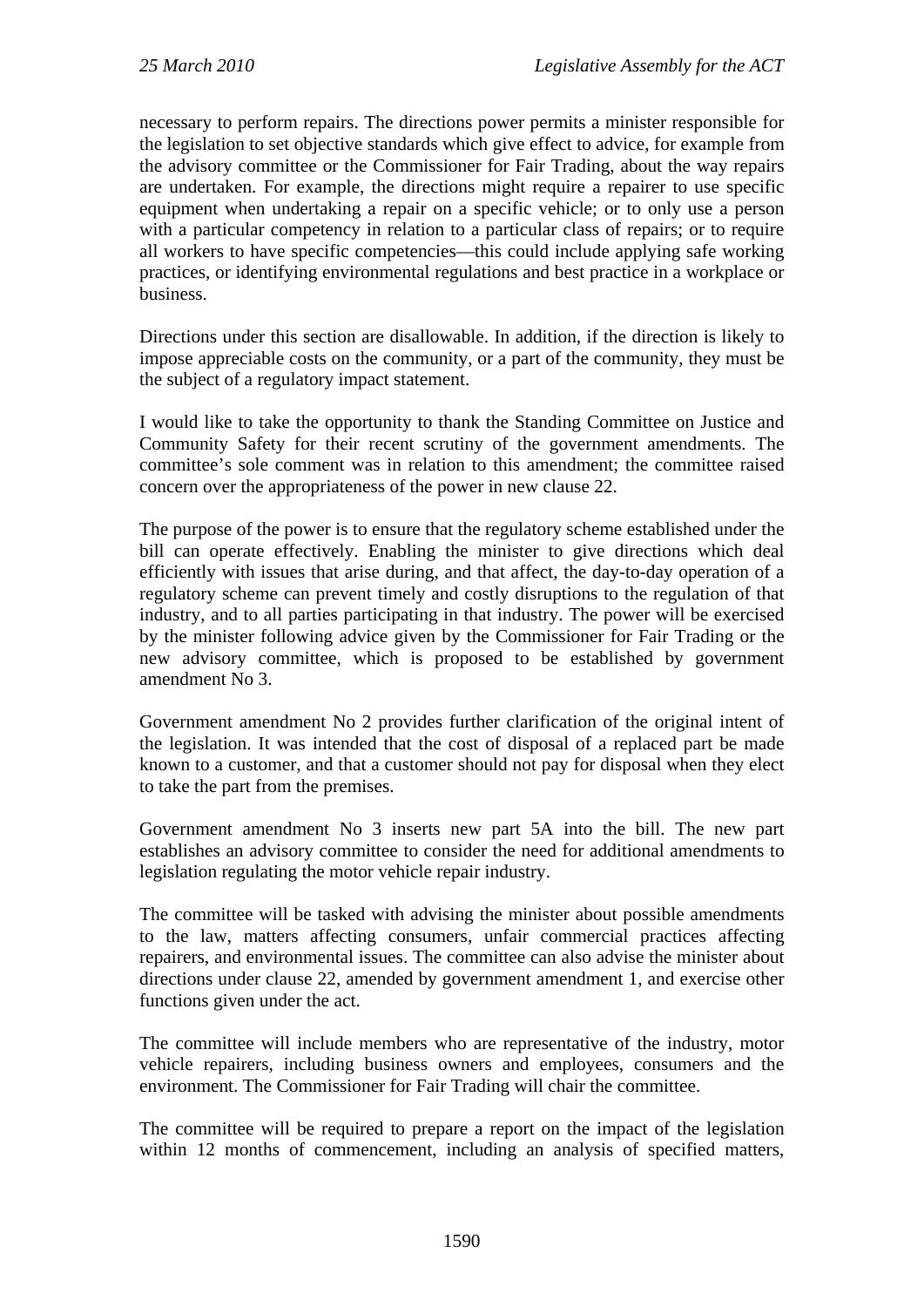including the impact of the legislation on business owners, employees, and consumers; the level of consumer satisfaction with the industry; training and competency requirements; and transitional arrangements.

Government amendment No 4 inserts a provision concerning false or misleading representations. The provision is based on section 14 of the Fair Trading Act, with the inclusion of new paragraph (l) in subsection (1). The new paragraph has recast the obligation in clause 22 of the bill, as introduced, as a prohibition. The prohibition will operate to ensure that a licensee does not make a misrepresentation about the performance of repairs. The new provision will result in more effective enforcement, leading to improved protection for consumers. A breach of the provision is an offence with a maximum penalty of 200 penalty units.

Government amendment No 5 inserts the definition of "advisory committee" into the dictionary as a consequence of government amendment No 3. Finally, government amendment No 6 inserts the definition of "representative members" into the dictionary.

These amendments have been the result of some detailed discussion between me and my officials with the advisory body. It has been a constructive process. I am pleased that we have been able to find a way forward. I believe that these new mechanisms provided for in the government's amendments will enable the development of further reforms to the regulation of the industry, which are very much a matter of interest for the industry currently, whilst at the same time ensuring that new players in the industry, in terms of people currently not represented on the advisory body, will be able to be represented and their views heard—in particular, employees as well as groups and individuals representing and with an interest in terms of environmental sustainability—to ensure that we get a regulatory regime which meets the needs of the community as a whole, which is effective and which, ultimately and most importantly, provides effective protection to consumers.

**MRS DUNNE** (Ginninderra) (5.39): The Canberra Liberals will be supporting all the amendments that the minister has moved today. In relation to amendment 1, this amendment enables the minister to give directions via disallowable instrument about the equipment, materials and skills necessary to work on motor vehicle repairs.

One of the functions of the advisory committee, which another amendment will establish, is to advise the minister about directions or proposed directions. This suggests that the minister will be required to consult with the advisory committee on any directions he proposes to make of his own volition.

I note the advice given by departmental officials to the code committee on the meeting on 15 March, at which the officials took the committee through the proposed amendments, that there would be a comprehensive process of consultation with both the advisory committee and the industry in relation to proposed ministerial directions. I trust the minister will honour this process and ensure that there is never a repeat performance of the history of the bill as I outlined in my in-principle speech.

The code committee also expressed concern that the amendments do not establish a formal occupational licensing scheme, something that the committee has for a long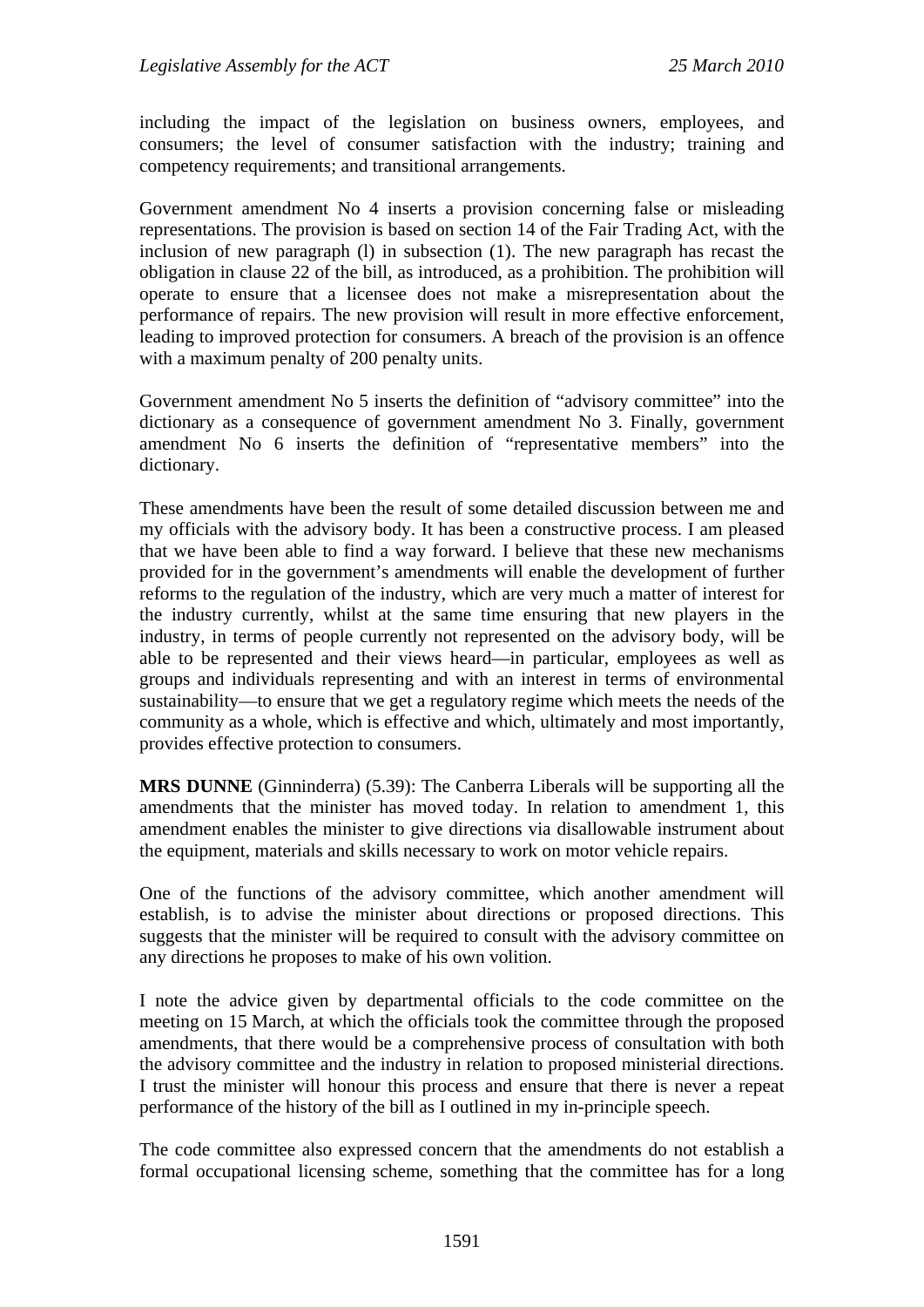time called for. It was also covered in the draft legislation that the MTA presented to JACS in August last year. I note the committee heard that Mr Corbell would introduce an occupational licensing scheme if the advisory committee recommends it when it reports on the first year's operation of the act.

The committee also raised the question of specific competencies and noted that ministerial direction could also be given in relation to this matter. It was also noted that, if such a scheme arises, the advisory committee would provide the minister with advice in relation to training and recognition of prior learning. There was also discussion on unskilled repairers and backyard operators.

I note that the advice given to the committee by the officials was that any relevant ministerial direction, along with false or misleading representation provisions that comprise one of the government's amendments today, will work to thwart the activities of those operators. The code committee has accepted the advice on these matters and supports the amendments in relation to this ministerial direction; on the basis of that, we will also.

Amendment 2, which we also support, requires an operator to display a sign indicating that disposal of parts attracts a fee. It also requires the operator not to charge that fee, or to refund it if it has been paid, if the customer chooses to take the parts away. This was a matter raised with me previously by the MTA in response to the bill as it was presented in November last year. Their concern was that the bill as it stands, which requires operators to dispose of parts at their own expense, could lead to illegal dumping, with the consequent adverse impact on the environment. It could also lead to inflated repair prices as operators try to recover the cost of disposal.

The government's approach in the bill demonstrates its inability to think things through. It also demonstrates that, had it consulted industry on the matter, it might have been all the wiser so that the approach could have been changed at an earlier stage—that is, before the bill was ever presented to the Assembly. But it is encouraging that the government has, at the behest of the industry, seen the light and proposed the change, which we will support.

Amendment 3 establishes an advisory committee whose functions will be to advise the minister on amendments to the act in relation to: licensing, registration or training of people in the industry; matters affecting the interests of consumers; unfair commercial practices, for example backyard operators; environmental issues in relation to industry waste; ministerial directions on equipment, materials and skills; and anything else given under the act.

It sets out the construction of the committee as being the Commissioner for Fair Trading, who will be the chair, and six members representing interests other than government. Further, it sets out operational matters. Importantly, this amendment requires the committee to report to the minister one year after commencement. It is to report on a range of matters, allowing the committee to consult with a range of stakeholders and requiring the minister to table the report—sadly, within six months.

The MTA is concerned that the amendment fails to require the minister to implement the recommendations of the committee. While I am sympathetic to that concern, I also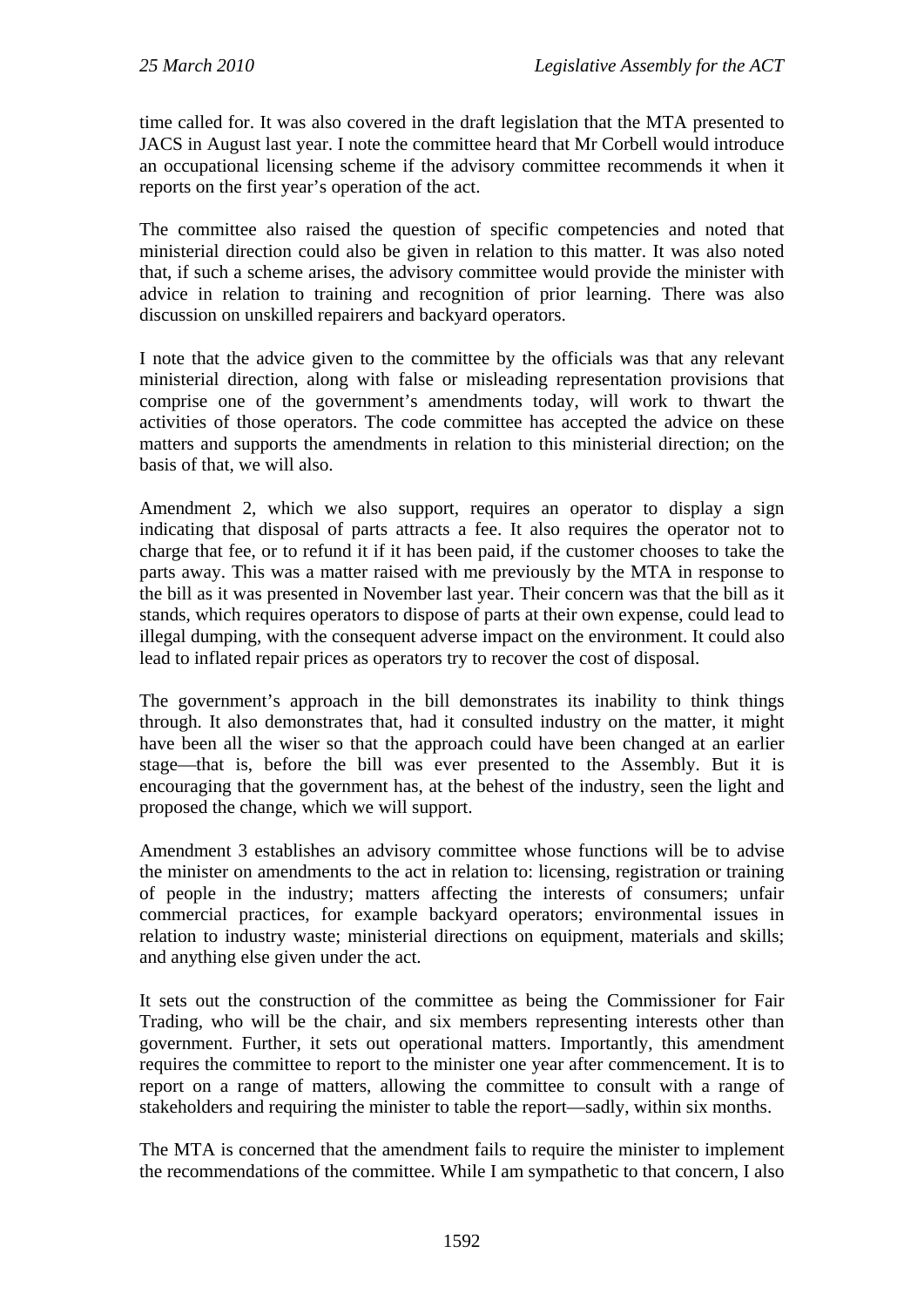understand that the minister must retain the prerogative when deciding on matters that go to government policy. It is, of course, very important that the minister take into account all information made available, particularly when it comes from expert sources such as industry, something on which this government has a dismal record, especially in this case. Nonetheless, it would be open to the committee, when reporting to the minister on the first year's operation of the act, to make recommendations in relation to this matter.

In this connection, the MTA and the committee have raised a number of matters that, no doubt, will exercise the mind of the committee. These will include matters such as industry training, public promotion of the changes brought about by this bill and its amendments, the responsibility for licensing of repairers of electric vehicles as well as for specialist fields such as air conditioning and gas installation, and whether the government's licence inspectors have the necessary industry-based skills of a technical nature to inspect the activity of licensees, especially specialist licensees. Even the construction of the committee itself might come under some review as the operation of the bill progresses.

The establishment of the advisory committee will enable the industry and government to work together on these kinds of issues and provide expert, informed advice to the Attorney-General for future change, either through legislation or ministerial direction. I hope the attorney, contrary to his past attitude, will go along with the spirit of what is being created here for the future. As I have said, the Canberra Liberals will be supporting this amendment.

The fourth amendment deals with false and misleading representations and creates a criminal office carrying a maximum penalty of 200 units. It goes to some length to outline the kinds of misrepresentation that would be caused by the provision. This addresses major concerns of the industry about unlicensed operators, backyard operators, unskilled operators and operators who engage in dodgy practices on a range of fronts.

I note from the minutes of the code meeting of 15 March, to which Mr Rattenbury and I have referred, that officials from the Department of Justice and Community Safety advised the committee on the intent of this clause. That advice was that the fair trading commissioner would pursue offenders under occupational discipline powers elsewhere in the bill before turning to criminal sanctions. We support this amendment.

Amendments 5 and 6 simply create new definitions of the advisory committee and representative members which are consequential in other places. Generally speaking, we are happy to support the amendments.

**MR RATTENBURY** (Molonglo) (5.47): I flagged earlier that the Greens were pleased to see the amendments, because they address specific concerns held by those in the industry and the code committee. The amendments create an advisory committee which will be tasked with reporting back to the minister within one year on the operation of the act and the need for further reform. The Greens are also pleased to note that the government has been quite specific on what that one-year report must include, and I welcome that specificity. The report will include the committee's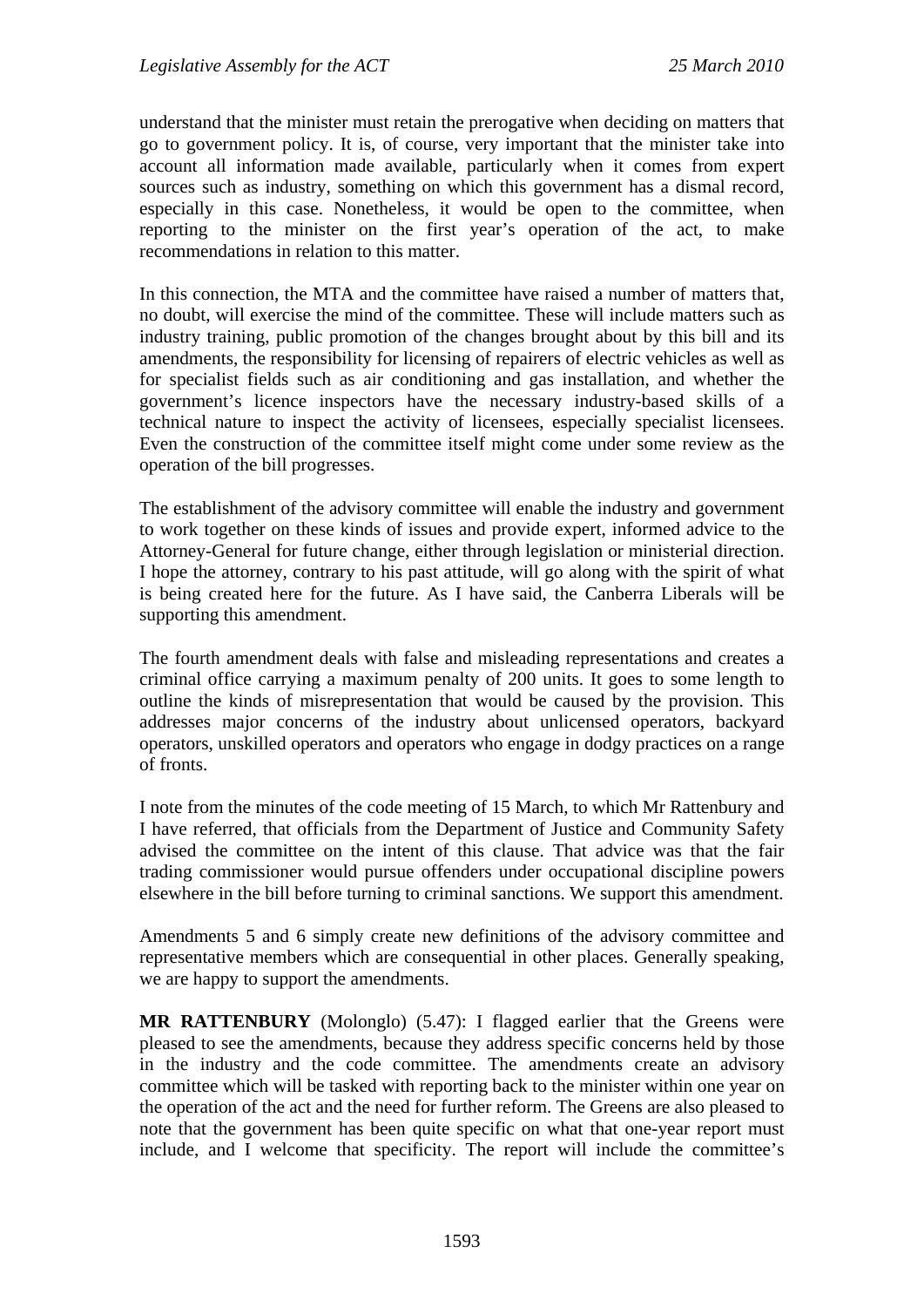position on the level of competence employees should reach, the costs of training involved to reach that level and how those costs should be shared between employers and employees.

The Greens are also pleased to note that membership of that committee is clearly set out and ensures that all stakeholders will have input. The committee has important work to do in the next 12 months, and their report will be relied upon by government. The Greens are also pleased that the report will be tabled in the Assembly, and we will be looking closely at the committee's report and the future it recommends for the motor vehicle repair industry.

Overall, I think this is a basically valuable process, because it brings the key players in, it gives the opportunity for the Assembly to be involved in the discussion down the line with access to the recommendations of that key group of stakeholders, and it puts some specific time lines on it. All of these are good steps to take, and the Greens will be supporting the amendments.

Amendments agreed to.

Bill, as a whole, as amended, agreed to.

Bill, as amended, agreed to.

# **Standing order 156—referral to ethics and integrity adviser**

**MS HUNTER** (Ginninderra—Parliamentary Convenor, ACT Greens) (5.50), by leave: I move:

That this Assembly calls on the Speaker to:

- (1) obtain advice from the Ethics and Integrity Adviser as to:
	- (a) the scope of standing order 156;
	- (b) the existence, or extent, of any conflicts of interest that may arise for Members in relation to the activities of Members' staff; and
	- (c) any conflicts of interest that may arise as a result of Members' interests, direct or indirect, in any licence, payment, contract, lease or other transaction issued under Territory law; and
- (2) provide the Assembly with a copy of the advice received.

The motion that I am moving has arisen from the discussion we had earlier today. That discussion, as many may recall, came about when Mrs Dunne moved a motion in regard to excluding a couple of government members from a particular debate on another motion as to whether the Gambling and Racing Commissioner's report into the Labor club sale should be referred to the Public Accounts Committee.

During that debate it was suggested that there may be another way forward, and that was that advice be sought from the ethics and integrity adviser of the Assembly on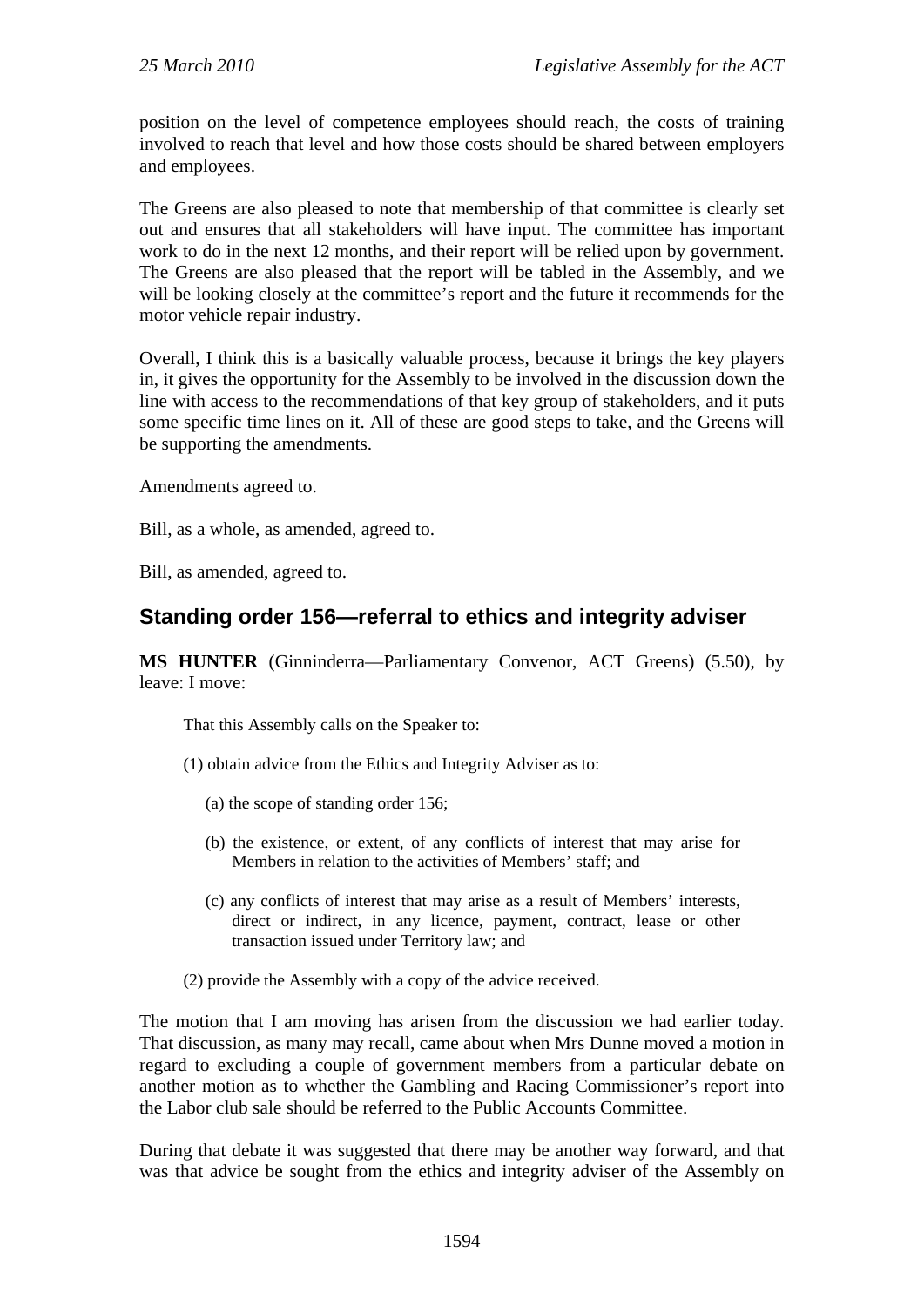this matter of standing order 156. That led to the suspension of the Assembly for a time, when there was discussion between parties. We then resumed and agreed that we would go away and during the day work on a motion which had the effect of referring to the adviser this matter around the scope of standing order 156, which deals with conflicts of interest around particularly those who are connected to members within the Assembly.

In the earlier discussion it did come up that there had been other cases, a number of cases, where this standing order had been used to exclude particular members from other debates. One, I believe, was around family members and whether family members could be employed by members of this place. I understand that it has come up at other times around the connection between the Labor Party and the Labor club because the Labor club obviously has a connection there, particularly in relation to donations.

We felt that it was timely, because it had come up on another occasion, to really get this matter sorted out. What was the application of standing order 156? Who was included? Who was not? One of the issues that came up also this morning in relation to this was that it seemed to be quite a nonsense that, if this standing order was to be applied in its wider sense, it could end up meaning that many members who might have a staff member who, for instance, serves on the board of a community organisation or an arts organisation or a sports organisation, because of the connection, would not be able to speak on matters relating to, for instance, arts funding or any particular issues that would relate to the staff member's involvement in those organisations. The Greens really felt that that was why it was timely to move forward and have this clarified.

During the day there have been a number of discussions and negotiations between the three parties in the Assembly, and I have this final text included in my motion. As I said, it calls on the Speaker to obtain advice from the ethics and integrity adviser as to the scope of standing order 156, the extent of conflicts of interest that might arise as far as the activities of staff members of members of the Assembly are concerned or any other conflicts that might arise either directly or indirectly. We have noted what that would take into account. That could be around licence payment, contract lease or other transactions under territory law. Finally, we do want this advice provided back to the Assembly, and it is important that we get that advice if we are to move on and not come back to this question again and again as to how standing order 156 applies or may not apply in certain cases.

**MR CORBELL** (Molonglo—Attorney-General, Minister for the Environment, Climate Change and Water, Minister for Energy and Minister for Police and Emergency Services) (5.55): Labor has serious reservations with this approach. Our reservations are that it was never, in our view, envisaged that the Assembly would first of all seek from the ethics and integrity adviser interpretations of the standing orders. It was never envisaged that they would conduct this sort of examination and provide advice to the Assembly such that it would potentially be contingent on a decision about how a certain matter would be determined in the Assembly. It is quite an extraordinary precedent for the Assembly to establish.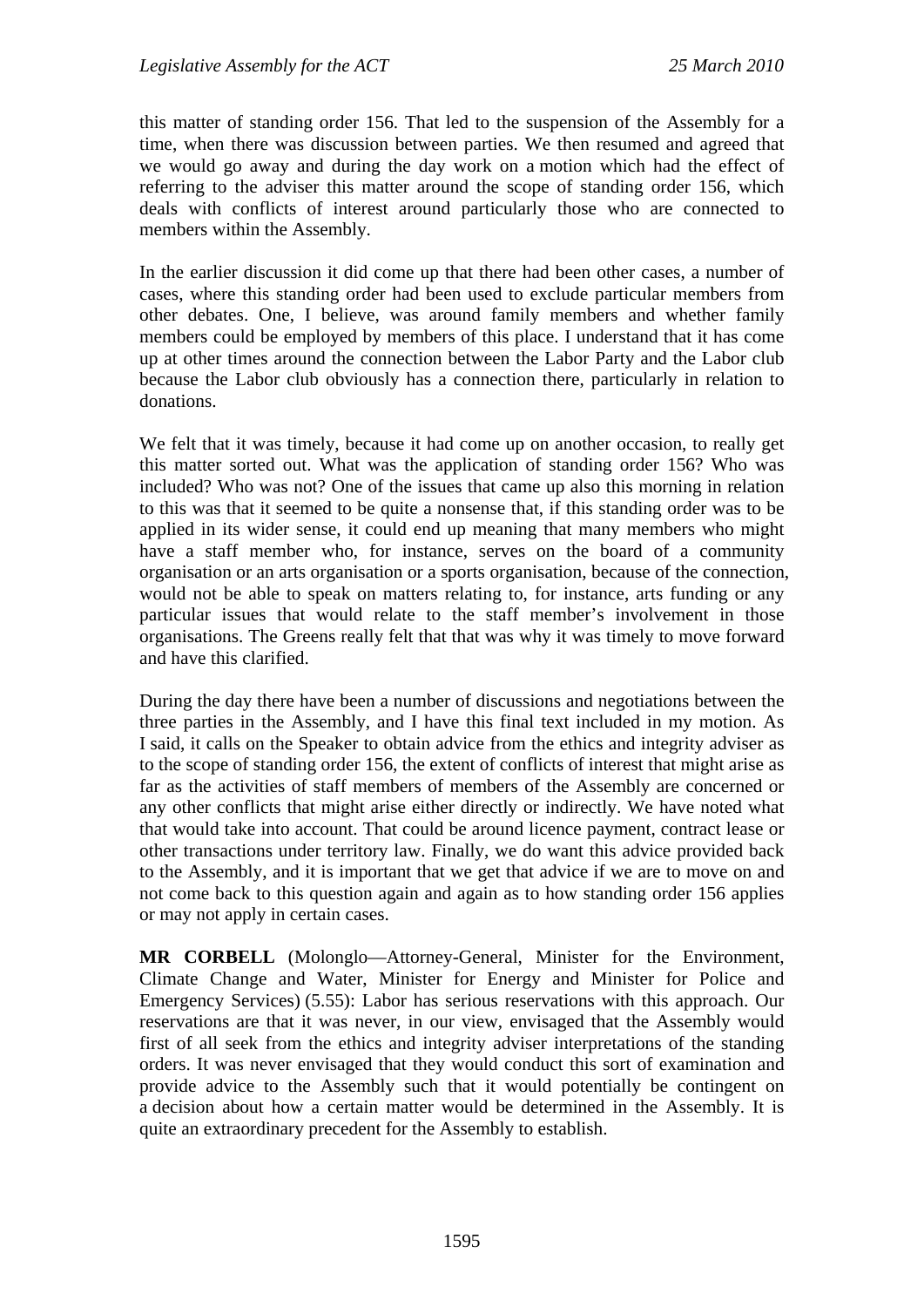However, in discussion with the Greens, the government's view is that this motion can be supported today insofar as it is an attempt to look more broadly at the issue of conflict of interest, in general terms, in the Assembly and how the matter should be managed in the Assembly context. We note that the motion does not refer to particular circumstances or particular members and that, instead, it is casting a broad net across all members, all staff of members and any potential circumstance where there may or may not be a conflict of interest. In particular, I would point to point 1(c) of the motion, which says very clearly and which is all-encompassing:

any conflicts of interest that may arise as a result of Members' interests, direct or indirect, in any licence, payment, contract, lease or other transaction issued under Territory law;

The government's view is that it does need to be that comprehensive. If we are to seriously have an examination of the issue of conflict of interest, it must be broad ranging, it must look at all potential circumstances where there may be such a conflict. This particular provision of the motion deals with that.

We still have hanging over us the question of the motion from Mrs Dunne, and I foreshadow that the government will be seeking to bring debate back on that motion today, to permit that question to be dealt with, because these two matters are not directly connected. One is not contingent on another, in that this motion is not an investigation into Mr Barr or Ms Gallagher; this motion is an investigation into the question of how the Assembly interprets and looks at the issue of conflict of interest more broadly.

It is on that basis that the government is supporting this motion today, albeit with some hesitation. That is the government's position, and I foreshadow that is what the government will seek to do once this motion is determined.

*At 6.00 pm, in accordance with standing order 34, the debate was interrupted. The motion for the adjournment of the Assembly having been put and negatived, the debate was resumed.* 

**MRS DUNNE** (Ginninderra) (6.00): This whole thing has turned into a bit of a farrago, it seems. This motion, which Ms Hunter says is the final form, is news to the opposition because, when Ms Hunter rose to her feet to begin this debate, I understand that there were still negotiations going on between the Greens' offices and the office of the Leader of the Opposition. So I am not quite sure how this can be a final form.

This is a somewhat flawed process, as described here, and it does not actually get to the heart of the matter, which is: do ministers who make decisions in relation, in this case, to gaming machine licences have a conflict of interest if they have staff, senior staff, who are subject to investigation into matters relating to gaming machine licences? That was the crux of this. That was the motion that I moved this morning. Ms Hunter's attempt, a valiant attempt, this morning to resolve the situation was that we would call on the Speaker to seek advice from the ethics adviser about that matter.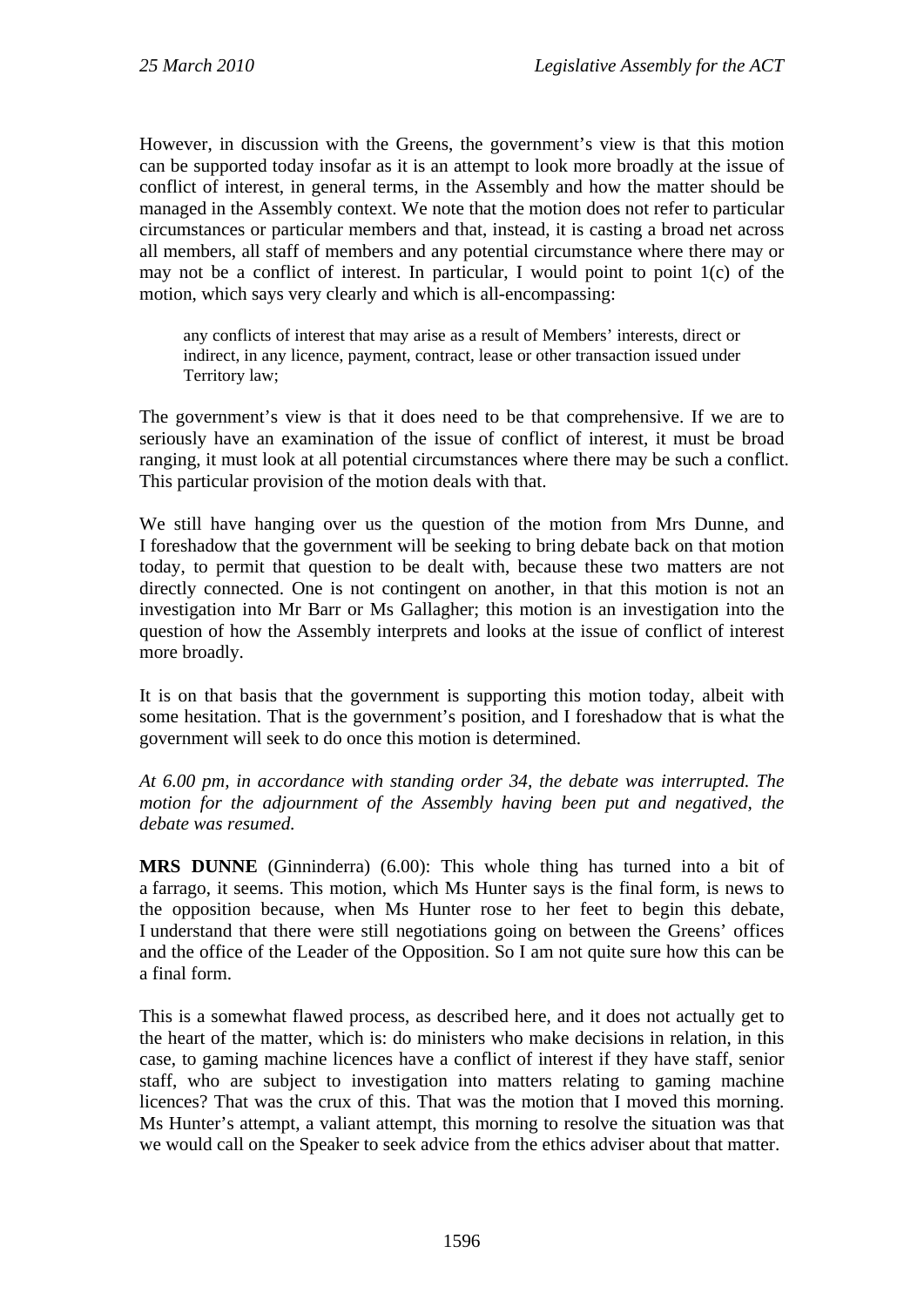I have seen various iterations of this motion in the course of the afternoon and they seem to be getting progressively worse rather than progressively better and moving further and further away from the issue that initiated this motion in the first place. This motion that Ms Hunter has moved today clearly grew out of the motion that I raised this morning, because it was clear that members were uncertain as to the operation of the standing order in this instance.

The fact is that we have now got to a situation where we are asking the ethics adviser to advise the Speaker on the operation of and the scope of standing order 156 in relation to basically everything that the territory does. The ethics adviser is essentially being asked, as an example, to advise on the operation of standing order 156 in relation to leases so that everyone who owns a territory lease in the ACT will now have to declare a conflict of interest and absent themselves from the chamber every time there is a debate on a matter relating to leasing, say, residential leasing. It is clearly ludicrous, and it seems to me that the government has cooked this up and suggested it to the Greens as a means of actually debasing the currency.

This was a serious argument and it ceased to be a serious argument. This ceases to be a serious argument, because every member in this place receives a payment from the territory, as do our staff. If you look at that, it means that, every time payments from the territory come into play, we will all have to absent ourselves from the chamber.

The Attorney-General may think that he is clever but really what this boils down to is an attempt to derail a serious and legitimate inquiry as to the scope of the standing orders and how standing order 156 applies in relation to my motion that certain members absent themselves, in accordance with the standing order, from a particular debate. I can count. It seems that this motion will go through and, as a result, the ethics adviser will probably be confronted with a task which is Herculean and which may be beyond his remit or anyone else's, because his task has been drawn up so broadly.

It is disappointing that, again, the Greens have demonstrated that they are not capable of keeping their word for the length of a day. When we discussed this this morning, Ms Hunter said to me that she undertook that this would be negotiated in good faith with all parties. While some parties were negotiating in good faith, Ms Hunter was on her feet here today moving the motion. And it is another disappointing aspect of having to deal with the Greens in this place.

It is clear that this motion will go through. The Canberra Liberals do not support the motion in its present form, although we did support the concept of the motion when we set out on this task this morning.

Question resolved in the affirmative.

# **Standing and temporary orders—suspension**

Motion (by **Mr Corbell**) proposed: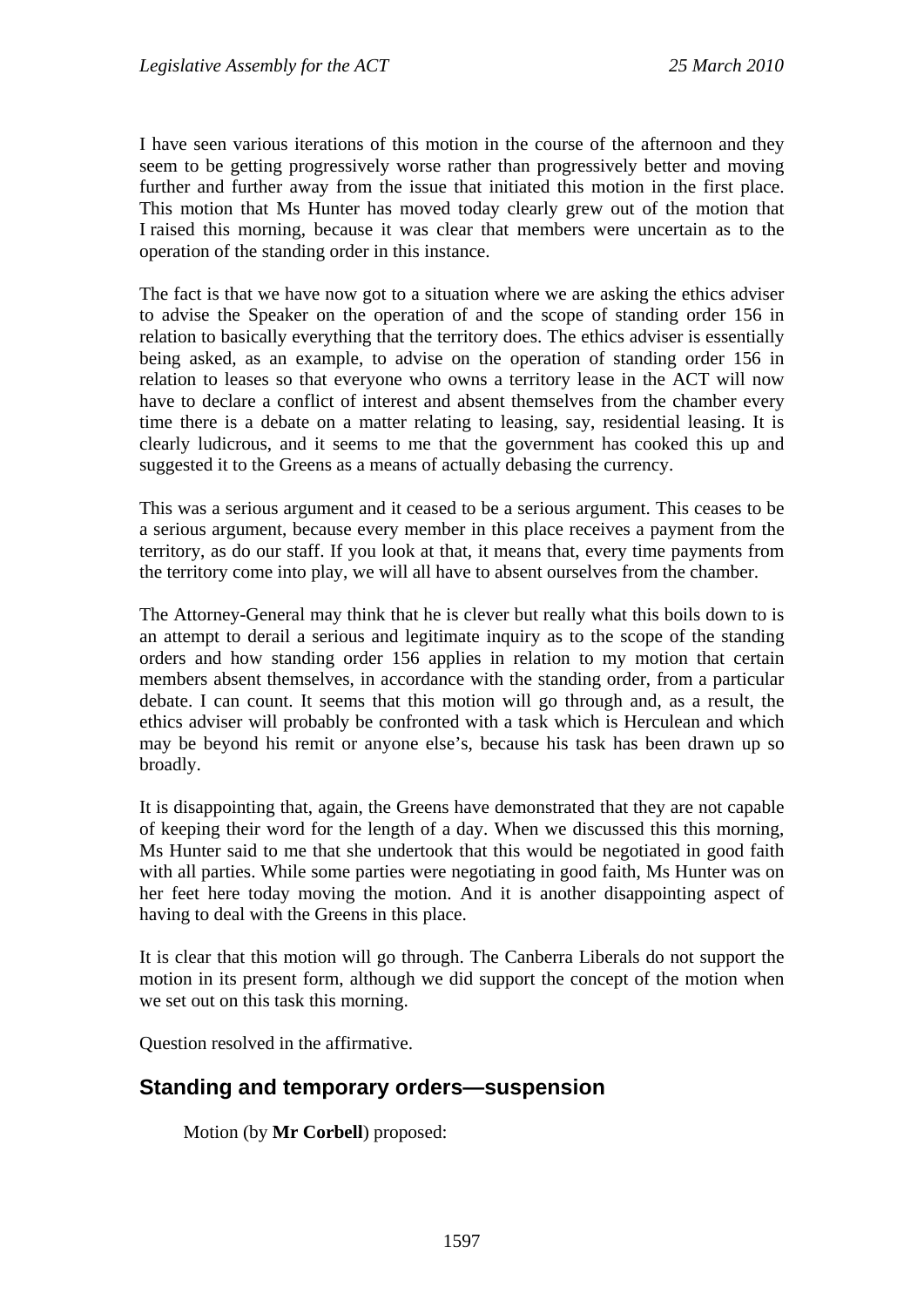That so much of the standing and temporary orders be suspended as would prevent the order of the day, relating to standing order 156 and the exclusion of Ministers from debate, being called on forthwith.

**Mrs Dunne**: Mr Speaker, could I seek your guidance about the process we are going through. The general principle in this place, as in any other parliament, is that the member who has control of a matter decides when or not it is brought on. There has been, to my knowledge early in the life of the Assembly, one departure from this, which was roundly criticised by everybody afterwards. I would like to seek your ruling on the appropriateness of suspension of standing orders to go down this path.

**MR SPEAKER**: Mrs Dunne, on the point of order that you have raised, it is my advice that there is nothing in the standing orders regarding the practice that you are referring to. It would seem that it may be that it is a convention of this place. That being so, it is for the will of the Assembly to decide on Mr Corbell's motion. That will may be informed by a convention or not, but it is, as I understand it, a convention rather than a standing order.

**MRS DUNNE** (Ginninderra) (6.08): Mr Speaker, the Canberra Liberals will be opposing the suspension of standing orders, simply on the principle that it is the convention, if not reflected in the standing orders, in this place that the person who introduces a matter, who has charge of a matter, has control over when that matter is brought back. In addition to that, the Assembly has already agreed earlier today that this matter would be brought back on another day; that has already been the decision and the vote of this Assembly. That being so, what we are doing now is casting doubt on the validity of a decision made earlier this day.

There was an incidence back in the First Assembly. I cannot recall the details of it off the top of my head, and there is nobody else here who probably would recall it, but a member was forced to debate a matter; the Assembly forced an item on against the will of the person who had responsibility for it. It was done when we were an immature parliament. It was recognised by all involved afterwards that this was an unfortunate precedent that should never be repeated. But of course today we have Mr Corbell attempting to repeat that precedent.

The point was made at the time that this was an unprecedented practice in any other Westminster parliament. As the mover of the motion, I have control over when it comes back. It probably sounds rather pompous to say it like that, but that is the convention, that is the accepted form of this house and it is the accepted form of every parliament in the country and every parliament in the commonwealth: the member who introduces the matter has control over when it is debated and the member should not be forced to bring it on and debate it at a time not of their choosing.

If we suspend standing orders today to let Mr Corbell do as he wishes, we will be standing on hundreds of years of precedent in parliaments across the world. Mr Corbell does not like that because it is just inconvenient and he does not care about history. But these are the precedents of parliaments and we have to remember that we—or a majority of members in this place—agreed this morning that this matter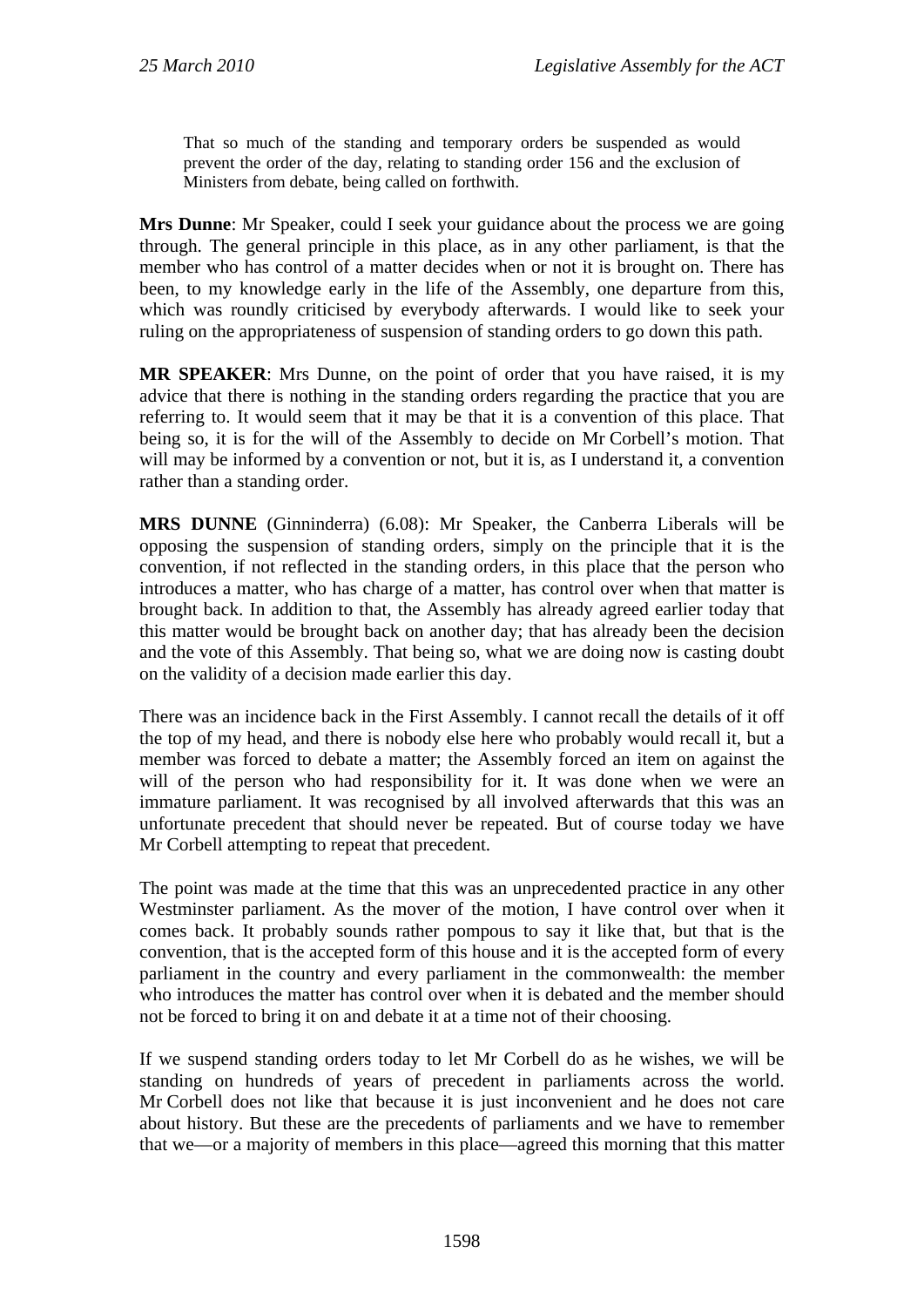would be adjourned until the advice that we have just spoken about in the previous motion was received and therefore it would be adjourned to a later day. That was the view of the Assembly this morning and it should remain the view of the Assembly this afternoon.

**MR SESELJA** (Molonglo—Leader of the Opposition) (6.11): I would have expected that we would hear from the Greens why they are going to support the suspension of standing orders. But, as is their wont lately, they do not want to have whatever they say in any way refuted or tested, which is why again we do not see them getting to their feet to say why they want to throw out this convention. Mrs Dunne, I think, has explained very clearly about how this has operated in this place. This is a convention that the Greens, without wanting to argue why they are going to do it, are going to throw out, along with the Labor Party.

Let us go back to how we got here. We got here because we had an extraordinary suspension today of the Assembly on the basis that the Greens, through Ms Hunter, got up and during the debate said, "Well, actually, we cannot make a decision on this motion until we seek further advice, and that might take a couple of weeks," and we heard from Ms Hunter that that was why we should do it.

So we proceeded actually to agree to an adjournment of Mrs Dunne's motion so that we could go and get independent, external, expert advice in order to make a decision on Mrs Dunne's motion. Now the Greens, again changing their minds, have said: "Well, no, what we said to you this morning we did not really mean. We have changed our minds again. We are not going to honour our word and what we are going to do is actually bring on the vote on the motion that we said we needed external advice on, presumably vote it down, and then go and get the external advice which may or may not tell us that we are wrong."

It is becoming almost impossible on a day-to-day basis to deal with the Greens. Ms Bresnan can laugh, but she did not want to get up; she had the opportunity to get up and say why. We cannot accept their word. It took the Greens and the Liberals to agree to the adjournment; I do not believe the Labor Party agreed to the adjournment. So we were party to an agreement to adjourn the Assembly. It was adjourned so we could have expert advice given to the Speaker. Now they are saying, "No, we will vote against the motion and then we will go and get the advice. We will endorse the conflict of interest and then we will come back and get advice." It is a ridiculous process and it also is a breach of faith.

Ms Bresnan might think that is funny, but it is not. We in this parliament are often negotiating and at some level we have to trust that what the Greens and other parties tell us is true: that at some level there will be some good faith in some of the negotiations. What we have seen from Ms Hunter again today, presumably on the urging of Katy Gallagher, is: "No, we don't need to keep our word. We don't need to honour what we have said. We will turn around and do it in a completely different way to what we originally agreed."

That was the only reason we adjourned in the first place. That was the only reason we had the extraordinary suspension—the extraordinary suspension so the Greens could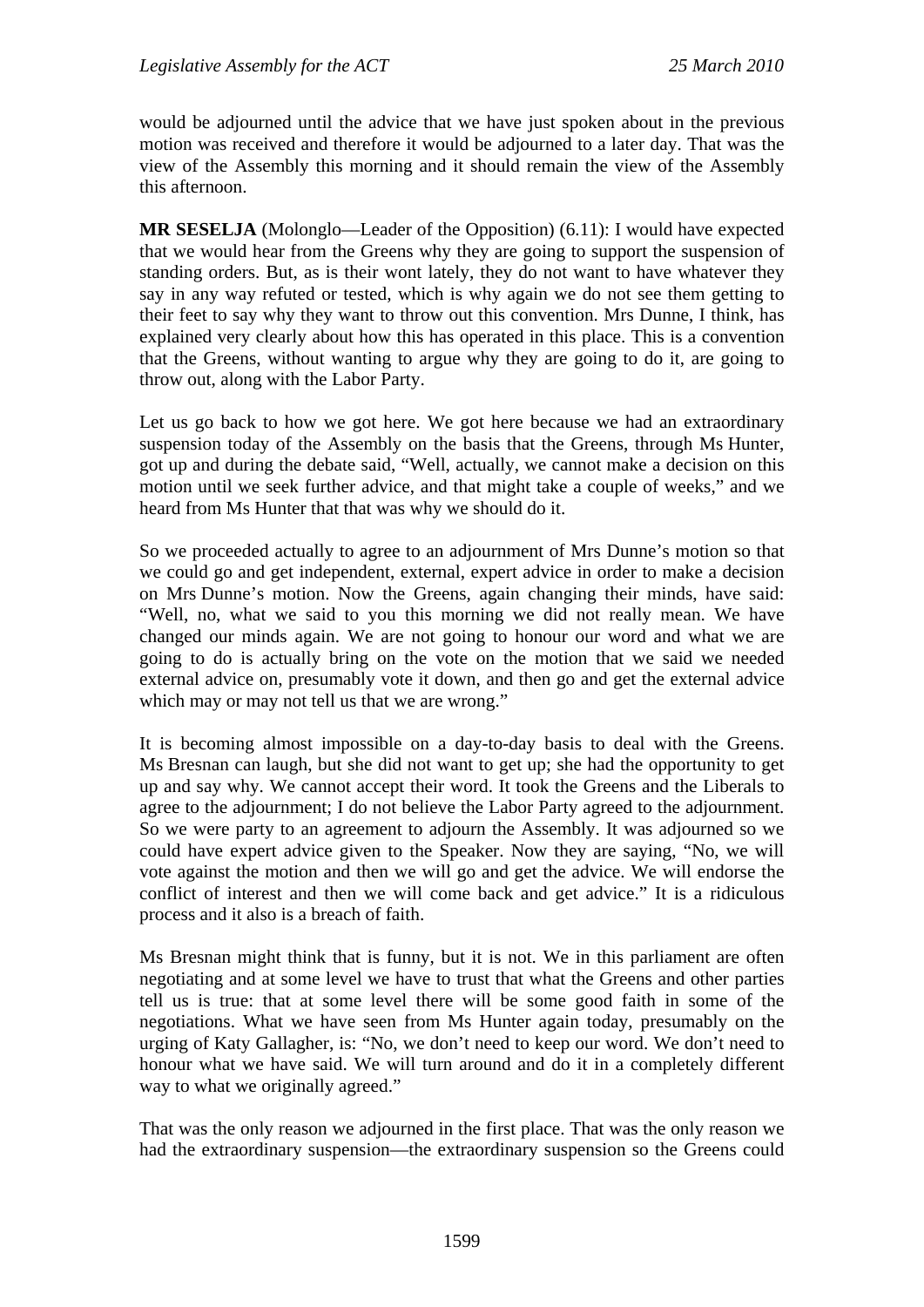think about it. The adjournment was on the basis of an agreement that the advice would come and then we would debate. Now they want to flip it the other way. They have had second thoughts again. They have had third thoughts and they will not honour what they have said to us.

Standing orders should not be suspended. This process that was put in train, at the request of the Greens, should be followed in the way that it was originally proposed. Flipping it the other way halfway through is outrageous and standing orders should not be suspended.

**MR CORBELL** (Molonglo—Attorney-General, Minister for the Environment, Climate Change and Water, Minister for Energy and Minister for Police and Emergency Services) (6.16), in reply: Mr Speaker, I seek leave to speak again.

Leave granted.

**MR CORBELL**: It has come to my attention that there will not be an absolute majority of members supporting this motion this evening and therefore it will not be successful, even though I understand that both the Greens and the government will be supporting the motion. Therefore, I seek the leave of the Assembly to withdraw my motion.

Leave granted.

# **Adjournment**

Motion by **Mr Corbell** proposed:

That the Assembly do now adjourn.

# **Migrant refugee settlement service UnitingCare Kippax**

**MR COE** (Ginninderra) (6.16): One of the most enjoyable aspects of being a local member is meeting the people of my electorate and the community organisations that tirelessly strive to make Canberra a better place to live. One such organisation is the Migrant and Refugee Settlement Service, MARSS. Since its inception in 1980, MARSS has been a leading advocate for some of the most vulnerable members of our society, namely, refugees. While the organisation receives the majority of its funding from the Department of Immigration and Citizenship, I am pleased to say that the ACT government has, since 1990, significantly assisted MARSS with the great work it does.

The primary function of MARSS is to assist new migrants of all ages to overcome the difficulties of learning English, finding employment, accessing government services and ensuring equity for all Canberrans. The organisation's mission is to be "a leader in the provision of settlement and related services for migrants and refugees", a very worthy one indeed. To this end, MARSS runs several programs to assist new migrants.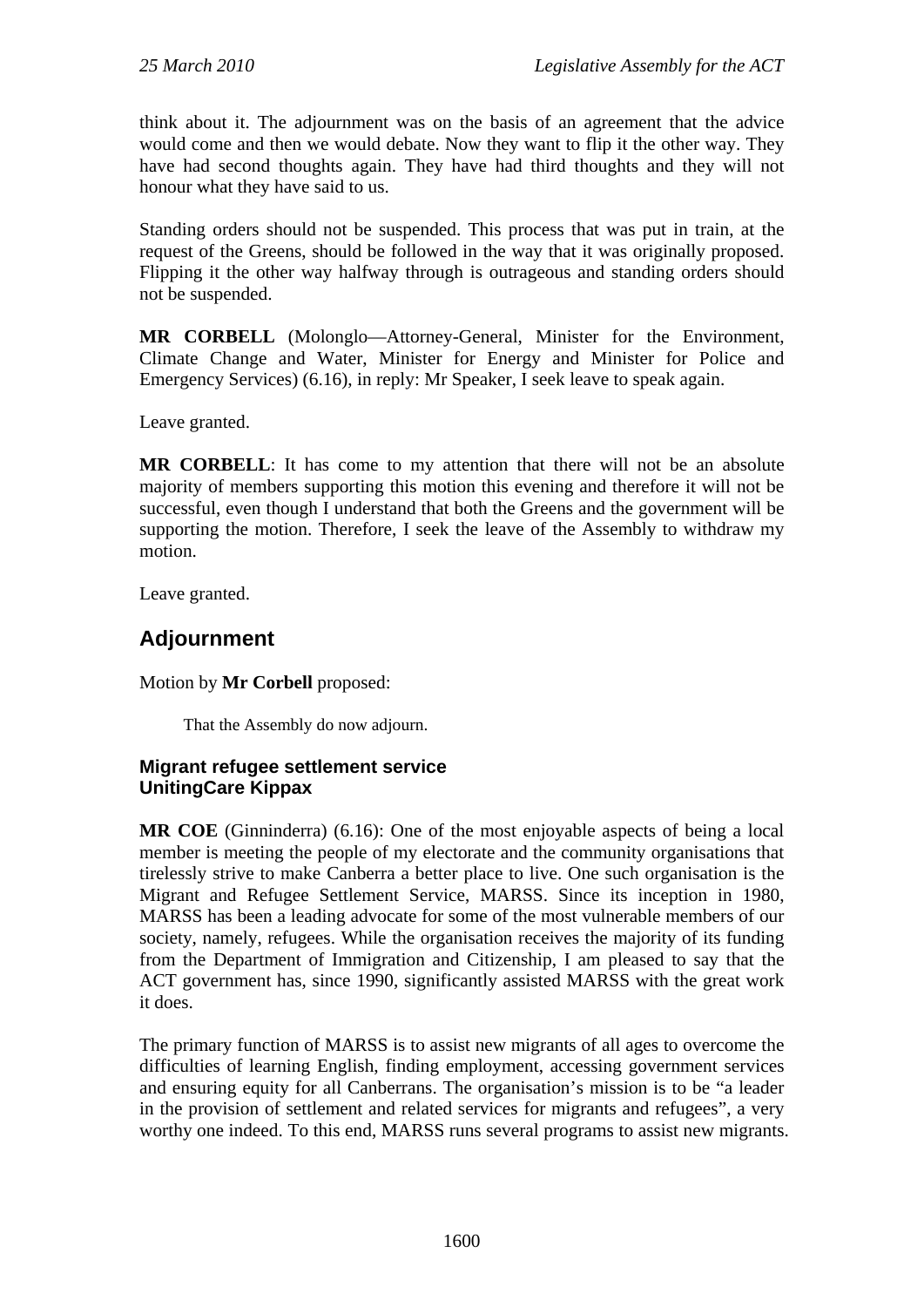The settlement grants program targets migrants, refugees and humanitarian entrants who have lived in our community for less than five years. Just some of the services offered through this program include assistance in finding housing, understanding the health system, accessing health and education services, banking and financial services and providing emotional support, respect and understanding.

Through its community development program, MARSS helps to provide English tuition and even computer classes to hundreds of new migrants. A lack of essential computer skills is one of the greatest barriers to gaining employment in our increasingly high-tech society. I am pleased to see MARSS, in conjunction with the Australian National University, is seeking to address these issues.

Furthermore, MARSS also runs an after-school studies program to provide support to young migrants and the children of migrants, with such tasks as learning to adequately read and write. Their good afternoon program educates about the benefits of physical exercise and the importance of healthy food preparation—and all this at no cost to the individuals concerned.

Perhaps the most encouraging of all is the community leadership development program. The program aims to develop skills and confidence in individuals who wish to play a leadership role in our community. It seeks to develop leadership in some of Canberra's fastest growing communities, namely, the Karen, Sudanese, Afghani, Iraqi and Sri Lankan communities.

I had the great pleasure to witness the success of this program last night. I was fortunate enough to attend the graduation ceremony of those who participated in the leadership development program this year. Eighteen people were presented certificates. The function was held at the MARSS office in the Theo Notaras Multicultural Centre just next door. It was a fantastic evening. I would also like to note the successful end-of-year event which was held in December last year which I also attended and enjoyed.

MARSS do great work. But, like any organisation, it would not be possible without a dedicated team of staff so committed to the wellbeing of the individuals. I would like to commend the manager, Dewani Bakkam, and her current and recent team members, Sisira Jayawardana, Karen Holas, Yolanda Turini, Andrew Kazar, Nadia Osman, Tathira Fatema, Annie Vella, Bronwen Roberts, Stella Battenberg, Helen Hawes, Jacky McLoughlin, Marilyn Crabb, Vivien Arnold, Barnaba Bol, Tha Wah K'lster and Margaret McCulloch.

I would also like to congratulate the board, whose tireless oversight ensures the continued success of their worthy organisation. I congratulate the chair, Jim Andriopoulos, and deputy chair, Adrian Arulanandam, and their fellow board members, John Owusu, Nim Osborne, David Ng, Sally Kalek, Isaac Cotter, Sam Wong, Gemo Virobo and Raewyn Bastion.

Lastly, but certainly not least, I thank every volunteer who has so generously contributed countless hours to see that life is just that little bit easier for the newest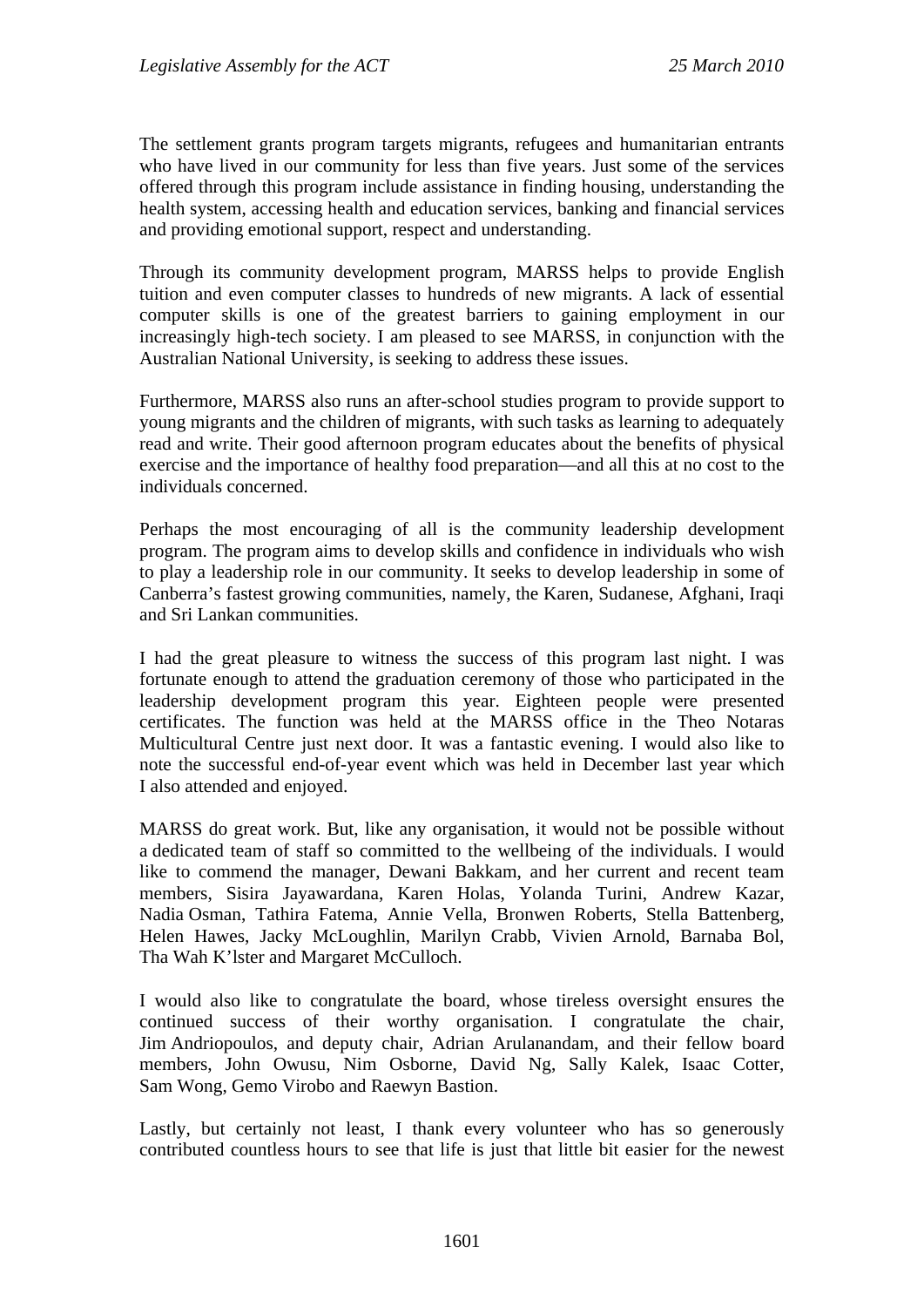members and most needy members of our great city. There are over 250 volunteers that support MARSS and even I could not read that many names into *Hansard* today. I encourage all members of the Assembly to find out more about the contribution MARSS makes to our community. For more information, please visit marss.org.au.

Next week, UnitingCare Kippax will be launching a new and exciting service for Canberra's children and families, Kippax newpin. Kippax newpin is about creating sustainable, positive changes in the lives of Canberrans. The service is yet another of the great ways Kippax Uniting serves our community and, in particular but not exclusively, the Belconnen community. The launch is taking place at 11 am on Wednesday, 31 March at Kippax Uniting in Holt. The service they are going to be offering is made possible through a joint effort between UnitingCare Kippax, the Snow Foundation, the government, businesses, other community groups and keen and generous members of our community.

In an effort to raise money for newpin, 15 members of our community are walking yes, walking—from Fyshwick to Moruya. I understand the team can be farewelled from the Auspace offices at 4 Geelong Street, Fyshwick, at 3 pm on Thursday, 1 April. And they are all expected to arrive in the main street of Moruya at 4 pm on Monday, 5 April.

I urge all members of the Assembly and the Canberra community to support this initiative. Tax deductible donations can be made to Kippax Uniting Community Centre, Luke Street, Holt. I encourage people to visit www.kippax.org.au and view the children and family services page of the newsletter. The flyer is also available on my website at [www.alistaircoe.com.au.](http://www.alistaircoe.com.au/) I wish the walkers all the best and I look forward to the launch on Wednesday.

Question resolved in the affirmative.

# **The Assembly adjourned at 6.22 pm until Tuesday, 4 May 2010, at 10 am.**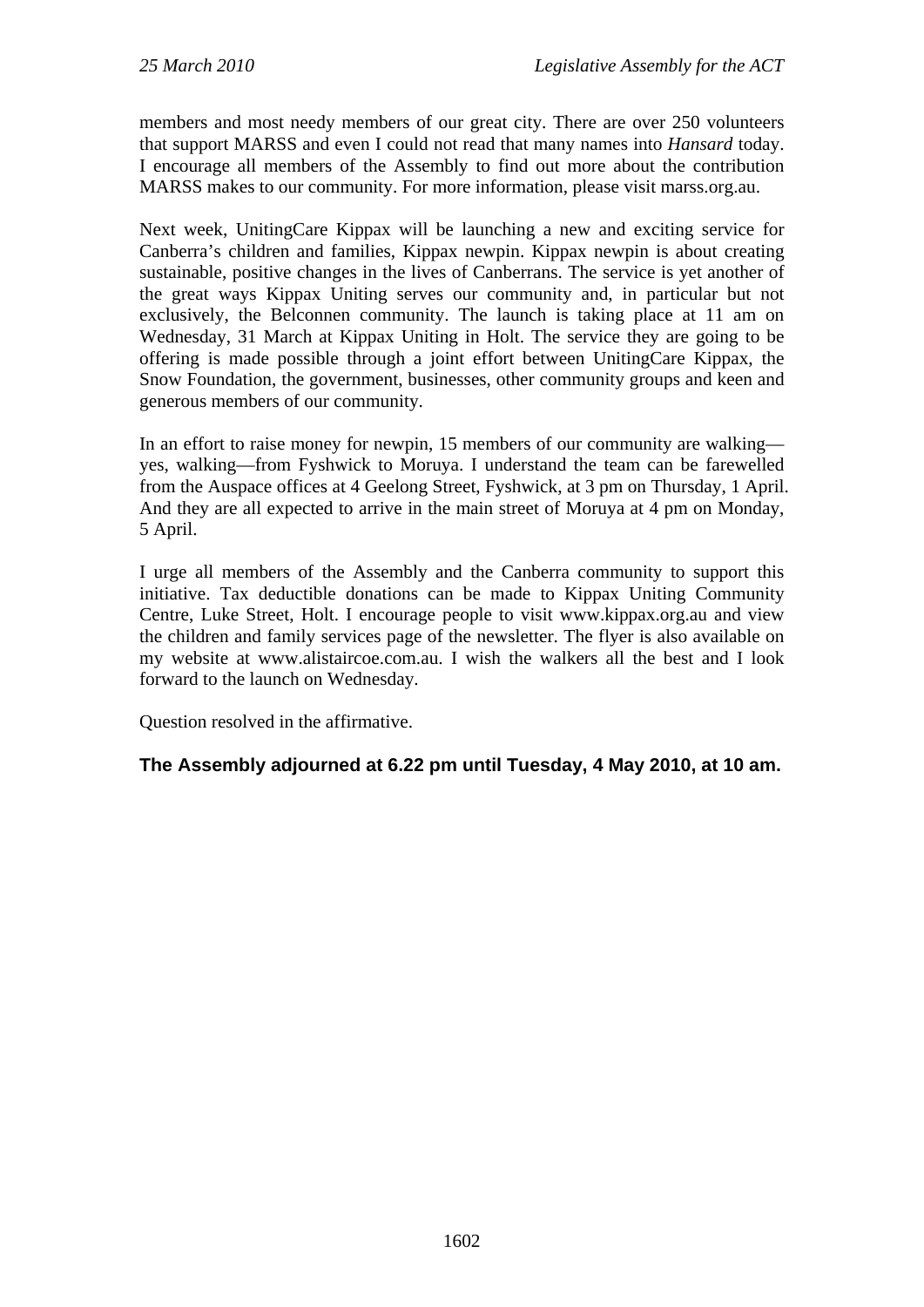# **Schedule of amendments**

## **Schedule 1**

## **Fair Trading (Motor Vehicle Repair Industry) Bill 2009**

Amendments moved by the Attorney-General

**1 Clause 22 Page 15, line 6—** 

*omit everything after the heading, substitute* 

- (1) It is a condition of a licence that motor vehicle repair work performed by the licensee or an employee of the licensee on a motor vehicle, part or system be performed in accordance with any directions under subsection (2).
- (2) The Minister may give directions about the equipment, materials and skills necessary to perform work on a motor vehicle, part or system satisfactorily.
- (3) A direction is a disallowable instrument.
	- *Note* A disallowable instrument must be notified, and presented to the Legislative Assembly, under the Legislation Act.

**2** 

### **Clause 26 (2) Page 17, line 5—**

*omit clause 26 (2), substitute* 

- (2) It is a condition of a licence that the licensee not charge the person a fee for the disposal of a replaced part or oil unless there is displayed at the licensee's premises a sign clearly stating that a fee will be charged for the disposal.
- (3) If the person chooses to take the replaced part away from the licensee's premises, the licensee must refund any fee paid for the disposal of the part.

### **3**

#### **Proposed new part 5A Page 21, line 22—**

*insert* 

### **Part 5A Advisory committee**

### **38A Establishment of advisory committee**

The motor vehicle repair industry advisory committee (the *advisory committee*) is established.

#### **38B Advisory committee functions**

The advisory committee has the following functions:

(a) advising the Minister about—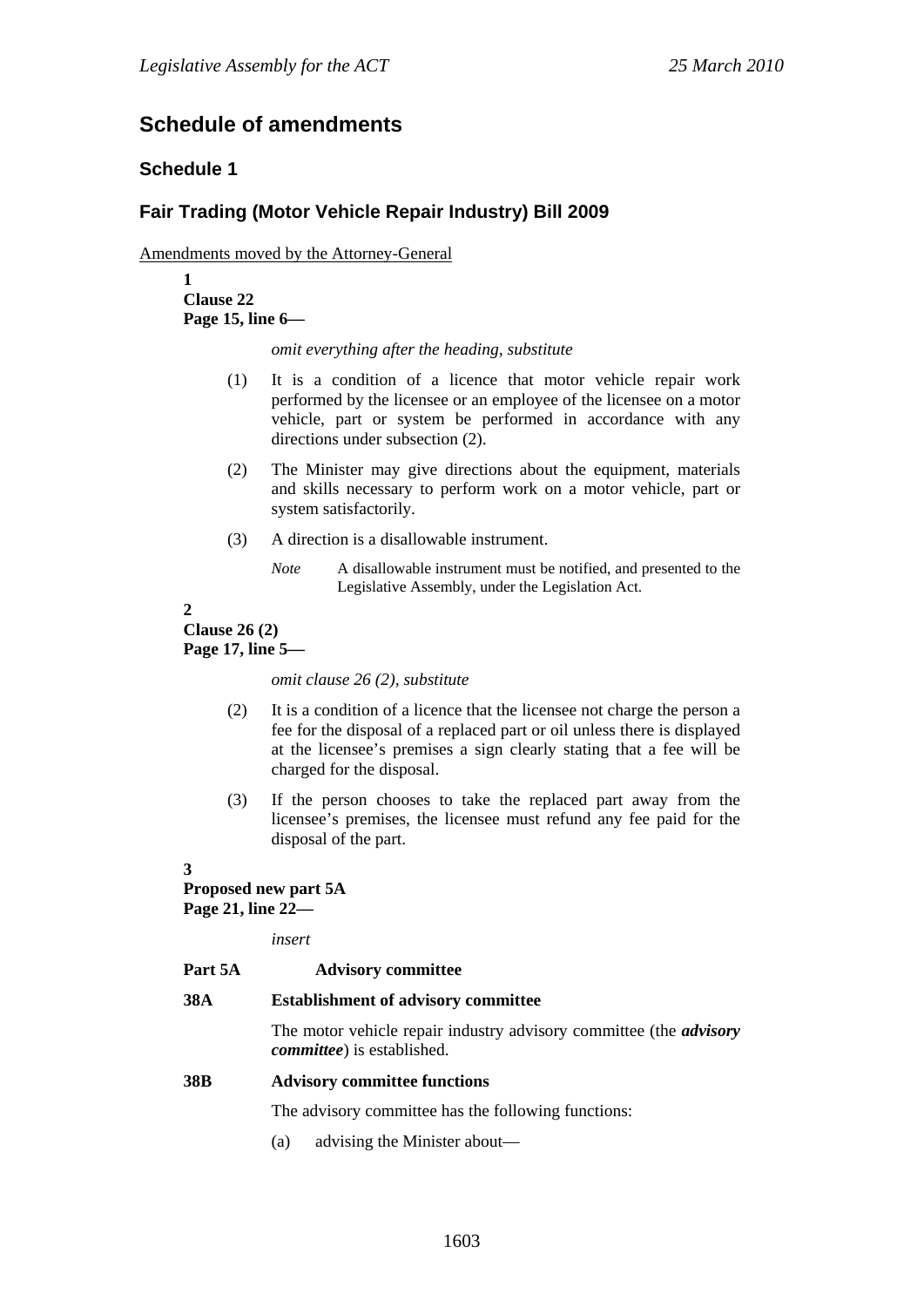- (i) amendments of this Act in relation to the licensing, registration or training of people in the motor vehicle repair industry including people who perform motor vehicle repair work in the course of employment by another person; and
- (ii) matters affecting the interests of consumers in relation to motor vehicle repair work; and
- (iii) unfair commercial practices that affect people who carry on business as a motor vehicle repairer; and
- (iv) environmental issues in relation to disposal of the motor vehicle repair industry's waste;
- (b) advising the Minister about directions or proposed directions under section 22 (2);
- (c) any other function given to the advisory committee under this Act.

#### **38C Advisory committee membership**

The advisory committee is made up of—

- (a) the commissioner for fair trading; and
- (b) the following members (the *representative members*) appointed by the Minister:
	- (i) a representative of the industry body for the motor vehicle repair industry;
	- (ii) a representative of people who carry on business as motor vehicle repairers;
	- (iii) a representative of employees of people who carry on business as motor vehicle repairers;
	- (iv) 2 people to represent the interests of consumers;
	- (v) a representative of the community's interest in the environment.

### **38D Advisory committee––chair**

The commissioner for fair trading is the chair of the advisory committee.

#### **38E Advisory committee—general procedure**

- (1) Meetings of the advisory committee are to be held when and where it decides.
- (2) However—
	- (a) the advisory committee must meet at least twice each year; and
	- (b) the commissioner may, by reasonable written notice given to the other advisory committee members, call a meeting.
- (3) The advisory committee may conduct its proceedings (including its meetings) as it considers appropriate.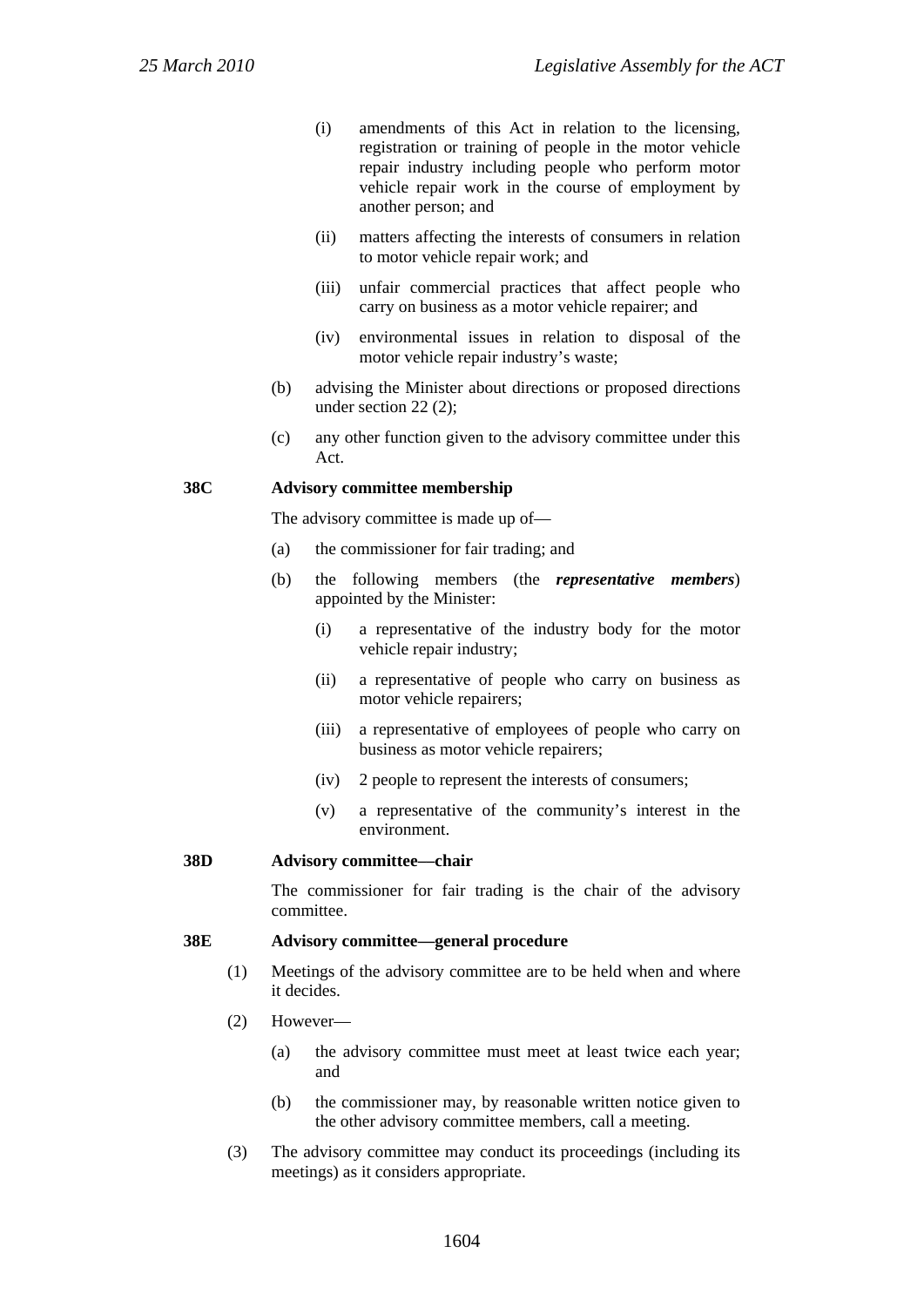#### **38F Reimbursement of expenses for advisory committee members**

- (1) A representative member of the advisory committee is not entitled to be paid for the exercise of the member's functions.
- (2) However, a representative member may apply to the commissioner for reimbursement of expenses reasonably incurred by the member for the purpose of attending a meeting of the advisory committee.

#### **38G Advisory committee to report on impact of Act etc**

- (1) The advisory committee must prepare a report under this section and present it to the Minister not later than 1 year after the commencement of this section.
- (2) The report must include an analysis of—
	- (a) the impact of this Act on people who carry on business as motor vehicle repairers, their employees and on consumers; and
	- (b) the level of consumer satisfaction with the motor vehicle repair industry, and any recommendations for raising it; and
	- (c) the level of competence that employees should reach to work in the industry; and
	- (d) the cost of training employees to reach that level of competence and how the cost should be shared between employers and employees; and
	- (e) training courses required for the ACT (and who might provide the courses, when the courses might be available, and what benefits providing the courses would give consumers); and
	- (f) any transitional arrangements necessary to deal with existing industry participants.
- (3) In preparing the report, the advisory committee may seek the views  $of$ 
	- (a) people who carry on business as motor vehicle repairers; and
	- (b) people who provide training courses; and
	- (c) consumers; and
	- (d) other interested entities.
- (4) The Minister must present the report, and the Minister's response to the report, to the Legislative Assembly not later than 6 months after the day the Minister receives the report.
- (5) This section expires 2 years after the day it commences.

### **4**

### **Proposed new clause 41A Page 23, line 14—**

*insert* 

### **41A False or misleading representations**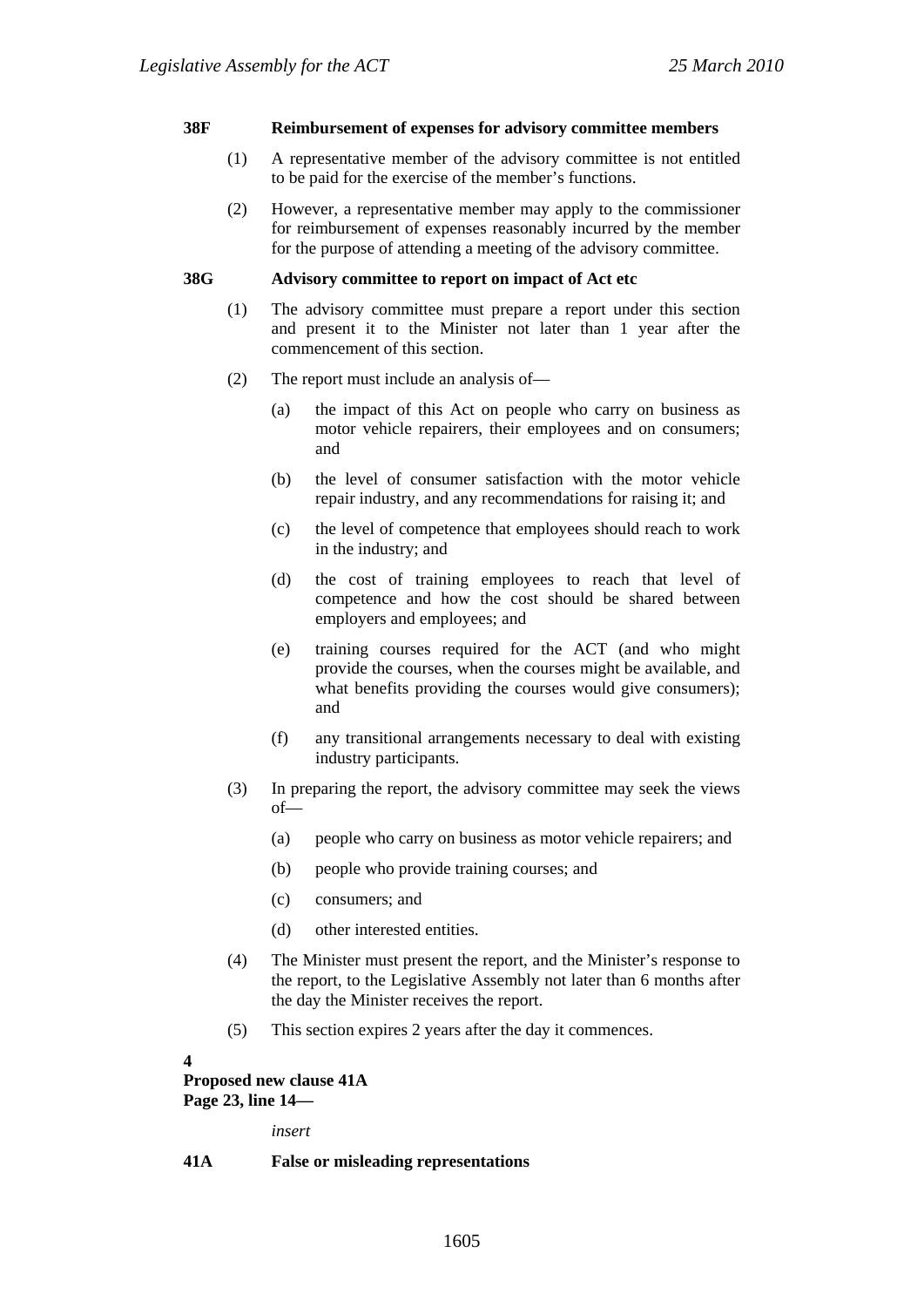- (1) A person must not, in trade or commerce, in connection with the supply or possible supply of goods or services in relation to motor vehicle repair work or in connection with the promotion by any means of the supply or use of goods or services in relation to motor vehicle repair work—
	- (a) falsely represent that goods are of a particular standard, quality, value, grade, composition, style or model or have had a particular history or particular previous use; or
	- (b) falsely represent that services are of a particular standard, quality, value or grade; or
	- (c) falsely represent that goods are new; or
	- (d) falsely represent that a particular person has agreed to acquire goods or services; or
	- (e) represent that goods or services have sponsorship, approval, performance characteristics, accessories, uses or benefits they do not have; or
	- (f) represent that the person has a sponsorship, approval or affiliation he or she does not have; or
	- (g) make a false or misleading representation in relation to the price of goods or services; or
	- (h) make a false or misleading representation about the availability of facilities for the repair of goods or of spare parts for goods; or
	- (i) make a false or misleading representation about the place of origin of goods; or
	- (j) make a false or misleading representation about the need for any goods or services; or
	- (k) make a false or misleading representation about the existence, exclusion or effect of any condition, warranty, guarantee, right or remedy; or
	- (l) make a false or misleading representation that services have been or are to be performed with the equipment, materials and skill necessary to carry out the work satisfactorily, having regard to the age and make of the vehicle, part or system.
- (2) A person does not contravene subsection (1) (i) if the person makes a representation about the country of origin of goods and the person complies with the *Trade Practices Act 1974* (Cwlth), part 5 (Consumer protection), division 1AA (Country of origin representations).
- (3) A person commits an offence if the person contravenes subsection (1).

Maximum penalty: 200 penalty units.

(4) In this section:

*goods*—see the *Fair Trading Act 1992*, dictionary.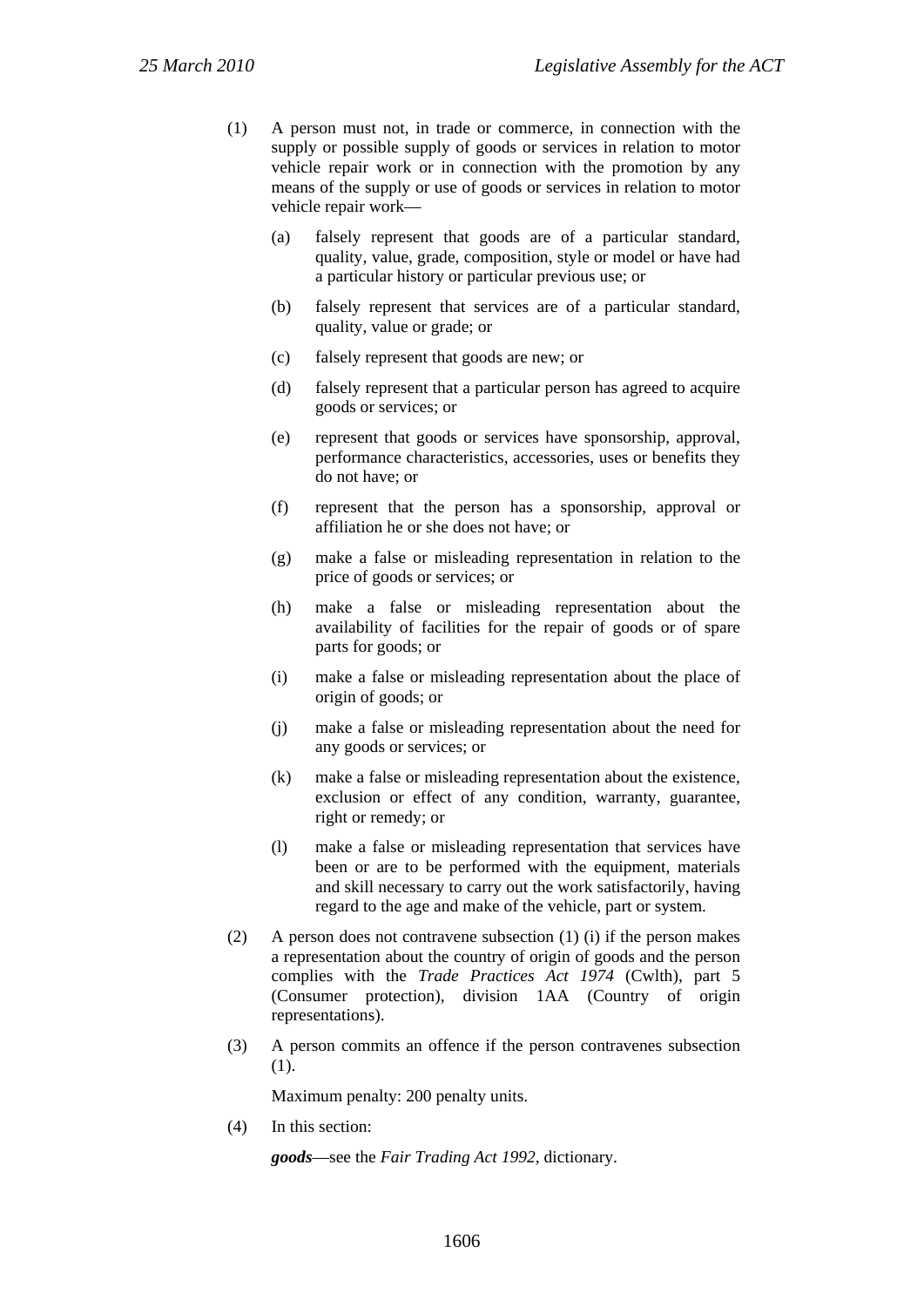*price*—see the *Fair Trading Act 1992*, dictionary. *services*—see the *Fair Trading Act 1992*, dictionary. *supply*—see the *Fair Trading Act 1992*, dictionary. *trade or commerce*—see the *Fair Trading Act 1992*, dictionary.

**5** 

**Dictionary Proposed new definition of** *advisory committee* **Page 30, line 12—** 

*insert* 

*advisory committee*—see section 38A.

**6** 

**Dictionary Proposed new definition of** *representative members* **Page 31, line 13—** 

*insert* 

*representative members*, of the advisory committee—see section 38C.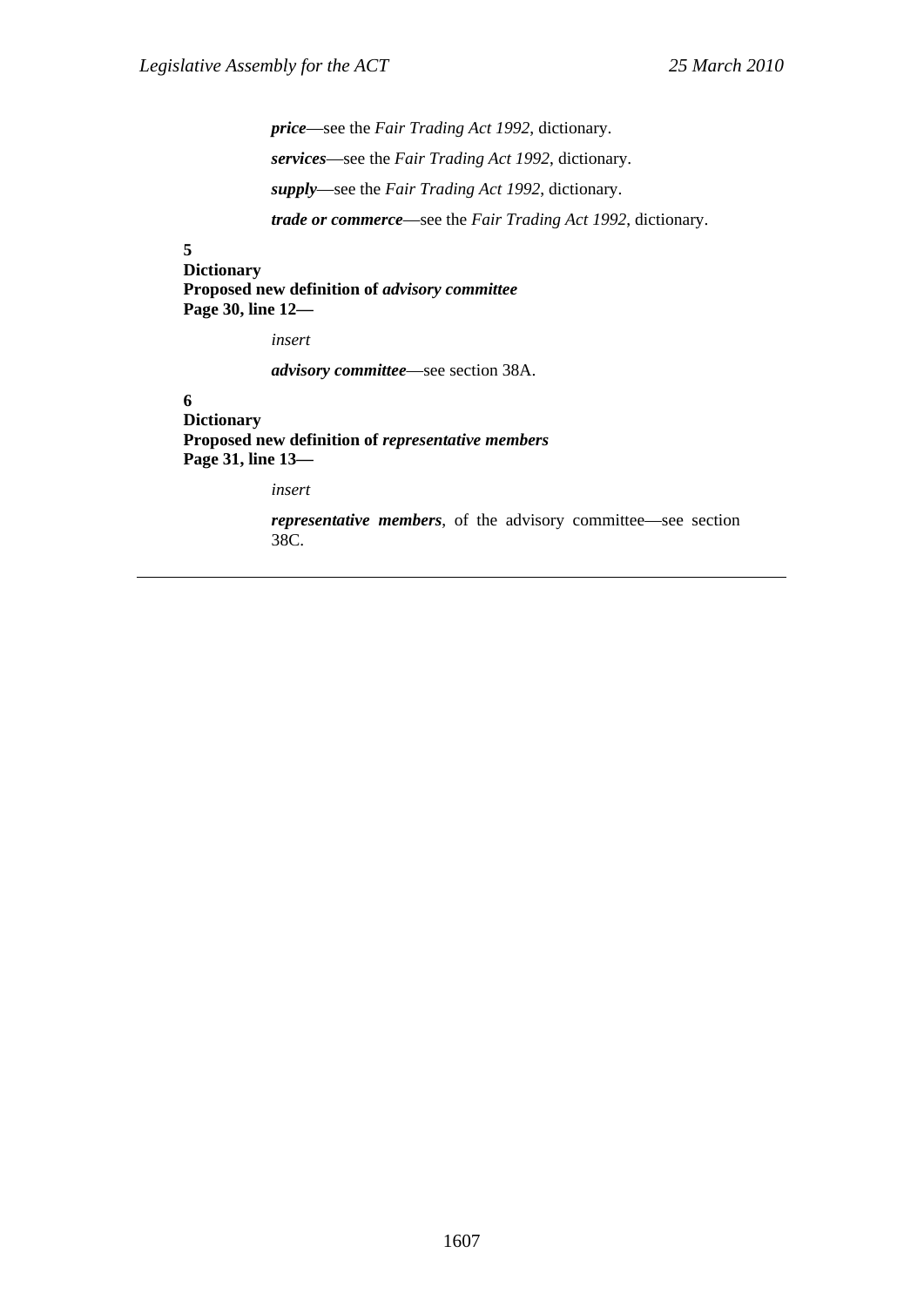This page intentionally blank.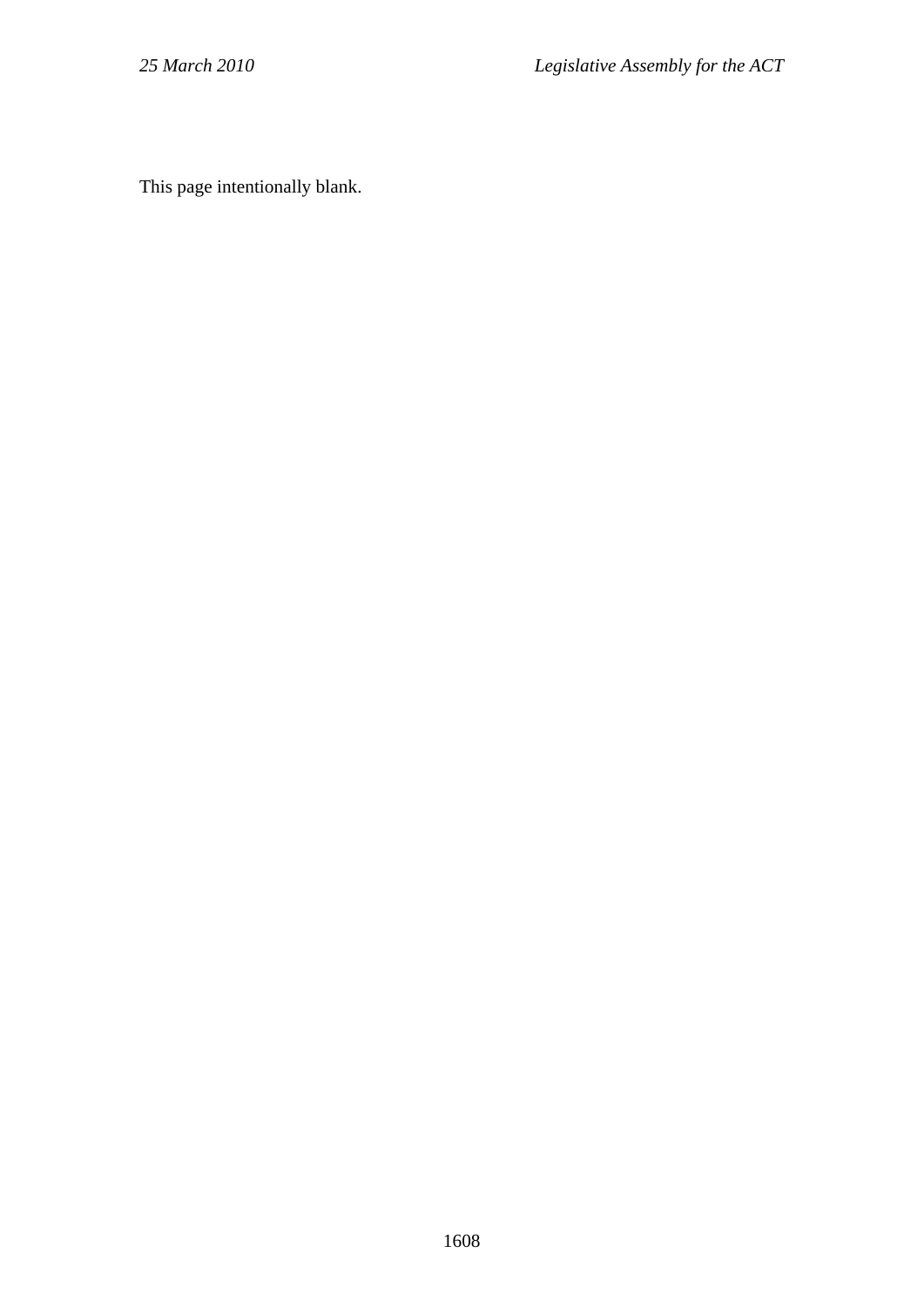# **Answers to questions**

## **Courts and tribunals—Supreme Court—costs (Question No 521)**

**Ms Le Couteur** asked the Attorney-General, upon notice, on 10 December 2009:

- (1) Is it standard for bills for charges incurred as a result of hearings in the Supreme Court to be presented as a one-line account.
- (2) In what circumstances are bills for charges presented as an itemised account.
- (3) How is the charge calculated if there is a request for itemisation.
- (4) Is interest charged on overdue charges; if so, at what rate.
- (5) Are bills from the ACT Government Solicitors Office in a format as a standard invoice which is acceptable to the Australian Taxation Office.

**Mr Corbell:** The answer to the member's question is as follows:

- (1) The usual process where costs are awarded against a party in Supreme Court proceedings is for the party who has been awarded costs to provide an estimate of those costs to the unsuccessful party. If the unsuccessful party does not agree with the estimate a process of assessment by the court may be undertaken. This involves an itemised bill being drawn up by the party claiming the costs and both parties appearing before the Registrar or Deputy Registrar to argue in favour or against particular items.
- (2) See above. On most occasions issues about the quantum of costs are resolved by agreement as the assessment process is expensive and time consuming. It will often occur that the initial estimate is less than the amount ultimately assessed through the itemized process.
- (3) In accordance with a scale fixed by the *Court Procedures Rules 2006*.
- (4) Where costs have been assessed interest will apply on the amount not paid calculated in accordance with the Court Procedures Rules. The interest rate currently applicable is 11% per annum.
- (5) It is not clear what is meant by this question, which is irrelevant to the process of an assessment of costs under the Court Procedures Rules.

## **Multiculturalism—children (Question No 523)**

**Ms Hunter** asked the Minister for Children and Young People, upon notice, on 9 February 2010:

(1) What is the progress of the ACT Government's commitment to become a Child Friendly City.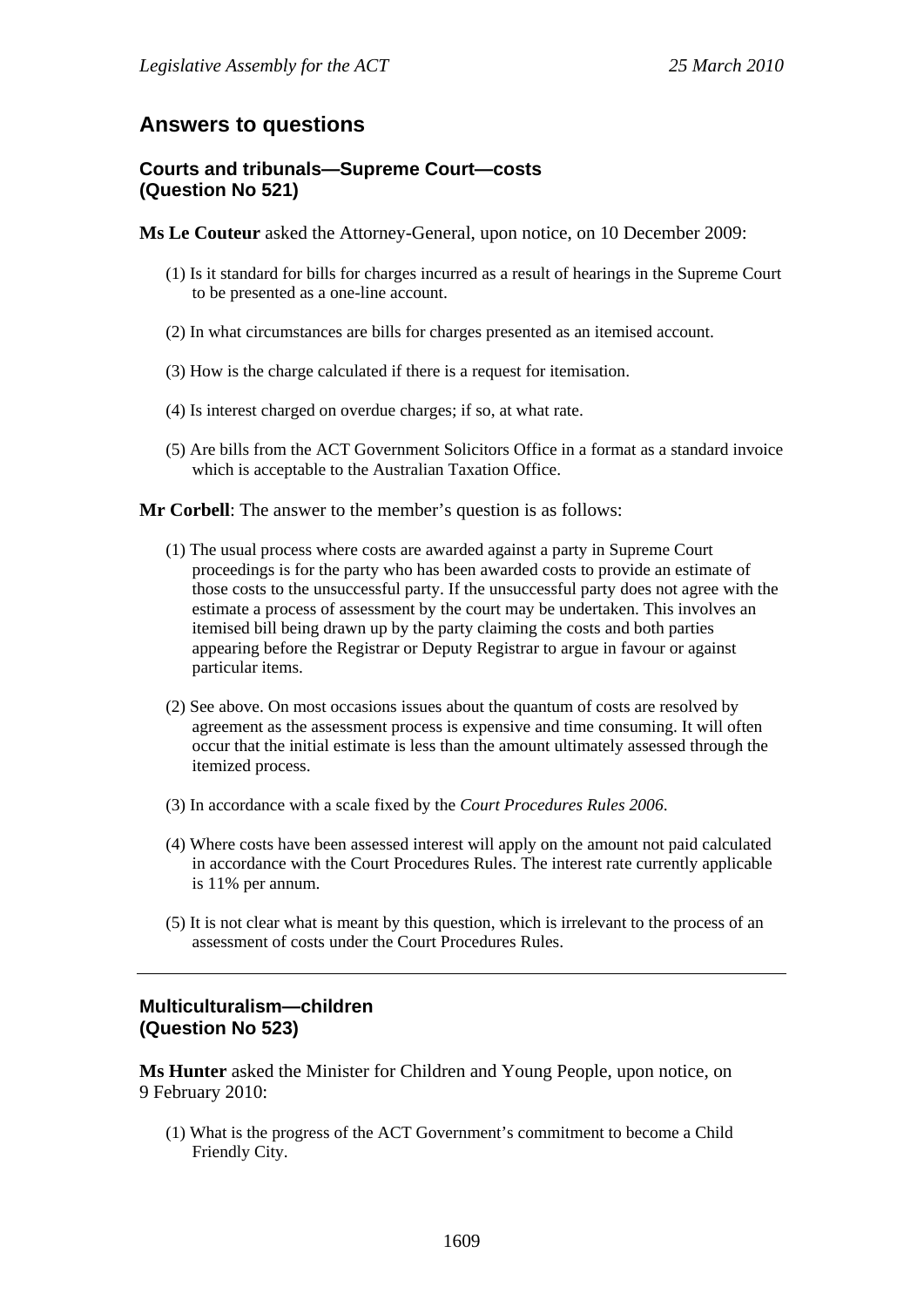- (2) Did the ACT Government make a commitment to multicultural children and young people in the Multicultural Strategy 2010-2013; if so, how closely is the ACT Government liaising with Multicultural Youth Services (MYS) to meet the objectives and their implementation.
- (3) What are the campaigns promoting programs available to multicultural children and young people across the ACT Government.
- (4) How many multicultural children and young people accessed support services, such as MYS, in (a) 2007, (b) 2008 and (c) 2009.

**Ms Burch**: The answer to the member's question is as follows:

(1) During 2009, a process was undertaken to refresh the *ACT Children's Plan* and to develop a new *ACT Young People's Plan*. The *Young People's Plan* was launched in December 2009, and the *ACT Children's Plan* is anticipated to be launched in April 2010. Both plans share the vision that:

> *Canberra is a child and youth friendly city that supports all children and young people to reach their potential, make a contribution, and share the benefits of our community.*

Other specific initiatives to become a child friendly city include:

- establishment of a *Child Friendly City Sub-committee* of the *ACT Children's Plan* Interdepartmental Committee to explore options for building Canberra as a child friendly city. This Sub-committee has representatives from ACTPLA, ACT Health, the Department of Justice and Community Safety, the Department of Disability, Housing and Community Services, the Department of Education and Training and the Chief Minister's Department;
- consultation with children, parents and professionals who work with children during August and September 2009 to find out how to make Canberra more child friendly as part of the process to refresh the *ACT Children's Plan*;
- the *ACT Children's Plan* Interdepartmental Committee is being restructured into the *ACT Children and Young People's Taskforce* in 2010. The Taskforce's role is to oversee the implementation of the *ACT Children's Plan* and the *ACT Young People's Plan*;
- ACTPLA has committed to implementing child friendly planning principles into the development of the new suburbs of Wright, Sulman and Coombs in the Molonglo Valley. Achieving excellence and best practice in sustainable design and development outcomes in new urban areas, including the Molonglo Valley is an ACTPLA priority; and
- ACTPLA prepared a concept plan for Coombs and Wright, which commenced in the Territory Plan on 22 January 2010. This will ensure that the development of these suburbs adheres to the principles of a child friendly city promoted by UNICEF, and will set the standard for future suburbs for Molonglo Valley. The detailed design and implementation is a matter for the Department of Land and Property Services / Land Development Agency.
- (2) Focus Area Two in the ACT Multicultural Strategy 2010-2013 makes a commitment to provide children and young people of multicultural backgrounds with access to age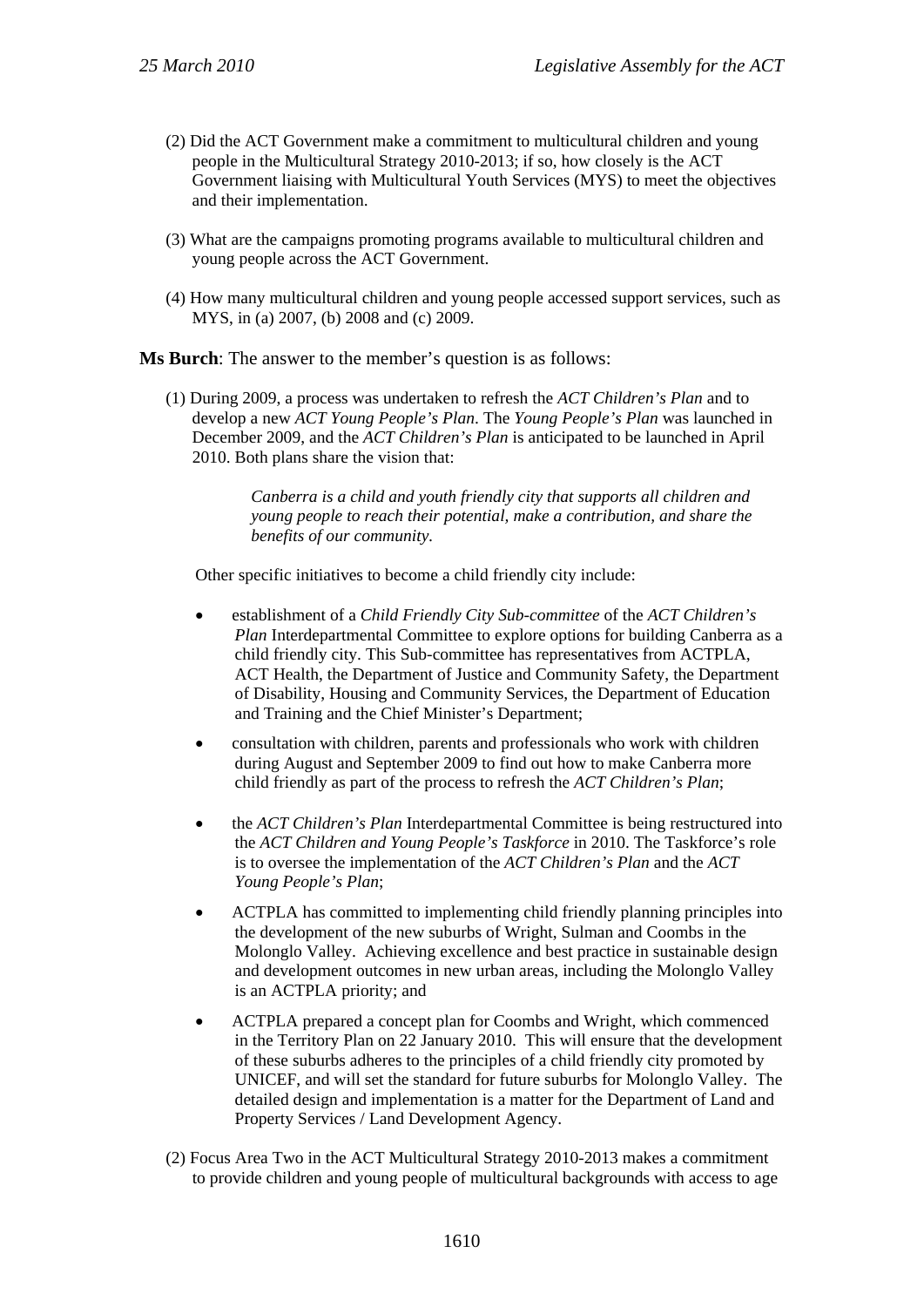appropriate services, to enhance social participation of young people from multicultural backgrounds and to improve access to services which support the mental health of children and young people of multicultural backgrounds.

The ACT Office of Multicultural Affairs and the Office of Children, Youth and Family Support will liaise with the Multicultural Youth Service as well as all other organisations with an interest in advancing the well being of multicultural children and youth in the ACT to meet the stated objectives and their implementation

- (3) The Department funds a number of youth and family services which are accessible to children and young people from multicultural backgrounds, including:
	- *the Migrant and Refugee Settlement Services Program for After School Studies*, a program for after school studies which receives \$41,384 per annum. Students are matched with volunteer tutors based on the subjects or areas of study where they need assistance;
	- *Companion House* which receives \$137,000 per annum to provide two programs, the Children and Young People's Program which aims to enhance the overall wellbeing of refugee children and young people who have been affected by torture and war trauma and the Community Development Program which builds the capacity of services, the community at large and volunteers; and
	- *CatholicCare* which receives \$187,787 per annum to provide family support services through the provision of case management and group based services to children, young people and their families. CatholicCare report that a majority of their clients are Culturally and Linguistically Diverse. From July to December 2009, 48% of CatholicCare's clients identified as Culturally and Linguistically Diverse.

During July to December 2009 Family Support Programs reported 27% of families receiving ongoing family support identified as Culturally and Linguistically Diverse. This equates to 99 families.

For the 2009-10 financial year the Early Intervention and Prevention Service of the Office for Children, Youth and Family Support identified engagement with families from diverse backgrounds as a key service delivery priority. An overarching strategy is being developed across the two Child and Family Centres to develop stronger community connections to reach isolated families and to promote early childhood and parenting services.

The Child and Family Centres are a 'one stop shop' for all families. Services provided include drop in parenting information and support, maternal and child health clinics, midwifery clinics, parent education groups, targeted group and family support programs for vulnerable families, school based group and individual support programs in identified primary schools. The model of service delivery promotes prevention and early intervention as well as working in a coordinated way with health, education and other services in the community.

Specific initiatives to promote programs to multicultural children and young people include:

 Provision of parenting information, and age appropriate activities for under school aged children at the ACT Multicultural Festival in February 2010;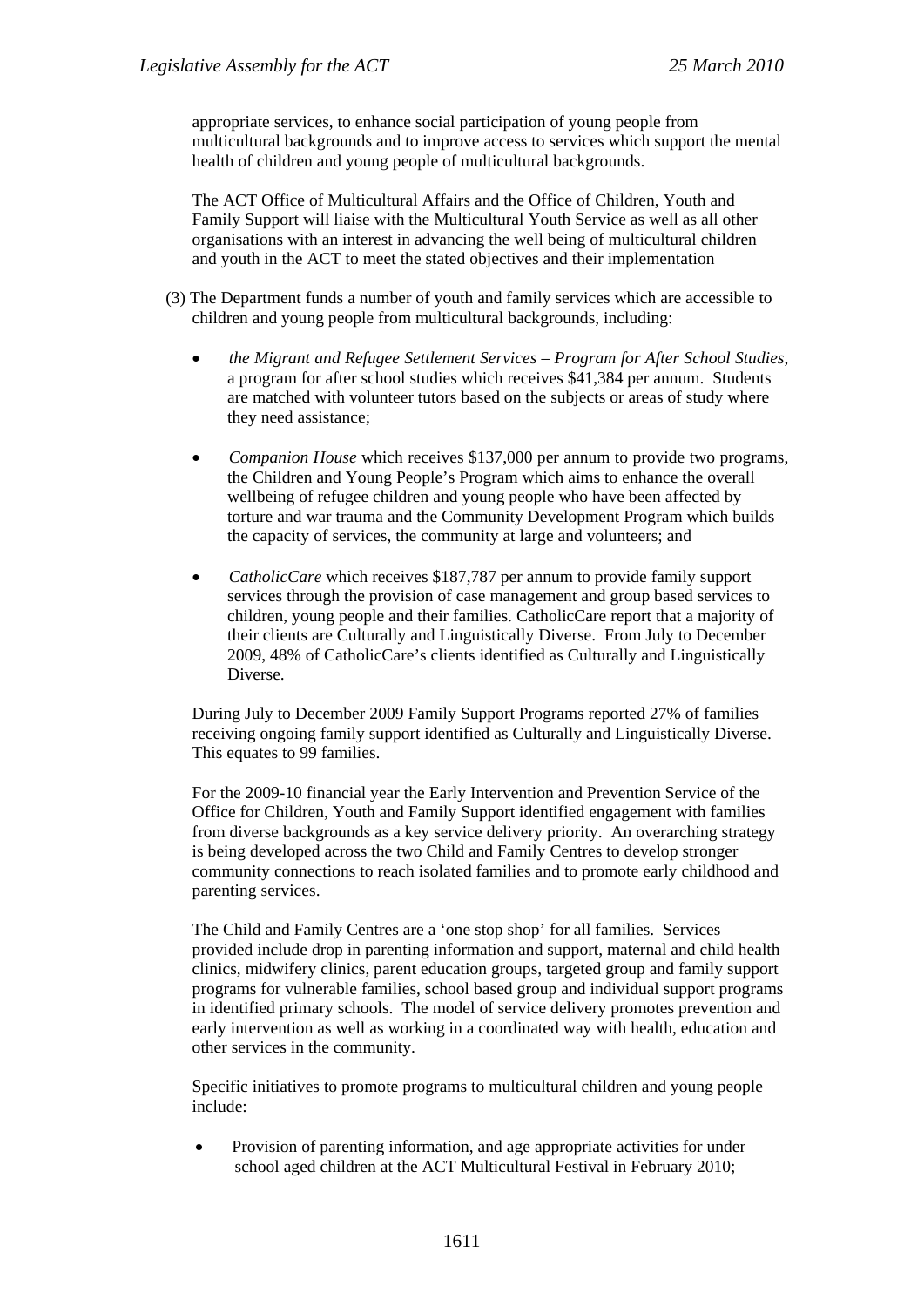- Gungahlin Child and Family Centre has commenced working with agencies who deliver specific multicultural services and multicultural peak bodies with a view to establishing relationships with local community members and to undertake and gather needs analysis information to determine gaps in program development and service delivery in Gungahlin;
- Development of a Homework Club in Charnwood, specifically targeting primary school aged children from non English speaking backgrounds;
- Engagement with the Multicultural Liaison Officers of the Australian Federal Police to develop programs to address the needs of children at risk of targeted intervention;
- The development of a Multicultural Parenting Program in Tuggeranong has been supported by the Bendigo Bank. The key deliverables for this program are engagement with community groups, the delivery of parenting talks, information on service provision, and attendance at public events to promote services; and
- Engagement with the multicultural community will continue to be a key focus for the Child and Family Centres.

### *Multicultural Youth Service*

Multicultural Youth Services ACT are funded through the Australian Department of Families, Housing, Community Services and Indigenous Affairs for \$180,000 on a year by year basis (with \$30,000 of this spent in Queanbeyan, the remainder in the ACT). Multicultural Youth Services provide support services to migrants and refugees. These include case management, information, advocacy and support, regular drop in, holiday programs and skills development workshops for young migrants and refugees between 12 to 25 years.

- (4) Multicultural Youth Services ACT advise that under its FAHCSIA grant it has had a target of 100 new clients (12-21yrs) per year and has exceeded this each year since May 2005:
	- $\bullet$  123 new clients with 984 support contacts (excluding drop-in & holiday program)
	- 117 new clients with 936 support contacts (excluding drop-in & holiday program)

In addition, Multicultural Youth Services ACT has had 38 new clients (22-25yrs) in 2007/2008 per year and 36 under its ACT Government Community Inclusions Fund which ceased this financial year.

|                                      | 2007 |     |     |     |     |     |
|--------------------------------------|------|-----|-----|-----|-----|-----|
|                                      | Jan  | Feb | Mar | Apr | May | Jun |
| Male                                 | 556  | 485 | 453 | 602 | 736 | 786 |
| Female                               | 246  | 125 | 85  | 174 | 96  | 115 |
| Refugee                              | 751  | 572 | 517 | 749 | 802 | 873 |
| Migrant                              | 51   | 28  | 21  | 27  | 30  | 28  |
| <b>Total Client Support Contacts</b> | 802  | 600 | 538 | 776 | 832 | 901 |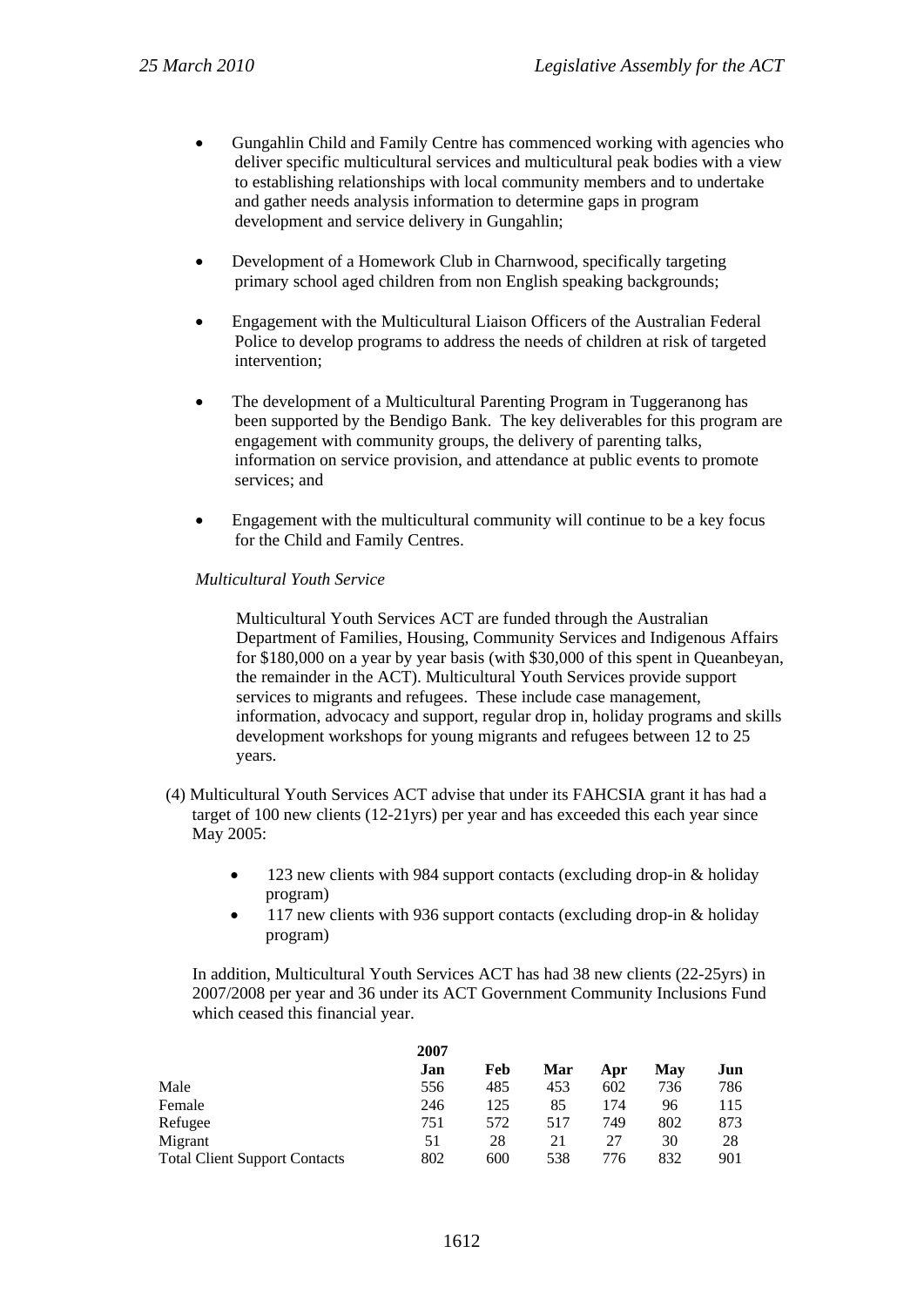|                                       | 2007 |      |     |     |         | 2008 |            |            |      |            |      |      |
|---------------------------------------|------|------|-----|-----|---------|------|------------|------------|------|------------|------|------|
|                                       | Jul  | Aug  | Sep |     | Oct Nov | Jan  | <b>Feb</b> | <b>Mar</b> | Apr  | <b>May</b> | Jun  | Jul  |
| Male                                  | 867  | 912  | 577 | 788 | 633     | 710  | 526        | 840        | 1203 | 1285       | 1314 | 724  |
| Female                                | 176  | 172  | 203 | 119 | 146     | 140  | 175        | 237        | 191  | 135        | 549  | 376  |
| Refugee                               | 987  | 1041 | 715 | 844 | 721     | 778  | 640        | 996        | 1311 | 1377       | 1689 | 1059 |
| Migrant<br>Total<br>Client<br>Support | 56   | 43   | 65  | 63  | 5       | 72   | 61         | 81         | 83   | 43         | 174  | 41   |
| Contacts                              | 1043 | 1084 | 780 | 907 | 726     | 850  | 701        | 1077       | 1394 | 1420       | 1863 | 1100 |

## **Works—projects (Question No 535)**

**Mr Seselja** asked the Chief Minister, upon notice, on 10 February 2010 (*redirected to the Treasurer*):

- (1) Which capital works projects were completed by the ACT Government in the September quarter of 2009.
- (2) What was the (a) initial budgeted cost, (b) final cost, (c) initial completion date and (d) actual completion date for each capital work completed by the ACT Government in the September quarter of 2009.
- (3) For each functional brief reported in the 2009-10 Capital Works Program September 2009 Quarterly Progress Report, page 3 refers, (a) which project does each functional brief refer to, (b) which briefs have been lodged and (c) which briefs are yet to be lodged and when does the Chief Minister expect the briefs to be lodged.
- (4) For each project referred to in the functional briefs (a) when is the estimated completion date for each project and (b) what is the initial budgeted cost for each project.

**Ms Gallagher**: The answer to the member's question is as follows:

(1) Responses to the above questions are contained in the attached spreadsheet.

*(A copy of the attachment is available at the Chamber Support Office).* 

# **Transport—infrastructure costs (Question No 547)**

**Mr Coe** asked the Minister for Transport, upon notice, on 11 February 2010:

 $(1)$  What is the cost of (a) installation and (b) annual maintenance of (i) bus shelters, (ii) bus seats, (iii) buses, (iv) roads, (v) footpaths, (vi) bike paths, (vii) street lights, by each different type, (viii) road signs, by each different type, (ix) line marking including green paint, red paint, yellow paint, normal and zebra crossings, (x) parking machines, (xi) parking meters, (xii) roundabouts, either new or existing, (xiii) traffic lights.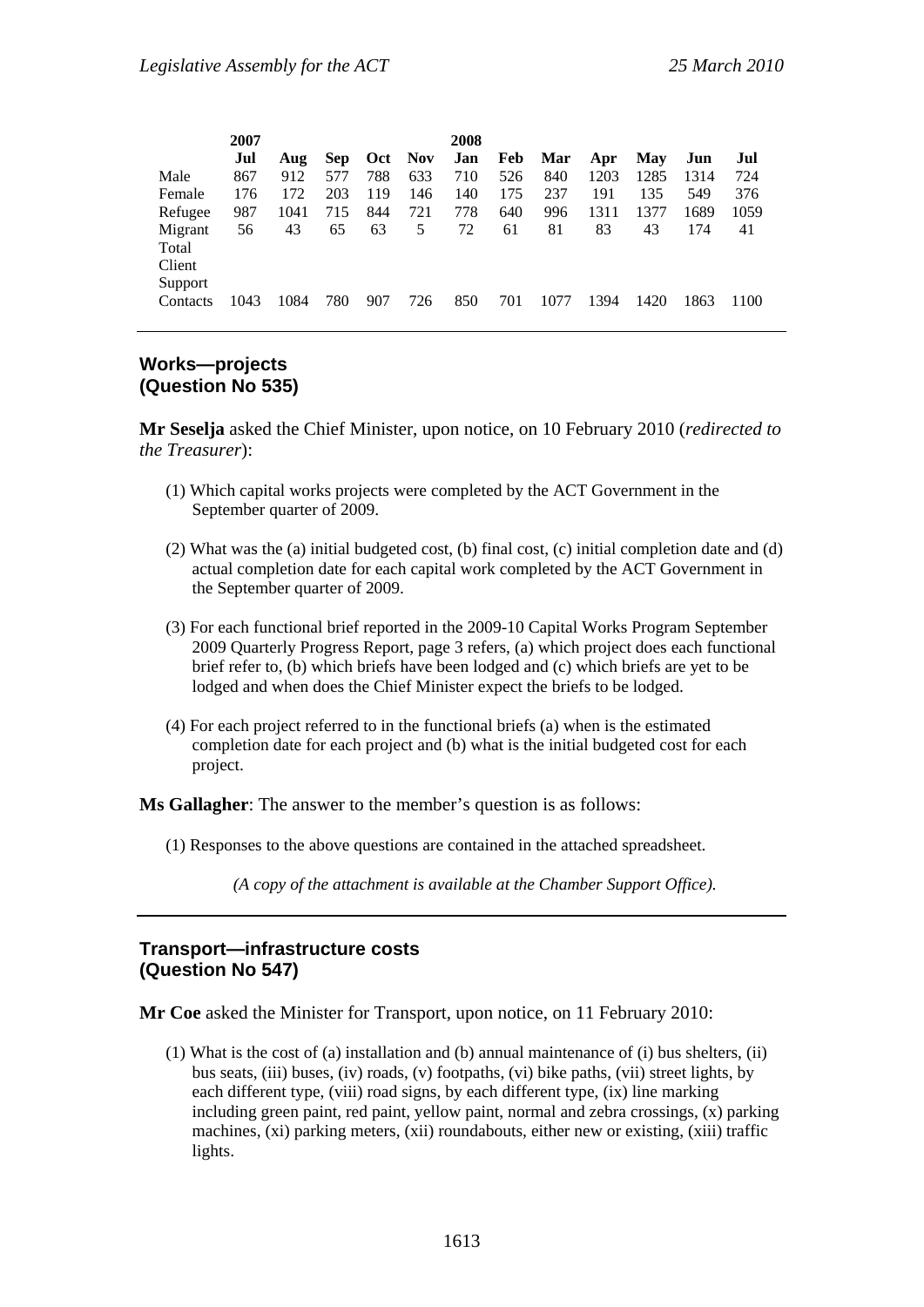(2) For those items referred to in part (1), how many or what length were installed.

**Mr Stanhope**: The answer to the member's question is as follows:

(1) (a) Installation:

| $\rm i$ | <b>Bus shelters</b>                   | Approximately \$20,000 each (including site   |
|---------|---------------------------------------|-----------------------------------------------|
|         |                                       | works). Adshel shelters are installed at zero |
|         |                                       | cost to the ACT Government                    |
| ii      | Bus seats                             | Approximately \$1,750 each                    |
| iii     | <b>Buses</b>                          | \$0.495m (standard), \$0.520m (steer tag) and |
|         |                                       | \$0.810m (articulated) including all          |
|         |                                       | infrastructure required to operate the bus as |
|         |                                       | part of the network (radio and ticketing      |
|         |                                       | infrastructure and bike racks). In 2008-09    |
|         |                                       | \$7,987,441 was spent on new buses.           |
| iv      | Roads                                 | \$1.0 million - \$20.0 million per km         |
|         |                                       | depending on standard of road provided        |
| V       | Footpaths                             | Average cost is \$160 per lineal metre        |
| vi      | Bike paths (off-road shared use       | $$150 - 250/m2$ depending upon amount of      |
|         | paths) new - based upon Mouat St      | earthworks, services relocations, drainage,   |
|         | estimate                              | and lighting                                  |
|         | Cycle lanes (on-road) retrofit -      | $$130 - 300/m2$ depending upon amount of      |
|         | based upon State Circle (extensive    | pavement widening required, services to be    |
|         | widening) and Launceston St           | altered/relocated; light columns to be        |
|         | (minimal widening)                    | relocated; extent of line marking             |
|         |                                       | adjustments; amount of green pavement         |
|         |                                       | treatment                                     |
| vii     | Street lights, by each different type | Minor pedestrian roads, including cable -     |
|         |                                       | \$5,000 per street light                      |
|         |                                       | Major roads, including cable - \$7,500 per    |
|         |                                       | street light                                  |
| viii    | Signs                                 | $$150 - 200$                                  |
|         | Guide signs (depends on size)         | \$200 per m square                            |
| ix      | Linemarking                           |                                               |
|         | Paints                                | \$ 20 per m square                            |
|         | Long-life material                    | \$110 per m square                            |
|         | Green Pavement marking of Bike        | \$100 per m square                            |
|         | path                                  |                                               |
| X       | <b>Parking Machines</b>               | \$12000                                       |
| хi      | <b>Parking Meters</b>                 | \$1500                                        |
| xii     | Roundabouts                           |                                               |
|         | Three-leg Single lane Roundabout      | \$870,000 typically                           |
|         | Three-leg two -lane Roundabout        | \$1,600,000 typically                         |
| xiii    | <b>Traffic lights</b>                 | About $$700,000 - $3.5$ million depending     |
|         |                                       | on situation                                  |

### 1 (b) Annual Maintenance

|        | Bus shelters                          | \$44,482 (2008-09)                           |
|--------|---------------------------------------|----------------------------------------------|
| ii     | Bus seats                             | \$7,127 (2008-09)                            |
| iii    | <b>Buses</b>                          | \$13,523,459 (2008-09)                       |
| iv     | Roads                                 | \$10.7 million                               |
| v & vi | Footpaths and bike paths              | Community path is made up of \$3.0 million   |
|        |                                       | from recurrent budget and \$2.6 million from |
|        |                                       | cycle path initiative funding                |
| vii    | Street lights, by each different type | \$4,846,000 (2008-09)                        |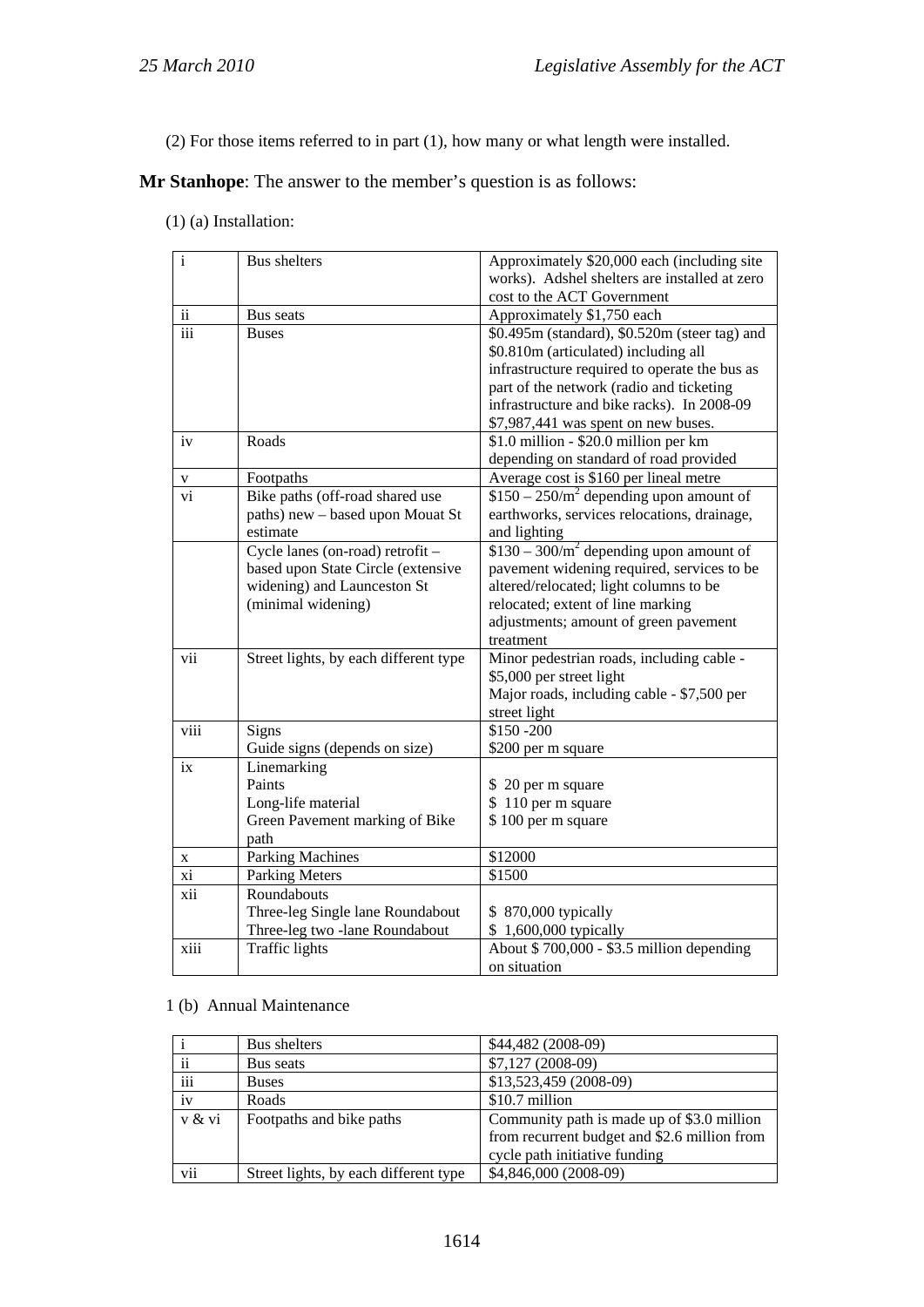| viii | Road signs              | \$0.84 million which is made up of guide<br>signs \$0.44 million; parking signs \$0.05<br>million; regulatory signs \$0.117 million;<br>street signs \$0.156 million; warning signs<br>\$0.056 million and hazard signs \$0/016<br>million |
|------|-------------------------|--------------------------------------------------------------------------------------------------------------------------------------------------------------------------------------------------------------------------------------------|
| ix   | Line marking            | \$0.5 million                                                                                                                                                                                                                              |
| X    | <b>Parking Machines</b> | \$1620 average annual cost per machine.                                                                                                                                                                                                    |
| xi   | <b>Parking Meters</b>   | \$650 average annual cost per meter.                                                                                                                                                                                                       |
| xii  | Roundabouts             | This is not identified as a separate item to                                                                                                                                                                                               |
|      |                         | $(iv)$ roads                                                                                                                                                                                                                               |
| xiii | Traffic lights          | The average annual cost for the operation<br>and maintenance of one set of traffic lights is<br>approximately \$6,500 (excluding electricity,<br>tele communications)                                                                      |

(2)

- i) 52 bus shelters were installed (all Adshel 2009).
- ii) 25 bus seats were installed in 2008-09.
- iii) 16 CNG buses were delivered in 2008-09.
- iv) 60km of roads were created in 2008-09. This represents a 2% growth in the network.
- v) 3,555 metres of footpath were installed in 2008-09, this excludes paths in new residential areas.
- vi) 56 km of community paths were constructed in 2008-09 associated with new residential developments including 6km of "bike path".
- vii) In 2008-09, 4,124 new street lights installed comprising: Minor road lights – 757 Major road lights – 879 LED decorative lights – 2488 Included in the above total are 941 streetlights installed as part of Land Development Agency land releases. This incorporates both minor and major road lighting.
- viii) 1500 new signs of various types were installed in 2008-09.
- ix) 120km of linemarkings of various types was installed for 2008-09.
- x) No parking machines were installed in 2008-09.
- xi) No parking meters were installed in 2008-09.
- xii) 8 roundabouts where installed in 2008-09, none of which replaced existing traffic lights.
- xiii) 12 new sets of traffic signals were installed in 2008-09; one of which involved replacing an existing roundabout.

# **Planning—Kingston (Question No 552)**

**Ms Le Couteur** asked the Minister for Territory and Municipal Services, upon notice, on 11 February 2010: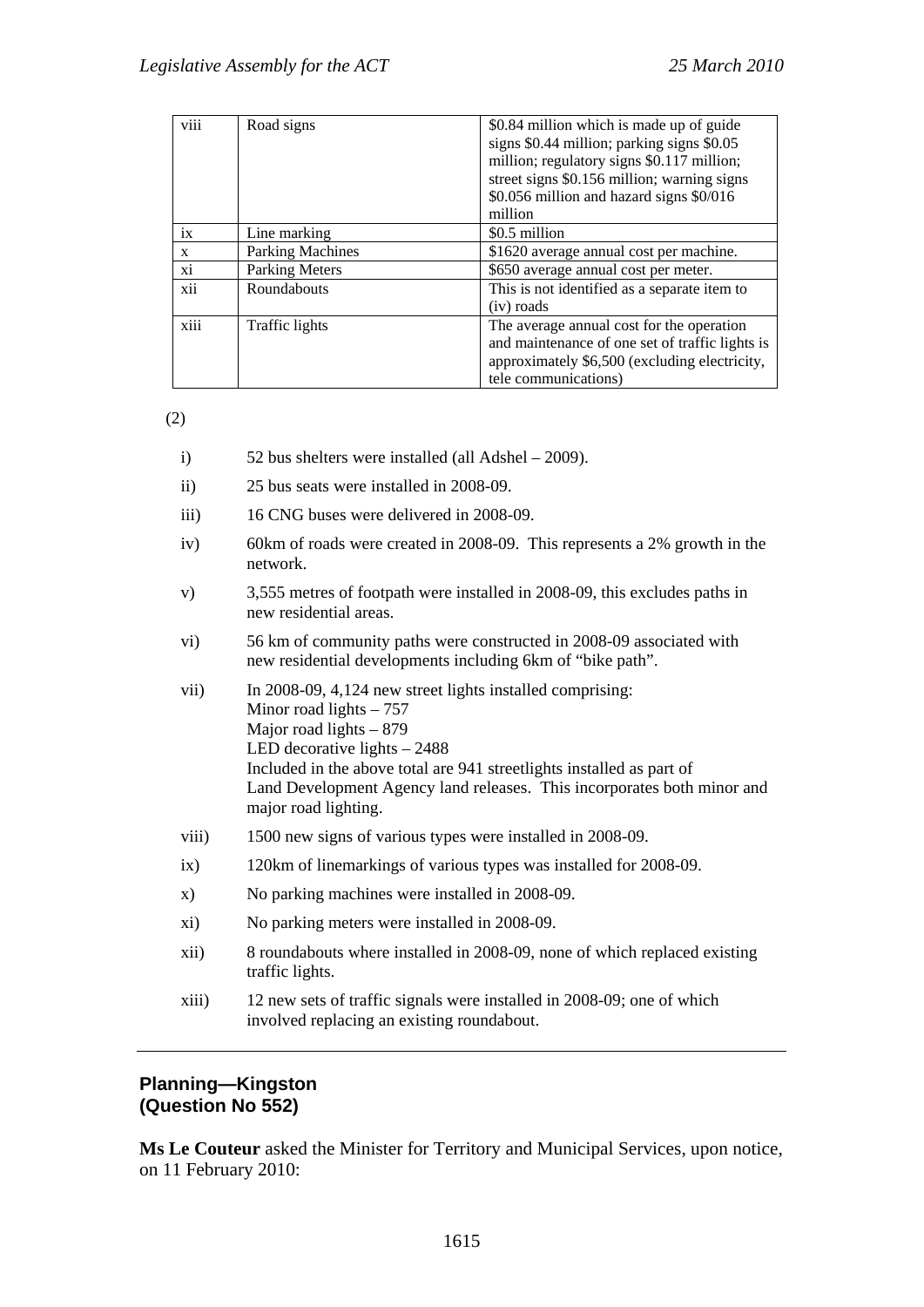- (1) What communication did the Department of Territory and Municipal Services (TAMS) have with ACT Planning and Land Authority regarding the Kingston master planning process; particularly regarding feedback gained through the master planning process on Green Square.
- (2) Was any feedback on Green Square, gathered through the master plan process, provided to TAMS; if so, when did this occur.
- (3) What consultation was undertaken by TAMS on Green Square, including the issue of redeveloping it, or keeping the grass, and what dates did this occur.
- (4) Were residents informed as part of the master planning consultation process that Green Square would not have lawn and that this decision had already been made.

**Mr Stanhope**: The answer to the member's question is as follows:

- (1) Territory and Municipal Services (TAMS) was represented on the ACT Planning and Land Authority (ACTPLA) Working Group for the Kingston Centre Master Planning Project and received relevant meeting minutes and information as the project progressed. A briefing on the proposed Green Square upgrade works was provided to the working group at Meeting 1 in August 2009. Communications continued between ACTPLA and TAMS as the project progressed. Consultation for the Green Square upgrade work was completed prior to consultation for the Kingston Centre master planning project and so was not an issue for consultation during these sessions.
- (2) Feedback received from the Kingston Centre master planning project consultation sessions was provided at the Working Group Meetings and recorded in meeting minutes.

As part of its Kingston master planning processes, ACTPLA established a technical working group consisting of representatives across the ACT Government agencies, including the Chief Minister's Department and TAMS. At these meetings - held on 6 August, 15 September, 4 November and 14 December 2009 - all of the issues, including feedback from public consultation, were discussed. Included in this was the desire for green grass from some parts of the community.

(3) The Landscape Plan for the upgrade works, together with an information flyer, was distributed to traders fronting Green Square in August 2008. Positive feedback was received from many traders. Additional feedback was later received from some traders and members of the public expressing a desire to retain grass. Subsequently TAMS staff met with traders on 1 September 2008 and a further on-site consultation session was held on 23 October 2008, where information about the non-sustainable nature of grass in Green Square was presented.

Due to continued feedback from some traders and residents that they wanted to retain grass a potential partnership option was developed and in May 2009. Current lease holders and business owners whose businesses front onto Green Square where presented with the offer by letter. This invited leaseholders to directly fund a level of service, including the retention of grassed areas, above the standard level which the Territory would normally provide. Only a minimal number of responses were received and there was clearly inadequate support for a trader/leaseholder funding contribution.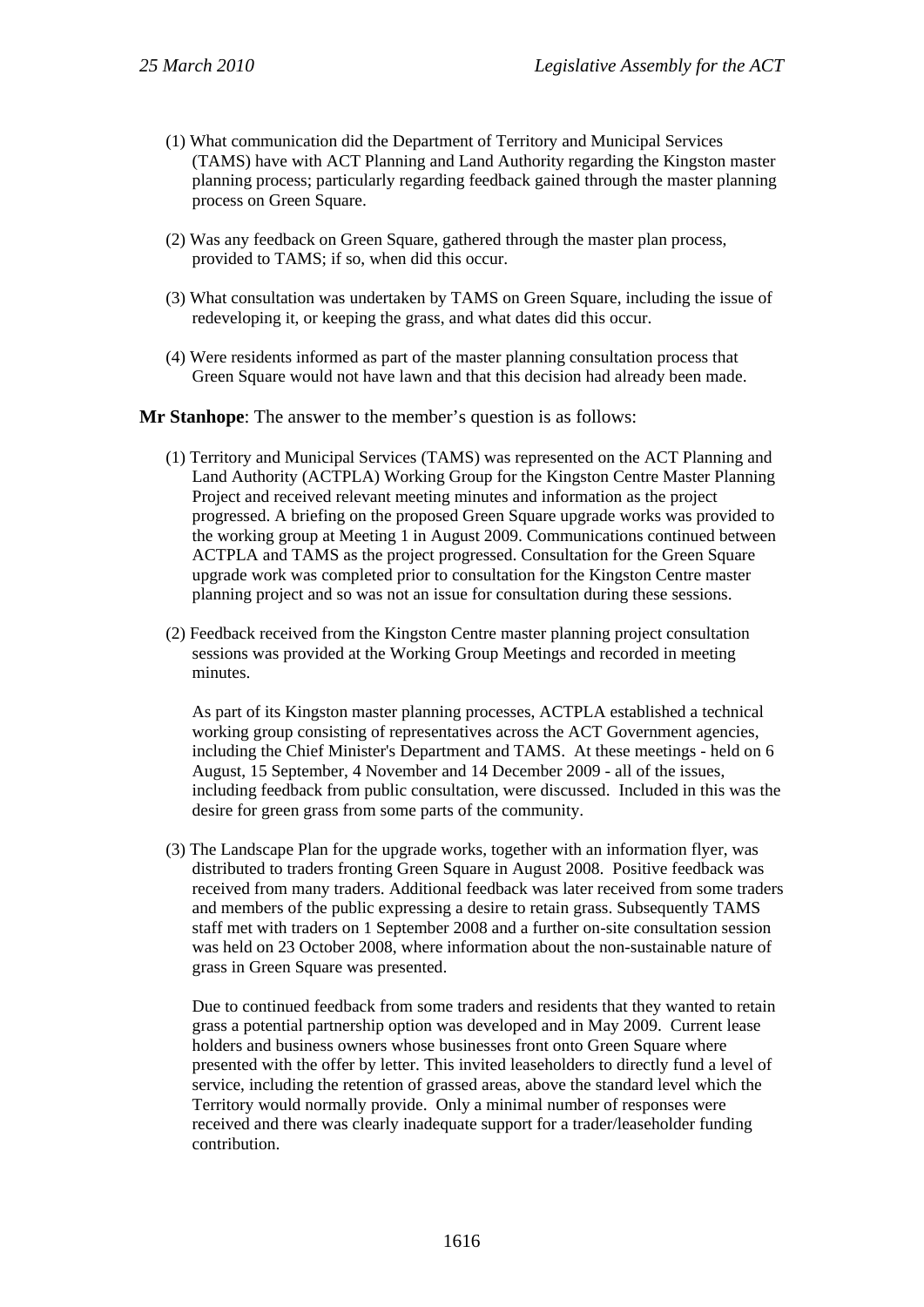Kingston retailers were advised on 18 August 2009 that the landscaping improvements would go ahead, with some modification to reflect comments received on the original design. In December 2009 retailers were notified of the works program with work to commence in early February 2010.

Officers from TAMS visited traders adjacent to Green Square in the last week of January 2010, prior to the start of construction, and delivered construction program information.

(4) The consultation held for the master planning process informed residents that the proposal did not include lawn or grassed areas.

### **Pets—regulations (Question No 553)**

**Ms Le Couteur** asked the Minister for Territory and Municipal Services, upon notice, on 11 February 2010:

- (1) What measures are in place to regulate pet stores in the ACT.
- (2) Are there any licensing requirements for pet stores in the ACT.
- (3) Is the Government aware of whether any puppies sold in ACT pet stores come from "puppy mills" or "puppy farms".
- (4) Are there any measures in place in the ACT to ensure that puppies sold in ACT pet stores do not come from "puppy mills" or "puppy farms".
- (5) Is the Government aware of how long puppies, kittens and other animals are kept in pet stores before they are euthanised.
- (6) Are there any laws governing the euthanising of animals from pet stores, such as the length of time they must be kept.
- (7) How many dogs and cats were euthanised in the ACT in the years 2005 2010 to date.
- (8) Where does funding come from for the euthanising of pets.

**Mr Stanhope**: The answer to the member's question is as follows:

(1) The Department of Territory and Municipal Services, Licensing and Compliance Branch is responsible for conducting inspections of ACT pet shops. Officers confirm that the species conform to the requirements as set out in the *Nature Conservation Act 1980*.

The sale of animals through pet shops in the ACT is also regulated by the *Animal Welfare Act 1992* (the Act). Officers from the RSPCA Inspectorate are authorised inspectors under the Act and make routine inspections of pet shops and respond to direct complaints made by the general public.

The ACT's Chief Government Veterinarian is authorised under both the above Acts and can independently instigate investigations and prosecutions if breaches are detected.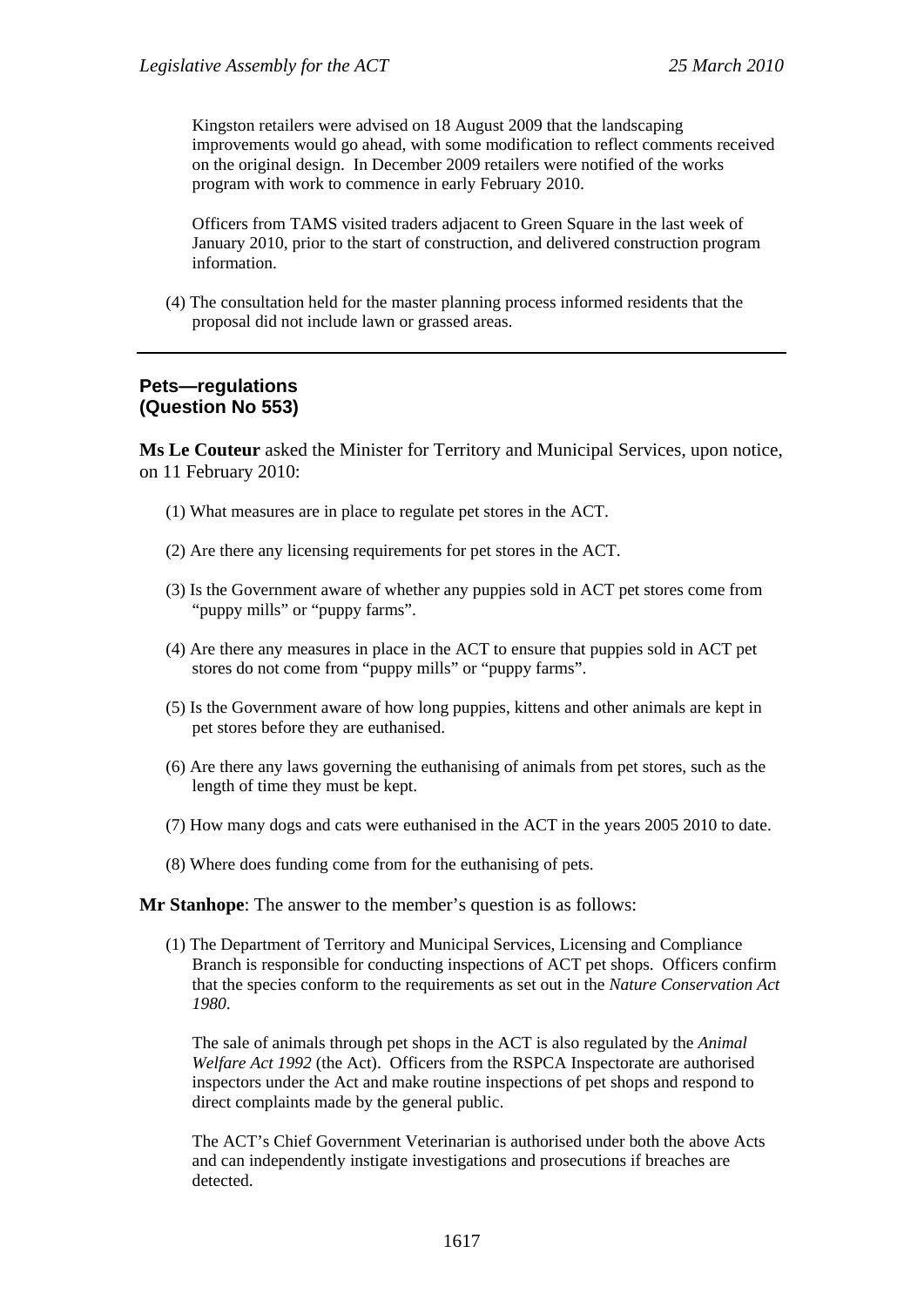The Animal Welfare Advisory Committee (AWAC) has reviewed the Code of Practice for the Care and Management of Animals in Pet Shops (1993). The reviewed Pet Shop Code was referred to stakeholders for comment and relevant comments have been incorporated into the new code. The new code will be known as The Code of Practice for the Sale of Animals in the ACT (other than from saleyards).

- (2) Pet stores in the ACT must hold a licence to sell, import or export native animals under the *Nature Conservation Act 1980*, and to import live fish species under the *Fisheries Act 2000*. Pet shops must also conform to the ACT Reptile Policy. No native animal can be taken from the wild to be kept or sold without a licence.
- (3) The Government is not aware of any ACT trade in puppies sourced through what have been termed as 'puppy farms or puppy mills'. The Government has sought advice from the RSPCA ACT detailing issues of concern with the supply of puppies and other animals through pet shops and details of any connection in the ACT to known or suspected puppy farms or puppy mills. To date, that further advice has not been received from the RSPCA ACT. TAMS advises that whilst puppy breeding is taking place in the ACT, it is limited to small scale residential breeders who primarily sell the puppies and kittens on either the internet or through local classified advertisements.
- (4) Should evidence of such trade be forthcoming both the RSPCA and Government officers will investigate any suggestion of breaches of the *Animal Welfare Act 1992* and if necessary, liaise with officials of other jurisdictions.
- (5) TAMS advise that puppies and kittens are not euthanased due to the length of time they have been displayed for sale; generally the only reason for euthanasia of kittens and puppies from pet shops is for severe genetic defects and/or major health problems. Normally puppies and kittens are sold within two weeks of display. If for some reason a puppy or kitten has not been sold, pets shops utilise discounts or other marketing tools to recoup the cost of that animal, rather than incur the additional costs associated with euthanasia.
- (6) There are no laws in the ACT governing or prohibiting the euthanasia of animals, from a pet shop, if that process is undertaken by a licensed veterinarian.
- (7) In the ACT, the majority of domestic animals that are euthanased are euthanased practicing veterinarians in private clinics; consequently the statistical information sought by the Member is unavailable.
- (8) The cost of euthanasing animals that are privately-owned is borne by the owner. The funding of euthanasia of animals by Domestic Animal Services is provided within TAMS annual operational budget.

### **Government—payment of invoices (Question No 585)**

**Mr Seselja** asked Minister for Planning, upon notice, on 11 February 2010:

How many invoices were received by each department or agency in the Minister's portfolio in (a) July, (b) August, (c) September, (d) October, (e) November and (f)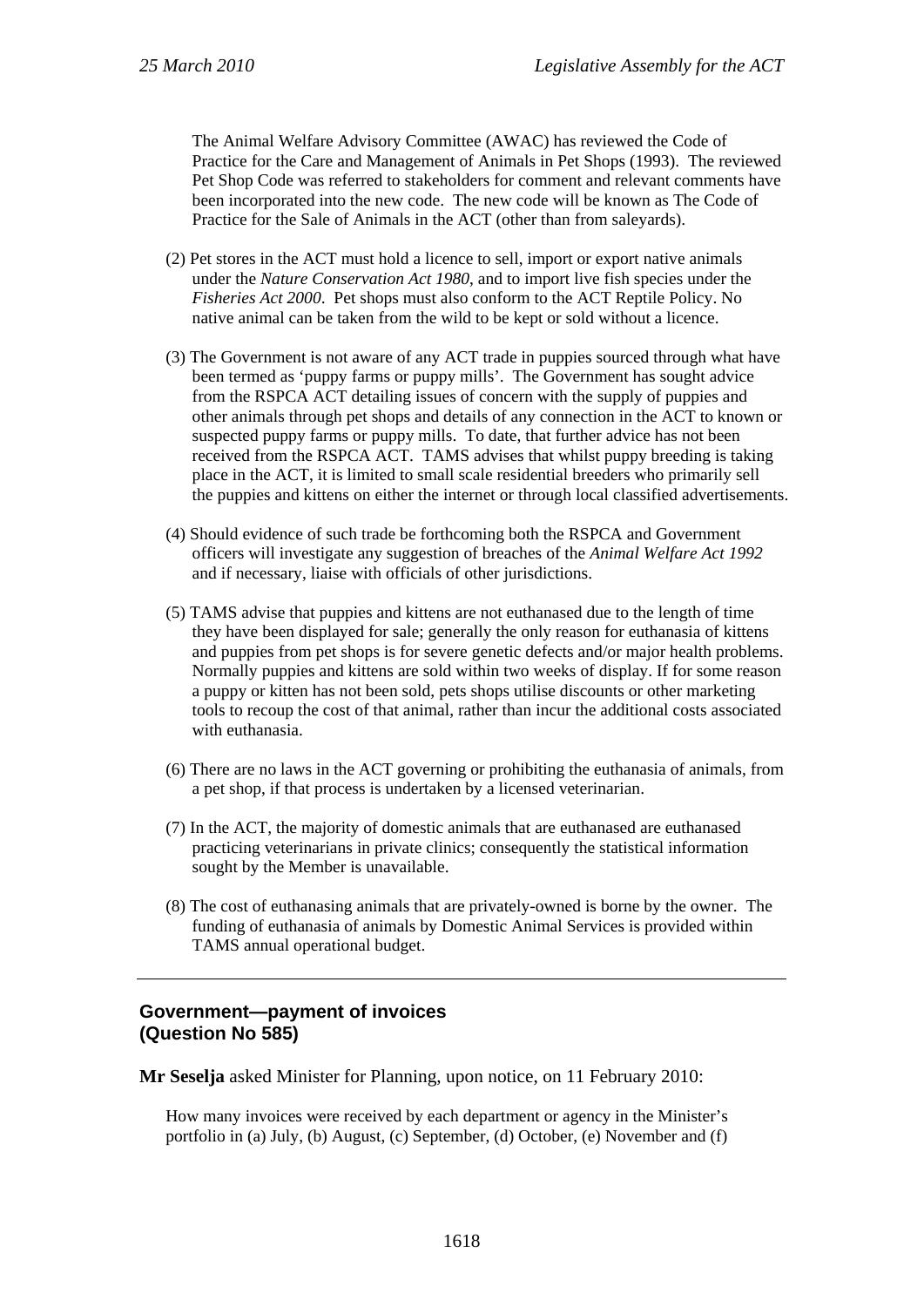December 2009, what was the average value of these invoices and how many of these invoices were fully paid by their due date.

**Mr Barr:** The answer to the member's question is as follows:

Information on the number of invoices received by the ACT Land and Planning Authority each month is not available. The response is therefore based on the invoices paid by ACTPLA within the time period, July to December 2009 (based on information provided by Shared Services).

| <b>Reporting</b><br>entity | Number of invoices paid |         |       | % of invoices paid | Average<br>value of<br>invoices paid |            |
|----------------------------|-------------------------|---------|-------|--------------------|--------------------------------------|------------|
|                            | On Time                 | Overdue | Total | On Time            | Overdue                              |            |
| <b>ACTPLA</b>              | 1,614                   | 220     | 1,834 | 88%                | 12%<br>See notes                     | \$7,381.10 |
|                            |                         |         |       |                    | below                                |            |

Notes:

1. The information has been extracted by Shared Services based on 35 days from the invoice date. Due to how the 'due date' field is used in the system, this methodology provides the most accurate payment data possible.

The parameter of 35 days has been used instead of 30 days to allow for the normal time lag that occurs before ACTPLA receives invoices from suppliers.

2. Invoices can remain unpaid past the due date for a variety of valid reasons:

- further documentation on the invoice is required or the invoice is being disputed with the vendor;
- the invoice received is not a valid tax invoice;
- the invoice details are incorrect resulting in the invoice not being received by the correct agency or area within the agency;
- the invoice is issued by the vendor well after the date specified on the invoice.

# **Government—payment of invoices (Question Nos 586, 588, 601, 602 and 603)**

**Mr Seselja** asked the Minister for Women, upon notice, on 11 February 2010:

How many invoices were received by each department or agency in the Minister's portfolio in (a) July, (b) August, (c) September, (d) October, (e) November and (f) December 2009, what was the average value of these invoices and how many of these invoices were fully paid by their due date.

**Ms Burch**: The answer to the member's question is as follows:

\*Note – This response covers all Disability, Housing and Community Services portfolio areas.

Information associated with the number of invoices received by the Department each month is not available. In line with how Shared Services provided the required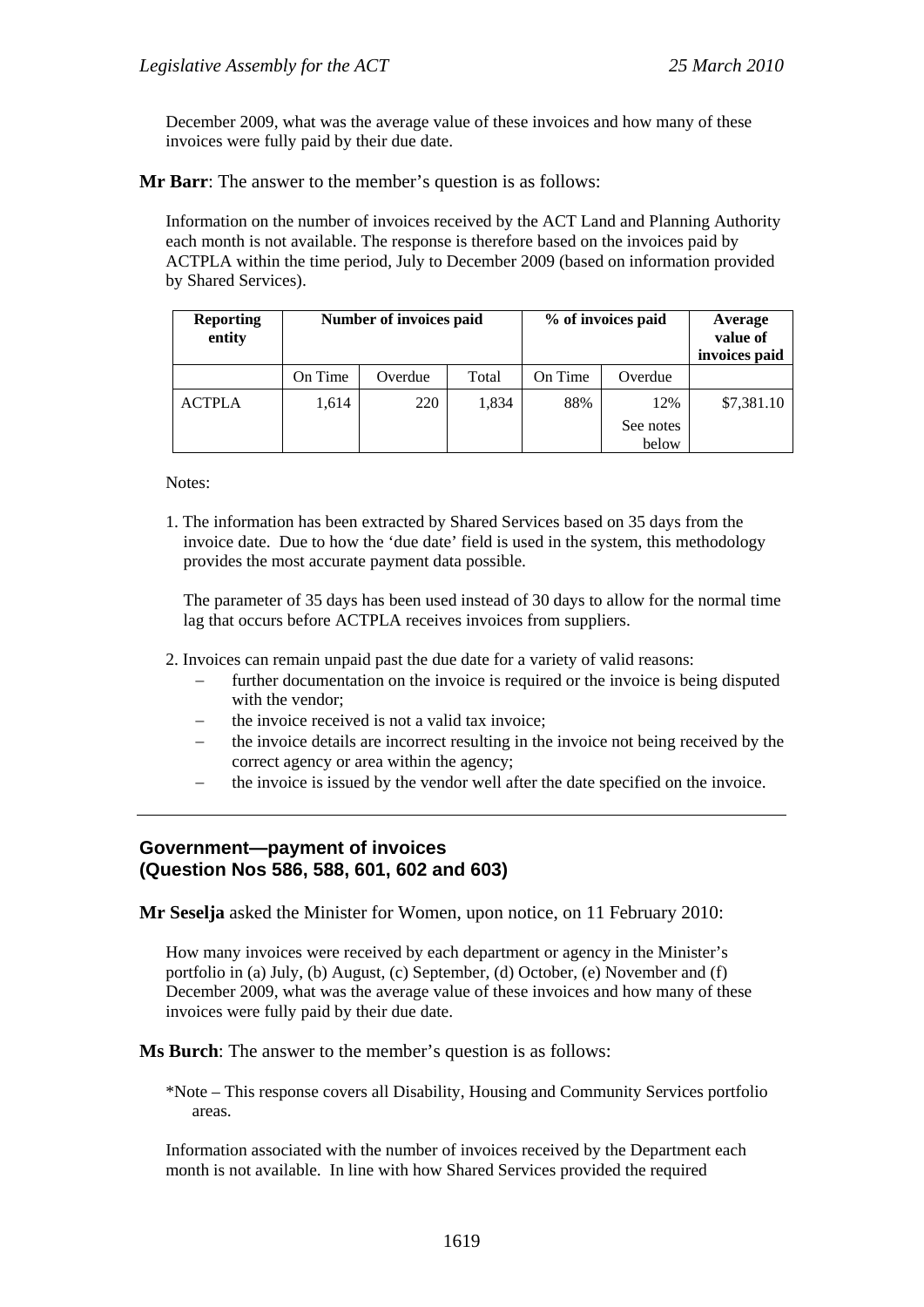information to the Department, the response below reflects the total number of invoices paid during the period July to December 2009.

| Number of invoices | Average value of invoices | <b>Paid by due date</b> |
|--------------------|---------------------------|-------------------------|
| 22,924             | \$3,721.87                | 78%                     |

The figures presented above do not take into account when invoices are received by the Department. A significant proportion of the invoices are received well after the date on the invoice due to the practice of "bundling" invoices for reason of small amounts or monthly remittance by suppliers.

Payment of invoices may also be delayed due to the need to verify services received or works completed and/or to resolve disputed amounts or incorrectly rendered tax invoices.

Approximately 21% of overdue invoices relate to internal transactions with other ACT Government agencies.

### **Government—payment of invoices (Question No 590)**

**Mr Seselja** asked the Treasurer, upon notice, on 11 February 2010:

How many invoices were received by each department or agency in the Minister's portfolio in (a) July, (b) August, (c) September, (d) October, (e) November and (f) December 2009, what was the average value of these invoices and how many of these invoices were fully paid by their due date.

**Ms Gallagher**: The answer to the member's question is as follows:

- Information associated with the number of invoices received by the Department each month is not available. The response is therefore based on the invoices paid by the Department.
- In line with how Shared Services provided the required information to the Department, the below response reflects the total number of invoices paid during the period July to December 2009, rather than each month individually.

| <b>Reporting Entity</b>                                                  |         | <b>Number of Invoices Paid</b> |       |         | % of Invoices Paid           | Average<br>Value of<br><b>Invoices</b><br>Paid |
|--------------------------------------------------------------------------|---------|--------------------------------|-------|---------|------------------------------|------------------------------------------------|
|                                                                          |         | Number                         |       |         | %                            |                                                |
|                                                                          | On Time | Overdue                        | Total | On Time | Overdue                      |                                                |
| Reporting entities using<br>Oracle (Treasury and<br>Home Loan Portfolio) | 4.270   | 224                            | 4.494 | 95%     | 5%<br>$Notes 1-2$            | 13,190                                         |
| Reporting entity not<br>using Oracle : ACTIA                             | 1,180   | 206                            | 1,386 | 85%     | 15%<br>Notes $3-4$           | 90,253                                         |
| Reporting entity not<br>using Oracle: SPA                                | 138     | ۰                              | 138   | 100%    | ۰                            | 24,846                                         |
| Reporting entity not<br>using Oracle: TBA                                | 4       | ۰                              | 4     | 100%    | $\qquad \qquad \blacksquare$ | 113,459                                        |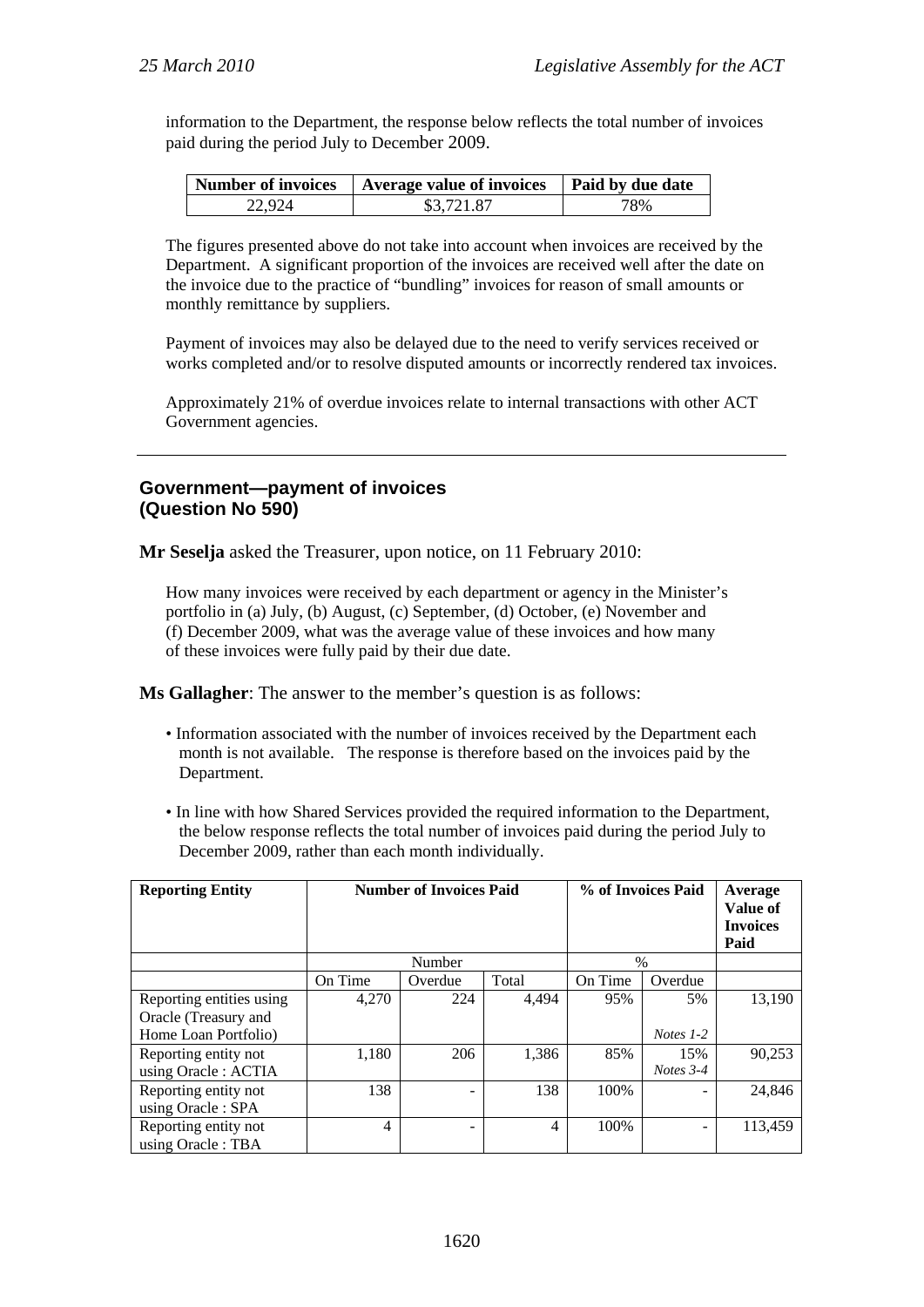#### **Notes:**

#### Agencies using Oracle (Treasury and the Home Loan Portfolio)

- 1. The information has been extracted by Shared Services based on 35 days from the invoice date. Due to how the 'due date' field is used in the system, this methodology provides the most accurate payment data possible. A parameter of 35 days has been used instead of 30 days to allow for the normal time lag that occurs from the time when a supplier may print an invoice to the time when a department receives the invoice from the supplier.
- 2. Invoices can remain unpaid past the due date for a variety of valid reasons:
	- the invoice is being disputed by the agency with the vendor or further documentation is required;
	- the invoice received is an invalid tax invoice;
	- the invoice details are incorrect resulting in the invoice not being received by the correct agency or area within the agency; or
	- the invoice is issued by the vendor well after the date specified on the invoice.

Agencies not using Oracle (ACTIA)

- 3. The information is based on actual invoice due dates which was 7, 14 or 28 days, although in the majority of cases the invoices were due within 7 or 14 days.
- 4. Invoices can remain unpaid past the due date for a variety of reasons:
	- delays in receiving validation documents associated with reinsurance from overseas; or
	- the invoice being received by the agency well after the date specified on the invoice.

#### **Government—payment of invoices (Question No 591)**

**Mr Seselja** asked Minister for Health, upon notice, on 11 February 2010:

How many invoices were received by each department or agency in the Minister's portfolio in (a) July, (b) August, (c) September, (d) October, (e) November and (f) December 2009, what was the average value of these invoices and how many of these invoices were fully paid by their due date.

**Ms Gallagher**: The answer to the member's question is as follows:

Information associated with the number of invoices received by the Department each month is not available. The response is therefore based on the invoices paid by the Department.

In line with how Shared Services provided the required information to the Department, the below response reflects the total number of invoices paid during the period July to December 2009, rather each month individually.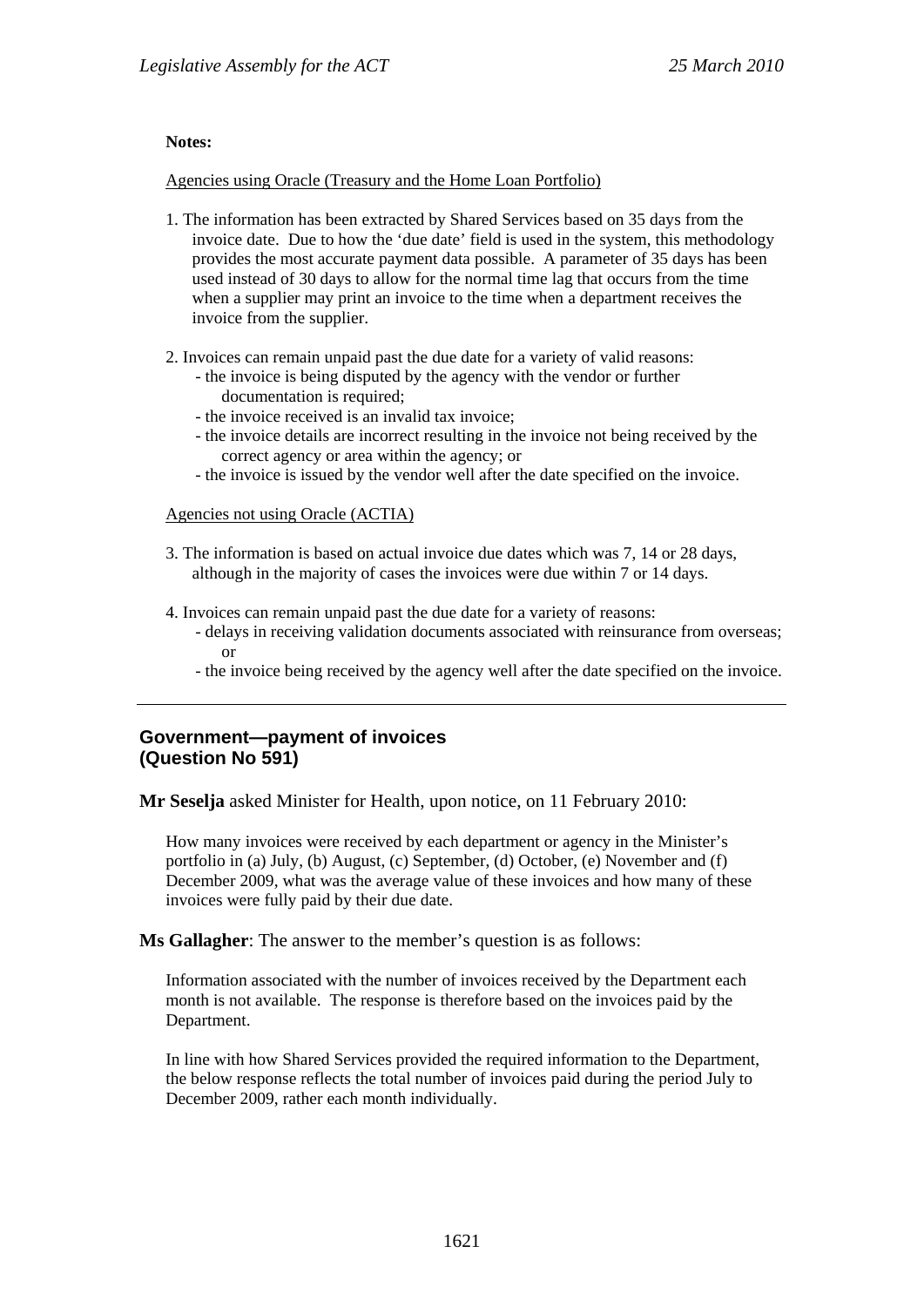| <b>Reporting Entity</b> | <b>Number of Invoices Paid</b> |         |       | % of Invoices Paid |             | Average<br>Value of<br><b>Invoices</b><br>Paid |
|-------------------------|--------------------------------|---------|-------|--------------------|-------------|------------------------------------------------|
|                         |                                | Number  |       | $\frac{0}{0}$      |             |                                                |
|                         | On Time                        | Overdue | Total | On Time            | Overdue     |                                                |
| All ACT Health          | 39,098<br>5,438<br>43.536      |         |       | 88%                | 12%         | 5,372                                          |
| entities                |                                |         |       |                    | Notes $1-3$ |                                                |

## **Government—payment of invoices (Question Nos 595 and 596)**

**Mr Seselja** asked the Minister for the Environment, Climate Change and Water, upon notice, on 11 February 2010:

How many invoices were received by each department or agency in the Minister's portfolio in (a) July, (b) August, (c) September, (d) October, (e) November and (f) December 2009, what was the average value of these invoices and how many of these invoices were fully paid by their due date.

**Mr Corbell**: The answer to the member's question is as follows:

1. Information associated with the number of invoices received by the Department each month is not available. The response is therefore based on the invoices paid by the Department.

In line with how Shared Services provided the required information to the Department, the below response reflects the total number of invoices paid during the period July to December 2009, rather each month individually.

The information provided is for both the Department of the Environment, Climate Change, Energy and Water (DECCEW) and the Office of the Commissioner for Sustainability and the Environment (OCSE).

|                              | <b>Number of Invoices</b> |           |              | % of All Invoices |           |                       |  |                          |
|------------------------------|---------------------------|-----------|--------------|-------------------|-----------|-----------------------|--|--------------------------|
|                              | On<br><b>Time</b>         | Overdue   | <b>Total</b> | On<br><b>Time</b> | Overdue   | Grand<br><b>Total</b> |  | Average<br><b>Value</b>  |
| <b>DECCEW</b><br><b>OCSE</b> | 1,583<br>151              | 204<br>12 | 1,787<br>163 | 89%<br>93%        | 11%<br>7% | 100%<br>100%          |  | \$4,244.34<br>\$3,199.57 |
|                              | 1.734                     | 216       | 1.950        | 89%               | $11\%$    | 100%                  |  | \$4,157.01               |

The information has been extracted by Shared Services based on 35 days from the invoice date. Due to how the 'due date' field is used in the system, this methodology provides the most accurate payment data possible. A parameter of 35 days has been used instead of 30 days to allow for the normal time lag that occurs before a department receives invoices from suppliers.

Invoices can remain unpaid past the due date for a variety of valid reasons:

- the invoice is being disputed by the agency with the vendor or further documentation is required;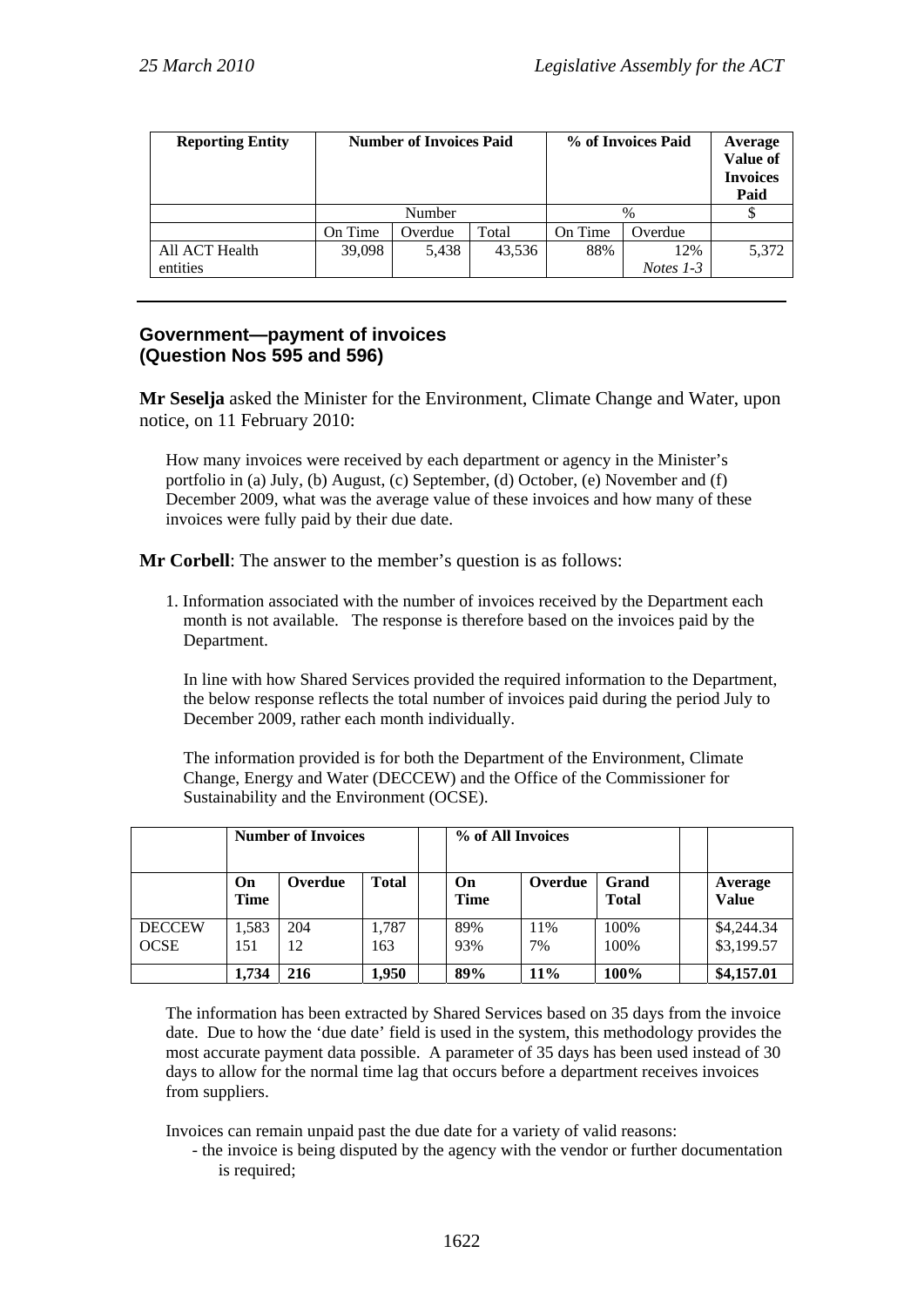- the invoice received is an invalid tax invoice;
- the invoice details are incorrect resulting in the invoice not being received by the correct agency or area within the agency; or
- the invoice is issued by the vendor well after the date specified on the invoice.

### **Government—payment of invoices (Question No 597)**

**Mr Seselja** asked Minister for Education and Training, upon notice, on 11 February 2010:

How many invoices were received by each department or agency in the Minister's portfolio in (a) July, (b) August, (c) September, (d) October, (e) November and (f) December 2009, what was the average value of these invoices and how many of these invoices were fully paid by their due date.

**Mr Barr**: The answer to the member's question is as follows:

1) Over the period 1 July 2009 to 31 December 2009 the Department paid 8751 invoices. Of these invoices 7386 or 84 per cent were paid by the due date and 1365 or 16 per cent were paid after the due date. Of the overdue invoices, 580 related to non ACT Government entities. The average value of non ACT Government overdue invoices was \$2439.

The table below details the information above on a month by month basis.

|              | Number of            | Paid by Due |         | <b>Average Value of</b> |
|--------------|----------------------|-------------|---------|-------------------------|
| <b>Month</b> | <b>Invoices Paid</b> | Date        | Overdue | <b>Invoices</b>         |
| July         | 1530                 | 1321        | 209     | 42 415                  |
| August       | 1844                 | 1579        | 265     | 11 256                  |
| September    | 1491                 | 1290        | 201     | 23 788                  |
| October      | 1458                 | 1190        | 268     | 42 483                  |
| November     | 1193                 | 980         | 213     | 28 14 1                 |
| December     | 1235                 | 1026        | 209     | 47 796                  |
| Total        | 8751                 | 7386        | 1365    |                         |
| Percentage   | 100                  | 84          | 16      |                         |

**Notes** 

- (1) The details in the above table are based on the date the invoice was paid. The Department's financial management system does not maintain details of the date invoices are received.
- (2) The column detailing the 'Average Value of Invoices' relates to all invoices. The average value of overdue invoices over the period was \$12 257.

### **Government—payment of invoices (Question No 597 additional information)**

**Mr Seselja** asked the Minister for Education and Training, upon notice, on 11 February 2010: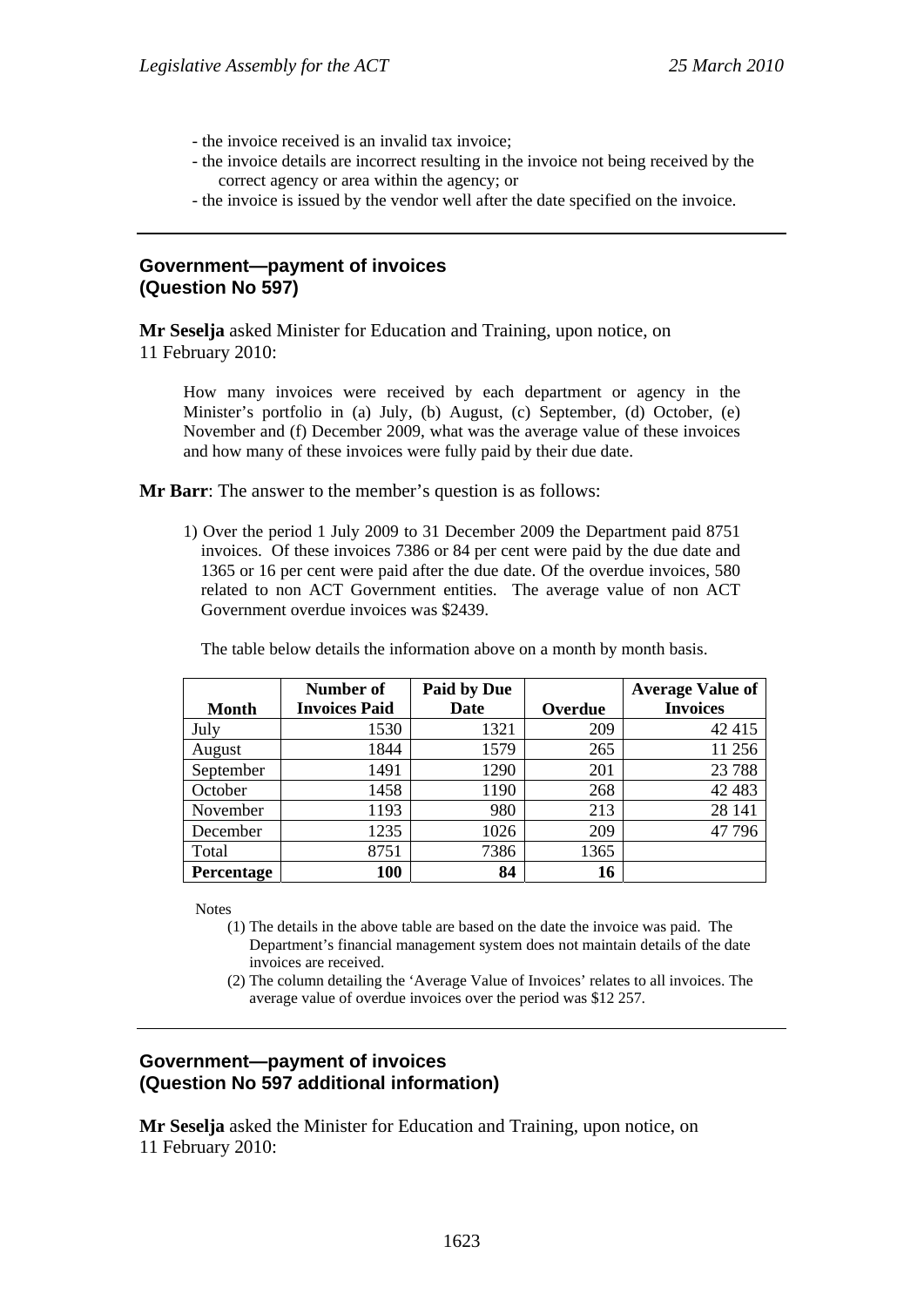How many invoices were received by each department or agency in the Minister's portfolio in (a) July, (b) August, (c) September, (d) October, (e) November and (f) December 2009, what was the average value of these invoices and how many of these invoices were fully paid by their due date.

**Mr Barr**: The answer to the member's question is as follows:

| <b>Reporting</b><br>entity |         | Number of invoices paid July<br>to December 2009 |        | % of invoices Paid |         | Average value of<br>invoices paid |
|----------------------------|---------|--------------------------------------------------|--------|--------------------|---------|-----------------------------------|
|                            | On Time | Overdue                                          | Total  | On Time            | Overdue |                                   |
| Canberra                   | 9.917   | 1,649                                            | 11,566 | 86%                | 14%     | \$3,064.79                        |
| Institute of               |         |                                                  |        |                    |         |                                   |
| Technology                 |         |                                                  |        |                    |         |                                   |

Notes:

1. The information has been extracted by Shared Services based on 35 days from the invoice date. Due to how the 'due date' field is used in the system, this methodology provides the most accurate payment data possible.

The parameter of 35 days has been used instead of 30 days to allow for the normal time lag that occurs before CIT receives invoices from suppliers.

- 2. Invoices can remain unpaid past the due date for a variety of valid reasons:
	- further documentation on the invoice is required or the invoice is being disputed with the vendor;
	- the invoice received is not a valid tax invoice;
	- the invoice details are incorrect resulting in the invoice not being received by the correct agency or area within the agency;
	- this invoice is issued by the vendor well after the date specified on the invoice.

# **Government—payment of invoices (Question No 598 and 604)**

**Mr Seselja** asked Minister for Transport, upon notice, on 11 February 2010 (*redirected to the Minister for Territory and Municipal Services*):

How many invoices were received by each department or agency in the Minister's portfolio in (a) July, (b) August, (c) September, (d) October, (e) November and (f) December 2009, what was the average value of these invoices and how many of these invoices were fully paid by their due date.

**Mr Stanhope**: The answer to the member's question is as follows:

The Department of Territory and Municipal Services received 53,274 invoices between July 2009 and December 2009 inclusive. The average invoice value was \$9,760. Of these invoices, 42,408 were paid within normal government trading terms.

Factors which can impact on the timeliness of invoice payments include: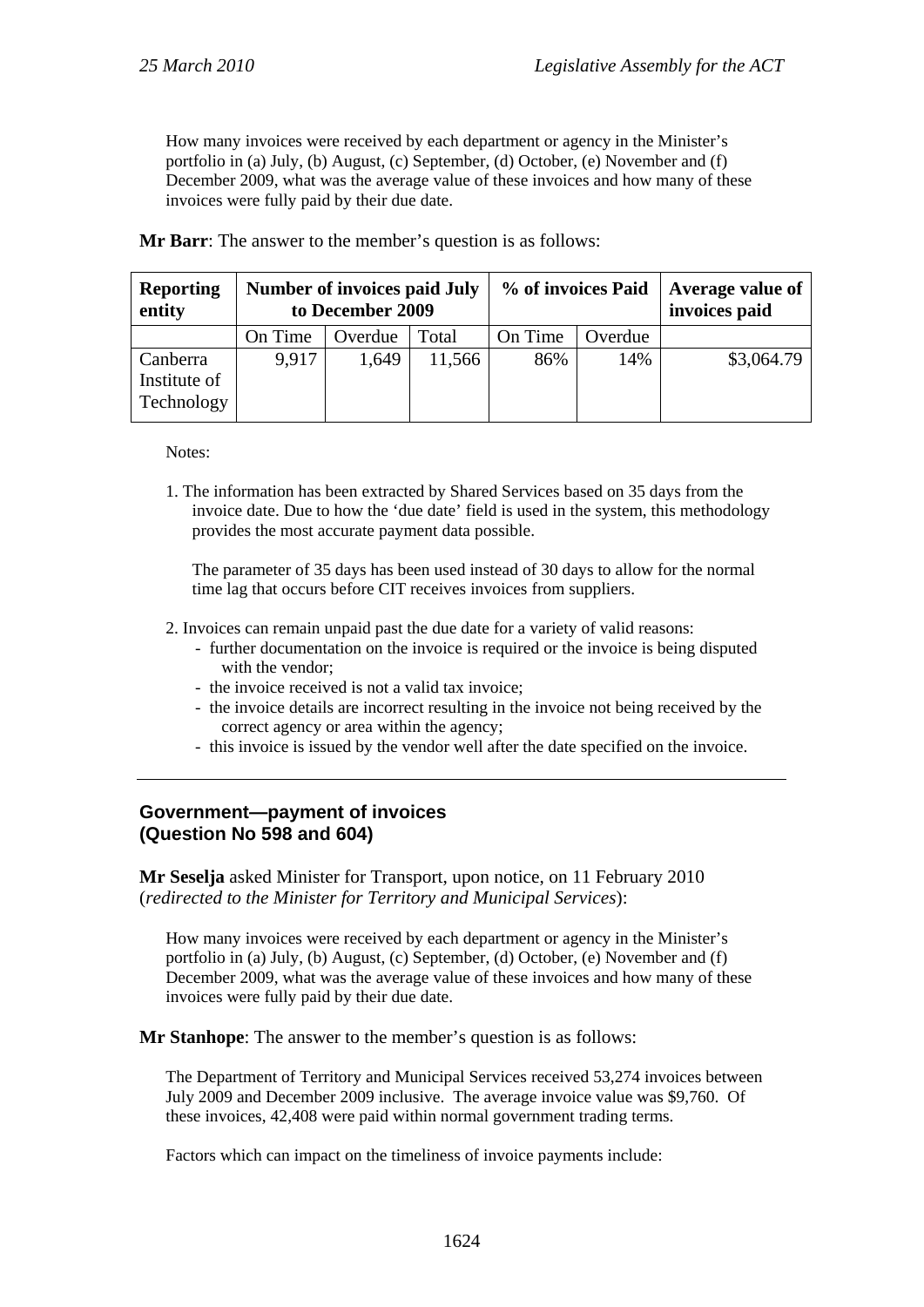- Satisfactory delivery of specified goods or services, including procurement and contract management controls;
- Accuracy of invoice details, including compliance with GST requirements; and
- Timeliness of invoice delivery, especially for invoices with payment terms of 14 days or less.

### **Government—payment of invoices (Question No 600)**

**Mr Seselja** asked Minister for Gaming and Racing, upon notice, on 11 February 2010:

How many invoices were received by each department or agency in the Minister's portfolio in (a) July, (b) August, (c) September, (d) October, (e) November and (f) December 2009, what was the average value of these invoices and how many of these invoices were fully paid by their due date.

**Mr Barr**: The answer to the member's question is as follows:

In relation to the gaming and racing portfolio, the following information relates to the ACT Gambling and Racing Commission:

|     | Period           | Number of<br>Invoices<br>Received | Average Value<br>of Invoices | Number of<br><b>Invoices Fully</b><br>Paid by Due<br>Date |
|-----|------------------|-----------------------------------|------------------------------|-----------------------------------------------------------|
| (a) | <b>July 2009</b> | 20                                | \$4,131.25                   | 19 <sup>1</sup>                                           |
| (b) | August 2009      | 30                                | \$1,863.67                   | 29 <sup>1</sup>                                           |
| (c) | September 2009   | 20                                | \$2,258.84                   | 20                                                        |
| (d) | October 2009     | 25                                | \$2,565.09                   | 25                                                        |
| (e) | November 2009    | 28                                | \$1,536.92                   | 28                                                        |
| (f) | December 2009    | 19                                | \$4,369.37                   | $18^2$                                                    |

Notes:

- 1. One invoice in each month did not provide the correct information.
- 2. One invoice was received after the due date.

## **Business—outdoor cafes (Question No 606)**

**Mr Seselja** asked the Attorney-General, upon notice, on 11 February 2010:

- (1) When will the review of outdoor cafe guidelines be complete.
- (2) When complete, where will the guidelines be publicly available.
- (3) What consultation has the Government undertaken with (a) business groups and (b) community groups during the review process.

**Mr Corbell**: The answer to the member's question is as follows: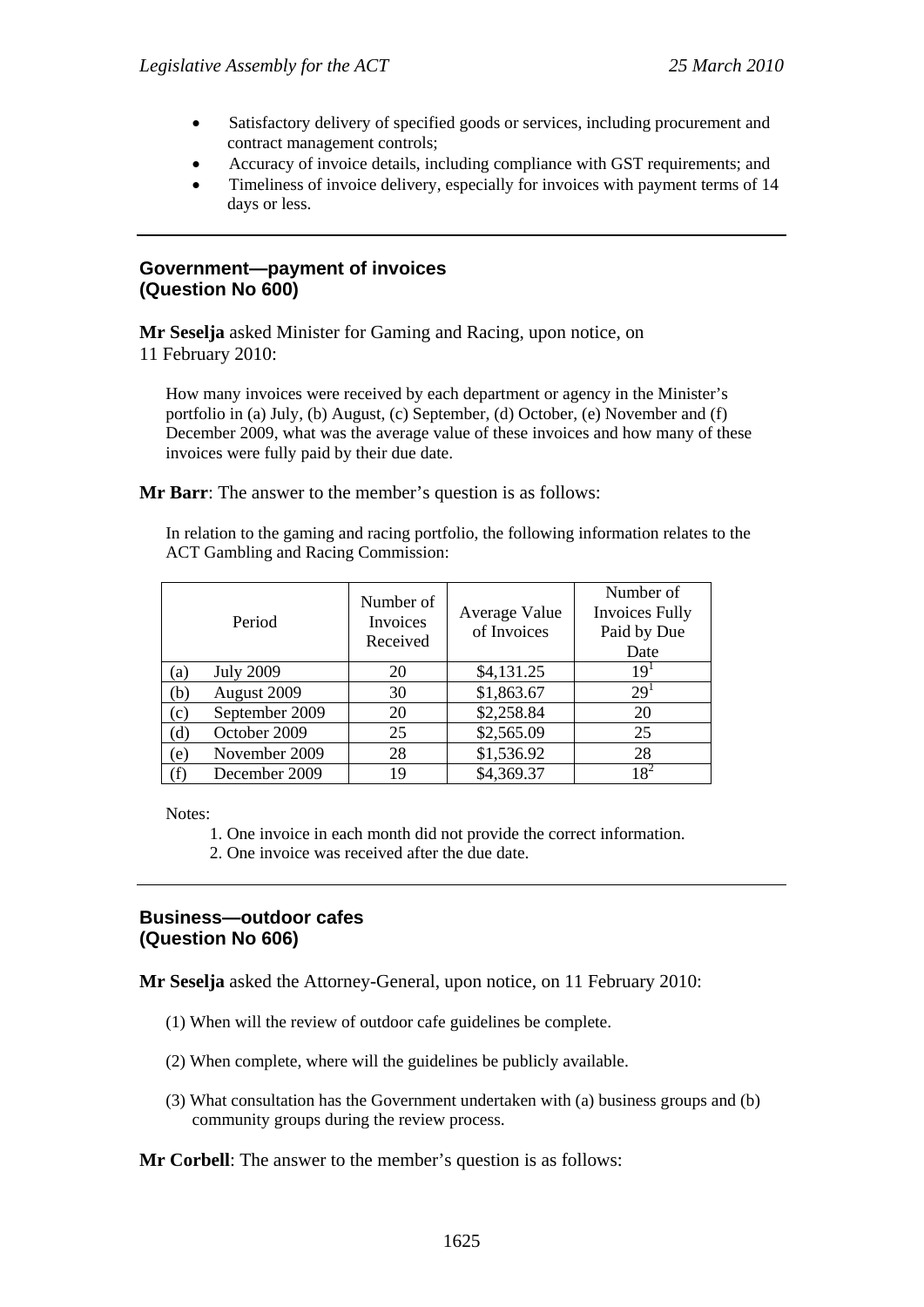- (1) It is anticipated that the review of the outdoor cafe guidelines will be complete in about four (4) months.
- (2) Once the review is complete, the outdoor cafe guidelines will be publicly available on the Office of Regulatory Services website.
- (3) None to date. This will be undertaken over four weeks in March/April 2010. The Office of Regulatory Services has consulted with the Department of Territory Services and the ACT Planning and Land Authority in preparation of the guidelines going out to public consultation.

#### **Business—outdoor cafes (Question No 607)**

**Mr Seselja** asked the Attorney-General, upon notice, on 11 February 2010:

- (1) How many applications were received by the Government for (a) outdoor cafe and (b) liquor licences in (i) November 2009, (ii) December 2009 and (iii) January 2010.
- (2) How many of the applications referred to in part (1) have been approved to date.
- (3) What was the average wait time for each application approved.
- (4) What is the average seating capacity for applications received in (a) November 2009, (b) December 2009 and (c) January 2010.
- (5) In which suburbs did businesses apply for (a) an outdoor cafe and (b) liquor licence in (a) November 2009, (b) December 2009 and (c) January 2010.

**Mr Corbell**: The answer to the member's question is as follows:

(1) The number of applications lodged for outdoor cafes and liquor licences in November 2009, December 2009 and January 2010 is provided in below table:

|                    | November 2009 | December 2009 | January 2010 |
|--------------------|---------------|---------------|--------------|
| Outdoor<br>Cafes   |               |               |              |
| Liquor<br>Licences |               |               |              |

Under QON 454 I previously advised that there had been no outdoor cafe applications for the month of November 2009. This information was incorrect. Due to an administrative filing error, an application lodged in November 2009 was overlooked by my department in compiling a response for QON 454.

I can advise that a comprehensive search of all outdoor cafe applications has been conducted and no other applications were received in November 2009.

(2) November 2009: all outdoor cafe and liquor licence applications were approved December 2009: all outdoor cafe applications approved; three liquor licences were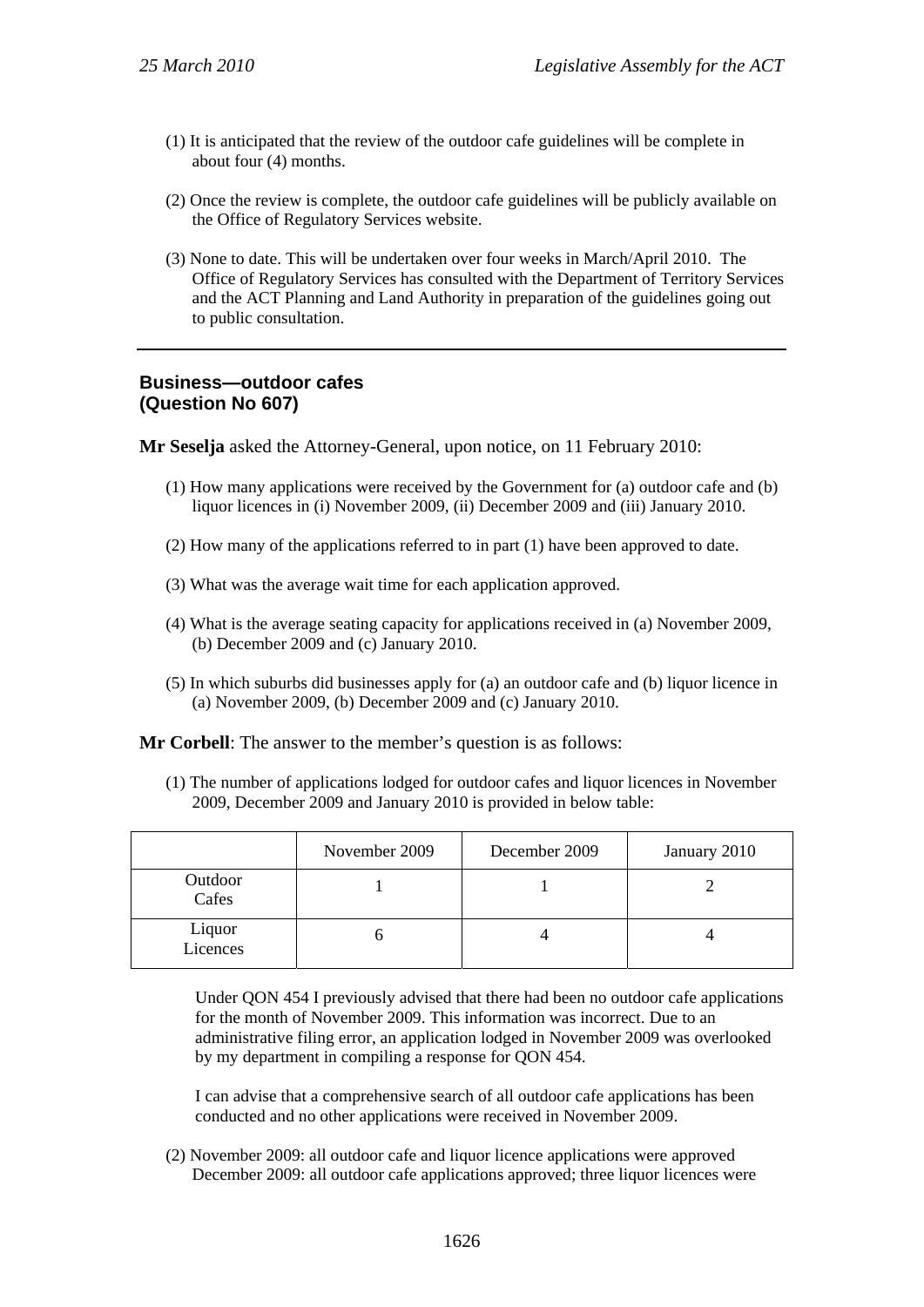approved. One ON-licence is not yet approved as premises still under construction/fit-out January 2010: all outdoor cafe and liquor licence applications were approved.

(3) The time it takes to approve an outdoor cafe or liquor licence is dependent on whether the premises are ready for use. Average time to approve an outdoor cafe for the period in question, where the application is complete and the premises is ready for use was less than 5 days. Average time to approve a liquor license for the period in question where the application is complete and the premises is ready for use was 6 days.

For all applications approved November 2009, December 2009 and January 2010, including those where the premises was not ready for use, the average wait time was: Outdoor cafe permits – 13 and a half days; Liquor licenses – 29 days

- (4) a) November 2009 12 persons b) December 2009 – 24 persons c) January 2010 – 12 persons
- (5) The following suburbs had applications for outdoor cafe permits and liquor licences in November 2009, December 2009 and January 2010:

|          | November 2009 | December 2009 | January 2010   |
|----------|---------------|---------------|----------------|
| Outdoor  | City          | City          | City           |
| Cafes    |               |               | <b>Braddon</b> |
| Liquor   | Kambah        | Hackett       | City           |
| Licences | Woden         | City          | Manuka         |
|          | Gungahlin     | Fyshwick      | Dickson x 2    |
|          | Mitchell x 2  | Woden         |                |
|          | Hume          |               |                |

### **Immigration—citizenship ceremonies (Question No 612)**

**Mr Doszpot** asked the Minister for Multicultural Affairs, upon notice, on 23 February 2010:

- (1) How many citizenship ceremonies were conducted in the ACT from 1 January 2008 to date.
- (2) How many new citizens were conferred (a) in total and (b) at each ceremony for the period referred to in part (1).
- (3) Which elected representatives at a Federal and Territory level were (a) invited to attend and (b) attended each ceremony referred to in part (1).
- (4) Which elected representatives at a Federal and Territory level officiated at each ceremony referred to in part (1).

**Ms Burch**: The answer to the member's question is as follows: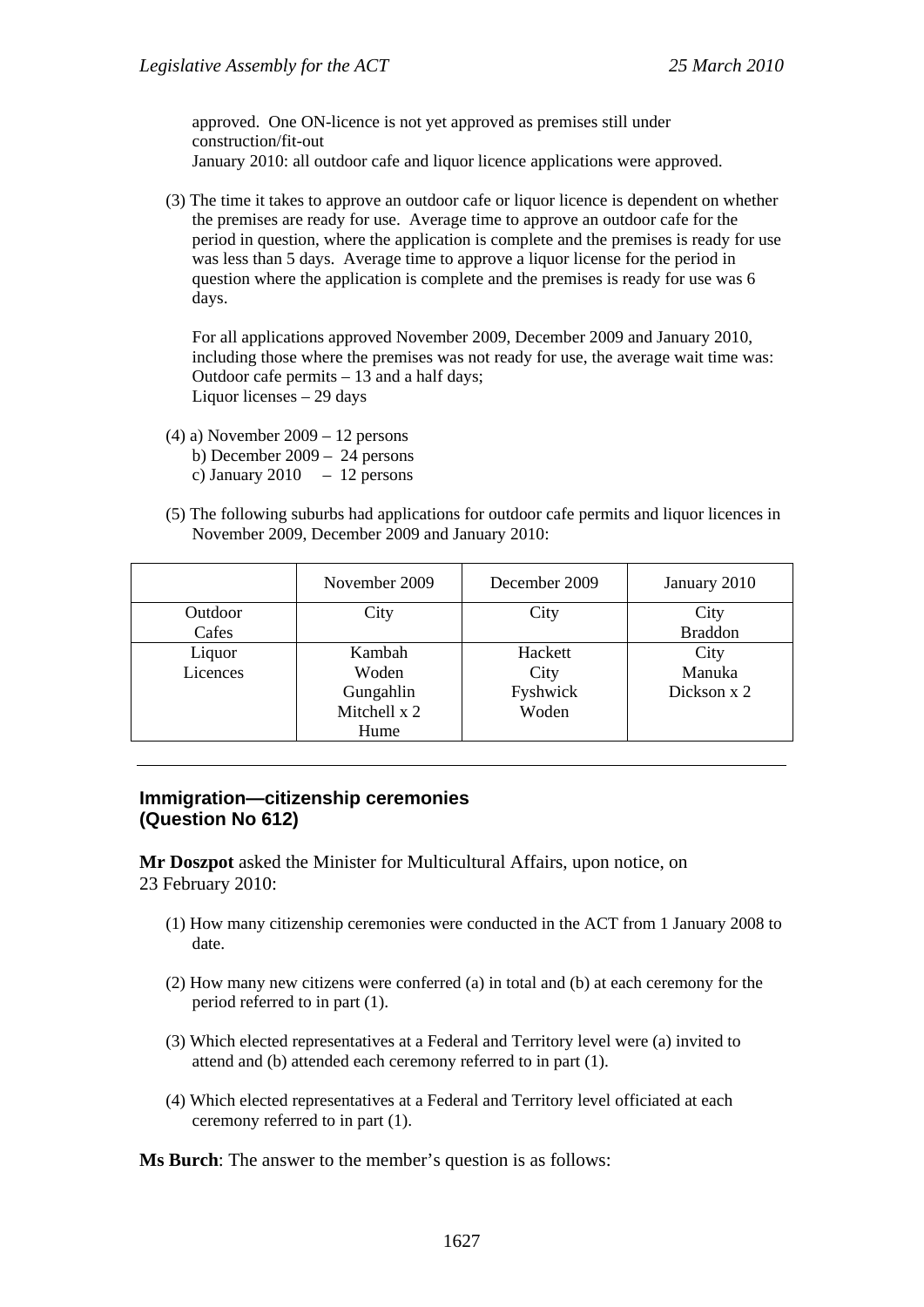- (1) There were fifty three (53) citizenship ceremonies conducted in the ACT from 1 January 2008 to 26 February 2010.
- (2) (a) 2773;
	- (b) the table at Attachment A outlines the number of citizens conferred at each ceremony.
- (3) There is no record confirming which elected representatives at both Federal and Territory level were invited to attend citizenship ceremonies for the period 1 January 2008 to September 2009.

All local and Federal Members of Parliament were invited by email to attend citizenship ceremonies conducted since October 2009 with the exception of one that was conducted in conjunction with the National Multicultural Festival in February 2010. For future efficiency, a new protocol has been devised so that all elected representatives at both Federal and Territory levels will be sent a monthly letter of invitation to attend each ceremony.

(4) A list of elected representatives at a Federal and Territory level that officiated at each ceremony referred to in part (1) is also included at Attachment A.

*(A copy of the attachment is available at the Chamber Support Office).* 

# **ACT Housing—foster carers (Question No 613)**

**Ms Bresnan** asked the Minister for Disability, Housing and Community Services, upon notice, on 24 February 2010:

- (1) Does ACT Housing take into consideration whether or not an applicant is a current or ongoing foster carer when considering an application; if so, in what manner does ACT Housing take this into consideration; if not, why not.
- (2) How does whether or not an applicant is a current or ongoing foster carer affect ACT Housing's decision when assessing whether an applicant should be placed on any of the three ACT Housing waiting lists (being priority, high needs or standard).
- (3) What commitment does the ACT Government, including ACT Housing, have to assisting current or ongoing foster carers in securing stable housing.

**Ms Burch**: The answer to the member's question is as follows:

- (1) Yes. See answer to (2) below.
- (2) The Housing Assistance Public Rental Housing Assistance Program (Housing Needs Categories) Determination 2007 (No 1) outlines the criteria used by Housing ACT when allocating a needs category to an applicant. A copy of the determination is attached. The Priority Housing needs category includes families with children at risk of abuse or neglect.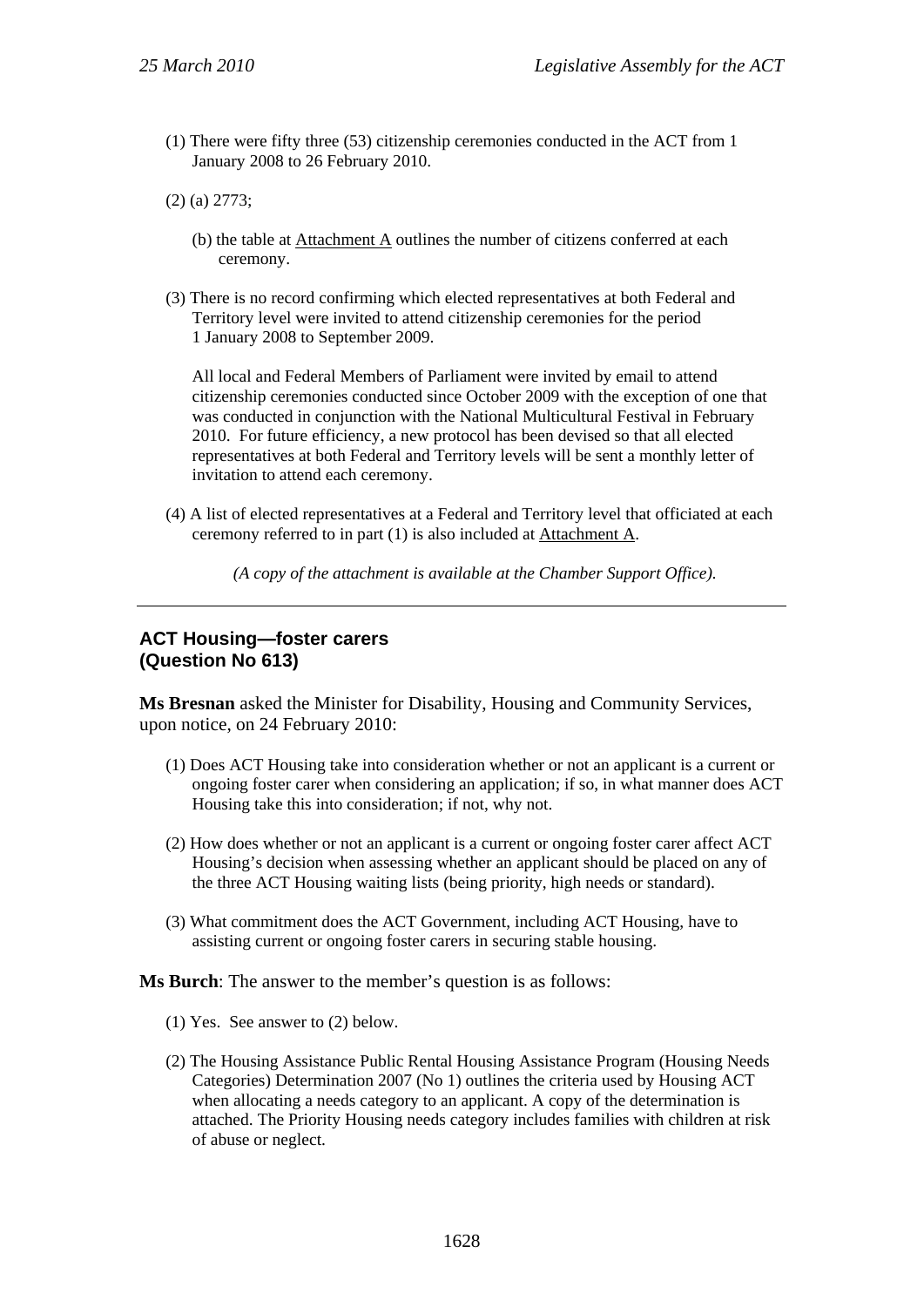(3) Housing ACT is committed to assisting families including foster carers to provide children safe and secure accommodation in line with the legislative requirements of the *Housing Assistance Act 2007*.

*(A copy of the attachment is available at the Chamber Support Office).* 

#### **Bimberi—incidents (Question No 615)**

**Ms Hunter** asked the Minister for Children and Young People, upon notice, on 25 February 2010:

- (1) What breakdown figures are there for the 11 different categories of the 129 reported category 2 incidents in Bimberi during the past 12 months,
- (2) How many individual young people were involved in the category 2 breaches in the last 12 months.
- (3) How many of these incidences resulted in further disciplinary action for young people and/or staff.
- (4) Can the Minister provide advice on what the further disciplinary action taken was.
- (5) Was any training implemented to equip staff with skills to better deal with category 2 incidents; if so, what was the training provided.

**Ms Burch**: The answer to the member's question is as follows:

(1) The 11 different categories of the 129 reported category 2 incidents, with some incidents having more than one category, have been broken down as follows:

Assaults which include pushing, shoving, slapping, spitting, fighting between residents, throwing punches or something at a Youth Detention Officer or another resident – 29; Threats against youth detention officers or any other person  $-30$ ; Use of Force  $-56$ : Contagious Disease – 0; Minor Breach of Security – 1; Significant disturbance to the Good Order of a detention place – 48; Incident involving contraband (including weapons, tools of escape, and illicit drugs, lighters and cigarettes)  $-33$ ; Motor Vehicle Accident – 1; Incident involving visitor/s to the Institution  $-1$ : Possession of a prohibited thing at a detention place by a youth detention officer or staff member – 3; Any other event which in the opinion of the Manager should be reported – 17.

(2) Of the 129 reported category 2 incidents there were 42 individual young people involved.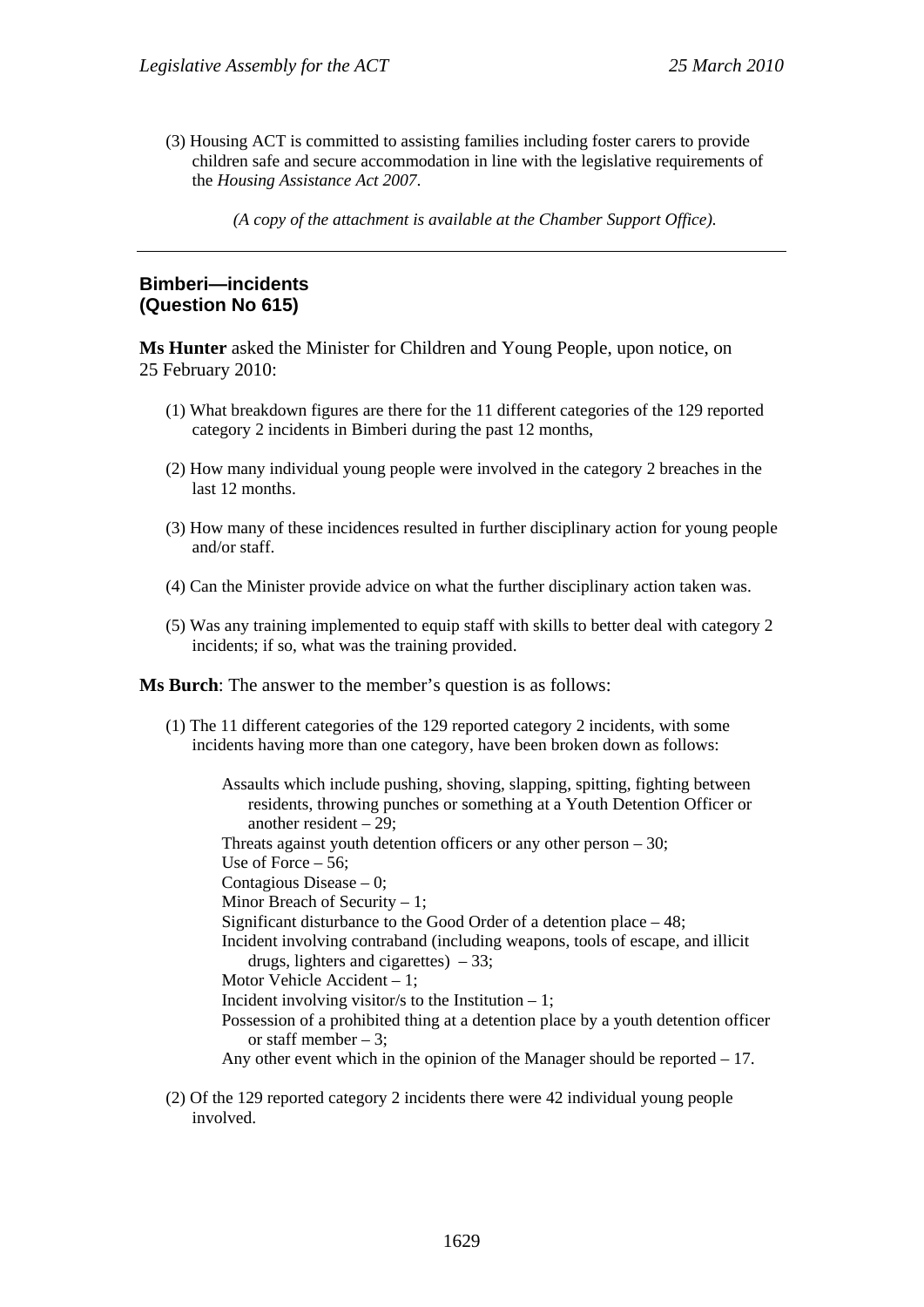- (3) Due to resource issues it is not possible to assign staff to obtain this information. It should be noted that reportable incidents are not directly related to behaviour management or discipline of detainees or staff.
- (4) Due to resource issues it is not possible to assign staff to obtain this information. However, the nature of behaviour management and disciplinary action are outlined in the Children and Young People (Behaviour Management Framework) Policy and Procedure 2008 (No. 1) which is available on the ACT Legislation Register, and in relation to staff discipline, the *Public Sector Management Act 1994*.
- (5) Training is continually monitored and improved. Initial policy and procedure training was provided to all staff following the transition from Quamby Youth Detention Centre (Quamby) to Bimberi Youth Justice Centre (Bimberi). Currently, all new staff undertake an initial 9 week comprehensive induction training. This is enhanced with on the job skills maintenance training. Bimberi has identified 3 operational staff as local workplace trainers and assessors. These staff are scheduled to be trained as workplace trainers in de-escalation and Use of Force by a NSW Training Manager. These staff will also complete Workplace Training and Assessment certificates and will be extended to provide training in other critical operational areas. The Office for Children, Youth and Family Support (OCYFS) supervision framework has been implemented and assists in identifying performance management plans for staff. Where possible, utilisation of CCTV footage is used in supervision and debriefing following critical incidents.

## **Aboriginals and Torres Strait Islanders—education (Question No 616)**

**Ms Hunter** asked the Minister for Aboriginal and Torres Strait Islander Affairs, upon notice, on 25 February 2010:

- (1) What programs are available, through the ACT Government, in ACT schools to assist children from Aboriginal and Torres Strait Islander backgrounds to remain engaged in school.
- (2) How many of the programs referred to in part (1) are wholly funded by the ACT Government.
- (3) Did the ACT Government make a submission to the House of Representatives Standing Committee on Aboriginal and Torres Strait Islander Affairs Inquiry into the high level of involvement of indigenous juveniles and young adults in the criminal justice system.
- (4) What measures is the ACT Government undertaking to address the link between disengagement in schools and high levels of involvement of indigenous juveniles and young adults in the criminal justice system.
- **Mr Stanhope**: The answer to the member's question is as follows:
	- (1) There are a number of programs provided through the ACT Government to assist Aboriginal and Torres Strait Islander students to remain engaged in school. These include: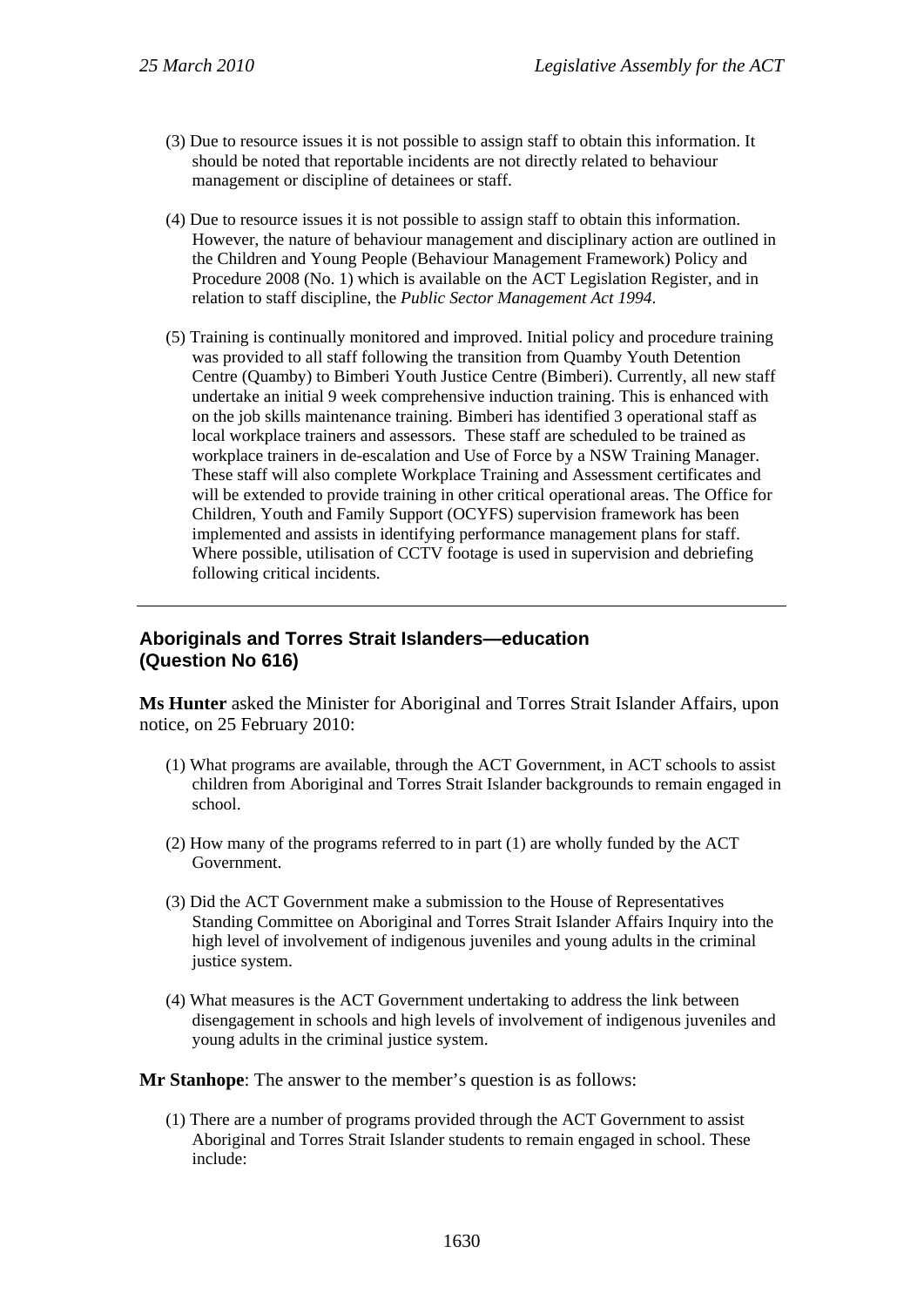- a) Literacy and numeracy support is provided for Aboriginal and Torres Strait Islander students who are identified as being in need of targeted support using data from the Performance Indicators in Primary Schools (PIPS) and NAPLAN assessment instruments. Aboriginal and Torres Strait Islander students are also supported through the ACT Literacy and Numeracy Strategy that was launched in 2009.
- b) Aboriginal and Torres Strait Islander students are supported at high schools by eight Indigenous Education Officers and in primary schools by two Indigenous Education Workers. The focus of work undertaken by the Indigenous Education Officers is implement strategies to improve attendance rates of Aboriginal and Torres Strait Islander students. The work of the Indigenous Education Workers aims to improve student engagement through classroom and curriculum based support.
- c) The Indigenous Student Aspirations program also supports Aboriginal and Torres Strait Islander students to achieve a successful pathway through schooling to tertiary level study or a broad range of training and employment options. Three positions currently work to improve Aboriginal and Torres Strait Islander student participation in programs with career information and working at supporting students transitioning from primary to high school and high school to college.
- d) Schools are allocated funds to provide tutorial assistance for Aboriginal and Torres Strait Islander students. Funds also allow targeted support to be delivered in selected clusters of schools such as Calwell High School, Calwell, Richardson and Theodore primary schools and individual schools such as Jervis Bay Primary School.
- e) The Child and Family Centres are a flagship initiative of the ACT Government's early intervention platform. A priority for the Centres is working with Aboriginal and Torres Strait Islander children and families through the Growing Healthy Families Project and maintaining the first ACT Indigenous Parenting Support Service, in partnership with The Smith Family and the Australian Government. The Child and Family Centres also run the Schools as Communities program. The overall objective of this program is to improve social and educational outcomes for vulnerable children and their families. This work is done through the development of partnerships and collaboration between families, schools, health and community service agencies.
- f) The Youth Connection program within the Office for Children, Youth and Family Support works with young people who are disengaged or at risk of disengaging from education to provide an outreach case management service to assist them to reengage in education and training. The Adolescent Day Unit within the Office for Children, Youth and Family Support provides a structured, part time program over two school terms for children and young people at risk of disengagement with the mainstream school system.
- g) In addition to educational programs, young people at Bimberi have access to rehabilitative programs targeted to address criminogenic needs and sport and recreational activities which provide opportunities to help build confidence, improve health and fitness, assist with socialisation and provide avenues to assist positive transition back into the community. Over the last twelve months Bimberi has provided a tutoring program for Aboriginal and Torres Strait Islander young people with literacy and numeracy difficulties. Reports indicate that there have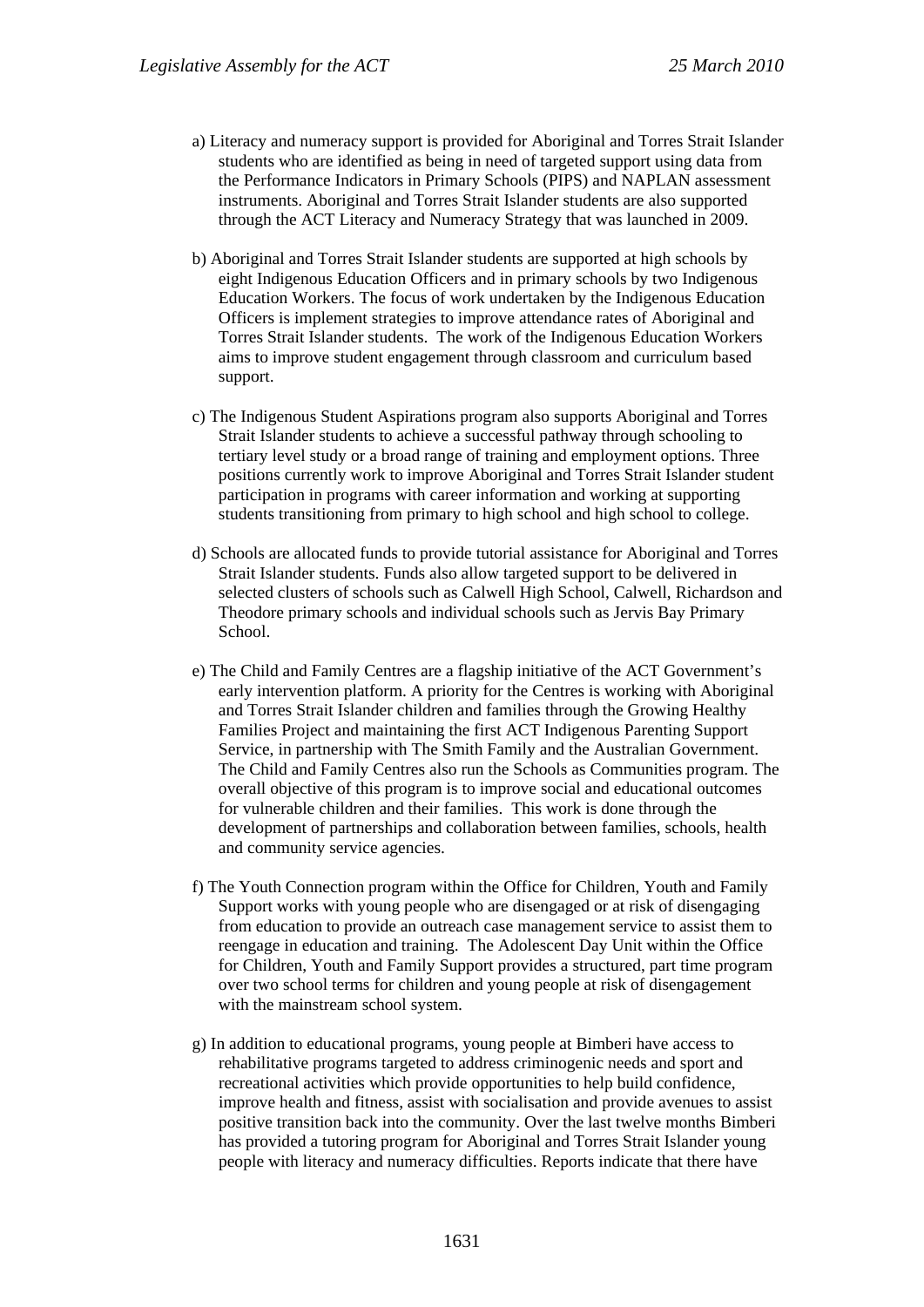been positive outcomes for young people engaged in tutoring. The Aboriginal Justice Service and Aboriginal Legal Services, Prisoner Support Officer attends Bimberi on a regular basis to make contact with young people who identify as Aboriginal and Gugan Gulwan Aboriginal Corporation attends Bimberi to provide classes in Aboriginal Art.

- h) The Youth Support Program through the Office for Children, Youth and Family Support fund Gugan Gulwan Youth Aboriginal Corporation to provide a support service targeted at Indigenous youth aged 12 to 25 years who are disengaged or at risk of disengaging with education. The service is based at Gugan Gulwan Youth Centre in Erindale, but also provides outreach support through a variety of stakeholders and partnerships across the ACT. The support program provides young people with case management that identifies and meets both the personal and educational support needs of individual young people with an emphasis on assisting the young people to reengage with education or training.
- (2) Of the programs described in part (1), literacy and numeracy support, Indigenous Education Officers and Indigenous Education Workers are wholly funded by the ACT Government. The Indigenous Student Aspirations program is a budget initiative completely funded by the ACT Government.

Schools as Communities, Youth Connection, the Adolescent Day Unit, the Youth Support Program and educational support programs at Bimberi are funded by the ACT Government.

Funds provided through the National Education Agreement include elements from the Indigenous Tutorial Assistance Scheme and the supplementary assistance program previously funded by the Commonwealth under the Indigenous Education Strategic Initiatives Program.

- (3) The answer to question (3) is no.
- (4) The Office for Children Youth and Family Support currently work with young people who have disengaged or are at risk of disengaging from education through the Youth Connection program. This program provides an outreach case management service that works with young people and their families to assist them to reengage in education and training.

In regard to young people who have become involved in the criminal justice system and are disengaged from education, Youth Connection case managers work in concert with the young person's Youth Justice case managers to assist them to obtain their educational goals and reduce their risk of recidivism.

When the young person is Aboriginal or Torres Strait Islander, Youth Connection also works with the OCYFS Aboriginal and Torres Strait Islander Unit to support young people to reengage with education by working to develop family and community supports, which addresses their educational needs. Bimberi Youth Justice Centre also has an identified Aboriginal case manager who works with young people in conjunction with Aboriginal and Torres Strait Islander services and family and kin members.

In cases where Aboriginal and Torres Strait Islander young people are disengaged from school and have become involved with the criminal justice system, the Office for Children Youth and Family Support may assemble a care team of case managers from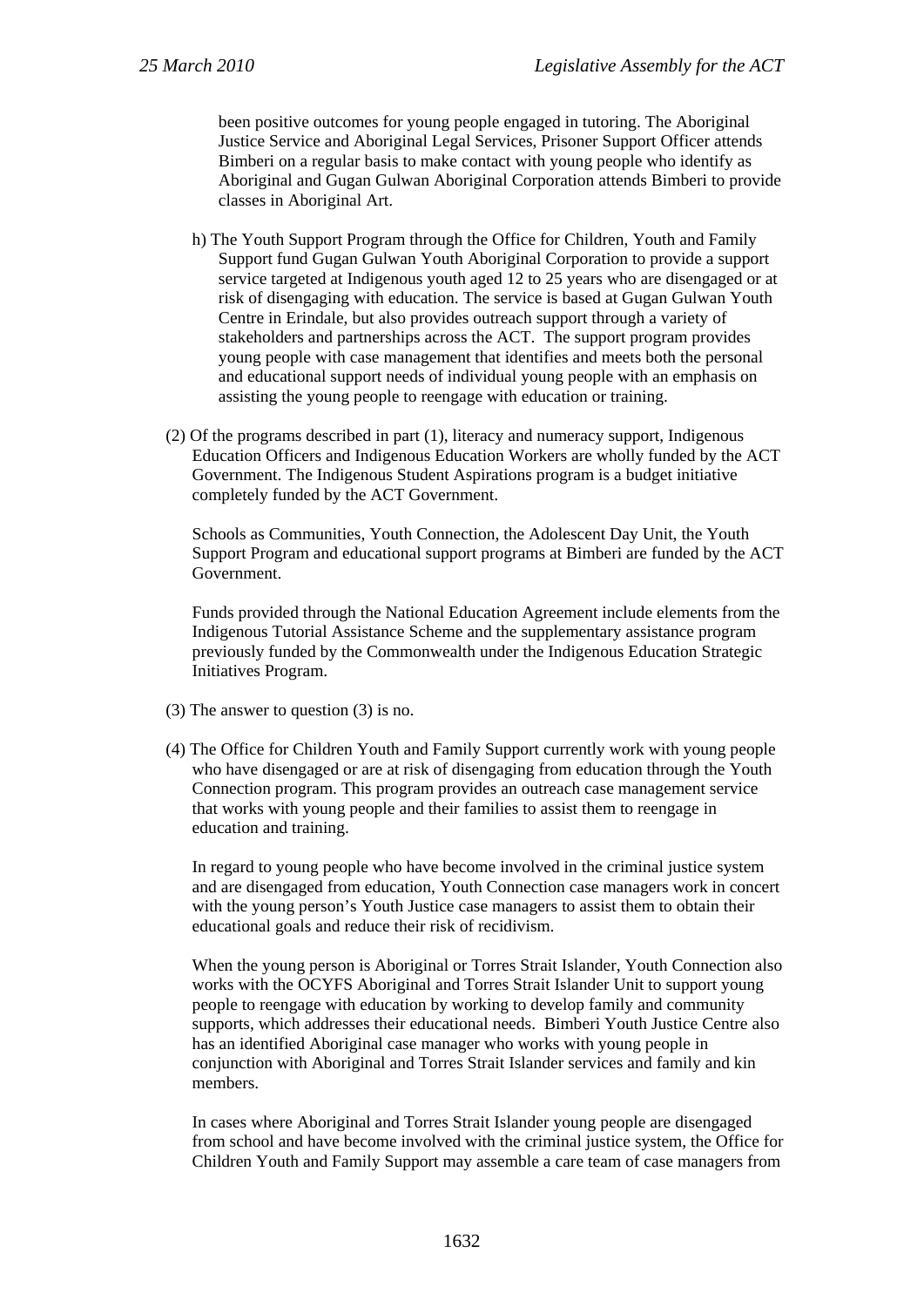the Aboriginal and Torres Strait Islander Service, Youth Justice, Youth Connection, and where appropriate Care and Protection. The team will work with the young person, their family, and the other services involved, to develop an action plan that supports the young person to address the factors that are contributing to their offending behaviour and disengagement from their school and community.

The G8 project involves the development of a partnership between the schools of the Ginninderra Cluster and the Office of Children Youth and Family Support. The purpose of the project is to ensure that both systems work cooperatively to improve both the educational experience and social outcomes of children and young people.

One of the key objectives of the project is to explore available research and information on effective communication strategies to assist teachers in supporting Aboriginal and Torres Strait Islander students more effectively. Themes and learnings identified will inform a model of best practice between schools and its supporting agencies. This has required working collaboratively with all stakeholders with the findings and learnings of the model being implemented throughout the wider school system in 2010.

# **Canberra International Arboretum and Gardens (Question No 617)**

**Mr Rattenbury** asked the Chief Minister, upon notice, on 25 February 2010:

- (1) What is the total amount spent on the Canberra International Arboretum and Gardens since the project's inception to date and what is the breakdown of those costs for each year.
- (2) What proportion of those costs was let to tender and what services have been provided under those tenders.
- (3) What proportion of the total expenditure has been spent on consultants and what services have been provided under those consultancies.

**Mr Stanhope**: The answer to the member's question is as follows:

- 1. Total capital expenditure to date on the project is approximately \$14.654m, made up as follows:
- $2004-05$  \$0.401m
- 2005-06 \$0.458m
- 2006-07 \$0.812m
- 2007-08 \$2.012m
- 2008-09 \$6.035m
- 2009-10 \$4.936m (end-February)

In addition, recurrent funding of \$0.4m was provided in 2006-07, \$0.8m in 2007-08, \$0.8m in 2008-09 and \$1.020m has been provided in 2009-10.

2. Work undertaken by contractors and consultants has been undertaken in accordance with the appropriate procurement principles and directions. Strategic procurement plans have been prepared and approved by the ACT Procurement Board and the Department continues to work closely with ACT Procurement Solutions.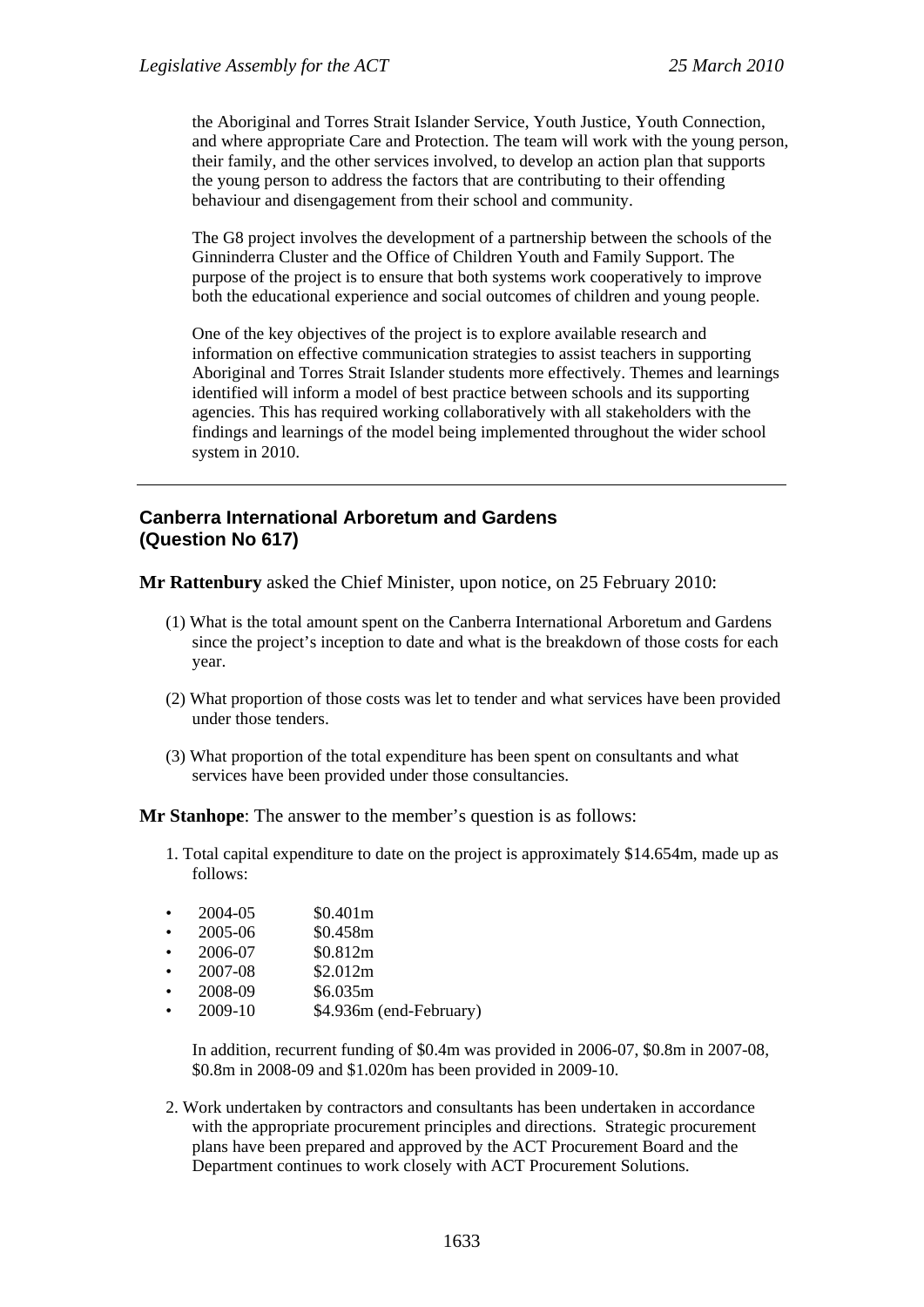Accordingly, all work has been submitted through tender processes (single select, select, competitive) and with the appropriate approvals. All of the capital expenditure, except for procurement fees, works approvals fees and the like, of around 2 percent was contracted out.

Work undertaken to date includes planning and design work, forest preparation and planting, mulching, irrigation works, civil works (eg dam, roads, events terrace, and central valley works) and site services.

3. The Arboretum project is a very complex project involving a range of expertise from landscape architecture, architects, botanists, horticulturalists, tree surgeons, civil engineers, business planners, bonsai experts and so forth.

The exact percentage expended to date on 'consultants' is difficult to determine as many services (surveying, geo-tech, engineering services, signage etc) have been wrapped up in larger contracts. In the first few years the majority of capital expenditure was associated with planning and design, but the percentage of design services has progressively fallen as the master plan has been implemented and forests planted and civil works undertaken. For example, the majority of the capital budget in 2004-05 would have been design related, but the percentage to be spent on consultants has fallen to around 15% of the budget in 2009-10 (including forward planning work).

In relation to the capital budget, funds have been allocated for a range of services including upfront planning and design, including to the winners of the national design competition, Landscape Architects Taylor Cullity Lethlean in conjunction with Architects Tonkin Zulaikha Greer, and incorporating a range of sub-consultancies for engineering and other services, as well as for irrigation design and site superintendency.

In relation to recurrent expenditure, funding allocated to consultants (as opposed to contractors and payments for other goods and services) has been predominantly for tree experts, a bonsai curator for the National Collection, and sundry other experts as required. Of the 2009-10 Budget allocation of \$1,020,000 about 20 per cent is to be expended on consultants.

### **Protection of Public Participation Act 2008 (Question No 618)**

**Mr Rattenbury** asked the Attorney-General, upon notice, on 25 February 2010:

- (1) Will the Government make regulations under the *Protection of Public Participation Act 2008* to specify the financial penalty for plaintiffs under section 9.
- (2) In the absence of express regulations, what existing general regulations can the courts use to work out the penalty as they are required to do under subsection 9(3).
- (3) In preparing for the review of the operation of the Act due after 1 January 2012 and required under section 11, will the Government be recording statistics on the number of applications made under subsection 9(4) and the number of plaintiffs ordered to pay a financial penalty.
- (4) Has the Government determined which factors it will take into account in deciding whether to exercise the discretion to intervene established in subsection  $9(4)(b)$ ; if so,